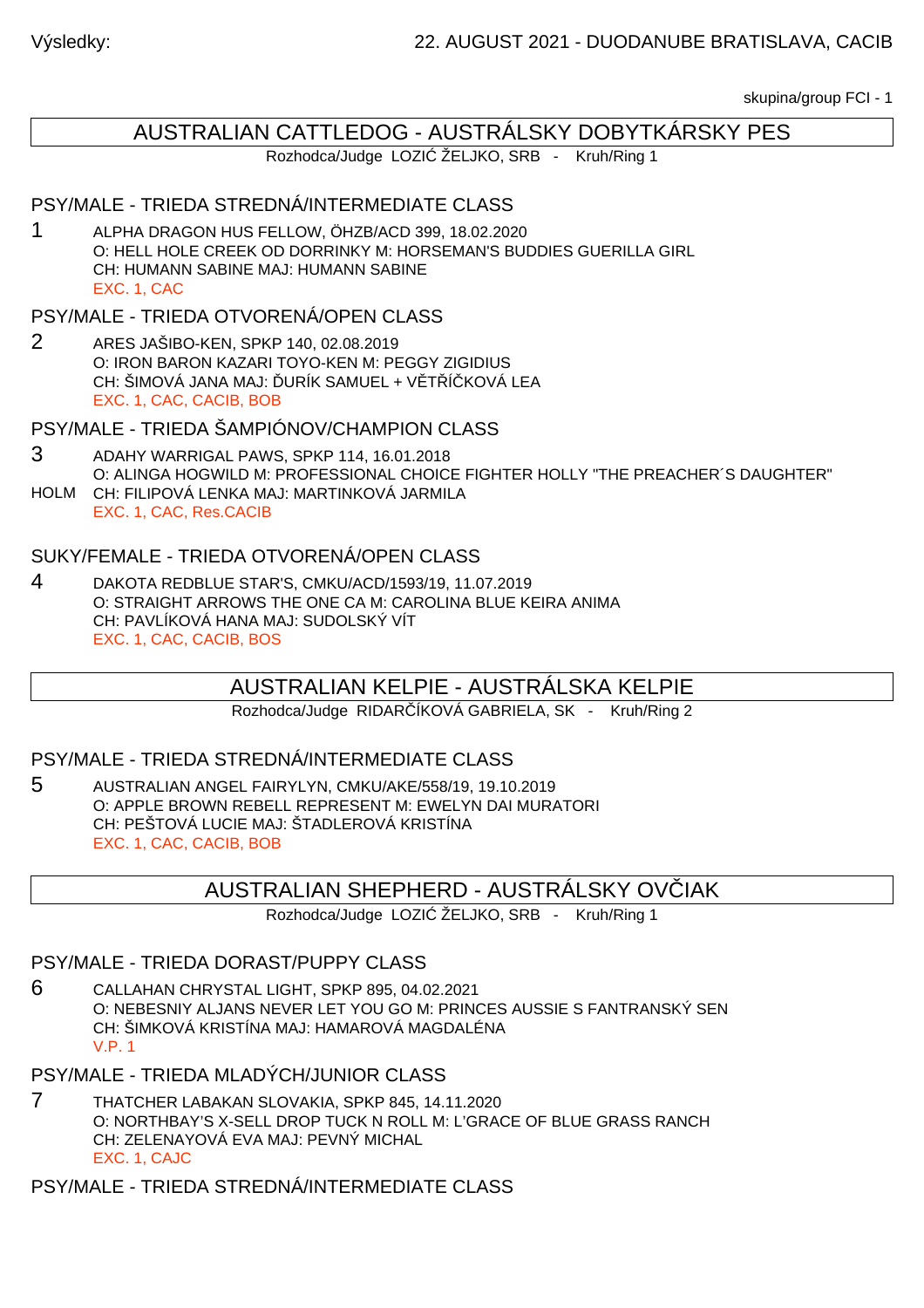- 8 CAR SRDCOVÉ ESO, CMKU/AUO/6022/20, 01.02.2020 O: HEARTHSIDE SPECTRE M: NIA SRDCOVÉ ESO CH: HODOVÁ ZUZANA MAJ: HODOVÁ LINDA EXC. 1, CAC, CACIB, BOB
- 9 PRICE CODY LOVE FROM TATRAS, SPKP 740, 13.05.2020 O: JURÁŠEK SRDCOVÉ ESO M: KASSI ELVIKAM CH: KORENKOVÁ MONIKA MAJ: JANKOVI OVÁ KATARÍNA V.G. 2

#### PSY/MALE - TRIEDA OTVORENÁ/OPEN CLASS

10 PRINCE OF´ MY UNIVERSE DU CHEMIN DE MANDRIN, LOF 1 B.AUS 108319/0, 23.07.2019 O: SKYRON AFTER THE STORM M: MORGANE DE TOI DU CHEMIN DE MANDRIN CH: HANETTELLE FLORENCE MAJ: KRATOCHVÍLOVÁ EVA ABS.

## PSY/MALE - TRIEDA ŠAMPIÓNOV/CHAMPION CLASS

- 11 CATCH THE WIND SAPHIJA, CMKU/AUO/4983/18, 12.10.2018 O: CEDAR HILL JUST LAKE MAGIC M: SAUSURREA WITHING MAGIC WHISPER CH: PHILIPPOVÁ JANA MAJ: PHILIPPOVÁ JANA + PIŽL VLADISLAV EXC. 2, Res.CAC
- 12 DAEMON PEARL OF THE MOON, SPKP 496, 06.01.2018 O: DIEGO ŠASTNÝ KOUTEK M: BE SO CUTE CAT PEARL OF THE MOON CH: HÁJKOVÁ ŠÁRKA MAJ: HERMANOVÁ MICHAELA EXC. 3
- 13 DIZZY MARBLE AMORE MIO, CMKU/AUO/5624/-19/18, 25.12.2018 O: SENTIKKI RIX ABSOLUTE VALUE M: SEVENTY SEVEN AMAZING MOONLIGHT CH: NAZIROVA ANASTASIA MAJ: HODOVÁ LINDA EXC. 1, CAC, Res.CACIB

#### PSY/MALE - TRIEDA VETERÁNOV/VETERAN CLASS

14 JENDA SRDCOVÉ ESO, SPKP 144, 23.07.2013 O: STONEHAVEN BAYSHORE SECRET STRIKE M: HEARTHSIDE HAPPY MESSAGE CH: HODOVÁ ZUZANA MAJ: ŠIMKOVÉ KRISTÍNA A TEREZA EXC. 1

## SUKY/FEMALE - TRIEDA MLADÝCH/JUNIOR CLASS

- 15 BE MY ALL PINK PINK, SPKP 757, 07.04.2020 O: NEPOSEDA SV ŽÍ VÍTR M: AES TRIPLEX OPEN OCEAN CH: KLINOVSKÁ DARINA MAJ: STOVI KOVÁ JANA V.G.
- 16 BLACK ROSE WALTARIUS, CMKU/AUO/6648/20, 23.07.2020 O: APPLE WHITE POPPY MEADOWVILLE M: ALKA BARBASTELLA CH: MELICHAR ALEŠ MAJ: HAMAROVÁ MAGDALÉNA EXC. 2
- 17 DELA SRDCOVÉ ESO, CMKU/AUO/6674/20, 03.08.2020 O: JURÁŠEK SRDCOVÉ ESO M: NORTHBAY X´SELL FERGALICIOUS CH: HODOVÁ ZUZANA MAJ: HODOVÁ LINDA + HODOVÁ ZUZANA EXC. 1, CAJC, Junior BOB, BOS
- 18 PATRICIA ŠTASTNÝ KOUTEK, CMKU/AUO/6853/20, 10.10.2020 O: DIZZY MARBLE AMORE MIO M: WASSA SRDCOVÉ ESSO CH: EZBOVÁ HÁJKOVÁ OLGA MAJ: PHILIPPOVÁ JANA V.G. 4
- 19 TEQUILLA MALÝ BYSTEREC, SPKP 765, 09.05.2020 O: MAGNÁT SRDCOVÉ ESO M: ECSTATIC BLISS LABAKAN SLOVAKIA CH: MEDVECKÝ UBOŠ MAJ: PEVNÝ MICHAL EXC. 3

#### SUKY/FEMALE - TRIEDA STREDNÁ/INTERMEDIATE CLASS

20 FUNNY GIRL HEAVENLY LOVE, SPKP 903, 23.12.2019 O: NOW OR NEWER CARCASSONNE TOLUGO M: MON CHERI GREAT LADY CH: SEDLÁKOVÁ KV TOSLAVA MAJ: NÉMETHOVÁ GABRIELA V.G. 2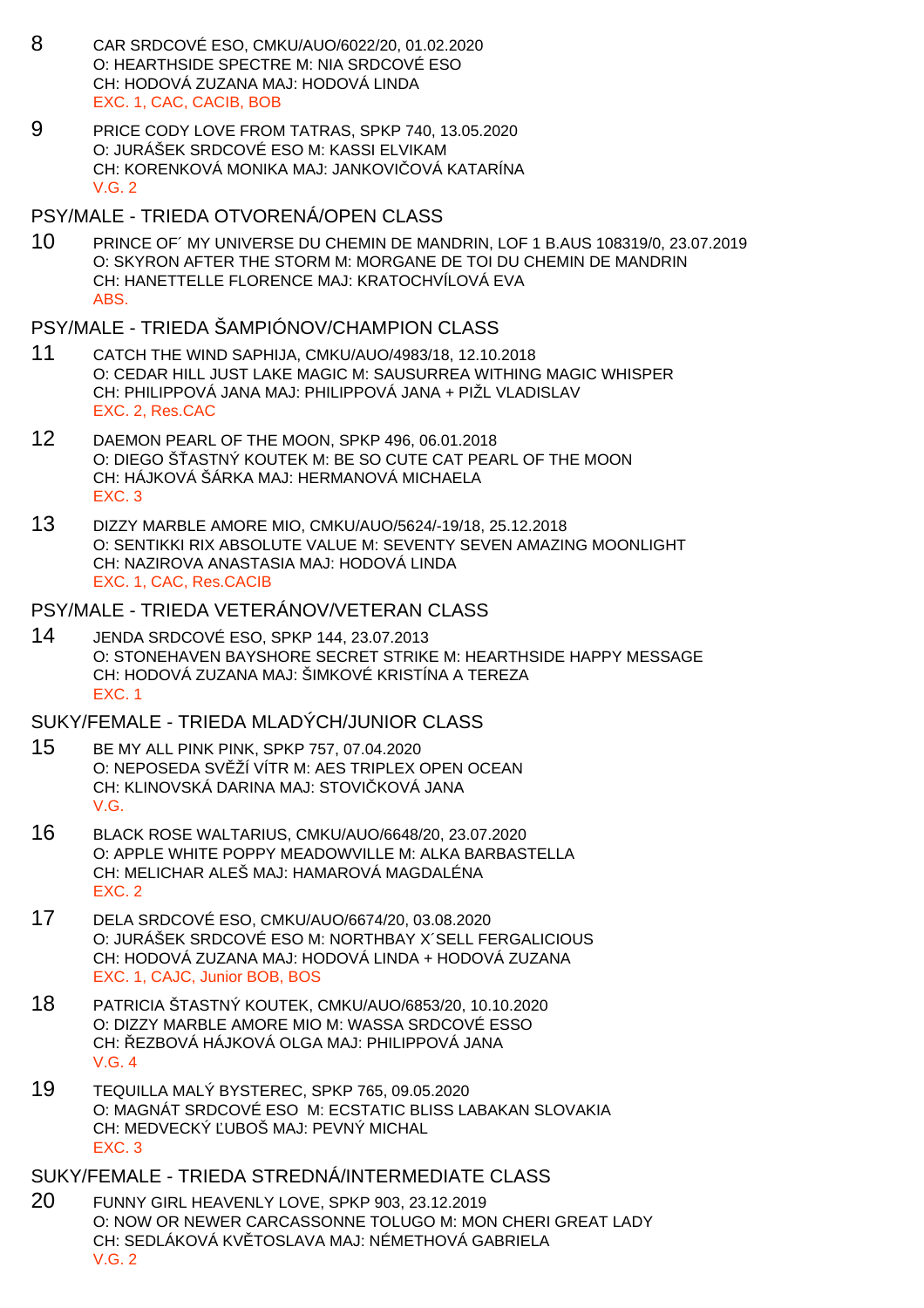21 RAISHA LABAKAN SLOVAKIA, SPKP 706, 29.10.2019 O: CAROLINA CALAIS TAH DAAAH M: THORNAPPLE COWGIRL SHINE CH: ZELENAYOVÁ EVA MAJ: KIRCHNER RÓBERT + KIRCHNEROVÁ SO Å EXC. 1, CAC, Res.CACIB

### SUKY/FEMALE - TRIEDA OTVORENÁ/OPEN CLASS

- 22 ABOUT FAERIE AT MYSTIC FIRE, SPKP 616, 11.02.2019 O: MCMATT'S SHADES OF BAYOULAND M: BRIARRIDGE'S QUEEN BEE AT MYSTIC FIRE CH: ŠABLIJ DARINA VICTORIA MAJ: PARK SEHEE EXC. 3
- 23 BONIE BELLA SOFIA'S CHOICE, SPKP 613, 18.03.2019 O: TRIPLEMOON HOT APPLE CIDER M: GORGEOUS CARCASSONNE TOLUGO CH: NÁSADOVÁ SOFIA MAJ: ŠABÍKOVÁ ELENA EXC. 2, Res.CAC
- 24 DAMASK ROSE JOLIESSE ET CHARME, SPKP 549, 07.10.2018 O: TRIPLEMOON CASANOVA GIACOMO M: PEGGY LEE PUELLA FERA CH: KU ERÁKOVÁ SO A MAJ: KU ERÁKOVÁ SO A EXC. 1, CAC, CACIB

## SUKY/FEMALE - TRIEDA VETERÁNOV/VETERAN CLASS

25 EJVA SRDCOVÉ ESO, SPKP 42, 28.09.2011 O: A EMINNEM NEW ACRO M: CARAMEL KISSES COOKIE OF CRYSTAL LAKE CH: HODOVÁ ZUZANA MAJ: GAŠPAROVÁ ALEXANDRA + RUŽA JURAJ EXC. 1

# BEARDED COLLIE

Rozhodca/Judge LOZI ŽELJKO, SRB - Kruh/Ring 1

## PSY/MALE - TRIEDA MLADÝCH/JUNIOR CLASS

26 FARMARENS HIGHLAND FLING, PKR.I-97171, 06.10.2020 O: OLD SMUGGLER'S SUBZERO HERO M: HONEYTASTE FASHION STAR CH: SANDBERG CHARLOTT & OLSSON URLICA MAJ: KOZŁOWSKA AGNIESZKA + KOZŁOWSKA ROKSANA EXC. 1, CAJC, Junior BOB

# PSY/MALE - TRIEDA ŠAMPIÓNOV/CHAMPION CLASS

27 ALISTAIR´S DRESSES TO THE NINES, CMKU/BEC/3198/-19/18, 28.02.2018 O: ALISTAIR´S KING OF THE CASTLE M: ALISTAIR´S XELLENT XAMPLE CH: ANDERSSON LONNER NINA MAJ: ZDA IL JAN + MACHÁ KOVÁ PAVLA EXC. 1, CAC, CACIB, BOB

SUKY/FEMALE - TRIEDA STREDNÁ/INTERMEDIATE CLASS

28 NOBILITY HAPPY ANGEL, CMKU/BD/3233/-20/20, 18.02.2020 O: GLENSPEY BLUE DISCO M: NOBILITY ALPHABETTY CH: UFER BIRGID UND MANFRED MAJ: NÁPLAVOVÁ LUCIE EXC. 1, CAC

# SUKY/FEMALE - TRIEDA OTVORENÁ/OPEN CLASS

- 29 FLANAGAN KASITERIT, SPKP 388, 08.08.2019 O: EDWARD KASITERIT M: JUST KASITERIT DE CHESTER CH: PILNÁ MONIKA MAJ: MURÁNSKA UBICA EXC. 1, CAC
- SUKY/FEMALE TRIEDA ŠAMPIÓNOV/CHAMPION CLASS
- 30 CHARLOTTE SOMETIMES DEL CUORE IMPAVIDO, PKR.I-91876, 04.11.2018 O: VA PENSIERO DEL CUORE IMPAVIDO M: AOQUA AZZURRA AOQUA CHIARA DEL CUORE IMPAVIDO CH: RIPOLI FILIPPO MAJ: KOZŁOWSKA AGNIESZKA EXC. 2, Res.CAC, Res.CACIB
- 31 FIRSTPRIZEBEARS QJENNIFERLOPEZ, LV-BAK-3/18, 04.10.2017 O: BEARDMARKED'S SIGHT FOR SORE EYES M: FIRSTPRIZEBEARS MERYL STREEP CH: ROELAND PAUL MAJ: GINTERE MARITA EXC. 1, CAC, CACIB, BOS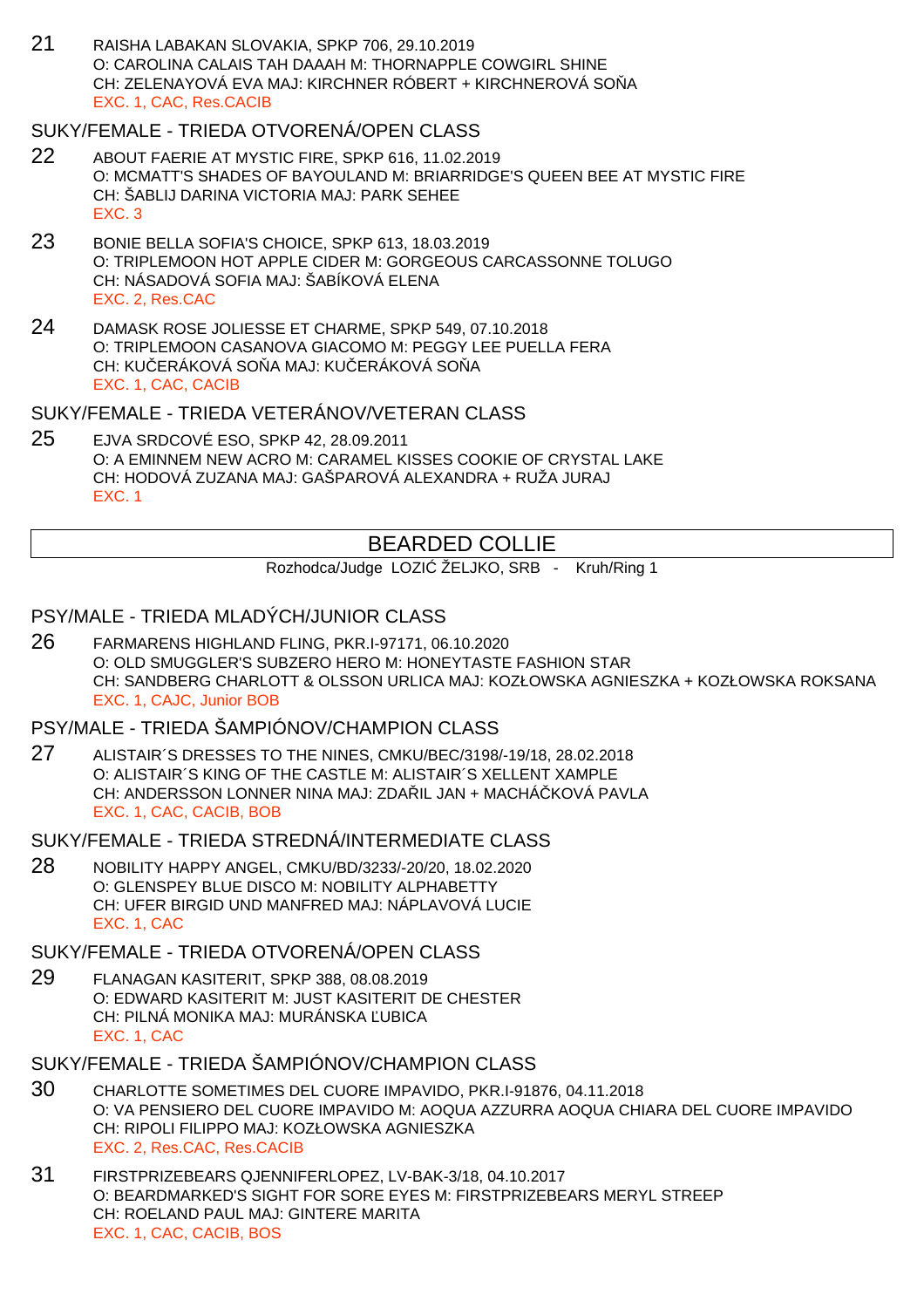# BEAUCERON

Rozhodca/Judge LOZI ŽELJKO, SRB - Kruh/Ring 1

#### PSY/MALE - TRIEDA MLADÝCH/JUNIOR CLASS

32 LUCKY Z BABANOVHO V ŠKA, 1970/12113, 04.04.2020 O: SOKRATES MELODIA SZCZUROLAPA M: DITA Z BABANOVHO V ŠKA CH: MOZOLOVÁ VIERA MAJ: APEK IVAN EXC. 1, CAJC, Junior BOB

#### PSY/MALE - TRIEDA STREDNÁ/INTERMEDIATE CLASS

33 MERRIC Z BABANOVHO V ŠKA, SPKP 1973, 05.04.2020 O: MOCCA DU DRAGON NOIR M: FAY Z BABANOVHO V ŠKA CH: MOZOLOVÁ VIERA MAJ: MOZOLOVÁ VIERA EXC. 1, CAC, Res.CACIB

## PSY/MALE - TRIEDA ŠAMPIÓNOV/CHAMPION CLASS

34 BIAS CANIS MAYRAU, SPKP 1904, 23.01.2016 O: A´YAGO DU MURIER DE SORDEILLE M: HEROINE DES GARDIENS AUX COEURS TENDRES CH: VOKATÁ KATE INA MAJ: ŠASTNÁ DANKA EXC. 1, CAC, CACIB, BOB

## SUKY/FEMALE - TRIEDA MLADŠÍ DORAST/MINOR PUPPY CLASS

35 AMBROISEA ROLANN SLOVAKIA, SPKP 1982, 21.03.2021 O: AME MAGNANIME GARDIEN ICARIOS M: ENIXA CANIS MAYRAU CH: ROLKOVÁ ANNA MAJ: HURAJTOVÁ ALEXANDRA V.P. 1

# SUKY/FEMALE - TRIEDA ŠAMPIÓNOV/CHAMPION CLASS

36 JEWEL Z BABANOVHO V ŠKA, SPKP 1951, 02.07.2018 O: DAGASSE Z DORKY M: BRIANA Z BABANOVHO V ŠKA CH: MOZOLOVÁ VIERA MAJ: MALOVCOVÁ DANIELA EXC. 1, CAC, CACIB, BOS

# BERGER BLANC SUISSE - BIELY ŠVAJ IARSKY OVIJAK

Rozhodca/Judge LOZI ŽELJKO, SRB - Kruh/Ring 1

#### PSY/MALE - TRIEDA STREDNÁ/INTERMEDIATE CLASS

- 37 BB-8 WHITE ALEXIA, CMKU/ACO/4960/20, 14.02.2020 O: SIMPLY ONE ASTON MARTIN M: JAZZ ROCK M ROLL OF TREBONS BERGER BLANC CH: TRÁVNÍ KOVÁ MARTINA MAJ: TRÁVNÍ KOVÁ MARTINA EXC. 1, CAC, CACIB, BOB
- 38 PLATO OF TREBONS BERGER BLANC, DK03920/2020, 25.01.2020 O: ALL I WANT OF TREBONS BERGER BLANC M: AUGUSTEAS ABBA CH: ULLA WARDEN NICHOLAS WARDEN MAJ: MATEJKA JURAJ + MIKLÁNKOVÁ MÁRIA EXC. 2, Res.CAC

# PSY/MALE - TRIEDA OTVORENÁ/OPEN CLASS

39 NORAH ARTAY OD SEMBERIJE, BHR 348965 BŠO, 26.03.2019 O: ANDY WHITE BONE M: NIAGARA AKBO PARCHOVANY CH: OKOLI ÁNYI PAVEL MAJ: OKOLI ÁNYI PAVEL EXC. 1, CAC

# PSY/MALE - TRIEDA ŠAMPIÓNOV/CHAMPION CLASS

- 40 AMADEO MAX-MEL BIELI NEBESKÍ VLCI, SPKP 805, 13.03.2018 O: MAX AKBO-PARCHOVANY M: MELANIE-JANE DE LA DIVINE BLANCHE CH: KÁRASOVÁ JANA MAJ: KÁRASOVÁ JANA EXC. 2, Res.CAC
- 41 OF TREBONS BERGER BLANC DUBSTEP, CMKU/ACO/4138/-17/17, 18.05.2017 O: FUDGE OF TREBONS BERGER BLANC M: WHITE DREAM TEAM CYNAMON CIMET CH: WARDEN ULLA MAJ: TRÁVNÍ KOVÁ MARTINA EXC. 1, CAC, Res.CACIB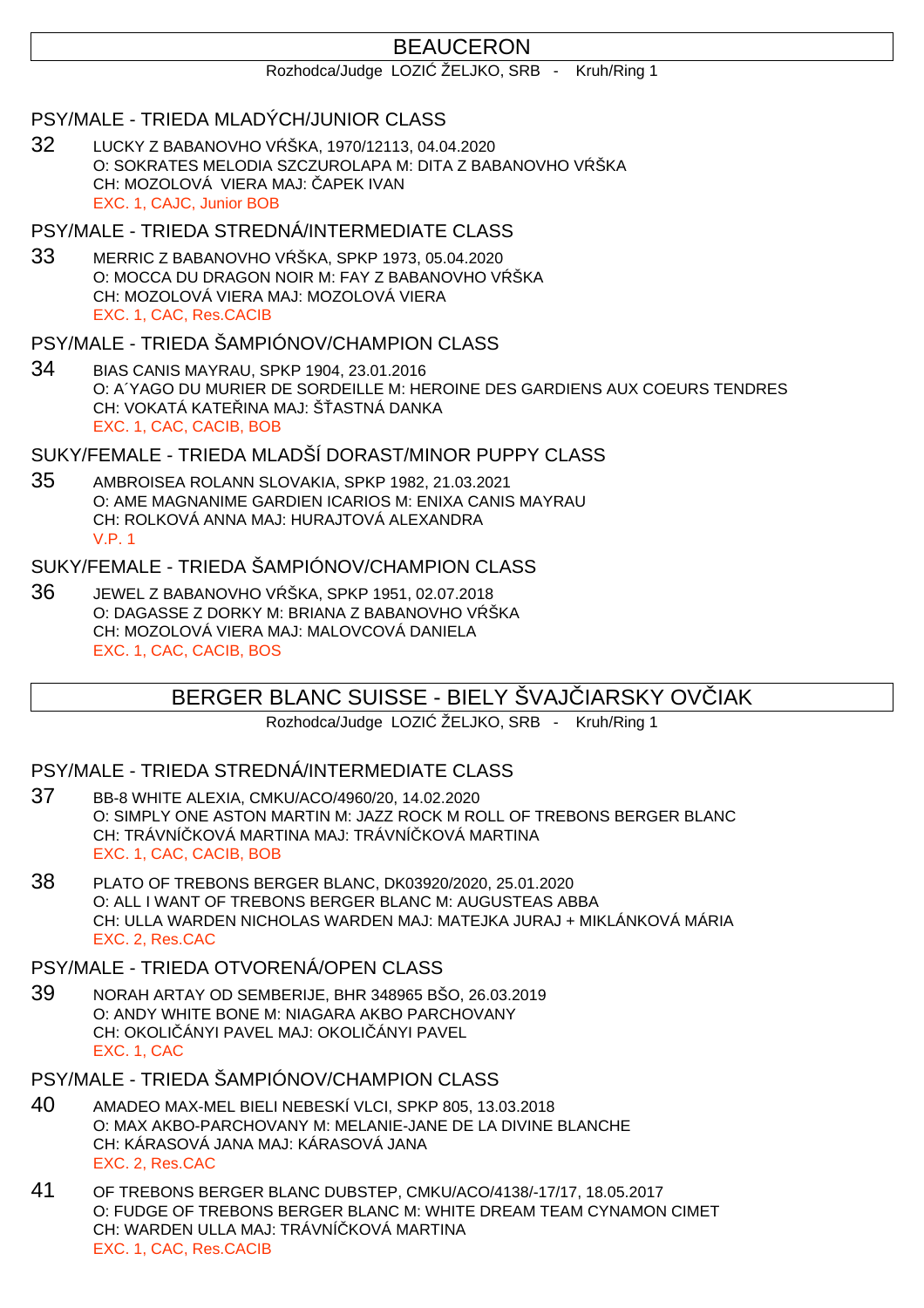## SUKY/FEMALE - TRIEDA MLADŠÍ DORAST/MINOR PUPPY CLASS

42 CASSIOPEIA WHITE ALEXIA, CMKU/ACO/5702/21, 10.05.2021 O: OF TREBONS BERGER BLANC DUBSTEP M: ACE WHITE ALEXIA CH: TRÁVNI KOVÁ MARTINA MAJ: GRÉKOVÁ PETRA V.P. 1

# SUKY/FEMALE - TRIEDA STREDNÁ/INTERMEDIATE CLASS

43 BABY BELL WHITE ALEXIA, CMKU/ACO/4967/20, 14.02.2020 O: SIMPLY ONE ASTON MARTIN M: JAZZ ROCK M ROLL OF TREBONS BERGER BLANC CH: TRÁVNÍ KOVÁ MARTINA MAJ: TRÁVNÍ KOVÁ MARTINA EXC. 1, CAC, CACIB, BOS

SUKY/FEMALE - TRIEDA OTVORENÁ/OPEN CLASS

- 44 AMEY SALLI SAMBATRAE, CMKU/ACO/4717/19, 06.04.2019 O: IXO AKBO-PARCHOVANY M: KYLIE STAR Z RANE MONTARA CH: SLOVÁ KOVÁ PETRA MAJ: VRTÍK MARIAN V.G. 2
- 45 CHEILA OD KUNOVSKÉHO LESA, CMKU/ACO/4782/19, 26.05.2019 O: CÉSAR PETT'S WOLF M: HAIDI OD KUNOVSKÉHO LESA CH: KOLA ÍKOVÁ ZDENKA MAJ: KOLA ÍKOVÁ ZDENKA  $V$  G  $3$
- 46 DANA VOM KIRAGRUND, ÖHZB/BBS 1808, 11.04.2019 O: SHAMROCK SHEPHERDS' CHINOOK M: AMY VOM KIRAGRUND CH: LEHNER TINA MAJ: PÜHRINGER KATHARINA EXC. 1, CAC, Res.CACIB

# BERGER DE BRIE FAUVE-GRIS - BRIARD PLAVÝ ŠEDÝ

Rozhodca/Judge LOZI ŽELJKO, SRB - Kruh/Ring 1

# PSY/MALE - TRIEDA OTVORENÁ/OPEN CLASS

47 FIGARO VESELÝ DVOR, SPKP 951, 30.11.2018 O: COGNAC VESELÝ DVOR M: NIGHT ON FIRE MORAVIA CAMPANELLA CH: KOPÓCKOVÁ ZUZANA MAJ: KOPÓCKOVÁ ZUZANA EXC. 1, CAC, CACIB, BOB

SUKY/FEMALE - TRIEDA MLADÝCH/JUNIOR CLASS

48 ALMIRA LEYLA TEQUILA PUPPY, SPKP 984, 19.10.2020 O: FINALLY THE BEST VELMOND M: I'M THE ONLY ONE MORAVIA CAMPANELLA CH: HUDEČEKOVÁ KATARINA MAJ: WAHID MOHAMAD FAROQ + RADOSOVÁ ALEXANDRA EXC. 1, CAJC, Junior BOB

SUKY/FEMALE - TRIEDA OTVORENÁ/OPEN CLASS

49 FALBALA VESELÝ DVOR, SPKP 952, 30.11.2018 O: COGNAC VESELÝ DVOR M: NIGHT ON FIRE MORAVIA CAMPANELLA CH: KOP OKOVÁ ZUZANA MAJ: KOP OKOVÁ BARBORA EXC. 1, CAC, CACIB, BOS

# BERGER DE BRIE NOIR ARDOISE - BRIARD LERNY

Rozhodca/Judge LOZI ŽELJKO, SRB - Kruh/Ring 1

PSY/MALE - TRIEDA PRACOVNÁ/WORKING CLASS

50 ERICK AU-AURIGA BRIE, CMKU/BRI/6957/18, 14.05.2018 O: CZAPPA VAN WUFF &COKG M: BIBA CHANTAL AVEC LA FORCE-DE-L´OURS CH: VAGEROVÁ VLASTA MAJ: VAGEROVÁ VLASTA EXC. 1, CAC, Res.CACIB

# BORDER COLLIE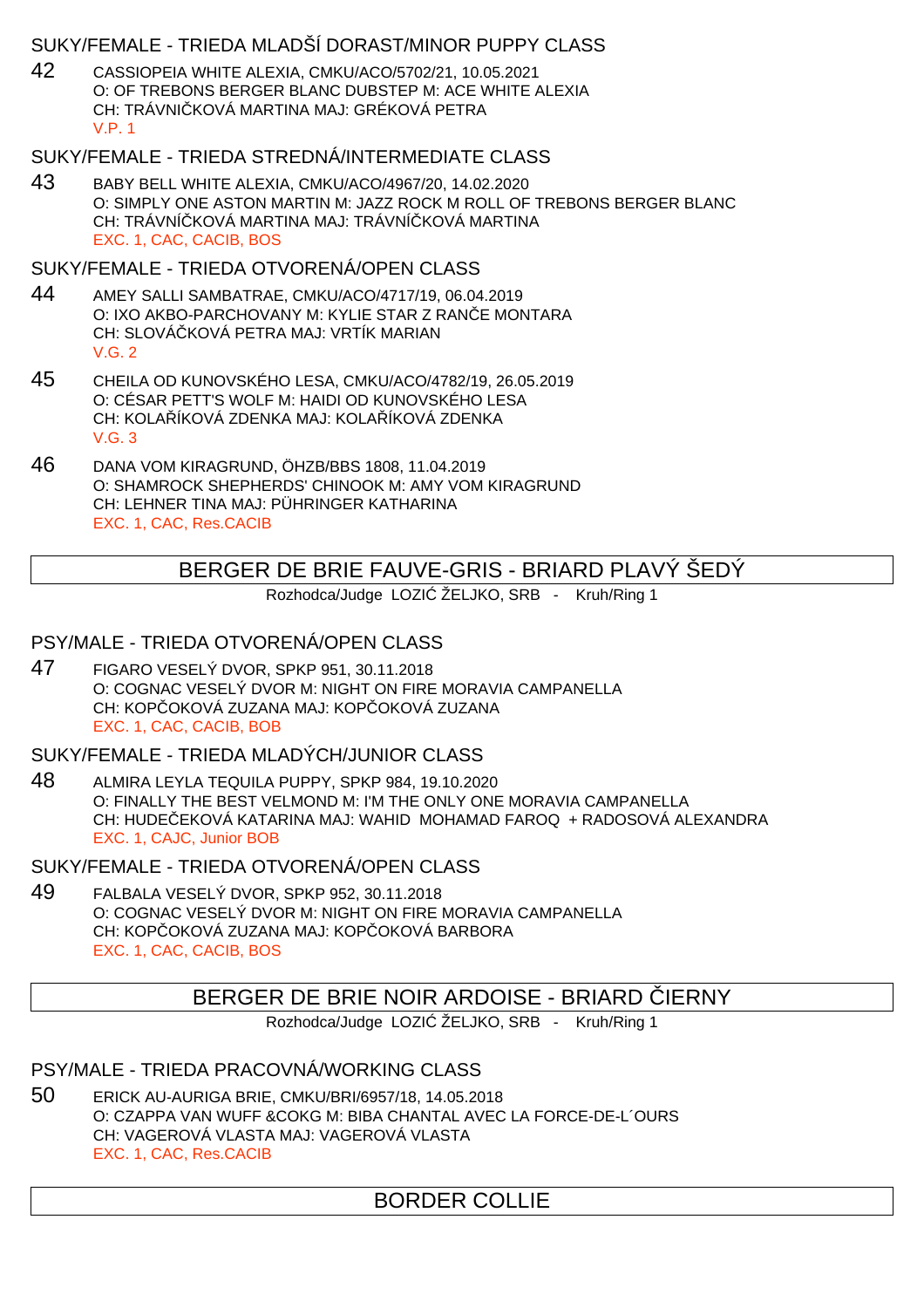#### PSY/MALE - TRIEDA MLADŠÍ DORAST/MINOR PUPPY CLASS

- 51 FOLLOW MY SHADOW BORDER BLACK, SPKP 1419, 30.03.2021 O: YONDER OAKS MADE IN HEAVEN M: YOUTUBE AT REAL PEARL CH: VOLFOVÁ ADRIÁNA MAJ: VOLFOVÁ ADRIÁNA V.P. 1
- PSY/MALE TRIEDA MLADÝCH/JUNIOR CLASS
- 52 JOY OF MY LIFE TATRANSKÁ LABKA, SPKP 1326, 18.06.2020 O: AMORE PER LEI L'AMICO DEVOTO M: BOMBASTIC ORLANDICA FATRANSKÝ SEN CH: BYSTRICKÁ ANDREA MAJ: BYSTRICKÁ ANDREA  $V$  G  $2$
- 53 VIKINGVISION DONAVAN, ÖHZB/BORC 5633, 02.11.2020 O: NEW DREAM'S BORDER WELL DONE M: GLAENDALE DOUBLE DELIGHT CH: FÜRST KATJA MAJ: FÜLLENHALS ADRIANA EXC. 1, CAJC

#### PSY/MALE - TRIEDA OTVORENÁ/OPEN CLASS

- 54 BE MY HEAVENLY REBEL CARCASSONNE TOLUGO, SPKP 1159, 28.12.2018 O: HEART-BREAKER Z ERNOBÍLYCH M: BASILEIA WERA LEGEMOND CH: GOGOLOVÁ LUCIE MAJ: SKRUŽNÝ JAROSLAV EXC. 2, Res.CAC
- 55 KORELLA BEYOND TH SHADOWS, ÖHZB/BORC 4676, 30.05.2017 O: KORELLA CASTA SHADOW M: JASTCAN DREAM GIRL CH: MATHEW ROSS MAJ: FÜRST KATJA EXC. 1, CAC, Res.CACIB

#### PSY/MALE - TRIEDA PRACOVNÁ/WORKING CLASS

56 WONDER OF THE HEAVEN ALL I NEED, CMKU/BOC/11331/-18/17, 22.10.2017 O: BORDERTON THE SANDMAN M: FLOWER OF OLD HILL MELANI CH: MOLNÁR TICIANA MAJ: ŠINDELÁ QVÁ MICHAELA EXC. 1, CAC

# PSY/MALE - TRIEDA ŠAMPIÓNOV/CHAMPION CLASS

- 57 AMBER GLOW ZAFA FLAME, CMKU/BOC/9183/16, 29.03.2016 O: BAZENTILLS DOT´N DASHES M: ZAFIRAH AMBER FOXY FOX CH: KOUCKÁ KAROLÍNA MAJ: NERADOVÁ MARKÉTA EXC. 1, CAC, CACIB, BOS
- 58 LUCKY FOR YOU MR. BLACK, CMKU/BOC/12999/-19/19, 13.01.2019 O: RIVEREDGE THE GENERAL OF STONESRIVER M: LOCHEIL I´M LUCKY FOR YOU CH: BÉNYI KRISTÓF MAJ: GRYGAROVÁ ALEXANDRA EXC. 2, Res.CAC

# SUKY/FEMALE - TRIEDA MLADŠÍ DORAST/MINOR PUPPY CLASS

59 DONNA VITA L´AMICO DEVOTO, SPKP 1456, 12.04.2021 O: LUCKY FOR YOU GOLD YOURSELF M: APERTA AL MONDO L´AMICO DEVOTO CH: VAJSOVÁ MIROSLAVA MAJ: VAJSOVÁ MIROSLAVA V.P. 1

### SUKY/FEMALE - TRIEDA MLADÝCH/JUNIOR CLASS

- 60 DESTINY OF MY LADY BORDER BLACK, SPKP 1309, 21.04.2020 O: MOONDUST RED HOT VALKYRIE M: JOURNEY IN WILD JEFFIJA CH: VOLFOVÁ ADRIÁNA MAJ: VOLFOVÁ ADRIÁNA V.G. 4
- 61 DOROTHY MY STAR ZAFA FLAME, CMKU/BOC/13592/20, 24.02.2020 O: GLAMDRING´S GLOW OF BORDERTREOWE M: BOND MY HEART ZAFA FLAMA CH: KOUCKÁ KAROLINA MAJ: VOJT ŠKOVÁ KATE INA EXC. 1, CAJC, Junior BOB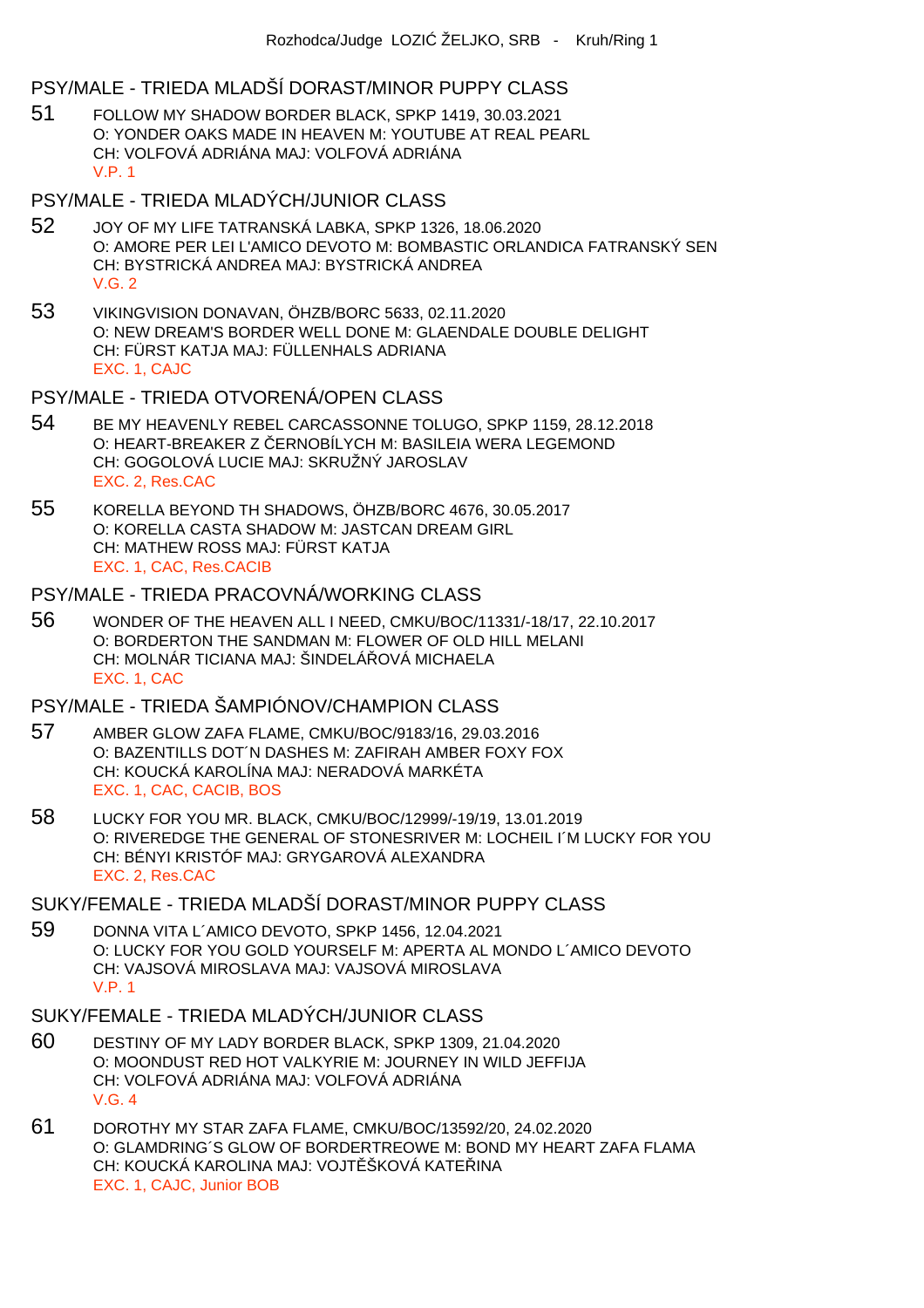- 62 RING VOICE OF MOONLIGHT-SHEPHERD, MET.BORDER COL.3521/20, 15.06.2020 O: HERONWOOD MY CRICKET BOY M: KYNAGON GISELE STYLE CH: VEL KLÁRA MAJ: BYSTRICKÁ ANDREA  $V$  G  $3$
- 63 VIKINGVISION DIAMOND HIT, OHZB/BORC 5635, 02.11.2020 O: NEW DREAM'S BORDER WELL DONE M: GLAENDALE DOUBLE DELIGHT CH: FÜRST KATJA MAJ: SCHMUTTERER ANJA EXC. 2

#### SUKY/FEMALE - TRIEDA STREDNÁ/INTERMEDIATE CLASS

64 GRACE OF ANGEL´S HOME XPLOSION OF LOVE, CMKU/BOC/15290/-21/20, 13.03.2020 O: TEHYA TWICE TOLD TALE M: GRACE OF ANGEL´S HOME QUOTE OF BLISS CH: JOHR MANDY MAJ: ŠINDELÁ OVÁ MICHAELA EXC. 1, CAC

#### SUKY/FEMALE - TRIEDA OTVORENÁ/OPEN CLASS

- 65 BELLATRIX L´AMICO DEVOTO, SPKP 1194, 16.07.2019 O: HIGH DIVING OF MICHELES GARDEN M: ATLANTA ABBIEGREEN FODERRA CH: VAJSOVÁ MIROSLAVA MAJ: VAJSOVÁ MIROSLAVA EXC. 4
- 66 CASSIE MY LOVE ZAFA FLAME, CMKU/BOC/12621/19, 07.05.2019 O: KALEIDOSCOPE BE MY MASTERPIECE M: ZAFIRAH AMBER FOXY FOX CH: KOUCKÁ KAROLINA MAJ: KOUCKÁ KAROLINA EXC. 1, CAC, Res.CACIB
- 67 CLOE CHARLOTTE BORDER BLACK, SPKP 1023, 14.01.2018 O: JOHN LENNON TENNANT M: JOURNEY IN WILD JEFFIJA CH: VOLFOVÁ ADRIÁNA MAJ: VOLFOVÁ ADRIÁNA EXC. 3
- 68 GLAENDALE DOUBLE DELIGHT, ÖHZB/BORC 4909, 22.07.2018 O: SIMARO BRUCE DARNELL M: BORDERLINE COUNTRY WINNINGSTYLE CH: NEUSCHITZER MONIKA UND NINA MAJ: FÜRST KATJA EXC. 2, Res.CAC
- 69 VIKINGVISION ALJANAH, ÖHZB/BORC 5209, 09.07.2019 O: KORELLA BEYOND TH SHADOWS M: BORDERLINE COUNTRY TIARA CH: FÜRST KATJA MAJ: KOCAB NATASCHA + KOCAB NATASCHA EXC.

### SUKY/FEMALE - TRIEDA PRACOVNÁ/WORKING CLASS

70 TABBY TENNANT, CMKU/BOC/12626/19, 06.05.2019 O: HEART-BREAKER Z RNOBÍLÝCH M: OUR SWEET DREAM TENNANT CH: VAJCOVÁ ŠÁRKA MAJ: BALOGOVÁ STANISLAVA EXC. 1, CAC

## SUKY/FEMALE - TRIEDA ŠAMPIÓNOV/CHAMPION CLASS

71 TOUCH OF THE LIGHT OF DASHING DAWN, PKR.I-93054, 01.07.2019 O: HIGH DIVING OF MICHEL?S GARDEN M: HEAVEN'S ON FIRE OF DASHING DAWN CH: DEZS TIMEA MAJ: TOMASZEWSKA AGNIESZKA EXC. 1, CAC, CACIB, BOB

# BOUVIER DES FLANDRES - FLÁMSKY BOUVIER

Rozhodca/Judge RIDAR ÍKOVÁ GABRIELA, SK - Kruh/Ring 2

### SUKY/FEMALE - TRIEDA ŠAMPIÓNOV/CHAMPION CLASS

72 ARGENTINA-WIZZLE RYZMBURK, CMKU/FBO/1107/17, 12.02.2017 O: NICOLAS BLACK MYSTIC LEGEND M: WIZZLE-QUINCY V.D. VANENBLIKHOEVE CH: BERKOVCOVÁ KATE INA MAJ: BERKOVCOVÁ KATE INA EXC. 1, CAC, CACIB, BOB

# CANE DA PASTORE BERGAMASCO - BERGAMSKÝ PASTIERSKY PES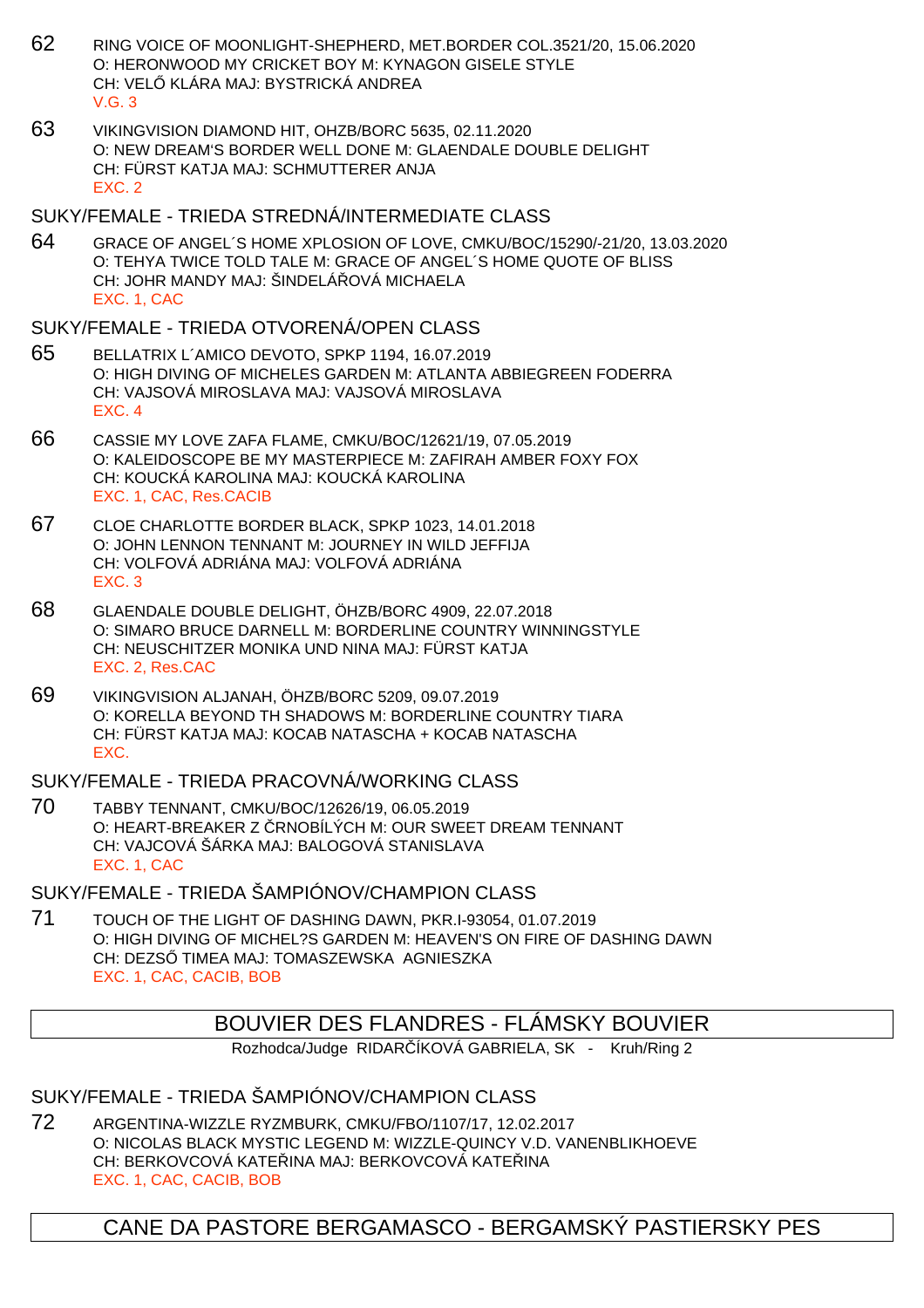# PSY/MALE - TRIEDA ŠAMPIÓNOV/CHAMPION CLASS

73 PERILLO DEI LUPERCALI, OHZB/CPB 25, 03.04.2019 O: ERMIPPO DEI LUPERCALI M: LOTIDE DEI LUPERCALI CH: MARIANI CARNELLI MARIA EMY MAJ: RESCH EVELYN EXC. 1, CAC, CACIB, BOB

PSY/MALE - TRIEDA ESTNÁ/HONOUR CLASS

74 CONTE, OHZB/CPB 24, 28.03.2017 O: ARTU M: ALMA CH: NAVA FABRIZIO MAJ: RESCH WERNER EXC. 1

# ESKOSLOVENSKÝ VL JAK

Rozhodca/Judge LOZI ŽELJKO, SRB - Kruh/Ring 1

#### PSY/MALE - TRIEDA DORAST/PUPPY CLASS

75 BLUE EYES LUPUS AUREA, SPKP 4248, 26.11.2020 O: GOGO VIKVEL WOLF M: CHLOE LUPUS ARDOR CH: ROSENBERGER KLAUDIA MAJ: LAJPRIKOVÁ MILOSLAVA V.P. 1

# PSY/MALE - TRIEDA OTVORENÁ/OPEN CLASS

- 76 ARGO VLK Z PODSTRÁN, CMKU/CSV/5664/19, 06.01.2019 O: KRAKEN KUKLÍK M: AISHA Z VLÍ ÍŠE CH: ODVÁRKOVÁ ZLATA MAJ: KOLENY MARIA EXC. 1, CAC
- 77 ASPEN LUPUS AUREA, SPKP 4029, 24.05.2019 O: TARANIS SPOD UMBIERA M: AURA Z ÚDOLIA VLKOV CH: ROSENBERGEROVÁ KLAUDIA MAJ: TRAJTE OVÁ MARTINA EXC. 2, Res.CAC

PSY/MALE - TRIEDA PRACOVNÁ/WORKING CLASS

78 ELOVE CORDA ELIZABETH LUPORUM, SPKP 3664, 03.11.2016 O: MAX SPOD UMBIERA M: ARYSA CORDA ELIZABETH LUPORUM CH: I MANCOVÁ ELIŠKA MAJ: KADLEC MIROSLAV + I MANCOVÁ ELIŠKA EXC. 1, CAC, CACIB, BOS

#### PSY/MALE - TRIEDA ŠAMPIÓNOV/CHAMPION CLASS

79 MUFASA ŠEDÝ POKLAD, CMKU/CSV/5922/19, 01.12.2019 O: FINN Z KATUSICKÉHO DVORA M: ENIGMA ŠEDÝ POKLAD CH: KUNC RADEK MAJ: BURIÁNOVÁ DOMINIKA EXC. 1, CAC, Res.CACIB

#### SUKY/FEMALE - TRIEDA DORAST/PUPPY CLASS

80 ODESSA CORDA ELIZABETH LUPORUM, SPKP 4336, 18.01.2021 O: GOGO VIKVEL WOLF M: BRENDA Z BA OVEJ SVORKY CH: I MANCOVÁ ELIŠKA MAJ: KADLEC MIROSLAV V.P. 1

## SUKY/FEMALE - TRIEDA MLADÝCH/JUNIOR CLASS

- 81 GRACE MIRACLE MIA, SPKP 4243, 12.10.2020 O: MAX SPOD UMBIERA M: BELLA EZER MIRACLE MIA CH: PAVLÍKOVÁ MIRIAM MAJ: HARGAŠOVÁ VANDA EXC. 2
- 82 NATAN´S HEAVEN CORINKA ITALIAN BEAUTY, SPKP 4246, 30.08.2020 O: ONER ONE LUPIMAX M: ARIMMINUM DEHA CH: COMMONE GENNARO MAJ: TÁBORSKÁ TEREZA EXC. 1, CAJC, Junior BOB

SUKY/FEMALE - TRIEDA STREDNÁ/INTERMEDIATE CLASS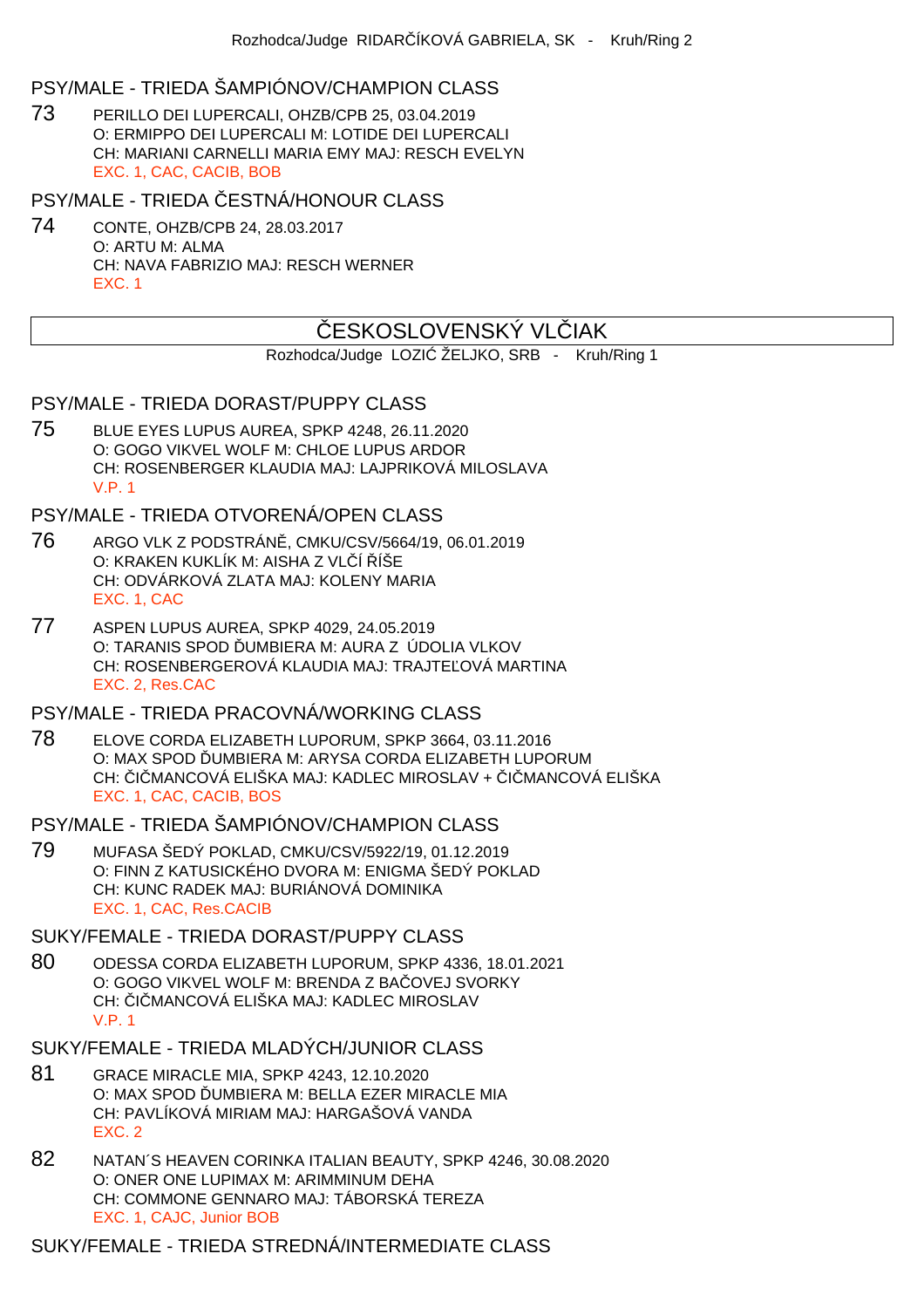83 AMIA OD CARCOOLKY, CMKU/CSV/5804/19, 30.09.2019 O: DESPERÁT BOHEMIAN LUARO M: EL CARCOOLKA Z MOLU ES CH: KRÁLOVÁ JANA MAJ: BREZNICKÝ PETER EXC. 1

# SUKY/FEMALE - TRIEDA OTVORENÁ/OPEN CLASS

84 ARIA Z NOVEJ VSI, SPKP 3940, 07.12.2018 O: BYRON Z KA ANKY M: DIXI ZO SLOVENSKEJ ROZPRÁVKY CH: SALITRIK JÁN MAJ: HRAŠKA ERIK + HRAŠKOVÁ KATARÍNA EXC. 1, CAC

### SUKY/FEMALE - TRIEDA PRACOVNÁ/WORKING CLASS

85 AYRA LUPUS AUREA, SPKP 4036, 24.05.2019 O: TARANIS SPOD UMBIERA M: AURA Z ÚDOLIA VLKOV CH: ROSENBERGEROVÁ KLAUDIA MAJ: ROSENBERGEROVÁ KLAUDIA EXC. 1, CAC

#### SUKY/FEMALE - TRIEDA ŠAMPIÓNOV/CHAMPION CLASS

86 LEGENDA MOAI ŠEDÝ POKLAD, CMKU/CSV/5718/19, 09.03.2019 O: CHEWBE M: CINDY GREY ŠEDÝ POKLAD CH: KUNC RADEK MAJ: KUNC RADEK EXC. 1, CAC, BOB

# CHIEN DE BERGER BELGE - GROENENDAEL - BELGICKÝ OV IAK -**GROENENDAEL**

Rozhodca/Judge LOZI ŽELJKO, SRB - Kruh/Ring 1

#### PSY/MALE - TRIEDA ŠAMPIÓNOV/CHAMPION CLASS

87 GIPSI BLACK MORION, SPKP 103, 30.05.2018 O: OLIVER DEABEI M: MUCIUS FIONA CH: PRCHALOVÁ DAGMAR MAJ: GLAUBICOVÁ VIKTÓRIA EXC. 1, CAC, CACIB, BOB

# CHIEN DE BERGER BELGE - MALINOIS - BELGICKÝ OVČIAK - MALINOIS

Rozhodca/Judge LOZI ŽELJKO, SRB - Kruh/Ring 1

## PSY/MALE - TRIEDA MLADÝCH/JUNIOR CLASS

88 ANTHONY DALLA FAMIGLIA CORLEONE, SPKP 6302, 18.11.2020 O: CIE ALCOSETHA´S JACKSON M: GCH AIRIN DEKIM LEXUS CH: RIGÓ IMRE MAJ: RIGÓ IMRE EXC. 1, CAJC, BOS

#### PSY/MALE - TRIEDA OTVORENÁ/OPEN CLASS

89 COLM LUMON MIRADAM, SPKP 5644, 26.12.2018 O: ADONIS NA-LA DVOR M: ESTA TIRANAVIA CH: DOHNÁLEK MIROSLAV MAJ: KOSINOVÁ LUCIA EXC. 1, CAC, Res.CACIB

#### PSY/MALE - TRIEDA PRACOVNÁ/WORKING CLASS

90 EROS DE ALPHAVILLE BOHEMIA, CMKU/BOM/11029/19, 11.02.2019 O: CIRO MALEVIL BOHEMIA M: MONA LISA Z OSTROVA BABER CH: POSPÍCHALOVÁ JITKA MAJ: SÍBOVÁ MICHAELA EXC. 1, CAC, CACIB

#### SUKY/FEMALE - TRIEDA MLADÝCH/JUNIOR CLASS

91 ALESSIA DALLA FAMIGLIA CORLEONE, SPKP 6306, 18.11.2020 O: CIE ALCOSETHA´S JACKSON M: GCH AIRIN DEKIM LEXUS CH: RIGÓ IMRE MAJ: RIGÓ IMRE EXC. 1, CAJC, Junior BOB

SUKY/FEMALE - TRIEDA STREDNÁ/INTERMEDIATE CLASS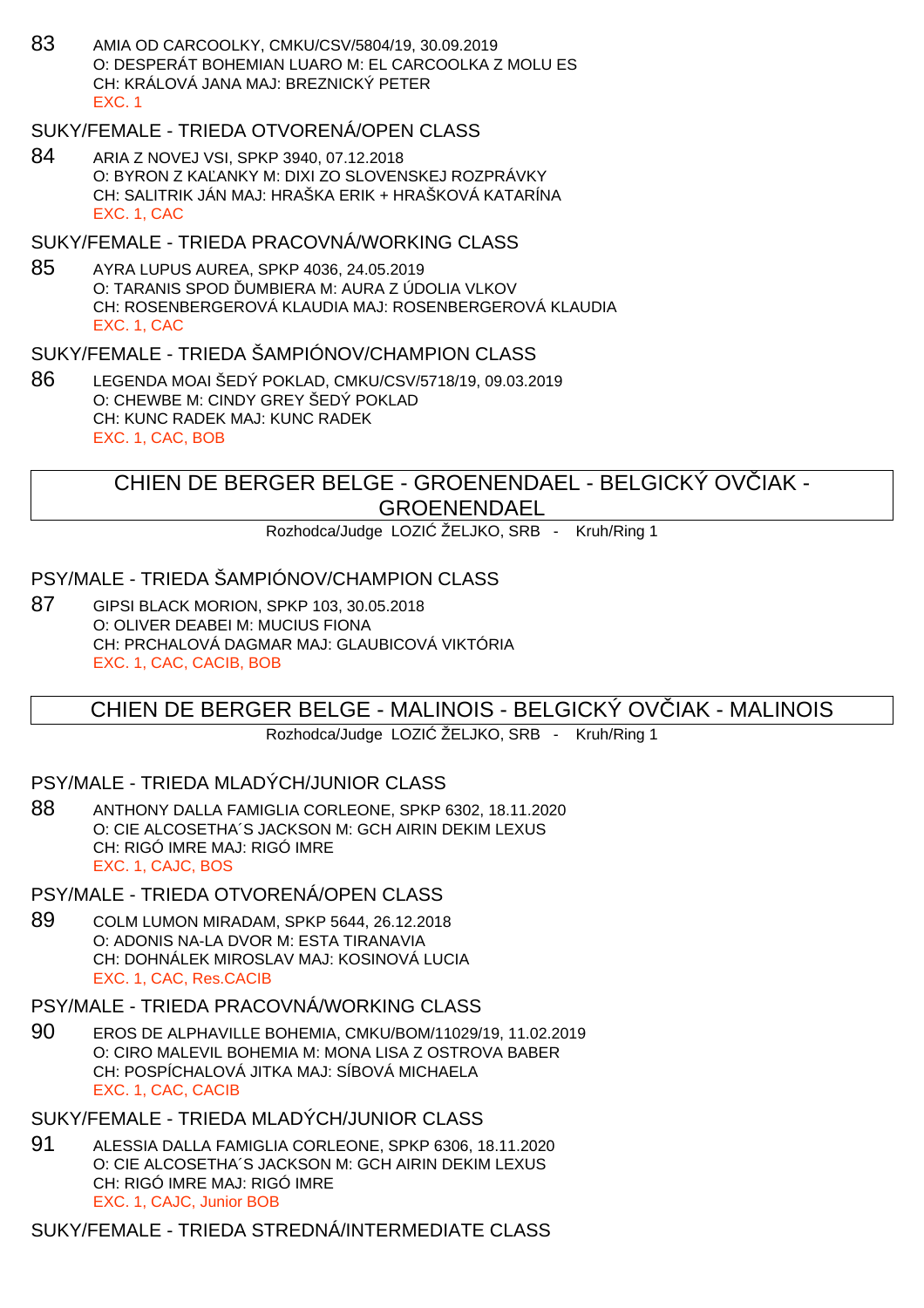92 ANNOYING FOXIE AZERIA BASOA, SPKP 6198, 15.05.2020 O: AKIM MALEVIL BOHEMIA M: VIKY LUBINOV SLOVAKIA CH: GALKOVÁ ALŽBETA MAJ: GALKOVÁ ALŽBETA EXC. 1, CAC, CACIB, BOB

# CHIEN DE BERGER BELGE - TERVUEREN - BELGICKÝ OVVIAK - TERVUEREN

Rozhodca/Judge LOZI ŽELJKO, SRB - Kruh/Ring 1

#### SUKY/FEMALE - TRIEDA STREDNÁ/INTERMEDIATE CLASS

93 STAR NOIR BRIA, COR A 407-20/015, 18.11.2019 O: C-ZEUS M: BLACK OBSIDIAN ELISE CH: SINCA EDWARD GERALD MAJ: GU AN ONDREJ EXC. 1, CAC, CACIB, BOB

# CHODSKÝ PES

Rozhodca/Judge LOZI ŽELJKO, SRB - Kruh/Ring 1

# PSY/MALE - TRIEDA OTVORENÁ/OPEN CLASS

94 ARDAREL ČESKÝ RUBÍN, NREG/CP/6817/18, 26.11.2018 O: APAIRE KROSANDRA M: FRENCY OD BRÁNY RÁJE CH: CHALOUPKOVÁ JANA MAJ: ERNEKOVÁ ALŽBETA EXC. 1, CAC, BOB

#### SUKY/FEMALE - TRIEDA OTVORENÁ/OPEN CLASS

95 DAISY MAGNOLIA PASSCO, SPKP 288, 10.04.2019 O: CAEZARE CHUCKY OD MALÉHO KOSÍŘE M: GLORIA REGENIA BOHEMIA CH: DOMANÍKOVÁ KATARÍNA MAJ: DOMANÍKOVÁ KATARÍNA EXC. 1, CAC, BOS

# COLLIE ROUGH - ŠKÓTSKY OVČIAK DLHOSRSTÝ

Rozhodca/Judge RIDAR ÍKOVÁ GABRIELA, SK - Kruh/Ring 2

## PSY/MALE - TRIEDA MLADÝCH/JUNIOR CLASS

- 96 NYITRAMENTI EVEREST, MET.COLL.1063/20, 25.03.2020 O: NYITRAMENTI CLARINS OF RADWAY M: NYITRAMENTI AIRY-FAIRY CH: BALÁZSOVITS JÁNOS MAJ: FRZONOVÁ LUCIA ABS.
- PSY/MALE TRIEDA OTVORENÁ/OPEN CLASS
- 97 ARIENWEN GOLDEN PRINCE OF SUN, SPKP 1164, 31.05.2019 O: ANGIE´S ANGELS FIRST FOR LOLO M: PRINCE OF SUNLIGHT READY FOR ARIENWEN CH: LABSKÁ NIKOLETA MAJ: TINÁK PAVOL EXC. 2, Res.CAC, Res.CACIB
- 98 GOLDEN ORIENTAL SUN OF THE WINDY LANDS, SPKP 1083, 09.11.2017 O: SKABONA ORIENTAL STYLE M: BLACK SWAN OF THE WINDY LANDS CH: FURLAN MOJCA MAJ: JAROŠOVÁ MILADA EXC. 1, CAC, CACIB, BOS
- SUKY/FEMALE TRIEDA MLADŠÍ DORAST/MINOR PUPPY CLASS
- 99 IN TOUCH OF L´OCCITA CELESTIAL GLAMOUR, CMKU/CD/25446/21, 25.04.2021 O: CIB NICOLAYSEN´S XXL XANTOS M: FOLLOW ME SWEETIE CELESTIAL GLAMOUR CH: VÁCHOVÁ MARCELA MAJ: VÁCHOVÁ MARCELA V.P. 1

SUKY/FEMALE - TRIEDA DORAST/PUPPY CLASS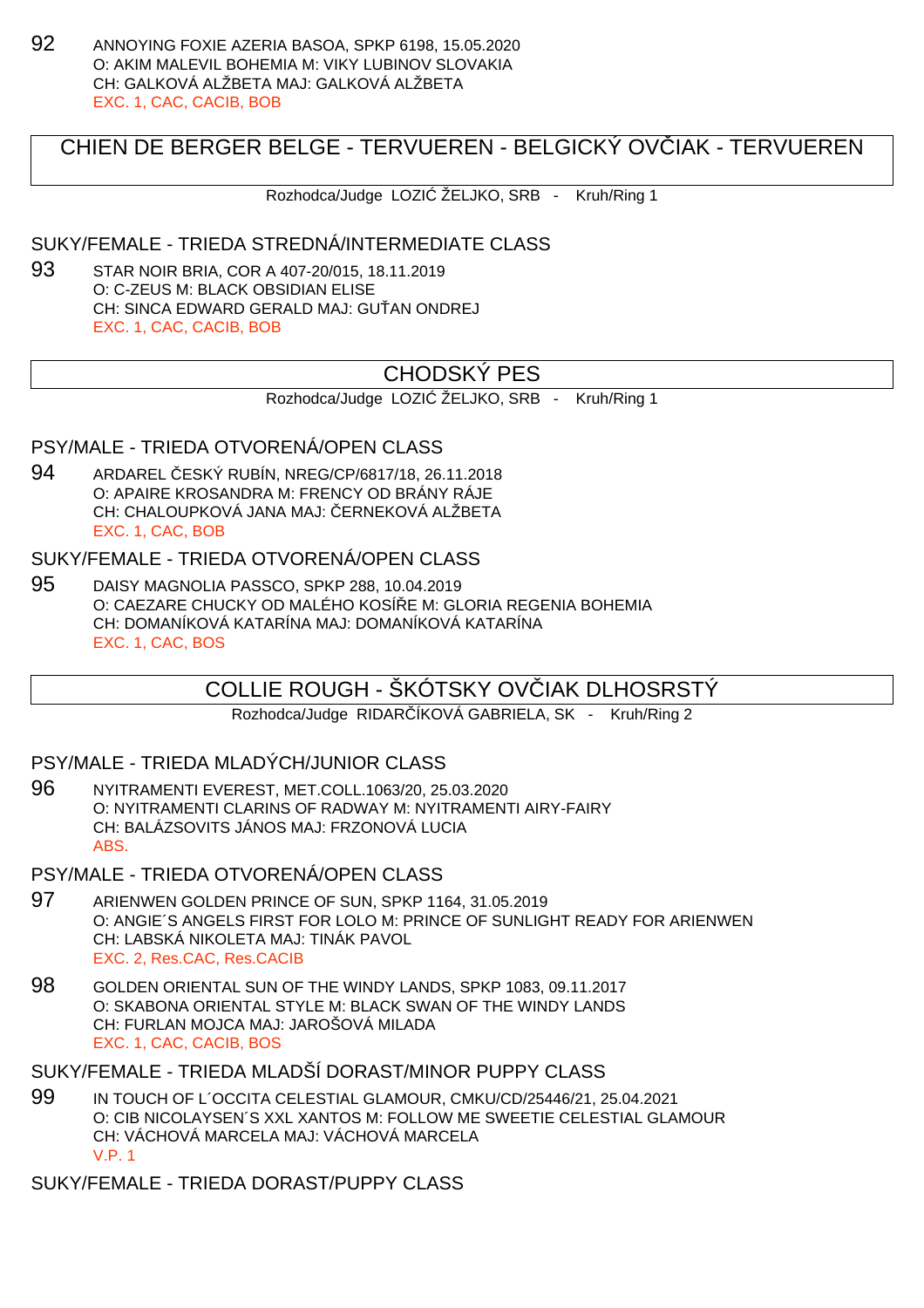100 PRINCE OF SUNLIGHT SIMPLY ELEGANT, MET.COLL.1194/21, 05.01.2021 O: ARIENWEN GENTLE DARK KNIGHT M: PRINCE OF SUNLIGHT VERSACE STYLE CH: SZALCZINGER JÓZSEF MAJ: LABSKÁ NIKOLETA V.P. 1

# SUKY/FEMALE - TRIEDA MLADÝCH/JUNIOR CLASS

101 ILLUSION OF PERFECTION OF EMIBER, CMKU/CD/25349/-21/20, 12.04.2020 O: BELDONES NAPOLEON M: ZEXWOOD LOVE OF MY LIFE CH: STOPPINI ROBERTO MAJ: VÁCHOVÁ MARCELA EXC. 1, CAJC, Junior BOB

## SUKY/FEMALE - TRIEDA OTVORENÁ/OPEN CLASS

- 102 ABSOLUTE SPECIAL DEHAMI'S SECRET, SPKP 1161, 26.04.2019 O: ASAN FELLOW OF ETERNITY M: RED CAROLINE ABSOLUTE SWEET CH: CSANDA DENIS PETER MAJ: CSANDA DENIS PETER EXC. 1, CAC, CACIB, BOB
- 103 BEVERLY BLUE ZÁMOCKÁ LIPA, SPKP 1180, 08.07.2019 O: MONSOLANA POKER STARS M: DANCING QUEEN FATRANSKÝ SEN CH: HUDECOVÁ ELEONÓRA MAJ: HUDECOVÁ ELEONÓRA EXC. 2, Res.CAC

## SUKY/FEMALE - TRIEDA ŠAMPIÓNOV/CHAMPION CLASS

- 104 AFTERHERO JEWEL FROM THE MIDNIGHT SKY, SPKP 1234, 08.11.2019 O: MARVALAN THE RAINMAKER M: AFTERHERO ADORABLE VALENTINE CH: TÓTH KATALIN ILDIKÓ MAJ: UMRIAN MARIÁN + GAŠKO JÁN EXC. 1, CAC, Res.CACIB
- 105 DANCING QUEEN FATRANSKÝ SEN, SPKP 953, 08.11.2016 O: CH HUCKLEBERRY FATRANSKÝ SEN M: MONSOLANA MY BLUE VALENTINE CH: KOTULÁŠ MIROSLAV MAJ: HUDECOVÁ ELEONÓRA EXC. 2, Res.CAC

# COLLIE SMOOTH - ŠKÓTSKY OVÓIAK KRÁTKOSRSTÝ

Rozhodca/Judge RIDAR ÍKOVÁ GABRIELA, SK - Kruh/Ring 2

#### PSY/MALE - TRIEDA STREDNÁ/INTERMEDIATE CLASS

106 ARTEX ENERGY - SPIRIT, SPKP 112, 17.09.2019 O: KANGASVUOKON LUMO M: WIFI KRÁSNÁ LOUKA CH: MALÍKOVÁ LUCIA MAJ: NOVÁKOVÁ OĽGA EXC. 1, CAC, CACIB, BOS

SUKY/FEMALE - TRIEDA MLADÝCH/JUNIOR CLASS

107 MIGHTY´S SPRING MEADOW ULA UNITY, CMKU/CK/1754/-21/20, 25.09.2020 O: C.I.B. KANGASVUOKON LUMO M: CH MIGHTY´S SPRING MEADOW REA RIANNE CH: SEMIANOVÁ JANA MAJ: VÁCHOVÁ MARCELA EXC. 1, CAJC, Junior BOB

#### SUKY/FEMALE - TRIEDA OTVORENÁ/OPEN CLASS

108 MILOU, SPKP 104, 22.02.2017 O: CLINGSTONE'S FOR THAT M: MISS MIRANDA VOM SPREEIDYLL CH: VAN HOFSLOT A. P. MAJ: LU KANI QVÁ JEKATERINA EXC. 1, CAC, Res.CACIB

SUKY/FEMALE - TRIEDA ŠAMPIÓNOV/CHAMPION CLASS

109 MIGHTY´S SPRING MEADOW REA RIANNE, SPKP 88, 29.05.2018 O: NATALAIN KEYSTONE M: MIGHTY´S SPRING MEADOW HOPE OF NADINE CH: SEMIANOVÁ JANA MAJ: SEMIANOVÁ JANA EXC. 1, CAC, CACIB, BOB

DEUTSCHER SCHÄFERHUND KURZHAARIG - NEMECKÝ OV IAK KRÁTKOSRSTÝ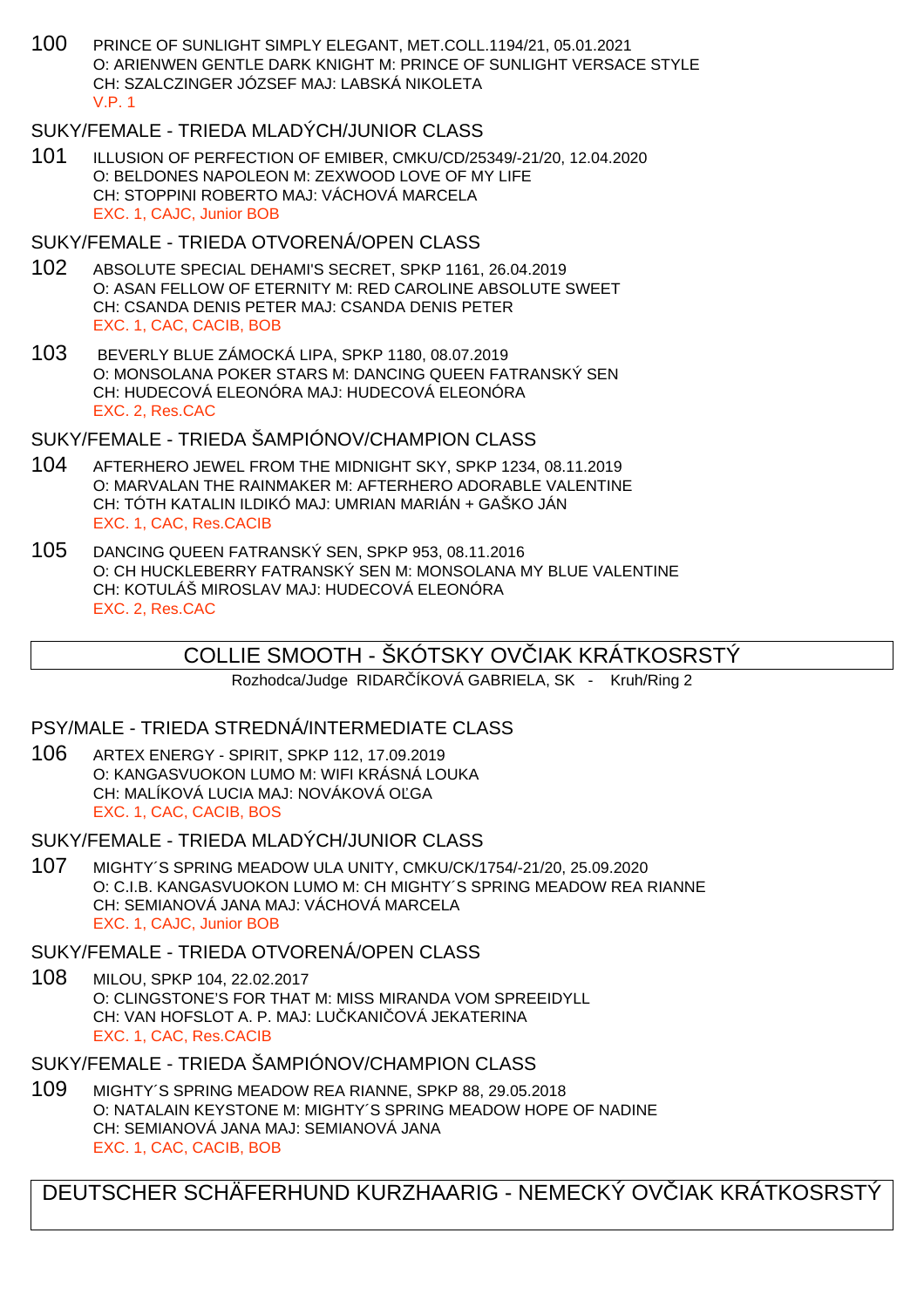## PSY/MALE - TRIEDA ŠAMPIÓNOV/CHAMPION CLASS

110 HAEKTOR Z LINTICHU, SUCHNO 75763/17, 19.09.2017 O: KALIFF Z LINTICHU M: DIONA LAU-MENTOS CH: KOČAJDA IVAN MAJ: RUSNÁK PETER EXC. 1, CAC, CACIB, BOS

# SUKY/FEMALE - TRIEDA MLADÝCH/JUNIOR CLASS

- 111 ARCA SCHLOSSHOF SLOVAKIA, SUCHNO 81287/20, 11.05.2020 O: JORKAN VON DER PLANWARTE M: REBEKA Z LIJAVY CH: SCHLOSSER RÓBERT MAJ: URIŠOVÁ BIANKA  $V$  G  $2$
- 112 JOGOBELLA DE DAGNIK, SUCHNO 81369/20, 01.05.2020 O: COLT Z ERISEDU M: XOLLY ZA LLL. MOSTAMI CH: DOMONKOŠ JOZEF MAJ: ADAM DANIEL + SBS SCHIELD NULL V.G. 1

#### SUKY/FEMALE - TRIEDA OTVORENÁ/OPEN CLASS

113 KEYNY VLADY-SAL, SUCHNO 76867/18, 28.02.2018 O: ADY VLADY-SAL M: ABADA VLADY-SAL CH: SALAI VLADIMÍR MAJ: KMECOVÁ DOMINIKA EXC. 1, CAC, Res.CACIB

SUKY/FEMALE - TRIEDA ŠAMPIÓNOV/CHAMPION CLASS

114 HADŽIS LAU-MENTOS, SUCHNO 74530/17, 15.01.2017 O: KLAUS VON TRONJE M: BEA LAU-MENTOS CH: ONDO-EŠTOK MÁRIO MAJ: BA O MIROSLAV EXC. 1, CAC, CACIB, BOB

# DEUTSCHER SCHÄFERHUND LANGHAARIG - NEMECKÝ OVIJAK DLHOSRSTÝ

Rozhodca/Judge RIDAR ÍKOVÁ GABRIELA, SK - Kruh/Ring 2

#### SUKY/FEMALE - TRIEDA DORAST/PUPPY CLASS

115 IRIS SPIRIT WOLF, SUCHNO 82791/21, 01.01.2021 O: JIMMI BEST OF THE GODS M: MARILYN Z AGÍRU BOHEMIA CH: DUDOVÁ ZUZANA MAJ: LOVÍŠKOVÁ LENKA + LOVÍŠEK JÁN V.P. 1

SUKY/FEMALE - TRIEDA MLADÝCH/JUNIOR CI ASS

116 SYDNEY Z LINTICHU, SUCHNO 82596/20, 15.11.2020 O: GREYSON Z LINTICHU M: NANCY Z LINTICHU CH: KOČAJDA IVAN MAJ: KURINCOVÁ PETRONELA EXC. 1, CAJC, Junior BOB, BOB

> HOLLANDSE HERDERSHOND KORTHARIGE - HOLANDSKÝ OVČIAK KRÁTKOSRSTÝ

Rozhodca/Judge RIDAR ÍKOVÁ GABRIELA, SK - Kruh/Ring 2

## SUKY/FEMALE - TRIEDA STREDNÁ/INTERMEDIATE CLASS

117 LITTLEWOOD JOAN WAPINI VON FOLGE, CMKU/HHK/680/20, 18.03.2020 O: HAVREVINGENS ICE M: ISTOMINOV ILJINI NA WAPINI VON FOLGE CH: ROKOSOVÁ EVA MAJ: ROKOSOVÁ EVA EXC. 1, CAC, CACIB, BOB

# KOMONDOR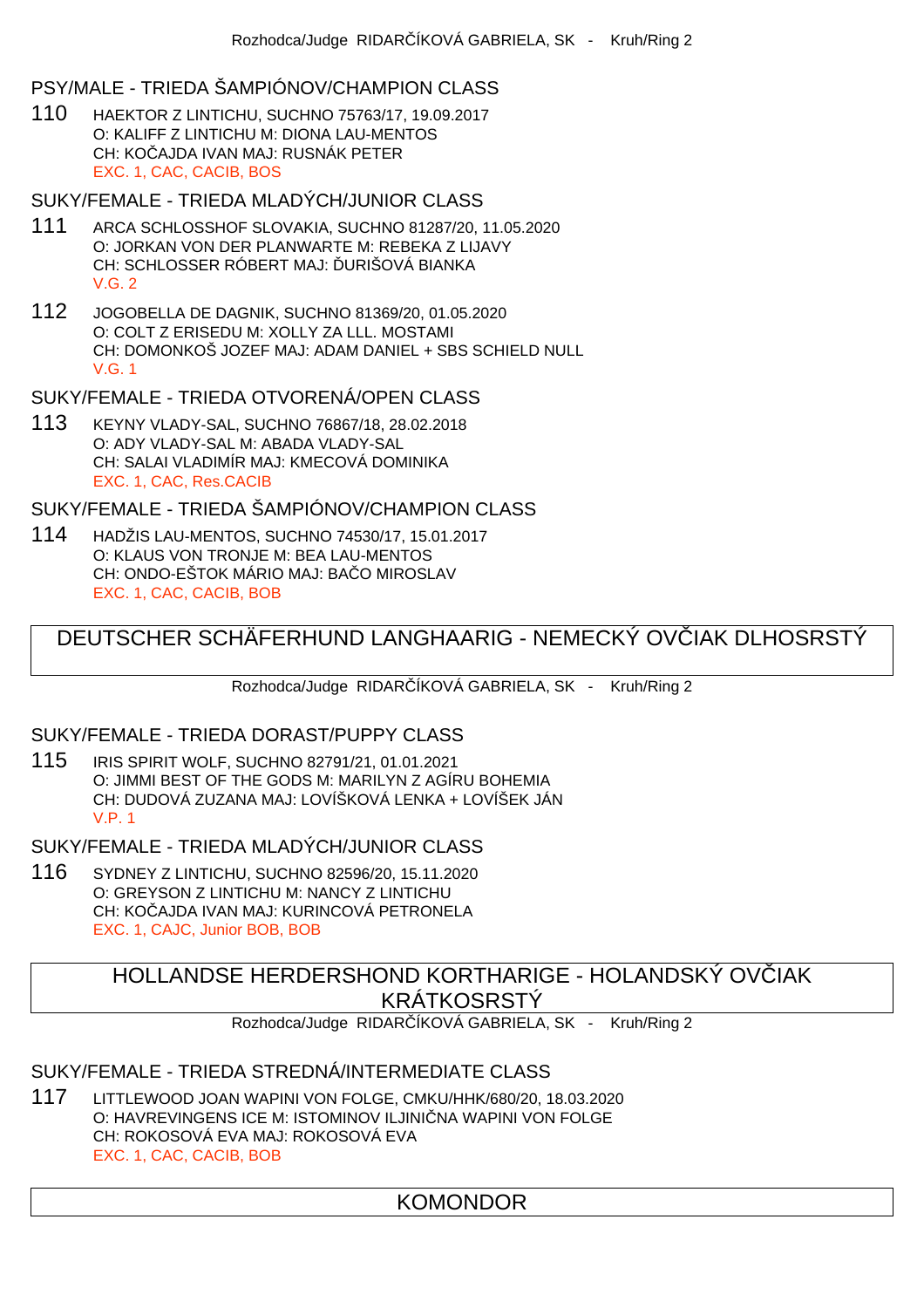#### SUKY/FEMALE - TRIEDA MLADÝCH/JUNIOR CLASS

118 ANDAHÁZI TANYÁK ÖRE ZENGÖ, SPKP 347, 24.07.2020 O: ANDAHÁZI TANYÁK ÖRE RENDES- HÁDESZ M: ONGA ÖRE BODZA CH: ANDA-MARÓCSEK ANITA MAJ: TAKÁCS JURAJ EXC. 1, CAJC, Junior BOB, BOB

## MINIATURE AMERICAN SHEPHERD - MINIATÚRNY AMERICKÝ OVČIAK

Rozhodca/Judge RIDAR ÍKOVÁ GABRIELA, SK - Kruh/Ring 2

### PSY/MALE - TRIEDA MLADÝCH/JUNIOR CLASS

119 FAVOURITE BOY MINIS FATRANSKÝ SEN, SPKP 30, 21.11.2020 O: IVIE FARMS BLUEBONNET TRAILS M: MINIMARK AFTER EIGHT CH: BRYNDZA DARIUS MAJ: BRYNDZA DÁRIUS + BEDNÁR FILIP EXC. 1, CAJC, Junior BOB

# PSY/MALE - TRIEDA STREDNÁ/INTERMEDIATE CLASS

120 BLUE ELKS HIGH VELOCITY, AKC DN81944202, 21.03.2020 O: CH MOONBABY'S FROST ON TOP M: AWAY TO ME A TRACE OF LACE CH: SENEK ALLYSON MAJ: TAKÁCS KATA EXC. 1, CAC, BOS

#### SUKY/FEMALE - TRIEDA MLADÝCH/JUNIOR CLASS

- 121 FACE TO FACE MINI´S FATRANSKÝ SEN, SPKP 31, 21.11.2020 O: IVIE FARMS BLUEBONNET TRAILS M: MINIMARK AFTHER EIGHT CH: BRYNDZA DÁRIUS MAJ: UREJOVÁ MONIKA + MELICHOVÁ ILDIKÓ EXC. 1, CAJC
- SUKY/FEMALE TRIEDA OTVORENÁ/OPEN CLASS
- 122 SILVER DREAM MINI'S BLOODY MARY, SPKP 24, 15.02.2019 O: MOONBABY'S KIRK OF SILVER DREAM M: MOONBABY'S WOLF WHISTLE CH: KORÓZS-PAPP JUDIT MAJ: BYSTRICKÁ ANDREA EXC. 1, CAC

# SUKY/FEMALE - TRIEDA ŠAMPIÓNOV/CHAMPION CLASS

123 MOONBABY'S WOFL WHISTLE, MET.MAS 11/H/18, 02.02.2017 O: CH MOONBABY'S THESE COLOURS DON'T RUN M: POCKETS AWAY TO ME BRILLIANT CERISE CH: ZOBELL MELISSA MAJ: KORÓZS BÁLINT EXC. 1, CAC, BOB

#### OLD ENGLISH SHEEPDOG - BOBTAIL

Rozhodca/Judge LOZI ŽELJKO, SRB - Kruh/Ring 1

#### SUKY/FEMALE - TRIEDA DORAST/PUPPY CLASS

124 SISSI MODRÝ KAŇON, CMKU/BOB/2955/21, 04.01.2021 O: HAPPY PANDA´S FAVORY CANISSA XXII M: PENNYLANE ARETHA FRANKLIN CH: MÁROVÁ PETRA MAJ: U OVÁ KAPUSTOVÁ SILVIA V.P. 1

# POLSKI OWCZAREK NIZINNY - POĽSKÝ NÍŽINNÝ OVÍ IAK

Rozhodca/Judge RIDAR ÍKOVÁ GABRIELA, SK - Kruh/Ring 2

## SUKY/FEMALE - TRIEDA ŠAMPIÓNOV/CHAMPION CLASS

125 PONWOOD'S WHITNEY, CMKU/PON/513/-19/19, 01.01.2019 O: PONWOOD'S USTINOV M: LARA VIA RIVENDALL CH: STAMP WOLFGANG & BRUNS BARBARA MAJ: KÖRNEROVÁ PAVLA EXC. 1, CAC, CACIB, BOB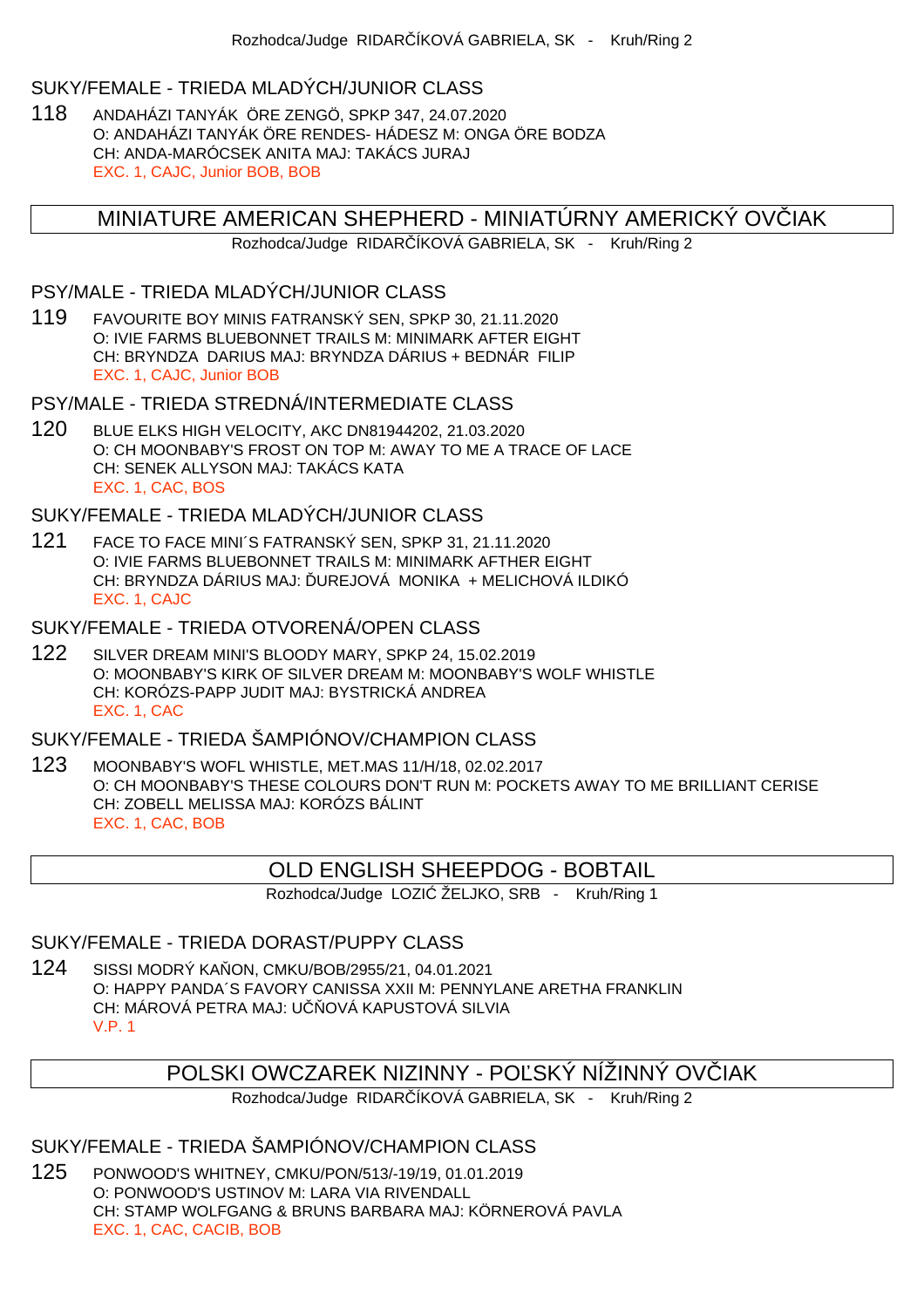# POLSKI OWCZAREK PODHALANSKI - PODHALANSKÝ OVČIAK

Rozhodca/Judge RIDAR ÍKOVÁ GABRIELA, SK - Kruh/Ring 2

# PSY/MALE - TRIEDA ŠAMPIÓNOV/CHAMPION CLASS

126 CZAHAR NA GÓRALSKO NUTE, PKR.I-87075, 12.05.2017 O: SWORNIK Z BUTOROWEGO WIERCHU M: PRZEKORNA JAGUS NA GÓRALSKO NUTE CH: SZYDLO ALEKSANDRA MAJ: SZYDLO ALEKSANDRA EXC. 1, CAC, CACIB, BOB

### SUKY/FEMALE - TRIEDA ŠAMPIÓNOV/CHAMPION CLASS

127 ALE HECA NA GÓRALSKO NUTE, PKR.I-88640, 13.04.2017 O: BARON TOMKOWE PRZYTULISKO M: FLASECKA NA GÓRALSKO NUTE CH: SZYDLO ALEKSANDRA MAJ: SZYDLO ALEKSANDRA EXC. 1, CAC, CACIB, BOS

# PUMI

Rozhodca/Judge RIDAR ÍKOVÁ GABRIELA, SK - Kruh/Ring 2

PSY/MALE - TRIEDA OTVORENÁ/OPEN CLASS

128 CSÚNYATELEPI BATYU, MET.PM.1116/19, 21.06.2019 O: PETIT FOU-FOU ARGÓ M: CSÚNYATELEPI ÜDVÖS CH: PUSKÁS CSILLA MAJ: KÖVECSES ÁRPÁDNÉ EXC. 1, CAC, CACIB, BOB

# SAARLOOSWOLFHOND - SARLOSKÝ VL JAK

Rozhodca/Judge RIDAR ÍKOVÁ GABRIELA, SK - Kruh/Ring 2

PSY/MALE - TRIEDA MLADÝCH/JUNIOR CLASS

129 ARYAM SAI VLČÍ POUTO, CMKU/SAV/386/20, 18.04.2020 O: HAROLD LOUIS DE IN FINE MUNDI M: BRIA MOON ROSENWOLF CH: P IBYLOVÁ ROMANA MAJ: BARTÁKOVÁ ŠÁRKA EXC. 1, CAJC, Junior BOB, BOS

PSY/MALE - TRIEDA OTVORENÁ/OPEN CLASS

130 DANTE PETT'S WOLF, CMKU/SAV/274/18, 29.08.2018 O: CHUMANI'S JOHN LOKI M: ELITE PETT'S WOLF MIRAJA CH: BARTO KOVÁ PETRA MAJ: STRE KOVÁ ANNA + STRE KO ADRIAN ABS.

SUKY/FEMALE - TRIEDA ŠAMPIÓNOV/CHAMPION CLASS

131 BAYLA BYALA PETT´S WOLF, CMKU/SAV/144/15, 13.10.2015 O: HALIFAX DE LA COMPAGNIE DU LOUP GRIS M: BLUE EYES PRINCESS Z MOLU ES CH: BARTO KOVÁ PETRA MAJ: SMÉKAL LADISLAV EXC. 1, CAC, CACIB, BOB

# SCHIPPERKE - ŠIPERKA

Rozhodca/Judge RIDAR ÍKOVÁ GABRIELA, SK - Kruh/Ring 2

PSY/MALE - TRIEDA OTVORENÁ/OPEN CLASS

132 AKIM DE DUCOR AS BLACK AS INK, CMKU/SIP/715/19, 29.06.2019 O: GRAI VEST CHEROKKI VIN DIESEL M: XS OD PRACHOVSKÝCH SKAL CH: OBŽEROVÁ JANA MAJ: VÍTKOVÁ MARIE EXC. 1, CAC, Res.CACIB

## PSY/MALE - TRIEDA ŠAMPIÓNOV/CHAMPION CLASS

133 SATURATE THE HEART BY AHMED BOZIEV, CMKU/SIP/786/-20/19, 02.07.2019 O: FIRST WILL ALWAYS BE THE FIRST BY AHMED BOZIEV M: GRAI VEST SEA YA AT THE TOP BY AHMED BOZIEV CH: BOZIEV AHMED MAJ: HOLOD ÁK BLÁHOVÁ BARBORA

EXC. 1, CAC, CACIB, BOB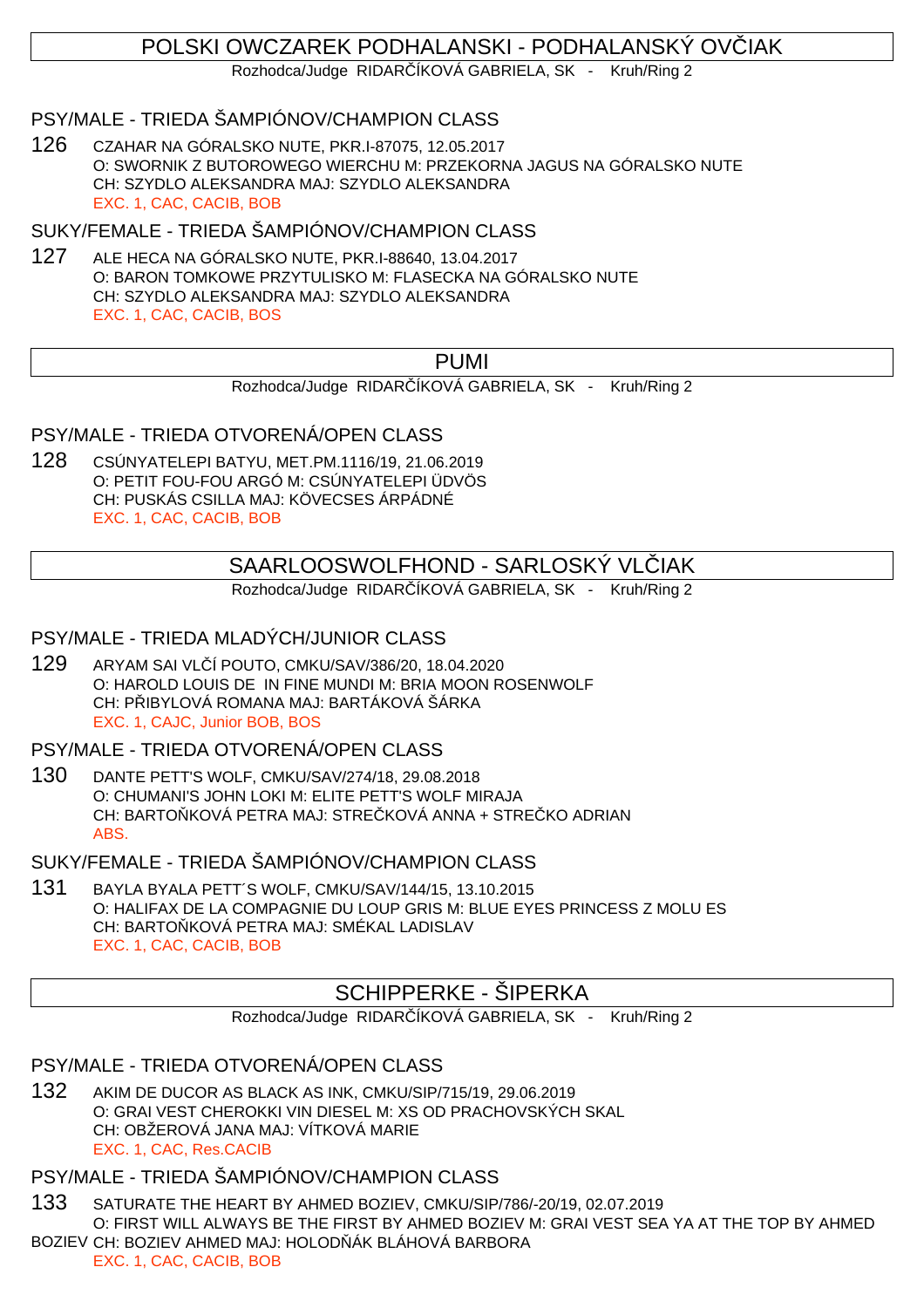# SHETLAND SHEEPDOG - ŠETLANDSKÝ OVIJAK (ŠELTIA)

Rozhodca/Judge RIDAR ÍKOVÁ GABRIELA, SK - Kruh/Ring 2

### PSY/MALE - TRIEDA MLADÝCH/JUNIOR CLASS

134 MYSTERY BLACK PEARL SNEŽNÝ TYGR, CMKU/SHE/12468/20, 01.11.2020 O: EVERYTHING NICE ZE SHETLAND M: FEYANAD SNEŽNÝ TYGR CH: DRESLEROVÁ ŠÁRKA MAJ: BRYNDZA DÁRIUS EXC. 1, CAJC

## PSY/MALE - TRIEDA STREDNÁ/INTERMEDIATE CLASS

135 RIIKITIKIITAKI Z HEŘMANOVA DVORA, CMKU/SHE/12219/20, 09.05.2020 O: CH COACH CARTER MARALUMI M: CIB WHISPERIG OF SPRING Z HE MANOVA DVORA CH: HEŘMANOVÁ MICHAELA MAJ: HEŘMANOVÁ MICHAELA EXC. 1, CAC, CACIB, BOS

## SUKY/FEMALE - TRIEDA MLADÝCH/JUNIOR CLASS

- 136 MARASKA MARBLED SNĚŽNÝ TYGR, CMKU/SHE/12469/20, 01.11.2020 O: CH EVERYTHING NICE ZE SHETLAND M: CH FAYANAD SN ŽNÝ TYGR CH: DRESLEROVÁ ŠÁRKA MAJ: DRESLEROVÁ ŠÁRKA ABS.
- 137 UNLOCKED LOVE Z HEŘMANOVA DVORA, CMKU/SHE/12445/20, 19.10.2020 O: CH COACH CARTER MARALUMI M: CIB COLOUR OF LOVE Z HE MANOVA DVORA CH: HEŘMANOVÁ MICHAELA MAJ: HEŘMANOVÁ MICHAELA EXC. 1, CAJC, Junior BOB

## SUKY/FEMALE - TRIEDA STREDNÁ/INTERMEDIATE CLASS

138 V-TRIXIE BI BLACK FATRANSKÝ SEN, SPKP 665, 05.05.2020 O: CH MARVEL POD BOROV HORU M: GYPSY EYES ZE SHETLAND CH: BRYNDZA DARIUS MAJ: DRESLEROVÁ ŠÁRKA + BRYNDZA DARIUS EXC. 1, CAC

# SUKY/FEMALE - TRIEDA OTVORENÁ/OPEN CLASS

139 ANGEL AGNES DAISY OF HIGHLAND, CMKU/SHE/11914/19, 18.10.2019 O: JERI Z DAČE M: KALLIOPÉ Z ÁBLOVY STUDÁNKY CH: SORNER ILONA MAJ: SORNER ILONA EXC. 1, CAC, Res.CACIB

# SUKY/FEMALE - TRIEDA ŠAMPIÓNOV/CHAMPION CLASS

140 ELEGANCKA W'RÓŽKA ASKETILA, PKR.I-91159, 11.03.2019 O: ART FELICITY TINY LOVE M: CIB REALLY WITH YOU ASKETILA CH: WI NIEWSKA JADWIGA & SZAREK DOROTA MAJ: HAJDU ELIZA EXC. 1, CAC, CACIB, BOB

# SLOVENSKÝ LIVA

Rozhodca/Judge RIDAR ÍKOVÁ GABRIELA, SK - Kruh/Ring 2

## PSY/MALE - TRIEDA OTVORENÁ/OPEN CLASS

141 CHYRO NA STAROM MLYNISKU, SPKP 10702, 18.08.2019 O: CAR Š ASTNÁ BUDOUCNOST M: KYRA MAPA CH: HUDÁKOVÁ HELENA MAJ: ZMIJOVÁ RENÁTA EXC. 1, CAC, CACIB, BOB

# SUKY/FEMALE - TRIEDA MLADÝCH/JUNIOR CLASS

142 MONA OSTRÁ HORA, SPKP 10792, 04.05.2020 O: RENO SPOD BABEJ HORY M: GRACE ZE SMR KOVA DVORA CH: ŠTEFÁNEK ALOJZ MAJ: KOCOURKOVÁ JARMILA EXC. 1, CAJC, Junior BOB

SUKY/FEMALE - TRIEDA OTVORENÁ/OPEN CLASS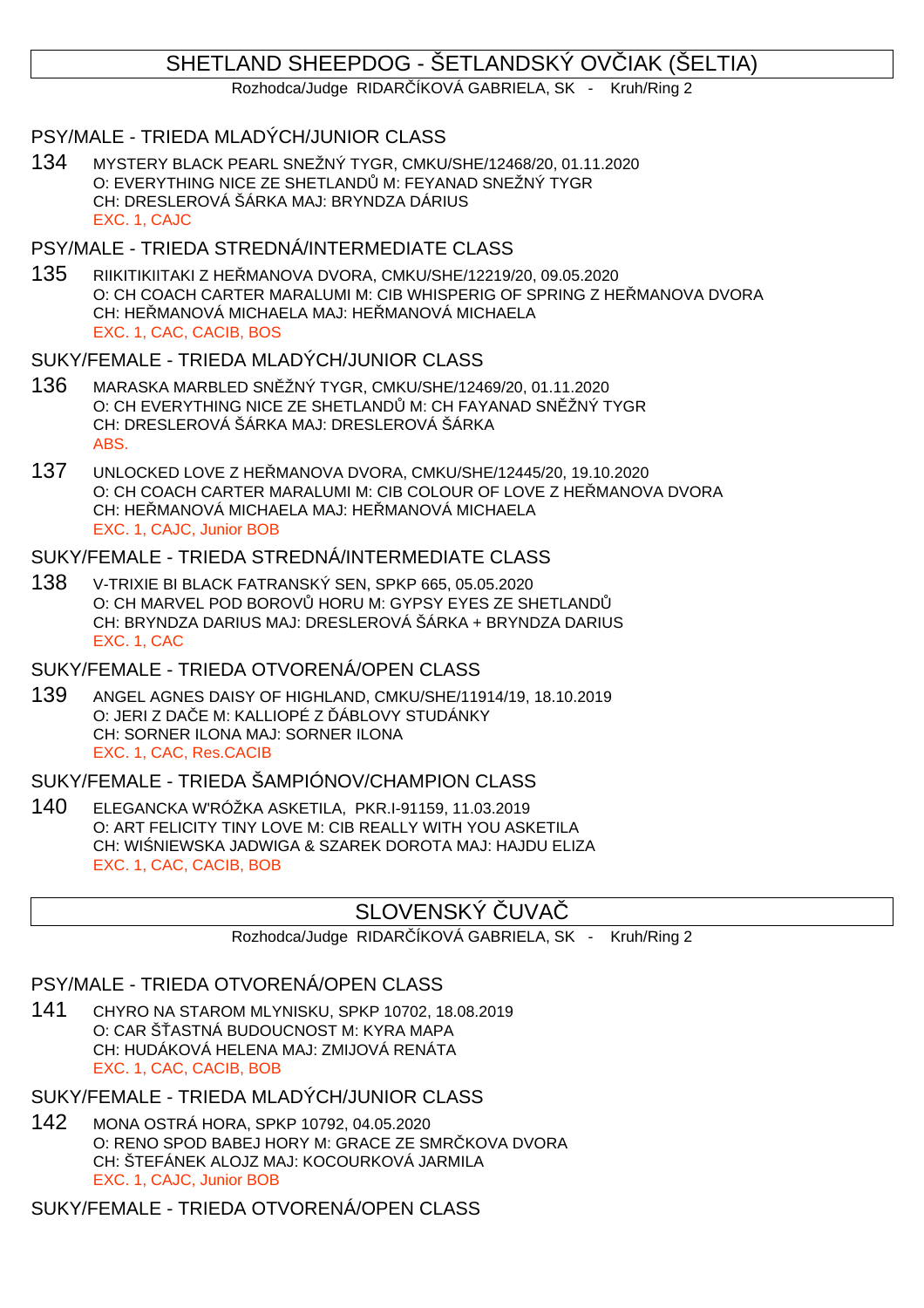- 143 CHORRA NA STAROM MLYNISKU, SPKP 10705, 18.08.2019 O: CAR Š ASTNÁ BUDOUCNOST M: KYRA MAPA CH: HUDÁKOVÁ HELENA MAJ: VANERKA PETER EXC. 1, CAC
- 144 JELINA CARIN DOM, SPKP 10636, 14.09.2018 O: CAIRRY Z OV ÍCH PASTVÍN M: DAIDA CARIN DOM CH: BUZÁKOVÁ ANNA MAJ: MATÚŠOVÁ DENISA EXC. 2, Res.CAC, Res.CACIB

SUKY/FEMALE - TRIEDA ŠAMPIÓNOV/CHAMPION CLASS

145 AYA-BELLA GAZDOVSTVO BIELA PODKOVA, CMKU/SC/2866/-18/17, 19.06.2017 O: ARON BÍLÉ ŠTÍSTKO M: DIXI JAROSLAVOV DVOR CH: Š EPKOVÁ ZUZANA MAJ: PODSEDNÍKOVÁ EVA EXC. 1, CAC, CACIB, BOS

# WELSH CORGI CARDIGAN

Rozhodca/Judge RIDAR ÍKOVÁ GABRIELA, SK - Kruh/Ring 2

PSY/MALE - TRIEDA DORAST/PUPPY CLASS

146 CHRIS TEAM SEKRETNY CLUSEK, PKR.I.98331, 17.12.2020 O: CARRDICTED MADE IN SWEDEN M: CHRIS TEAM (FCI) ANIELSKA REFLEKSJA CH: MICHALSKI KRZYSZTOF MAJ: TURO OVÁ PATRÍCIA V.P. 1

PSY/MALE - TRIEDA OTVORENÁ/OPEN CLASS

- 147 NOMAAD KASHU CORLAN GI, SPKP 77, 02.01.2020 O: GAMAY CORLAN GI M: FIREWALL DUMMLES CH: ERNÁ LENKA MAJ: SEMJAN ŠTEFAN + ERVENÁKOVÁ DANA EXC. 1, CAC, CACIB, BOB
- SUKY/FEMALE TRIEDA DORAST/PUPPY CLASS
- 148 ARTEMIS DAGONET, SPKP 80, 20.02.2021 O: ARCHIMEDES TAILORSCARDI M: FEST THEORY OF LOVE CH: TURO OVÁ PATRÍCIA MAJ: TURO OVÁ PATRÍCIA + HAMBALKO GABRIEL V.P. 1

SUKY/FEMALE - TRIEDA OTVORENÁ/OPEN CLASS

149 FEST THEORY OF LOVE, SPKP 65, 12.03.2018 O: EASY RIDER DUMMLES M: ANDALY CH: RYGIER JULITA MAJ: TURO OVÁ PATRÍCIA EXC. 1, CAC, CACIB, BOS

# WELSH CORGI PEMBROKE

Rozhodca/Judge RIDAR ÍKOVÁ GABRIELA, SK - Kruh/Ring 2

#### PSY/MALE - TRIEDA DORAST/PUPPY CLASS

150 CHESTER URBAN CORGIS, SPKP 421, 26.11.2020 O: GREENWOOD IZ LEGENDY ROKHA M: BETT DREAM OF YOUTH CH: URBANOVÁ ZUZANA MAJ: URBANOVÁ ZUZANA V.P. 1

PSY/MALE - TRIEDA MLADÝCH/JUNIOR CLASS

- 151 BORN TO BE YOUR KINDER MAXIKING, MET.W.CORGI327/20, 20.04.2020 O: GINGER ELF YAHONT M: BORN TO BE YOUR MOONLIGHT SHADOW CH: TREFAN-TÖRÖK ALEXANDRA MAJ: STEIGER JUDIT EXC. 2
- 152 DAG SPIRIT OF WALES, SPKP 373, 20.05.2020 O: BYTHAM GIZMO M: FOXY UNIQUA 17TH MERIDIAN CH: BANKOVICH ANDREJ MAJ: BANKOVICH ANDREJ + ŠKÕREK JOSEF V.G. 3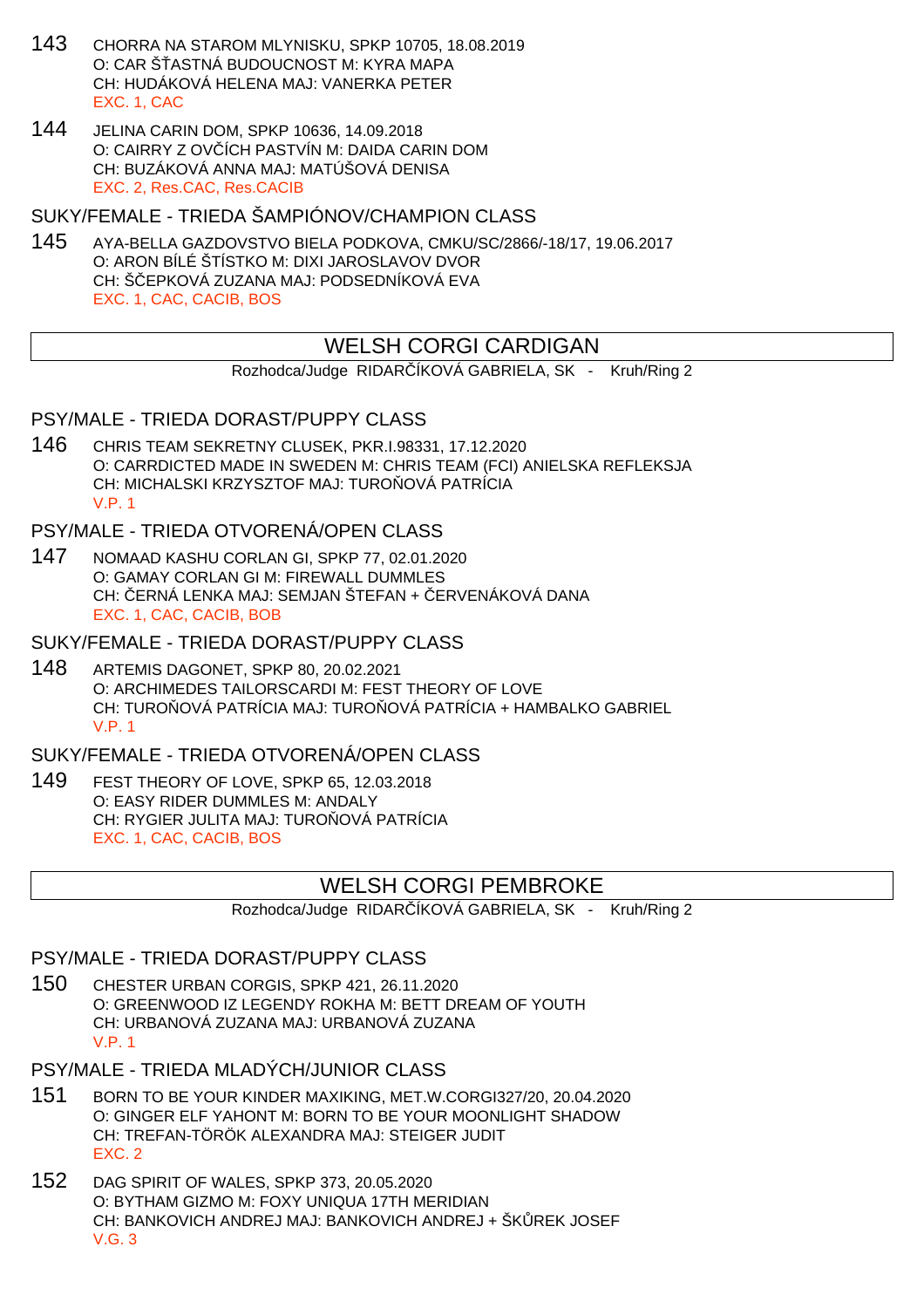153 LIONSACE COUNTRY SONG, SPKP 385, 16.06.2020 O: BYTHAM GIZMO M: KENOSHA KISS OF KINBERGER´S CH: ROSÍVALOVÁ ELENA MAJ: ZÁHUMENSKÁ ALENA EXC. 1, CAJC, Junior BOB

#### PSY/MALE - TRIEDA STREDNÁ/INTERMEDIATE CLASS

154 CALVIN SPIRIT OF WALES, OHZB/WCP 279, 19.01.2020 O: BYTHAM GIZMO M: ARWEN UNDÓMIEL SPIRIT OF WALES CH: BANKOVICH ANDREJ MAJ: NEUMANN BIRGIT EXC. 1, CAC

#### PSY/MALE - TRIEDA OTVORENÁ/OPEN CLASS

- 155 BARTY DREAM OF YOUTH, SPKP 248, 11.04.2017 O: ANNLINE'S HARD TO HANDLE M: ARYA DREAM OF YOUTH CH: GARAJ MICHAL MAJ: PE OVSKÝ ŠTEFAN EXC. 2, Res.CAC
- 156 NORD FANTASY BRILLIANT IN DARK, RKF 5643667, 30.05.2019 O: BRILLIANCE RED IZ YUTABUR ENS M: ZOLOTO SAMARY ELITA BEST FOR NORD FANTASY CH: TIMOCHKINA NATALIA MAJ: DELIEVA INNA EXC. 1, CAC, CACIB, BOB

# PSY/MALE - TRIEDA ŠAMPIÓNOV/CHAMPION CLASS

157 ROCK´N´ ROLL TELMAN HAUS, CMKU/WCP/1571/-17/17, 02.07.2017 O: HILLBERRY FOX IN SOCKS M: MISTYKOR YASMINA HAPPY PARADIS CH: KYSIELOVA SVITLANA MAJ: KREJ Í MIROSLAV + BROŽÍKOVÁ MONIKA EXC. 1, CAC, Res.CACIB

#### SUKY/FEMALE - TRIEDA DORAST/PUPPY CLASS

158 CHEEBE DAISY URBAN CORGIS, SPKP 428, 26.11.2020 O: GREENWOOD IZ LEGENDY ROKHA M: BETT DREAM OF YOUTH CH: URBANOVÁ ZUZANA MAJ: ON OLOVÁ MÁRIA V.P. 1

#### SUKY/FEMALE - TRIEDA MLADÝCH/JUNIOR CLASS

- 159 BARKSVILLE EFFIE GOES TO HOLLYWOOD, OHZB/WCP 295, 26.09.2020 O: MISTYCOR KINGDOM VALLEY M: MISTYCOR KATHLEEN BATTLE CH: STOICOVICIU & NICULESCU & IONECU DANA MAJ: NEUMANN BIRGIT EXC. 2
- 160 DAENERYS SPIRIT OF WALES, SPKP 378, 20.05.2020 O: BYTHAM GIZMO M: FOXY UNIQUA 17TH MERIDIAN CH: BANKOVICH ANDREJ MAJ: BANKOVICH ANDREJ EXC. 1, CAJC
- 161 LUKOS STYLE DAIQUIRU, SPKP 446, 07.06.2020 O: AMSBURG´S OWN THINKING OUT LOUD M: ANDVOL ARVEN CH: KOSASHVILI L.V. MAJ: DANILOVÁ NATÁLIA EXC. 4
- 162 RAVNELE RING MY BELL, JR 70247 WKP, 05.04.2020 O: HONEYHOUSE CURRANT OF MAY M: SIBERIAN SHEPHERD ABSOLUTE POWER FOR RAVNELE CH: MILANOVI MILAN MAJ: IVÁN JESSICA EXC. 3
- 163 TOP LEDI RIKKI, OHZB/WCP 294, 07.09.2020 O: NIGHT KEEPISH FLYING HIGH M: TOP LEDI NENSI CH: SHERSHEN S. MAJ: NEUMANN BIRGIT EXC.

SUKY/FEMALE - TRIEDA STREDNÁ/INTERMEDIATE CLASS

164 AUBREE VON FLUFFENSTEIN, SPKP 372, 05.03.2020 O: ARCHIE DREAM OF YOUTH M: ARIA PREBERRY CH: VERNARECOVÁ MICHAELA MAJ: URBANOVÁ ZUZANA EXC. 1, CAC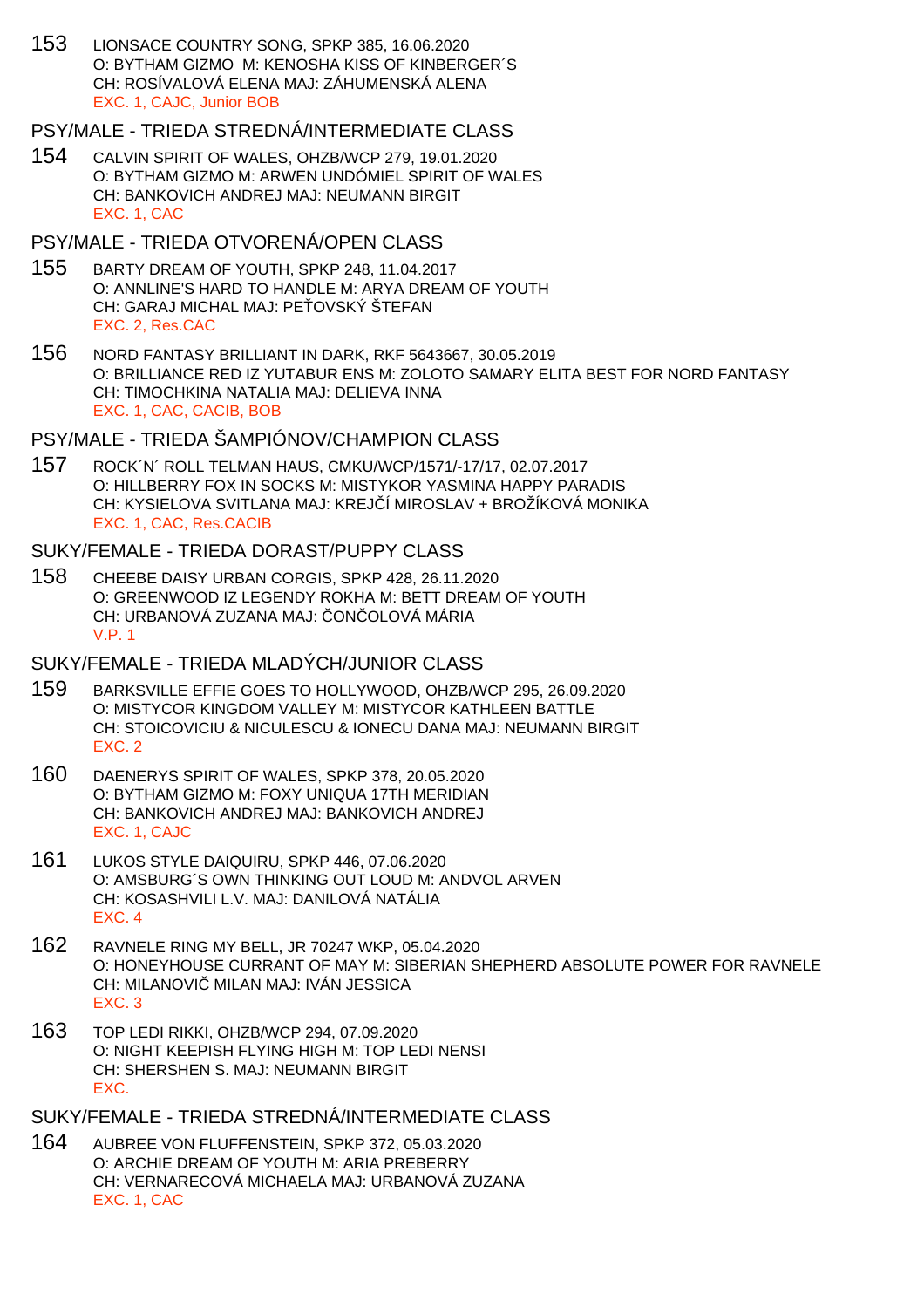165 CORA SPIRIT OF WALES, SPKP 352, 19.01.2020 O: BYTHAM GIZMO M: ARWEN UNDÓMIEL SPIRIT OF WALES CH: BANKOVICH ANDREJ MAJ: WELSHOVI MICHAEL A SILVIE ABS.

# SUKY/FEMALE - TRIEDA OTVORENÁ/OPEN CLASS

- 166 NEFERTITI DELL´ANGELINA TEX, ROI 19/82912, 10.03.2019 O: AURORUS LUNARIS EX VALHALOS SARGAS M: PENELOPE PEMS PASSION CH: MASI ELEONORA MAJ: KRIV ÍKOVÁ MÁRIA EXC. 1, CAC, Res.CACIB
- 167 THEODORA BARONKA Z OLD PEMBROKU, SPKP 252, 05.05.2017 O: BARON URBAN CORGIS M: ORCHIDEA Z OLD PEMBROKU CH: KOVÁ OVÁ ANGELA MAJ: KREJ Í MIROSLAV EXC. 2, Res.CAC

# SUKY/FEMALE - TRIEDA ŠAMPIÓNOV/CHAMPION CLASS

168 CILMIERI SILVER MANGO, SPKP 329, 25.03.2019 O: BALLETCOR KNIGHTS CRUSADE M: BALLETCOR SILVER DAWN CH: JAMES C. T. & S. E. MAJ: GARAJ MICHAL EXC. 1, CAC, CACIB, BOS

skupina/group FCI - 2

# AFFENPINSCHER - OPIČÍ PINČ

Rozhodca/Judge BÍROŠ MILAN, SK - Kruh/Ring 3

# PSY/MALE - TRIEDA STREDNÁ/INTERMEDIATE CLASS

169 SAJATIN ORKAN, IS30568/21, 09.12.2019 O: CH STAR GRIFF OSKAR PRIZE M: CH JASMINE ALLURE SENSUELLE CH: KUS IWONA MAJ: PETURSDOTTIR FRIDUR EXC. 1, CAC, CACIB, BOB

# APPENZELLER SENNENHUND - APENZELSKÝ SALAŠNÝ PES

Rozhodca/Judge RIDAR ÍKOVÁ GABRIELA, SK - Kruh/Ring 2

# PSY/MALE - TRIEDA OTVORENÁ/OPEN CLASS

170 ATILLA ZO SNEŽNICKÉHO ÚDOLIA, SPKP 592, 31.01.2018 O: ARTUŠ SIJAMBO M: CHELSEA Z TUR IANSKEJ ZÁHRADY CH: BUGÁ IVAN MAJ: NAGY PETER EXC. 1, CAC, CACIB, BOB

# BERNER SENNENHUND - BERNSKÝ SALAŠNÝ PES

Rozhodca/Judge RIDAR ÍKOVÁ GABRIELA, SK - Kruh/Ring 2

# PSY/MALE - TRIEDA MLADÝCH/JUNIOR CLASS

171 BENATOLE UMKA THE BEAR, SPKP 4196, 04.10.2020 O: GAGARIN AV KAMPERHAUGBAMSEN M: TEKITA CH: OSIPOVA NATALIA MAJ: ŠTEFANCOVÁ JANA EXC. 1, CAJC

PSY/MALE - TRIEDA STREDNÁ/INTERMEDIATE CLASS

172 GRÜNSCHNABEL-BERNER DARWIN, MET.BSH.1083/20, 19.02.2020 O: XANDER RIOMADEA GRANDE M: GRÜNSCHNABEL-BERNER WILLA CH: SEMSEY BEATRIX MAJ: SEMSEY BEATRIX EXC. 1, CAC, Res.CACIB

PSY/MALE - TRIEDA OTVORENÁ/OPEN CLASS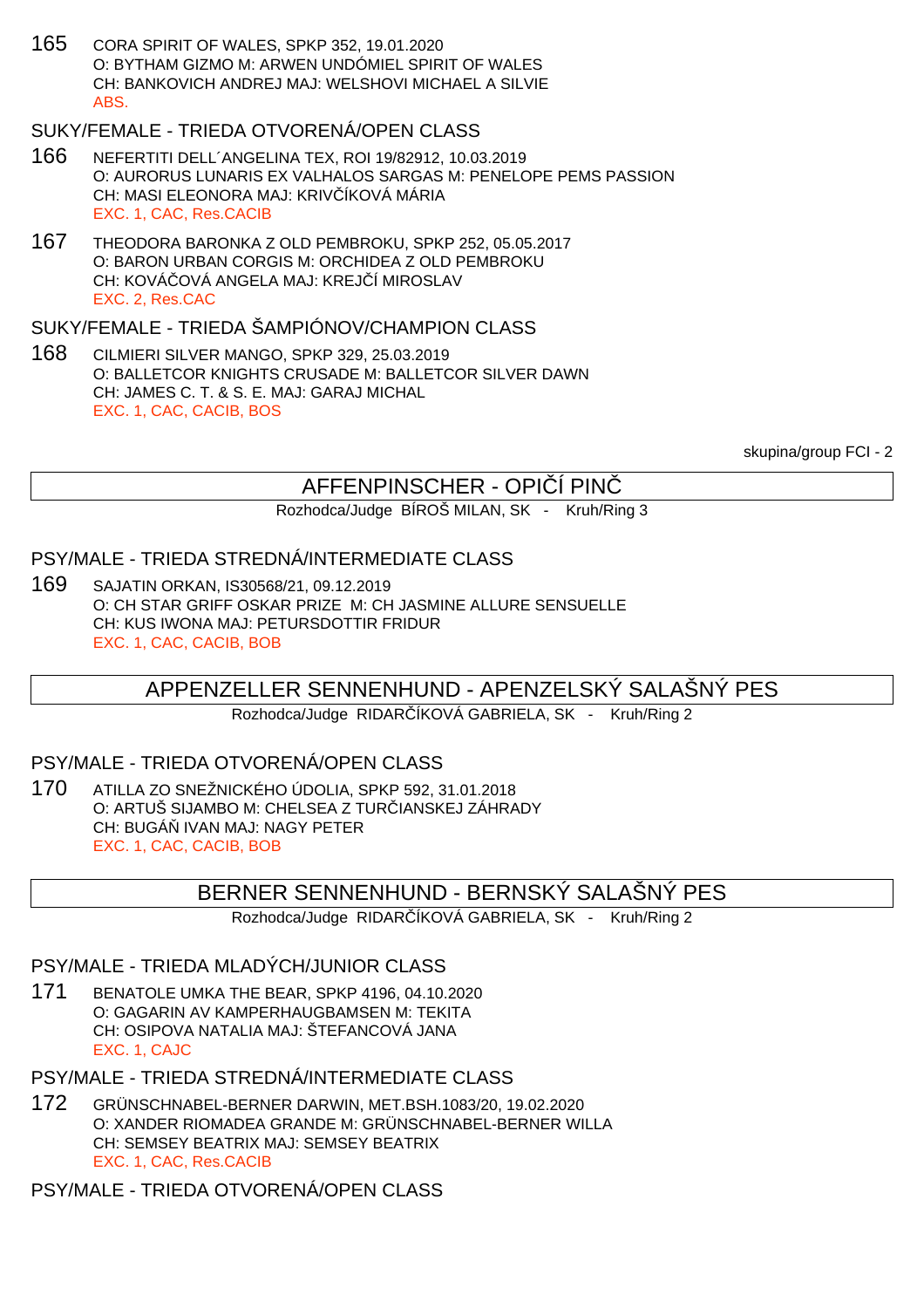173 MILLENIUM STAR HUGO BOSS, CMKU/BSP/14221/-20/19, 24.05.2019 O: MILLENIUM STAR TURRON M: MILLENIUM STAR RAPUNZEL CH: PALAGINA OLGA MAJ: PULTAROVÁ NELA EXC. 1, CAC

# PSY/MALE - TRIEDA ŠAMPIÓNOV/CHAMPION CLASS

174 DOLLAR ZE STAROBĚLSKÉ SAMOTY, CMKU/BSP/12257/17, 04.01.2017 O: ERATO HARD RIVER M: MA BAKER AV HISELFOSS CH: B ENEK ROMAN MAJ: ŠEMBEROVÁ MIROSLAVA EXC. 1, CAC, CACIB, BOB

#### SUKY/FEMALE - TRIEDA MLADŠÍ DORAST/MINOR PUPPY CLASS

175 ASHLEY FROM LUTENA OF SILESIA, CMKU/BSP/14787/21, 07.04.2021 O: DOLLAR ZE STAROBLISKÉ SAMOTY M: PRINCESS Z MOKROVOUS CH: ŠEMBEROVÁ MIROSLAVA MAJ: ŠEMBEROVÁ MIROSLAVA V.P. 1

# SUKY/FEMALE - TRIEDA MLADÝCH/JUNIOR CLASS

- 176 BELLA´SI HONEY MORAVIA, CMKU/BSP/14175/20, 05.04.2020 O: GRCH VENYIM GYÖNGYE HUDSON M: CH ATTRACTIVE MIA MADYBERN CH: DYDEK ROMAN MAJ: DYDEK ROMAN EXC. 1, CAJC, Junior BOB, BOS
- 177 GIOIELLA VON DEN SILBERBÄREN, OHZB/BS 5936, 18.09.2020 O: GIOVANNI ARTURO V.T´. RIJKENSPARK M: DONNA VON DEN SILBERBÄREN CH: BERNHARD EMANUELE MAJ: BERNHARD EMANUELE + BERNHARD ELISABETH  $V$  G  $2$

#### SUKY/FEMALE - TRIEDA STREDNÁ/INTERMEDIATE CLASS

- 178 AGROS LOBIS ONION WARRIOR, MET.BSH.1123/H/20, 31.01.2020 O: LIONHEART WARRIOR FROM ARÉS OKTAVA M: ARGOS LOBIS NUTELLA LUKA CH: DUDINA JELENA MAJ: SEMSEY BEATRIX EXC. 1, CAC, Res.CACIB
- 179 GEORGINA Z PERUCKÝCH LESŮ, CMKU/BSP/14135/20, 29.03.2020 O: KINGSMAN DE LLOBU ASTUR M: ARIA Z MELÍC CH: KŘEPŘÍKOVÁ ŠÁRKA MAJ: KŘEPŘÍKOVÁ ŠÁRKA EXC. 2, Res.CAC

### SUKY/FEMALE - TRIEDA OTVORENÁ/OPEN CLASS

- 180 AMICUSBERN ALMA, SPKP 4017, 24.06.2018 O: FERRARI ROJAUS BERNAS M: INDY BERMONDO BOHEMIA CH: ŠUTKOVÁ JANA MAJ: ŠUTKOVÁ JANA V.G. 1
- 181 EUPHROSYNE CAPTAIN KOSTOFRANK, SPKP 4180, 17.12.2018 O: ANASTAZIA´S MEDAL OF HONOR M: DALIDA KOSTOFRANK CH: BOCHOVÁ ALENA MAJ: KRIŽAN TIBOR ABS.
- 182 NUTELLA BERMONDO BOHEMIA, CMKU/BSP/13708/19, 25.05.2019 O: WERNER WIX RONALDO M: KIMBA BERMONDO BOHEMIA CH: OU ADOVÁ KATE INA MAJ: LAGOVÁ LUCIE  $V$  G  $2$

## SUKY/FEMALE - TRIEDA ŠAMPIÓNOV/CHAMPION CLASS

- 183 INDY BERMONDO BOHEMIA, SPKP 3725, 22.04.2015 O: DOREMIS QUARTERBACK MCD M: EMMA BERMONDO BOHEMIA CH: OU ADOVÁ KATE INA MAJ: ŠUTKOVÁ JANA EXC. 1, CAC, CACIB
- 184 KEYSI OD ZLATÉHO ROXE, CMKU/BSP/12659/17, 28.06.2017 O: RIDON HENNET ROBINSON M: HAIDY BELL OD ZLATÉHO ROXE CH: KULHAVÁ MARIE MAJ: PULTAROVÁ NELA EXC. 2, Res.CAC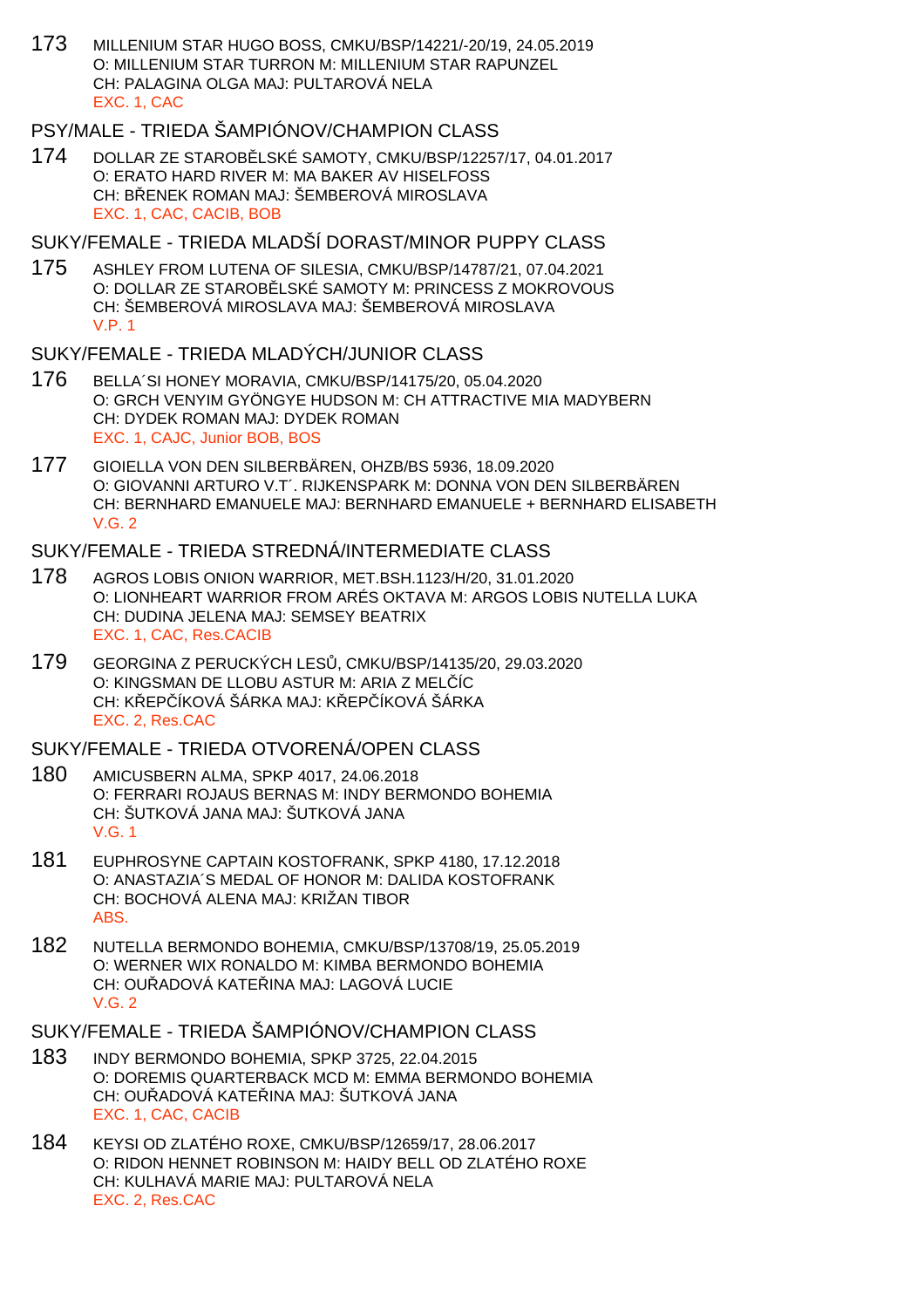# BULLDOG

#### Rozhodca/Judge VONDROUŠ OTAKAR, CZ - Kruh/Ring 4

#### PSY/MALE - TRIEDA MLADÝCH/JUNIOR CLASS

185 EMIL SPOD VL IEHO KAME A, SPKP 4396, 24.09.2020 O: BLACK-TREASURE DOGS KENNEDY M: YASMIN SPOD VL IEHO KAME Å CH: MASRNA TOMÁŠ MAJ: MASRNA TOMÁŠ V.G. 1

# PSY/MALE - TRIEDA STREDNÁ/INTERMEDIATE CLASS

186 LION BULLDOGS ICON, SPKP 4337, 18.02.2020 O: REMBOMBORY ANGEL M: REMBOMBORY JINGER CH: OLLÉ LÁSZLÓ MAJ: ADAM OVÁ MONIKA V.G. 1

## PSY/MALE - TRIEDA ŠAMPIÓNOV/CHAMPION CLASS

187 COLIN WHITE SHAXAREE, CMKU/AB/7660/19, 27.02.2019 O: GREAT SNOWMAN GE A LENEYCO M: ROYAL REGINA SHAXAREE CH: DRKULOVÁ LUCIE MAJ: GAVALIEROVA DENISA EXC. 1, CAC, CACIB, BOB

SUKY/FEMALE - TRIEDA MLADÝCH/JUNIOR CLASS

- 188 BUCZ-BULL NEDDA, SPKP 4338, 24.04.2020 O: LEMON VOM NONITO M: BUCZ-BULL DIAMOND CH: BUCZ PÁL MAJ: ADAM OVÁ MONIKA ABS.
- 189 EMINE SPOD VL IEHO KAME A, SPKP 4401, 24.09.2020 O: BLACK-TREASURE DOGS KENNEDY M: YASMIN SPOD VL IEHO KAME A CH: MASRNA TOMÁŠ MAJ: BENKO TOMÁŠ V.G. 1
- SUKY/FEMALE TRIEDA STREDNÁ/INTERMEDIATE CLASS
- 190 XILLI SLNE NÝ LÚ, SPKP 4233, 16.09.2019 O: GOLDEN-BULL LUCAS M: BUBBLE ILLIMON CH: KYSE OVÁ LUCIA MAJ: PONISTOVA MIROSLAVA + DESAT MICHAL V.G. 1

# BULLMASTIFF

Rozhodca/Judge ŠIPKOVSKÝ MARTIN, SK - Kruh/Ring 5

PSY/MALE - TRIEDA DORAST/PUPPY CLASS

191 EINARR- VIKING OF HILLSIDE GUARDIAN, SPKP 813, 20.01.2021 O: MAGIC FORCE IMPORTANT IN LIFE M: BELLA NIGHT SENTRY CH: NIŽNÍK MATÚŠ MAJ: BODIS NICOLAS + LAKIOVA LAURA V.P. 1

# PSY/MALE - TRIEDA MLADÝCH/JUNIOR CLASS

- 192 BRADLEY OF HILLSIDE GUARDIAN, SPKP 790, 09.03.2020 O: MAGIC FORCE IMPORTANT IN LIFE M: ARISHA HEART OF WARRIOR CH: NIŽNÍK MATÚŠ MAJ: MONKA JÁN + NIŽNÍK MATÚŠ EXC. 2
- 193 CEZAR OF HILLSIDE GUARDIAN, SPKP:800, 14.06.2020 O: MAGIC FORCE IMPORTANT IN LIFE M: BELLA NIGHT SENTRY CH: NIŽNÍK MATÚŠ MAJ: OKŠA MAROŠ EXC. 3
- 194 SAFETY OF FLATLAND XANDER CAGE, MET.BULLM.1206/20, 06.03.2020 O: SAFETY OF FLATLAND MAN IN THE MIRROR M: SAFETY OF FLATLAND XPERIA CH: KÓZEL GYULA MAJ: KÓZEL GYULA EXC. 1, CAJC, Junior BOB, BOB

#### PSY/MALE - TRIEDA OTVORENÁ/OPEN CLASS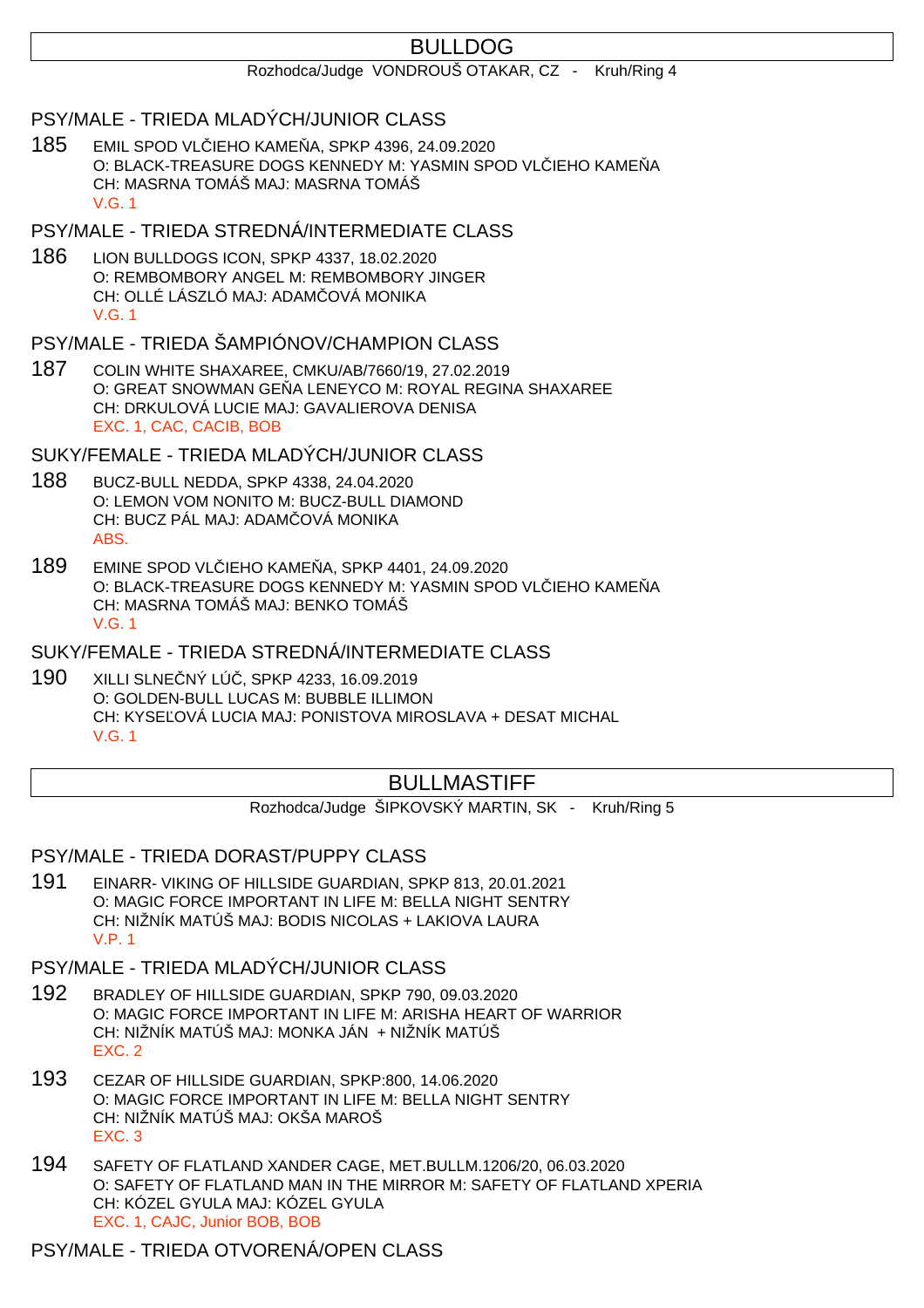195 BENN DARWIN Z DUBAN, CMKU/BM/2945/19, 04.02.2019 O: GUCCI Z WILD-JENISU M: ARIE ALGINO - BULL CH: WINKLER ROBERT MAJ: HOŠTÁK DUŠAN EXC. 1, CAC

# PSY/MALE - TRIEDA ŠAMPIÓNOV/CHAMPION CLASS

- 196 BE MY KEEPER FLOAT LIKE A BUTTERFLY STING LIKE A BEE, SPKP 766, 15.03.2019 O: VENI VIDI VICI IS DVARISKIU M: BIG GEMS DOLLY FOR I BRAVY RAGAZZI CH: BY MY KEPEER ALLEVAMENTO MAJ: TUNEGA ONDREJ EXC. 2, Res.CAC, Res.CACIB
- 197 SAFETY OF FLATLAND SILVERADO, MET.BULLM.1059/19, 11.05.2019 O: GORDON MASTER OF THE NIGHT M: SAFETY OF FLATLAND TRINITY CH: KÓZEL GYULA MAJ: KÓZEL GYULA EXC. 1, CAC, CACIB
- SUKY/FEMALE TRIEDA DORAST/PUPPY CLASS
- 198 SAFETY OF FLATLAND AVA LORD, MET.BULLM.1423/21, 11.02.2021 O: SAFETY OF FLATLAND MAN IN THE MIRROR M: SAFETY OF FLATLAND VAMPIRE KISS CH: KÓZEL GYULA MAJ: KÓZEL GYULA V.P. 1

## SUKY/FEMALE - TRIEDA MLADÝCH/JUNIOR CLASS

199 CARKA OF HILLSIDE GUARDIAN, SPKP 798, 14.06.2020 O: MAGIC FORCE IMPORTANT IN LIVE M: BELLA NIGHT SENTRY CH: NIŽNÍK MATÚŠ MAJ: KROKVI KOVÁ GABRIELA V.G. 1

## SUKY/FEMALE - TRIEDA STREDNÁ/INTERMEDIATE CLASS

- 200 BONAVENTURA OF HILLSIDE GUARDIAN, SPKP 793, 09.03.2020 O: MAGIC FORCE IMPORTANT IN LIFE M: ARISHA HEART OF WARRIOR CH: NIŽNÍK MATÚŠ MAJ: CHOVANEC DANIEL EXC. 2
- 201 EVELYN BRUSATI'S LOVE, SPKP 783, 10.12.2019 O: ALITHE GREATEST M: GINI MADBULL FARM CH: ASTULÍKOVÁ ALENA MAJ: HOŠTÁK DUŠAN EXC. 1, CAC

### SUKY/FEMALE - TRIEDA OTVORENÁ/OPEN CLASS

202 BLACKBERRY MALLAHE, CMKU/BM/2926/18, 11.11.2018 O: GUCCI Z WILD-JENISU M: FARAH FREYA GUINESIS STAR CH: ŠIMKOVÁ HELENA MAJ: ŠIMKOVÁ HELENA EXC. 1, CAC, Res.CACIB

SUKY/FEMALE - TRIEDA ŠAMPIÓNOV/CHAMPION CLASS

203 SAFETY OF FLATLAND SELENE FROM UNDERWORLD, MET.BULLM.1064/19, 11.05.2019 O: GORDON MASTER OF THE NIGHT M: SAFETY OF FLATLAND TRINITY CH: KÓZEL GYULA MAJ: KÓZEL GYULA EXC. 1, CAC, CACIB, BOS

# CANE CORSO

Rozhodca/Judge VONDROUŠ OTAKAR, CZ - Kruh/Ring 4

### PSY/MALE - TRIEDA MLADŠÍ DORAST/MINOR PUPPY CLASS

204 TOKYO DE GREY BLOOD J.M., SPKP 2542, 25.03.2021 O: G ALKAROS GDA M: SURIA DE GREY BLOOD J.M. CH: SASULA KAMILA MAJ: CELERIK TOMÁŠ V.P. 1

#### PSY/MALE - TRIEDA DORAST/PUPPY CLASS

205 EDGAR ATISON, CMKU/CC/4686/21, 09.02.2021 O: TIRANNO DELLA VALLE DEI LORD M: SOFIE ATISON CH: KOUBÍ EK JOSEF MAJ: TULACH VÁCLAV ABS.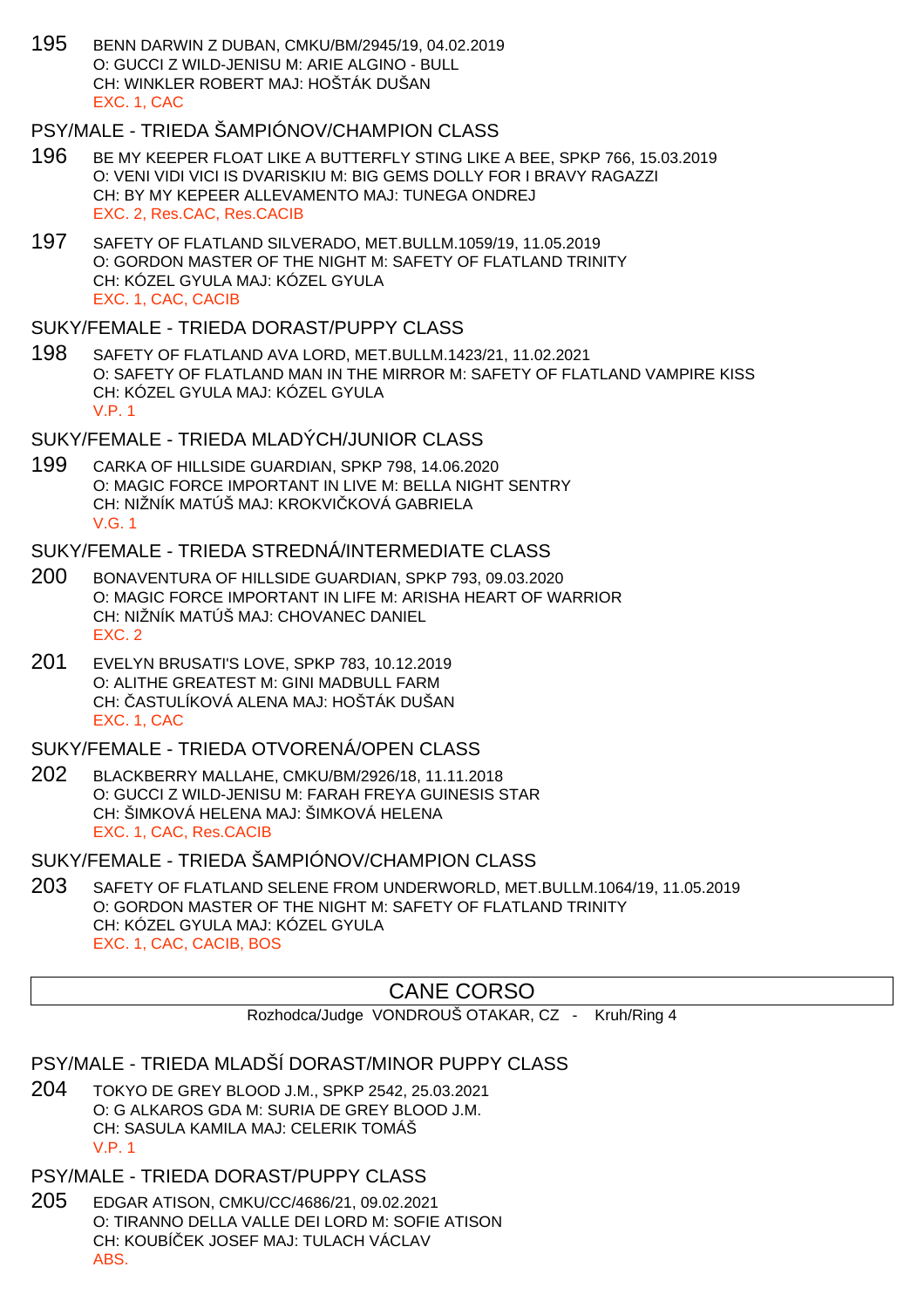#### PSY/MALE - TRIEDA MLADÝCH/JUNIOR CLASS

- 206 ADONIS DALL´OMBRA DEL CASTELLO, SPKP 2479, 04.11.2020 O: CEASARIO OF SOULD GUARD M: AMANDA DAMIANO BARBYMARK HP CH: MIŠKOLCI PATRIK MAJ: MIŠKOLCI PATRIK EXC. 3
- 207 MAESTO SOUL GUARD, SPKP 2265, 06.06.2020 O: DROGO KHAL CUSTODE DEL TRONO M: CARINA OF SOUL GUARD CH: BLESÁKOVÁ KATARÍNA MAJ: SÁDOVSKÝ RAJMUND + SÁDOVSKÝ RAJMUND EXC. 1, CAJC
- 208 NESSOS CUSTODE DEL TRONO, SPKP 2319, 02.07.2020 O: CARRO DELLA VALLE DEI LORD M: SOFIA CH: SOJÁK DALIBOR MAJ: SOJÁK DALIBOR EXC. 2
- 209 ORSINO SOUL GUARD, SPKP 2394, 28.09.2020 O: CEASARIO OF SOUL GUARD M: GUARD OF OLYMPUS HANA CH: BLESÁKOVÁ KATARÍNA MAJ: GARAJ MARIAN + GARAJOVÁ TATIANA EXC.

PSY/MALE - TRIEDA STREDNÁ/INTERMEDIATE CLASS

- 210 APOLLO BELLA TESTA, CMKU/CC/4360/19, 22.10.2019 O: BLÚ PETTO LARGP M: CERES CONNY GEMMA NERA CH: TULACH VÁCLAV MAJ: TULACH VÁCLAV EXC. 2, Res.CAC
- 211 ASTRO, SPKP 2526, 22.04.2020 O: COSMOPOLITAN M: OXANA DEI MOLOSSI ARETUSEI CH: SOFIA ALESSANDRO MAJ: SOJÁK DALIBOR EXC. 1, CAC
- 212 SPARTACUS CORSO BIH, SPKP 2214, 29.11.2019 O: TORNADO CORSO BIH M: NICOLETTA DEI RE DI ROMA CH: MEŠI ZLATKO MAJ: KOZELOVÁ IDA ABS.

#### PSY/MALE - TRIEDA OTVORENÁ/OPEN CLASS

213 GASS GEMMA NERA, SPKP 1946, 28.08.2018 O: I'M THOR RAYLA DI CORS M: GERTSOGINYA IZ DINNASTII CHEMPIONOV CH: MRÁZOVÁ ALENA MAJ: KÁPOSZTÁS UBOŠ EXC. 1, CAC

PSY/MALE - TRIEDA ŠAMPIÓNOV/CHAMPION CLASS

- 214 BARDAMU, ROI 19/48674, 02.01.2019 O: IVAN M: QUEPASION DELL´ANTICO CERBERUS CH: CRISTALDI STEFANO MAJ: PALÁRIK HENRICH EXC. 1, CAC, CACIB, BOB
- 215 RE MANFREDI ALOEVERA, EST-03299/18, 25.06.2018 O: CEASARIO OF SOUL GUARD M: RE MANFREDI VILMA CH: RENZULLO PAOLO MAJ: BEDNÁRIKOVÁ ZORA EXC. 2, Res.CAC, Res.CACIB

#### SUKY/FEMALE - TRIEDA MLADÝCH/JUNIOR CLASS

- 216 EL'A ESCA ANNA VITA DA CAPO, SPKP 2467, 06.11.2020 O: DROGO KHAL CUSTODE DEL TRONO M: AMARETTA VITA DA CAPO CH: CELERIK TOMÁŠ MAJ: HORNÁ KOVÁ KATARÍNA V.G. 3
- 217 MAORA SOUL GUARD, SPKP 2266, 06.06.2020 O: DROGO KHAL CUSTODE DEL TRONO M: CARINA OF SOUL GUARD CH: BLESÁKOVÁ KATARÍNA MAJ: RYCHNAVSKÁ IVANA EXC. 2
- 218 NERIA CUSTODE DEL TRONO, SPKP 2325, 02.07.2020 O: CARRO DELLA DEL LORD M: SOFIA CH: SOJAK DALIBOR MAJ: ZUBEK RUDOLF EXC. 1, CAJC, Junior BOB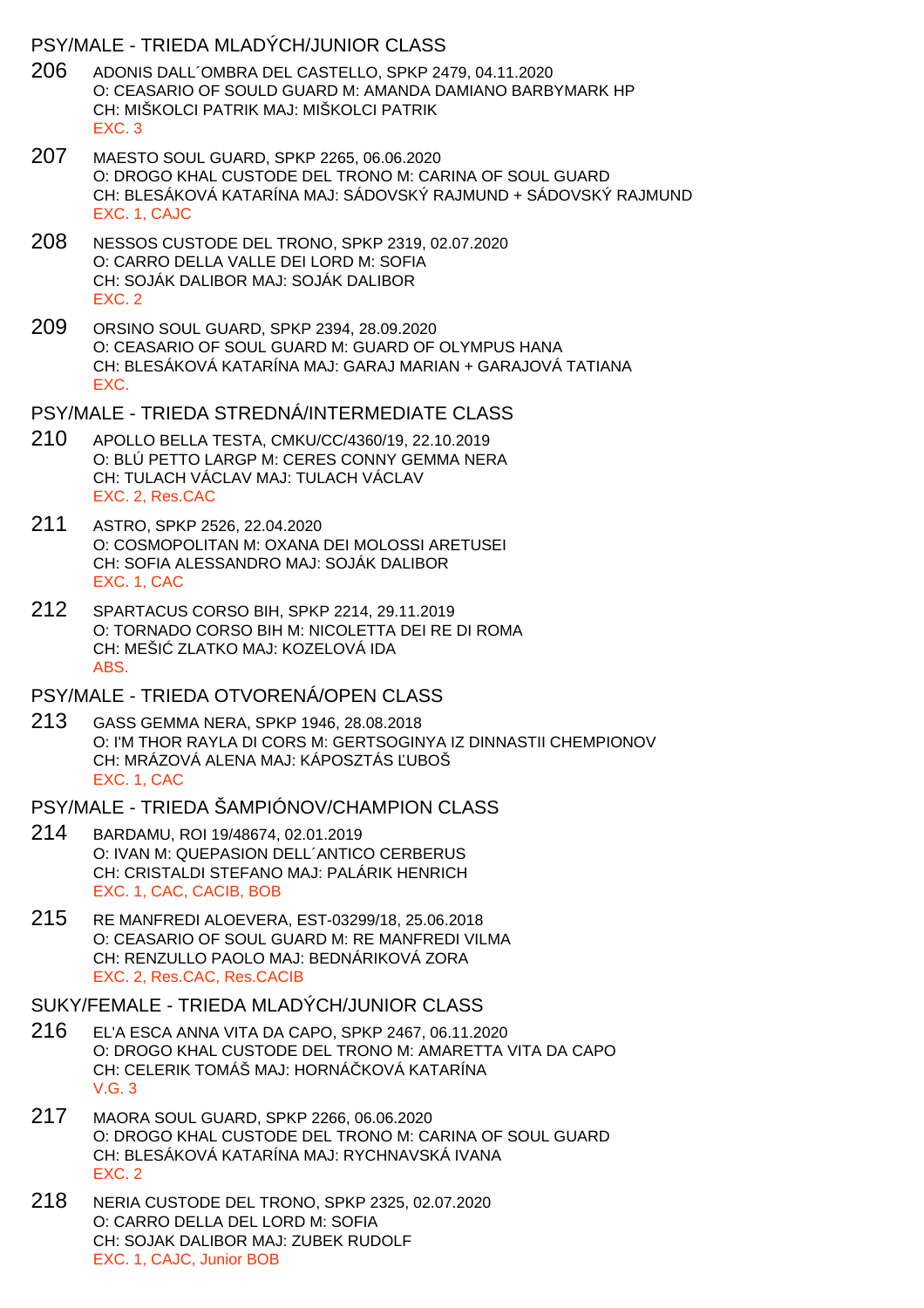#### SUKY/FEMALE - TRIEDA STREDNÁ/INTERMEDIATE CLASS

- 219 EFFIE ZAZU DOG MSZ, SPKP 2226, 19.02.2020 O: PAKO DELL ANTICO CERBERUS M: OCILIA ANDRAX GOLD CH: ZAHURANEC MARTIN MAJ: WAHID MOHAMAD FAROQ EXC. 2, Res.CAC
- 220 LOLA GEMMA NERA, SPKP 2212, 16.02.2020 O: CARRO DELLA VALLE DEI LORD M: BOGOTA CUSTODE DEL TRONO CH: MRÁZOVÁ ALENA MAJ: KÁPOSZTÁS UBOŠ EXC. 1, CAC
- 221 NATASHA SILVER LAKE KOJIĆ, CMKU/CC/4560/-20/20, 08.03.2020 O: JAGHUAR CUSTODI NOS M: STACEY CH: KOJI BOJAN MAJ: TULACH VÁCLAV V.G. 4
- 222 VELLUTO SCURO CIBELLE, SPKP 2252, 01.01.2020 O: BRENDON SANGUE NOBILE M: MIRABEL DE NOBIL ROSE CH: BERNÁT TIBOR MAJ: KOZELOVÁ IDA EXC. 3

SUKY/FEMALE - TRIEDA OTVORENÁ/OPEN CLASS

- 223 DONA NAIRA VITA DA CAPO, SPKP 2222, 30.01.2020 O: ARGUS NATHAN GEMMA NERA M: LARI VIKTORIO ESTER OT NOCHNOGO DOZORA CH: CELERIK TOMÁŠ MAJ: SALAMON MATÚŠ EXC. 1, CAC, Res.CACIB
- 224 HERA SOUL GUARD, SPKP 1977, 18.11.2018 O: ABATE PIA FIDELIS M: CATHERINE OF SOUL GUARD CH: BLESÁKOVÁ KATARÍNA MAJ: GARAJ MARIAN + GARAJOVÁ TATIANA EXC. 3
- 225 LIMEIRA CUSTODE DEL TRONO, CMKU/CC/4542/-20/20, 30.03.2020 O: ESCOBAR CUSTODE DEL TRONO M: DAENERYS CUSTODE DEL TRONO CH: SOJÁK DALIBOR MAJ: TULACH VÁCLAV EXC. 2, Res.CAC

SUKY/FEMALE - TRIEDA ŠAMPIÓNOV/CHAMPION CLASS

226 STELLA LUMINOSA AKELA, MET.CANE343/19, 09.06.2019 O: AQUILA DORATA ECLIPSE M: AQUILA DORATA PANTHEA CH: BÁLINT ZOLTÁN MAJ: TIBAY NORBERT + BÁLINT ZOLTÁN EXC. 1, CAC, CACIB, BOS

CHIEN DE MONTAGNE DES PYRÉNÉES - PYRENEJSKÝ HORSKÝ PES

Rozhodca/Judge BÍROŠ MILAN, SK - Kruh/Ring 3

#### PSY/MALE - TRIEDA MLADŠÍ DORAST/MINOR PUPPY CLASS

- 227 SOUMOULOU DU MASSIF DE L´ESTEREL, SPKP 391, 15.03.2021 O: AMINES M: PASTOURE DU MASSIF DE L´ESTEREL CH: BROUTARD JULIE MAJ: VALENTOVI OVÁ ADRIANA V.P. 1
- PSY/MALE TRIEDA MLADÝCH/JUNIOR CLASS
- 228 DU DOMAINE DE BLANCHE-NEIGE DENNY, CMKU/PHP/2107/-21/20, 27.07.2020 O: DU GRAND TENDRE PASTORE ROMEO M: DE ALBA DE LOS DANZANTES FORMIGAL CH: ROMBOUT DE LANGE BELINDA MAJ: FILIPOVÁ LENKA EXC. 1, CAJC

PSY/MALE - TRIEDA ŠAMPIÓNOV/CHAMPION CLASS

229 FOOR COUDY FROM PYRLANDIA, SPKP 332, 06.05.2019 O: COUDY BABYLON BOHEMIA M: AMIE LINELLE FROM PYRLANDIA CH: KOMINKOVÁ JANA MAJ: GAJDOŠECHOVÁ ALICA EXC. 1, CAC, CACIB, BOB

SUKY/FEMALE - TRIEDA MLADÝCH/JUNIOR CLASS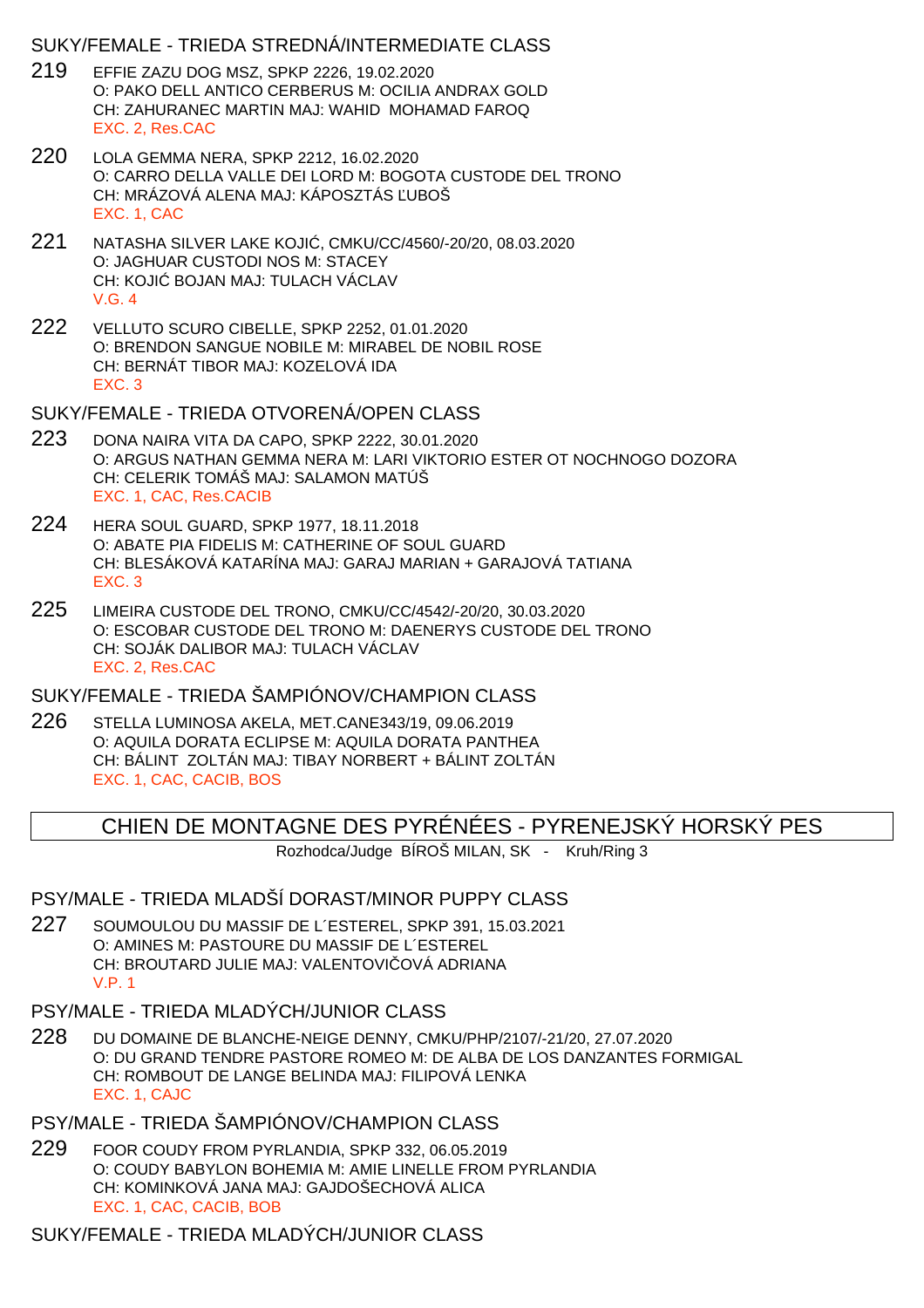- 230 BEAUTIFUL BEATRICE FLUFFY GIANT, ÖHZB/PYB 162, 20.04.2020 O: BERT NAVARE PRIM M: ORCHIDEE DES GRANGES D'ASTAU CH: GROSSSCHARTNER CHRISTINA MAJ: GROSSSCHARTNER CHRISTINA EXC. 2
- 231 RYSE DU MASSIF DE L'ESTEREL, SPKP 385, 21.08.2020 O: AMINES M: PEYROUSE DU MAS DE BEAUVOISIN CH: BROUTARD JULIE MAJ: KOMINKOVÁ JANA EXC. 1, CAJC, Junior BOB

SUKY/FEMALE - TRIEDA OTVORENÁ/OPEN CLASS

232 CINNAMON RED SUNSET, SPKP 350, 23.08.2019 O: COUDY BABYLON BOHEMIA M: ANGIE RED SUNSET CH: VALENTOVI OVÁ ADRIANA MAJ: VALENTOVI OVÁ ADRIANA EXC. 1, CAC, CACIB, BOS

# DANSK-SVENSK GARDSHUND

Rozhodca/Judge BÍROŠ MILAN, SK - Kruh/Ring 3

SUKY/FEMALE - TRIEDA ŠAMPIÓNOV/CHAMPION CLASS

233 COLLY STAR Z RANČE MONTARA, CMKU/DSF/21/20, 26.01.2020 O: LOUIE LESTRADE DOBGUN´S M: KATHERINE THE GREAT DOBGUN´S CH: ŽÁKOVÁ DAGMAR MAJ: KADLECOVÁ ALENA EXC. 1, CAC, CACIB, BOB

# DEUTSCHE DOGGE BLAU - NEMECKÁ DOGA MODRÁ

Rozhodca/Judge BÍROŠ MILAN, SK - Kruh/Ring 3

#### PSY/MALE - TRIEDA MLADÝCH/JUNIOR CLASS

234 GREY BEAUTIFUL BLUE BALLERINES, SPKP 1893, 19.11.2020 O: WINCHESTER MARGAREJRO M: CALEXIS BEAUTIFUL BLUE BALLERINES CH: EREŠ ÁKOVÁ KATARÍNA MAJ: EREŠ ÁKOVÁ KATARÍNA V.G. 1

#### PSY/MALE - TRIEDA OTVORENÁ/OPEN CLASS

- 235 BELROY CRYSTAL BLUE DIAMOND, SPKP 1712, 31.07.2019 O: ELROY HROMADOG BRUNENSIS M: ANIFE CLIODOG CH: TAKÁ OVÁ KATARÍNA MAJ: KAHLEROVÁ LENKA EXC. 1, CAC
- PSY/MALE TRIEDA ŠAMPIÓNOV/CHAMPION CLASS
- 236 ADONIS SAPHIRA´S ROYAL HEART, SPKP 1588, 08.09.2018 O: ICH BIN V.HAUS TIEFENBACH M: BUTTERFLY SLOVAKIAN GREAT HEARTH CH: ÚJVÁRY DARINA MAJ: SLANÝ PETER EXC. 1, CAC, CACIB, BOB
- 237 ALCHEMILLIO VON BELCAMDOG, SPKP 1694, 01.05.2019 O: ELROY HROMADOG BRUNENSIS M: CIARA VON LUDWIGA BLAU CH: KUBJATKOVÁ NATÁLIA MAJ: KUBJATKOVÁ NATÁLIA EXC. 2, Res.CAC, Res.CACIB
- 238 CAMARO BADAN-SLOVAKIA, SPKP 1654, 17.04.2019 O: AIRBORNE SHADOW MIRABILIS GEMMA M: AURA COLLOREDO TILIA CH: BAEK DANIEL MAJ: BAEK DANIEL EXC. 3
- SUKY/FEMALE TRIEDA MLADÝCH/JUNIOR CLASS
- 239 GRETHEL BEAUTIFUL BLUE BALLERINES, SPKP 1897, 19.11.2020 O: WINCHESTER MARGAREJRO M: CALEXIS BEAUTIFUL BLUE BALLERINES CH: EREŠ ÁKOVÁ KATARÍNA MAJ: EREŠ ÁKOVÁ KATARÍNA EXC. 1

SUKY/FEMALE - TRIEDA STREDNÁ/INTERMEDIATE CLASS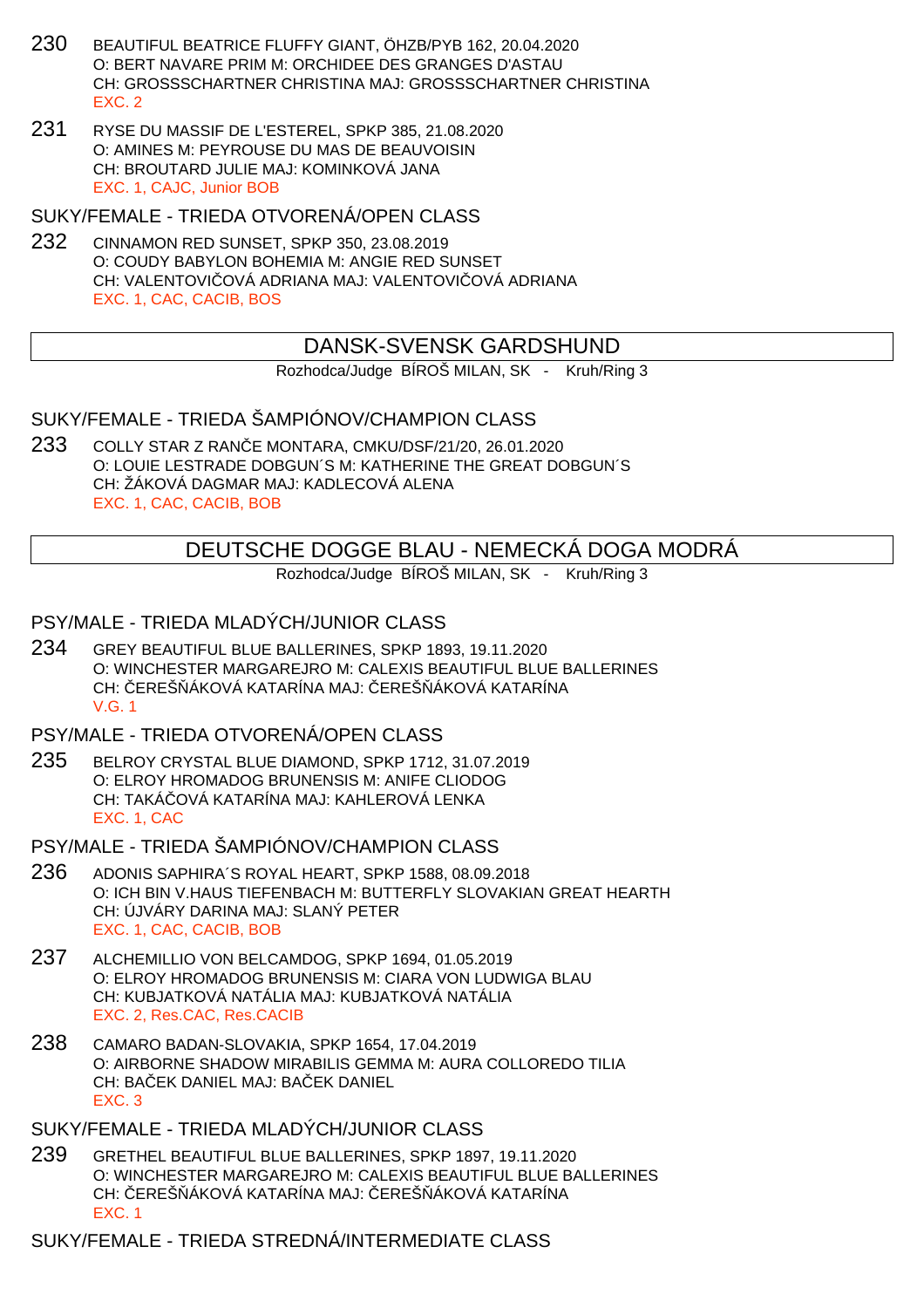240 CHASTELLAIN BRIXEN, SPKP 1826, 09.05.2020 O: ELROY HROMADOG BRUNENSIS M: FERGIE BRIXEN CH: RYBNÍČEK RADIM MAJ: KUBJATKOVÁ NATÁLIA EXC. 1, CAC, CACIB, BOS

#### SUKY/FEMALE - TRIEDA OTVORENÁ/OPEN CLASS

- 241 CAIRO BADAN-SLOVAKIA, SPKP 1660, 17.04.2019 O: AIRBORNE SHADOW MIRABILIS GEMMA M: AURA COLLOREDO TILIA CH: BA EK DANIEL MAJ: BA EK DANIEL V.G. 2
- 242 DIA CASSIOPEA DOG, CMKU/ND/22939/19, 10.12.2019 O: CHANGELING BLUE HRADECKÁ HV ZDA M: ARACHNE CLIODOG CH: MORAVCOVÁ JANA MAJ: TÁBORECKÁ KATARÍNA EXC. 1, CAC, Res.CACIB

# DEUTSCHE DOGGE GEFLECKT - NEMECKÁ DOGA ŠKVRNITÁ

Rozhodca/Judge BÍROŠ MILAN, SK - Kruh/Ring 3

#### PSY/MALE - TRIEDA STREDNÁ/INTERMEDIATE CLASS

243 EL REY FROM HARLE ELIZABETH´S MEADOWS, SPKP 1775, 22.01.2020 O: ISILDUR FROM DEMMA DOG M: BIBIANNA FROM GRAY ELIZABETH´S MEADOWS CH: BARAN JÁN MAJ: BARAN JÁN ABS.

#### PSY/MALE - TRIEDA OTVORENÁ/OPEN CLASS

244 EDRIC FROM HARLE ELIZABETH´S MEADOWS, SPKP 1774, 22.01.2020 O: ISILDUR FROM DEMMA DOG M: BIBIANNA FROM GRAY ELIZABETH´S MEADOWS CH: BARAN JÁN MAJ: BARAN JÁN EXC. 1, CAC, Res.CACIB

## PSY/MALE - TRIEDA ŠAMPIÓNOV/CHAMPION CLASS

245 PRINCE OF A GREAT STARS TEAM, SPKP 1600, 13.04.2017 O: MAJESTIC VON DER DOMAINE HOHLENFELS M: WILD-ANGEL OF AUSTRIA GREAT STARS CH: BUXBAUM GABRIELA MAJ: HALABURDOVÁ JAROSLAVA EXC. 1, CAC, CACIB, BOS

#### SUKY/FEMALE - TRIEDA MLADÝCH/JUNIOR CLASS

- 246 GODIVA FROM HARLE ELIZABETH´S MEADOWS, SPKP 1877, 03.10.2020 O: LUTECELLO D´ISKANDAR M: JASMINA SANCTUS ROCHUS CH: BARAN JÁN MAJ: BARAN JÁN EXC. 1, CAJC, Junior BOB
- SUKY/FEMALE TRIEDA STREDNÁ/INTERMEDIATE CLASS
- 247 ARTEMISIA BELLO PERRAZO, SPKP 1745, 11.10.2019 O: CAPITAN CORES ORA DYNASTY M: BELLA LA REGINA BIANCA CH: KYSELOVÁ JANA MAJ: KYSELOVÁ JANA EXC. 1
- SUKY/FEMALE TRIEDA OTVORENÁ/OPEN CLASS
- 248 COCO CHANEL LA REGINA BIANCA, SPKP 1645, 11.02.2019 O: BONO VOX ORA DYNASTY M: BARUNKA LA REGINA BIANCA CH: MOLNÁROVÁ BARBORA MAJ: HALÁSOVÁ LENKA V.G. 1
- SUKY/FEMALE TRIEDA ŠAMPIÓNOV/CHAMPION CLASS
- 249 CATHERINA FROM HARLE ELIZABETH´S MEADOWS, SPKP 1626, 16.12.2018 O: IMPERATO DI VENDRA NERA M: IVAN ICA SANCTUS ROCHUS CH: BARAN JÁN MAJ: BARAN JÁN EXC. 2, Res.CAC
- 250 YOHANA WITH RED RIBBON, SPKP 1721, 08.06.2019 O: TORCIK OBROWSKA TRADYCJA M: RICOTTA WITH RED RIBBON CH: WALASIEWICZ MAGDALENA MAJ: GAŠPAROVI OVÁ ANDREA EXC. 1, CAC, CACIB, BOB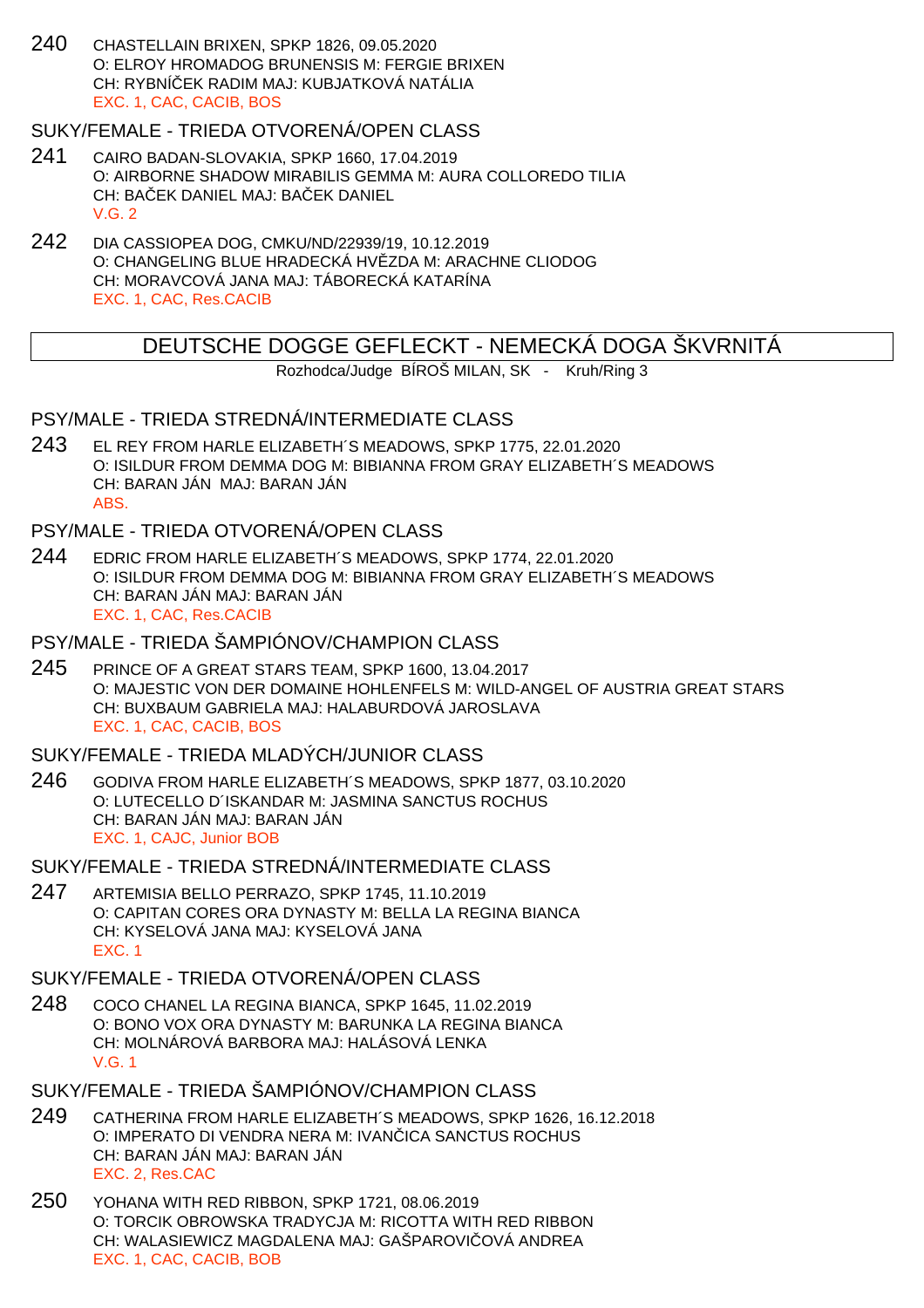# DEUTSCHE DOGGE GELB - NEMECKÁ DOGA ŽLTÁ

Rozhodca/Judge BÍROŠ MILAN, SK - Kruh/Ring 3

### PSY/MALE - TRIEDA MLADÝCH/JUNIOR CLASS

251 FARID FROM GOLD ELIZABETH´S MEADOWS, SPKP 1836, 28.08.2020 O: URANDO BIG LORD M: HANA-F DELLA BAIA AZZURRA CH: BARAN JÁN MAJ: SLANÝ PETER EXC. 1, CAJC, Junior BOB

#### SUKY/FEMALE - TRIEDA OTVORENÁ/OPEN CLASS

252 CELESTINE HAPPY CHILLI DOGS, CMKU/ND/22644/18, 31.12.2018 O: AGAT NA SZLAKU KORMORANA M: BAZARAH HAPPY CHILLI DOGS CH: KOŠÚTOVÁ JANA MAJ: MANIKOVÁ JANA + MANIK MAREK EXC. 1, CAC, CACIB, BOS

# SUKY/FEMALE - TRIEDA ŠAMPIÓNOV/CHAMPION CLASS

253 MELODY-F DELLA BAIA AZZURRA, ROI 19/170123, 27.05.2019 O: ITXARO DU BOIS DU CHANT DES ROSSIGNOLS M: HEIDY-T DELLA BAIA AZZURRA CH: DONATI PATRIZIO MAJ: STRÍŽ PETER ABS.

# DEUTSCHE DOGGE GESTROMT - NEMECKÁ DOGA PÁSIKAVÁ

Rozhodca/Judge BÍROŠ MILAN, SK - Kruh/Ring 3

# PSY/MALE - TRIEDA ŠAMPIÓNOV/CHAMPION CLASS

254 LENOX LEWIS NUO GRAŽUČIU, MET.DOG1569/H/19, 21.04.2019 O: LUT SZCZESCIA Z KUZNI NAPOLEONSKIEJ M: HERERA NUO GRAŽUCČU CH: VOSYLIÜTÉ VIOLETA MAJ: NOVÁK JETTA EXC. 1, CAC, CACIB, BOB

## SUKY/FEMALE - TRIEDA MLADÝCH/JUNIOR CLASS

255 ZLATO'A RUSSIANA, RKF 5989461, 14.07.2020 O: ZLATO'A KOROLEVICH ELISEY M: ITALIKA DELLA BAIA AZZURRA CH: POPOVA ANNA MAJ: BENI IAKOVÁ VLADIMÍRA ABS.

DEUTSCHE DOGGE SCHWARZ - NEMECKA DOGA LERNA

Rozhodca/Judge BÍROŠ MILAN, SK - Kruh/Ring 3

# PSY/MALE - TRIEDA ŠAMPIÓNOV/CHAMPION CLASS

256 CAIRO FROM BLACK ELIZABETH'S MEADOWS, SPKP 1622, 16.12.2018 O: IMPERATO DI VENDRA NERA M: IVAN ICA SANCTUS ROCHUS CH: BARAN JÁN MAJ: KOLLÁROVÁ VANDA EXC. 1, CAC

# SUKY/FEMALE - TRIEDA MLADÝCH/JUNIOR CLASS

- 257 ELIZA ELEGANCE DOG, SPKP 1795, 15.05.2020 O: LUTECELLO D´ISKANDAR M: DOROTKA ELEGANCE DOG CH: HALKOVI ŠTEFAN MAJ: NÉ PETER EXC. 2
- 258 PANDORA-N DELL´ALTO FEUDO, SPKP 1878, 01.10.2020 O: STRAUSS-A DELL´ALTO FEUDO M: Y-MARUZZELLA-N DELL´ALTO FEUDO CH: CONTRADA FEUDO RIZZO GIUSEPPE MAJ: HALABURDOVÁ JAROSLAVA EXC. 1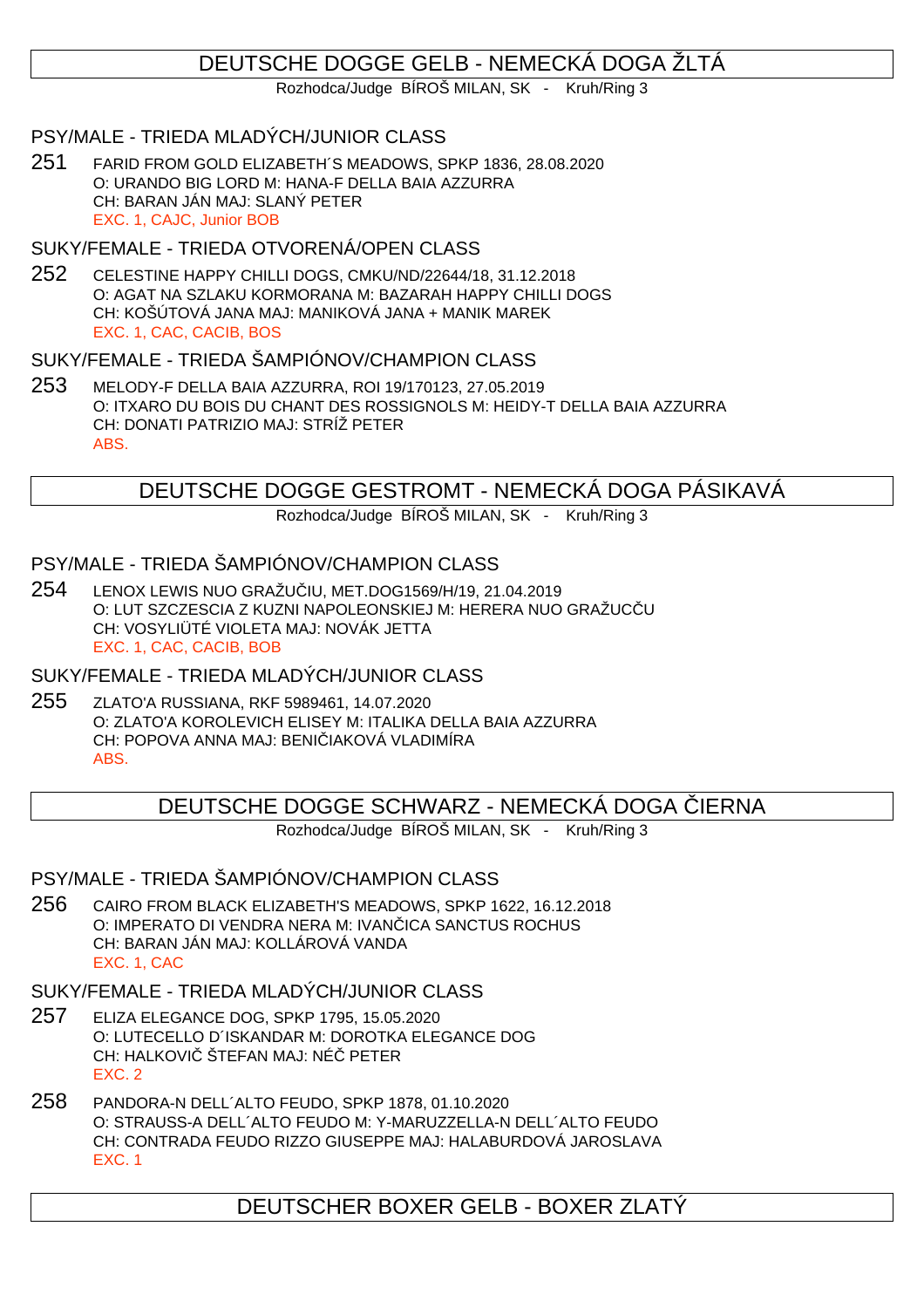#### PSY/MALE - TRIEDA MLADÝCH/JUNIOR CLASS

- 259 LOTHAR OPTIMA GRATA, CMKU/BOX/18197/20, 27.10.2020 O: HORION DE YU BOX M: REBECA OPTIMA GRATA CH: NOVOTNÝ VÁCLAV MAJ: CHMELA JOSEF V.G. 1
- PSY/MALE TRIEDA STREDNÁ/INTERMEDIATE CLASS
- 260 ANGUS INFINITUM BOX, SPKP 6001, 05.10.2019 O: URICANE OPTIMA GRATA M: CHANEL PÁLAVA BOX CH: DOKUPILOVÁ IVANA MAJ: KVAS OVSKÝ KAMIL EXC. 1, CAC

#### PSY/MALE - TRIEDA OTVORENÁ/OPEN CLASS

- 261 FEDOR JAMES BOX, SPKP 6069, 14.02.2020 O: VERDI GIUSEPPE BOXRELAY M: TAJGA JAMES BOX CH: KUSÝ PETER MAJ: KUSÝ PETER EXC. 1, CAC
- PSY/MALE TRIEDA PRACOVNÁ/WORKING CLASS
- 262 ZACK Z KAŠTÝLKU, CMKU/BOX/16708/18, 06.01.2018 O: AIDAN DE VILLALCOR M: XARINA Z KAŠTÝLKU CH: BAUMANNOVÁ LUDMILA MAJ: CHMELA JOSEF DISQ.

#### PSY/MALE - TRIEDA ŠAMPIÓNOV/CHAMPION CLASS

- 263 JACK PÁLAVA BOX, CMKU/BOX/16547/17, 24.10.2017 O: CIB BAKÍR PÁLAVA BOX M: CIB EVETTE OPTIMA GRATA CH: PROKEŠOVÁ ESTMÍRA MAJ: KOSTELECKÝ JI Í EXC. 1, CAC, CACIB, BOS
- SUKY/FEMALE TRIEDA MLADÝCH/JUNIOR CLASS
- 264 DEBORAH BOHEMIA AMON, CMKU/BOX/18140, 20.10.2020 O: BECKS DEL CABEZO DE LA JARA M: CHRISTINE CONGO NIGRANS CH: RENDLOVÁ MARTINA MAJ: SLÁDEKOVÁ BARBORA EXC. 2
- 265 SEPHORA NIK BOX, MNE 1019/20 NB, 29.04.2020 O: ROMEO D´ALAN BOX M: HANNA DE DIOSA DE LA AURORA CH: KRIVOKAPIĆ DJOKO MAJ: POLIAKOVÁ MONIKA + POLIAK MARTIN EXC. 1, CAJC, Junior BOB
- SUKY/FEMALE TRIEDA STREDNÁ/INTERMEDIATE CLASS
- 266 BABBU SANOBER, SPKP 5963, 23.09.2019 O: ZOCO KARMAPA M: GRACE KELLY ARGA LÚ CH: HRA KOVÁ JANA MAJ: HRA KOVÁ JANA EXC. 1, CAC
- 267 ETHERNITY VANBOX, SPKP 5994, 30.08.2019 O: LEVIATHAN Z RINGU M: BARBIELA FLOYD FENDER EDDA CH: VANŽA SERGEJ MAJ: FEDOTOVA ILONA + LIPKOVA ANDREA EXC. 2, Res.CAC

#### SUKY/FEMALE - TRIEDA OTVORENÁ/OPEN CLASS

268 MIA PÁLAVA BOX, CMKU/BOX/17876/20, 27.04.2020 O: ZACK Z KAŠTÝLKU M: GWENN PÁLAVA BOX CH: PROKEŠOVÁ ESTMÍRA MAJ: KOSTELECKÝ JI Í EXC. 1, CAC, CACIB, BOB

# SUKY/FEMALE - TRIEDA ŠAMPIÓNOV/CHAMPION CLASS

269 KETTY PÁLAVA BOX, CMKU/BOX/16624/17, 09.11.2017 O: CH LEVIATHAN Z RINGU M: CIE, CIB ANDRA PÁLAVA BOX CH: PROKEŠOVÁ ESTMÍRA MAJ: KOSTELECKÝ JI Í EXC. 1, CAC, Res.CACIB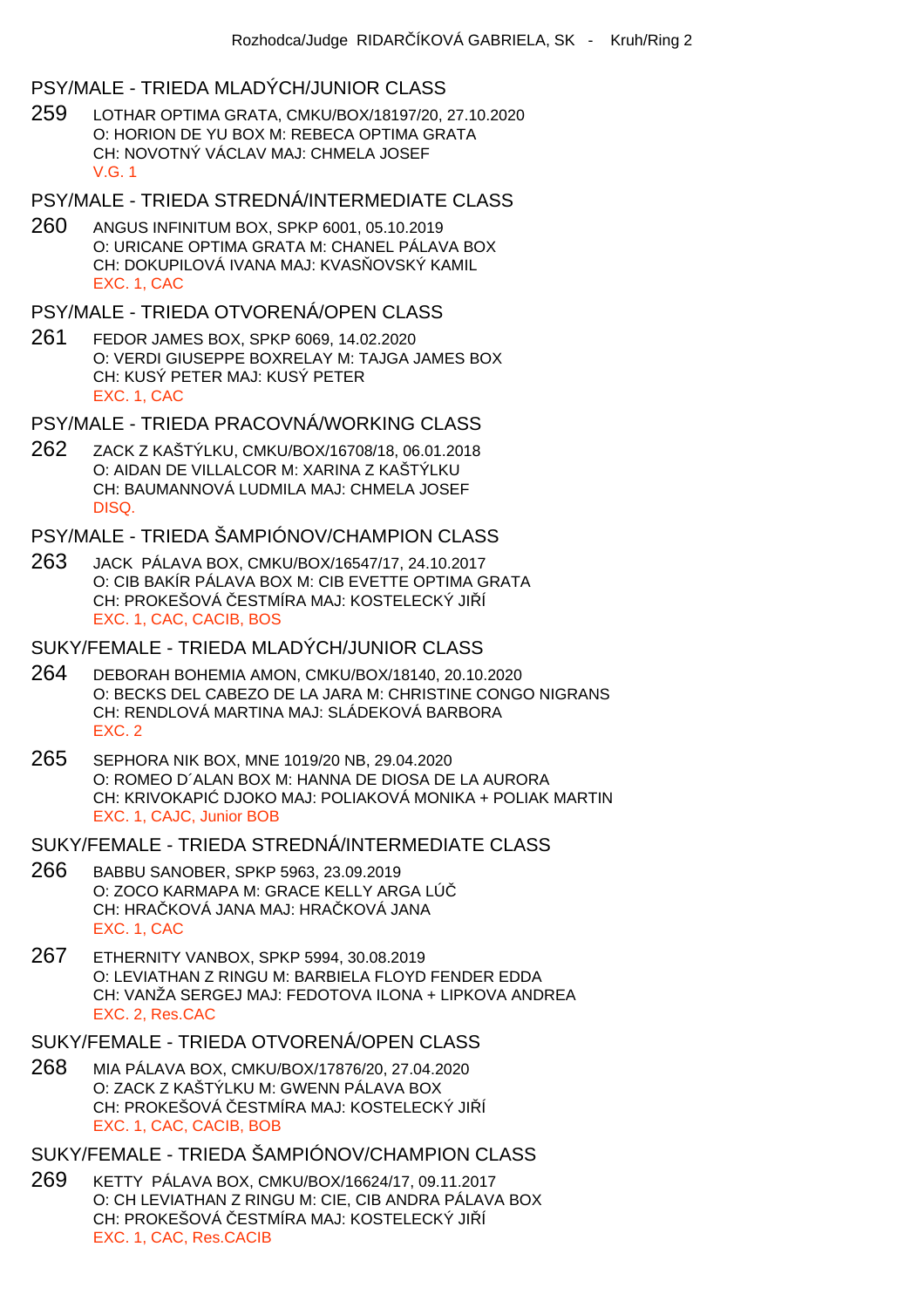# DEUTSCHER BOXER GESTROMT - BOXER PÁSIKAVÝ

Rozhodca/Judge RIDAR ÍKOVÁ GABRIELA, SK - Kruh/Ring 2

## PSY/MALE - TRIEDA OTVORENÁ/OPEN CLASS

270 TITUS FLAVIUS SIGNUM LAUDIS, SPKP 5648, 15.06.2018 O: CASARO DE LA FORZANDANZA M: OPERA SIGNUM LAUDIS CH: HLADÍK DUŠAN MAJ: BELAŠI OVÁ ALEXANDRA EXC. 1, CAC, Res.CACIB

## DEUTSCHER PINSCHER - NEMECKÝ PINČ

Rozhodca/Judge BÍROŠ MILAN, SK - Kruh/Ring 3

#### SUKY/FEMALE - TRIEDA MLADÝCH/JUNIOR CLASS

271 WALERIA VON BURG WILDENSTEIN, ÖHZB/DPI 1032, 12.07.2020 O: BLACK JACK VON BURG WILDENSTEIN M: NEELIE GRÄFIN VON BURG WILDENSTEIN CH: ATZLINGER KARL-HEINZ MAJ: SCHNABL CLAUDIA EXC. 1, CAJC, Junior BOB, BOB

## DOBERMANN SCHWARZ UND ROT - DOBERMAN IERNY S PÁLENÍM

Rozhodca/Judge VONDROUŠ OTAKAR, CZ - Kruh/Ring 4

#### PSY/MALE - TRIEDA STREDNÁ/INTERMEDIATE CLASS

- 272 ALTEREGO DI RIVANERA, SPKP 3130, 17.09.2019 O: TAHI-RÉME ZEUS M: WIZARD OF WALLAKIA TAYRA CH: MALERBA MARCELLO MAJ: MALERBA M&M + LUKNAR JANA EXC. 1, CAC, Res.CACIB
- PSY/MALE TRIEDA OTVORENÁ/OPEN CLASS
- 273 BALTHASHARE VALLE DI ROSE, CMKU/DB/11470/20, 28.04.2019 O: YAN DEL NAISSUIS M: GHANA VELKÝ JAROK CH: AMGWERDOVÁ LAURA MAJ: ZEDNÍ EK TOMÁŠ EXC. 1, CAC

#### PSY/MALE - TRIEDA ŠAMPIÓNOV/CHAMPION CLASS

- 274 DURA LEX POLONIA MOZER, PKR.II-134675, 06.07.2018 O: AYK VON ELBTHOR M: DURA LEX POLONIA JULIA CH: BUJOK WŁODZIMIERZ MAJ: MAJEWSKI BARTOSZ EXC. 1, CAC, CACIB, BOS
- SUKY/FEMALE TRIEDA MLADÝCH/JUNIOR CLASS
- 275 CINDERELLA VALLE DI ROSE, SPKP 3191, 10.05.2020 O: MYTHOS DEL RIO BIANCO M: GHANA VELKY JAROK CH: AMGWERDOVÁ LAURA MAJ: AMGWERDOVÁ LAURA EXC. 1, CAJC, Junior BOB

#### SUKY/FEMALE - TRIEDA STREDNÁ/INTERMEDIATE CLASS

- 276 ADRENALINA DI RIVANERA, SPKP 3133, 17.09.2019 O: TAHI-RÉME ZEUS M: WIZARD OF WALLAKIA TAYRA CH: MALERBA MARCELLO MAJ: DI RIVA NERA + MALERBA MAURIZIO EXC. 1, CAC
- 277 NAVARA NERA VE KÝ JAROK, SPKP 3164, 22.02.2020 O: TAHI-RÉME ZEUS M: CHERRY VE KÝ JAROK CH: BELKOVÁ JANA MAJ: LLANAJ HANA EXC. 2, Res.CAC

SUKY/FEMALE - TRIEDA OTVORENÁ/OPEN CLASS

278 BELLARIS REVADOG, SPKP 3066, 18.02.2018 O: DURA LEX POLONIA HUSSARO AQUILAE ALA M: RENA REGINA MORGANTINA CH: RÉVAI ROMAN MAJ: KUBA ÁK MICHAL + GAŠŠOVÁ NIKOLA EXC. 1, CAC, CACIB, BOB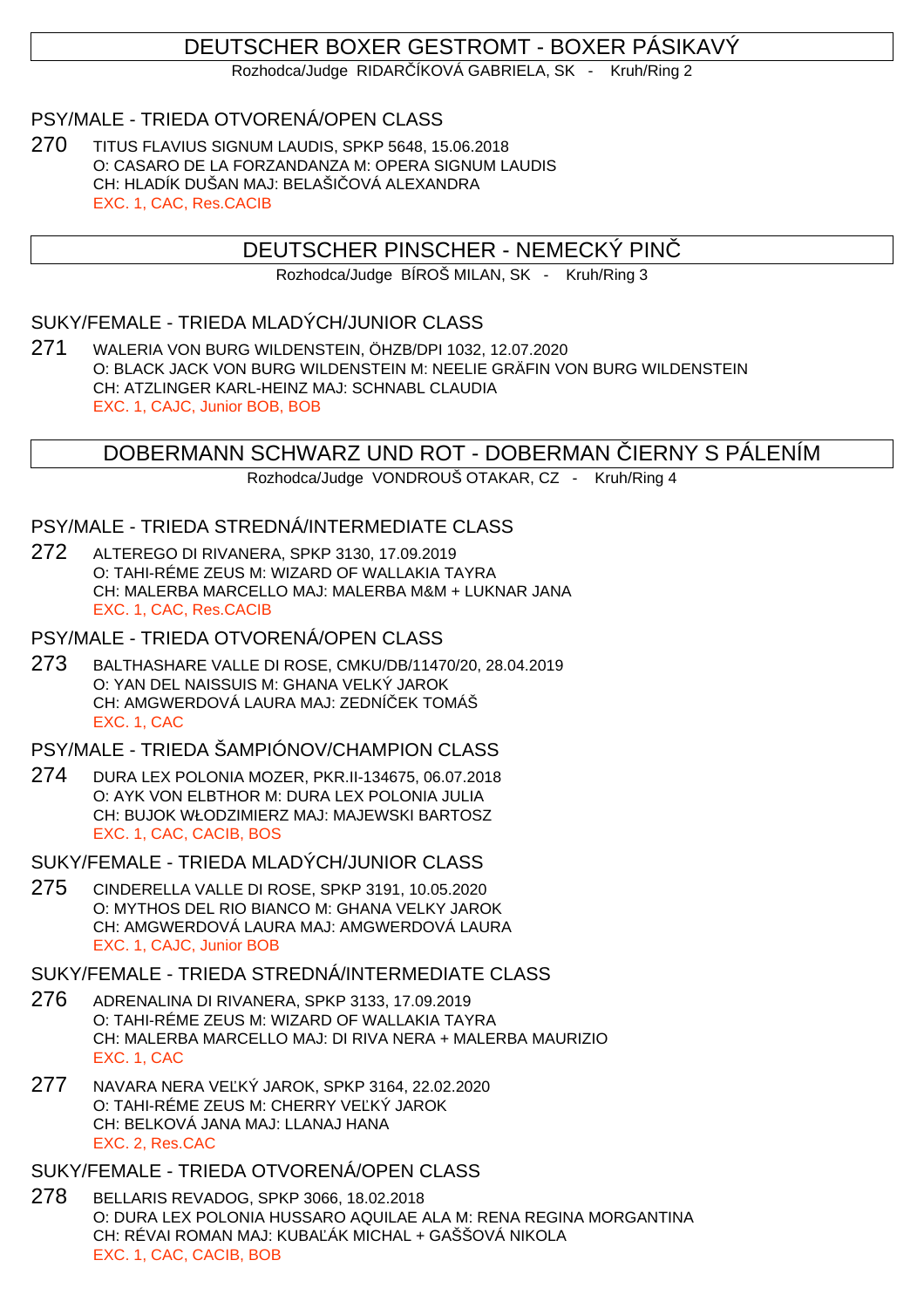#### SUKY/FEMALE - TRIEDA ŠAMPIÓNOV/CHAMPION CLASS

279 AURORA VALLE DI ROSE, SPKP 3091, 15.05.2018 O: ETTORE DEL TIBUR M: GHANA VE KÝ JAROK CH: AMGWERDOVÁ LAURA MAJ: DOLINSKÝ RICHARD EXC. 1, CAC, Res.CACIB

# DOGO ARGENTINO - ARGENTÍNSKA DOGA

Rozhodca/Judge RIDAR ÍKOVÁ GABRIELA, SK - Kruh/Ring 2

### PSY/MALE - TRIEDA MLADÝCH/JUNIOR CLASS

280 V ZNAMENÍ SLNKA BALDUR, SPKP 1687, 28.05.2020 O: D´JANGO ASESINO SILENCIOSO M: MACUMBA DE LA PACO CASSA CH: DEBNÁR LUKÁŠ MAJ: TERECHOVAS DEIVIDAS EXC. 1, CAJC, Junior BOB, BOS

#### SUKY/FEMALE - TRIEDA OTVORENÁ/OPEN CLASS

- 281 BARRACUDA SAMAR LINE, CMKU/AD 1724/18, 30.04.2018 O: BRONKO LAS ALCANAS M: MONA LISA DI CASA NARDINI CH: SANDAL MARIAN MAJ: MRÁ KOVÁ ELIŠKA EXC. 3
- 282 DESPINA SAMAR LINE, CMKU/AD/1790/19, 15.06.2019 O: BRONKO LAS ALCANAS M: MONA LISA DI CASA NARDINI CH: SANDAL MARIAN MAJ: MRÁ KOVÁ ELIŠKA EXC. 2, Res.CAC, Res.CACIB
- 283 INCA LA ROSA DE INCA, SPKP 1599, 08.10.2018 O: PACO LEGADO ARTEMIS DE LA PACO CASSA M: ELSA LA ROSA DE INCA CH: OSLANEC UBOMÍR MAJ: UR ÍKOVCI JOZEF A LENKA EXC. 1, CAC, CACIB, BOB

# DO-KHYI - TIBETSKÁ DOGA

Rozhodca/Judge BÍROŠ MILAN, SK - Kruh/Ring 3

#### PSY/MALE - TRIEDA STREDNÁ/INTERMEDIATE CLASS

- 284 ARUN MANJU, SPKP 1196, 28.12.2019 O: O'SHANG ALTAN-CORGO M: RÁVANA ALTAN-CORGO CH: SEKERÁK MICHAL MAJ: SEKERÁK MICHAL EXC. 1, CAC, Res.CACIB
- PSY/MALE TRIEDA ŠAMPIÓNOV/CHAMPION CLASS
- 285 DJAMCCHO ALTAN-CORGO, CMKU/TD/3799/18, 13.12.2018 O: DRAKYI TITAN ALTAN-CORGO M: KURULTÁJ CSILLU CH: SCHNEIDER TOMÁŠ MAJ: BEVÁ OVÁ JAROSLAVA EXC. 1, CAC, CACIB, BOB

# SUKY/FEMALE - TRIEDA DORAST/PUPPY CLASS

- 286 SORAYA BISURMAN, PKR II-143761, 30.12.2020 O: CHENPOREWA WADO WENZIN M: MALAGA BISURMAN CH: MUSIAŁ JUSTYNA MAJ: KOVÁ OVÁ KRISTÝNA V.P. 1
- SUKY/FEMALE TRIEDA STREDNÁ/INTERMEDIATE CLASS
- 287 AMRITA MANJU, SPKP 1197, 28.12.2019 O: O'SHANG ALTAN-CORGO M: RÁVANA ALTAN-CORGO CH: SEKERÁK MICHAL MAJ: SEKERÁK MICHAL ABS.
- 288 ANNIE FROM RAINBOW RANCH, CMKU/TD/4193/20, 12.01.2020 O: KURULTÁJ BOTOND M: UMACHANDRA ALTAN-CORGO CH: ORLITOVÁ MICHAELA MAJ: BE<sub>VÁ</sub>OVÁ JAROSLAVA EXC. 1, CAC, Res.CACIB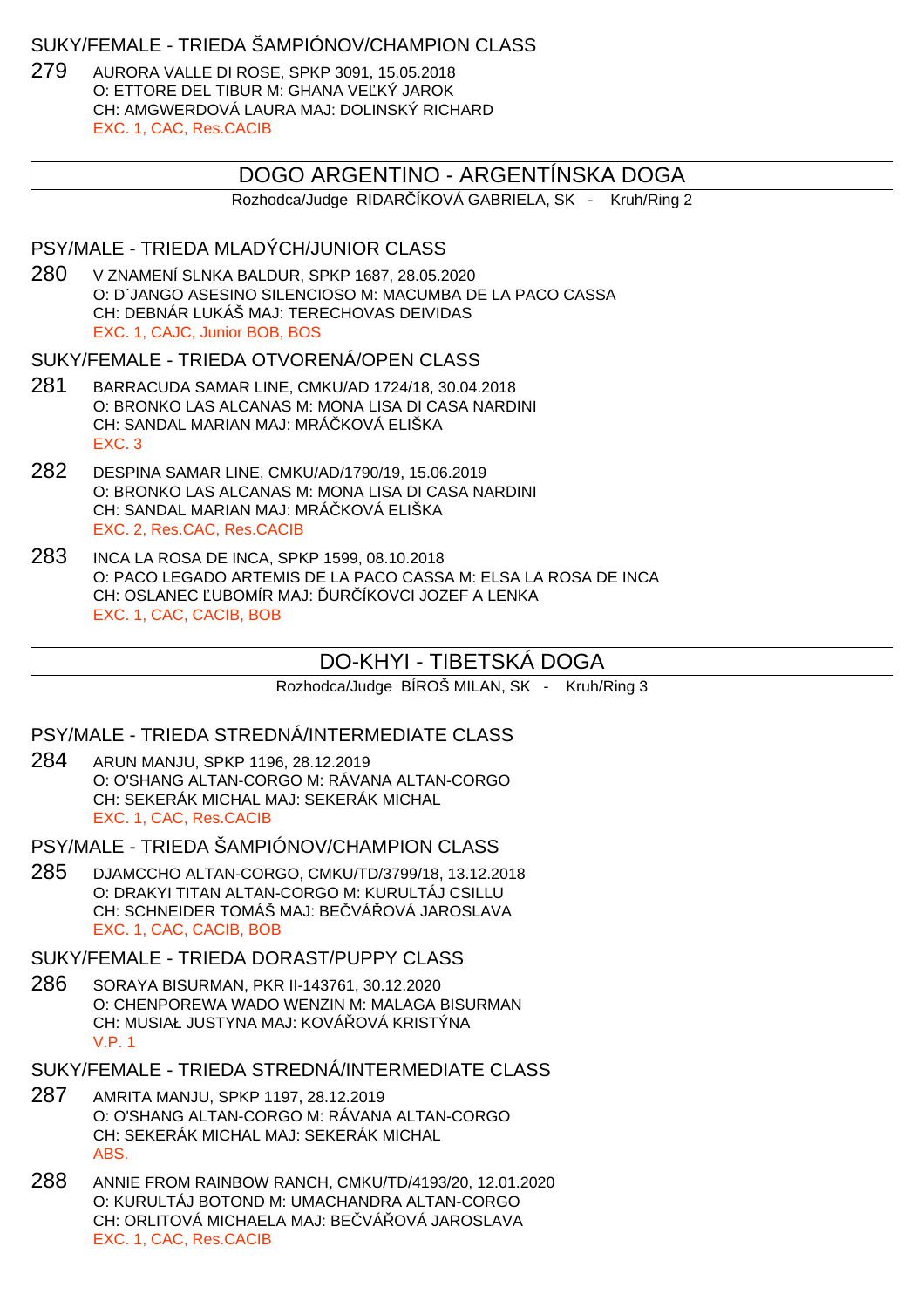## SUKY/FEMALE - TRIEDA OTVORENÁ/OPEN CLASS

- 289 DŽÓDA ALTAN-CORGO, CMKU/TD/3804/18, 13.12.2018 O: DRAKYI TITAN ALTAN-CORGO M: KURULTÁJ CSILLU CH: SCHNEIDER TOMÁŠ MAJ: SEKERÁK MICHAL EXC. 2, Res.CAC
- 290 WANGA JOMO DHARMAPALA, CMKU/TD/3976/19, 12.01.2019 O: A'POSO ARHAT MAMPA AROG M: PRINCESS JOMO DHARMAPALA CH: JIRGAL PETR MAJ: JIRGAL PETR EXC. 1, CAC

SUKY/FEMALE - TRIEDA ŠAMPIÓNOV/CHAMPION CLASS

291 SEBA SIDDHA PRINCESS DHARMAPALA, CMKU/TD/3431/17, 06.01.2017 O: DAGPO SANG SE SANG M: BÓDHI ITTA SIDDHA DHARMAPALA CH: JIRGAL PETR MAJ: JIRGAL PETR EXC. 1, CAC, CACIB, BOS

# FILA BRASILEIRO - BRAZÍLSKA FILA

Rozhodca/Judge VONDROUŠ OTAKAR, CZ - Kruh/Ring 4

## PSY/MALE - TRIEDA MLADŠÍ DORAST/MINOR PUPPY CLASS

292 D`HARENITO QUERENCIA VELHA VON DEN KUSCHELMONSTERN, MET.FILA.272/21, 26.03.2021 O: HAREN C. QUERENCIA VELHA M: BORGINJA VON DEN KUSCHELMONSTERN CH: GRUBER JASMIN MAJ: GRUBER JASMIN V.P. 1

## PSY/MALE - TRIEDA ŠAMPIÓNOV/CHAMPION CLASS

293 RONALDO FI-BOX, SPKP 628, 10.10.2017 O: FIEL LPARA SEMPRE BRUNO M: NADIRA FI-BOX CH: ERNÁ DANA MAJ: WUSCHEROVÁ BEATA EXC. 1, CAC, CACIB, BOB

# GROSSER SCHWEIZER SENNENHUND - VEĽKÝ ŠVAJ JARSKY SALAŠNÝ PES

Rozhodca/Judge BÍROŠ MILAN, SK - Kruh/Ring 3

# PSY/MALE - TRIEDA MLADÝCH/JUNIOR CLASS

- 294 CALVIN TAO ALEC DES DIX, SPKP 1126, 20.09.2020 O: SANTOS TAO LEPA ANKA M: IDUNN BELLEFLEUR V.D. DOVONDOLIN CH: DRNOVŠEK ALEŠ&JANJA MAJ: ŠTEFANCOVÁ JANA EXC. 1, CAJC, BOS
- 295 XXTRALARGE FROM BALLIHARA RANCH, SPKP 1105, 24.07.2020 O: ANTEY IZ KNYAZHEGRADA M: UNICA FROM BALLIHARA RANCH CH: ŠTEFANCOVÁ JANA MAJ: KOHÚT JAROSLAV ABS.
- PSY/MALE TRIEDA OTVORENÁ/OPEN CLASS
- 296 BRIX FROM BELLS VALLEY, SPKP 1022, 09.02.2019 O: ENZO IRVING M: ALMA Z ALMINEJ ZÁHRADY CH: JORDÁNOVÁ SIMONA MAJ: PLAVEC JÁN EXC. 2, Res.CAC
- 297 CARAIBI MAURIS DE SWISS, CMKU/VSP/3509/18, 28.06.2018 O: DISSIDENT BESSING FROM SWISS STAR M: ALBICOCCA MAURIS DE SWISS CH: BARBERA MONIKA MAJ: BARBERA MONIKA EXC. 1, CAC, CACIB

#### PSY/MALE - TRIEDA ŠAMPIÓNOV/CHAMPION CLASS

298 CARLOS Z PODLESÍ KOSÍŘE, CMKU/VSP/2827/16, 13.07.2016 O: ARÉS FROM NINA'S FARM M: APPLE SWISSTYLE CH: DUBINSKÁ BARBORA MAJ: BE ÁKOVÁ JANA EXC. 2, Res.CAC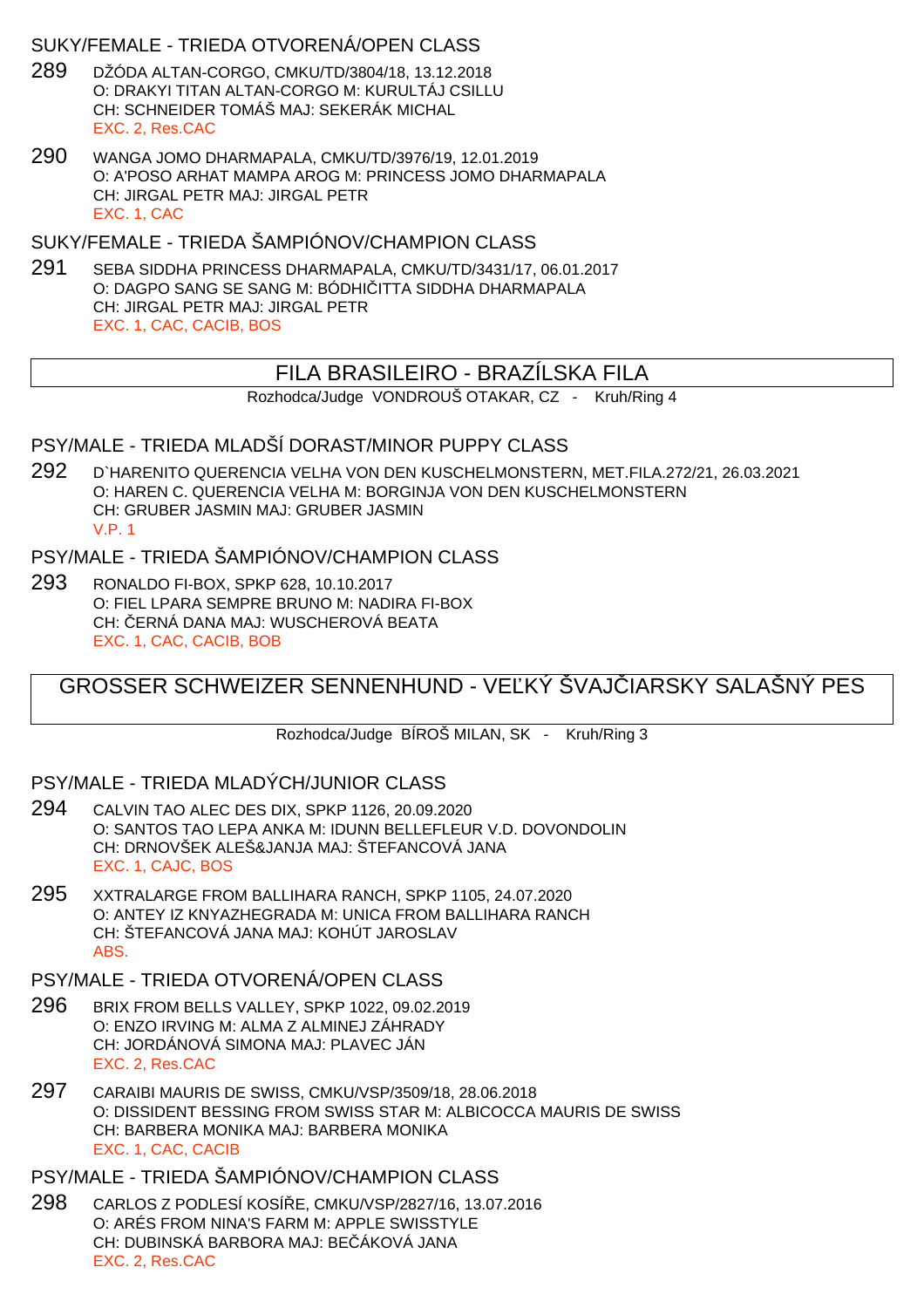299 URKÁN ANDY QUARTERWORLD, SPKP 756, 28.08.2014 O: DEVIL KARANTANSKI M: LAURA QUARTERWORLD CH: BUREŠOVÁ PAVLA MAJ: BALOG JÁN EXC. 1, CAC, Res.CACIB

#### PSY/MALE - TRIEDA VETERÁNOV/VETERAN CLASS

300 DIAMOND BARROW GOLDEN BOHEMICA, CMKU/VSP/1926/13, 03.07.2013 O: DEVIL KARANTANSKI M: AISCHA ROUSE GOLDEN BOHEMICA CH: SMEJKAL DAVID MAJ: DOFKOVÁ PETRA EXC. 1

#### SUKY/FEMALE - TRIEDA MLADÝCH/JUNIOR CLASS

- 301 ENNY FROM NINA´S FARM, SPKP 1112, 25.04.2020 O: GOODSPEED FROM SWISS STAR M: CUTE HOLLY FROM NINA´S FARM CH: VYMAZAL JILÍ MAJ: LIPTÁKOVÁ GABRIELA EXC. 2
- 302 STHENEBOEA FROM BALIHARA RANCH, SPKP 1093, 22.04.2020 O: DUNDEE CLARK´S FUTURE M: CLEO FROM NINA´S FARM CH: ŠTEFANCOVÁ JANA MAJ: ŠTEFANCOVÁ JANA EXC. 1, CAJC, Junior BOB

#### SUKY/FEMALE - TRIEDA STREDNÁ/INTERMEDIATE CLASS

- 303 FAMOUS QUEEN MAURIS DE SWISS, SPKP 1078, 27.12.2019 O: GILLIBERTO KARHUNKIERROS M: CARMEN FANNY CH: BARBERA MONIKA MAJ: LIPTAJ KAŠ ÁKOVÁ NA A + LIPTAJ MARTIN EXC. 2, Res.CAC
- 304 I'M ALLY OUR CHAMPIONS, CMKU/VSP/4005/19, 31.12.2019 O: NABUCCO VALATHECA M: ANASTACIA STAR QUARTERWORLD CH: MACKOVÁ LUCIE MAJ: GRYGAR PETR EXC. 1, CAC, Res.CACIB

#### SUKY/FEMALE - TRIEDA OTVORENÁ/OPEN CLASS

305 ESARAH FROM NINA´S FARM, CMKU/VSP/4166/20, 25.04.2020 O: GOODSPEED FROM SWISS STAR M: CUTE HOLLY FROM NINA´S FARM CH: VYMAZAL JI Í MAJ: SKLENÁ LUD K EXC. 1, CAC

## SUKY/FEMALE - TRIEDA ŠAMPIÓNOV/CHAMPION CLASS

306 MOLLY MY WILD BEAUTY CLARK S FUTURE, CMKU/VSP/4115/20, 13.03.2020 O: BALIHARA RANCH´S ARTIM OF TANGLECROSS M: DJAKARTA CLARK S FUTURE CH: B HULOVÁ JANA MAJ: DOFKOVÁ PETRA EXC. 1, CAC, CACIB, BOB

# HOVAWART

Rozhodca/Judge VONDROUŠ OTAKAR, CZ - Kruh/Ring 4

#### PSY/MALE - TRIEDA MLADÝCH/JUNIOR CLASS

- 307 PADDY ALDEON, SPKP 1696, 28.04.2020 O: PLATTENSEE-WART CORTEZ M: CHARLOTTE ALDEON CH: KUSKA PAVEL MAJ: BARANOVSKÝ BRANISLAV EXC. 2
- 308 YENKIS KRÁĽOVSKÁ STRÁŽ, SPKP 1705, 17.06.2020 O: CH CANNY CARPATHIA HEART M: CIE JAMAICA KRÁ OVSKÁ STRÁŽ CH: BABÍKOVÁ MARTINA MAJ: SEDLÁČEK MARTIN V.G. 3
- 309 YUCON KRÁ OVSKÁ STRÁŽ, SPKP 1707, 17.06.2020 O: CANNY CARPATHIA HEART M: JAMAICA KRÁĽOVSKÁ STRÁŽ CH: BABÍKOVÁ MARTINA MAJ: PÁLKA ROMAN EXC. 1, CAJC, Junior BOB

# PSY/MALE - TRIEDA STREDNÁ/INTERMEDIATE CLASS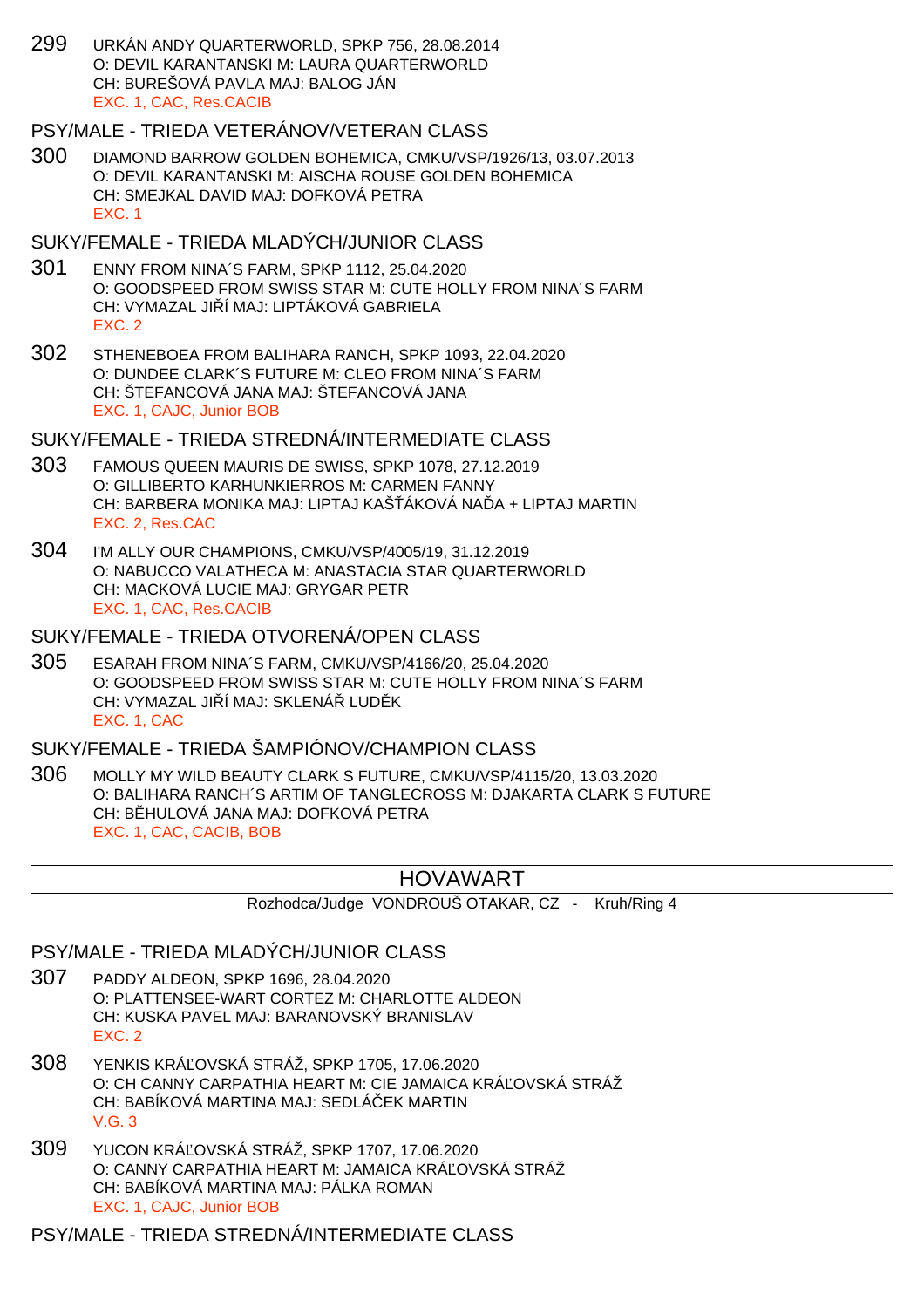310 LUCKY LUKE DEBBIE-ANN, SPKP 1674, 17.09.2019 O: COOPER DEBBIE-ANN M: DERRIN DEBBIE-ANN CH: BANERTOVÁ KRISTÝNA MAJ: SIDORJÁKOVÁ RENATA + SIDORJÁKOVÁ VERONIKA EXC. 1, CAC

### PSY/MALE - TRIEDA OTVORENÁ/OPEN CLASS

- 311 CEJLON ANJELSKÁ STRÁŽ, SPKP 1625, 14.04.2019 O: HAVEL VOM WILDWEIBCHENSTEIN M: JASMINE KRÁ OVSKÁ STRÁŽ CH: BACIGÁL JAROSLAV MAJ: MIKLOŠÍK LUBOŠ EXC. 1, CAC, CACIB, BOS
- 312 MEFISTO ALDEON, SPKP 1503, 14.05.2017 O: ENDRIEW WESTBOHEMIA STAR M: CHARLOTTE ALDEON CH: KUSKA PAVEL MAJ: SOKOLOVÁ LENKA + SOKOL TOMAS EXC. 2, Res.CAC, Res.CACIB

SUKY/FEMALE - TRIEDA MLADÝCH/JUNIOR CLASS

- 313 JOYA MISTA JASWIN, SPKP 1724, 23.10.2020 O: MEFISTO ALDEON M: HAJA HOVI-RAJ CH: ERVE OVÁ M.AS. MAJ: TURCSÁNYI UDOVÍT EXC. 2
- 314 PEGGY ALDEON, SPKP 1699, 28.04.2020 O: PLATTENSEE-WART CORTEZ M: CHARLOTTE ALDEON CH: KUKSA PAVEL MAJ: P OLA PETER EXC. 1, CAJC

SUKY/FEMALE - TRIEDA STREDNÁ/INTERMEDIATE CLASS

315 DAYEN MICALIVE, CMKU/HW/9844/19, 15.12.2019 O: LEROY ALDEON M: ALTHEA MICAILVE CH: BENEŠOVÁ VERONIKA MAJ: DROZD MARIAN + DROZDOVÁ EVA EXC. 1, CAC

SUKY/FEMALE - TRIEDA OTVORENÁ/OPEN CLASS

- 316 DANIELLE EBRITTE, SPKP 1610, 23.01.2019 O: ANTEK VOM EIBENBOGEN M: ABBIE EBRITTE CH: VARGOVÁ KATARÍNA MAJ: CHOMOVÁ TATIANA EXC. 1, CAC, CACIB, BOB
- 317 TILLY VOM HAUSE LUKA, SPKP 1603, 14.11.2018 O: ARKO VON DER SPREEAUE M: RUNA VOM HAUSE LUKA CH: DENDL ELISABETH MAJ: ONDRÁŠKOVÁ MARTINA EXC. 2, Res.CAC
- 318 XAMINA KRÁĽOVSKÁ STRÁŽ, SPKP 1645, 21.05.2019 O: CH LEROY ALDEON M: CH NIAGARA KRÁ OVSKÁ STRÁŽ CH: BABÍKOVÁ MARTINA MAJ: BABÍKOVÁ MARTINA EXC. 3

SUKY/FEMALE - TRIEDA ŠAMPIÓNOV/CHAMPION CLASS

319 VIRGINIA KRÁ OVSKÁ STRÁŽ, SPKP 1525, 27.06.2017 O: LEROY VON DER HOFREITE M: JAMAICA KRÁ OVSKÁ STRÁŽ CH: BABÍKOVÁ MARTINA MAJ: BABÍKOVÁ MARTINA EXC. 1, CAC, Res.CACIB

# KAVKAZSKAIA OVTCHARKA - KAUKAZSKÝ OVČIAK

Rozhodca/Judge ŠIPKOVSKÝ MARTIN, SK - Kruh/Ring 5

PSY/MALE - TRIEDA MLADÝCH/JUNIOR CLASS

320 ATILA LEINADIPAD-PDDPS, SPKP 1914, 03.08.2020 O: MIA CAOKO MIA CEFAN M: MARILYN MOUNT CHÁN CH: ŠKIRDA PATRIK MAJ: BACULÍKOVÁ KRISTÍNA + BACULÍK JÁN EXC. 1, CAJC, Junior BOB, BOB

SUKY/FEMALE - TRIEDA STREDNÁ/INTERMEDIATE CLASS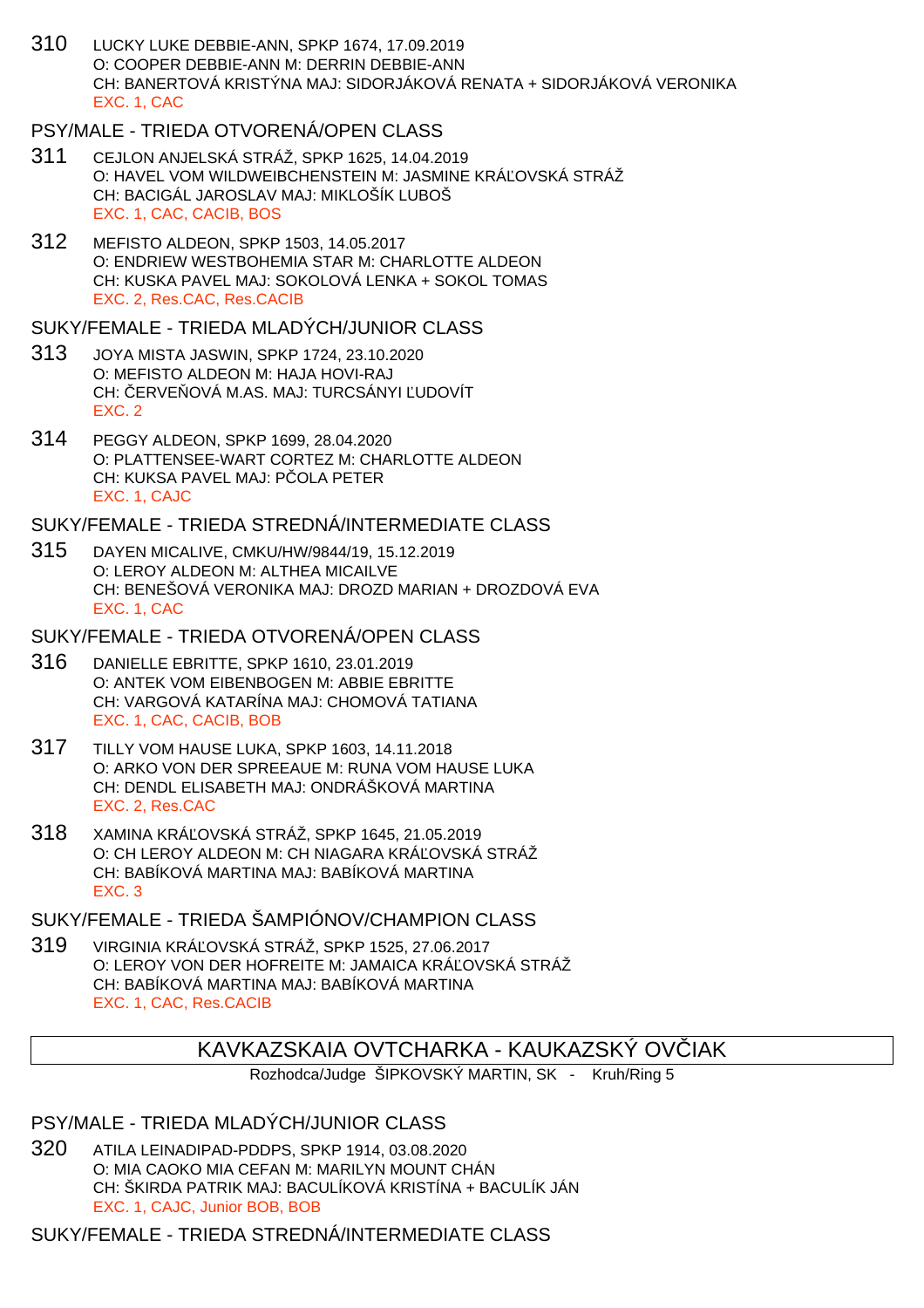321 BOGINYA IZ ALEKSANDROVOI SLOBODY, RKF 5892331, 16.10.2019 O: TSERON IZ ALEKSANDROVOI SOBODY M: SAKURA IZ ALEKSANDROVOI SLOBODY CH: MARKOV VASIL MAJ: MAGULAKOVÁ JAROSLAVA + POLÁK ST. MILAN EXC. 1, CAC, CACIB, BOS

# LANDSEER

Rozhodca/Judge BÍROŠ MILAN, SK - Kruh/Ring 3

# PSY/MALE - TRIEDA ŠAMPIÓNOV/CHAMPION CLASS

322 ABDUL TOBI MIRACLE STAR, SPKP 410, 09.01.2018 O: ANUBIS VON DEN LUCKY GIANTS M: DAFRA Z LADEROVA CH: UHROVÁ IVETA MAJ: UHROVÁ IVETA EXC. 1, CAC, CACIB, BOB

SUKY/FEMALE - TRIEDA MLADÝCH/JUNIOR CLASS

323 VALENTINA VOM LIBRIS HORT, SPKP 439, 03.05.2020 O: ARES TENEO MANU M: SWEETHEART SUNSHINE VOM LIBRIS HORT CH: WOLTERS KARIN MAJ: KOZÁKOVÁ VERONIKA EXC. 1, CAJC, Junior BOB

SUKY/FEMALE - TRIEDA ŠAMPIÓNOV/CHAMPION CLASS

324 CATHERINE CARPATHIAN VALLEY, SPKP 429, 22.02.2019 O: ELVIS VON DES BACHES RAUSCHEN M: CORY POD SVATOU HOROU CH: ERNAJOVÁ IVANA MAJ: ERNAJOVÁ IVANA EXC. 1, CAC, CACIB, BOS

# LEONBERGER

Rozhodca/Judge BÍROŠ MILAN, SK - Kruh/Ring 3

#### PSY/MALE - TRIEDA STREDNÁ/INTERMEDIATE CLASS

325 BASTIAN AMIR CRIZLY SLOVAKIA, SPKP 1757, 21.11.2019 O: BASILEUS LEO VOM ZARENDORF M: AMIRA CRIZLY CH: PLEŠKO MILAN MAJ: PLEŠKO MILAN V.G. 1

PSY/MALE - TRIEDA ŠAMPIÓNOV/CHAMPION CLASS

326 WALDEMAR VOM ROSSBACH, CLP/L/5993, 18.07.2018 O: SIR RUWEN VON DER BACHTALEN M: BELLA-BARBIE LÖWE VOM SPITTERGRUND CH: WOLF MARIANNE MAJ: LÁVI KOVÁ KATE INA EXC. 1, CAC, CACIB, BOB

SUKY/FEMALE - TRIEDA MLADÝCH/JUNIOR CLASS

327 BUSHY LEO TAYRA FROM ARWILAND, CMKU/L/6294/20, 31.07.2020 O: JASON VOM NONNENWALD M: ARWEN ORO BETA GRUIS CH: PEL ÁKOVÁ MARTINA MAJ: PEL ÁKOVÁ MARTINA EXC. 1, CAJC, Junior BOB

### SUKY/FEMALE - TRIEDA OTVORENÁ/OPEN CLASS

- 328 AGREE WITH TORY FROM ARWILAND, CMKU/L/6112/19, 10.04.2019 O: KINGLORD MR DORIAN M: ARWEN ORO BETA GRUIS CH: PELČÁKOVÁ MARTINA MAJ: FIŠEROVÁ HANA ABS.
- 329 BELINDA ALMOND DOVELET, SPKP 1747, 15.04.2019 O: JIMINY JAMPPA DU CHATEAU DES LYS M: BAMBI LADY MAXILEV CH: SOPIROVÁ ALEXANDRA MAJ: SOPIROVÁ ALEXANDRA ABS.

SUKY/FEMALE - TRIEDA ŠAMPIÓNOV/CHAMPION CLASS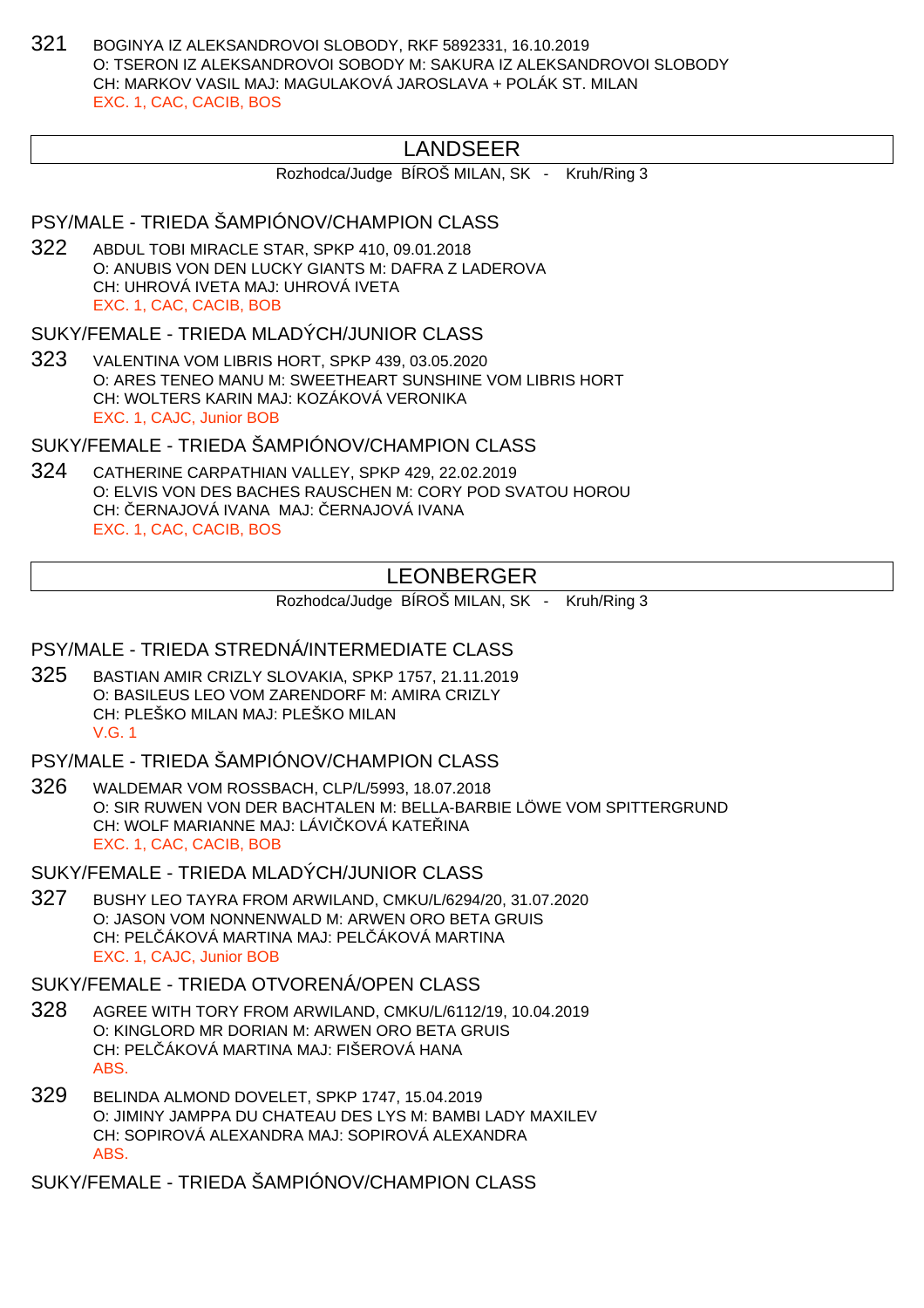330 SKUTESJÖNS DUDLEYA DREAM OF ATUIN, CMKU/L/6095/-19/19, 14.01.2019 O: ATUIN NANDO BUDWEISER CAVALIER M: MEDVEBERGI MASZKOS KHALEESI CH: SKARNEHALL MARGARETA MAJ: BAREŠOVÁ VERONIKA + BARES PETR EXC. 1, CAC, CACIB

### SUKY/FEMALE - TRIEDA VETERÁNOV/VETERAN CLASS

331 CHERRY LÖWE VON BLUMENGARTEN, SPKP 1636, 04.11.2010 O: BÁRÓ DIAMANT VON BERGEN M: GRÉTI LÖWE VON BLUMENGARTEN CH: SZAKÁCS, SZAKÁCSNÉ WITTMANN BÉLA, ANDREA MAJ: PLEŠKO MILAN EXC. 1, BOS

# MASTIFF

Rozhodca/Judge BÍROŠ MILAN, SK - Kruh/Ring 3

#### SUKY/FEMALE - TRIEDA DORAST/PUPPY CLASS

332 XENA POD SLOVÁCKÝM NEBEM, CMKU/EM/1596/21, 25.01.2021 O: EDWARD DOLCE VITA BOHEMIA M: DOLORES DOLCE VITA BOHEMIA CH: DAN K MARTIN MAJ: VALLOVÁ VIERA V.P. 1

## MASTÍN ESPA OL - ŠPANIELSKY MASTIN

Rozhodca/Judge BÍROŠ MILAN, SK - Kruh/Ring 3

#### SUKY/FEMALE - TRIEDA OTVORENÁ/OPEN CLASS

333 ULTRA UMBRA LU DAREVA, PKR.II-138373, 02.06.2019 O: GITANO DE LA CALELLA DE OTUR M: SANGRIA LU DAREVA CH: JASINSKA EWA JANIK DARIA MAJ: JASINSKA EWA + DARIA JANIK EXC. 1, CAC, CACIB, BOB

#### NEWFOUNDLAND - NOVOFUNDLANDSKÝ PES

Rozhodca/Judge BÍROŠ MILAN, SK - Kruh/Ring 3

#### PSY/MALE - TRIEDA STREDNÁ/INTERMEDIATE CLASS

- 334 DAYBREAKER'S ILLUSIONIST, CMKU/NF/6836/-21/20, 16.05.2020 O: PACYFIK BIS DUET WICHROWE LAKI M: OUKAYA FOREVER NOBODY CAN STOP DAYBREAKER'S CH: ZIÓLKOWSKI MACIEJ MAJ: P NI KOVÁ LADISLAVA EXC. 1, CAC, Res.CACIB
- PSY/MALE TRIEDA OTVORENÁ/OPEN CLASS
- 335 FORREST GUMP CRAZY CLIFF, CMKU/NF/6658/19, 20.08.2019 O: BLACK BOOMER ANGELS GABOO M: AQUATORIYA KELVIN ISEDGE OF GLORY CH: VLČKOVÁ ANITA MAJ: VLČKOVÁ ANITA EXC. 1, CAC, CACIB, BOB
- 336 XAROS CYGA SKIE NIED WIADKI, SPKP 2179, 05.01.2019 O: DARKFLIGHT IRVING FOR RIESRAND M: JAGA CYGA SKIE NIED WIADKI CH: PLOCHACKA MAGDALENA MAJ: HRONCOVÁ ADRIANA EXC. 2, Res.CAC
- PSY/MALE TRIEDA ŠAMPIÓNOV/CHAMPION CLASS
- 337 ARMANI E.S.O. CZECH DOG, CMKU/NF/6467/17, 01.09.2017 O: SENT-DJONS PERFECT FOR VANTOLLA M: AVENSIS BEAR OF THE MONK CH: PANCNER OTAKAR MAJ: PŘNIČKA JIŘÍ + PŘNIČKOVÁ LADISLAVA EXC. 1, CAC
- SUKY/FEMALE TRIEDA DORAST/PUPPY CLASS
- 338 JULLY SAVAGE BLOW, CMKU/NF/6822/20, 06.12.2020 O: CHARLS JOHNSON BÄR VOM WASSERHÄUSEL M: GILLI SAVAGE BLOW CH: DUDEK MARTIN MAJ: DUDEK MARTIN V.P. 1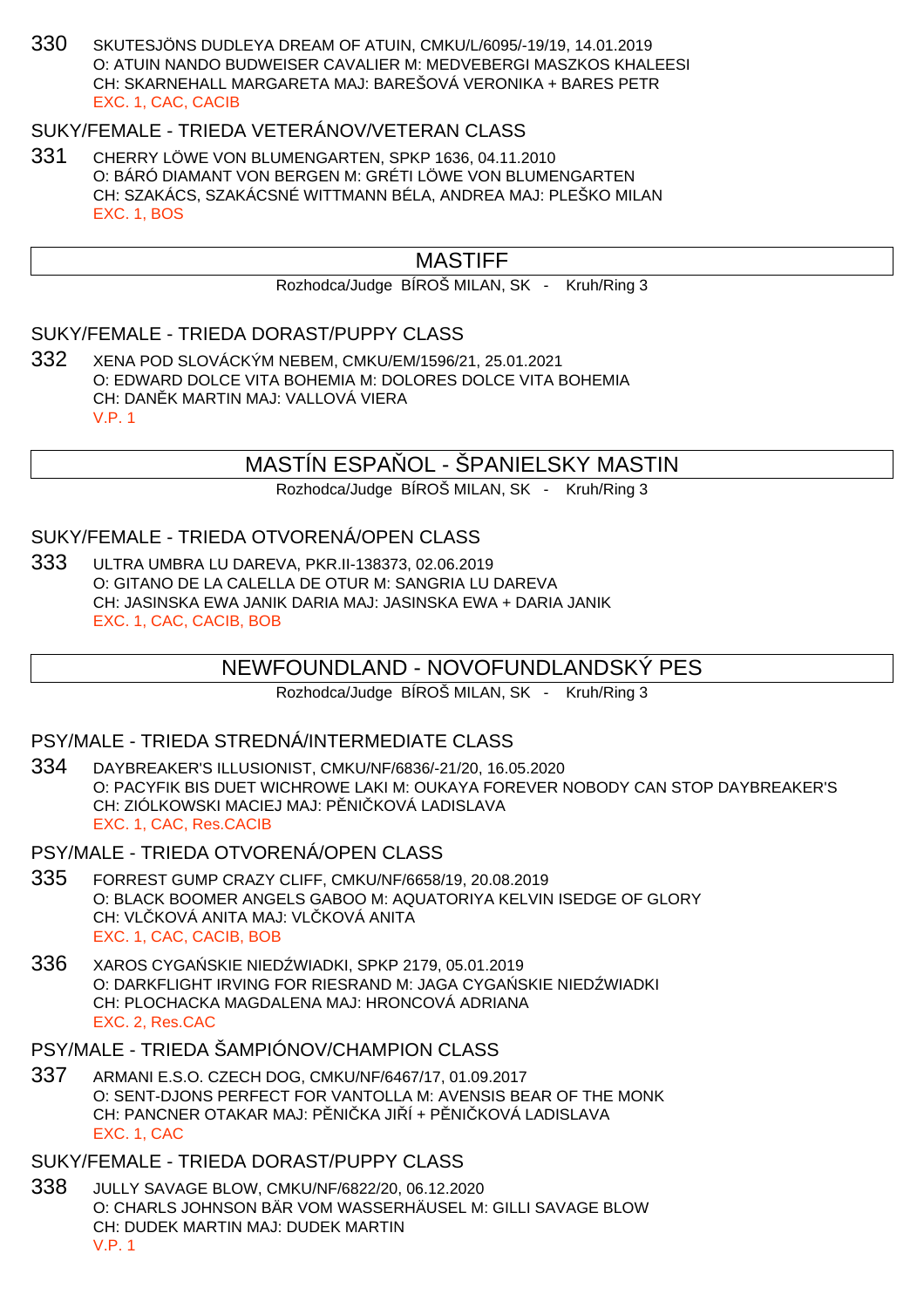## SUKY/FEMALE - TRIEDA MLADÝCH/JUNIOR CLASS

339 CHELLY SAVAGE BLOW, CMKU/NF/6741/20, 20.03.2020 O: DORIEN DE SHAWN Z POVODÍ SVRATKY M: TIFFANY OD TROJSKÉ SKÁLY CH: DUDEK MARTIN MAJ: DUDEK MARTIN EXC. 1, CAJC, Junior BOB

## SUKY/FEMALE - TRIEDA STREDNÁ/INTERMEDIATE CLASS

340 GOLDEN GIRL CRAZY CLIFF, CMKU/NF/6712/20, 30.01.2020 O: SENT-DJONS ZEUS M: ABIGALE CRAZY CLIFF CH: VLČKOVÁ ANITA MAJ: VLČKOVÁ ANITA EXC. 1, CAC

# SUKY/FEMALE - TRIEDA OTVORENÁ/OPEN CLASS

- 341 ELISE LOGRUS, CMKU/NF/6633/-19/18, 06.11.2018 O: COBRA COMMANDER M: CATCH BEAM FROM HELL AVANGLION CH: GRABOWSKA ANNA MAJ: KOLLERTOVÁ MICHAELA EXC. 2
- 342 ZANATER FAUNDLAND, JR 71691 NJU, 10.07.2019 O: MISSISSIPPI-MISSOURI ZADAR M: FATIMA FAUNDLAND CH: POGAR ANDRAŠ MAJ: HAJDOVI LENKA A OTAKAR EXC. 1, CAC, Res.CACIB

## SUKY/FEMALE - TRIEDA ŠAMPIÓNOV/CHAMPION CLASS

343 AGAINST ALL ODDS JOURNEY OF A SEAMAN, CMKU/NF/6460/17, 06.07.2017 O: GOLDCOAST'S JEFFREY AT MISSISSIPPI-MISSOURI M: IMAGINE TO WIN ASKADO CH: JELÍNKOVÁ NIKOLA MAJ: HAJDOVI LENKA A OTAKAR EXC. 1, CAC, CACIB, BOS

# PRESA CANARIO

Rozhodca/Judge BÍROŠ MILAN, SK - Kruh/Ring 3

# SUKY/FEMALE - TRIEDA OTVORENÁ/OPEN CLASS

344 CYRENE GARZO LOBO, CMKU/PPC/548/18, 27.04.2018 O: ARNAU DE ACOMETEDOR M: BALACHERA GARZO LOBO CH: VOLFOVÁ JANA MAJ: SEKERKA ĽUDOVÍT EXC. 1

RIESENSCHNAUZER PFEFFERSALZ - BRADÁ VE KÝ KORENIE A SO

Rozhodca/Judge ŠIPKOVSKÝ MARTIN, SK - Kruh/Ring 5

# PSY/MALE - TRIEDA STREDNÁ/INTERMEDIATE CLASS

345 PARSIFAL KELADOR, SPKP 2180, 04.04.2020 O: IKARUS VOM LUTHER SEE M: LORRAINE KELADOR CH: STRAKOVÁ ZUZANA MAJ: BEZECNÝ PETER EXC. 1, CAC, CACIB, BOS

# SUKY/FEMALE - TRIEDA MLADÝCH/JUNIOR CLASS

346 PARIS KELADOR, SPKP 2183, 04.04.2020 O: IKARUS VOM LUTHER SEE M: LORRAINE KELADOR CH: STRAKOVÁ ZUZANA MAJ: VÁCLAV IMRICH ABS.

SUKY/FEMALE - TRIEDA STREDNÁ/INTERMEDIATE CLASS

347 PENELOPE KELADOR, SPKP 2184, 04.04.2020 O: IKARUS VOM LUTHER SEE M: LORRAINE KELADOR CH: STRAKOVÁ ZUZANA MAJ: SKOKANOVÁ KREMPASKÁ LUCIA EXC. 1, CAC, CACIB, BOB

# RIESENSCHNAUZER SCHWARZ - BRADÁ VE KÝ JERNY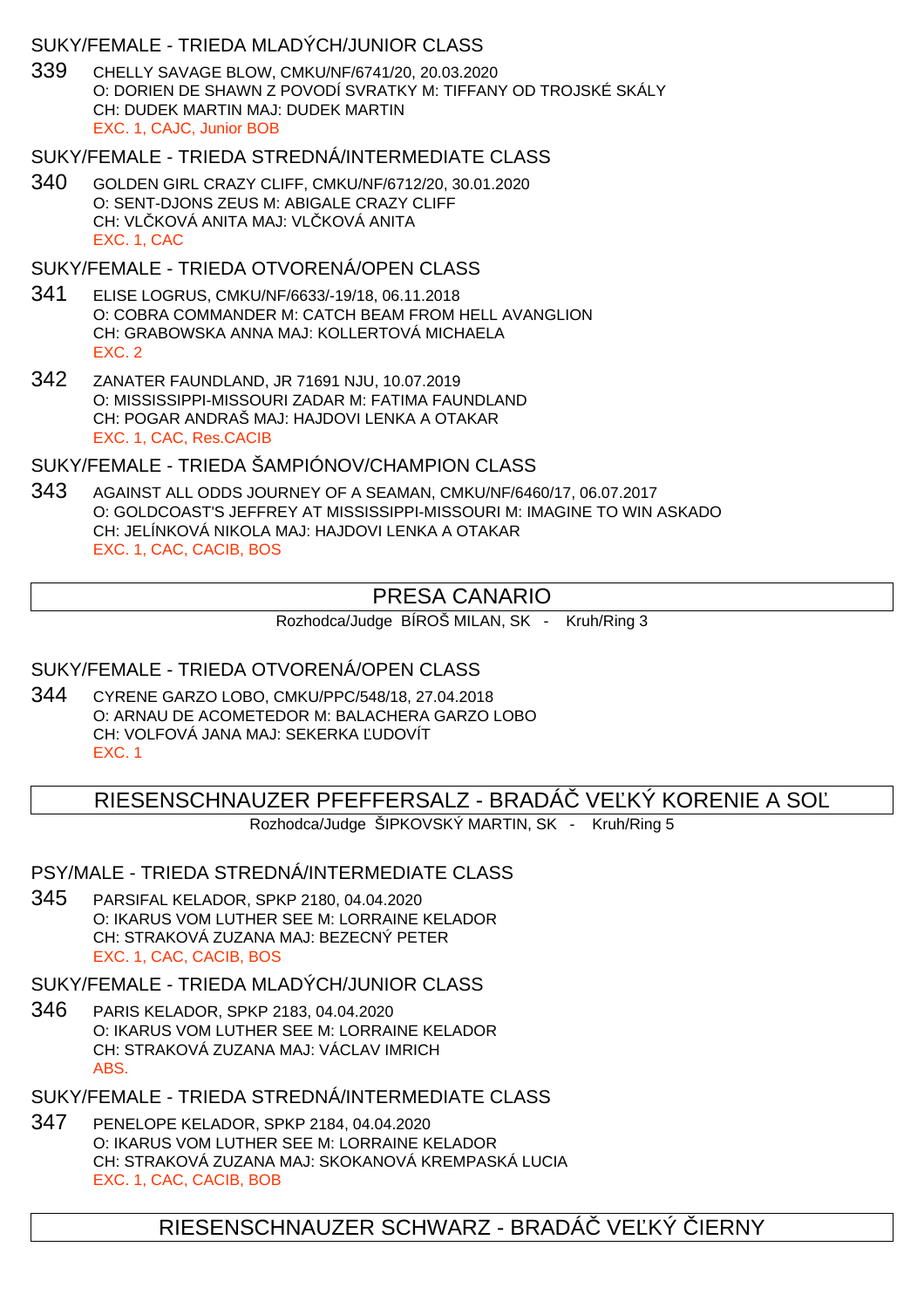# PSY/MALE - TRIEDA MLADÝCH/JUNIOR CLASS

348 STAR DRIM LARS, SPKP 2192, 04.05.2020 O: ANUBIS RAFANES M: STAR DRIM UDACHA CH: SHAMINA MARGARITA MAJ: ERNUŠKOVÁ EVA EXC. 1, CAJC

# PSY/MALE - TRIEDA STREDNÁ/INTERMEDIATE CLASS

349 CRASH TEST PAULLA GANG, CMKU/KV/7944/20, 10.01.2020 O: HANNIBAL BARKAS RADINIE M: AL FAWARIS PAULLA GANG CH: Z BKOVÁ PAVLA MAJ: BE OVÁ ALICA EXC. 1, CAC, CACIB, BOS

# PSY/MALE - TRIEDA OTVORENÁ/OPEN CLASS

350 SIMPLY SNICKERS GOLDEST DANUBIUS, CMKU/KV/7816/19, 23.02.2019 O: LETO LARAN GOLDEST DANUBIUS M: SIMONETTE VON BLACKMOORE CH: ROHLENOVÁ PETRA MAJ: NYKODYMOVÁ PETRA EXC. 1, CAC, Res.CACIB

# SUKY/FEMALE - TRIEDA MLADÝCH/JUNIOR CLASS

- 351 DALAL RAPSODY IN BLACK, HR 10770 VŠ, 20.08.2020 O: ILIJA DE LOS CHULAPOS M: ORHID BLACK TYPE-N DEL NUOVO GERVASIO CH: JANDRIČEK ŽELJKA MAJ: VÍŤAZKA JAROSLAV + VÍŤAZKOVÁ VIERA EXC. 2
- 352 GENTLY BORN TRANQUIL LIFE, RKF 6150788, 20.10.2020 O: GENTLY BORN EVERYDAY HIT M: GENTLY BORN JUST FOR YOU CH: VLASOVA ANNA MAJ: NYKODYMOVÁ PETRA EXC. 1, CAJC, Junior BOB

# SUKY/FEMALE - TRIEDA OTVORENÁ/OPEN CLASS

353 DEJNA KALIMANTANA, SPKP 2160, 18.03.2019 O: FRODO DYAS POLAND M: BERTA KALIMANTANA CH: KOCTÚROVÁ JANKA MAJ: KOCTÚROVÁ JANKA EXC. 1, CAC, Res.CACIB

# SUKY/FEMALE - TRIEDA ŠAMPIÓNOV/CHAMPION CLASS

- 354 ANAIS VON RIESENBART, MET.O.SCHN.415/H/19, 23.03.2018 O: GENTLEMAN GLENN VON ANN-CHATEAU M: NADEL ESSY RADINIE CH: DOSA E. BEATA MAJ: KOZMA DOROTTYA EDINA EXC. 2, Res.CAC
- 355 DÁRIUS-BRILL FRANCESCA, MET.Ó.SCHN.432/19, 28.04.2019 O: GENTLY BORN CHRISTIAN DIOR M: BACCARA VON DER TALMÜHLE CH: LÁNGH RAJMUND MAJ: TIBAY NORBERT + LANGH RAJMUND EXC. 3
- 356 ESPECIAL EXTRA TRIUMETAL, SPKP 2135, 22.05.2018 O: URIAH HEEP RADINIE M: DIANA FRANCIS RADINIE CH: SLA KOVÁ JAROSLAVA MAJ: OKRUHLICA ERIK EXC. 1, CAC, CACIB, BOB

# RIESENSCHNAUZER SCHWARZ-SILBER - BRADÁ VE KÝ JERNOSTRIEBORNÝ

Rozhodca/Judge ŠIPKOVSKÝ MARTIN, SK - Kruh/Ring 5

# PSY/MALE - TRIEDA VETERÁNOV/VETERAN CLASS

357 HARRITON KELADOR, SPKP 1851, 16.05.2011 O: GLORIS GENIAL GOTT M: CONSTANZE KELADOR CH: STRAKOVÁ ZUZANA MAJ: ŽOF ÁK JÁN EXC. 1, BOB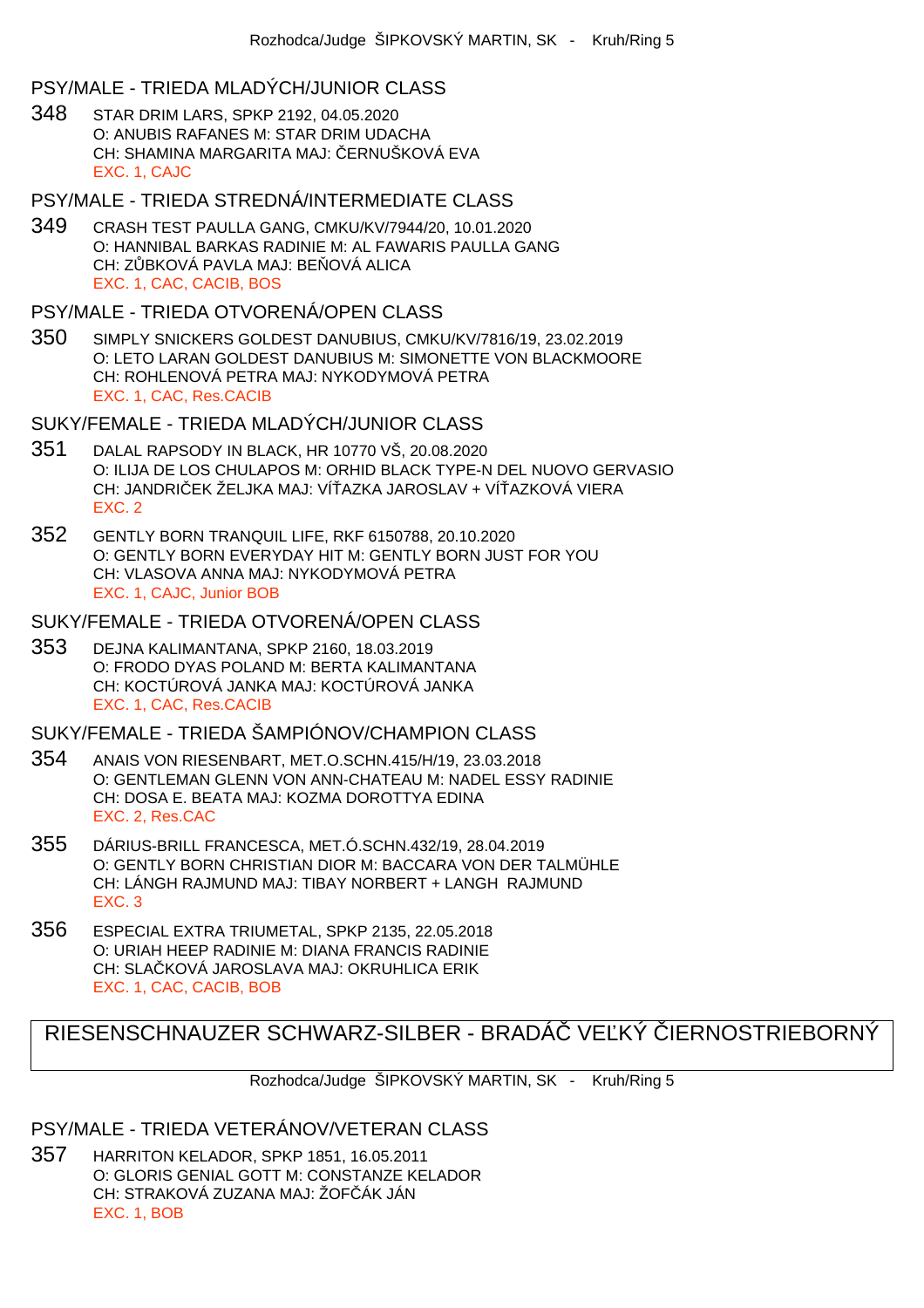# ROTTWEILER

#### Rozhodca/Judge ŠIPKOVSKÝ MARTIN, SK - Kruh/Ring 5

#### PSY/MALE - TRIEDA DORAST/PUPPY CLASS

358 BENTLEY CANIS MAJOR STAR, SPKP 3327, 16.01.2021 O: FABIO BRIA-DOGS M: CHARLOTTA CHENON BRENEGEE CH: DŽONGOVOVÁ GABRIELA MAJ: LACHKÝ MARIÁN V.P. 1

## PSY/MALE - TRIEDA MLADÝCH/JUNIOR CLASS

359 CERES OLI ROTTY, SPKP 3245, 05.04.2020 O: ANGAROS RINGER ROTT M: GINGER MARMAK-ROTTI CH: AKLOŠ PETER MAJ: ROD BRANISLAV V.G. 1

## PSY/MALE - TRIEDA PRACOVNÁ/WORKING CLASS

360 BREGO VOM GROSSEN TAL, SPKP 3160, 16.12.2018 O: DIZEL EARL ANTONIUS M: GABBY VOM GROSSEN TAL CH: GAGI ALEKSANDAR MAJ: JUHÁSZ ANDREJ EXC. 1, CAC, CACIB, BOB

SUKY/FEMALE - TRIEDA DORAST/PUPPY CLASS

361 BRIA CANIS MAJOR STAR, SPKP 3332, 16.01.2021 O: FABIO BRIA-DOGS M: CHARLOTTA CHENON BRENEGEE CH: DŽONGOVOVÁ-LUKÁŠOVÁ GABRIELA MAJ: DŽONGOVOVÁ GABRIELA V.P. 1

#### SUKY/FEMALE - TRIEDA MLADÝCH/JUNIOR CLASS

362 QEMA TEREZSKÝ DVUR, SPKP 3298, 14.04.2020 O: QUAD FLASH ROUSE M: HERA VON DER ALTEN FESTUNG CH: FRANK KAREL MAJ: BARTOVI RÓBERT EXC. 1, CAJC, Junior BOB, BOS

SUKY/FEMALE - TRIEDA STREDNÁ/INTERMEDIATE CLASS

363 MADLEN ORINT, SPKP 3209, 31.08.2019 O: CAM LIB-VACH M: JAGGA ORINT CH: VARGA MARIÁN MAJ: KOVÁCSOVÁ RENÁTA ABS.

### SUKY/FEMALE - TRIEDA OTVORENÁ/OPEN CLASS

364 BAILEY VOM HAUSE ANROBA, SPKP 3169, 21.04.2019 O: MICHAEL CORLEONE VON HAUSE LEROY M: DOLLY OD VADANORA CH: BARTOVIČ RÓBERT MAJ: MAJGOTOVÁ IVETA ABS.

SUKY/FEMALE - TRIEDA ŠAMPIÓNOV/CHAMPION CLASS

365 CHARLOTTA CHENON BRENEGEE, SPKP 3133, 02.11.2017 O: ARAGORN DIVOKÁ R ŽE M: ASHLEY BRENEGEE CH: MUNCLINGEROVÁ IVANA MAJ: DŽONGOVOVÁ GABRIELA EXC. 1, CAC, CACIB

# RUSSKIY TCHIORNY TERRIER - RUSKÝ IERNY TERIÉR

Rozhodca/Judge BÍROŠ MILAN, SK - Kruh/Ring 3

# PSY/MALE - TRIEDA MLADÝCH/JUNIOR CLASS

366 ASTRA FIDELIS WERNER, PKR.I I-141964, 31.07.2020 O: ELVIS PRESLEY ROYAL BLACK M: ASTRA FIDELIS DRAGANA CH: KWIATKOWSKA MALGORZATA MAJ: MALINOWSKA ANNA EXC. 1, CAJC, Junior BOB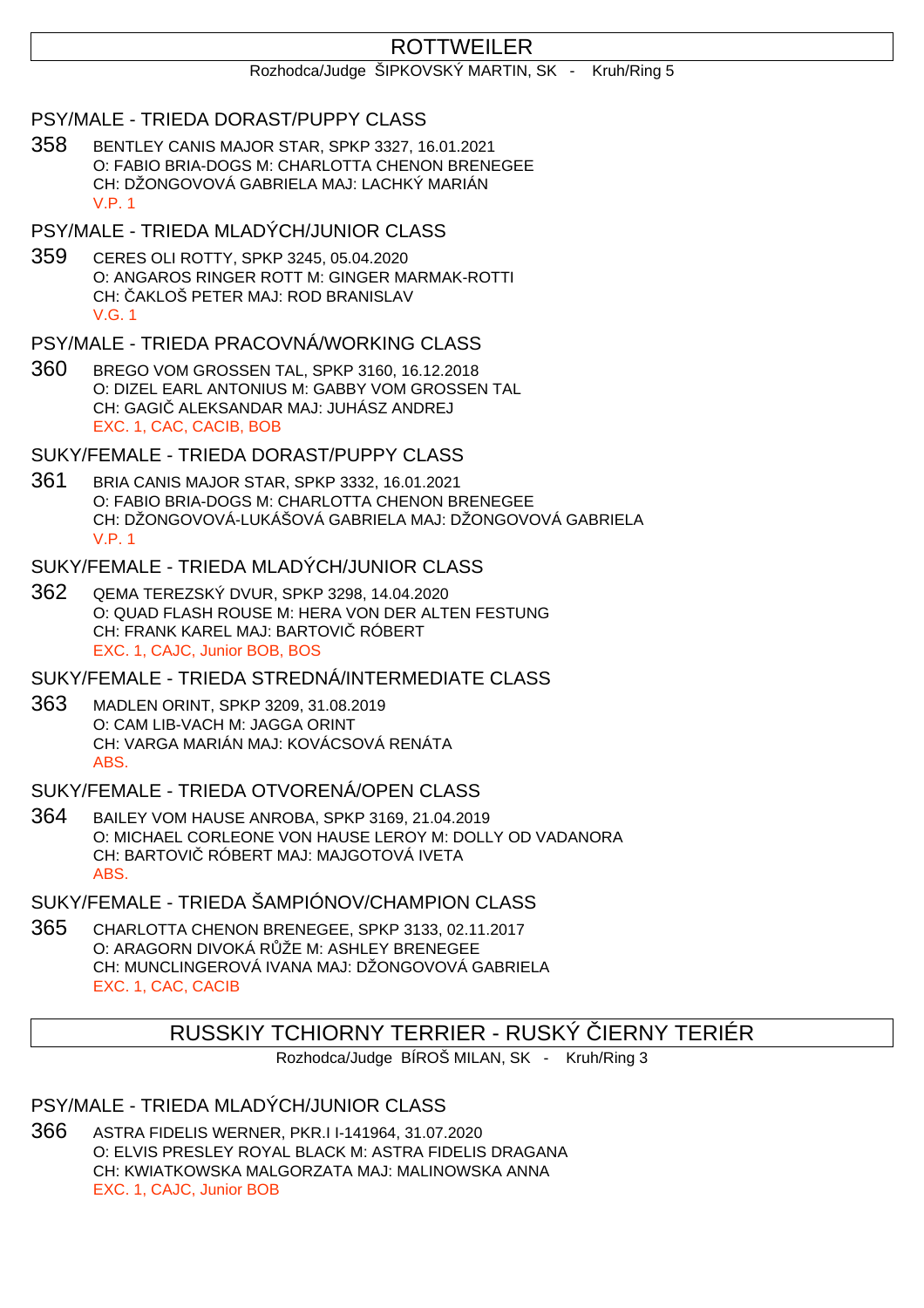367 VEGAS TER'AVALON, UKU.0501320, 30.10.2020 O: SHAMAN TER'AVALON M: BEDOVAYA DEVCHONKA TER'AVALON CH: LIUBNYTSKA OLENA MAJ: FOŁTA-NIEDZIELCZYK SABINA + ŁAGOWSKI ANDRZEJ EXC. 2

## PSY/MALE - TRIEDA STREDNÁ/INTERMEDIATE CLASS

**368** DANTE JERNY SEN, SPKP 373, 26.08.2019 O: PATRIOT IZ RUSSKOI DINASTII M: GLAFIRA S ZOLOTOGO GRADA CH: HELDOVÁ SO A MAJ: HELDOVÁ LUCIA EXC. 1, CAC, CACIB, BOB

#### PSY/MALE - TRIEDA OTVORENÁ/OPEN CLASS

369 ADORABLE MAGNATERIA, PKR.II-139609, 15.06.2019 O: NEZHNY ZVER GARANT M: WERONA MAGNATERIA CH: MROZI SKA AGNIESZKA MAJ: MROZINSKA AGNIESZKA EXC. 1, CAC, Res.CACIB

#### SUKY/FEMALE - TRIEDA STREDNÁ/INTERMEDIATE CLASS

370 BLACK DIAMOND MAGNATERIA, PKR.II-139048, 01.10.2019 O: BLACK JACK WSPOMNIENIE O TIGRZE M: SOCHI MAGNATERIA CH: MROZI SKA AGNIESZKA MAJ: MROZINSKA AGNIESZKA EXC. 1, CAC, CACIB, BOS

## SUKY/FEMALE - TRIEDA OTVORENÁ/OPEN CLASS

371 ENYA NIGER VENUSTAS, PKR.II-138799, 11.03.2019 O: MONOMAH NOCH NA KUPALU M: DYNASTIA NIGER VENUSTAS CH: FOLTA-NIEDZIELCZYK SABINA MAJ: SZKARADOWSKI ZBIGNIEW EXC. 1, CAC, Res.CACIB

## SCHNAUZER PFEFFERSALZ - BRADA STREDNÝ KORENIE A SO

Rozhodca/Judge ŠIPKOVSKÝ MARTIN, SK - Kruh/Ring 5

### PSY/MALE - TRIEDA MLADÝCH/JUNIOR CLASS

372 RUBIN GAGATEK, CMKU/KS/9957/21, 25.09.2020 O: KSANTIA AMBASSADOR M: ALTEZZA MASSIMA REALITY CH: STELMACH ALINA MAJ: JAKEŠOVÁ HANA EXC. 1, CAJC, Junior BOB

## PSY/MALE - TRIEDA STREDNÁ/INTERMEDIATE CLASS

373 WERDI ALARM BESKYD, CMKU/KS/9612/20, 01.02.2020 O: KOUZELNÍK BENAVENTE ALARM BESKYD M: TOP TARGET SNEHURKA BENAVENTE CH: FAJKUSOVÁ LENKA MAJ: HORVÁTH TEODOR EXC. 1, CAC, CACIB, BOB

## PSY/MALE - TRIEDA OTVORENÁ/OPEN CLASS

374 AEGON PÍSTECKÝ HÁJEK, SPKP 1571, 12.12.2019 O: DEIMANTAS VAIVORYKŠTE M: HENRIETTE PEPPER GRAND CALVERA CH: MEISNEROVÁ MARCELA MAJ: CSÓKA ZOLTÁN EXC. 1, CAC, Res.CACIB

## PSY/MALE - TRIEDA ŠAMPIÓNOV/CHAMPION CLASS

375 KVIDO A FINTA F MORAVA, SPKP 1566, 28.04.2020 O: FRANK A FINTA F MORAVA M: GEENA ALARM BESKYD CH: BENEŠOVSKÁ JITKA MAJ: HARGAŠ PETER EXC. 1, CAC

### SUKY/FEMALE - TRIEDA OTVORENÁ/OPEN CLASS

376 ALTEZZA MASSIMA REALITY, PKR.II-135979, 04.08.2018 O: ANKOR KURAZH NAIL M: ALTEZZA MASSIMA TOP DELLA VITTORIA CH: GARBUZOVA SVIETLANA MAJ: STELMACH ALINA EXC. 1, CAC, CACIB, BOS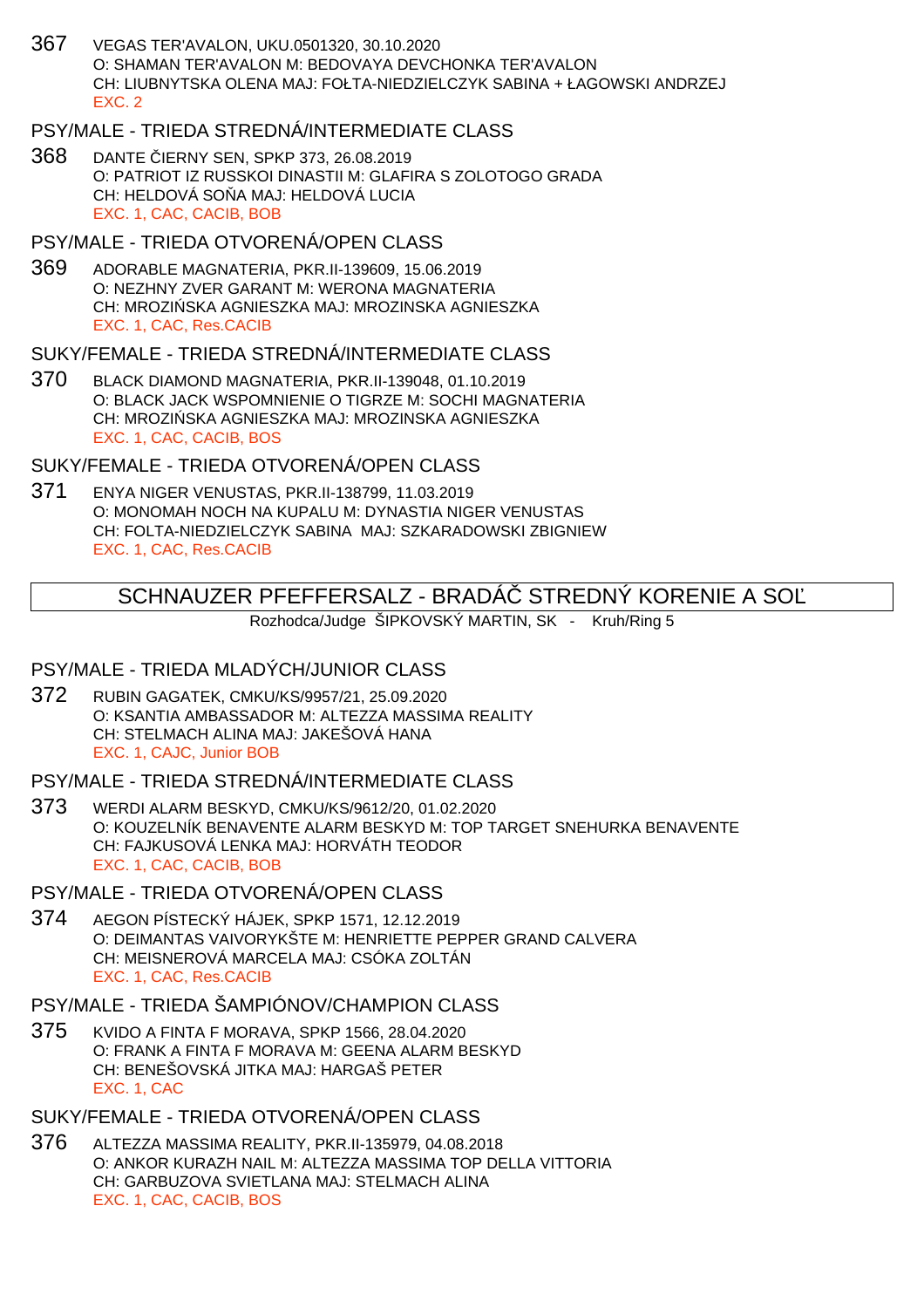# SCHNAUZER SCHWARZ - BRADÁ STREDNÝ JERNY

Rozhodca/Judge ŠIPKOVSKÝ MARTIN, SK - Kruh/Ring 5

PSY/MALE - TRIEDA MLADÝCH/JUNIOR CLASS

377 GAUDEAMUS OD DALAJSKÉHO POTOKA, SPKP 1570, 13.09.2020 O: SANDOUR VOM TAL DER KONIGE M: WELL&EASY KLEO´S CH: KAPRÁLKOVÁ MARTINA MAJ: BÚRANOVÁ DANICA EXC. 1, CAJC, Junior BOB, BOB

#### PSY/MALE - TRIEDA ŠAMPIÓNOV/CHAMPION CLASS

378 CABALLERO OD DALAJSKÉHO POTOKA, SPKP 1546, 01.07.2018 O: QUERUBIN OD DALAJSKÉHO POTOKA M: TINA OD DALAJSKÉHO POTOKA CH: KAPRÁLKOVÁ MARTINA MAJ: BÚRANOVÁ DANICA + LACHKOVI RUDOLF EXC. 1, CAC, CACIB

#### SUKY/FEMALE - TRIEDA MLADŠÍ DORAST/MINOR PUPPY CLASS

379 BEAUTY GIRL ALDIX, CMKU/KS/9929/21, 30.03.2021 O: CABALLERO OD DALAJSKÉHO POTOKA M: APASSIONATA OD DALAJSKÉHO POTOKA CH: MICHÁLKOVÁ ALICE MAJ: DANKOVÁ JELA V.P. 1

SUKY/FEMALE - TRIEDA STREDNÁ/INTERMEDIATE CLASS

380 POLKA DOT GAGATEK, PKR.II-144753, 25.02.2020 O: POMIAN BLACK GRAND CALVERA M: KANADA GAGATEK CH: STELMACH ALINA MAJ: STELMACH AGATA EXC. 1, CAC, CACIB, BOS

# SHAR-PEI

Rozhodca/Judge BÍROŠ MILAN, SK - Kruh/Ring 3

### PSY/MALE - TRIEDA ŠAMPIÓNOV/CHAMPION CLASS

381 ALMOND DREAM EDITION, SPKP 1158, 31.10.2017 O: IN ANGELDUST WE TRUST PEI ATTENTION M: DRIVE ME CRAZY FOR RUZI IZ DOMA BSS CH: ADAMCOVÁ RUŽENA MAJ: BART KOVÁ PETRA EXC. 1, CAC, CACIB, BOS

SUKY/FEMALE - TRIEDA ŠAMPIÓNOV/CHAMPION CLASS

382 CLEMENTINE BRAMASOLE, SPKP 1174, 23.10.2018 O: POES LITTLE POEM LELA SHAR PEI M: ADORE BRAMASOLE CH: ABEID KRISTINA MAJ: ABEID KRISTÍNA EXC. 1, CAC, CACIB, BOB

### SREDNEASIATSKAIA OVTCHARKA - STREDOÁZIJSKÝ OV IAK

Rozhodca/Judge ŠIPKOVSKÝ MARTIN, SK - Kruh/Ring 5

## PSY/MALE - TRIEDA MLADŠÍ DORAST/MINOR PUPPY CLASS

- 383 ERON CAO IT, SPKP 9469, 02.03.2021 O: NIRAD GJULCITAJ TUBAJ BEJ M: TANA BARSKYI DVOR CH: ONDROVI RUDOLF MAJ: ONDROVI RUDOLF V.P. 1
- PSY/MALE TRIEDA DORAST/PUPPY CLASS
- 384 BRUTAL BIELY BOJOVNÍK, SPKP 9401, 27.12.2020 O: AK-MAGASH MAZHOR DLYA SHAH-AZIM M: ALFA BIELY BOJOVNÍK CH: KIKUŠOVÁ NIKOLA MAJ: KIKUŠOVÁ NIKOLA V.P. 1
- 385 RENESMEE TENERIS DEAN, SPKP 9301, 02.12.2020 O: RENESMEE TENERIS AMAR M: AGDANA SUPER AGENT CH: CSERI MIROSLAV MAJ: URÍK MARTIN V.P. 2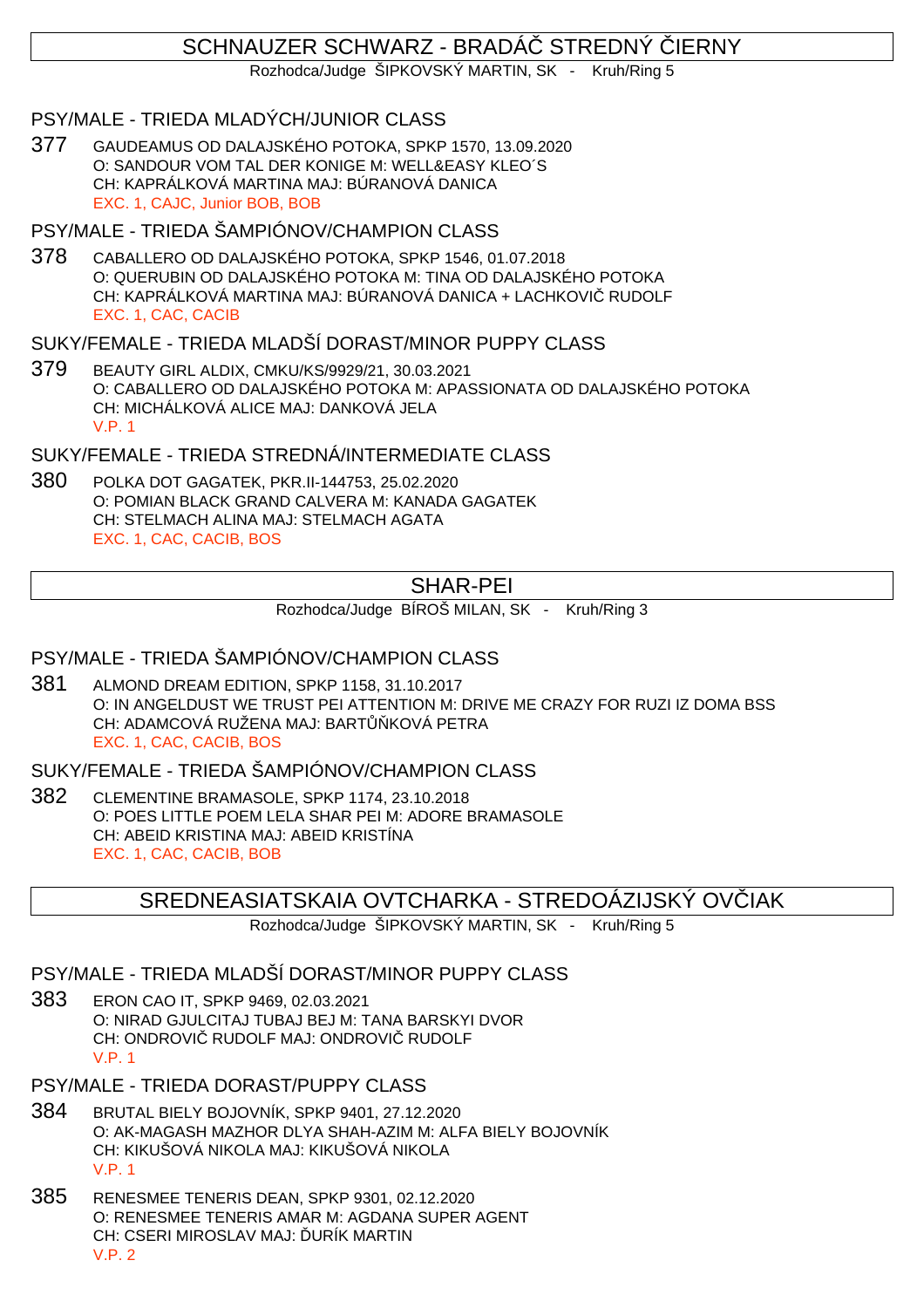### PSY/MALE - TRIEDA MLADÝCH/JUNIOR CLASS

- 386 F´AGIR CHORASAN, SPKP 9292, 27.10.2020 O: AK-MAGASH MAZHOR DLYA SHAH-AZIM M: ZIMA CHORASAN FERUDUSH CH: VARGOVÁ DENISA MAJ: FABIANOVÁ BOŽENA EXC. 1, CAJC
- 387 KAZBEGI HANNIBAL, SPKP 9317, 17.11.2020 O: C´ZAR CHORASAN M: ENIŠ IZ RUSKOG IZVORA CH: SUPUKA PETER MAJ: VALOVI OVÁ MIRIAM ABS.
- PSY/MALE TRIEDA STREDNÁ/INTERMEDIATE CLASS
- 388 DARSTAN SAGHIR, SPKP 9355, 13.01.2020 O: LION TAGAR M: ELEGIA IZ ZAPRUDA CH: PAVLYUKOVA NATALIA MAJ: VALOVI OVÁ MIRIAM EXC. 2
- 389 TURGAJ USULL-BEK, SPKP 9105, 17.11.2019 O: SM BAY TAYBAS M: AK-BULAK CHAINA CH: NOVÁK MIROSLAV MAJ: NOVÁK MIROSLAV EXC. 1, CAC, CACIB, BOB
- PSY/MALE TRIEDA OTVORENÁ/OPEN CLASS
- 390 RENESMEE TENERIS AMAR, SPKP 8841, 08.12.2018 O: ARYSTAN ALGA LAKIN M: ALI ALADJA CHAYNAYA ROZA CH: CSERI MIROSLAV MAJ: CSERI MIROSLAV EXC. 1, CAC
- PSY/MALE TRIEDA ŠAMPIÓNOV/CHAMPION CLASS
- 391 VIRAJ ZUL-KADAR, SPKP 8864, 09.11.2017 O: KHAN ORDA NABARD M: PRADA KARA-YULDUZ CH: BARANIUK MYKOLA MAJ: MIKÓCZI VLADIMÍR EXC. 1, CAC, Res.CACIB
- SUKY/FEMALE TRIEDA DORAST/PUPPY CLASS
- 392 BOYEVAYA BIELY BOJOVNÍK, SPKP 9405, 27.12.2020 O: AK-MAGASH MAZHOR DLYA SHAH-AZIM M: ALFA BIELY BOJOVNÍK CH: KIKUŠOVÁ NIKOLA MAJ: KIKUŠOVÁ NIKOLA V.P. 1
- SUKY/FEMALE TRIEDA MLADÝCH/JUNIOR CLASS
- 393 BORGA ACHMAK, CMKU/SAO/5127/20, 13.07.2020 O: AK-MAGASH MAZHOR DLYA SHAH-AZIM M: ARYSTAN ALGA TCAGIRA CH: KUS BOHUSLAV MAJ: ŠKANDERA TOMÁŠ + ŠKANDEROVA ALEXANDRA EXC. 2
- 394 DZANA CAO IT, SPKP 9223, 10.04.2020 O: BELIY LEKAR LEDOGOR M: AKKIN CAO IT CH: ONDROVI RUDOLF MAJ: ONDROVI RUDOLF EXC. 1, CAJC, Junior BOB, BOS
- 395 FREYA CHORASAN, SPKP 9296, 27.10.2020 O: AK- MAGASH MAZHOR DLYA SHAH- AZIM M: ZIMA CHORASAN FERUDUSH CH: VARGOVÁ DENISA MAJ: MÉRI ZUZANA EXC. 3
- SUKY/FEMALE TRIEDA STREDNÁ/INTERMEDIATE CLASS
- 396 AZMIN AZAT-GAN, CMKU/SAO/5036/19, 01.10.2019 O: GADAR MEDZHAL ALA M: PERIZAT FAUNDLAND CH: TRÁVNÍ EK JAROMÍR MAJ: GEISLER IVO EXC. 1, CAC
- SUKY/FEMALE TRIEDA OTVORENÁ/OPEN CLASS
- 397 NASLEDIE VOINA ARTEMIDA, SPKP 9071, 26.07.2019 O: VELIKIY VOIN M: EL SABUDZHAY AFINA TISEO CH: KUTOVSKIY ARTEM MAJ: FUTÁK MICHAL EXC. 2, Res.CAC, Res.CACIB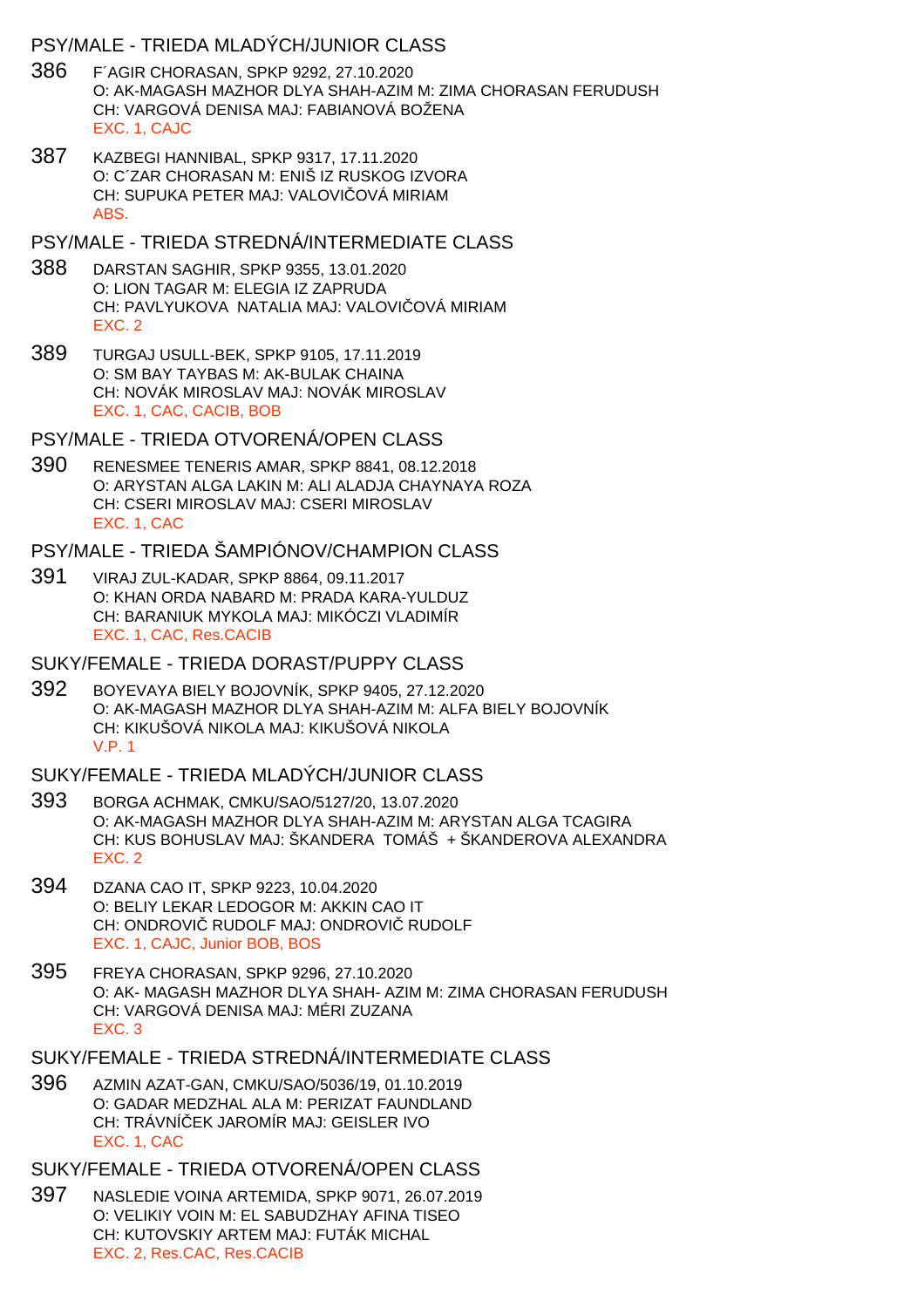398 VALLI SHAH - AZIM, CMKU/SAO/4905/18, 25.11.2018 O: ISTOCHNIK FORTUNY ERISTALIS M: ALI ALADJA TAAKAT CH: VAŠKOVÁ ZDE KA MAJ: VAŠKOVÁ ZDE KA EXC. 1, CAC, CACIB

# ST. BERNHARDSHUND KURZHAARIG - SVÄTOBERNARDSKÝ PES KRÁTKOSRSTÝ

Rozhodca/Judge BÍROŠ MILAN, SK - Kruh/Ring 3

#### PSY/MALE - TRIEDA ŠAMPIÓNOV/CHAMPION CLASS

399 IZZI OD STRÁŽCŮ HOR, CMKU/SB/4491/18, 30.04.2018 O: CH GARRY Z KAMENNÉ KOLONIE M: CH MISCHEL OD STRÁŽC HOR CH: PLUNDRA MILAN MAJ: HAVLÍ EK ZDEN K EXC. 1, CAC, CACIB, BOB

# ST. BERNHARDSHUND LANGHAARIG - SVÄTOBERNARDSKÝ PES DLHOSRSTÝ

Rozhodca/Judge BÍROŠ MILAN, SK - Kruh/Ring 3

### PSY/MALE - TRIEDA OTVORENÁ/OPEN CLASS

400 GUARDIAN ANGEL ELIŠČINO KRÁLOVSTVÍ, CMKU/SB/4561/19, 21.05.2019 O: JOKER OD STRÁŽCU HOR M: EVA OD STRÁŽCU HOR CH: VÁVROVÁ IVA MAJ: ŠAŠTINSKÁ PAULÍNA EXC. 1, CAC, CACIB, BOB

### SUKY/FEMALE - TRIEDA STREDNÁ/INTERMEDIATE CI ASS

401 VETARA BOGDANA BRUNO, RKF 5842562, 24.11.2019 O: VELKONT IZ DOMA BENNETTI M: DATVE TAMINA CHARMING CH: VOROTYNSKIY G.V. MAJ: DANILOVÁ NATÁLIA EXC. 1

# SUKY/FEMALE - TRIEDA OTVORENÁ/OPEN CLASS

402 EVITA GOLDEN BOHEMICA, CMKU/SB/4473/18, 14.04.2018 O: ALPINE DREAM BELFORT M: QUEEN OF BOHEMICA OD STRÁŽCŮ HOR CH: SMEJKAL DAVID MAJ: MIKULA PETR ABS.

## TOSA

Rozhodca/Judge BÍROŠ MILAN, SK - Kruh/Ring 3

### PSY/MALE - TRIEDA ŠAMPIÓNOV/CHAMPION CLASS

403 AI-ASHURA KATSURO AZARIO, SPKP 265, 22.04.2018 O: PAWS UP GENTA OD JANUSÓW M: HIDEKO MAZURSKI SAMURAJ CH: JURASOVÁ TATIANA MAJ: URIŠ TOMÁŠ + JURASOVÁ TATIANA EXC. 1, CAC, CACIB, BOB

SUKY/FEMALE - TRIEDA STREDNÁ/INTERMEDIATE CLASS

404 EIWA TOSADAR, CMKU/TI/2986/19, 01.09.2019 O: ISOSHI MAZURSKI SAMURAJ M: DAISY TOSADAR CH: BLAHÁ KOVÁ ANEŽKA MAJ: ZOUHAROVÁ MARCELA EXC. 1, CAC, CACIB, BOS

ZWERGPINSCHER SCHWARZROT - MALÝ HLADKOSRSTÝ PINČ ČIERNY S PÁLENÍM

Rozhodca/Judge BÍROŠ MILAN, SK - Kruh/Ring 3

# PSY/MALE - TRIEDA ŠAMPIÓNOV/CHAMPION CLASS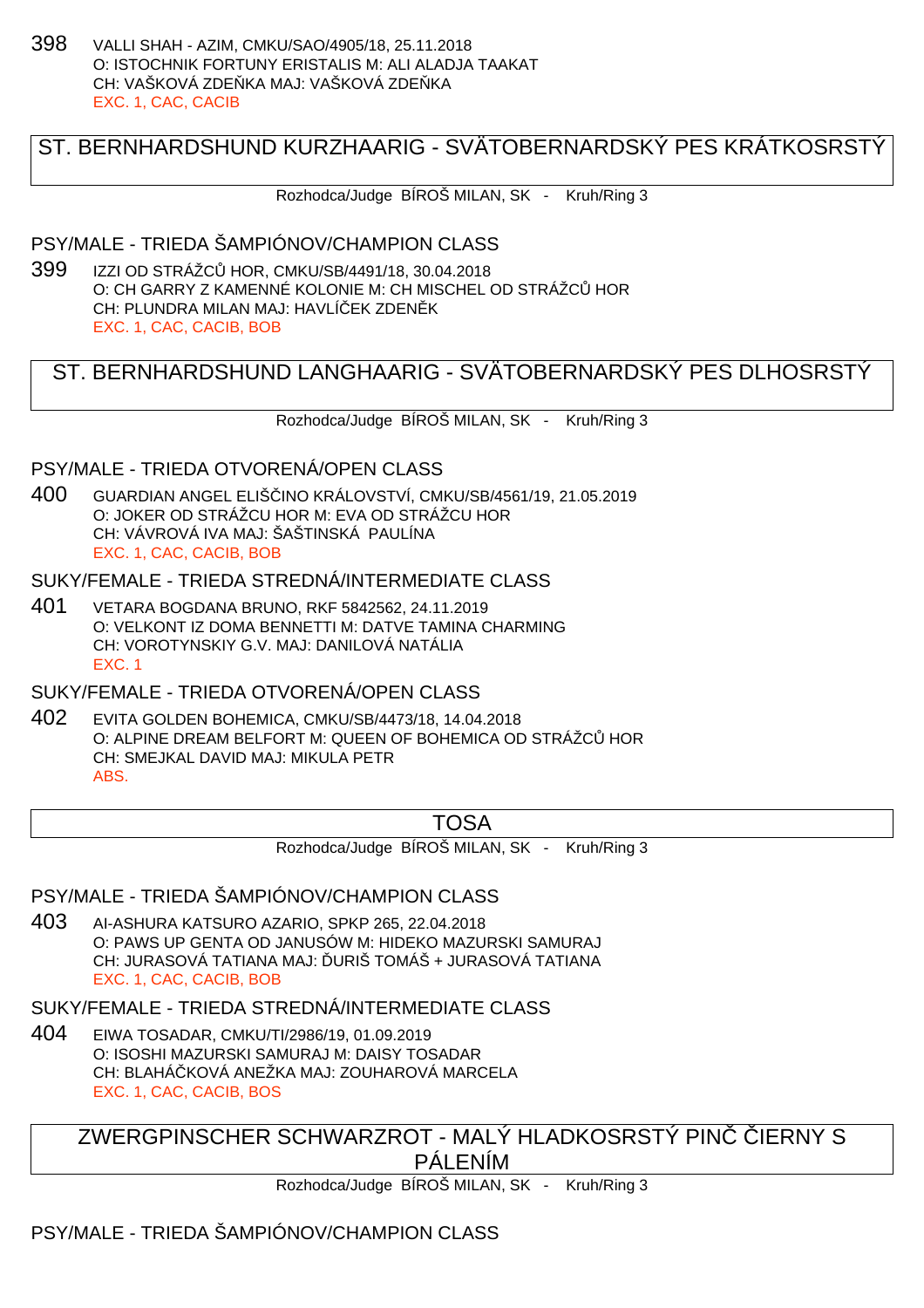405 FARON VOM SCHÜTZENGRUND, VDH19ZP 02003173, 04.05.2019 O: HOMER DEGLI SVEVI DI BARION M: YELENA VOM SCHÜTZENGRUND CH: SCHÜTZE KRISTINA MAJ: GNAUCK LUKAS EXC. 1, CAC, CACIB, BOB

## SUKY/FEMALE - TRIEDA MLADÝCH/JUNIOR CLASS

406 GRAND VIZA GARDARIKA GREAT, RKF 6081341, 19.09.2020 O: VOLSHEBNAYA MECHTA IRTYSH M: SLAVJANKA DIASPORA CH: PACHINA NATALYA MAJ: GNAUCK KATRIN EXC. 1, CAJC, Junior BOB

#### SUKY/FEMALE - TRIEDA OTVORENÁ/OPEN CLASS

407 SKY LARRA VON MASTERHOF, CMKU/MHP/5499/-20/19, 01.07.2019 O: SEREBRY ANIY VEK M: LINA VON MASTERHOF CH: VESIC RADE MAJ: STA KOVÁ ZUZANA EXC. 1, CAC, CACIB, BOS

## ZWERGSCHNAUZER PFEFFERSALZ - BRADA MALY KORENIE A SO

Rozhodca/Judge ŠIPKOVSKÝ MARTIN, SK - Kruh/Ring 5

#### PSY/MALE - TRIEDA MLADÝCH/JUNIOR CLASS

- 408 CASPER OD KOMÁŘÍ VÍŽKY, CMKU/KM/12204/20, 09.03.2020 O: KRISTIAN ERNST ASTRONAUT M: KISS ME CAROLINE Z KOSÍŘSKÝCH HVOZDU CH: KROUPOVÁ ZLATUŠE MAJ: SZETEIOVÁ ZDENKA EXC. 1, CAJC, Junior BOB
- 409 LORD OF THE RINGS OF DOLINA RIVENDELL, PKR.II-143002, 16.11.2020 O: GK KENNEL JASON MEX. M: ICELANDIC VIKING QUEEN IN DOLINA RIVENDELL CH: PODOLSCY IZABELA&RAFAŁ MAJ: PODOLSKA IZABELA EXC. 2

### PSY/MALE - TRIEDA STREDNÁ/INTERMEDIATE CLASS

410 ELIOT DANKY DOG, SPKP 3020, 25.10.2019 O: PASCO Z MARZEMU M: DÁŠENKA DANKY DOG CH: CHRENKOVÁ DANIELA MAJ: MEŠ ANOVÁ UBOMÍRA EXC. 1, CAC

#### PSY/MALE - TRIEDA OTVORENÁ/OPEN CLASS

- 411 ARSENAL KASHMIR Z PENZIONU AXA, CMKU/KM/11650/19, 22.01.2019 O: CIB STARLINGS KASHMIR M: GCH GALAXY AXA DARMA CH: KRUPICOVÁ MARIE MAJ: FESTOVÁ LADISLAVA EXC. 1, CAC, Res.CACIB
- PSY/MALE TRIEDA ŠAMPIÓNOV/CHAMPION CLASS
- 412 ODIN KELADOR, SPKP 2949, 01.04.2019 O: JIN JANG VIGDERGAUZ M: JESABELL KELADOR CH: STRAKOVÁ ZUZANA MAJ: BRAUN JURAJ EXC. 1, CAC, CACIB, BOB

#### SUKY/FEMALE - TRIEDA MLADÝCH/JUNIOR CLASS

- 413 ROSSA THE KYLIE WILD RANE, SPKP 3064, 02.07.2020 O: OLIVER KING ASTRONAUT M: THE KYLIE BEKY WILD RANE CH: ADAM IAKOVÍ JURAJ A ANDREA MAJ: ÚRADNÍK MICHAL EXC. 1, CAJC
- SUKY/FEMALE TRIEDA STREDNÁ/INTERMEDIATE CLASS
- 414 UNIQUE DE LORDSHIP'S, LOE2503482, 08.02.2020 O: GREINTON DE LORDSHIP'S M: RUSSKIY ASSORTI'C VALENSIA CH: LLIN TALAVERA LUIS MAJ: PROCHÁZKOVÁ PAVLA EXC. 1, CAC, CACIB, BOS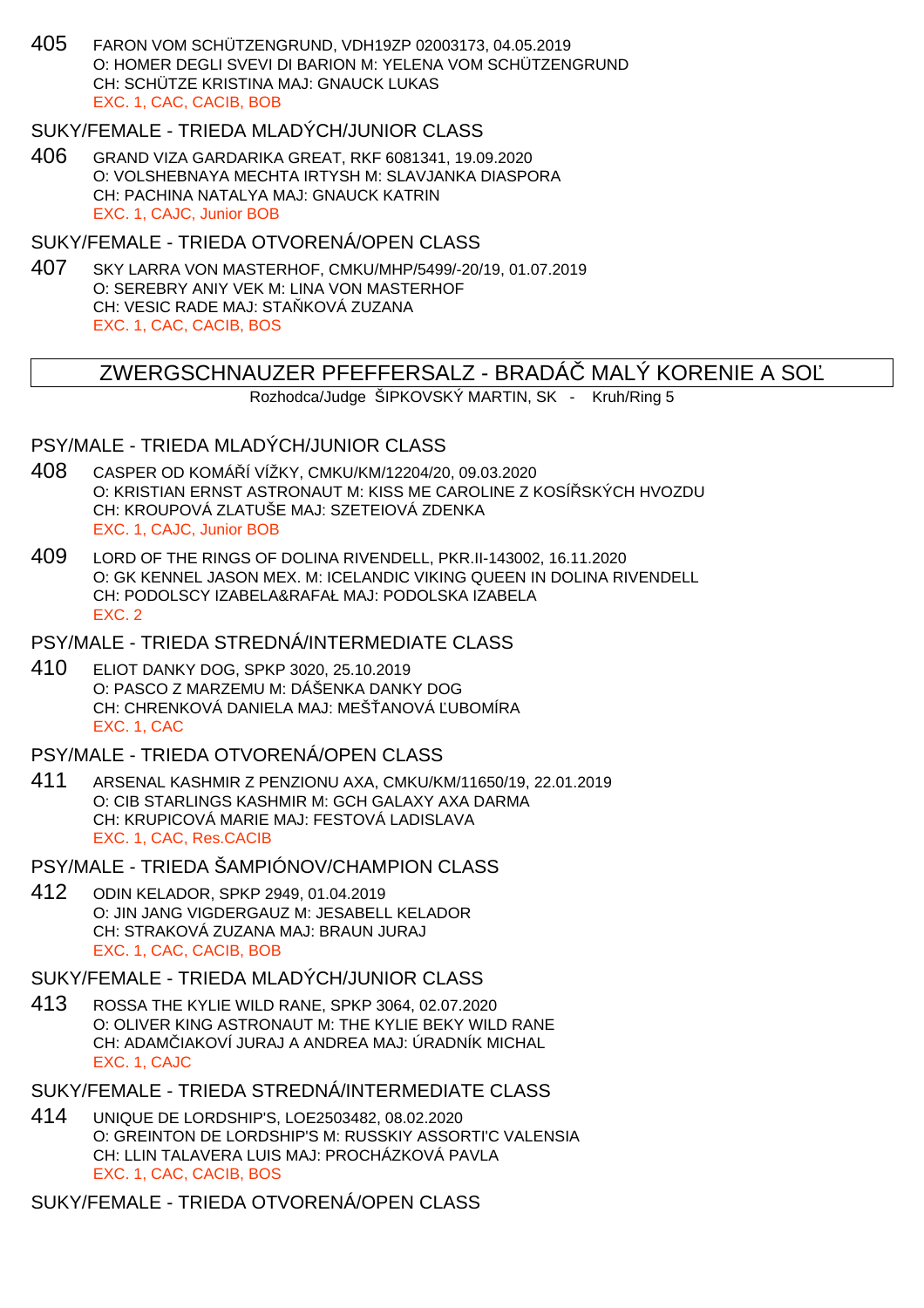415 ICELANDIC VIKING QUEEN IN DOLINA RIVENDELL, PKR.II-135841, 24.08.2018 O: CARLSBERG DE LORDSHIP`S M: BRIDGET JONES BLUE BRICASSART CH: PODOLSCY IZABELA I RAFAŁ MAJ: PODOLSKA IZABELA EXC. 1, CAC

## SUKY/FEMALE - TRIEDA ŠAMPIÓNOV/CHAMPION CLASS

416 ODYSSEA KELADOR, SPKP 2950, 01.04.2019 O: JING JANG VIGDERGAUZ M: JESABELL KELADOR CH: STRAKOVÁ ZUZANA MAJ: KOTESOVÁ PETRA + HREŠ ÁKOVÁ INGRID EXC. 1, CAC, Res.CACIB

# ZWERGSCHNAUZER SCHWARZ - BRADA MALY IERNY

Rozhodca/Judge ŠIPKOVSKÝ MARTIN, SK - Kruh/Ring 5

### PSY/MALE - TRIEDA MLADŠÍ DORAST/MINOR PUPPY CLASS

417 BIRMINGHAM RAGENDORF, SPKP 3129, 22.03.2021 O: LEO YANK WILD RANE M: FELHIT ASMARA SUGAR WILD RANE CH: KESZELY MARCO MAJ: KESZELY MARCO + CANNER JÁN V.P. 1

# PSY/MALE - TRIEDA OTVORENÁ/OPEN CLASS

418 MOTTO Z BRACTWA ODWAŻNYCH, PKR.II-137211, 29.10.2018 O: CARLSBERG DE LORDSHIP'S M: HAPPY LITTLE STAR Z BRACTWA ODWA NYCH CH: OPOKA MONIKA MAJ: OPOKA MONIKA EXC. 1, CAC, CACIB, BOB

#### SUKY/FEMALE - TRIEDA MLADÝCH/JUNIOR CLASS

- 419 ENYA MARY HORAS-CHAN, CMKU/KM/12314/20, 13.05.2020 O: STADTLER´S DANCING IN THE DARK IN PRAGUE M: RED NINOS CRAFT´S MADDEN CH: HORÁČEK MICHAL MAJ: SLOSIARIK JAROSLAV EXC. 1, CAJC, Junior BOB
- 420 JAIMIE PHANTOM OF EUROPE, SPK P 3123, 21.10.2020 O: ASTERIX REZLARK M: FANTASIA PHANTOM OF EUROPE CH: ZELENKOVÁ MIROSLAVA MAJ: VARADZINOVÁ IVETA EXC. 2

SUKY/FEMALE - TRIEDA STREDNÁ/INTERMEDIATE CLASS

- 421 AURA RAGENDORF, SPKP 3017, 24.09.2019 O: OFFSET REZLARK M: FELHIT ASMARA SUGAR WILD RANE CH: KESZELY MARCO MAJ: KESZELY MARCO EXC. 1, CAC
- SUKY/FEMALE TRIEDA OTVORENÁ/OPEN CLASS
- 422 ARNICA IT'S MY WORLD NOW, PKR.II-138472, 22.02.2019 O: DEN SCHWARZEN WIRBEL KAIROS M: STAR'S OF WHITE NIGHT ZENONA CH: ZUEVSKAYA N.N. MAJ: OPOKA MONIKA EXC. 2, Res.CAC, Res.CACIB
- 423 ODETTA BLACK LEGION, PKR.II-141294, 30.03.2020 O: GLORIS OLAF M: ISKRA BLACK LEGION CH: FLORCZUK ADAM MAJ: CZYZ-LYJAK MONIKA EXC. 1, CAC, CACIB, BOS

# ZWERGSCHNAUZER SCHWARZ-SILBER - BRADÁ MALÝ JERNOSTRIEBORNÝ

Rozhodca/Judge ŠIPKOVSKÝ MARTIN, SK - Kruh/Ring 5

## PSY/MALE - TRIEDA MLADÝCH/JUNIOR CLASS

424 EVENING STAR Z ŠARDANU , JR 75931 PŠ, 08.09.2020 O: I´M YOURS DARLING Z ŠARDANU M: HEROINE PADME AMIDALA FROM DOLINA RIVENDELL CH: KOLLÁROVÁ ŠÁRKA MAJ: SÝKOROVÁ OĽGA EXC. 1, CAJC, Junior BOB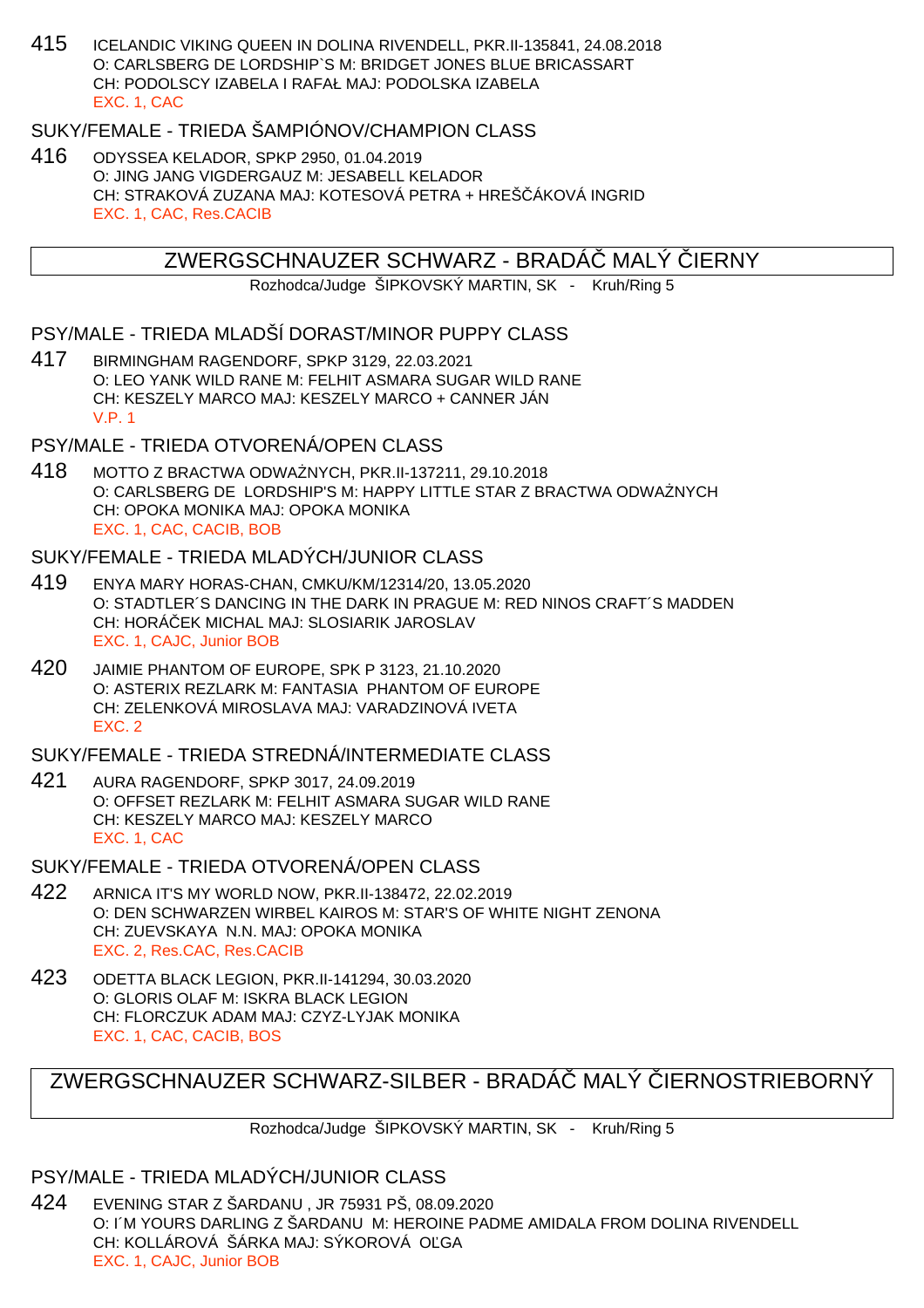### PSY/MALE - TRIEDA STREDNÁ/INTERMEDIATE CLASS

425 MENTUHOTEP BS DASTYNELLA ELEGANT, SPKP 3026, 21.10.2019 O: KODIAK VIGDERGAUZ M: ORKA ENEL FENOMEN CH: PINTER KAROL MAJ: SAHUL JOZEF EXC. 1, CAC

#### PSY/MALE - TRIEDA OTVORENÁ/OPEN CLASS

- 426 JAREMA DZIKIE POLA, PKR.II-135484, 09.10.2018 O: SWEET SCHNAUZERS GLADIATOR M: ZAISTA DZIKIE POLA CH: SZPOTOWICZ AGNIESZKA,MARTA MAJ: SZPOTOWICZ AGNIESZKA + SZPOTOWICZ MARTA EXC. 2, Res.CAC
- 427 QUICK SILVER DARNEY KELADOR, SPKP 3048, 28.04.2020 O: C.I.B WHISPER OF WIND HYPERSONIC M: C.I.B CHANEL QUICK SILVER AGAPE CH: STRAKOVÁ ZUZANA MAJ: ACHBERGEROVÁ LUJZA A JANA EXC. 1, CAC, CACIB, BOB

#### PSY/MALE - TRIEDA ŠAMPIÓNOV/CHAMPION CLASS

428 JA KNIA DZIKIE POLA, PKR.II-135280, 09.10.2018 O: SWEET SCHNAUZERS GLADIATOR M: ZAISTA DZIKIE POLA CH: SZPOTOWICZ AGNIESZKA, MARTA MAJ: SZPOTOWICZ AGNIESZKA + SZPOTOWICZ MARTA EXC., CAC, Res.CACIB

### SUKY/FEMALE - TRIEDA MLADŠÍ DORAST/MINOR PUPPY CLASS

429 BELLISSIMA RAGENDORF, SPKP 3130, 22.03.2021 O: LEO YANK WILD RANE M: FELHIT ASMARA SUGAR WILD RANE CH: KESZELY MARCO MAJ: KESZELY MARCO V.P. 1

#### SUKY/FEMALE - TRIEDA DORAST/PUPPY CLASS

430 DEENA POSLEDNÍ SKAUT, CMKU/KM/12678/20, 13.12.2020 O: RIGHT REASON Z DIXIE M: XENDY POSEDNÍ SKAUT CH: K ÍŽOVÁ MARCELA MAJ: JAN IKOVÁ HENRIETA V.P. 1

## SUKY/FEMALE - TRIEDA MLADÝCH/JUNIOR CLASS

431 ISABELLA CHRISTINKA AGAPE, SPKP 3068, 02.05.2020 O: SCEDIR TRUMAN CAPOTE M: CHRISTINA ATÉ AGAPE CH: KRO ANOVÁ MARTA MAJ: KRO ANOVÁ MARTA EXC. 1, CAJC

#### SUKY/FEMALE - TRIEDA STREDNÁ/INTERMEDIATE CLASS

432 ART´MARANT TRUE TO TYPE, CMKU/KM/12402/20, 03.12.2019 O: ART´MARANT CROSSFIRE M: ART´MARANT ON POINT CH: KROTOVA MARIA MAJ: KOLÁ KOVÁ DITA EXC. 1, CAC, Res.CACIB

# SUKY/FEMALE - TRIEDA OTVORENÁ/OPEN CLASS

- 433 INES HENRIET´S GARDEN, SPKP 2996, 15.05.2019 O: BAGGY ALTAN-CORGO M: XANTHE DASTYNELLA ELEGANT CH: VOJTÁŠOVÁ HENRIETA MAJ: KEREKEŠ GABRIEL + KEREKEŠOVÁ JAROSLAVA EXC. 2, Res.CAC
- 434 INFINITY Z DIXIE, SPKP 3027, 29.06.2019 O: ON THE TOP Z DIXIE M: PINK DEVIL Z DIXIE CH: ŠINDELAROVA MICHALA MAJ: OKRUHLICOVÁ HENRIETA + OKRUHLICA ERIK EXC. 1, CAC

## SUKY/FEMALE - TRIEDA ŠAMPIÓNOV/CHAMPION CLASS

435 HAJDA DZIKIE POLA, PKR.II-134158, 06.12.2017 O: WLANIMU'S FEEL THE LOVE AGAIN M: ICH FILDALE NIRVANA CH: SZPOTOWICZ AGNIESZKA MARTA MAJ: SZPOTOWICZ AGNIESZKA + SZPOTOWICZ MARTA EXC. 1, CAC, CACIB, BOS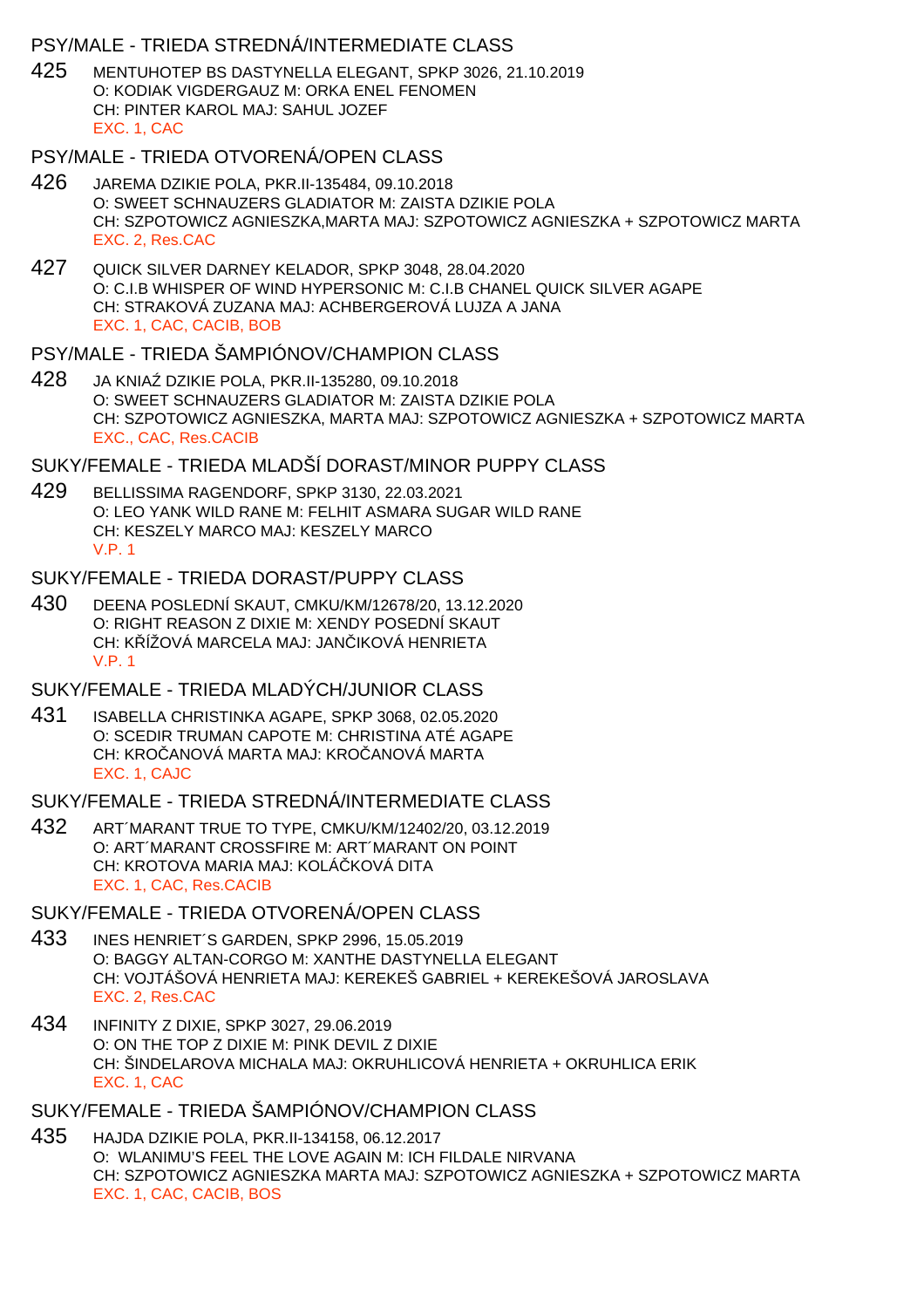# ZWERGSCHNAUZER WEISS - BRADÁČ MALÝ BIELY

Rozhodca/Judge ŠIPKOVSKÝ MARTIN, SK - Kruh/Ring 5

## PSY/MALE - TRIEDA STREDNÁ/INTERMEDIATE CLASS

436 CHIVAS REGAL FROM DOLINA RIVENDELL, SPKP 3096, 30.04.2020 O: AWESOME MARSHALL Z BIELEHO DOMU M: BACKOUT´S LUVATON LYSTI CH: PODOLSCY IZABELA A RAFAL MAJ: AJKOVÁ LENKA ABS.

## PSY/MALE - TRIEDA OTVORENÁ/OPEN CLASS

437 ARSENE Z DOMU HOBITA, SPKP 3034, 03.02.2020 O: BOLTRES HUGO BOSS M: IZZI Z BIELEHO DOMU CH: VARGA PETER MAJ: STRAKOVÁ ZUZANA EXC. 1, CAC, CACIB, BOS

### SUKY/FEMALE - TRIEDA MLADÝCH/JUNIOR CLASS

438 CREME DE CASSIS FROM DOLINA RIVENDELL, PKR.II-141012, 30.04.2020 O: AWESOME MARSHALL Z BIELEHO DOMU M: BACKOUT'S LUVATION LYSTI CH: PODOLSCY IZABELA&RAFAŁ MAJ: PODOLSKA IZABELA EXC. 1, CAJC, Junior BOB

## SUKY/FEMALE - TRIEDA STREDNÁ/INTERMEDIATE CLASS

439 CURA CAO FROM DOLINA RIVENDELL, SPKP 3095, 30.04.2020 O: ICH AWESOME MARSHALL Z BIELEHO DOMU M: BACKOUT´S LUVATON LYSTI CH: PODOLSZKY IZABELLA A RAFAL MAJ: STANÍK MIROSLAV EXC. 1, CAC, CACIB, BOB

### SUKY/FEMALE - TRIEDA OTVORENÁ/OPEN CLASS

440 ALBA Z DOMU HOBITA, SPKP 3036, 03.02.2020 O: BOLTRES HUGO BOSS M: IZZI Z BIELEHO DOMU CH: VARGA PETER MAJ: ZEZULÁKOVÁ MARTINA EXC. 1, CAC, Res.CACIB

skupina/group FCI - 3

# AIREDALE TERRIER

Rozhodca/Judge CWIECEKOVÁ ANNA, SK - Kruh/Ring 15

### PSY/MALE - TRIEDA ŠAMPIÓNOV/CHAMPION CLASS

441 SUNNILY QUANTUM OF SOLACE, SPKP 1383, 17.06.2019 O: SAREDON BIG BROTHER M: LOLLOBRIGIDA OF THE AIRE VICTORY CH: HOZOVÁ PAVLA MAJ: HOZOVÁ PAVLA EXC. 1, CAC, CACIB, BOB

## AMERICAN STAFFORDSHIRE TERRIER

Rozhodca/Judge CWIECEKOVÁ ANNA, SK - Kruh/Ring 15

# PSY/MALE - TRIEDA MLADŠÍ DORAST/MINOR PUPPY CLASS

- 442 SKYGLOWS LOCKED AWAY, SPKP 3660, 06.05.2021 O: C´EST LA VIE DE MANDRAKA M: DIDI BLUE FIRE DIAMOND CH: URGOŠOVÁ ERIKA MAJ: URGOŠOVÁ ERIKA V.P. 1
- PSY/MALE TRIEDA DORAST/PUPPY CLASS
- 443 X FACTOR HIGHWAY CHILE, SPKP 3649, 14.02.2021 O: WITH RINGMASTER M: RUBIES N DIAMONDS CH: KOLLÁR MIROSLAV MAJ: TÓTH ŠTEFAN + TÓTH ŠTEFAN V.P. 1
- PSY/MALE TRIEDA MLADÝCH/JUNIOR CLASS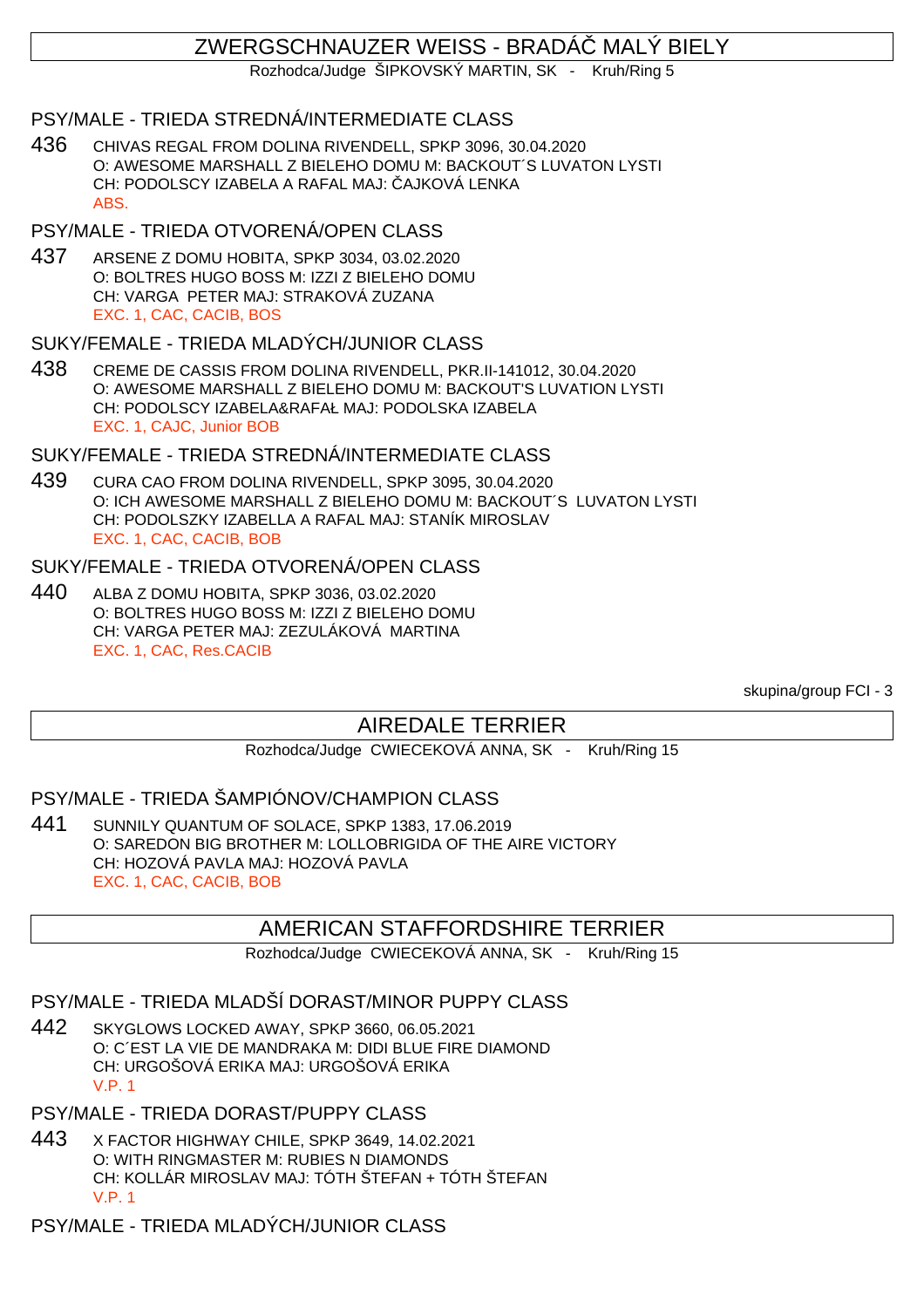- 444 CAESAREO FOR GODDES TOUCH, SPKP 3618, 29.07.2020 O: JC RING ANGELS IMPERATOR M: MEL DE CAN GUASCH CH: IARIA SIMONE MAJ: IŠTOKOVÁ MARTINA + RÁCZOVÁ JANA EXC. 2
- 445 DIAMOND STAR SHELBYAMSTAFF, CLP/AST/12324, 14.08.2020 O: SKYGLOWS ZOOM M: GOODHUNTING GINA IN LOVE CH: NOVÁK ZDENIK MAJ: MALÍKOVÁ JANA EXC. 3
- 446 VENI VIDI VICI HIGHWAY CHILE, SPKP 3560, 09.07.2020 O: TO BE CONTINUED RU HIGHWAY CHILE M: MICHL R RUBIES N DIAMOND CH: KOLLÁR MIROSLAV MAJ: JAKUŠ BORIS EXC. 1, CAJC, Junior BOB

#### PSY/MALE - TRIEDA STREDNÁ/INTERMEDIATE CLASS

- 447 CAMERON CRAZY SMILE, CMKU/AST/12073/20, 15.03.2020 O: ART'IS STAFF BLACK BEAR M: BLACK MAYA CRAZY SMILE CH: ŠNAJDROVÁ LUCIE MAJ: ŠNAJDROVÁ LUCIE EXC. 1, CAC
- PSY/MALE TRIEDA OTVORENÁ/OPEN CLASS
- 448 BIG MAC VOM HAUSE MANHARTSBERG, ÖHZB/AST 2217, 15.05.2017 O: PATROKLES RUFFIAN JOANNIDIS M: WIZAGE EXELION'S EXCLUSIVE EDITION CH: OSWALD D. & MERTENS A. MAJ: OSWALD DANIELA EXC. 3
- 449 BONUS SPECIAL OF FIANNA TEAM, MET.AMST.184/18, 12.12.2017 O: GÉNIUS OF FIANNA TEAM M: VALENTINE'S BABY OF FIANNA TEAM CH: TIBAY NORBERT MAJ: BAURAND ROBERT EXC. 1, CAC, Res.CACIB
- 450 SKYGLOWS ZOOM, SPKP 3263, 14.09.2018 O: SKYGLOWS TWILIGHT M: SKYGLOWS SHAPE OF YOU CH: URGOŠOVÁ ERIKA MAJ: URGOŠOVÁ ERIKA EXC. 2, Res.CAC

## PSY/MALE - TRIEDA ŠAMPIÓNOV/CHAMPION CLASS

- 451 ARTUR ALEXIS WORLD WINNER, PKR.III-85405, 01.08.2018 O: ANIKORD YOU'RE MY REASON FOR PRIDE M: BERENIKA BARBETTA CH: APTSIAURI M.V MAJ: KARPIUK KAMILA EXC. 2, Res.CAC
- 452 CHAOS DE MANDRAKA, JR 712359 AST, 13.11.2019 O: BUSTER SHINING FIELD LONG STEP M: FRANSTAL´S C´EST SI BON CH: LOZI ŽELJKO MAJ: LOZI VIKTÓRIA EXC. 3
- 453 MY GOLD STANDARD PRESBURG STAFF, SPKP 3183, 11.06.2018 O: CH MR RUMBA OF RED RUN HIGHWAY CHILE M: CH FAIRY TALE PRESBURG STAFF CH: GRÉKOVÁ PETRA MAJ: GRÉKOVÁ PETRA EXC. 1, CAC, CACIB, BOB

#### SUKY/FEMALE - TRIEDA MLADŠÍ DORAST/MINOR PUPPY CLASS

- 454 SKYGLOWS KISS FROM A ROSE, SPKP 3656, 02.05.2021 O: SKYGLOWS ZOOM M: SKYGLOWS BACK UP CH: URGOŠOVÁ ERIKA MAJ: MATURA KLÁRA + MATURA LEA V.P. 1
- SUKY/FEMALE TRIEDA DORAST/PUPPY CLASS
- 455 STELLA MINI BIG DOG, SPKP 3588, 05.01.2021 O: SKYGLOWS ZOOM M: DONA DARIA FATRANSKÝ SEN CH: ŠOKOVÁ MONIKA MAJ: ŠOKOVÁ MONIKA ABS.
- 456 SUZANE MINI BIG DOG, SPKP 3594, 05.01.2021 O: SKYGLOWS ZOOM M: DONA DARIA FATRANSKÝ SEN CH: ŠOKOVÁ MONIKA MAJ: BAJCAR PAVOL PROM.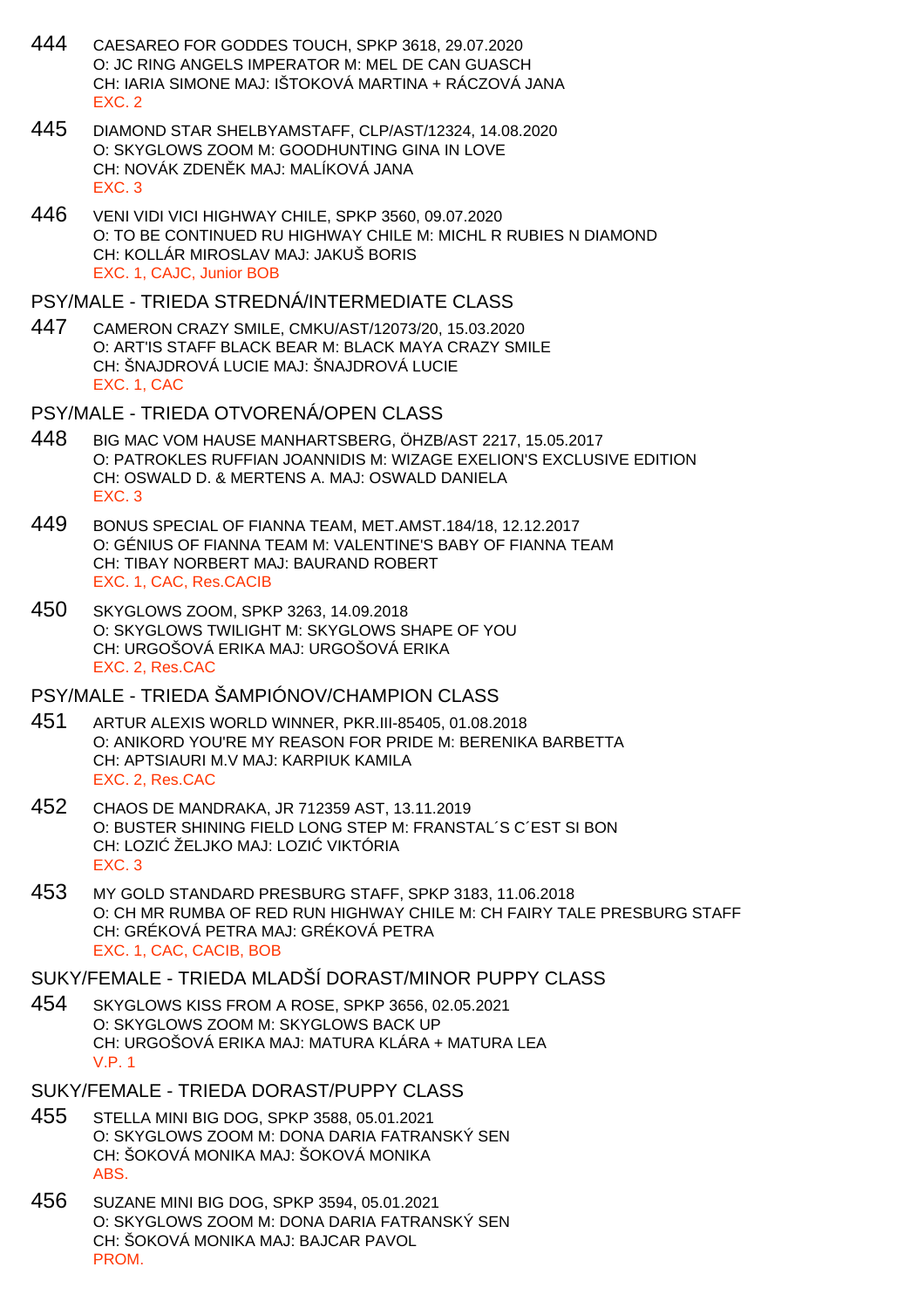## SUKY/FEMALE - TRIEDA MLADÝCH/JUNIOR CLASS

- 457 AMERICAN 4VID PHOENIX, OHZB AST 2656, 07.09.2020 O: BAKARORO END ITUBORI HONOR 4 V.I.D. M: SHINEONYOUCRAZYDIAMOND CH: BONGIORNI ULISSE MAJ: SALZER KATHARINA EXC. 1, CAJC
- 458 ARTEMIS AND LSKÝ LOVEC, CLP/AST/12210, 28.06.2020 O: SECRET TOUCH A SINGLE MAN M: ANGELA NA KOMÁ ÍM VRCHU CH: BENEŠOVÁ IVA MAJ: TVRDÁ ALICA + DURA INSKÝ ŠTEFAN EXC. 2
- 459 CAMPUS DEI SERENA JAMEKA WILL, MNE 1028/20 AST, 20.06.2020 O: CH PIAI TZH RED RUM M: BELLA HARLEY BROWN FOR CAMPUS DEI CH: ELEBI ŽELJKO MAJ: DEMCHUK OKSANA EXC. 3
- 460 EXCLUSIVE EDITION VOM HAUSE MANHARTSBERG, ÖHZB/AST 2618, 05.11.2020 O: CARMICHAEL´S FOR YOUR EYES ONLEY M: BIG PURPLE DOT VOM HAUSE MANHARTSBERG CH: OSWALD DANIELA MAJ: JUDT LISA-MARIA + OSWALD DANIELA ABS.

#### SUKY/FEMALE - TRIEDA STREDNÁ/INTERMEDIATE CLASS

- 461 NARDAI HURRIKAN SEE YA, MET.AMST.25/20, 08.11.2019 O: HADES DE CANS JUANSA M: NARDAI HURRIKAN JUST FLY WITH ME CH: ANTAL ATTILA MAJ: BRTKOVÁ MIROSLAVA + ANTAL ATTILA ABS.
- 462 NARDAI HURRIKÁN U R THE REASON, MET.AMST.247/20, 19.05.2020 O: JUSTLIKE NIGHTMARE BY DESIGN M: NARDAI HURRIKÁN EXCLUSIVE OFFER CH: ANTAL ATTILA MAJ: TIBAY NORBERT + LEONARDO BACELLAR DA SILVA EXC. 1, CAC, Res.CACIB

## SUKY/FEMALE - TRIEDA OTVORENÁ/OPEN CLASS

- 463 SKYGLOW ELLE KING´S GEORGE STAFF, SPKP 3388, 10.07.2019 O: SKYGLOWS TWILIGHT M: SKYGLOWS GRATEFUL FOR LOVE CH: RYŠÁNEK JURAJ MAJ: MARIANI OVÁ JANA V.G. 2
- 464 SUNRISE S ALMAZNOGO OSTROVA, CMKU/AST/11837/-19/19, 24.03.2019 O: CEDARLEAF OZ LEGO M: YURIKO S ALMAZNOGO OSTROVA CH: PEREGUDA LIUDMYLA MAJ: DOR ÁKOVÁ KATE INA EXC. 1, CAC

## SUKY/FEMALE - TRIEDA ŠAMPIÓNOV/CHAMPION CLASS

465 BLACK ROSE DE MANDRAKA, JR 711372 AST, 01.12.2018 O: DUNCAN DE CAN GUASCH M: FRANSTAL´S C´EST SI BON CH: LOZI ŽELJKO MAJ: LOZI VIKTÓRIA EXC. 1, CAC, CACIB, BOS

## SUKY/FEMALE - TRIEDA VETERÁNOV/VETERAN CLASS

466 FAIRY TALE PRESBURG STAFF, SPKP 2478, 08.04.2013 O: ROYAL COURTS TIPIT Z CALVIN M: WILD CAT TIPIT Z HANKY CH: GRÉKOVÁ PETRA MAJ: GRÉKOVÁ PETRA EXC. 1

# AUSTRALIAN SILKY TERRIER

Rozhodca/Judge DENK CSABA, HU - Kruh/Ring 6

## PSY/MALE - TRIEDA VETERÁNOV/VETERAN CLASS

467 HOHEIT HAMLET VOM ZERBSTER SCHLOSS, VDH/KFT 20/0002505, 12.10.2012 O: CH CÄSAR VOM ZERBSTER SCHLOSS M: CH DAKOTHA BLUE OF DANUBIAN CHANNEL CH: HÖHNE INES MAJ: HÖHNE INES EXC. 1, BOS

SUKY/FEMALE - TRIEDA ŠAMPIÓNOV/CHAMPION CLASS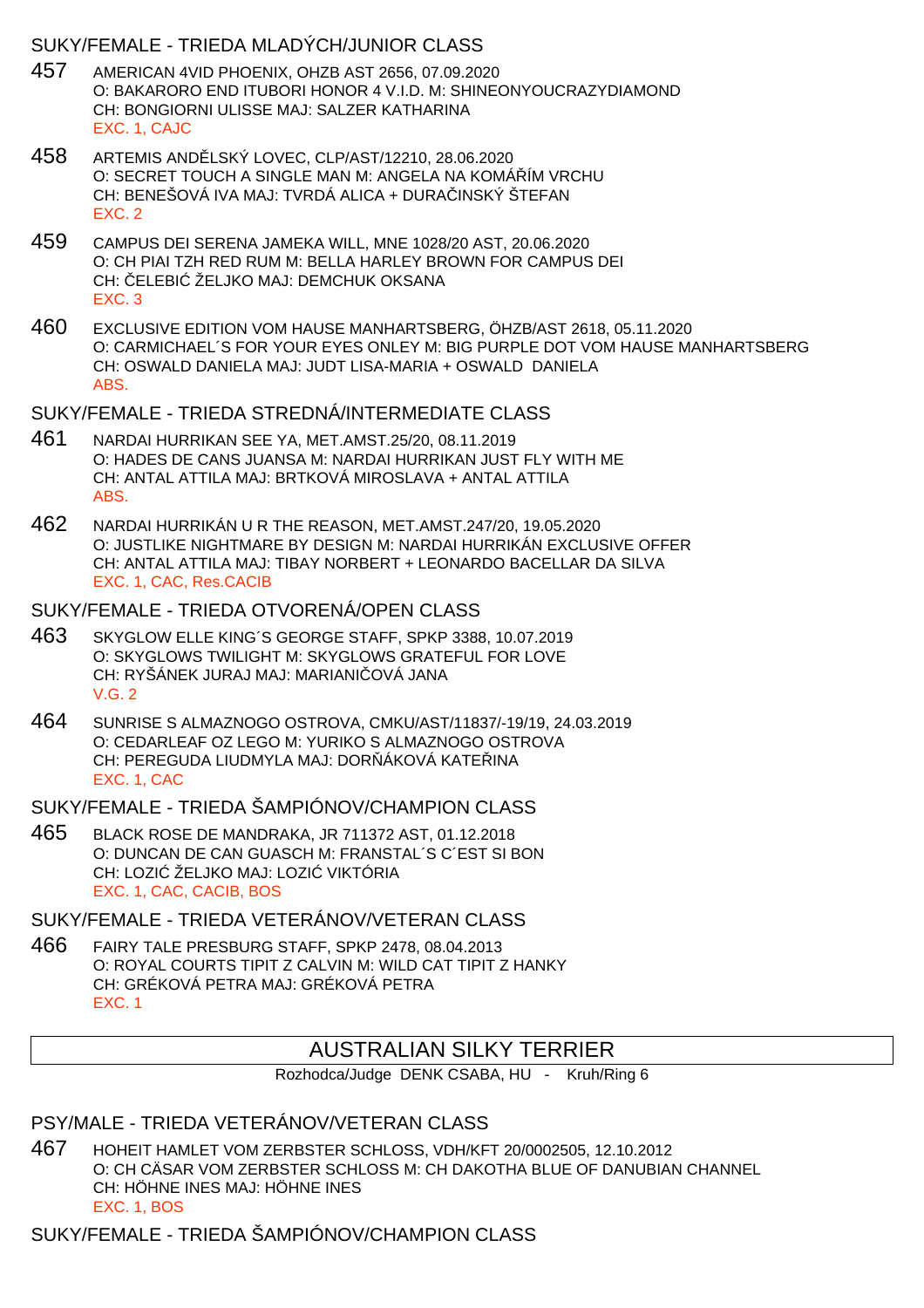468 LARRYS EMMY VOM MINITRAUM, VDH/KFT 20/0002662, 05.11.2017 O: LORD LARRY VOM ZERBSTER SCHLOSS M: DANA VOM MINITRAUM CH: SCHURAT MARGITTA MAJ: HÖHNE INES EXC. 1, CAC, CACIB, BOB

# AUSTRALIAN TERRIER

Rozhodca/Judge DENK CSABA, HU - Kruh/Ring 6

# SUKY/FEMALE - TRIEDA MLADÝCH/JUNIOR CLASS

469 VICTORIA QUEEN VOM ZERBSTER SCHLOSS, VDH/KFT 02/0002361, 22.09.2020 O: XERXES VOM ZERBSTER SCHLOSS M: IMPRESS IZ ZVEDNOGO GRAFSTVA CH: HOEHNE INES MAJ: HÖHNE INES + CONWAY PAUL EXC. 1, CAJC, Junior BOB, BOB

# BEDLINGTON TERRIER

Rozhodca/Judge DENK CSABA, HU - Kruh/Ring 6

# PSY/MALE - TRIEDA ŠAMPIÓNOV/CHAMPION CLASS

470 STING GARDEN CALYPSA, SPKP 147, 08.03.2017 O: HELIX GARDEN CALYPSA M: KITTY KITE GARDEN CALYPSA CH: HRTÁNEK ROMAN MAJ: GÜNTHER MARKO ABS.

SUKY/FEMALE - TRIEDA STREDNÁ/INTERMEDIATE CLASS

471 MALEFICENT MAVERTIGO, PKR.III-88693, 14.01.2020 O: JUMPER HUNTER HOPEFUL SPRING M: PARADISE APPLE KINTERRA CH: PATUCHA-POLOK MARTYNA MAJ: HAWRO MARCIN EXC. 1, CAC, CACIB, BOB

SUKY/FEMALE - TRIEDA ŠAMPIÓNOV/CHAMPION CLASS

472 QUEEN QUARTA GARDEN CALYPSA, SPKP 173, 05.12.2018 O: SÄFVAˇS SOMETHING BEAUTIFUL M: JAJLA GARDEN CALYPSA CH: HRTÁNEK ROMAN MAJ: HRTÁNEK ROMAN EXC. 1, CAC, Res.CACIB

# BORDER TERRIER

Rozhodca/Judge DENK CSABA, HU - Kruh/Ring 6

PSY/MALE - TRIEDA MLADÝCH/JUNIOR CLASS

- 473 BESIK AVALANCHE SLOVAKIA, SPKP 1490, 26.04.2020 O: PORT SLOVAKIA LUTRA M: AVALANCHE SLOVAKIA ROYAL HUNTER CH: BURIAN PETER MAJ: UVÍROVÁ BIBIANA EXC. 2
- 474 GARDENRING ZICK ZACK THE HURRIKAN, MET.BORD:T.155/H/21, 25.06.2020 O: CEDARHILL NO EXCUSE NEEDED M: GARDENRING WILD ORGANIC CH: TYOMENTSEVA SVETLANA MAJ: BRTKOVÁ MIROSLAVA + ANTAL ATTILA EXC. 1, CAJC, BOS
- PSY/MALE TRIEDA PRACOVNÁ/WORKING CLASS
- 475 AMOR SLOVAKIA ROYAL HUNTER, SPKP 1179, 12.04.2015 O: JUST FIERY LUCIFER M: KONTRA FIERY LUCIFER CH: MELKNEROVÁ BARBORA MAJ: MELKNEROVÁ HELENA + FURDOVÁ BOŽENA EXC. 1, CAC, CACIB

SUKY/FEMALE - TRIEDA MLADÝCH/JUNIOR CLASS

476 ANEMOON THE BRITISH NOBLESSE, SPKP 1526, 31.10.2020 O: CH MEADOWLAKE ONE WAY OR ANOTHER M: CH BAILEY DE MARCO´S HUNTER CH: JÁVORKA KITTY MAJ: JÁVORKA KITTY EXC. 1, CAJC, Junior BOB, BOB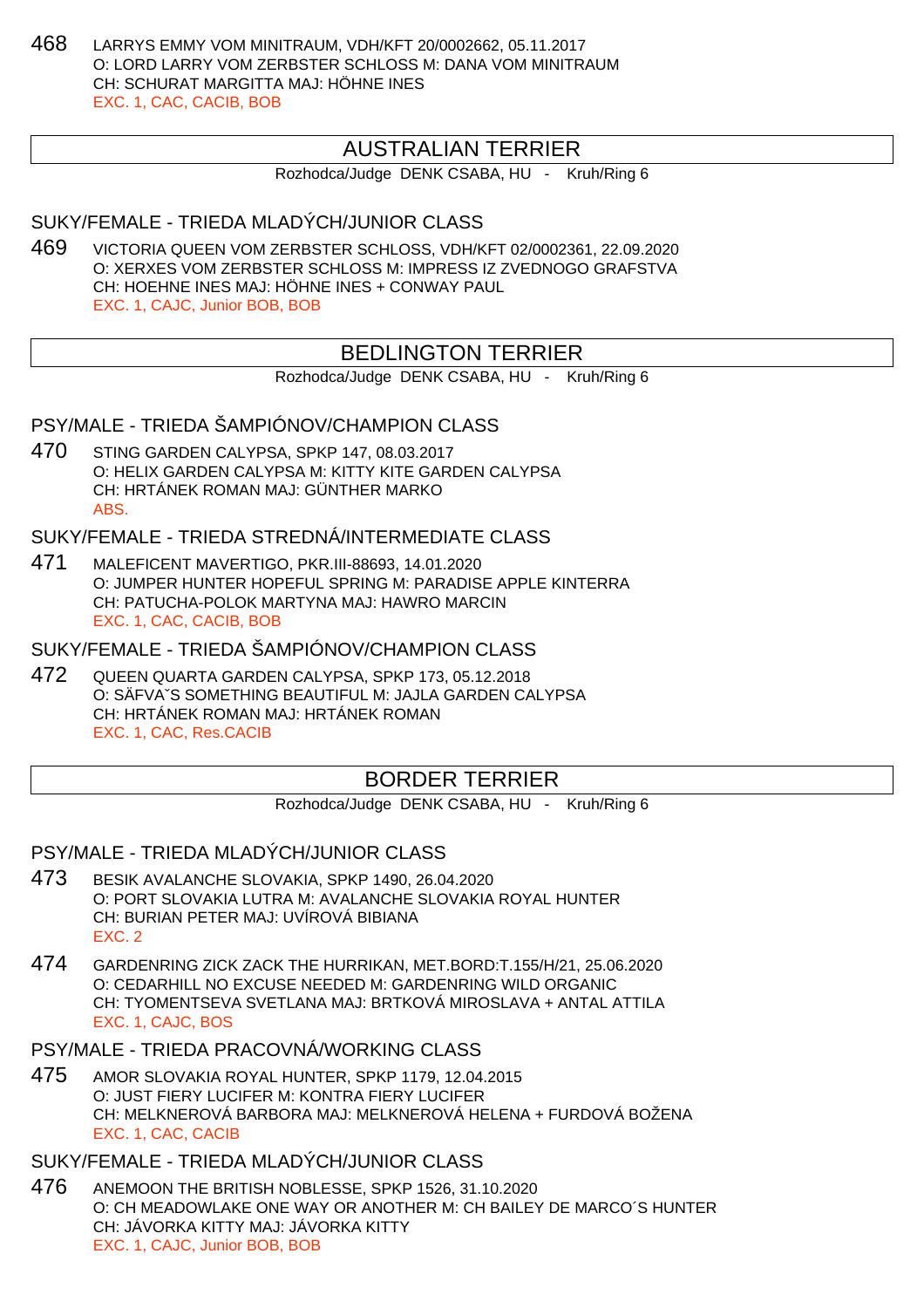### SUKY/FEMALE - TRIEDA STREDNÁ/INTERMEDIATE CLASS

477 CLOE DE MARCO´S HUNTER, SPKP 1452, 31.10.2019 O: KOX OD PAPLOVÉ CESTY M: AMANDA DE MARCO´S HUNTER CH: MARKO MATÚŠ MAJ: WOLF MARTIN EXC. 1, CAC, CACIB

#### SUKY/FEMALE - TRIEDA VETERÁNOV/VETERAN CLASS

478 KONTRA FIERY LUCIFER, SPKP 1014, 02.07.2009 O: GAMEWAY CHARLES DICKENS M: BLUES PAWSTON CH: KUBÍK ZBYN K MAJ: MELKNEROVÁ BARBORA EXC. 1

# BULL TERRIER

Rozhodca/Judge CWIECEKOVÁ ANNA, SK - Kruh/Ring 15

#### PSY/MALE - TRIEDA STREDNÁ/INTERMEDIATE CLASS

- 479 GAUNER MITHGARD, SPKP 3495, 10.10.2019 O: ICH.BILBOEN CONAN THE BARBARIAN M: CH ZANDALLEE ZARA REMUSDOG TIMAR CH: UPKOVCI JANKA A JAROSLAV MAJ: UPKOVCI JANKA A JAROSLAV ABS.
- 480 ZAKKIEL DAIDALOS, SPKP 3514, 09.09.2019 O: SATYRICON S GOLD DIGGER M: QUADRILLA DAIDALOS CH: ŠALDOVÁ KATE INA MAJ: ANDRÁŠIK DAVID EXC. 1, CAC

## PSY/MALE - TRIEDA OTVORENÁ/OPEN CLASS

481 JERICHO THE CONQUEROR BULL, SPKP 3377, 25.11.2018 O: TEIRWGWYN WHITE CHAOS M: RASELS BULL TRUE CH: KAPOLKA RASTISLAV MAJ: KAPOLKA RASTISLAV EXC. 1, CAC, CACIB, BOB

#### PSY/MALE - TRIEDA ŠAMPIÓNOV/CHAMPION CLASS

482 BONAPARTE AMIKANTO, SPKP 3264, 02.11.2017 O: RAGNAROK FORSETI M: AMBRA AMIKANTO CH: KUBÍNOVÁ JANA MAJ: KUBÍNOVÁ JANA EXC. 1, CAC, Res.CACIB

#### SUKY/FEMALE - TRIEDA DORAST/PUPPY CLASS

- 483 BLACKBERRY KRONOS BULL, SPKP 3646, 07.01.2021 O: ALEX ALERT ARGO BULL M: DARLING KOVO'S GLADIATORS CH: ZÁHOREC ROMAN MAJ: ŠKODÁKOVÁ MÁRIA V.P. 1
- 484 DOT COM AMIKANTO, SPKP 3624, 08.12.2020 O: PAMPALINI DAIDALOS M: BAZOOKA AMIKANTO CH: KUBÍNOVÁ JANA MAJ: KUBÍNOVÁ JANA ABS.

#### SUKY/FEMALE - TRIEDA MLADÝCH/JUNIOR CLASS

- 485 BRICKFIELD DIVING CATCH, SPKP 3576, 29.02.2020 O: CARANTHIR BUTEO M: BRICKFIELD BREAD & BUTTER CH: HORVÁTH TATIANA MAJ: PITTNEROVÁ JARMILA EXC. 1, CAJC, Junior BOB
- SUKY/FEMALE TRIEDA STREDNÁ/INTERMEDIATE CLASS
- 486 BRICKFIELD DONG, SPKP 3578, 29.02.2020 O: CH CARANTHIR BUTEO M: BRICKFIELD BREAD & BUTTER CH: HORVÁTH TATIANA MAJ: HORVÁTH T & O EXC. 1, CAC, CACIB, BOS
- 487 CUKINA AMIKANTO, SPKP 3518, 11.12.2019 O: BILBOEN YOUNG GUN AT BULLYVIEW M: AMBRA AMIKANTO CH: KUBÍNOVÁ JANA MAJ: KUBÍNOVÁ JANA EXC. 2, Res.CAC, Res.CACIB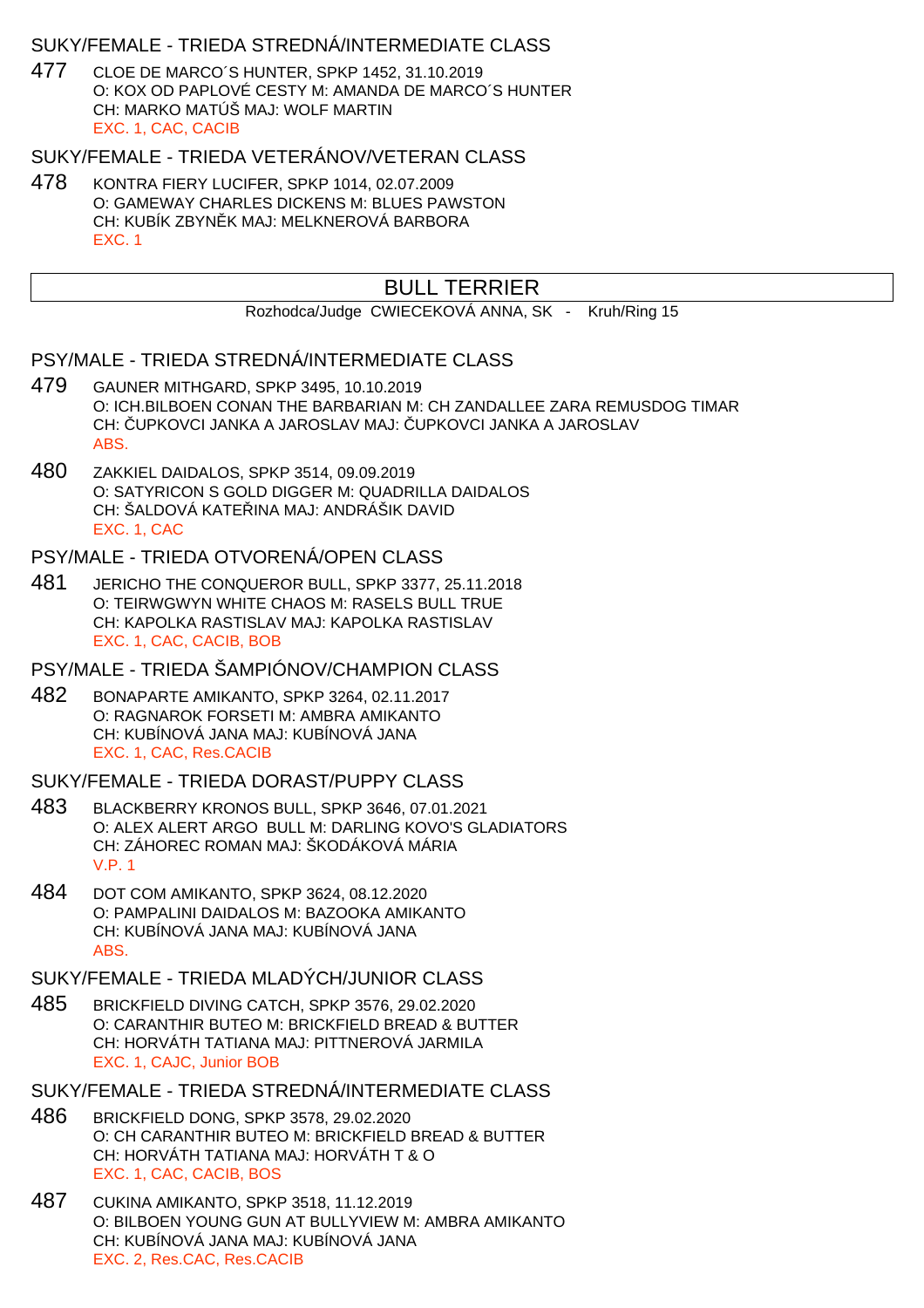488 XAMPARI ANGEL PIPA, SPKP 3537, 23.01.2020 O: TEIRWGWYN WHITE CHAOS M: FAMILY SONGS´S XAMPARI CH: URIŠ BRANISLAV MAJ: URIŠ BRANISLAV EXC. 3

## BULL TERRIER MINIATURE

Rozhodca/Judge CWIECEKOVÁ ANNA, SK - Kruh/Ring 15

### PSY/MALE - TRIEDA MLADŠÍ DORAST/MINOR PUPPY CLASS

- 489 JEHOEL BERENICA DOMIN-JR, SPKP 598, 04.03.2021 O: U2 MARSO M: BERENICA JAMAICA INN DOMIN-JR CH: RIDOŠKOVÁ ANDREA MAJ: RIDOŠKOVÁ ANDREA V.P. 1
- PSY/MALE TRIEDA DORAST/PUPPY CLASS
- 490 FAVORITE OF GENRE CRYSTAL JAW, SPKP 573, 15.12.2020 O: SHAKE IT CAMPARI SODA GEMMA GEMMARUM M: CAMILLE CRYSTAL JAW CH: MATIASZEWSKA SLÁVKA MAJ: MATIASZEWSKA SLÁVKA V.P. 1
- PSY/MALE TRIEDA MLADÝCH/JUNIOR CLASS
- 491 ALL EYEZ ON ME BUZZER BEATER WILD RED GUARDIAN, PKR.III-90198, 26.10.2020 O: BULLCREEKS DADDY COOL M: CAN´T TURN BACK WILD RED GUARDIAN CH: BRACHACKA MAJA MAJ: BRACHACKA MAJA + REKAWEK DAWID EXC. 1, CAJC, Junior BOB, BOB

#### SUKY/FEMALE - TRIEDA MLADŠÍ DORAST/MINOR PUPPY CLASS

- 492 ARGA MANITO BULLS, SPKP 603, 12.03.2021 O: DINGO ENEL FENOMEN M: DICHILLI ZÓNA BULLS CH: SCHWARTZ ANDREA MAJ: PETRUŠOVÁ EVA ABS.
- 493 BELORA PRINCESS MINI STAR LORDS, SPKP 606, 13.05.2021 O: CYRIL CONIE DOMIN-ARMY M: GISELLE MINI KALIMERO BOHEMICA CH: VIDLI KA PATRIK MAJ: VIDLI KA PATRIK V.P. 1
- 494 JABBAH BERENICA DOMIN-JR, SPKP 599, 04.03.2021 O: MARSO U2 M: BERENICA JAMAICA INN DOMIN-JR CH: RIDOŠKOVÁ ANDREA MAJ: RIDOŠKOVÁ ANDREA ABS.
- 495 LUCIDA CESSNA DOMIN-JR, SPKP 615, 14.05.2021 O: QUESTION OF TRUTH MARSO M: CESSNA JAMAICA INN DOMIN-JR CH: RIDOŠKOVÁ ANDREA MAJ: RIDOŠKO JOZEF  $V.P. 2$
- SUKY/FEMALE TRIEDA MLADÝCH/JUNIOR CLASS
- 496 EXTRAVERT ONE STOP, SPKP 559, 29.09.2020 O: NON STOP MARSO M: EXTRAVERT GOO GOO GAGA CH: TATÁROVÁ NORA MAJ: KOLLÁROVÁ ŠÁRKA EXC. 1, CAJC, BOS

#### SUKY/FEMALE - TRIEDA STREDNÁ/INTERMEDIATE CLASS

- 497 ABIGAIL MINI STAR LORDS, SPKP 530, 21.01.2020 O: CORLEONE JAMAICA INN DOMIN-JR M: GISELLE MINI KALIMERO BOHEMICA CH: VIDLI KA PATRIK MAJ: VIDLI KA PATRIK EXC. 2, Res.CAC
- 498 DÁMA CRYSTAL JAW, SPKP 539, 13.03.2020 O: GLITTER STARS DAY DREAMER M: ICH MARILYN MONROE VON HUNNEN KONIG CH: MATIASZEWSKA SLAVOMÍRA MAJ: MATIASZEWSKA SLÁVKA EXC. 1, CAC, Res.CACIB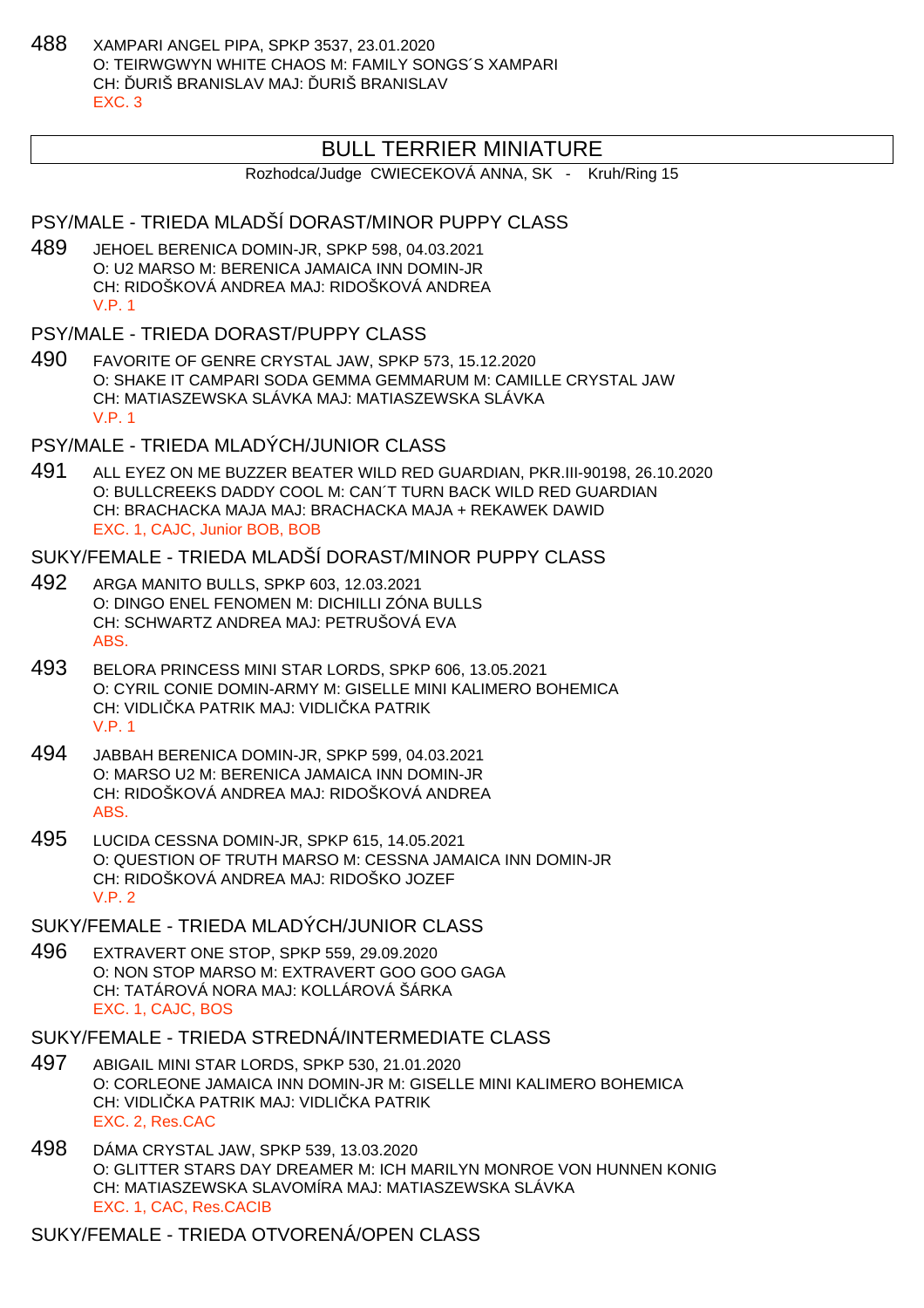- 499 CAN'T TURN BACK WILD RED GUARDIAN, PKR.III-86040, 19.12.2018 O: GEMINI AMIR CHUCHO TOPLINE M: WILD RED QUEEN-M WILD FAMY CH: BRACHACKA MAJA MAJ: BRACHACKA MAJA EXC. 2, Res.CAC
- 500 EXTRAVERT JPEG, SPKP 503, 19.05.2019 O: OMEGA´S WHITE KNIGHT M: I´M EXTRAVERT MARSO CH: TATÁROVÁ NORA MAJ: KOLLÁROVÁ ŠÁRKA EXC. 1, CAC, CACIB
- 501 XENA PRINCESS MARSO, SPKP 479, 24.07.2018 O: I´M MINIBULL MARSO M: CHECK IN MARSO CH: LINHART LUKÁŠ MAJ: SURMAN MICHAL ABS.

# CAIRN TERRIER

#### Rozhodca/Judge DENK CSABA, HU - Kruh/Ring 6

### PSY/MALE - TRIEDA MLADÝCH/JUNIOR CLASS

502 CAIRN BRIES CALLE PRINCIPAL, PKR.III-89779, 26.03.2020 O: ROTTRIVER'S MONEY MAKER M: CAIRN BRIES CARLOTTA CH: BRIESKE SIMONE & FRANK MAJ: SOBCZYK MICHAŁ EXC. 1, CAJC, Junior BOB

#### PSY/MALE - TRIEDA STREDNÁ/INTERMEDIATE CLASS

503 JENS ZO SENGETOVA, SPKP 638, 15.03.2020 O: ROTTRIVER´S ICEBREAKER M: ELISS ZO SENGETOVA CH: SEMAN PAVOL MAJ: SEMAN PAVOL EXC. 1, CAC, CACIB, BOB

#### PSY/MALE - TRIEDA OTVORENÁ/OPEN CLASS

504 BACK IN THE VILLAGE GRANDIFLORA, PKR.III-87297, 22.04.2019 O: GLENMORE`S BLACK BRUNO M: RAIN MUST FALL GRANDIFLORA CH: BLASCINSKA EVA MAJ: KOVÁ IK RASTISLAV + PLEVÍKOVÁ MONIKA EXC. 1, CAC, Res.CACIB

## SUKY/FEMALE - TRIEDA OTVORENÁ/OPEN CLASS

505 CHARLOTTE SLOVAK DIAMOND, SPKP 633, 13.05.2019 O: FRODO ZO SENGETOVA M: GREAT LOVE FOR SLOVAK DIAMOND CH: KRATOCHVÍLOVÁ JANA MAJ: KRATOCHVÍLOVÁ JANA EXC. 1, CAC, CACIB

### SUKY/FEMALE - TRIEDA VETERÁNOV/VETERAN CLASS

506 ENERGY POWER FOR SLOVAK DIAMOND, SPKP 440, 13.05.2012 O: LIMECASTLE´S JOY FOR SOLIPE M: EXTRA COLLECTION FOR SOLIPE CH: KRATOCHVÍLOVÁ JANA MAJ: KRATOCHVÍLOVÁ JANA EXC. 1, BOS

## DANDIE DINMONT TERRIER

Rozhodca/Judge DENK CSABA, HU - Kruh/Ring 6

### SUKY/FEMALE - TRIEDA STREDNÁ/INTERMEDIATE CLASS

507 BARTON DANDIES CANDICE RENOIR, CLP/DDT/1084, 11.10.2019 O: GLAHMS COL BRANDON OF BARTON M: ELFWISH SUZI Q AT BARTON DANDIES CH: BATISTE IGLESIAS MARIA DE LAS MERCEDES MAJ: PRAUSOVÁ BLANKA EXC. 1, CAC, CACIB, BOB

## DEUTSCHER JAGDTERRIER

Rozhodca/Judge DENK CSABA, HU - Kruh/Ring 6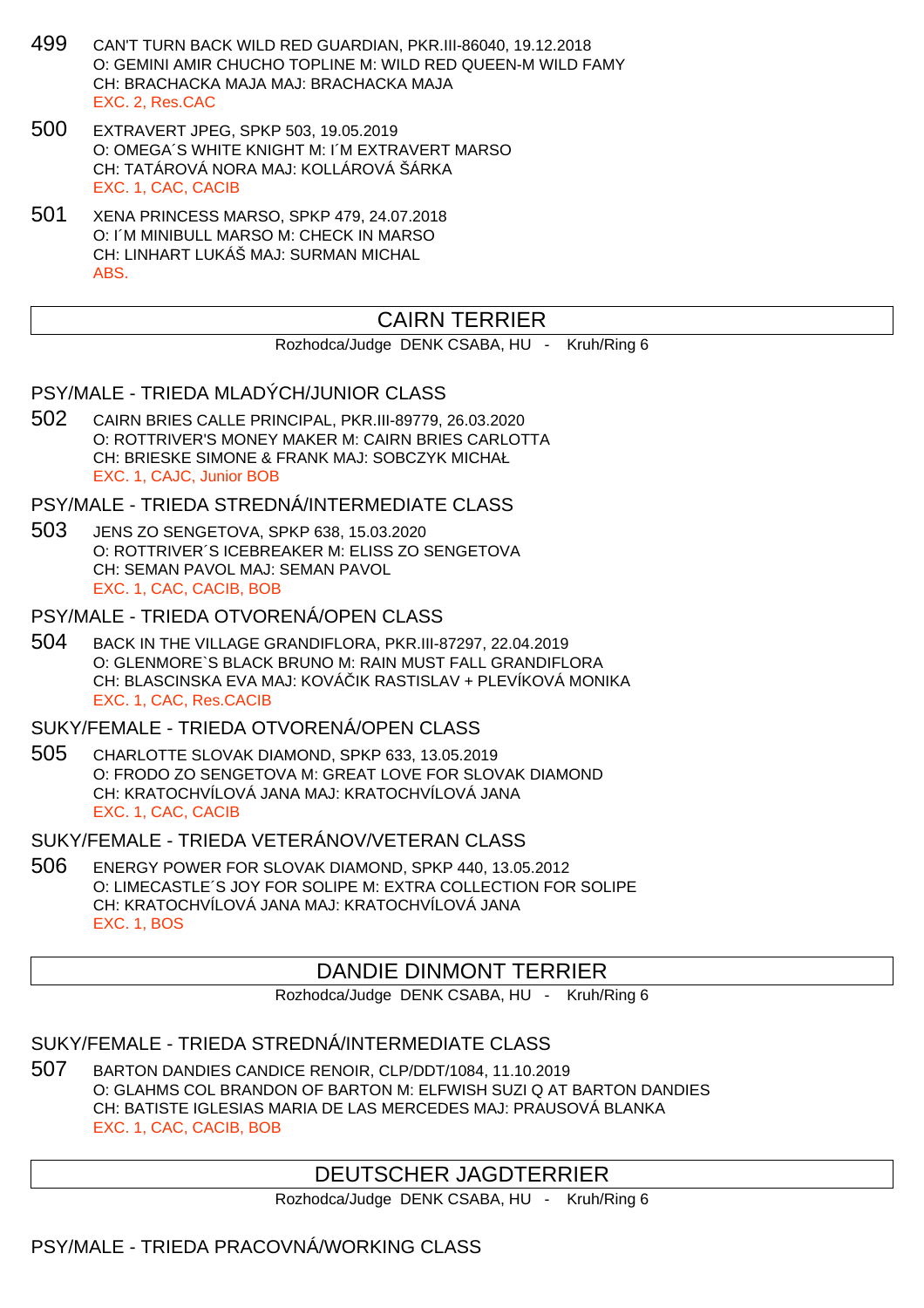508 ANTRAX VON CASTOR VALLIS, SPKP 10944, 15.04.2020 O: UFFO OD VLAŠIL A M: CLARA ŠANGALOV DVOR CH: TREPÁ QVÁ TERÉZIA MAJ: TREPÁ QVÁ TERÉZIA EXC. 1, CAC, CACIB, BOB

SUKY/FEMALE - TRIEDA MLADŠÍ DORAST/MINOR PUPPY CLASS

509 AMMY ERTLOVÉHO DVORA, SPKP 11153, 01.04.2021 O: IRAN ALUMÍNIUM M: AIDA JAGDPÓLO CH: ERTL JOZEF MAJ: TEKELJAK UBOŠ V.P. 1

FOX TERRIER SMOOTH (HLADKOSRSTÝ)

Rozhodca/Judge DENK CSABA, HU - Kruh/Ring 6

PSY/MALE - TRIEDA DORAST/PUPPY CLASS

510 HURIKÁN SLOVAKIA IGOR II, SPKP 3145, 30.12.2020 O: HURIKÁN SLOVAKIA NERO II M: HURIKÁN SLOVAKIA GERDA CH: FÜRI JÁN MAJ: MANETOVÁ BEÁTA + MANET FRANTIŠEK V.P. 1

PSY/MALE - TRIEDA STREDNÁ/INTERMEDIATE CLASS

511 RIDDICK V. SACHSENLAND, VDH/DFZB 20 1030, 15.02.2020 O: PARKER V. SACHSENLAND M: MAID OF MAGIC V. SACHSEN CH: ERLER EVELYN MAJ: ROSCH FRANK & EVELYN EXC. 1, CAC, Res.CACIB

PSY/MALE - TRIEDA OTVORENÁ/OPEN CLASS

- 512 EGON OD JESTŘÁBÍ TVRZE, CLP/FXH/38640, 21.09.2018 O: CLIF OD JEST ÁBÍ TVRZE M: IDARAT LEMART CH: ŠLOSAR JAN MAJ: ŠLOSAR JAN EXC. 1, CAC
- 513 PARKER V. SACHSENLAND, VDH/DFZB 18 1263, 18.12.2018 O: JUNGLE FIGHTER V. SACHSEN M: FANCY FLAME V. SACHSENLAND CH: ERLER EVELYN MAJ: ROSCH FRANK & EVELYN ABS.

PSY/MALE - TRIEDA ŠAMPIÓNOV/CHAMPION CLASS

514 AGRIA TEN SHARP, MET.SF.445/20, 18.12.2019 O: CH.AGRIA JACK NICHOLSON M: AGRIA LAMBADA DANCE WITH BELFOX CH: KORÓZS ANDRÁS MAJ: KORÓZS BÁLINT EXC. 1, CAC, CACIB, BOB

SUKY/FEMALE - TRIEDA MLADŠÍ DORAST/MINOR PUPPY CLASS

515 XENIA LARO SLOVAKIA, SPKP 3163, 28.03.2021 O: JAMAL LARO SLOVAKIA M: CHARLOTTE LARO SLOVAKIA CH: LACKOVI ROBERT+MIROSLAV MAJ: LACKOVI RÓBERT V.P. 1

SUKY/FEMALE - TRIEDA MLADÝCH/JUNIOR CLASS

516 GHASTLY'S SADIE ADLER, CLP/FXH/39504, 18.11.2020 O: EVERLONG M: PANYA LEMART CH: HANSSON LENA MAJ: ŠLOSAR JAN EXC. 1, CAJC, Junior BOB

SUKY/FEMALE - TRIEDA ŠAMPIÓNOV/CHAMPION CLASS

517 O'SOLE MIO V. SACHSEN , VDH/DFZB 18 1211, 24.08.2018 O: FIRESTONE V. SACHSENLAND M: GRACELYN V. SACHSEN CH: ROSCH FRANK MAJ: ROSCH FRANK & EVELYN EXC. 1, CAC, CACIB, BOS

FOX TERRIER WIRE (HRUBOSRSTÝ)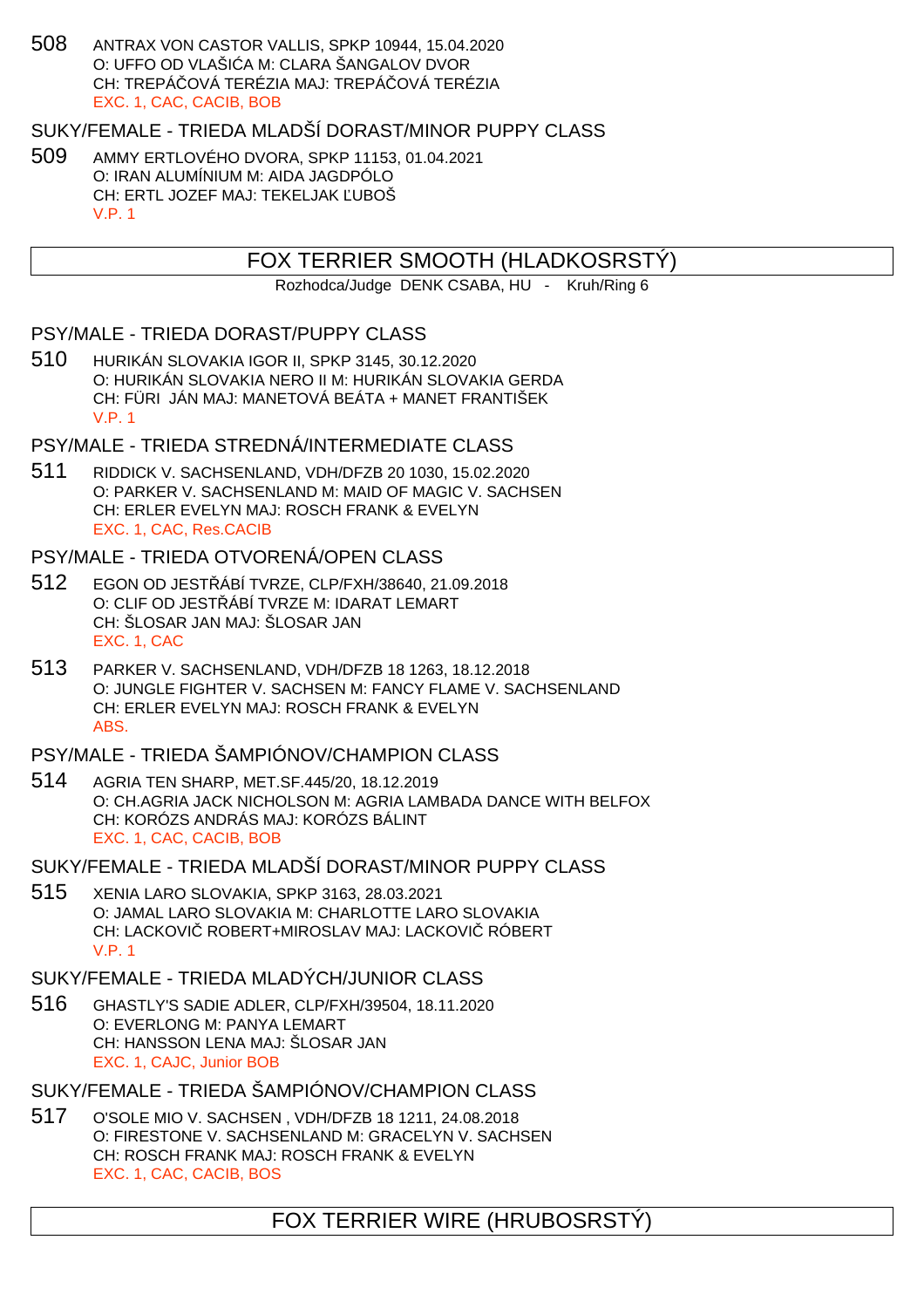#### PSY/MALE - TRIEDA STREDNÁ/INTERMEDIATE CLASS

518 ZEN Z KULIARU, SPKP 3988, 08.05.2020 O: NETHERTONION OPTIMIST M: STELLA Z KULIARU CH: KUBA A JAROSLAV MAJ: BA ALÍKOVÁ NATÁLIA EXC. 1, CAC, Res.CACIB

#### PSY/MALE - TRIEDA PRACOVNÁ/WORKING CLASS

519 NIXXI ORKIF STAR FOX, CLP/FXD/38726, 14.01.2019 O: STROZZAVOLPE HUNTING TIGER M: STROZZAVOLPE BLACK BELT CH: VA ECHOVÁ LEONA MAJ: ŠÍP JOSEF EXC. 1, CAC, CACIB, BOS

#### SUKY/FEMALE - TRIEDA PRACOVNÁ/WORKING CLASS

520 MORRI ORKIF STAR FOX, CLP/FXD/38673, 25.10.2018 O: STROZZAVOLPE HUNTING TIGER M: CORRI ORKIF STAR FOX CH: VA ECHOVÁ LEONA MAJ: PLZENSKÁ ZUZANA EXC. 1, CAC, CACIB, BOB

# IRISH SOFT COATED WHEATEN TERRIER

Rozhodca/Judge DENK CSABA, HU - Kruh/Ring 6

### PSY/MALE - TRIEDA ŠAMPIÓNOV/CHAMPION CLASS

- 521 ENRICO Z TRŽIŠT, CLP/SCT/766, 24.01.2016 O: HOUSE OF SOFTY ORLANDO M: BABY Z TRŽIŠTĚ CH: ŠMÍDOVÁ MARCELA MAJ: ELIÁŠOVÁ PAVLA EXC. 1, CAC, CACIB, BOS
- SUKY/FEMALE TRIEDA STREDNÁ/INTERMEDIATE CLASS
- 522 ANGEL'S CHARLI BAYRA TENKS, PKR.III-88385, 04.09.2019 O: ANGEL'S CHARLI ONTARIO VOM BARENREICH M: ANGEL'S CHARLI THEA DEVINE CH: KARYAKINA ELENA MAJ: STELMACH AGATA EXC. 1, CAC, Res.CACIB

### SUKY/FEMALE - TRIEDA OTVORENÁ/OPEN CLASS

523 AFTER PARTY KNÍ-YORK, MET.SOFT.31/H/19, 05.05.2019 O: HOUSE OF SOFTY ORLANDO M: AIREEN KNÍ-YORK WHITE AMBER CH: ŠUBERTOVÁ PETRA MAJ: VÉRTES LUCA EXC. 1, CAC, CACIB, BOB

#### SUKY/FEMALE - TRIEDA ŠAMPIÓNOV/CHAMPION CLASS

524 MADISSON MADDIE WANTON BUDDY´S, CLP/SCT/875, 09.06.2018 O: Ó NEAMH MICKAEL AN GRA AIBREAN M: ELIS OF MY HEART WANTON BUDDY´S CH: BRADÁ QVÁ PAVLÍNA MAJ: BRADÁ QVÁ PAVLÍNA EXC. 1, CAC

## IRISH TERRIER

Rozhodca/Judge DENK CSABA, HU - Kruh/Ring 6

# PSY/MALE - TRIEDA STREDNÁ/INTERMEDIATE CLASS

525 FREDDY HORÁR SEVER, SPKP 1229, 03.04.2020 O: AMIGOS PEROS POD MODRÝM VRCHOM M: BONA HORÁR SEVER CH: FIDES JAN MAJ: MARKUŠ RADOSLAV + MARKUŠOVÁ MARTINA EXC. 1, CAC, CACIB, BOB

# JACK RUSSELL TERRIER

Rozhodca/Judge DENK CSABA, HU - Kruh/Ring 6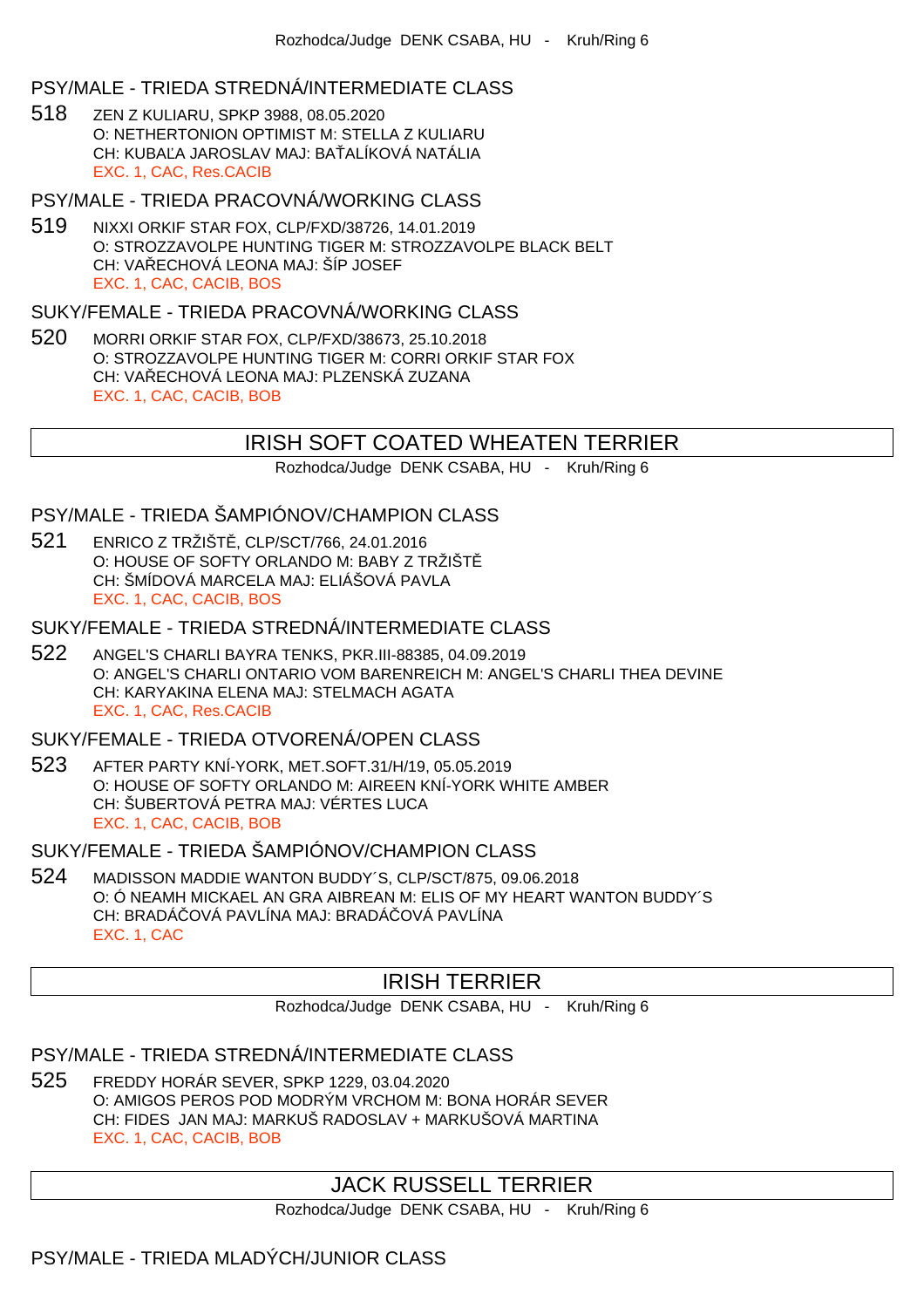526 PRETTY LITTLE MONSTERS CENTAURI, MET.JACK R.T.712/20, 31.07.2020 O: KASZAVÖLGYI-FÜRGE ULF M: KASZAVÖLGYI-FÜRGE GINA CH: GICZI DÁVID MAJ: DARIDA TIBOR EXC. 1, CAJC

## PSY/MALE - TRIEDA OTVORENÁ/OPEN CLASS

- 527 AMOR OF LONGITAL´S FAMILY, SPKP 792, 01.02.2019 O: DOUBLECROSS ARTICHOKE DIP M: MALA MI BIESZCZADZKIE LESZCZE CH: BADUROVÁ DANIELA MAJ: BADUROVÁ DANIELA EXC. 3
- 528 FANCY PANTS, CLP/JRT/5076, 17.10.2018 O: SCATMAN OF FIANNA TEAM M: STELLATUM GABRIELLE DELAKUR CH: DANILYUK SVETLANA MAJ: KA OVÁ KATE INA EXC. 2, Res.CAC
- 529 GOLDJUMP BOW WOW, SPKP 818, 31.05.2019 O: KNOTTELITEN´S STONE ROCK M: ASHAI MONSTER TUFT DESTINY SOUL CH: BLAŽOVÁ NIKOLETA MAJ: VATERKOVÁ NIKOLETA EXC. 1, CAC, CACIB, BOS
- PSY/MALE TRIEDA ŠAMPIÓNOV/CHAMPION CLASS
- 530 SHERWOOD FORREST LARKY ONLINE, CMKU/JRT/5263, 27.06.2019 O: RAGE AGAINST THE MACHINE LINEA LUNA M: IDYLL SUMMER LARKY ONLINE CH: BAZANOVA TANYA MAJ: VAŠKOVÁ ZDE KA EXC. 1, CAC, Res.CACIB

SUKY/FEMALE - TRIEDA MLADŠÍ DORAST/MINOR PUPPY CLASS

- 531 AMONI FIFI WON DARKA, SPKP 967, 06.05.2021 O: OMAR COLOSSEUM M: HOMARLAKI HARCOS ZIZI CH: DARIDA TIBOR MAJ: DARIDA TIBOR V.P. 1
- SUKY/FEMALE TRIEDA DORAST/PUPPY CLASS
- 532 LOOK AT ME V. PARADISE OF WIND, VDH/KFT 29/0001210, 21.01.2021 O: TOUCHSTAR NEVER ENDING STORY M: MRS. KILLER QUEEN V. PARADISE OF WIND CH: BAUER JÖRG MAJ: BAUER MARTINA U JÖRG + BAUER MARTINA V.P. 1

## SUKY/FEMALE - TRIEDA MLADÝCH/JUNIOR CLASS

533 HOMÁRLAKI HARCOS EURO, MET.JACK R.T.699/20, 24.07.2020 O: OMAR COLOSSEUM M: KASZAVÖLGYI-FÜRGE BÍBOR CH: HOLIK MÁRTON MAJ: DARIDA TIBOR EXC. 1, CAJC, Junior BOB

SUKY/FEMALE - TRIEDA STREDNÁ/INTERMEDIATE CLASS

534 ALLANIS MORISSETTE SHAH-AZIM, CLP/JRT/5256, 01.05.2020 O: FANCY PANTS M: YRAL TAU YURKAJA LASKA CH: VAŠKOVÁ ZDE KA MAJ: VAŠKOVÁ ZDE KA EXC. 1, CAC, CACIB, BOB

- 535 B-READY V. PARADISE OF WIND, VDH/KFT 29/0001018, 23.12.2019 O: I´AM HERE V. PARADISE OF WIND M: NUTELLA V. ARADISE OF WIND CH: BAUER JÖRG MAJ: BAUER MARTINA U JÖRG + BAUER MARTINA EXC. 1, CAC
- SUKY/FEMALE TRIEDA ŠAMPIÓNOV/CHAMPION CLASS
- 536 ALLBA OF LONGITAL´S FAMILY, SPKP 795, 01.02.2019 O: DOUBLECROSS ARTICHOKE DIP M: MALA MI BIESZCZADZKIE LESZCZE CH: BADUROVÁ DANIELA MAJ: BADUROVÁ DANIELA EXC. 2, Res.CAC
- 537 NUTELLA V. PARADISE OF WIND, VDH/KFT 29/0000609, 30.05.2017 O: TOUCHSTAR UNDISPUTED MATTER M: TOUCHSTAR POPSTAR CH: BAUER JÖRG MAJ: BAUER MARTINA U JÖRG + BAUER MARTINA EXC. 1, CAC, Res.CACIB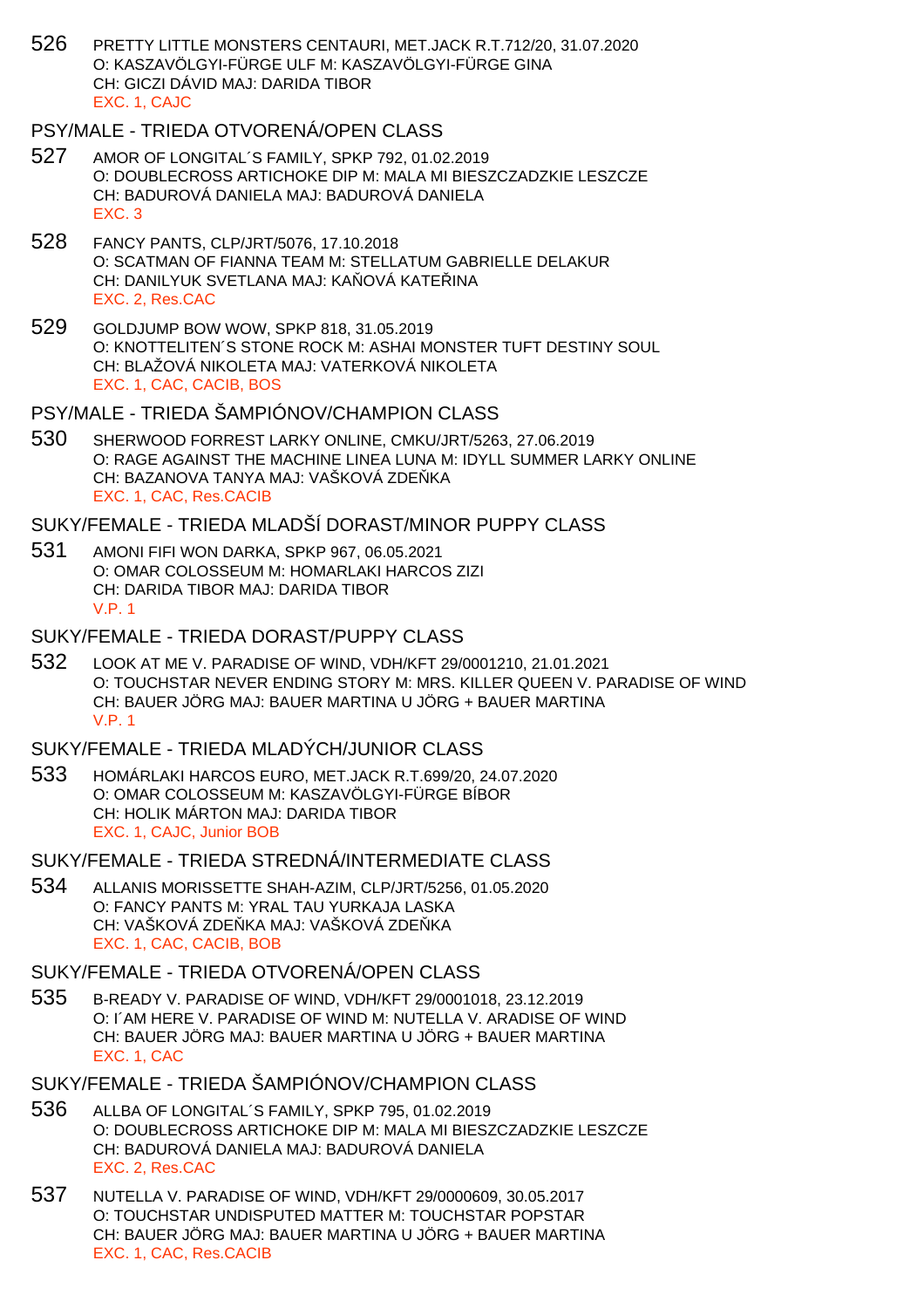# KERRY BLUE TERRIER

#### Rozhodca/Judge DENK CSABA, HU - Kruh/Ring 6

### PSY/MALE - TRIEDA OTVORENÁ/OPEN CLASS

538 ESPRIT ACTIVE GIOTTO, PKR.III-84498, 13.04.2018 O: ESPRIT ACTIVE BUENO M: ESPRIT ACTIVE DÉLICE CH: KAPFERER DORIS MAJ: KRAUZE ANNA EXC. 1, CAC

### PSY/MALE - TRIEDA ŠAMPIÓNOV/CHAMPION CLASS

539 STATEMENT WAPINI DVOMARO, CLP/KBT/2493, 06.07.2018 O: SHYLOCH STATEMENT M: NAREENE BLUE STAR DVOMARO CH: NETÍKOVÁ MARKÉTA MAJ: B HALOVÁ LUCIE EXC. 1, CAC, CACIB, BOS

## SUKY/FEMALE - TRIEDA MLADÝCH/JUNIOR CLASS

540 HEDWIG SNOWY OWL STACK´S KBT, SPKP 257, 19.09.2020 O: VAYA TELA ESPERADO M: FOUR ROSES DERRYMORE STACK´S KBT CH: KOTRHOVÁ ZUZANA MAJ: DRAGÚ OVÁ JANKA ABS.

### SUKY/FEMALE - TRIEDA OTVORENÁ/OPEN CLASS

541 SAIMI QUEEN WAPINI DVOMARO, CLP/KBT/2494, 06.07.2018 O: SHYLOCH STATEMENT M: NAREENE BLUE STAR DVOMARO CH: NETÍKOVÁ MARKÉTA MAJ: ROKOSOVÁ EVA EXC. 1, CAC, Res.CACIB

#### SUKY/FEMALE - TRIEDA ŠAMPIÓNOV/CHAMPION CLASS

542 DINNYÉSVÁROSI WALKING ON THE MOON, MET.KBT.90/19, 14.06.2019 O: DINNYÉSVAÁOSI UNDERCOVER AGENT M: DINNYÉSVÁROSI STILL LOVING YOU CH: TAJTINÉ BUROVINCZ KATALIN MAJ: SZOVÉNYIOVÁ ZUZANA + TAJTINÉ BUROVINCZ KATALIN EXC. 1, CAC, CACIB, BOB

# MANCHESTER TERRIER

Rozhodca/Judge DENK CSABA, HU - Kruh/Ring 6

### SUKY/FEMALE - TRIEDA OTVORENÁ/OPEN CLASS

543 BIBI ALEGRIA DE STUPY, SPKP 20, 04.08.2019 O: TSAR-PING'S ONE AMD ONLY VARG M: SAMANTHA BAIKIS'ESPERANZA CH: RUMPEL MICHAL MAJ: VRÁBELOVÁ MÁRIA EXC. 1, CAC, CACIB, BOB

# NORFOLK TERRIER

Rozhodca/Judge DENK CSABA, HU - Kruh/Ring 6

# PSY/MALE - TRIEDA ŠAMPIÓNOV/CHAMPION CLASS

544 TWEEDLEDEE TEDDY AS HUMBLE GATSBY, SPKP 238, 21.02.2016 O: MAINLY ELFIN FOXGLOVE M: BELLEVILLE NUTTY RED HEAVEN CH: LADICKÁ ADRIANA MAJ: KONŠTIAKOVÁ ZUZANA EXC. 1, CAC, CACIB, BOB

# NORWICH TERRIER

Rozhodca/Judge DENK CSABA, HU - Kruh/Ring 6

## PSY/MALE - TRIEDA MLADÝCH/JUNIOR CLASS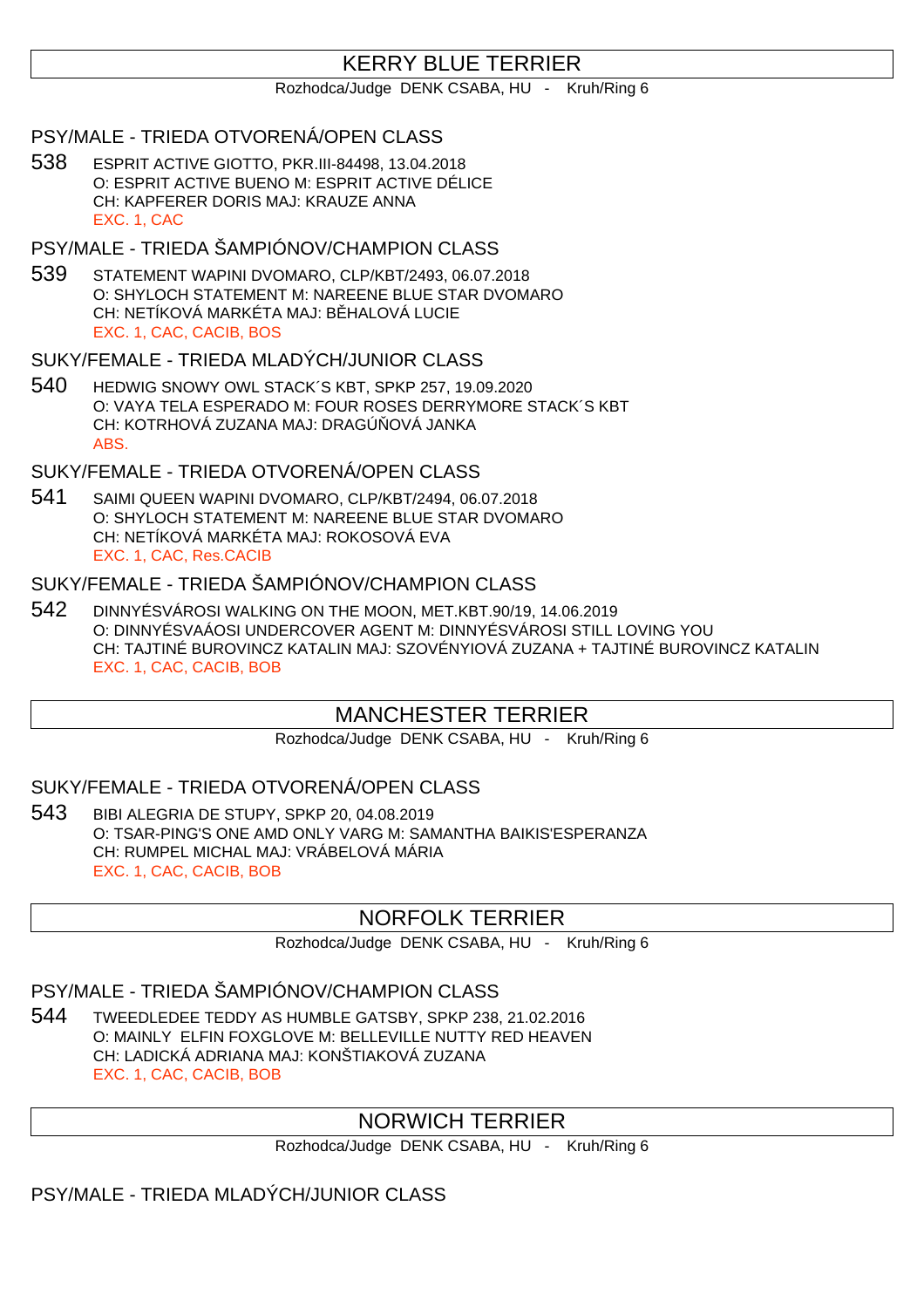545 WILD DEVILS QUANTUM TROST, OHZB NWT 377, 08.11.2020 O: GUARDANGEL CAPPUCCINO M: WILD DEVILS KYLIE MINOGUE CH: RUCK JENS MAJ: RUCK LIANE & JENS EXC. 1, CAJC, Junior BOB

#### PSY/MALE - TRIEDA OTVORENÁ/OPEN CLASS

546 WILD DEVILS IRON MAN, OHZB/NWT 341, 24.11.2018 O: CH WILD DEVILS WHITE SNAKE M: WIND TRAVEL YAPONSKAYA VISHNYA CH: RUCK JENS MAJ: RUCK LIANE & JENS EXC. 1, CAC, CACIB, BOB

## PSY/MALE - TRIEDA ŠAMPIÓNOV/CHAMPION CLASS

547 NIXLINE STELLAR SKY, CLP/NOT/454, 16.05.2018 O: BRAIT NOUZ DAIZ OF DREAM M: PORRIGITO JAIPONGAN CH: ROBI NIKOLA MAJ: SÝKOROVÁ KATE INA EXC. 1, CAC, Res.CACIB

#### SUKY/FEMALE - TRIEDA STREDNÁ/INTERMEDIATE CLASS

548 WILD DEVILS MELANIE THORNTON, OHZB/NWT 361, 29.12.2019 O: WILD DEVILS BLACK SABBATH M: WIND TRAVEL YAPONSKYA VISHNYA CH: RUCK JENS MAJ: SOMMERLECHNER DANIEL EXC. 1, CAC

### SUKY/FEMALE - TRIEDA OTVORENÁ/OPEN CLASS

549 WILD DEVILS DOLLY PARTON, OHZB NWT 312, 07.08.2017 O: CH RAGUS JUMP TO IT M: CH AURELIA VOM TANNENTHALBAD CH: RUCK JENS MAJ: RUCK LIANE & JENS EXC. 1, CAC, CACIB, BOS

#### SUKY/FEMALE - TRIEDA ŠAMPIÓNOV/CHAMPION CLASS

550 BELLEVILLE ALL DRESSED UP, SPKP 50, 07.05.2018 O: TINKAVE I´M THE MAN M: RAGUS ALL GOOD THINGS CH: THOMPSON-MORGAN CATHY MAJ: BLUBLOVÁ LENKA EXC. 1, CAC, Res.CACIB

# PARSON RUSSELL TERRIER

Rozhodca/Judge DENK CSABA, HU - Kruh/Ring 6

#### PSY/MALE - TRIEDA OTVORENÁ/OPEN CLASS

- 551 BLASER SPOD BARANCA, SPKP RG 372, 12.07.2017 O: ALF GENIUS LOCI M: CWN ANNWFN GWENDOLYN CH: KALATOVÁ KLÁRA MAJ: KALÁTOVÁ KLÁRA ABS.
- 552 DIABOLO VOM SCHWARZWALD POLAND, PKR.III-83321, 09.12.2017 O: SONY VOM SCHWARZWALD POLAND M: NOCK RIVER'S HAPPY VALENTINE CH: FILIPECKA JOANNA MAJ: FILIPECKA JOANNA EXC. 1, CAC, CACIB, BOS
- PSY/MALE TRIEDA ŠAMPIÓNOV/CHAMPION CLASS
- 553 ATTRACTIVE ARAMIS OF GREEN SPIRITS, ÖHZB PRT 3057, 10.01.2020 O: CIB ABYSMAL STARFISH TO PEARCH HILL M: CIB UNBELIEVABLE LILLI FEE VON CONTESSA CH: GANZER ROLAND&EMANUEL MAJ: GANZER ROLAND EXC. 1, CAC, Res.CACIB

# SUKY/FEMALE - TRIEDA MLADŠÍ DORAST/MINOR PUPPY CLASS

- 554 BOURBON VANILLE OF GREEN SPIRITS, ÖHZB/PRT 3232, 24.02.2021 O: NUGGET KOZLÍK RITAKIM M: CIB UNBELIEVABLE LILLI FEE VON CONTESSA CH: GANZER ROLAND&EMANUEL MAJ: GANZER ROLAND V.P. 1
- SUKY/FEMALE TRIEDA STREDNÁ/INTERMEDIATE CLASS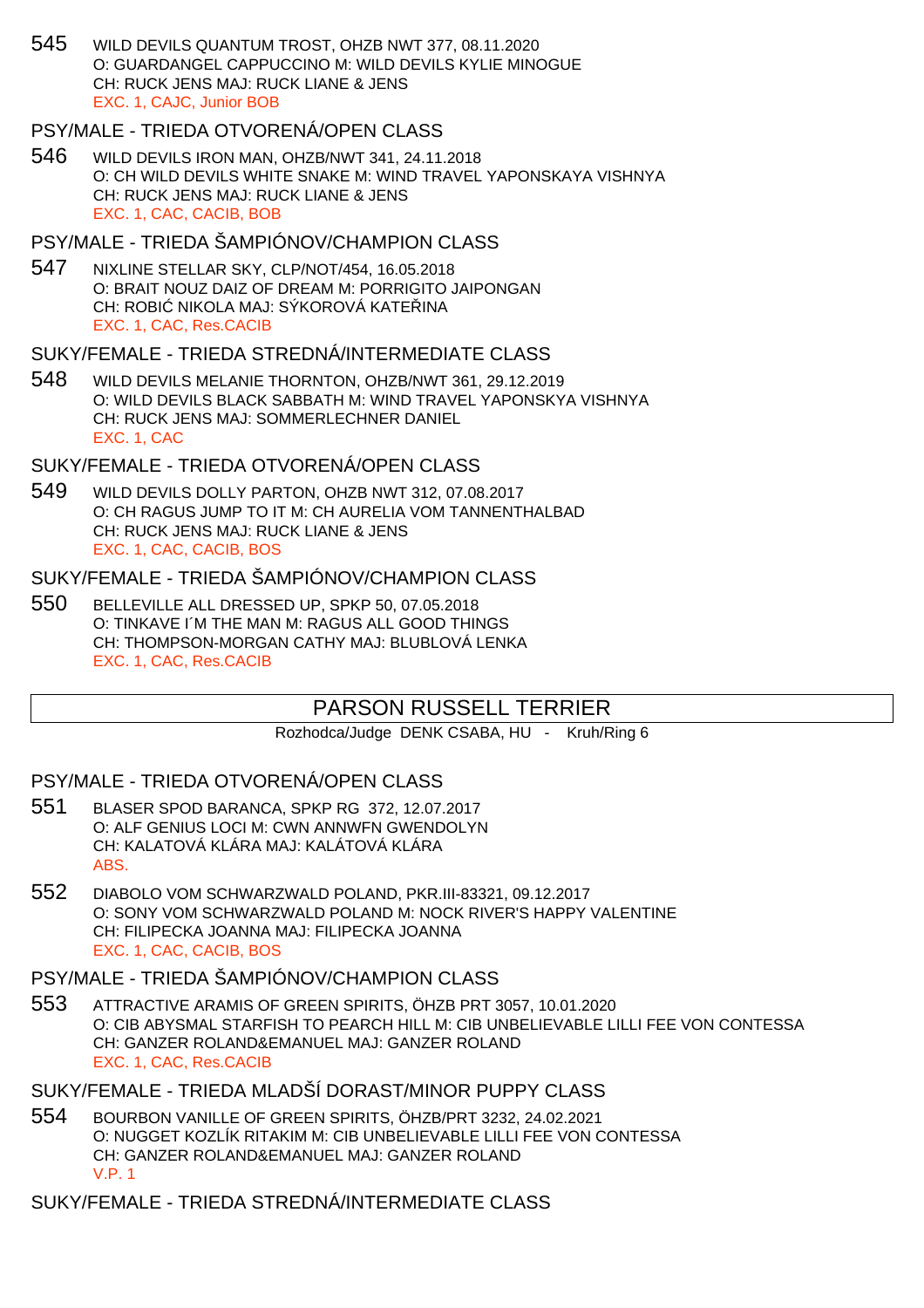555 KSANDI EQUUS, ÖHZB/PRT 3125, 04.11.2019 O: PAN PUDZIAN MYSIA ZAGLADA M: SIMBA EQUUS MYSIA ZAGLADA CH: BILI SKA ANETA MAJ: GANZER EMANUEL EXC. 1, CAC, CACIB, BOB

# SUKY/FEMALE - TRIEDA ŠAMPIÓNOV/CHAMPION CLASS

556 UNBELIEVABLE LILLI FEE VON CONTESSA, ÖHZB/PRT 2779, 29.07.2017 O: REDNOCK MYOWN POINT OF VIEW M: KINDLY KIRA VON CONTESSA CH: PETERS SILVIA MAJ: GANZER ROLAND EXC. 1, CAC, Res.CACIB

# SCOTTISH TERRIER

Rozhodca/Judge DENK CSABA, HU - Kruh/Ring 6

# PSY/MALE - TRIEDA ŠAMPIÓNOV/CHAMPION CLASS

557 LIMONCELLO SUPREM DAI HARD, PKR.III-85155, 10.07.2018 O: GLENHEATH ENTREPRENEUR M: YOU PERFECTION DAI HARD CH: KUDINA NATALYA MAJ: WINOWICZ WIKTORIA EXC. 1, CAC, CACIB, BOB

## SEALYHAM TERRIER

Rozhodca/Judge DENK CSABA, HU - Kruh/Ring 6

#### PSY/MALE - TRIEDA OTVORENÁ/OPEN CLASS

558 WHITE CLOWNES TULIP HERO IN LOVE, PKR.III-86181, 11.02.2018 O: ARTERRA'S HAND OF THE KING M: FORLEGD YADDA YADDA GIA CH: PALMQVIST JENNY MAJ: SOBCZYK PIOTR & KAROLINA EXC. 1, CAC, CACIB, BOB

### STAFFORDSHIRE BULL TERRIER

Rozhodca/Judge CWIECEKOVÁ ANNA, SK - Kruh/Ring 15

#### PSY/MALE - TRIEDA DORAST/PUPPY CLASS

- 559 APOLO DE LA BRIO BOLD, SPKP 1920, 10.02.2021 O: POLO DE LA FRANSIMO BOHEMIA M: LUMP SUM OF FRANSIMO BOHEMIA CH: ZAJONCOVÁ KATARÍNA MAJ: KUBALA ROMAN V.P. 1
- PSY/MALE TRIEDA MLADÝCH/JUNIOR CLASS
- 560 AUDAX GRIFFIN SUB SOLE, CMKU/SBT/14717/20, 22.08.2020 O: ADWIN STAR SALLYSTAFF M: KENAITEEN MERRYMAKER CH: ČEJKOVÁ DENISA MAJ: JANDA PETR + KUMMEROVÁ ADÉLA EXC. 1, CAJC, Junior BOB

## PSY/MALE - TRIEDA STREDNÁ/INTERMEDIATE CLASS

- 561 BRAN BONO SANNY STAFF, SPKP 1777, 14.03.2020 O: COEN RASCAL BULL M: OLLI OD ŠIFÁKU CH: SZALAIOVÁ VIKTÓRIA MAJ: NÍZKA MIRIAMA EXC. 2
- 562 BRAVE SPIRIT KEY SOUL PLAYER, RKF 5873492, 16.12.2019 O: EARTHQUAKE STAFF`S TWIN TURBO SPIRIT BRAVE M: BRAVE SPIRIT FLOR DE LIRIO BLANCO CH: GURYEVSKAYA T MAJ: TIBAY NORBERT + KATOMINA TATIANA EXC. 1, CAC, Res.CACIB

#### PSY/MALE - TRIEDA OTVORENÁ/OPEN CLASS

563 ADELESTAFF APOLLO FROM, SPKP 1393, 30.03.2017 O: SATIP SORBOSS AT VRABARBULL M: ADELE BLACK ROSE STAFF CH: FU EKOVÁ IVANA MAJ: SZALAIOVÁ VIKTÓRIA + KOPUNCEC RENÉ EXC. 2, Res.CAC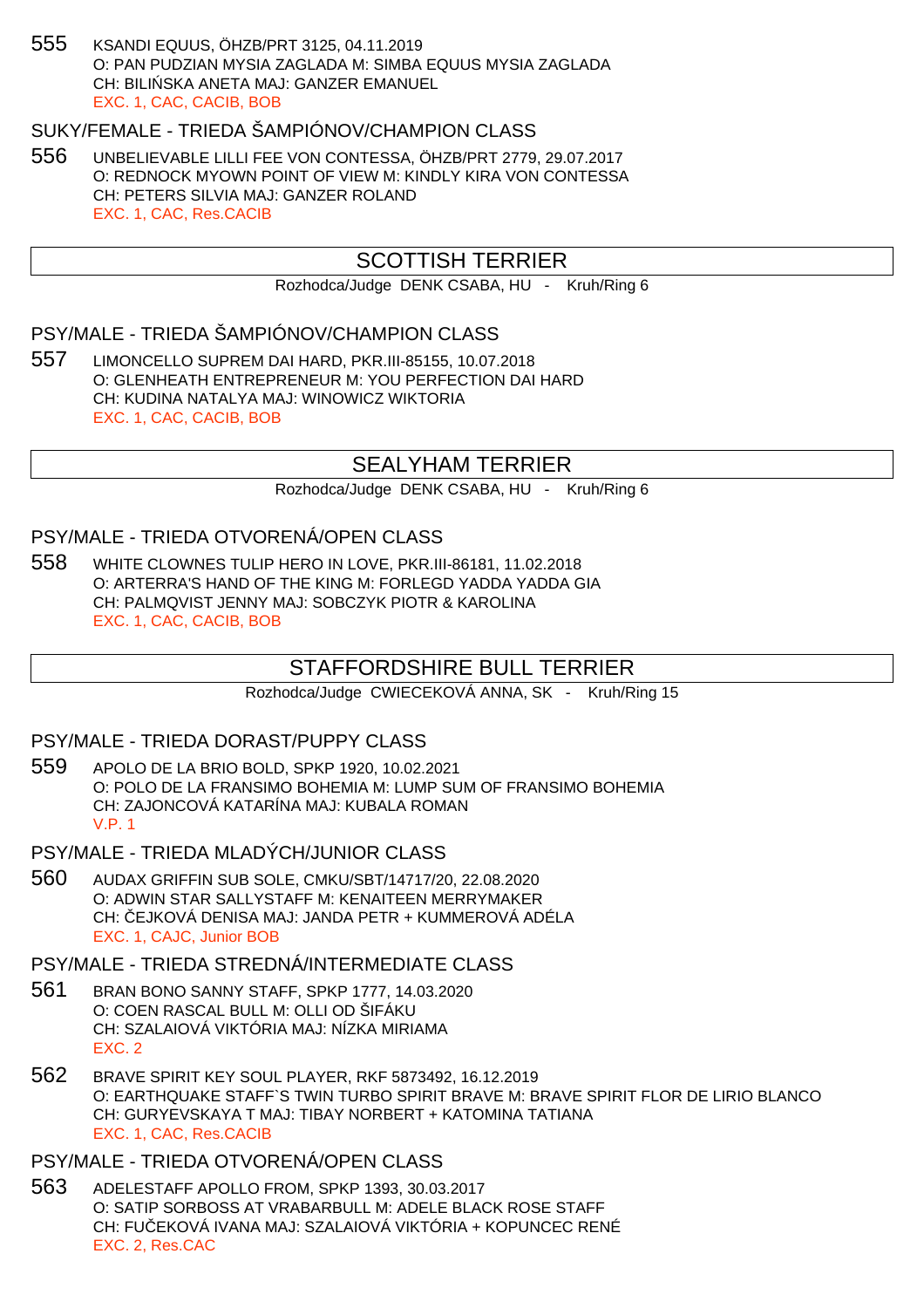564 KOFI CRAZY MAGIC, SPKP 1632, 15.02.2019 O: BREMBO ACHERON SLOVAKIA M: VICTORIA CRAZY MAGIC CH: JADA ŠTEFAN MAJ: GALLOVÁ KATARÍNA EXC. 1, CAC

## PSY/MALE - TRIEDA ŠAMPIÓNOV/CHAMPION CLASS

- 565 BREMBO ACHERON SLOVAKIA, SPKP 1388, 05.04.2017 O: JOLI KAF DU DOMAINE D´ISHTAR M: AIRA RASCAL BULL CH: ODNECHTA RADOVAN MAJ: ODNECHTA RADOVAN EXC. 1, CAC, CACIB, BOB
- 566 CAESAR CRAZY MAGIC, SPKP 1361, 08.11.2016 O: ASTON RASCAL BULL M: JETTA CRAZY MAGIC CH: IADA ŠTEFAN MAJ: MASARIK ONDREJ + IADA ŠTEFAN EXC. 2, Res.CAC
- SUKY/FEMALE TRIEDA MLADŠÍ DORAST/MINOR PUPPY CLASS
- 567 ADELINE STEIN LOVE, SPKP 1964, 03.05.2021 O: CÉZAR BLACK ROSE STAFF M: UZZI Z NÁVRŠÍ CH: ŠTEINHÜBEL CHRISTIAN MAJ: ZELENÁKOVÁ NADEŽDA V.P. 1

#### SUKY/FEMALE - TRIEDA DORAST/PUPPY CLASS

568 AYRA BRIO BOLD, SPKP 1922, 10.02.2021 O: POLO DE LA FRANSIMO BOHEMIA M: LUMP SUM OF FRANSIMO BOHEMIA CH: ZAJONCOVÁ KATARÍNA MAJ: ZAJONCOVÁ KATARÍNA V.P. 1

#### SUKY/FEMALE - TRIEDA MLADÝCH/JUNIOR CLASS

- 569 BALADEVA BELLISSIMA SANNY STAFF, SPKP 1780, 14.03.2020 O: COEN RASCAL BULL M: OLLI OD ŠIFÁKU CH: SZALAIOVÁ VIKTÓRIA MAJ: SZALAIOVÁ VIKTÓRIA V.G. 1
- 570 FREYA VANR OF MORAVIA LORD, CMKU/SBT/14423/20, 20.05.2020 O: ALBY VECCHIO GENTLE BULL M: TRUE LOVE OF MORAVIA LORD CH: PROKOPOVÁ PETRA MAJ: GULA MILAN + KATI OVÁ RENÁTA ABS.

## SUKY/FEMALE - TRIEDA STREDNÁ/INTERMEDIATE CLASS

- 571 ALFA VON LAPLASIAN, SPKP 1803, 12.05.2020 O: FOREVER BULL CESAR M: DAIRRA IVET ACHERON SLOVAKIA CH: MALI ÁKOVÁ MICHAELA MAJ: MALI ÁKOVÁ MICHAELA EXC. 2, Res.CAC
- 572 JUST LIKE HEAVEN BULLPARRABEN, PKR.III-88396, 21.01.2020 O: OKWAHO RED SKY AT NIGHT M: HIGH HOPE BULLPARRABEN CH: WALCZAK- WOJTKOWIAK MARTA MAJ: BELAŠI OVÁ ALEXANDRA + BORGU OVÁ MARTINA V.G. 3
- 573 THORGAL YENNEFER Z VENGERBERGU, PKR.III-88404, 23.01.2020 O: GREAT GATSBY BULLPARRABEN M: THORGAL ARIANKA Z TALGARU CH: SZYMCZYK DANUTA MAJ: RUS ÁKOVÁ ZUZANA EXC. 1, CAC, Res.CACIB

- 574 ABIGAIL BUDÚCE HVIEZDY, SPKP 1683, 18.06.2019 O: BREMBO ACHERON SLOVAKIA M: ORIS CRAZY MAGIC CH: BACULÍKOVÁ KRISTÍNA MAJ: BACULÍKOVÁ KRISTÍNA EXC. 3
- 575 BIBI RUTH WINNERSTAFF, SPKP 1630, 26.01.2019 O: LANLUAIN PRECIOUS BLOOD M: ANGEL CHIRA WINNERSTAFF CH: NAGY ALEXANDER MAJ: RUDOLFOVÁ ERIKA EXC. 2, Res.CAC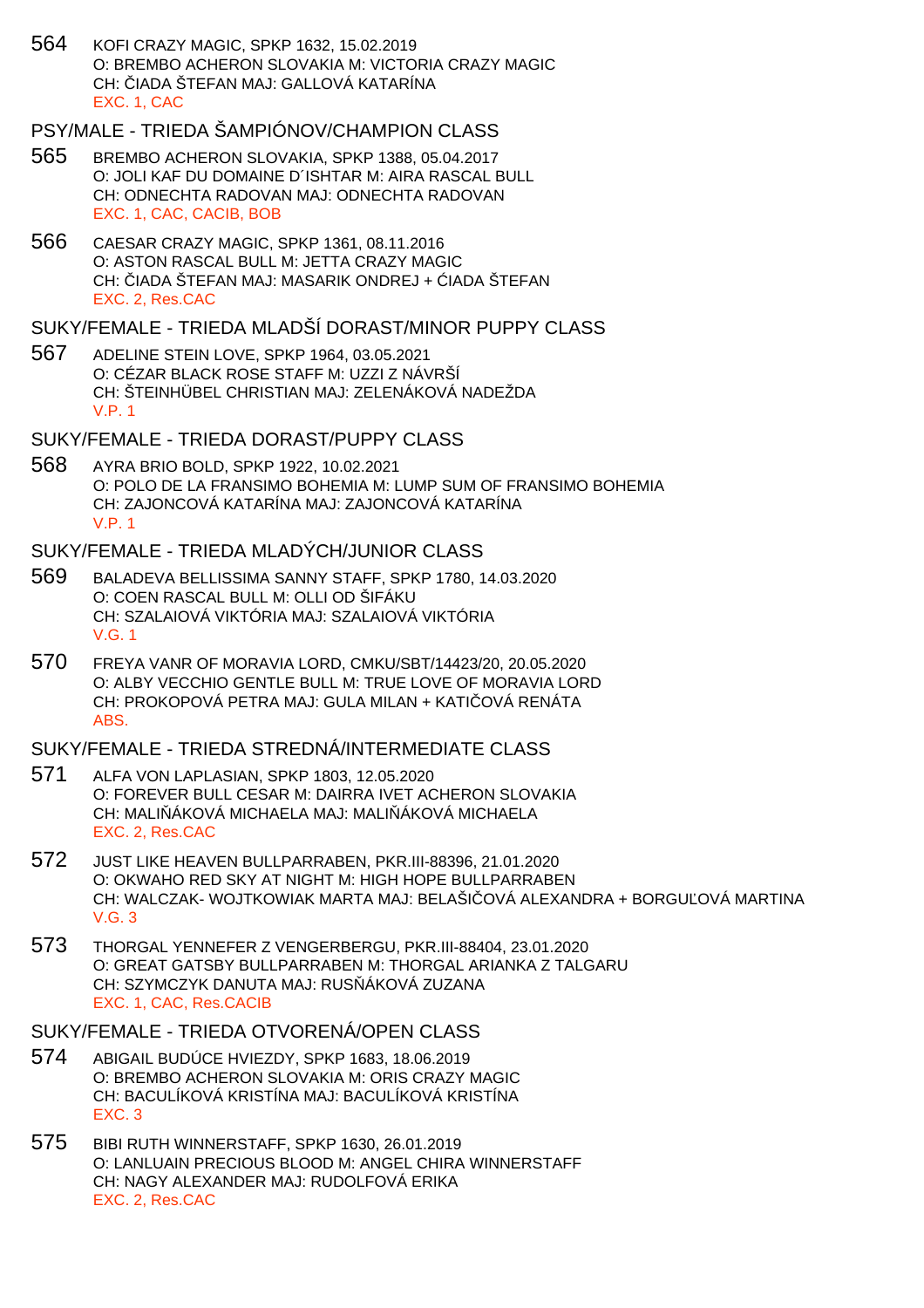576 FERAJNA HUSARIA STAFF, CMKU/SBT/13731/-19/19, 17.07.2019 O: THE MIGHTY TYRION M: NEFRETETE CANAVERAL-STAFF CH: MAGDO PATRYCJA MAJ: VELI KOVÁ EVA EXC. 1, CAC

# SUKY/FEMALE - TRIEDA ŠAMPIÓNOV/CHAMPION CLASS

577 TROJANSTAFF WET KISSES, LOE 2460244, 17.09.2018 O: ANTROBOSS TEMPESTA NERA M: DIAMONDS OF BLANCH VIKING SPIRIT CH: ALBIOL ADRIAN MAJ: BARIAKOVÁ MICHAELA EXC. 1, CAC, CACIB, BOS

# WELSH TERRIER

Rozhodca/Judge DENK CSABA, HU - Kruh/Ring 6

### PSY/MALE - TRIEDA STREDNÁ/INTERMEDIATE CLASS

578 TVANTENGEN WHISKEY ON ROKS, PKR.III-89439, 19.09.2019 O: MALVADO'S TIME TO RANGEL M: TVANTENGEN PERFECT RARITY CH: NIKOLAENKOVA SVETLANA MAJ: KARPINSKA-JETTKA LARYSA + JETTKA NATALIA EXC. 1, CAC, CACIB, BOB

SUKY/FEMALE - TRIEDA ŠAMPIÓNOV/CHAMPION CLASS

579 PRETTY WOMAN BLUE BRICASSART, PKR.III-86673, 22.01.2019 O: TOTOLOTEK ALUZJA M: NUT IN THE SUN BLUE BRICASSART CH: KARPINSKA-JETTKA LARYSA & JETTKA NATALIA MAJ: WOJCIK-WONORSKA KAROLINA + WONORSKI

ARTUR EXC. 1, CAC, CACIB, BOS

## WEST HIGHLAND WHITE TERRIER

Rozhodca/Judge DENK CSABA, HU - Kruh/Ring 6

#### PSY/MALE - TRIEDA STREDNÁ/INTERMEDIATE CLASS

- 580 GERMAN SAMURAI V. PARADISE OF WIND, VDH/KFT 24/0056472, 20.12.2019 O: FLASHLIGHT THUNDER V. PARADISE OF WIND M: BOGARHAZI MADAME SCANDALE CH: JÖRG BAUER MAJ: BAUER MARTINA U JÖRG + BAUER MARTINA EXC. 1, CAC, Res.CACIB
- PSY/MALE TRIEDA OTVORENÁ/OPEN CLASS
- 581 MILLION REASONS SUNSHINE CELEBRATION, SPKP 1568, 25.06.2019 O: EASY-GOING DU MOULIN DE MAC GREGOR M: STARS FALL IN SUNSHINE CELEBRATION CH: KANÁSOVÁ MARTINA MAJ: KANÁSOVÁ MARTINA EXC. 1, CAC, CACIB, BOB

### PSY/MALE - TRIEDA ŠAMPIÓNOV/CHAMPION CLASS

- 582 LORD ASHTON WHITE CRYSTAL GI&GI, SPKP 1496, 29.05.2016 O: HILLCLOUD BELENUS WITH ASHGATE M: ELIZABETH QUEEN WHITE CRYSTAL GI&GI CH: CHRIAŠTE OVÁ INGRID ING. MAJ: TUŠANOVÁ ZUZANA EXC. 2, Res.CAC
- 583 MAGIC BOY FROM SUPERB DREAMS, PKR.III-84729, 12.10.2017 O: SHOWMAN FROM SUPERBIA M: AMORETTE LITTLE LOVE SUPERB DREAMS CH: KASZOWSKA EDYTA MAJ: KASZOWSKA EDYTA EXC. 1, CAC
- PSY/MALE TRIEDA VETERÁNOV/VETERAN CLASS
- 584 HARVEY-HARLEY WHITE CRYSTAL GI&GI, SPKP 1420, 31.05.2013 O: W.D.O´LA LA THE ONE N ONLY M: ELIZABETH QUEEN WHITE CRYSTAL GI&GI CH: CHRIAŠTE OVÁ INGRID MAJ: TUŠANOVÁ ZUZANA EXC. 1

SUKY/FEMALE - TRIEDA DORAST/PUPPY CLASS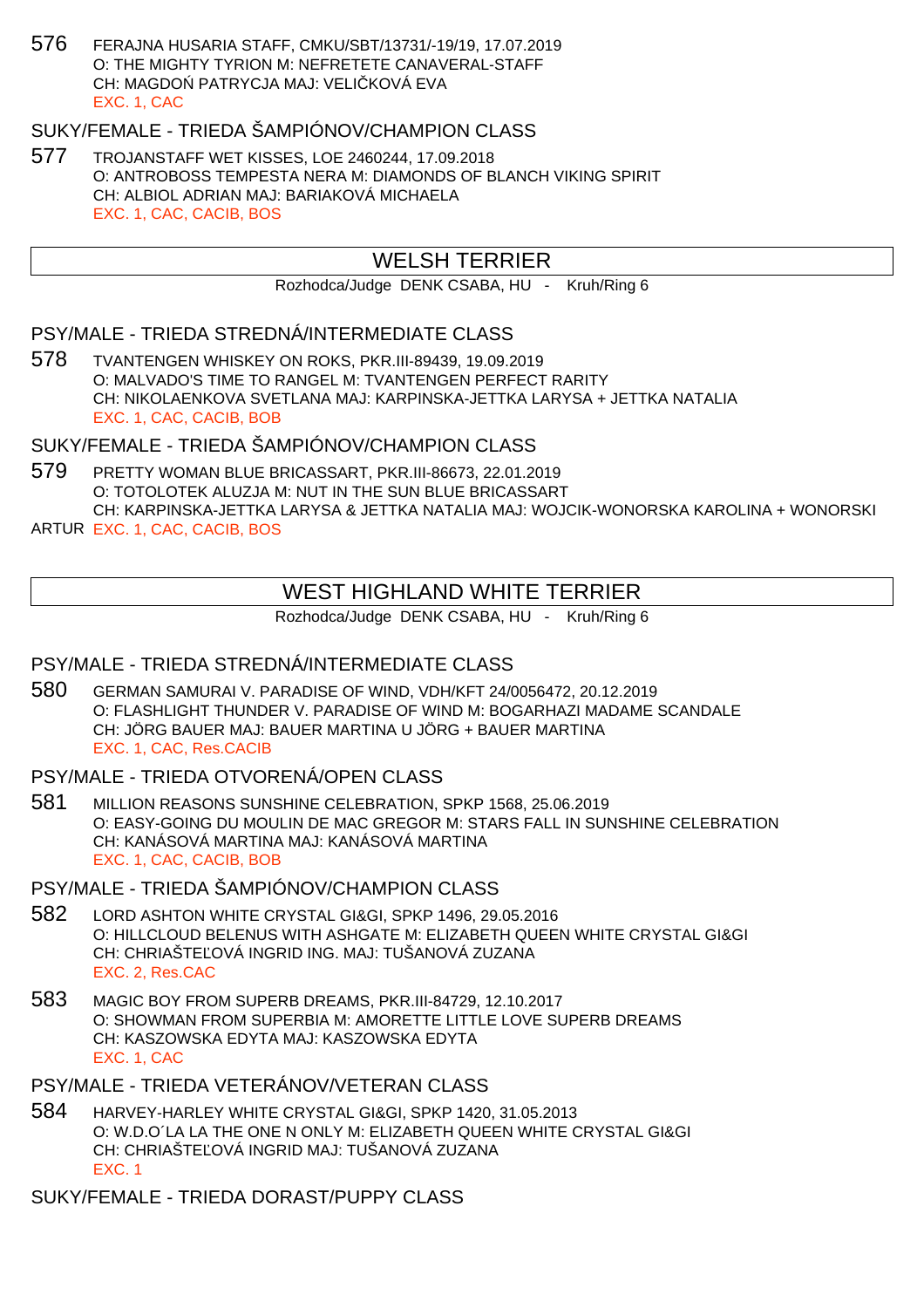585 W.D.O´LA LA VARTALAK, SPKP 1611, 03.01.2021 O: W.D.O´LA LA EZERLUMEN M: W.D.O´LA LA JACKPOT CH: SZOKE ZSUZSANNA MAJ: CHRIAŠTE, OVÁ INGRID V.P. 1

# SUKY/FEMALE - TRIEDA MLADÝCH/JUNIOR CLASS

- 586 MY LITTLE DEVIL PREEMINENT WHITE DOG, PKR.III-89571, 04.05.2020 O: WONDER WHY SUNSHINE CELEBRATION M: FRAZANDMITCH SUMMER LOVE CH: FRONCZYK MAGDALENA MAJ: HAWRO MARCIN EXC. 2
- 587 SARA SUNSHINE CELEBRATION, SPKP 1598, 20.09.2020 O: MILLION REASONS SUNSHINE CELEBRATION M: XTREME POKER FACE SUNSHINE CELEBRATION CH: KANÁSOVÁ MARTINA MAJ: KANÁSOVÁ MARTINA EXC. 1, CAJC, Junior BOB, BOS

SUKY/FEMALE - TRIEDA STREDNÁ/INTERMEDIATE CLASS

588 GOLDIE BÍLÝ HURRICANE, CLP/WHW/8871, 01.04.2020 O: BOGARHAZI INNOCENT LOVE M: DAFNE BÍLÝ HURRICANE CH: ŠTENGLOVÁ VÁCLAVA MAJ: ŠTENGLOVÁ VÁCLAVA EXC. 1, CAC, Res.CACIB

# SUKY/FEMALE - TRIEDA OTVORENÁ/OPEN CLASS

- 589 JACKIE STAR WEST, CLP/WHW/8563, 03.07.2018 O: WESTICON HIGHLAND HUNTER M: DYNAMICA STAR WEST CH: STÍTECKÁ MONIKA MAJ: KUCHA LOVÁ JANA + KUCHA LOVÁ GABRIELA EXC. 2, Res.CAC
- 590 NEFRETETE ADAMANTINA CORDA, PKR.III-81495, 19.11.2016 O: I'M THE BEST SUPERBIA M: MY HAIRY BRAVEHEART UNBREAK MY HEART CH: MAŁEK ROBERT MAJ: KASZOWSKA EDYTA EXC. 1, CAC
- 591 SI PASSIONE V. PARADISE OF WIND, VDH/KFT 24/0055771, 22.09.2018 O: BOGARHAZI PURE PASSION M: BOGARHAZI MADAM SCANDAL CH: BAUER MARTINA U. JORG MAJ: BAUER MARTINA U JÖRG + BAUER JÖRG ABS.

# SUKY/FEMALE - TRIEDA ŠAMPIÓNOV/CHAMPION CLASS

- 592 MAFIA OD BOBIKA, CLP/WHW/8685, 19.11.2018 O: STING SUNSHINE CELEBRATION M: OH I¨M SO PRETTY OD BOBIKA CH: ILCZYK EWA MAJ: BAREŠOVÁ VERONIKA EXC. 2, Res.CAC
- 593 POPPY CAKE SUNSHINE CELEBRATION, SPKP 1566, 02.06.2019 O: EASY-GOING DU MOULIN DE MAC GREGOR M: FLANAGAN SUNSHINE CELEBRATION CH: KANÁSOVÁ MARTINA MAJ: KANÁSOVÁ MARTINA EXC. 1, CAC, CACIB

# SUKY/FEMALE - TRIEDA VETERÁNOV/VETERAN CLASS

594 HAYLEY-FAIRA WHITE CRYSTAL GI&GI, SPKP 1419, 31.05.2013 O: W.D.O´LA LA THE ONE N ONLY M: ELIZABETH QUEEN WHITE CRYSTAL GI&GI CH: CHRIAŠTE OVÁ INGRID MAJ: KO ENÁ ALEXANDRA EXC. 1

# YORKSHIRE TERRIER

Rozhodca/Judge DENK CSABA, HU - Kruh/Ring 6

# PSY/MALE - TRIEDA MLADÝCH/JUNIOR CLASS

595 MAGIC MOON MONITE CIARA, SPKP 9884, 03.07.2020 O: NEVILL DARK LUNA M: FABER GE MONITE CIARA CH: MIKLOVI OVÁ NATAŠA MAJ: ŠKRKOVÁ ADRIÁNA + POPELKA MATEJ EXC. 2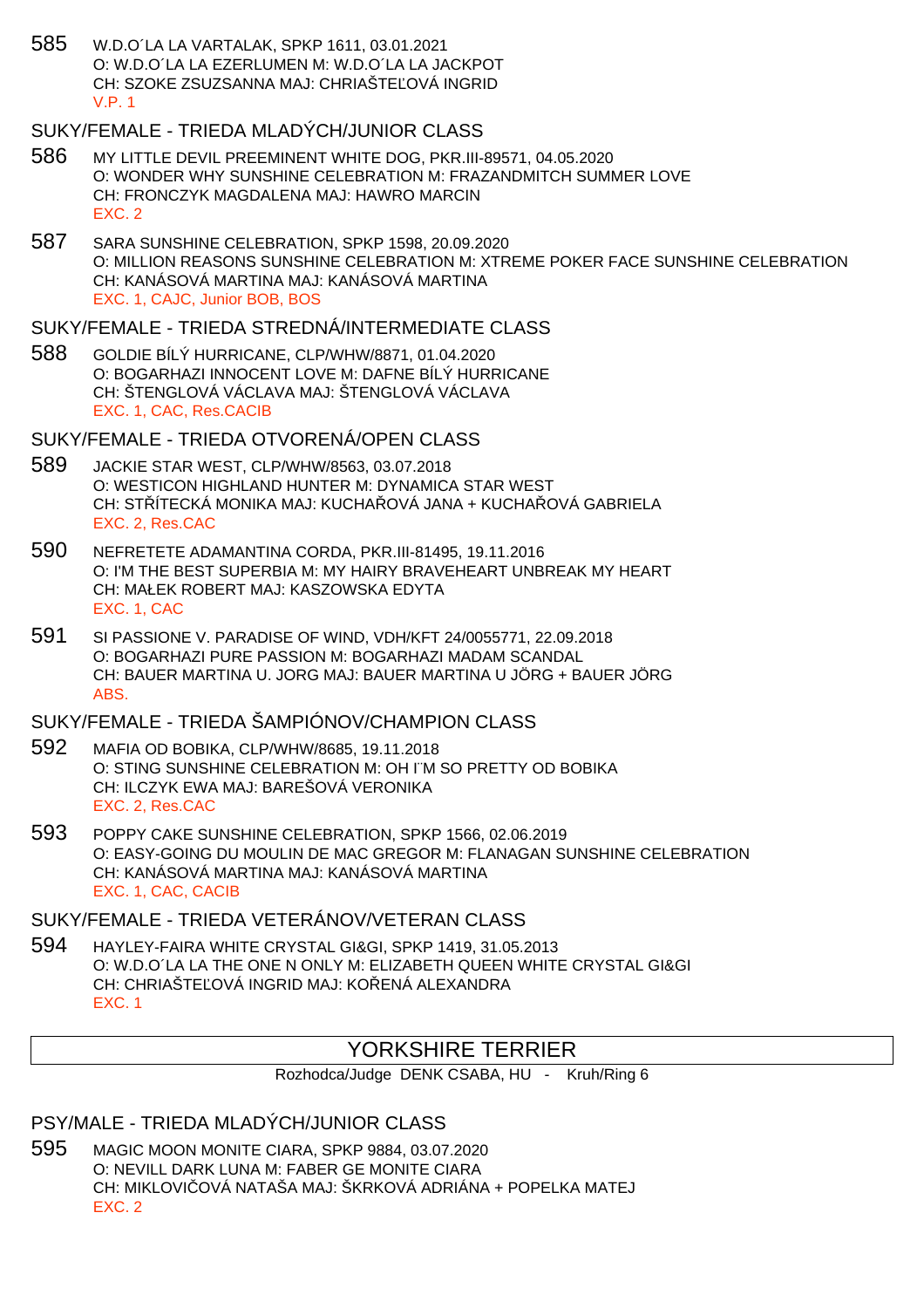- 596 PICKWICK CRYSTAL OF THE YORK, CMKU/YT/09349/20, 11.06.2020 O: LEON CRYSTAL OF THE YORK M: YESSI CRYSTAL OF THE YORK CH: PETRÁK IVAN MAJ: MARTINKOVÁ JANA EXC. 3
- 597 RICHIE OF MARYON'S HOME, SPKP 9895, 06.07.2020 O: VALENTIN GOOGLE OF MARYON'S HOME M: COLETTE OD PEKELSKÉ BRÁNY CH: HILMEROVÁ BABIANNE MAJ: KUNOVI OVÁ SIMONA EXC. 1, CAJC, Junior BOB

#### PSY/MALE - TRIEDA STREDNÁ/INTERMEDIATE CLASS

- 598 GIVE A LITTLE LOVE STŘÍBRNÉ PŘÁNÍ, CMKU/YT/08994/20, 01.05.2020 O: ICH YOU ARE MY ONE ST ÍBRNÉ PÁNÍ M: BEAUTY ALICE ST ÍBRNÉ PÁNÍ CH: BYSTRIANSKÁ ALENA MAJ: BYSTRIANSKÁ ALENA EXC. 1, CAC, Res.CACIB
- 599 KALINKO MONITE CIARA, SPKP 9742, 14.02.2020 O: RACHID MONITE CIARA M: VICTORY OF SUN DARK LUNA CH: MIKLOVI OVÁ NATAŠA MAJ: MIKLOVI OVÁ NATAŠA EXC. 2, Res.CAC
- PSY/MALE TRIEDA OTVORENÁ/OPEN CLASS
- 600 GREAT GALAXY SHARBEST, CMKU/YT/98430/19, 01.09.2019 O: DELIGHTFUL SECRET STŘÍBRNÉ PŘÁNÍ M: SHARMNATAN'S GRACE VALERIE CH: MORARU RUSLANA MAJ: MORARU RUSLANA EXC. 1, CAC, CACIB, BOB

## PSY/MALE - TRIEDA ŠAMPIÓNOV/CHAMPION CLASS

- 601 CAMPARIS COLDRIVER, VDH/CYT 03572, 03.02.2019 O: CH CAMPARIS COASTWIND M: CH CAMPARIS PENNY LANE CH: ACKERMANN BEATE MAJ: HILMEROVÁ BABIANNE ABS.
- 602 HARRY POTTER STŘÍBRNÉ PŘÁNÍ, CMKU/YT/87606/18, 23.11.2018 O: YOU ARE MERLINS SON STÍBRNÉ PŘÁNÍ M: READY FOR LOVE STÍBRNÉ PŘÁNÍ CH: BYSTRIANSKA ALENA MAJ: MORARU RUSLANA EXC. 1, CAC

### SUKY/FEMALE - TRIEDA MLADÝCH/JUNIOR CLASS

- 603 AMIA DARK LUNA, SPKP 10001, 02.10.2020 O: BRAVA YORK TENIS ROYAL FLASH M: TISHA DARK LUNA CH: KYSELOVÁ KARIN MAJ: RAJKOVI OVÁ MICHAELA EXC. 2
- 604 BELLA DONNA CRYSTAL OF THE YORK, SPKP 9999, 28.10.2020 O: FERRARI ENZO CRYSTAL OF THE YORK M: ICHIGO CRYSTAL OF THE YORK CH: PETRÁK IVAN MAJ: PETRÁKOVÁ ZUZANA EXC. 1, CAJC
- 605 GUDYORK FABIOLA, SPKP 9825, 17.04.2020 O: GUDYORK DANIEL M: GUDYORK ELLI-LUE CH: GUDERNOVÁ EVA MAJ: GUDERNOVÁ EVA ABS.
- 606 HAVANAS OF JORANZA, SPKP 9914, 10.06.2020 O: NIKI CRYSTAL OF THE YORK M: RUBY OF JORANZA CH: ORBANOVÁ ZUZANA MAJ: ŠKRKOVÁ ADRIÁNA EXC. 3
- SUKY/FEMALE TRIEDA STREDNÁ/INTERMEDIATE CLASS
- 607 BEATRIX MODRÁ LUNA, SPKP 9637, 04.09.2019 O: WOODY MODRÁ LUNA M: AMAZING AMY HEAVENLY ANGEL CH: ŠEDIVÁ LIVIA MAJ: ŠEDIVÁ LÍVIA EXC. 2, Res.CAC
- 608 VALENTINE ROSE STŘÍBRNÉ PŘÁNÍ, CMKU/YT/98585/19, 27.09.2019 O: ANGEL'S FANTASY GIVENCHY M: BEAUTY ALICE ST ÍBRNÉ PÁNÍ CH: BYSTRIANSKÁ ALENA MAJ: BYSTRIANSKÁ ALENA EXC. 1, CAC, Res.CACIB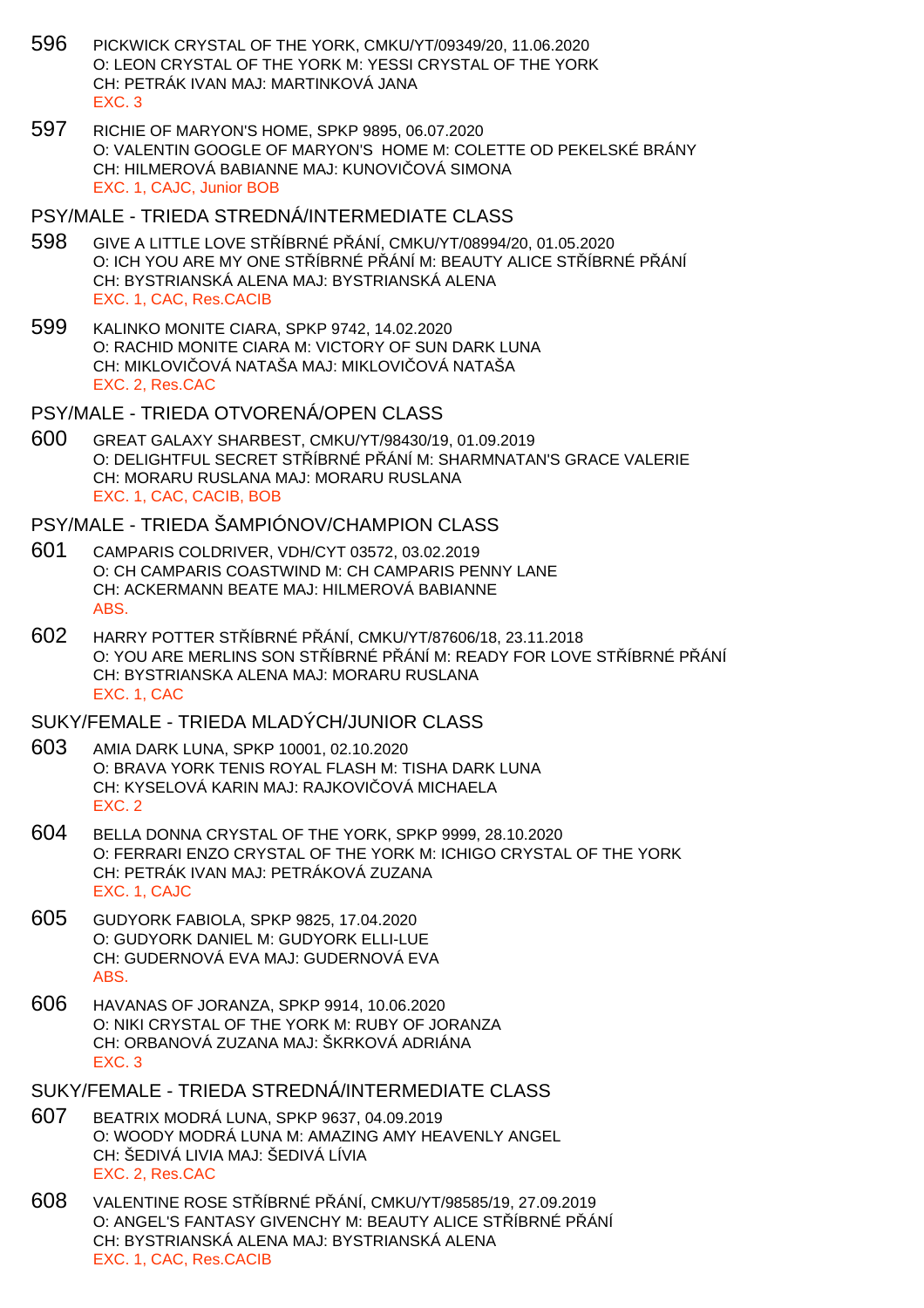## SUKY/FEMALE - TRIEDA OTVORENÁ/OPEN CLASS

- 609 LADONNA CRYSTAL OF THE YORK, SPKP 9219, 21.12.2017 O: GUDYORK STARLIGHT M: SUNSHINE CRYSTAL OF THE YORK CH: PETRÁK IVAN MAJ: PETRÁKOVÁ ZUZANA EXC. 2, Res.CAC
- 610 WINKIE OF MARYON´S HOME, SPKP 9543, 07.05.2019 O: OMER OF MARYON´S HOME M: CH AFRODITHE OF MARYON´S HOME CH: HILMEROVÁ BABIANNE MAJ: HILMEROVÁ BABIANNE EXC. 1, CAC, CACIB, BOS

SUKY/FEMALE - TRIEDA ŠAMPIÓNOV/CHAMPION CLASS

611 ADELAIDE STAR OF ANDREA´S HOME, SPKP 9792, 30.12.2019 O: COMEBACK ROYAL DAISY M: KAROLINE OF MARYON´S HOME CH: MICHALCOVÁ ANDREA MAJ: HILMEROVÁ BABIANNE EXC. 1, CAC

skupina/group FCI - 4

# DACHSHUND KURZHAAR - JAZVE ÍK HLADKOSRSTÝ

Rozhodca/Judge PETRAKOVA IRINA, RUS - Kruh/Ring 7

### PSY/MALE - TRIEDA PRACOVNÁ/WORKING CLASS

612 PROUD HUNTER EASY RIDER, MET.RT.772/17, 16.08.2016 O: ICH LUCAS VOM DRILAND M: ICH MILLI DIVA NOIRE CH: JÜLING ATTILÁNÉ MAJ: JÜLING ATTILÁNÉ EXC. 1, CAC, CACIB, BOS

#### SUKY/FEMALE - TRIEDA MLADÝCH/JUNIOR CLASS

613 PROUD HUNTER KATANA, MET.RT.2579/21, 28.10.2020 O: PROUD HUNTER EASY RIDER M: PROUD HUNTER CHARDONAY CH: ATTILANE JULING MAJ: GLINIECKA JANA V.G. 1

## SUKY/FEMALE - TRIEDA STREDNÁ/INTERMEDIATE CLASS

614 COR CANIS STEFKA Z FULAROWEJ KLIKI, PKR.IV-29643 KS, 18.10.2019 O: SPELLBOUND'S BLACK THE AFFAIR M: ELITA KŁODA CH: FULARA MICHALINA MAJ: FULARA MICHALINA EXC. 1, CAC, CACIB, BOB

### SUKY/FEMALE - TRIEDA OTVORENÁ/OPEN CLASS

615 DALIA Z JAMNIKOWA, PKR.IV-28811 KS, 24.02.2018 O: ARISTOKRAT SSTRAUMES CHOCOLATE M: EMDASH DELIGHT CH: KAWALEC ANNA MAJ: FULARA MICHALINA ABS.

# DACHSHUND KURZHAAR KANINCHEN - JAZVE ÍK HLADKOSRSTÝ KRÁLICÍ

Rozhodca/Judge PETRAKOVA IRINA, RUS - Kruh/Ring 7

### PSY/MALE - TRIEDA OTVORENÁ/OPEN CLASS

616 DAMIEN DUDLEY GILOVAM, CLP/JTK/98674, 30.04.2019 O: NOVAYA LEGENDA TSEZAR M: MIRANDA RED GIRL GILOVAM CH: ARTNEROVÁ JITKA MAJ: ARTNEROVÁ JITKA EXC. 1, CAC, CACIB, BOS

SUKY/FEMALE - TRIEDA ŠAMPIÓNOV/CHAMPION CLASS

617 ISADORA PRO-EURO, CLP/JTK/95802, 07.10.2017 O: SANDOKAN S PRO-EURO M: UTUTATISE FALBALA PRO-EURO CH: BROŽ MIROSLAV MAJ: VRZALOVÁ KATEŘINA DISQ.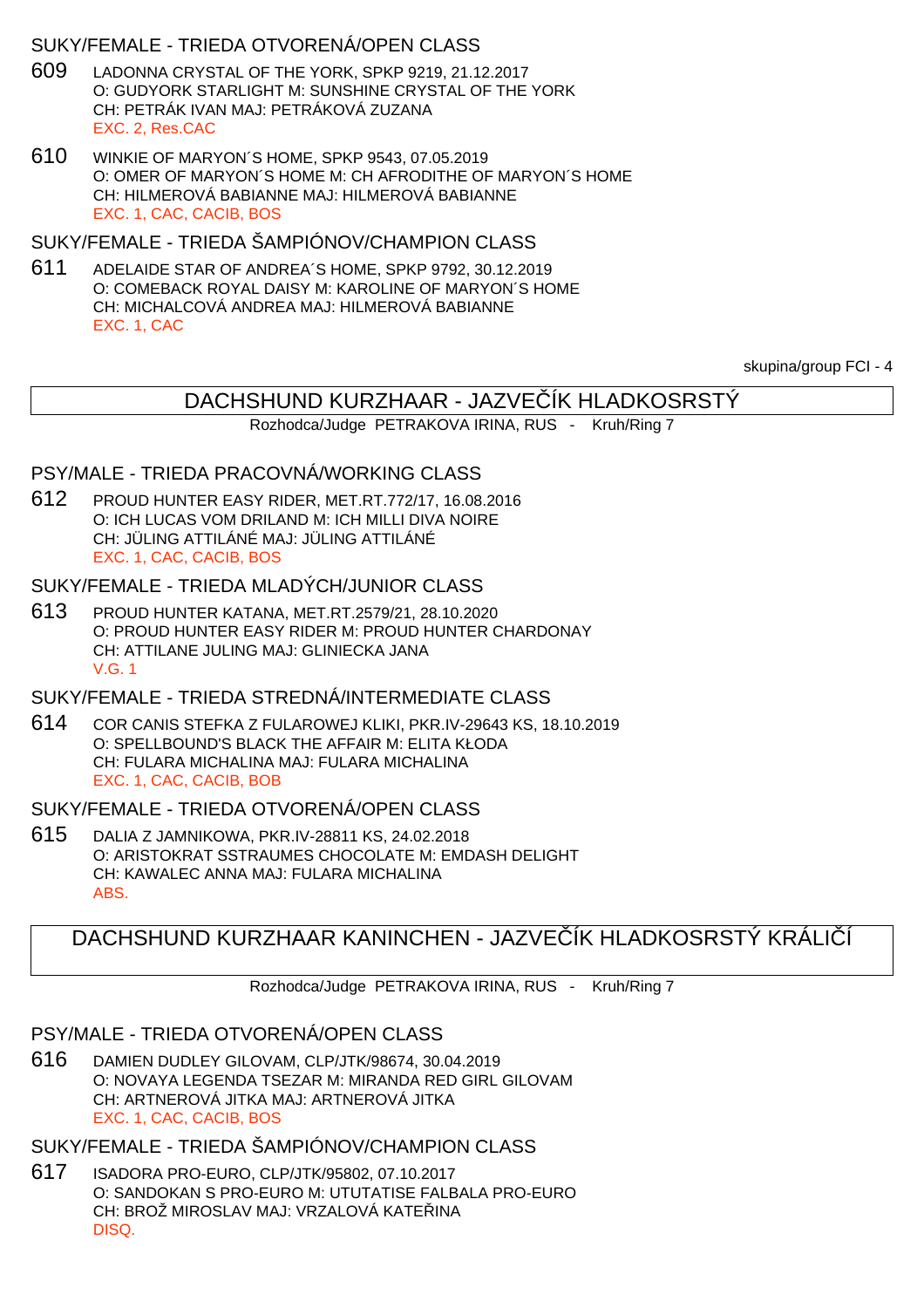# DACHSHUND KURZHAAR ZWERG - JAZVE ÍK HLADKOSRSTÝ TRPASLI Í

Rozhodca/Judge PETRAKOVA IRINA, RUS - Kruh/Ring 7

### PSY/MALE - TRIEDA STREDNÁ/INTERMEDIATE CLASS

618 URSUS Z BÔRICKEJ CESTY, SPKP 6729, 25.11.2019 O: SHERLOK HOLMES ONYX MORAVIA M: MAMBA Z BÔRICKEJ CESTY CH: GA A VILIAM MAJ: MALATOVÁ MICHAELA EXC. 1, CAC, CACIB, BOS

## PSY/MALE - TRIEDA ŠAMPIÓNOV/CHAMPION CLASS

619 DEW SANTO DIABOLICO, PKR.IV-29310 KM, 07.11.2018 O: FREELANCE AB IMO PECTORE M: ZIMERBUDE ZAYKA CH: KURKOWSKI ALBERT WOJCIECH MAJ: FULARA MICHALINA EXC. 1, CAC, Res.CACIB

#### SUKY/FEMALE - TRIEDA MLADŠÍ DORAST/MINOR PUPPY CLASS

620 HANNY BENCILLA , CLP/JTK/102380, 06.03.2021 O: JR.WALDEMAR PRO-EURO M: CAYENNE BENCILLA CH: HERIANOVÁ IVANA MAJ: HERIANOVÁ IVANA V.P. 1

### SUKY/FEMALE - TRIEDA DORAST/PUPPY CLASS

621 ANASTASIA Z HOFIERSKÝCH LÚK, SPKP 6788, 03.02.2021 O: HUGS AND KISSES MAGIC OF MORION M: SABINE Z BÔRICKEJ CESTY CH: PREKOPOVÁ KATE<sub>JNA</sub> MAJ: DÖMÖSOVÁ KATARÍNA ABS.

## SUKY/FEMALE - TRIEDA STREDNÁ/INTERMEDIATE CLASS

622 ULLA Z BÔRICKEJ CESTY, SPKP 6732, 25.11.2019 O: SHERLOCK HOLMES ONYX MORAVIA M: MAMBA Z BÔRICKEJ CESTY CH: GA A VILIAM MAJ: PREKOPOVÁ KATE INA EXC. 1, CAC

## SUKY/FEMALE - TRIEDA OTVORENÁ/OPEN CLASS

- 623 CAYENNE BENCILLA, CLP/JTK/98110, 30.01.2019 O: DAVE PRO-EURO M: BENETTA Z ÚPL KU CH: HERIANOVÁ IVANA MAJ: HERIANOVÁ IVANA EXC. 2, Res.CAC
- 624 PICOLLO TECKEL WILD ROSE, SPKP 6744, 08.07.2019 O: PICOLLO TECKEL SOMERSET M: PICOLLO TECKEL ELLE GIRL CH: PIKUL EKATERINA S. MAJ: TATÁR NORA EXC. 1, CAC, CACIB, BOB

SUKY/FEMALE - TRIEDA ŠAMPIÓNOV/CHAMPION CLASS

625 BENETTA Z ÚPL KU, CLP/JTK/91240, 13.05.2015 O: GOTHINGAM OREST M: SERENA GG PRO-EURO CH: CHRPA STANISLAV MAJ: HERIANOVÁ IVANA EXC. 1, CAC, Res.CACIB

## DACHSHUND LANGHAAR - JAZVE IK DLHOSRSTY

Rozhodca/Judge PETRAKOVA IRINA, RUS - Kruh/Ring 7

## PSY/MALE - TRIEDA STREDNÁ/INTERMEDIATE CLASS

626 ERAGON REIBERRY, CLP/J/99806, 26.10.2019 O: FAITH FÉNIX SIAMON M: GARIANDA SIAMON CH: REITLOVÁ V RA MAJ: REITLOVÁ V RA EXC. 1, CAC, CACIB, BOB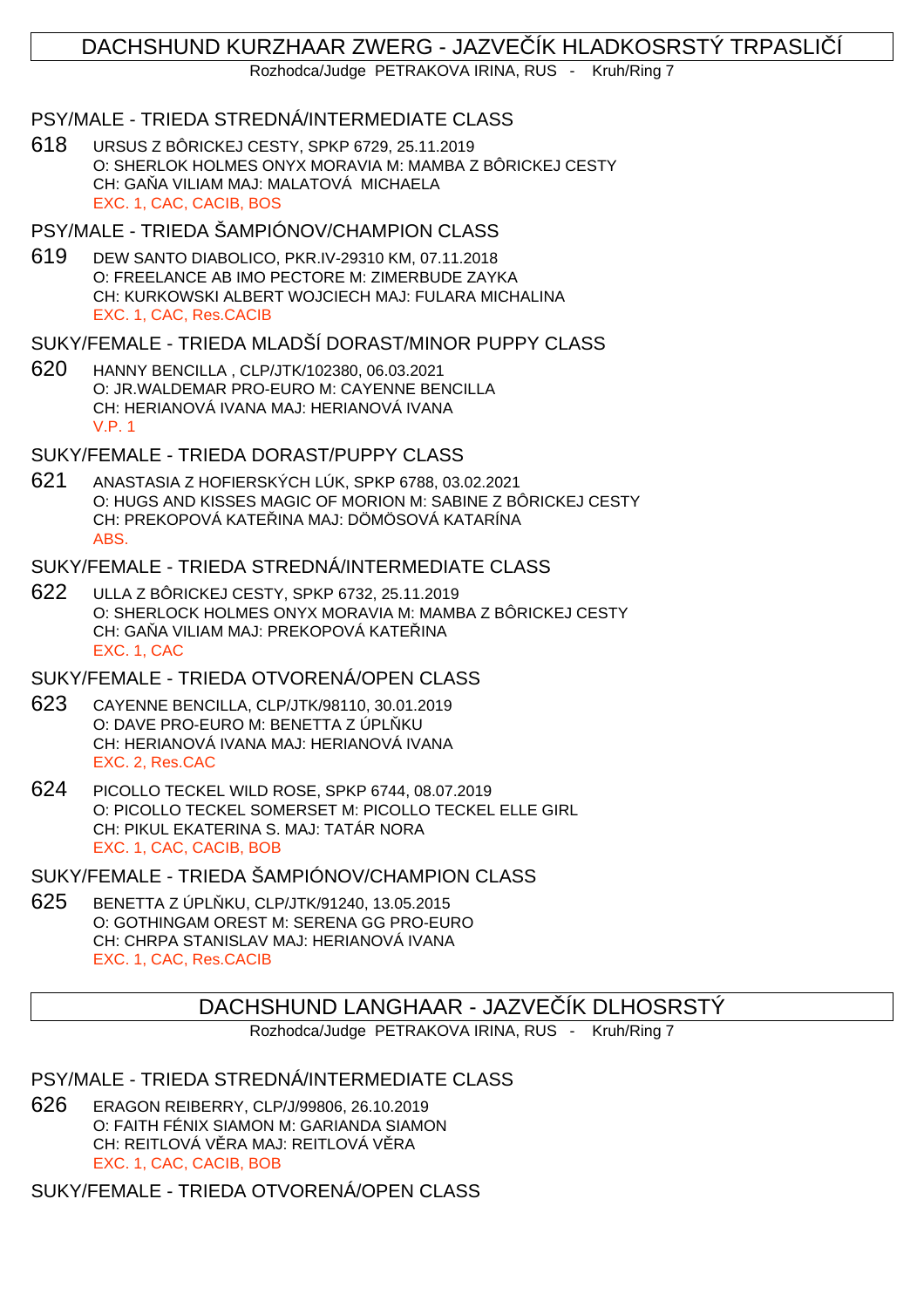627 DOROTHEA REIBERRY, CLP/J/98136, 08.02.2019 O: FAITH FÉNIX SIAMON M: SYNDY Z LODÍNSKÝCH LUH CH: REITLOVÁ VĚRA MAJ: REITLOVÁ VĚRA EXC. 1, CAC, Res.CACIB

SUKY/FEMALE - TRIEDA PRACOVNÁ/WORKING CLASS

628 BERENIKA OD JEŠT REK, CLP/J/96398/20, 08.03.2018 O: ORTHOS AMERY M: ERIKA RUBY VON VOSECKY CH: MUSÍLKOVÁ DANA MAJ: HOLCMAN PAVLA EXC. 1, CAC, CACIB, BOS

SUKY/FEMALE - TRIEDA ŠAMPIÓNOV/CHAMPION CLASS

629 EOS KOMETA JOSEPHINE, CLP/J/100696, 19.07.2019 O: ARMARILA'S STYLE VERSE OF EOS LOVE M: EOS KOMETA DAMASCUS ROSE CH: SUDINTIENÉ AUŠRA MAJ: REITLOVÁ V. RA EXC. 1, CAC

### DACHSHUND LANGHAAR KANINCHEN - JAZVE IK DLHOSRSTY KRÁLI I

Rozhodca/Judge PETRAKOVA IRINA, RUS - Kruh/Ring 7

## SUKY/FEMALE - TRIEDA MLADÝCH/JUNIOR CLASS

630 DISNEY MA KOV DVOR, SPKP 6956, 29.08.2020 O: MY MINI MOLE TOKLARAMA'S M: SANAY GOLD MADEIRA CH: PASERINOVÁ ZUZANA MAJ: MALICHOVÁ BLANKA EXC. 1, CAJC, Junior BOB

## SUKY/FEMALE - TRIEDA STREDNÁ/INTERMEDIATE CI ASS

631 MARVEL GREIT TAKARA, SPKP 6927, 10.10.2019 O: LEKOLL BOBBI SHARM HERE COMES THE SUN M: MARVEL GREIT OLERI STARS LIFE CH: MARINA N.V. MAJ: KOVALICKÁ LINDA EXC. 1, CAC, Res.CACIB

#### SUKY/FEMALE - TRIEDA ŠAMPIÓNOV/CHAMPION CLASS

632 A THAL ANOMIS Z PROSECKÉ NORY, CLP/JTK/98425, 04.04.2019 O: ICONIC WINNER VOM MARGELCHOPF M: AMÁLKA ŠPAGETKA Z CHODOVSKÉ CH: HORÁ KOVÁ SIMONA MAJ: TICHÝ ŠT. PÁN EXC. 1, CAC, CACIB, BOB

DACHSHUND LANGHAAR ZWERG - JAZVE ÍK DLHOSRSTÝ TRPASLIÍ

Rozhodca/Judge PETRAKOVA IRINA, RUS - Kruh/Ring 7

#### PSY/MALE - TRIEDA MLADÝCH/JUNIOR CLASS

633 DIEGO MA KOV DVOR, SPKP 6953, 29.08.2020 O: MY MINI MOLE TOKLARAMA'S M: SANAY GOLD MADEIRA CH: PASERINOVÁ ZUZANA MAJ: MISTRIKOVA MONIKA EXC. 1

# PSY/MALE - TRIEDA ŠAMPIÓNOV/CHAMPION CLASS

- 634 BANDI ADACAIS AUGUS, CLP/JTK/94128, 31.12.2016 O: KRÓNOS ELIMAR DOUBRAVA M: CAISY Z DVORKU AMOURKU CH: AUGUSTIN JOSEF MAJ: PAVLONKOVÁ LUCIE EXC. 2, Res.CAC, Res.CACIB
- 635 COOPER ICONIC ADACAIS AUGUS, CLP/JTK/95614, 04.09.2017 O: ICONIC WINNER VOM MARGELCHOPF M: CAISY Z DVORKU AMOURKU CH: AUGUSTIN JOSEF MAJ: SEČKAŘ JAN + SEČKAŘOVÁ KAROLÍNA EXC. 1, CAC, CACIB, BOB

# SUKY/FEMALE - TRIEDA ŠAMPIÓNOV/CHAMPION CLASS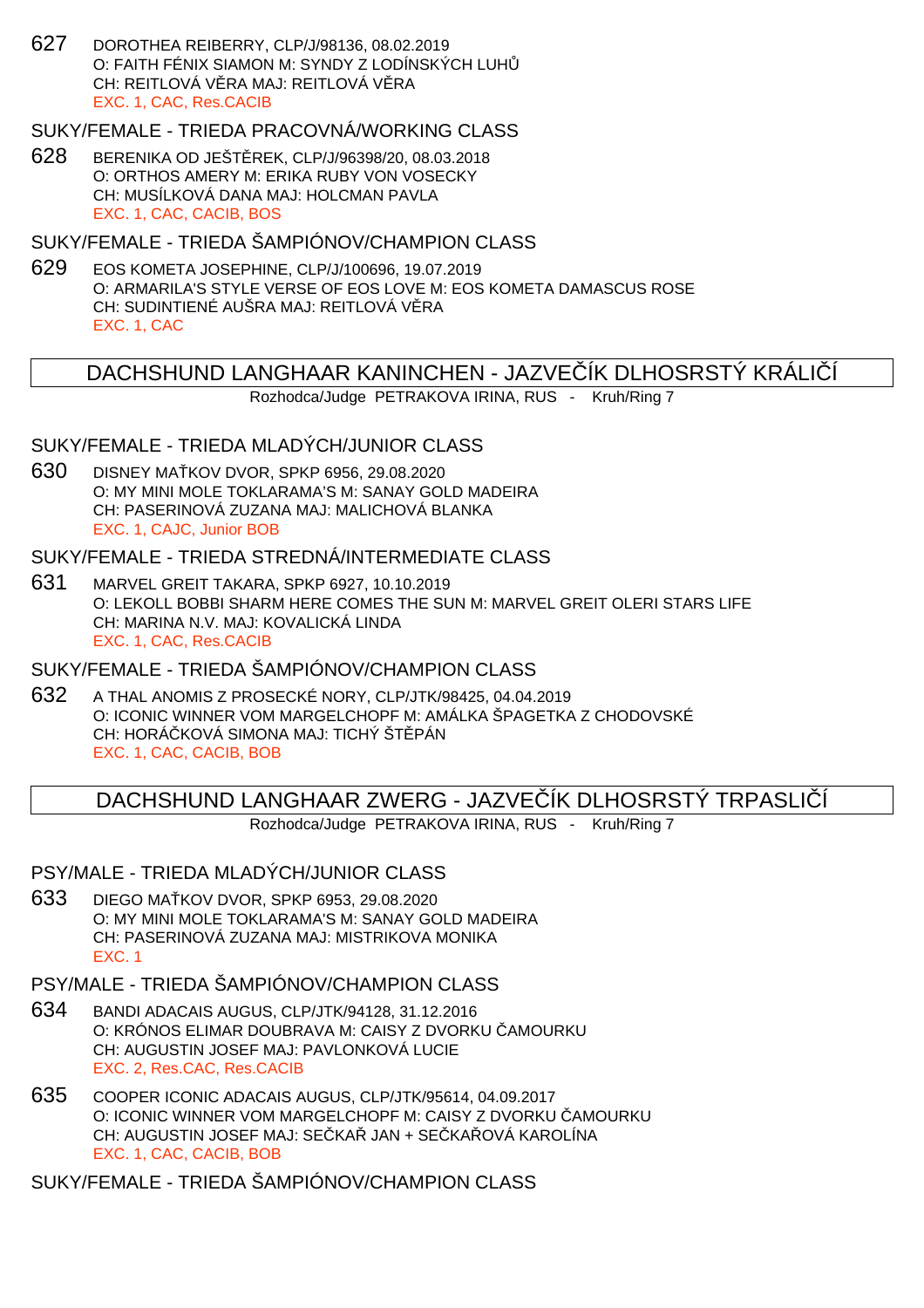636 BENGIE BATYLDA ADACAIS AUGUS, CLP/JTK/94130, 31.12.2016 O: KRÓNOS ELIMAR DOUBRAVA M: CAISY Z DVORKU – AMOURKU CH: AUGUSTIN JOSEF MAJ: PAVLONKOVÁ LUCIE EXC. 1, CAC, CACIB, BOS

## DACHSHUND RAUHAAR KANINCHEN - JAZVE ÍK HRUBOSRSTÝ KRÁLIÍÍ

Rozhodca/Judge PETRAKOVA IRINA, RUS - Kruh/Ring 7

#### SUKY/FEMALE - TRIEDA DORAST/PUPPY CLASS

637 ELECTRA GALT HASAJA, SPKP 6879, 03.02.2021 O: BY MY FRIEND CELL HASAJA M: MRS LESIO UNDER SETT CH: HALÁS JAKUB MAJ: BOHUNOVÁ SILVIA + BOHUN TOMÁŠ V.P. 1

## SUKY/FEMALE - TRIEDA OTVORENÁ/OPEN CLASS

638 BE MINE DAKOTA PICCOLO GITANO, CLP/JTK/98391, 17.03.2019 O: USE THE FORCE VITORAZ M: DEAR NAOMI KALOKAGATHIA CH: HOFMANNOVÁ OLGA MAJ: HOFMANNOVÁ OLGA EXC. 1, CAC, CACIB, BOB

## DACHSHUND RAUHHAAR - JAZVE ÍK HRUBOSRSTÝ

Rozhodca/Judge PETRAKOVA IRINA, RUS - Kruh/Ring 7

#### PSY/MALE - TRIEDA OTVORENÁ/OPEN CLASS

- 639 BENEDIKT VOM RIEDENTHAL, OHZB/RD 25608A, 11.08.2018 O: HEROIC HEATHCLIFF DEL TOCAI M: EBONY VON DER RAHHAARMEUTE CH: STADLER EVELINE MAJ: GIRKINGER ERIKA ABS.
- 640 DAG II KAMENNÝ MOST, SPKP 13894, 11.01.2018 O: ZIMA AKÁCZKOSI-VADÁSZ M: CHINA KAMENÝ MOST CH: MÉRI JOZEF MAJ: TRNKA PETER EXC. 2, Res.CAC
- 641 LEO DORKIN REVÍR, SPKP 14518, 17.10.2019 O: ARGO Z DVORA NAD JAZEROM M: BREYA OD CÁROVEJ CH: ZADŽORA JOZEF MAJ: ZADŽORA JOZEF ABS.
- 642 SANTINI OD VÉVODY HUBERTA, OHZB/RD 25741, 08.04.2018 O: AMOR Z CHVOJ EK M: ODINA OD VÉVODY HUBERTA CH: ŘÍHA TOMÁŠ MAJ: TURECEK MARIETTA + MARIETTA TURECEK EXC. 1, CAC, Res.CACIB

#### PSY/MALE - TRIEDA PRACOVNÁ/WORKING CLASS

643 YAPP OD VEVODY HUBERTA, OHZB/RD 25868, 26.05.2019 O: AMOR Z CHVOJCEK M: ODINA OD VEVODY HUBERTA CH: ŘÍHA TOMÁŠ MAJ: TURECEK MARIETTA + MARIETTA TURECEK EXC. 1, CAC, CACIB, BOS

#### SUKY/FEMALE - TRIEDA DORAST/PUPPY CLASS

644 FREYA Z DVORA NAD JAZEROM, SPKP 14915, 01.01.2021 O: ASMAN Z PÁNSKYCH LÚK M: RUBY ZO ŠUCHOVHO DVORA CH: FRIDRICH MICHAL MAJ: BÁLINT LUKÁŠ + ASTALOŠOVÁ ERIKA V.P. 1

# SUKY/FEMALE - TRIEDA MLADÝCH/JUNIOR CLASS

645 IDESÜSS YUSZTIS, MET.SZT.2608/20, 22.08.2020 O: IDESÜSS GUNDEL M: IDESÜSS O'PARDON CH: VERTES LUCA MAJ: VÉRTES LUCA EXC. 1, CAJC, Junior BOB, BOB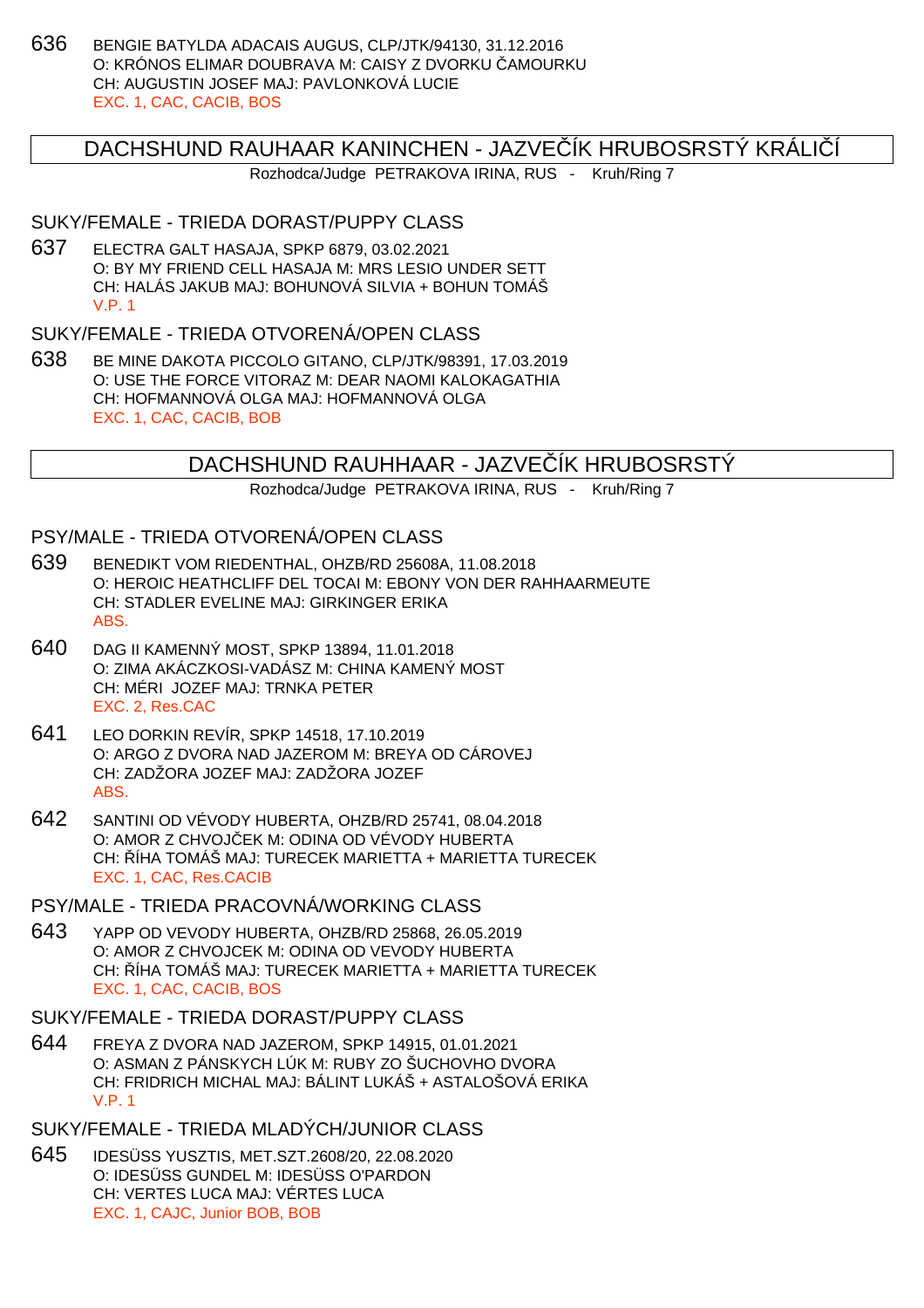646 YULE VOM LINTELER-FORST, VDH/RD 26086, 25.06.2020 O: QUNINTO VOM LINTELER-FORST M: SANDRA VON RAUHENSTEIN CH: ENGEL DIETER MAJ: TURECEK MARIETTA + MARIETTA TURECEK EXC. 2

## SUKY/FEMALE - TRIEDA STREDNÁ/INTERMEDIATE CLASS

- 647 AIDA DUBOVÝ HÁJ, SPKP 14700, 05.05.2020 O: ASMAN Z PÁNSKYCH LÚK M: CORA OD RAB ICKÝCH BOROV CH: UKROP JÁN MAJ: UKROP JÁN + UKROP LUKÁŠ V.G. 2
- 648 PAYE PAS DE-MINE DE L'ECHO D'ELODIE, LOF 4 TEC. 255669, 09.12.2019 O: CH SHAKESPEARE DELLA VAL VEZZENO M: CH JILUMINE DE L'ECHO D'ELODIE CH: BONNET MICHEL ET NATHALIE MAJ: BONNET MICHEL ET NATHALIE EXC. 1, CAC, Res.CACIB

#### SUKY/FEMALE - TRIEDA OTVORENÁ/OPEN CLASS

- 649 NERMINE DE L'ECHO D'ELODIE, LOF 4 TEC. 248167/0, 11.10.2017 O: CH NEWTON Z DZIADA PRADZIADA M: CH JILUMINE DE L'ECHO D'ELODIE CH: BONNET MICHEL ET NATHALIE MAJ: BONNET MICHEL ET NATHALIE EXC. 1, CAC
- 650 ULTRA ZO ŠRANECKÝCH BORÍN, SPKP 14071, 23.05.2018 O: KOBEDDUS GODOT M: REGE ZO ŠRANECKÝCH BORÍN CH: KOVÁ MARTIN MAJ: KOVÁ MARTIN EXC. 2, Res.CAC
- 651 URSA ZO ŠRANECKÝCH BORÍN, SPKP 14075, 23.05.2018 O: KOBEDDUS GODOT M: REGE ZO ŠRANECKÝCH BORÍN CH: KOVÁ MARTIN MAJ: KOVÁ MARTIN V.G. 3

#### SUKY/FEMALE - TRIEDA PRACOVNÁ/WORKING CLASS

652 ADELHEID VON DEN EISNERS, ÖHZB/RD 25857A, 19.09.2019 O: GAUDENTIUS VON DER BISMARCK-EICHE M: BRUNHILDE VOM WEIKERLSEE CH: EISNER KATHRIN MAJ: EISNER KATHRIN EXC. 1, CAC, CACIB

SUKY/FEMALE - TRIEDA ŠAMPIÓNOV/CHAMPION CLASS

653 MAFIA KAMENNÝ POTOK, SPKP 14225, 07.11.2018 O: INDUS Z KRŠ ANSKEJ ZÁHRADY M: TESSA KAMENNÝ POTOK CH: POLJAK VLADIMÍR MAJ: POLJAK VLADIMÍR EXC. 1, CAC

### DACHSHUND RAUHHAAR ZWERG - JAZVE ÍK HRUBOSRSTÝ TRPASLIÍ

Rozhodca/Judge PETRAKOVA IRINA, RUS - Kruh/Ring 7

#### PSY/MALE - TRIEDA OTVORENÁ/OPEN CLASS

654 ELDORADO GILOVAM, CLP/JTK/99219, 02.07.2019 O: MCH TRIUMPH IZ DIVNOGORJA M: CH NOREEN FOR MEN GILOVAM CH: ARTNEROVÁ JITKA MAJ: ARTNEROVÁ JITKA EXC. 1, CAC, CACIB, BOS

#### SUKY/FEMALE - TRIEDA OTVORENÁ/OPEN CLASS

655 WIBI ROSMERY, CLP/JTK/97614, 25.08.2018 O: DON CORLEONE OF ROSMERY DEL WANHELSING M: LARA Z BOROVSKÉ MYSLIVNY CH: KAŠPAR MILOŠ MAJ: MÚDRA JANA EXC. 1, CAC, Res.CACIB

#### SUKY/FEMALE - TRIEDA PRACOVNÁ/WORKING CLASS

656 CINKYLINKY VALENTINKA, SPKP 6838, 03.03.2019 O: SLANE EK VALENTINKA M: EDKVI KA VALENTINKA CH: BENEDIKTOVÁ KATE INA MAJ: VAŠEKOVÁ MONIKA EXC. 1, CAC

# SUKY/FEMALE - TRIEDA ŠAMPIÓNOV/CHAMPION CLASS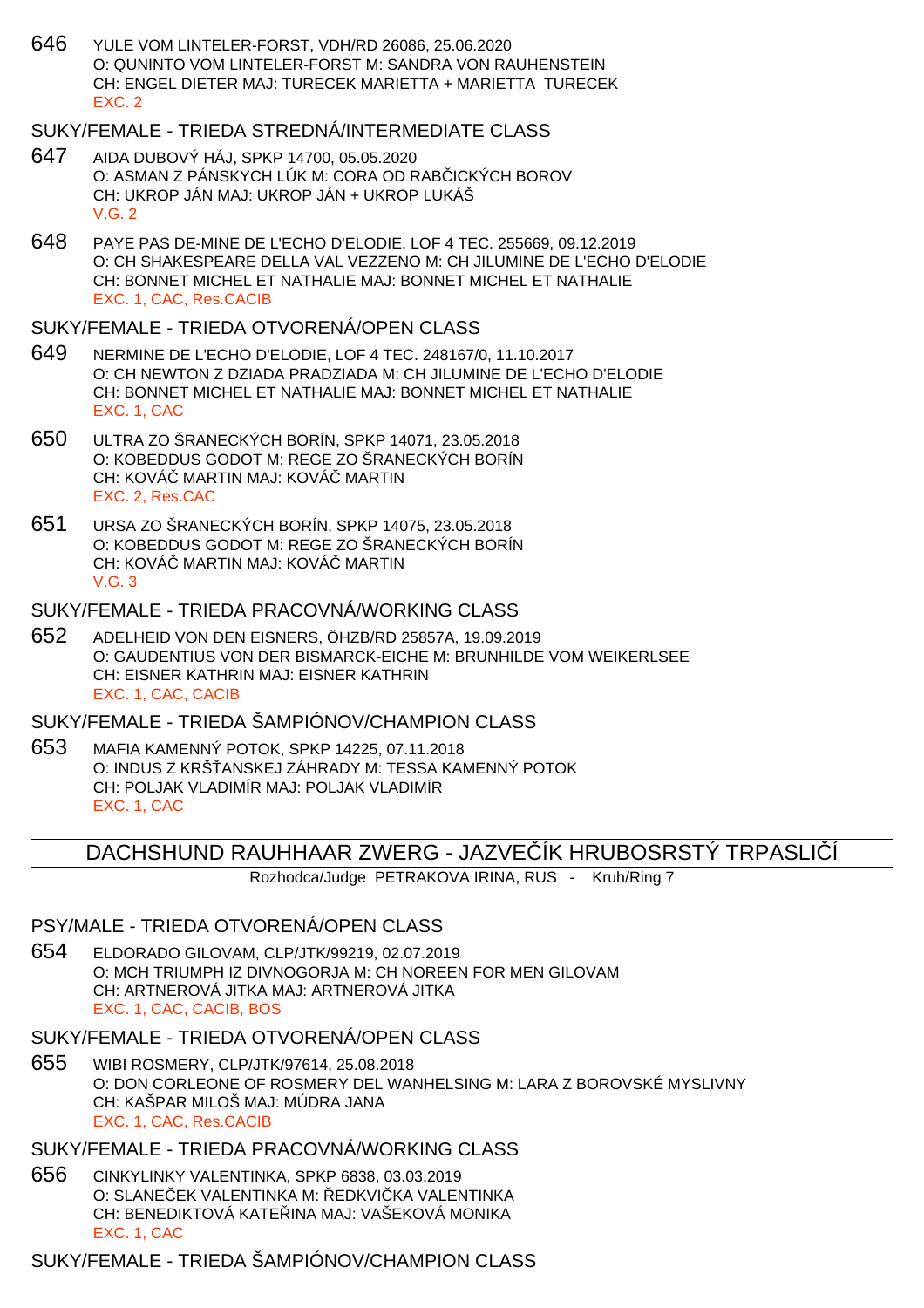657 AYRA KAMENNÉ MORIA, SPKP 6819, 14.12.2018 O: DON CORLEONE OF ROSMERY DEL WANHELSING M: JOY YOPA CH: POLÁKOVÁ KATARÍNA MAJ: KOS ANSKÁ VANDA EXC. 1, CAC, CACIB, BOB

skupina/group FCI - 5

# AKITA

Rozhodca/Judge HAVELKA TIBOR, SK - Kruh/Ring 8

#### PSY/MALE - TRIEDA MLADÝCH/JUNIOR CLASS

658 GOKUJUNSUI GO OODATE SANNOMARUSOU, CMKU/AI/4069/21/20, 24.05.2020 O: AZUMAGENJI GO KISARAZU NOMURA M: SATSUKI GO OODATE SANNOMARUSOU CH: ITAY ANGEL MAJ: CAGAŠOVÁ JANA EXC. 1, CAJC, Junior BOB

#### PSY/MALE - TRIEDA OTVORENÁ/OPEN CLASS

- 659 ROUYAZAN GO MIRYOKU KAT, CMKU/AI/3807/-20/19, 10.05.2019 O: C-HAKURYU ZIPANGU M: SAYURI HANABATAKE CH: OLEINIK KATYA MAJ: STARÁ PETRA EXC. 2
- 660 YAMAZAKURA GO WATAKY KENSHA, CMKU/AI/3916/-20/19, 28.06.2019 O: TORA KOUN GO DI CASA SAPORITO M: SATSUKI HIME GO SHUN YOU KENSHA CH: CANO RODICIO JON MAJ: CAGAŠOVÁ JANA EXC. 1, CAC, CACIB, BOB

# PSY/MALE - TRIEDA ŠAMPIÓNOV/CHAMPION CLASS

661 NORIYO GO KATOU BROTHERS, CMKU/AI/3983/-20/19, 21.08.2019 O: KANNARI NO RYUU GO KANNARISOU M: AWA KAREN GO JR. MATSUNAGA CH: KATO AIKI MAJ: CAGAŠOVÁ JANA EXC. 1, CAC, Res.CACIB

### SUKY/FEMALE - TRIEDA MLADŠÍ DORAST/MINOR PUPPY CLASS

662 KAYAKASUMII GO YAMAWARU KENSHA, CMKU/AI/4107/-21/21, 17.03.2021 O: HAMARYU GO MINO KOKEISOU M: HOSHIKO GO FUEN NO OKA CH: UDVARDY ANDRÁS MAJ: STARÁ PETRA V.P. 1

#### SUKY/FEMALE - TRIEDA DORAST/PUPPY CLASS

663 BYAKUREIHIME GO KEN'ICHI AI, CMKU/AI/3988/20, 08.12.2020 O: TENZANRYUU GO MURASAKISOU M: WAKESHIMA SAKURA NO SONO CH: CAGAŠOVÁ JANA MAJ: CAGAŠOVÁ JANA V.P. 1

#### SUKY/FEMALE - TRIEDA STREDNÁ/INTERMEDIATE CLASS

- 664 CHIKAYA GO ICHIMEI, CMKU/AI/3795/19, 29.11.2019 O: F´BANDOU GO ICHIMEI M: BI SURI GO ICHIMEI CH: SMOLÍKOVÁ V RA MAJ: ZAPLETAL MARCEL EXC. 2
- 665 KAORI GO SHENSHI SHIMAI, CMKU/AI/3906/-20/19, 09.12.2019 O: RASHOMON GO FUEN NO OKA M: YUKIDAMA GO FUEN NO OKA CH: PIECHACZYK- MATEUSIAK JOANNA MAJ: STARÁ PETRA EXC. 1, CAC, CACIB, BOS

- 666 BIMI BOHUNKA GO AKAIRO BARA, CMKU/AI/3837/20, 14.02.2020 O: GAITO GO KASUMISOU - ARGENTINA M: RUMI GO ATATAKAI SEIKATSU CH: DÜRSCHMIED RENÁTA MAJ: SMEJKALOVI JANA A DAVID EXC. 1, CAC, Res.CACIB
- 667 SHIAWASEHIME GO DI CASA SAPORITO, ROI 19/136841, 21.05.2019 O: ASAHI GO ISOSUZUEN M: SHOUKA GO SENSHUU TAKASHINOHAMASOU CH: SAPORITO ANTONINO MAJ: CAGAŠOVÁ JANA EXC. 2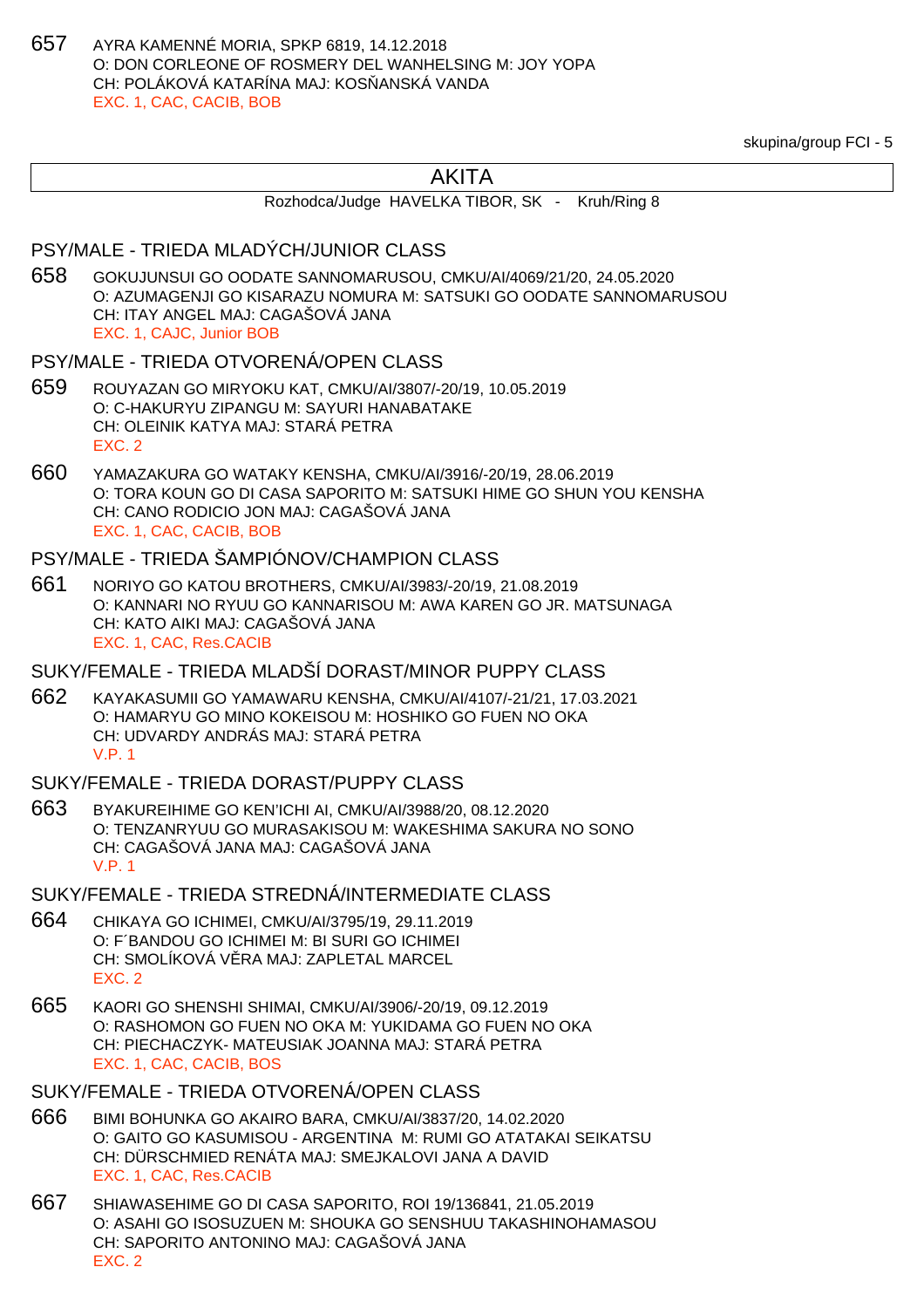## SUKY/FEMALE - TRIEDA ŠAMPIÓNOV/CHAMPION CLASS

668 ECSTATIC YOAKE GO, CMKU/AI/3591/-18/18, 05.04.2018 O: NIHONMARU GO MAIMU M: SUMI YOKO GO SHUN'YOU KENSHA CH: GASPARINATOS SOKRATIS MAJ: NAVRÁTILOVÁ NIKOLA EXC. 1, CAC

#### SUKY/FEMALE - TRIEDA VETERÁNOV/VETERAN CLASS

669 DOSHI ATEMI-RYU, CMKU/AI/2603/12, 18.01.2012 O: KOZEKI KEN PA-LIS M: DOSHI NIPPÓN-RÝU CH: MAT JEC MARTIN MAJ: NAVRÁTILOVÁ NIKOLA EXC. 1

## ALASKAN MALAMUTE - ALJAŠSKÝ MALAMUT

Rozhodca/Judge HAVELKA TIBOR, SK - Kruh/Ring 8

#### PSY/MALE - TRIEDA ŠAMPIÓNOV/CHAMPION CLASS

670 KURJAK N NOJE, JR 71584 ALJ, 16.02.2019 O: VON WEISE STEIM HEKTOR M: KURJAK K NYMERIA CH: DIMITRIJEVI NENAD MAJ: TOMÁŠIKOVÁ ANDREA + SEIDLOVÁ KATE INA EXC. 1, CAC, CACIB, BOS

# SUKY/FEMALE - TRIEDA MLADÝCH/JUNIOR CLASS

671 MAGIC MALS AURORA, MET.AL.MAL.171/20, 28.07.2020 O: BREATHTAKING DANCING BEAM OF UNESDALA M: CHEYENNE T PYTIVÝ SNÍH CH: DÖLLER ZSUZSANNA MAJ: SZEIFOVÁ RÉKA + MÉSZÁROS ÁDÁM ABS.

#### SUKY/FEMALE - TRIEDA STREDNÁ/INTERMEDIATE CLASS

- 672 PS I´M SWEET BUT PSYCHO DE LAOUEN KI, CMKU/AM/8279/-20/19, 07.11.2019 O: SNO KLASSIC SHAMANROCK THE BEST IS YET TO COME M: ONCE-IN-A NEW YORK MINUTE DE LAOUEN CHI: FAIVRE DIDIER MAJ: MYNÁ PAVEL + SEIDLOVÁ KATE INA
	- EXC. 1, CAC, Res.CACIB

### SUKY/FEMALE - TRIEDA OTVORENÁ/OPEN CLASS

673 GIRL ON FIRE SNOW FLAKE OF ENGEL, SPKP 2112, 10.02.2017 O: GRIZZLY BEAR STAR OF YUKON M: ANGEL EYE SNOW FLAKE OF ENGEL CH: ENGEL JANKA MAJ: ENGEL JANKA + LUPTÁK ANDREJ EXC. 1, CAC, CACIB, BOB

## AMERICAN AKITA - AMERICKÁ AKITA

Rozhodca/Judge HAVELKA TIBOR, SK - Kruh/Ring 8

# PSY/MALE - TRIEDA OTVORENÁ/OPEN CLASS

674 PETER PANN BIKIN DVOR, SPKP 597, 11.09.2018 O: LADHARMAYA DREAM OF BIKIN DVOR M: FEMME FATALE ANGEL IN FUR CH: HAVLÍKOVÁ ZUZANA MAJ: BLAHOVÁ DOMINIKA + ORAVEC ADRIÁN V.G. 1

### PSY/MALE - TRIEDA ŠAMPIÓNOV/CHAMPION CLASS

675 TAMONTEN AMADEUS & MIGHTY FELLOWS, RKF 4773266, 29.10.2016 O: CH ZHENIH CHTO NADO M: AMFASHION WAY TO VICTORY CH: LOBOVA E.E. MAJ: FRANKENHUIZEN JAN & ROGLER-FRANKENHUIZEN MICHAELA EXC. 1, CAC, CACIB, BOB

#### SUKY/FEMALE - TRIEDA MLADÝCH/JUNIOR CLASS

676 AKIRA Z OLEXOVHO DVORA, SPKP 636, 19.09.2020 O: BAROUNS DASTAN BLADE M: REDIENT ELECTRA AT OLEXAS CH: OLEXA ŠTEFAN MAJ: ROSA UBOŠ WITHOUT GRADE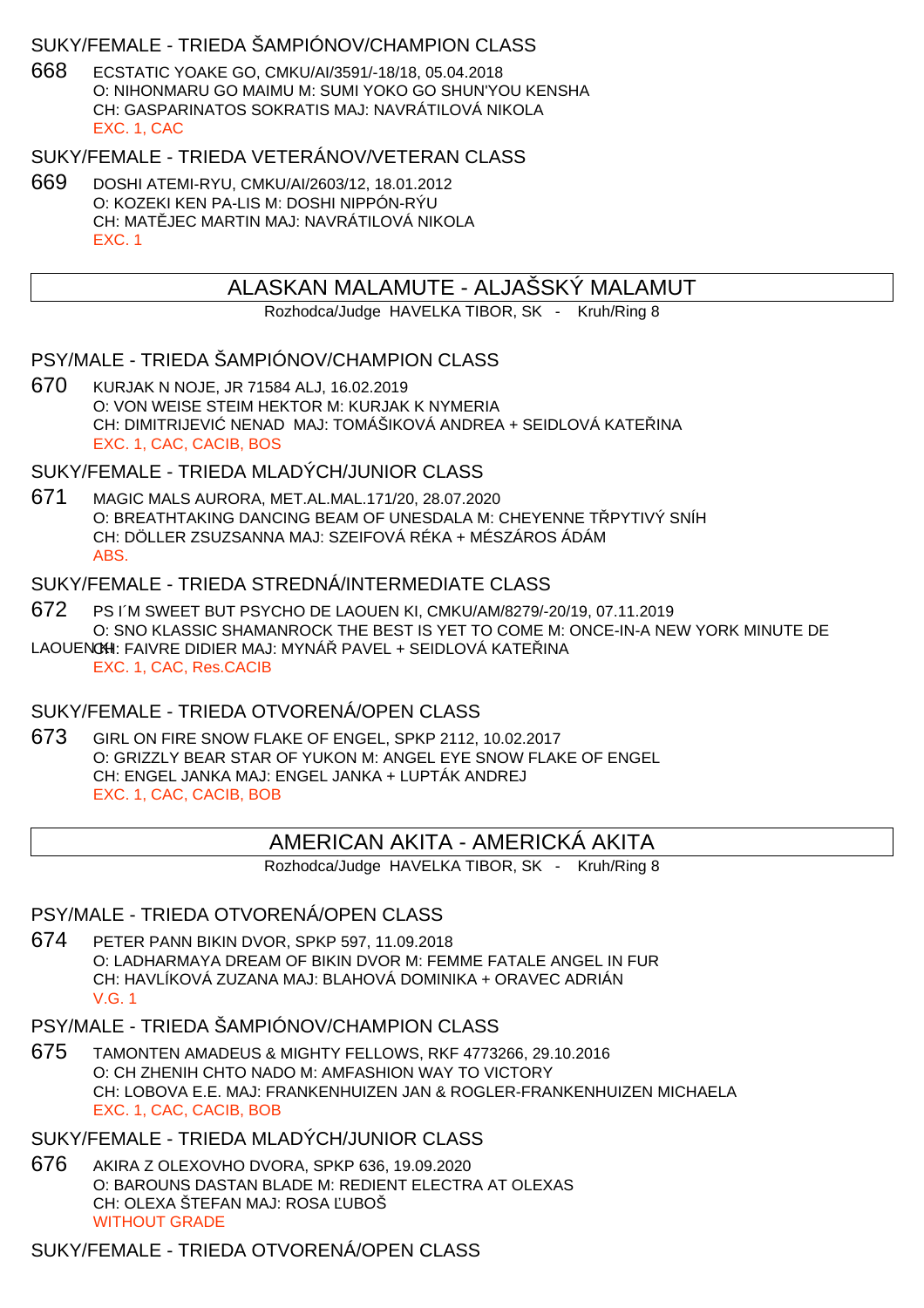677 MIGHTY FELLOWS ETERNATY CAN WAIT, VDH/AC 18/01401271, 04.06.2018 O: TAMONTEN AMADEUS & MIGHTY FELLOWS M: AMERICAN DREAM DEVIL´S DAWN CH: FRANKENHUIZEN JAN & ROGLER-FRANKENHUIZEN MICHAELA MAJ: FRANKENHUIZEN JAN & ROGLER-FRANKEACHUIZEN BURCHAELA

# BASENJI

Rozhodca/Judge HAVELKA TIBOR, SK - Kruh/Ring 8

## SUKY/FEMALE - TRIEDA DORAST/PUPPY CLASS

- 678 DAR BONY-SONA ROXY, CLP/BSN/1170, 04.01.2021 O: JAKOBA C-QUEST RED STORM RISING M: DAR BONY-SONA MIRACULOUS WIN GOLD CH: BANCHUKOVA MARINA MAJ: ZLÁMALOVÁ JANA  $V.P. 2$
- 679 SYMPHONY MYSTERIOUS TALISMAN, SPKP 128, 10.12.2020 O: ADEBANKE´S EVERYBODY DANCE M: OLLIOLLI MYSTERIOUS TALISMAN CH: MOGYLEVSKAYA ZLATKINA I. MAJ: MEDEKOVÁ MÁRIA V.P. 1

### SUKY/FEMALE - TRIEDA MLADÝCH/JUNIOR CLASS

680 HALIMA ADEN CHANZO CHA NILE, SPKP 127, 01.10.2020 O: TAME PRIDE EL BOSCO M: BOYOMA CHANZO CHA NILE CH: POLÁŠEK ONDŘEJ MAJ: BELOVI OVÁ ANETTA EXC. 1, CAJC, Junior BOB

### SUKY/FEMALE - TRIEDA STREDNÁ/INTERMEDIATE CLASS

681 QUEENIE EKIBONDO, CLP/BSN/1074, 28.12.2019 O: BAHATICCA´S GIVENCHY GENTLEMAN ONLY M: HONEY AMBER SUNRISE CH: MIKLIŠOVÁ MIROSLAVA MAJ: TARASOVIČ DANIEL EXC. 1, CAC, CACIB, BOB

SUKY/FEMALE - TRIEDA OTVORENÁ/OPEN CLASS

682 UBYNKA WAKIZASHI OF TIANITO, SPKP 118, 20.12.2019 O: VUBURU IERNY DYM M: ADELAILE ADEBOMI OF PARNAS CH: TÓTH TIBOR MAJ: BELOVI OVÁ ANETTA EXC. 1, CAC, Res.CACIB

# CHOW-CHOW RED AND OTHERS - AU- AU ERVENÝ A OSTATNÍ

Rozhodca/Judge HAVELKA TIBOR, SK - Kruh/Ring 8

## PSY/MALE - TRIEDA MLADÝCH/JUNIOR CLASS

683 MAJESTIC SANDIAL I AM JUPITER, ÖHZB/CHOW 2752, 02.10.2020 O: MAJESTIC SANDIAL ELROND M: GIULIA ON MY MIND DEI LEONI IMPERIALI CH: PALAGHIE-JORS ALEXANDRA MAJ: KREIL CHRISTINA UND HANS EXC. 1, CAJC, Junior BOB, BOB

SUKY/FEMALE - TRIEDA MLADÝCH/JUNIOR CLASS

684 MADONNA SHEN TE CHOWS, JR 73568 CHO, 18.07.2020 O: ORCHARD IN BLOOM M: ZUNA SHEN TE CHOWS CH: JURCAN ANDREA MAJ: MASRNA TOMÁŠ V.G. 1

SUKY/FEMALE - TRIEDA STREDNÁ/INTERMEDIATE CLASS

685 BON TRIUMPH BE SO GOOD, SPKP 443, 25.02.2020 O: BON TRIUMPH ONCE AGAIN M: BON TRIUMPH CROWN HEAVEN CH: VEKOVISCHEVA MARIA MAJ: MASRNA TOMÁŠ EXC. 1, CAC, CACIB, BOS

# CIRNECO DELL´ETNA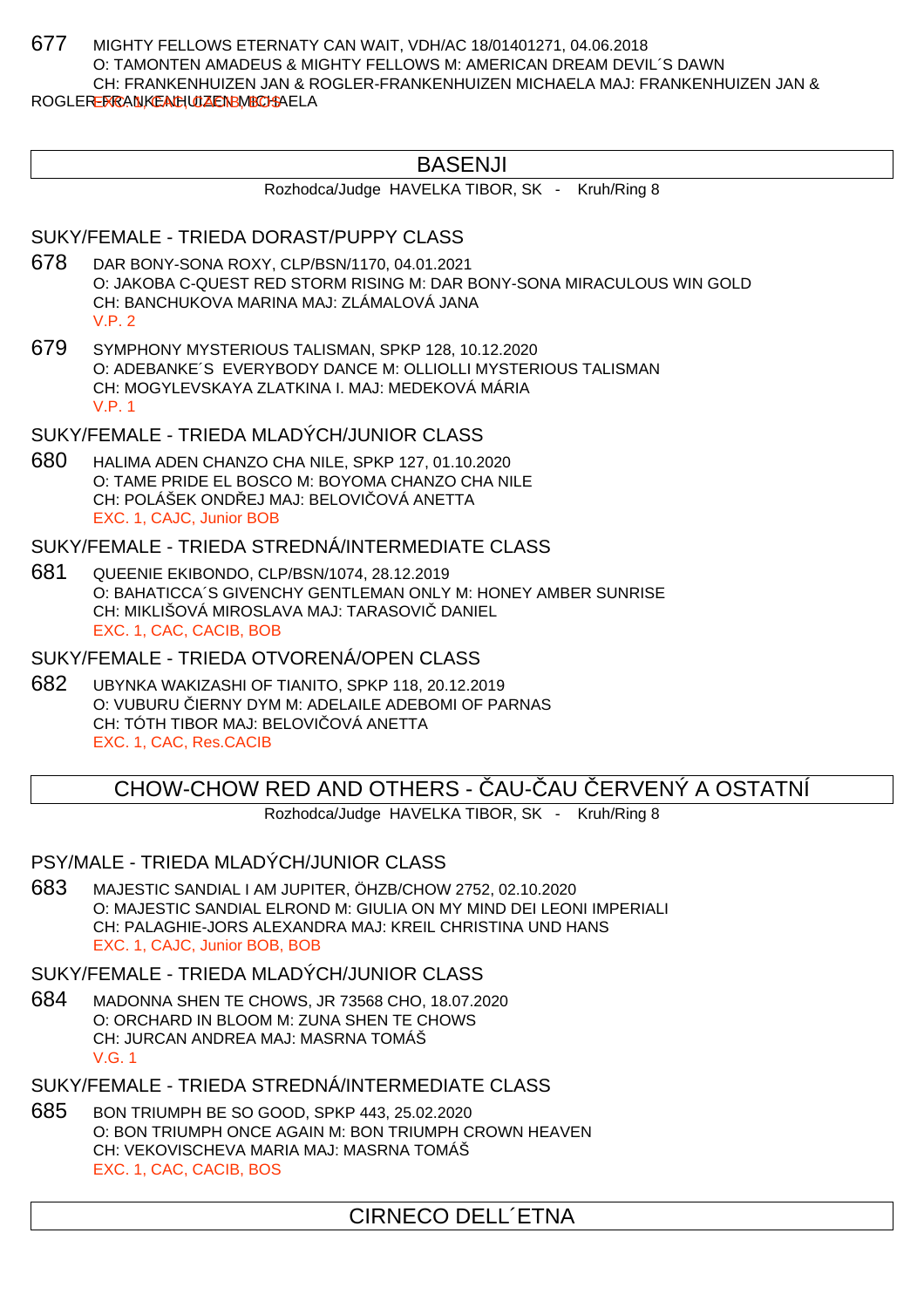#### PSY/MALE - TRIEDA MLADÝCH/JUNIOR CLASS

686 SASA´ DEI VIGNAZZI, SPKP 17, 30.06.2020 O: GIOTTO DEI VIGNAZZI M: MIMI´ DEI VIGNAZZI CH: PALAZZOLO GIUSEPPE MAJ: VEDRÖDYOVÁ MICHAELA EXC. 1, CAJC, Junior BOB, BOB

DEUTSCHER GROSSSPITZ SCHWARZ-BRAUN - NEMECKÝ ŠPIC VE KÝ LERNY A **HNEDY** 

Rozhodca/Judge HAVELKA TIBOR, SK - Kruh/Ring 8

#### SUKY/FEMALE - TRIEDA MLADÝCH/JUNIOR CLASS

687 WERA BLACK RE-JAN MORAVIA, SPKP 2162, 20.09.2020 O: DINO BLACK RE-JAN MORAVIA M: SENDY BLACK RE-JAN MORAVIA CH: NOCIAROVÁ RENÁTA MAJ: PETRUŠOVÁ VERONIKA EXC. 1, CAJC, Junior BOB, BOB

# DEUTSCHER KLEINSPITZ NEUFARBEN - NEMECKÝ ŠPIC MALÝ NOVÉ FARBY

Rozhodca/Judge HAVELKA TIBOR, SK - Kruh/Ring 8

### PSY/MALE - TRIEDA OTVORENÁ/OPEN CLASS

688 MILESSANDRA DARIE-I-NOOR'S SPLENDOUR, CMKU/NS/16702/-19/18, 20.12.2018 O: PRESTIZH CANE FORTUNA M: MILESSANDRA ABSOLUTE BEAUTY CH: PETROVA A.P. MAJ: DÜRSCHMIED RENÁTA V.G. 1

## PSY/MALE - TRIEDA ŠAMPIÓNOV/CHAMPION CLASS

- 689 BÁN-BONCIDA GREGOR, SPKP 1620, 18.01.2018 O: ROYAL PROUD IZ ZOLOTOGO SUNDUCHKA M: IMPERIUM OF HAPPINESS GRAND ROSE CH: BARANYAI ANNA MAJ: BUŠINSKÝ MARIÁN EXC. 1, CAC, CACIB, BOB
- 690 G-ATHOS IM-KA, SPKP 1604, 30.06.2018 O: NICE ALLIN I K M: GITA MARIADOLF CH: SOPKO PETER MAJ: SOPKO PETER + SOPKO HANA EXC. 2

SUKY/FEMALE - TRIEDA MLADÝCH/JUNIOR CLASS

- 691 I LOVE YOU MINNIE ME FLUFFY HONEY, SPKP 2105, 14.10.2020 O: NICOLLAS ARAMGAD M: CAMILLA MEISEHOF CH: BUŠINSKÝ MARIÁN MAJ: BUŠINSKÝ MARIÁN + BUŠINSKÁ ZUZANA EXC. 1, CAJC, Junior BOB, BOS
- 692 KIMBERLI BIMBA IZ CLANA TIMURLANA, UKU.0483733, 27.08.2020 O: YOUR ROBY BAGGIO IZ CLANA TIMURLANA M: MARILYN DASHER IZ CLANA TIMURLANA CH: DOROFEIEVA OLHA MAJ: GRABKOVÁ MICHAELA V.G. 3
- 693 LOTTA STAR BOBROLANDIA, CMKU/NS/17518/-20/20, 18.04.2020 O: CYPRIANEK RED HORSES M: IMPOSSIBLE GIRL BOBROLANDIA CH: BOBER BOGUMILA MAJ: DÜRSCHMIED RENÁTA EXC. 2

SUKY/FEMALE - TRIEDA STREDNÁ/INTERMEDIATE CLASS

694 NIKA RINORA ROSSO PERLA, CMKU/NS/17382/-20/20, 03.02.2020 O: SPITZ-SOLTI ZÉNÓ M: BECKY RINORA ROSSO PERLA CH: MOLNÁROVÁ NORA MAJ: DÜRSCHMIED RENÁTA EXC. 1, CAC, CACIB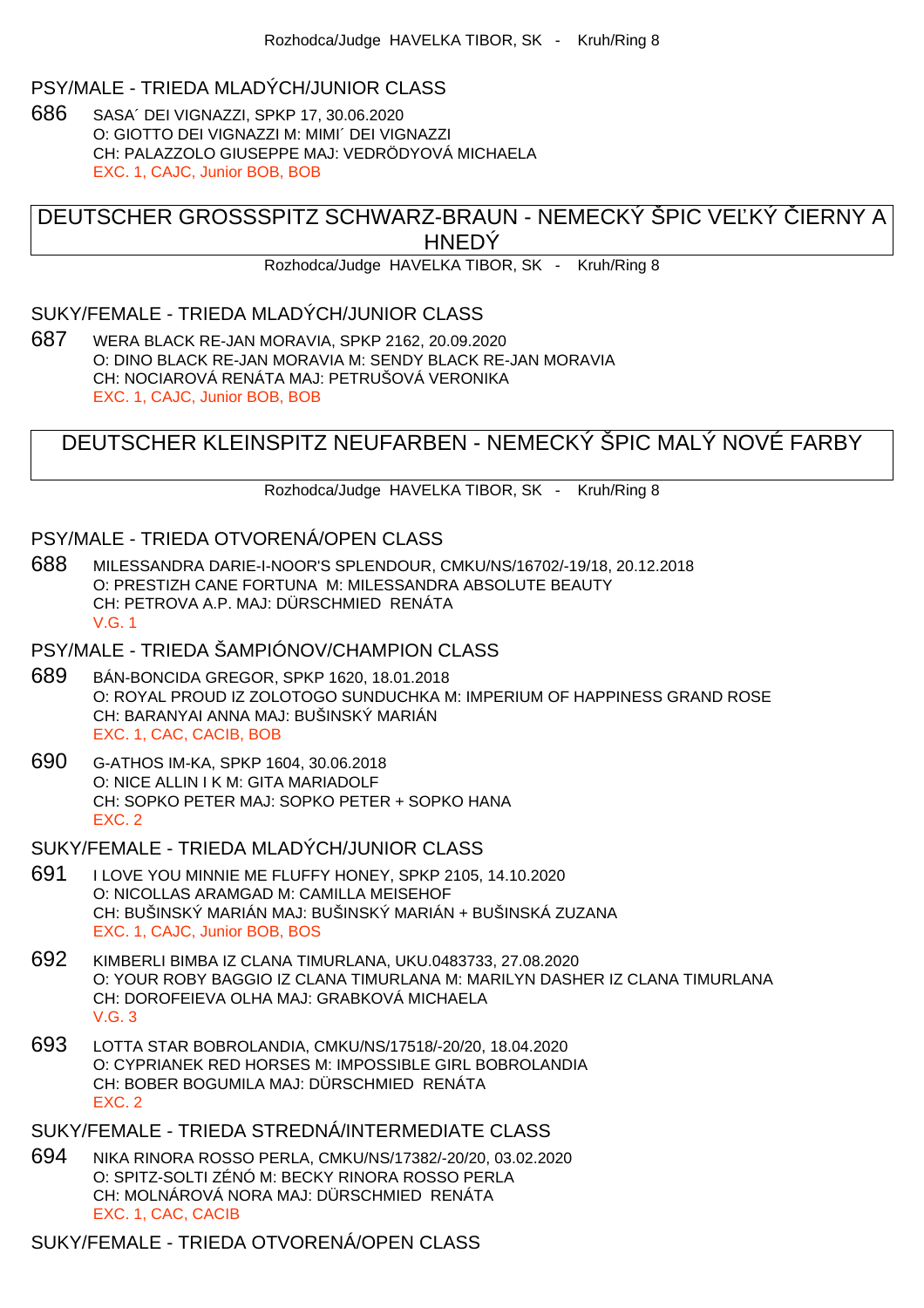695 G-ARIA IM-KA, SPKP 1605, 30.06.2018 O: NICE ALLIN I K M: GITA MARIADOLF CH: SOPKO PETER MAJ: SOPKO PETER + SOPKO HANA EXC. 1

# DEUTSCHER KLEINSPITZ SCHWARZ-BRAUN - NEMECKÝ ŠPIC MALÝ LERNY A **HNEDY**

Rozhodca/Judge HAVELKA TIBOR, SK - Kruh/Ring 8

#### SUKY/FEMALE - TRIEDA OTVORENÁ/OPEN CLASS

696 KAYANNA DILBECKIE LUKATO GOLD, CMKU/NS/16084/18, 08.08.2018 O: GATES BILL Z DIKINKY M: MYSTERY COCOA GIRL LUKATO GOLD CH: FIDLEROVÁ OLGA MAJ: DÜRSCHMIED RENÁTA EXC. 1, CAC, CACIB, BOB

DEUTSCHER MITTELSPITZ SCHWARZ-BRAUN - NEMECKÝ ŠPIC STREDNÝ LIERNY A HNEDÝ

Rozhodca/Judge HAVELKA TIBOR, SK - Kruh/Ring 8

PSY/MALE - TRIEDA OTVORENÁ/OPEN CLASS

697 CHRIS JESSE ZE SUCHDOLSKÉ ROKLE, SPKP 1632, 29.05.2018 O: JESSE JAMES LUKATO GOLD M: TRÓJA Z LA-NI-LU CH: PELLEROVÁ ZUZANA MAJ: FEKETE JÁN EXC. 1

# DEUTSCHER WOLFSSPITZ - NEMECKÝ ŠPIC VLÍ

Rozhodca/Judge HAVELKA TIBOR, SK - Kruh/Ring 8

### PSY/MALE - TRIEDA DORAST/PUPPY CLASS

698 CHAISSEYS EJMI-LU, CMKU/NS/17734/21, 11.01.2021 O: NEVASTAR MASHIRO KIN M: FLORRY EJMI-LU CH: CHARVÁTOVÁ EMÍLIE MAJ: CHARVÁTOVÁ EMÍLIE + JURÍČEK MARTIN V.P. 1

# DEUTSCHER ZWERGSPITZ (POMERANIAN) - NEMECKÝ ŠPIC TRPASLIČÍ (POMERANIAN)

Rozhodca/Judge HAVELKA TIBOR, SK - Kruh/Ring 8

PSY/MALE - TRIEDA DORAST/PUPPY CLASS

- 699 POM GALAXY LARSEN, RKF 6132931, 02.12.2020 O: IDEALNYY IMIDZH IZ RUSSKOGO KOMELOTA M: POM GALAXY S MOON CH: CHURIKOVA MARINA MAJ: ĽUPTÁKOVÁ KATARÍNA V.P. 1
- PSY/MALE TRIEDA MLADÝCH/JUNIOR CLASS
- 700 ETERNAL FLAME MOONEY POMPOM´S DREAM, CMKU/NS/17394/20, 30.07.2020 O: PIPKIN´S NP ABSOLUTE ARROGANCE M: MONIKA CRYSTAL GEM CH: KNOBOVÁ VERONIKA MAJ: KNOBOVÁ VERONIKA EXC. 2
- 701 HONZÍK POM REJNA, SPKP 2078, 23.10.2020 O: KOLIBRIPOM ALEX MAQUEEN M: OXANA JESSICA REJNA CH: OLÁHOVÁ EDITA MAJ: JANUŠKOVÁ IVANA EXC. 1, CAJC, Junior BOB, BOB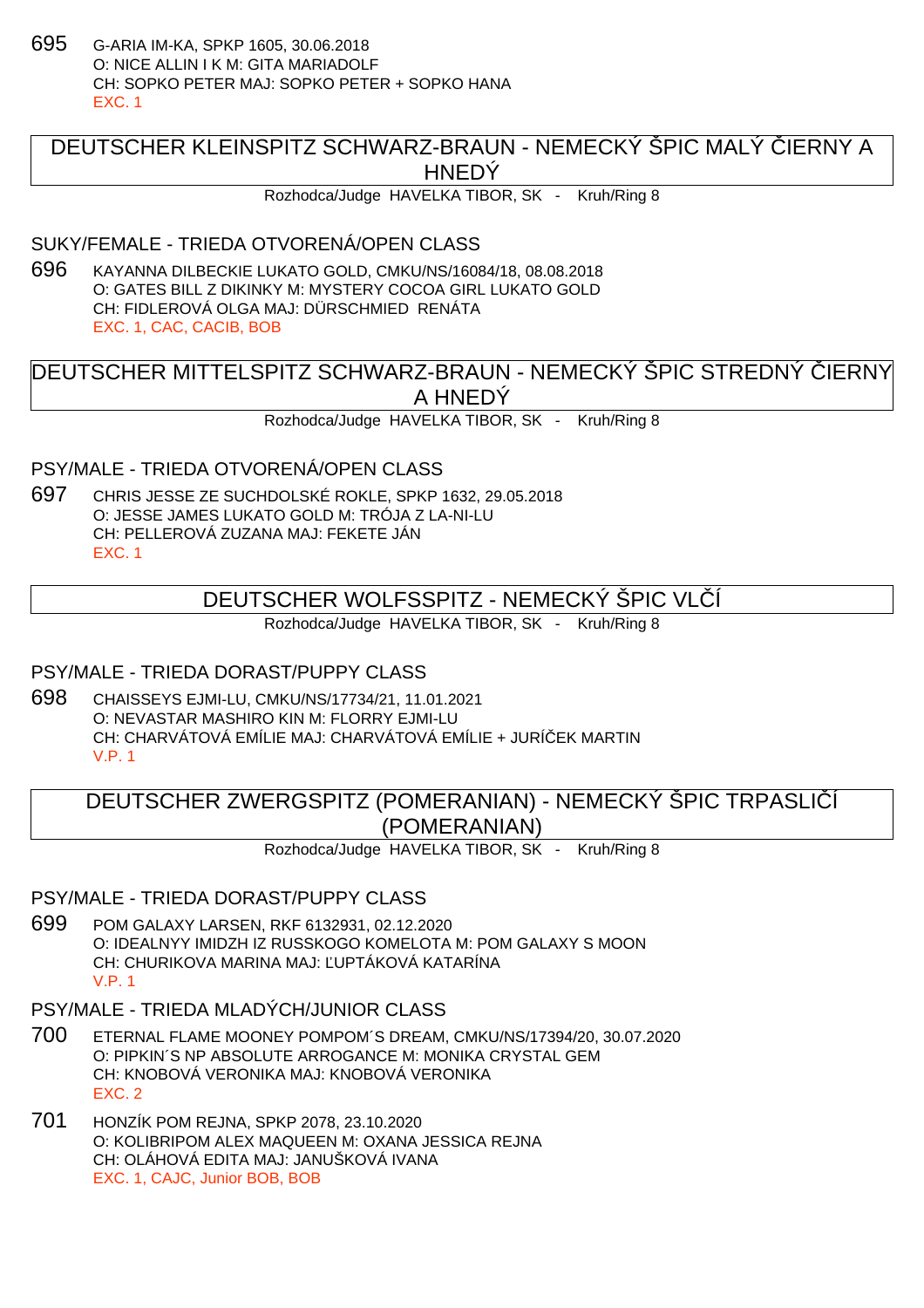- 702 ILLUSIONIST POM BOHEMIA PLATINA, CMKU/NS/17353/20, 25.06.2020 O: BJ HOUSE TOUR BILLION M: BOHEMIA PLATINA POM TOY STAJNIA MAGIA CH: DEDKOVÁ INGRID MAJ: ROHAL-ILKIV MIROSLAVA + - - EXC. 3
- 703 INTERESANT INDY ZE SUCHDOLSKÉ ROKLE, CMKU/NS/17511/20, 18.09.2020 O: PRIDE OF CHOCOLATE IZ OKSKOGO BORA M: UNIVERSE RISK Z LA-NI-LU CH: PELLEROVÁ ZUZANA MAJ: FEKETE JÁN EXC. 4

PSY/MALE - TRIEDA OTVORENÁ/OPEN CLASS

- 704 DENNY MACKA´S WORLD, SPKP 1760, 03.03.2019 O: ARMANI OF ERIKA´S HOME M: MILKY KISS ME AGAIN ASTRA CON AMORE CH: KLINOVSKÁ MARCELA MAJ: DE BUHROVÁ RENÁTA EXC. 1, CAC, Res.CACIB
- 705 SHARMIPOM AMUR, ÖHZB/ZSP 2586, 14.11.2019 O: ODIN OT LUCKY STYLE M: OROSLANDO DOMENIKA LETICIA CH: ZAKHAREVICH ANNA MAJ: KEMETZHOFER PETRA EXC. 2

PSY/MALE - TRIEDA ŠAMPIÓNOV/CHAMPION CLASS

706 VELVET D'AMOUR COLORADO, CMKU/NS/15917/-18/17, 10.07.2017 O: TRUDY'S SPIRIT OF THE NORTHERN SKY AT ELUSIVE M: VELVET D´AMOUR LIGHTNING CH: DINKOV NIKOLAI MAJ: BRABCOVÁ ADÉLA EXC. 1, CAC, CACIB

SUKY/FEMALE - TRIEDA DORAST/PUPPY CLASS

707 MAJESTAS VESTRA ABSOLUTE'S OBSESSION, BCU 097 - 022416, 06.02.2021 O: MAJESTAS VESTRA VICTORIOUS M: MAJESTAS VESTRA AVRORA CH: HOMETS OLGA MAJ: BRABCOVÁ ADÉLA V.P. 1

SUKY/FEMALE - TRIEDA MLADÝCH/JUNIOR CLASS

708 FLAFY BLAGORODSTVO S YUGA, UKU.0486355, 05.07.2020 O: DALLINAIRE J´ADORE INJOY M: IVETTA O´MELLI BLAGORODSTVO S YUGA CH: KRISENKO IRYNA MAJ: UPTÁKOVÁ KATARÍNA EXC. 1, CAJC

SUKY/FEMALE - TRIEDA STREDNÁ/INTERMEDIATE CLASS

709 FENDI POM REJNA, SPKP 1921, 15.02.2020 O: LEANTO PIERRE RICHARD M: OXANA JESSICA REJNA CH: OLÁHOVÁ EDITA MAJ: OLÁHOVÁ EDITA EXC. 1, CAC, Res.CACIB

SUKY/FEMALE - TRIEDA OTVORENÁ/OPEN CLASS

- 710 FIONA STAR ROSSE DE RONZY, SPKP 1788, 07.04.2019 O: SIMON BRIGHT EYED HERO M: BRIGHT SENSATION CH: BROOŠOVÁ KATARÍNA MAJ: BARCZI ANDREA EXC. 1, CAC, CACIB, BOS
- 711 MONIKA CRYSTAL GEM, CMKU/NS/15957/-18/17, 23.09.2017 O: FAVORIT SMOLGIV M: VIV´EN CHANEL CH: NEBOHA NATALIIA MAJ: KNOBOVÁ VERONIKA G.

# EURASIER

Rozhodca/Judge HAVELKA TIBOR, SK - Kruh/Ring 8

SUKY/FEMALE - TRIEDA DORAST/PUPPY CLASS

712 ANGELICA FROM WINGS OF DAWN, MET.EURASIER 18/21, 21.01.2021 O: LEM-OSCO VON DER ALTEN WOLFSANGEL M: FEHÉRPARTI ARYA CH: GALAMBOS NÓRA MAJ: GALAMBOS NÓRA V.P. 1

SUKY/FEMALE - TRIEDA MLADÝCH/JUNIOR CLASS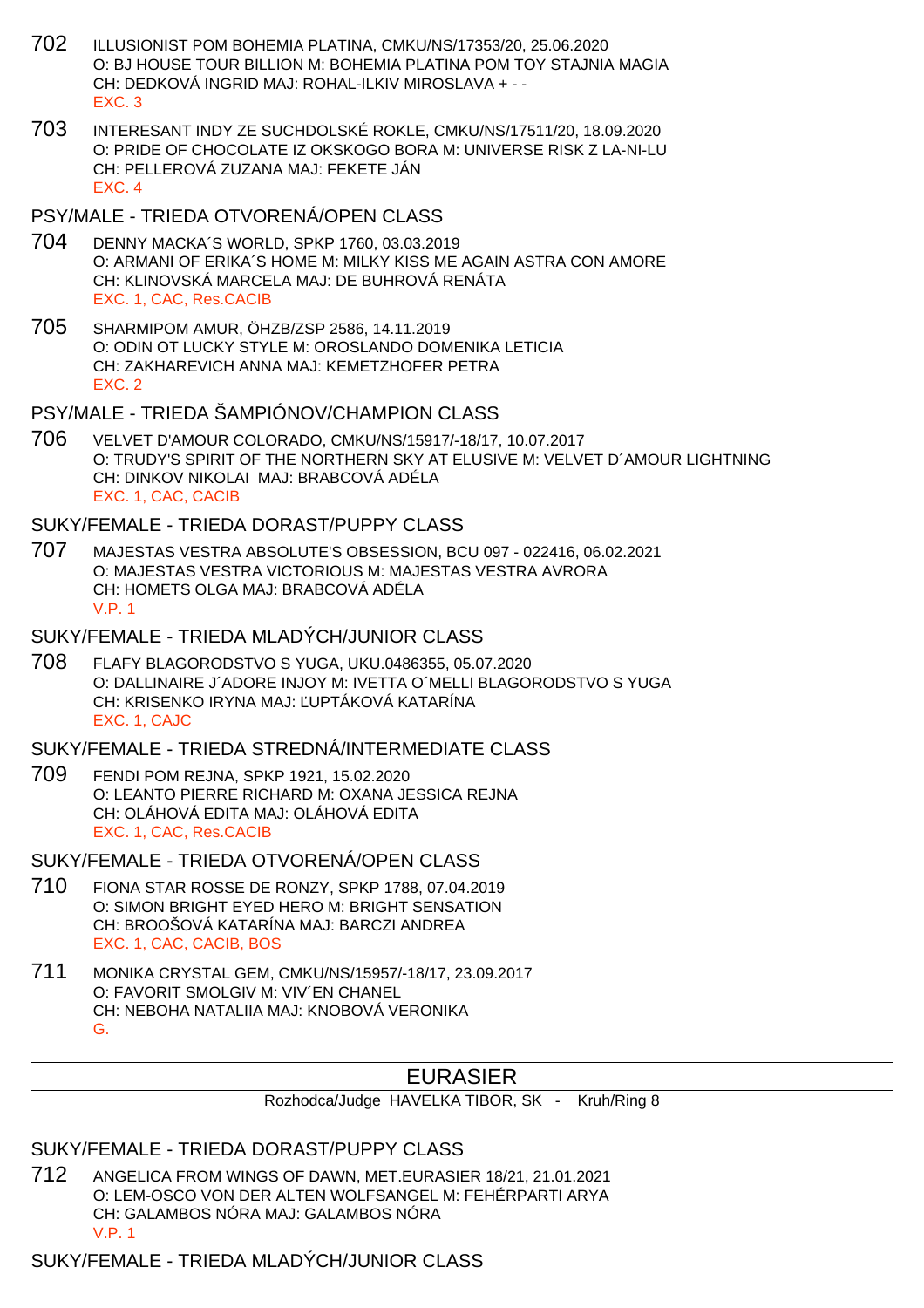713 BLUEBERRY VOIVER ŽÍTKOVÁ, CMKU/EUR/149/20, 02.05.2020 O: ALBIONSPITZ TALESPIN M: CARMÉN HAJIFA CH: RUTOVÁ VERONIKA MAJ: KASALA DANIEL EXC. 1

## SUKY/FEMALE - TRIEDA OTVORENÁ/OPEN CLASS

714 FEHÉRPARTI ARYA, MET.EURASIER4/17, 08.01.2017 O: ARIKARION VOM STEPPENWIND M: HENNA FILUARIS DES LEGENDES DE RETZ CH: ORLIK ANDRÁS MAJ: GALAMBOS NÓRA EXC. 1, CAC, Res.CACIB

### SUKY/FEMALE - TRIEDA ŠAMPIÓNOV/CHAMPION CLASS

715 BINA DON-JAMAS, SPKP 17, 23.09.2016 O: ALBIONSPITZ TALESPIN M: BONA HAJIFA CH: MASÁR JÁN MAJ: MASÁR JÁN EXC. 1, CAC, CACIB, BOB

#### SUKY/FEMALE - TRIEDA VETERÁNOV/VETERAN CLASS

716 BONA HAJIFA, SPKP 6, 29.06.2012 O: CASANOVA VON MASSOW-KRUMMAU M: HANY TOMIMOPA CH: FALTYS JI Í MAJ: MASÁR JÁN EXC. 1

## HOKKAIDO

Rozhodca/Judge HAVELKA TIBOR, SK - Kruh/Ring 8

### PSY/MALE - TRIEDA OTVORENÁ/OPEN CLASS

717 CHIEF TOKUGAWA TSUNAYOSI, CMKU/HOK/109/-20/19, 27.10.2019 O: AKAI HANA E'IOSHIHIRO M: CANIS LUPUS SPIRITUS CHRISTALL CH: LEBEDYNSKA OLENA MAJ: HOCHMANN SIMONA EXC. 1, CAC, CACIB, BOB

## **KISHU**

Rozhodca/Judge HAVELKA TIBOR, SK - Kruh/Ring 8

### SUKY/FEMALE - TRIEDA DORAST/PUPPY CLASS

718 MIYABI NO SHIZUKA GO SUNEN MIYABISOU, JKC-JMK-00001/21-0, 15.01.2021 O: TAICHI GO MIYAMACHISOU M: KAZE NO TAOHIME GO TAKATSU FUURINSOU CH: KATSUHIKO YAMASHITA SHIMADASHI MAJ: NAVRÁTILOVÁ NIKOLA V.P. 1

## LAIKA ZAPADNO-SIBIRSKAIA - LAJKA ZÁPADOSIBÍRSKA

Rozhodca/Judge HAVELKA TIBOR, SK - Kruh/Ring 8

## PSY/MALE - TRIEDA STREDNÁ/INTERMEDIATE CLASS

- 719 ARKAN Z NANDINHO DVORA, SPKP 690, 23.09.2019 O: OLIN KARA-KITÁJ M: JANDA CH: REHÁK MARTIN MAJ: STRNÁL MARTIN EXC. 2
- 720 ASAN Z NANDINHO DVORA, SPKP 687, 23.09.2019 O: KARA-KITÁJ OLIN M: JANDA CH: REHÁK MARTIN MAJ: MAJER MILOŠ EXC. 1, CAC

## PSY/MALE - TRIEDA OTVORENÁ/OPEN CLASS

721 AMUR WILCZA ZLAJA, SPKP 707, 04.12.2018 O: ANTEJ LAJ Z TAJGY M: IDA Z KLUCKIEGO GAJU CH: GRZEGORZ DUDEK MAJ: STRNÁL MARTIN EXC. 4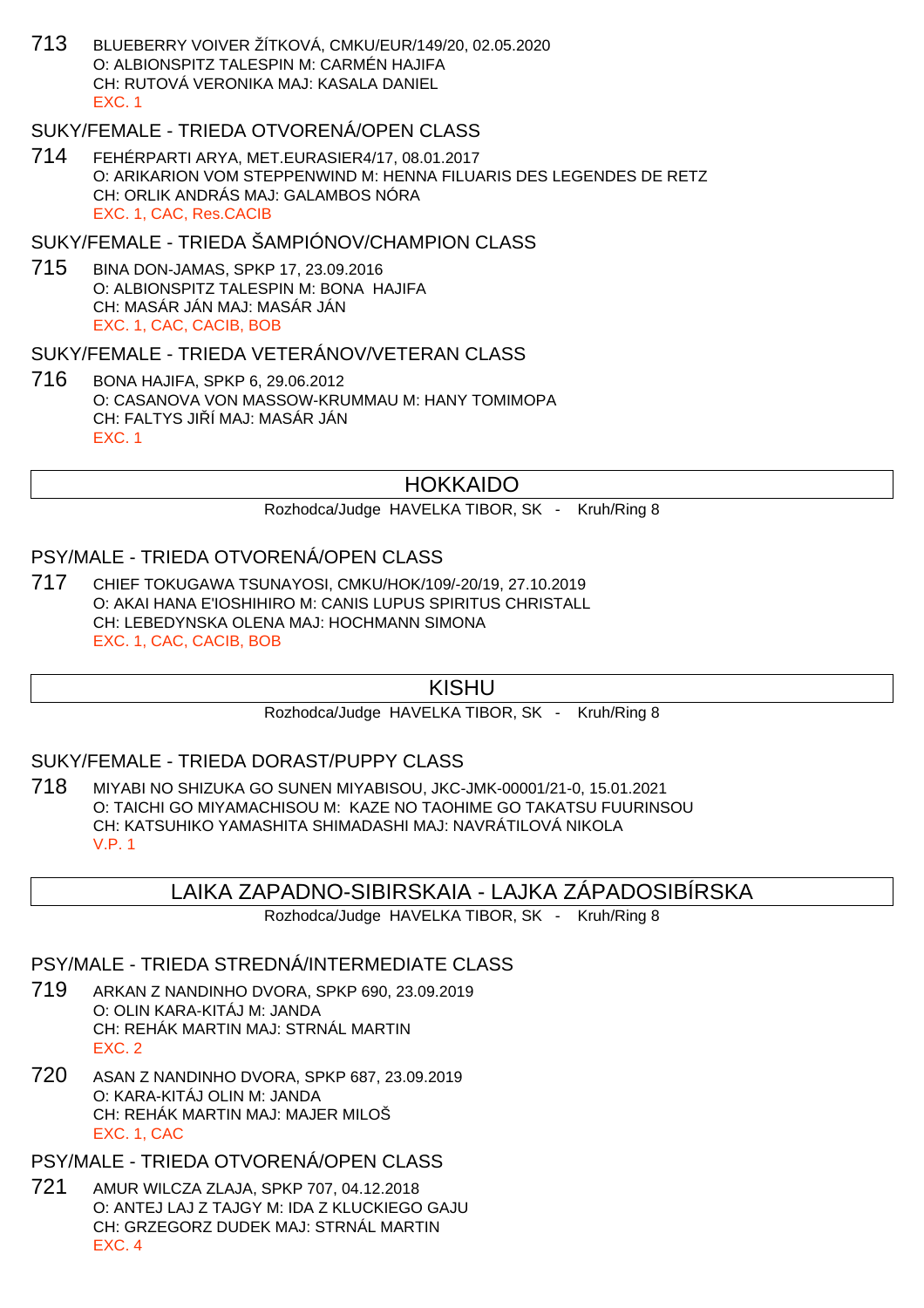- 722 ARES RADOVÉ SKALY, SPKP 639, 01.04.2018 O: AMUR RAČIANSKY JAS M: ANNIE SAMVARA ORIGIN CH: JA ÁK JURAJ MAJ: PALIC JÁN EXC. 1, CAC, CACIB, BOS
- 723 FÁRES LIESKOVÁ SKALA, SPKP 681, 30.08.2019 O: VOLGAR-BULAT M: YAMAKHA CH: POPČÁK ONDERJ MAJ: KARAFFA PETER EXC. 3
- 724 GASS LIESKOVA SKALA, SPKP 724, 22.03.2020 O: VOLGA-BULAT M: BURYA CH: POP ÁK ONDREJ MAJ: JASIK MARIÁN EXC. 2, Res.CAC, Res.CACIB

#### SUKY/FEMALE - TRIEDA STREDNÁ/INTERMEDIATE CLASS

- 725 BAMBUJKA ANIKA VEVOS, CLP/ZSL/842, 25.11.2019 O: AVAR KAMIRO VALACHIA M: BEGILA SAMVARA ORIGIN CH: LEOPOLDOVÁ VERONIKA MAJ: PÖRSÖK ŠTEFAN EXC. 1, CAC, Res.CACIB
- 726 DANA IZ SEVERNOY LADOGI, SPKP 706, 12.09.2019 O: IRTYSH M: FEYA CH: BALABAN V.A. MAJ: PIPÍŠKA PETER EXC. 3
- 727 ISKRA ZIMOWLE, SPKP 709, 15.10.2019 O: VOGUL M: KERA IS POSVENCIO CH: FASZCZA BERNARD MAJ: ZIGOVÁ ZLATICA EXC. 2

#### SUKY/FEMALE - TRIEDA OTVORENÁ/OPEN CLASS

- 728 AURA ZE SVINENSKÝCH PASTVIN, CLP/ZSL/823, 31.01.2019 O: CID OSI INA M: BEKKY SAMVARA ORIGIN CH: JANDA LUKÁŠ MAJ: BEKEŠ VLADIMÍR V.G. 2
- 729 FREYA-KIRA LIESKOVÁ SKALA, SPKP 683, 30.08.2019 O: VOLGAR-BULAT M: YAMAKHA CH: POP ÁK ONDREJ MAJ: MIŠKOVI TOMÁŠ + MIŠKOVI OVÁ DOMINIKA EXC. 1, CAC, CACIB, BOB

### SUKY/FEMALE - TRIEDA PRACOVNÁ/WORKING CLASS

730 BEKY DUBINA SPOD TATIER, SPKP RG 622, 05.03.2018 O: VIZAR M: BAIRA CH: ORAVEC MARTIN MAJ: ŠUTKO DANIEL V.G. 1

## PERRO SIN PELO DEL PERÚ GRANDE - PERUÁNSKY NAHÁ VE KÝ

Rozhodca/Judge HAVELKA TIBOR, SK - Kruh/Ring 8

## PSY/MALE - TRIEDA MLADÝCH/JUNIOR CLASS

731 D´INKA ESPIPEŇA LOSQO, KCP-RI-00016/20, 17.03.2020 O: SUBLIME M: MOHANA CH: ESPINOZA PE A CESAR GUSTAVO MAJ: UPTÁKOVÁ NIKOLA EXC. 1, CAJC, Junior BOB, BOB

# PERRO SIN PELO DEL PERÚ MEDIO - PERUÁNSKY NAHÁ STREDNÝ

Rozhodca/Judge HAVELKA TIBOR, SK - Kruh/Ring 8

## SUKY/FEMALE - TRIEDA DORAST/PUPPY CLASS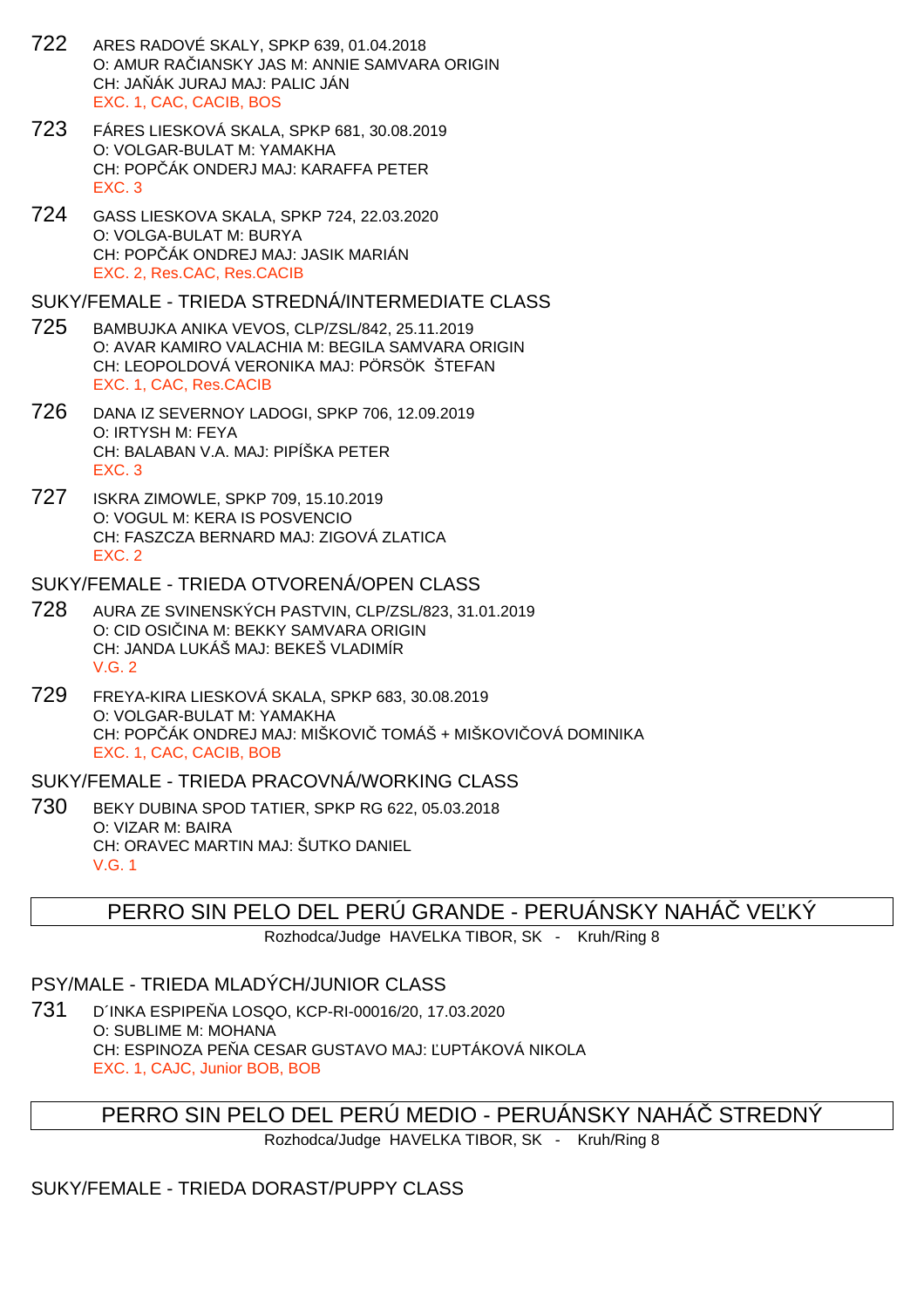732 ZAHARA TAWITA PAZZDA, CMKU/PEN/1709/21, 25.01.2021 O: BAY'S BUSHYFUR IZHI - WAYRA M: ACLLA HUASI PARAMATMA CH: LINHART JI. Í MAJ: LÍPOVÁ VERONIKA V.P. 1

## SUKY/FEMALE - TRIEDA OTVORENÁ/OPEN CLASS

733 MELISSA CEDERIKON, CMKU/PEN/1550/19, 13.03.2019 O: LLOQUE YUPANQUI PAZZDA M: FREEDOM OF THE MIND CEDERIKON CH: DEMETEROVÁ PETRA MAJ: LÍPOVÁ VERONIKA EXC. 1, CAC, CACIB, BOB

## PHARAOH HOUND - FARAÓNSKY CHRT

Rozhodca/Judge HAVELKA TIBOR, SK - Kruh/Ring 8

### SUKY/FEMALE - TRIEDA OTVORENÁ/OPEN CLASS

734 AHMANET EGYPT STAR FLORINA´S DIAMONDS, ÖHZB/PHH 004, 03.10.2017 O: SOVRIN HALLAM BACK TO THE FUTURE REEDLY ROAD M: NORTHGATE´S QUEEN OF DIAMONDS CH: NGUYENOVÁ FLORINE MAJ: ROTH-CALLIES NINA MARIA ABS.

## SAMOYED

Rozhodca/Judge HAVELKA TIBOR, SK - Kruh/Ring 8

### PSY/MALE - TRIEDA MLADÝCH/JUNIOR CLASS

735 LUCKY LOVE BE MINE, RKF 6054505, 17.11.2020 O: DE VILLAODON ZACKARY M: RADOST ZHIZNI YANIKA CH: OZHEGOVA OLGA MAJ: GALLYOVÁ LAURA EXC. 1, CAJC, Junior BOB

#### PSY/MALE - TRIEDA OTVORENÁ/OPEN CLASS

- 736 BIENVENIDAS BONACHÓN LA TORRE ROJA, CMKU/S/3056/-19/18, 30.10.2018 O: RIGHT HERE FOR YOU YOSHI AND US M: DAYDREAM DAKOTA XSARA'S HOPE CH: PETRUŠOVÁ VERONIKA MAJ: ŠT RBOVÁ MICHAELA EXC. 1, CAC, CACIB, BOS
- 737 BRAVE BEAR VIOLET'S MEADOW, SPKP 755, 16.06.2019 O: MISHKA NA SEVERE DIKYI MIOD M: DAYDREAM DELAWARE XSARA'S HOPE CH: BENKOVI OVÁ PAULÍNA MAJ: BÍROVÁ SIMONA  $V$  G  $2$
- SUKY/FEMALE TRIEDA MLADÝCH/JUNIOR CLASS
- 738 DESTINA DESPIERTAS LA TORRE ROJA, SPKP 914, 25.10.2020 O: AKLARO LORD MAXIAN M: DAYDREAM DAKOTA XSARA´S HOPE CH: PETRUŠOVÁ VERONIKA MAJ: PETRUŠOVÁ VERONIKA EXC. 1, CAJC

#### SUKY/FEMALE - TRIEDA STREDNÁ/INTERMEDIATE CLASS

- 739 DINABURG PEARL ELFA BEAUTIFUL STAR, LV-48963/20, 13.01.2020 O: SILVERWHITE SHINE KENVENTAKI BOSS M: KENVENTAKI NEVER FAILING FRIEND CH: GOLUBEVA JULIJA MAJ: GOLUBEVA JULIJA EXC. 1, CAC, CACIB, BOB
- SUKY/FEMALE TRIEDA OTVORENÁ/OPEN CLASS
- 740 RADOST ZHIZNI SAKURA BLOSSOM, SPKP 723, 18.01.2019 O: MISHKA NA SEVERE COOKIE WHISPERER M: RADOST ZHIZNI ROSE OF THE MIST CH: DOMBROVSKAYA OKSANA MAJ: MÚDRA EMÍLIA EXC. 1, CAC, Res.CACIB

### SUKY/FEMALE - TRIEDA ŠAMPIÓNOV/CHAMPION CLASS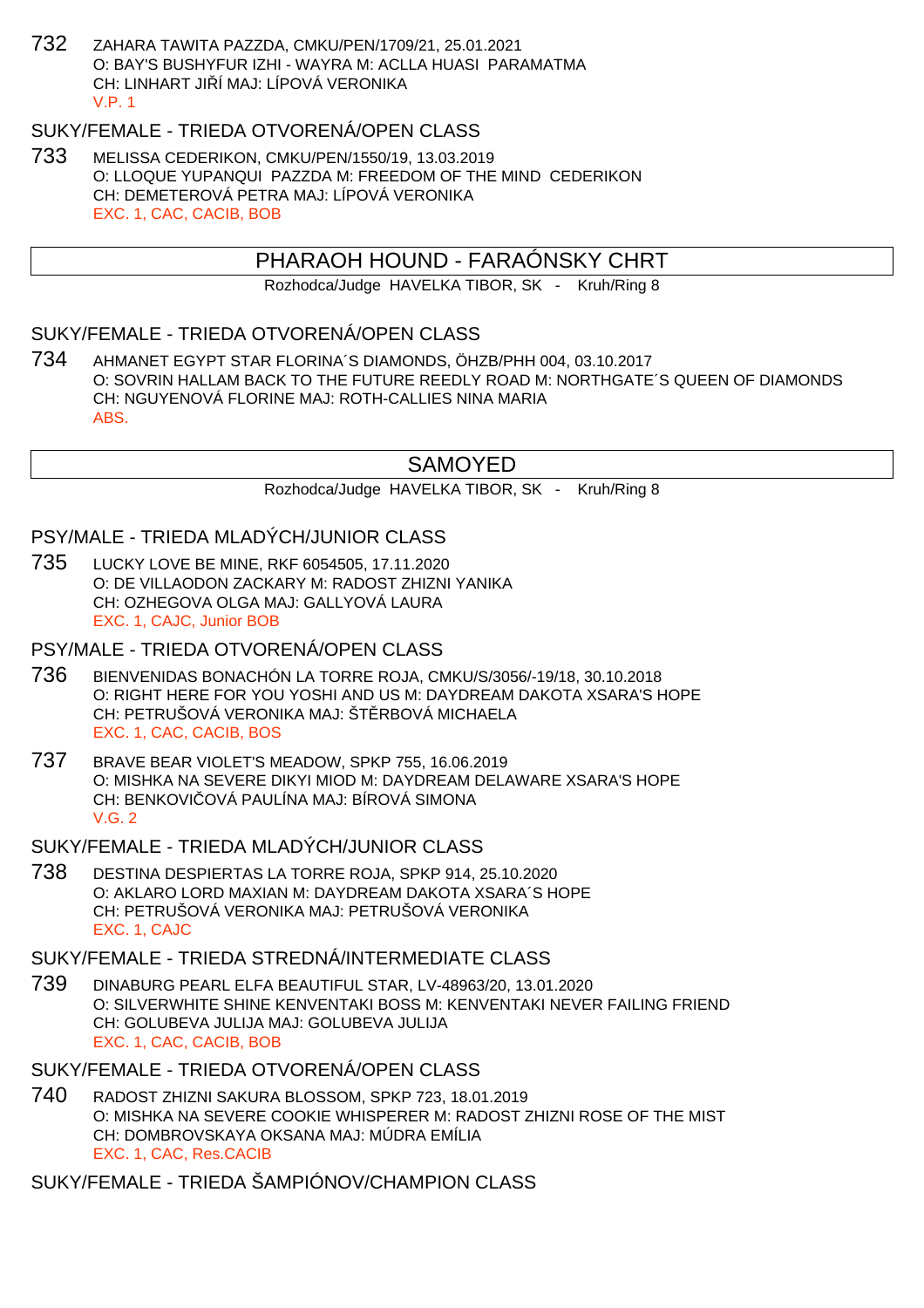741 LUMEINGEL LUMEPILVEKE, EST-01454/16, 03.10.2016 O: SNOWMIST ACROBAT M: LUMEINGEL PRINTSESS MEELESPEA CH: OINITŠ KATRIN, MARGUS MAJ: KALLASTE-KARJUS MARE ABS.

## SHIBA

Rozhodca/Judge HAVELKA TIBOR, SK - Kruh/Ring 8

### PSY/MALE - TRIEDA MLADÝCH/JUNIOR CLASS

742 LYURUA DYURING EDZI TANAKA, RKF 5778112, 01.10.2020 O: TRIUMF SIBIRI AKI NO RINGO M: LYRURYA DYURING TOMOTI ITANO CH: VAZHENINA O. V. MAJ: KEREŠKÉNIYOVÁ RADKA EXC. 1, CAJC, Junior BOB

PSY/MALE - TRIEDA STREDNÁ/INTERMEDIATE CLASS

743 G-AKIKO DORBRUMIA, SPKP 483, 09.10.2019 O: AKARYU INCIPITA VITA M: BORA DORBRUMIA CH: DEDIK PETER MAJ: REVÁK MARTIN EXC. 1, CAC, CACIB, BOS

PSY/MALE - TRIEDA OTVORENÁ/OPEN CLASS

744 AKIHIRO KAWAAKARI, RKF 5555654, 16.02.2019 O: AWA NO RIKIOU GO ASHUU OOTANISOU M: AKATSUKI ICHIOKU CH: BAYKOV ALEXANDER MAJ: SMOLIKOVÁ V. RA + SMOLIKOVÁ KRISTYNA EXC. 1, CAC

PSY/MALE - TRIEDA ŠAMPIÓNOV/CHAMPION CLASS

745 TAIGEN GO YOU DJENIMA, PKR.V-25955, 29.04.2017 O: ACHIRO GO YOU DJENIMA M: NAIHANSO GO YOU DJENIMA CH: POLISHCHUK OLGA MAJ: ZGUD EWELINA EXC. 1, CAC, Res.CACIB

SUKY/FEMALE - TRIEDA MLADÝCH/JUNIOR CLASS

- 746 CHI KEN SO GALA SHAYNS EVERYONE, SPKP 631, 01.05.2020 O: HANDZIMEMESITE BOUKEN M: DAR CHINGIZA ARASHA VALERI CH: KARPOVA ELENA MAJ: PAU OVÁ DOMINIKA ABS.
- 747 INARI SANYU ANVIJO, SPKP 603, 11.11.2020 O: KOUMI NO HOMOREMARU GO SANUKI MIZUMOTOSOU M: VERVA GO ANVIJO CH: ANOV IN JOZEF MAJ: ECHOVI LUKÁŠ EXC. 1, CAJC

SUKY/FEMALE - TRIEDA STREDNÁ/INTERMEDIATE CLASS

- 748 MIYA OD TROCH TABIEL, SPKP 520, 19.03.2020 O: C´CHIKO AKA CZECH JAKOBÍN M: DOYUBI MATAGIINU CH: ŠPAK VLADIMÍR MAJ: KEREŠKÉNIYOVÁ RADKA EXC. 3
- 749 REI KAMIVAZA, SPKP 506, 18.10.2019 O: DAR CHINGIZA LAURELS BRUNCH M: EIKI KAMIWAZA CH: ŠUBRTOVÁ EDITA MAJ: STAN ÍKOVÁ JANA EXC. 1, CAC, CACIB, BOB
- 750 TENSHIKURO GO PROUD, PKR.V-30672, 25.04.2020 O: TAIGEN GO YOU DJENIMA M: SHOUTERUME OF TAI YUAN-TAIWAN CH: ZGUD EWELINA MAJ: ZGUD EWELINA EXC. 2, Res.CAC, Res.CACIB

SUKY/FEMALE - TRIEDA OTVORENÁ/OPEN CLASS

751 AZALEA WAKIZASHI OF TIANITO, SPKP 354, 10.12.2017 O: AMATEMU MITAMA INCIPITA M: FUJIZAKURA WAKIZASHI OF TIANITO CH: TÓTH TIBOR MAJ: SOBOTOVÁ JANKA EXC. 1, CAC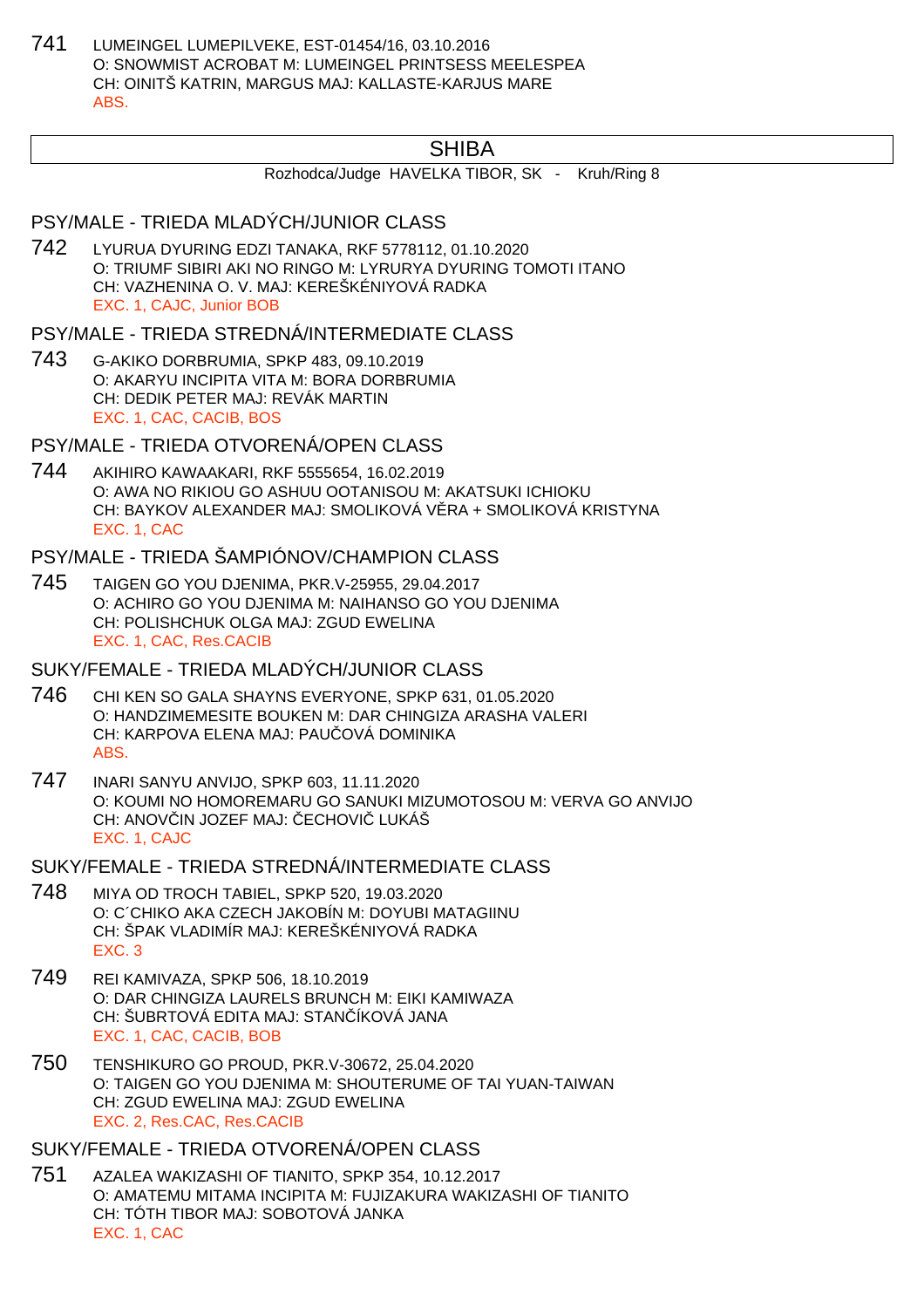## SHIKOKU

Rozhodca/Judge HAVELKA TIBOR, SK - Kruh/Ring 8

## PSY/MALE - TRIEDA ŠAMPIÓNOV/CHAMPION CLASS

752 ISSHIN GO FUKASOU, CMKU/SHK/1/-18/18, 20.02.2018 O: JUKAI NO GANRYUU GO FUKASOU M: RYUUHIHIME GO FUKASOU CH: KAMATA TADASHI MAJ: CRAIG ADRIANA EXC. 1, CAC, CACIB, BOB

## SIBERIAN HUSKY

Rozhodca/Judge HAVELKA TIBOR, SK - Kruh/Ring 8

## PSY/MALE - TRIEDA MLADÝCH/JUNIOR CLASS

753 THOR GRAND FORJANA, SPKP 3924, 22.05.2020 O: FORJANA SLOVAKIA CHRISTIAN GREY M: FORJANA SLOVAKIA NELLY GREY CH: BAKALÁR MARTIN MAJ: CHURÝ VLADIMÍR EXC. 1, CAJC, Junior BOB

#### PSY/MALE - TRIEDA OTVORENÁ/OPEN CLASS

- 754 BAD BLACK LIAR LEGEND OF THE SPIRIT, SPKP 3838, 20.05.2019 O: WINTER MELODY BACK ON TROUBLE TRACK M: BACK IN BLACK LEGEND OF THE SPIRIT CH: KRIEGER IZABELA MAJ: ENGEL JANKA V.G. 2
- 755 NORD HEART BOYARIN, SPKP 3742, 15.09.2017 O: NORD HEART NONPARELE COUDY M: ARGENTINA BLACK STAR FOR NORD HEART CH: RODIONOVA NATALIA V. MAJ: ONDRÍK PAVOL EXC. 1, CAC, CACIB, BOB

#### PSY/MALE - TRIEDA ŠAMPIÓNOV/CHAMPION CLASS

756 BEAUTY OF SIBERIA DARWY SMART, SPKP 3583, 19.12.2016 O: ANGEL FOR FORJANA ICEE STAR M: FORJANA SLOVAKIA CHARLOTTE BRÖNTE CH: BÍLIKOVÁ LUCIA MAJ: BÍLIKOVÁ LUCIA EXC. 1, CAC, Res.CACIB

#### SUKY/FEMALE - TRIEDA DORAST/PUPPY CLASS

757 BEAUTY OF SIBERIA JULIA AMELIA, SPKP 3999, 25.01.2021 O: KANE BLACK GRAND FORJANA M: BEAUTY OF SIBERIA BAHAMA FROM ULURU CH: BÍLIKOVÁ LUCIA MAJ: BÍLIKOVÁ LUCIA V.P. 1

#### SUKY/FEMALE - TRIEDA STREDNÁ/INTERMEDIATE CLASS

758 ROYALSANS DEDICATED TO INDIGO, VDH/DCNH SH 17055/20, 20.03.2020 O: INDIGO'S ISAAC M: DORATI SIBERIANS COME ON EVERYBODY CH: SANDWEGER LEA MAJ: SANDWEGER LEA + QUALLS DAVID K. EXC. 1, CAC, Res.CACIB

### SUKY/FEMALE - TRIEDA OTVORENÁ/OPEN CLASS

- 759 I´M A STAR SNOW FLAKE OF ENGEL, SPKP 3901, 01.01.2020 O: ZIEMABORA´S FAIR TRADE M: DIAMOND IN THE SKY PERFEKT TO ME CH: ENGEL JANA MAJ: ENGEL JANKA EXC. 1, CAC, CACIB
- 760 INDIANA RORY MARTINSKÝ ZDROJ, SPKP 3610, 17.11.2016 O: KRISTARI´S CHINOOK AT JEDNICKA M: CHER MARTINSKÝ ZDROJ CH: FABIAN JAROSLAV MAJ: VEVERI ÍKOVÁ MONIKA EXC. 2
- 761 NORD HEART AVELINA, SPKP 3874, 15.11.2018 O: NORD HEART BET I AM SPECIAL M: NORD HEART MY LADY CRYSTAL CH: RODIONOVA NATALIA V. MAJ: ONDRÍK PAVOL EXC. 3

SUKY/FEMALE - TRIEDA VETERÁNOV/VETERAN CLASS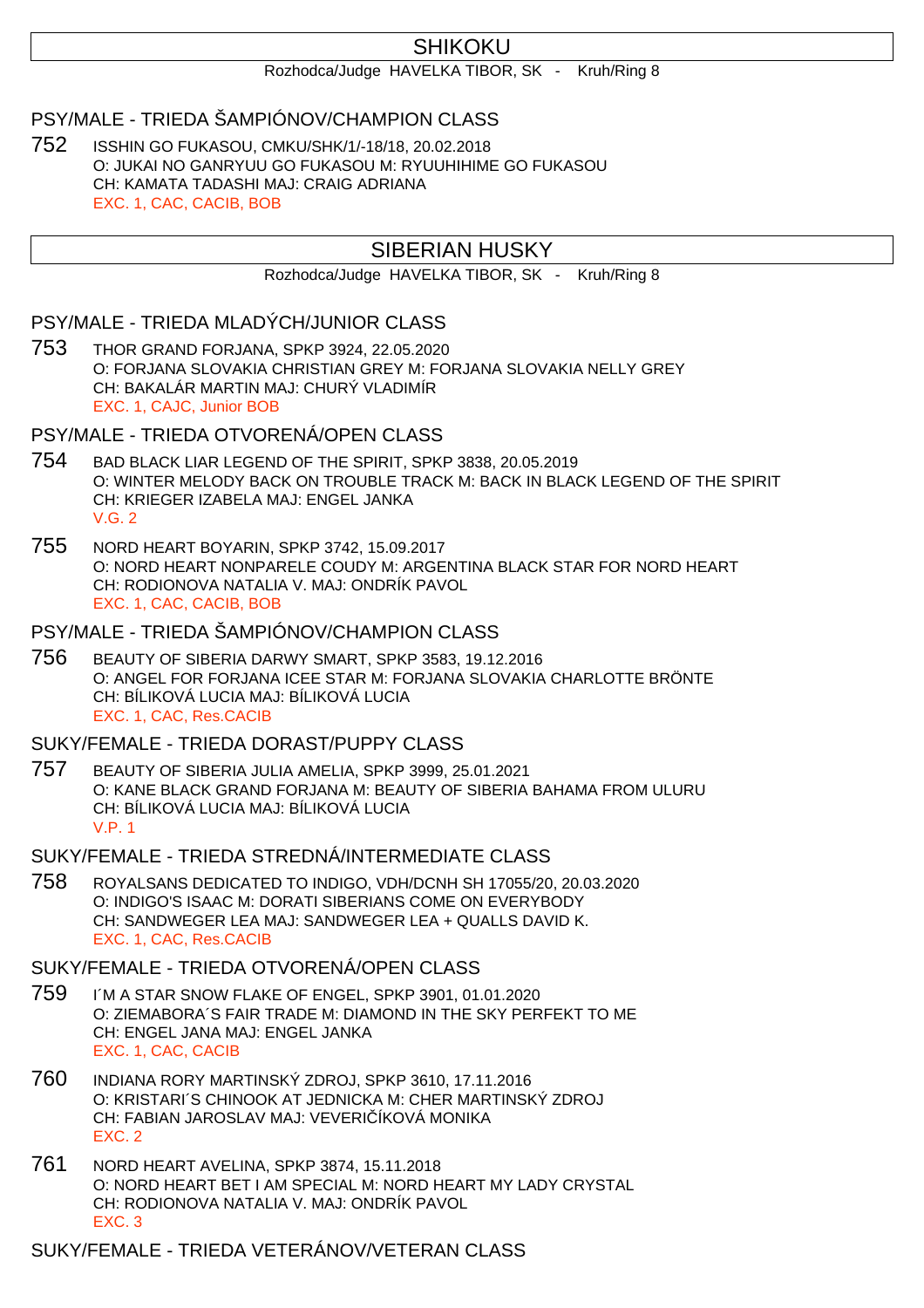762 EKAJA OF SNIEGO ŠUNYS, LSVK SH 0347/13, 25.04.2013 O: NANOOKS PURPLE HAZE OF THE SUN M: BALASANDHYA OF SNIEGO ŠUNYS CH: GUDMONIENE INGRIDA MAJ: GUDMONIENÉ INGRIDA EXC. 1, BOS

## SUOMENLAPINKOIRA - FÍNSKY LAPPHUND

Rozhodca/Judge HAVELKA TIBOR, SK - Kruh/Ring 8

## PSY/MALE - TRIEDA MLADÝCH/JUNIOR CLASS

763 AKIRA JARVI MALY WIEDEN, SPKP 39, 25.07.2020 O: JARVI KORPII ALBUS M: BACARA NEZKROTNA MARKYZA CH: KOWOL ANDRZEJ I ALEKSANDRA MAJ: PÁNIKOVÁ ANETA + PÁNIK RICHARD EXC. 1, CAJC, Junior BOB, BOB

SUKY/FEMALE - TRIEDA MLADÝCH/JUNIOR CLASS

764 ELSA CHARM OF SILK, SPKP 38, 25.06.2020 O: AEGIRSSON JOHN WATSON M: ANIA KABADULA CH: HRIBERNIK URBAN MAJ: STAN ÍKOVÁ JANA + HRIBERNIK TINS V.G. 1

XOLOITZCUINTLE MINIATURE - MEXICKÝ NAHÁČ MALÝ

Rozhodca/Judge HAVELKA TIBOR, SK - Kruh/Ring 8

## PSY/MALE - TRIEDA OTVORENÁ/OPEN CLASS

765 GUCCI OD REMETKY, CMKU/MEN/157/19, 29.01.2019 O: FERNANDO QUERIDO DE XOCONOCHCO M: SOMBRA LANGARICA CH: KUBOŠOVÁ DANUŠE MAJ: BRUNNER ŠÁRKA EXC. 1, CAC, CACIB, BOB

## XOLOITZCUINTLE STANDARD - MEXICKY NAHÁ VE KY

Rozhodca/Judge HAVELKA TIBOR, SK - Kruh/Ring 8

## PSY/MALE - TRIEDA MLADÝCH/JUNIOR CLASS

766 CARLOS INYA'S RAINBOW, CMKU/MEN/190/20, 08.04.2020 O: GARDIAN VINCE GOLD EMILIEN M: ZHAKLIN MEREDIT IZ KANEKSO CH: VRÁTNÍKOVÁ IVANA MAJ: JACKWERTHOVÁ PETRA EXC. 1, CAJC, Junior BOB

PSY/MALE - TRIEDA OTVORENÁ/OPEN CLASS

767 TOTOMOXTLE (ALVAREZ/ALATORRE), CMKU/MEN/166/-19/19, 15.05.2019 O: COYOL (RETANA) M: JAROCHA (ALVAREZ) CH: ALVAREZ VICTOR MAJ: BRUNNER ŠÁRKA V.G. 1

## PSY/MALE - TRIEDA ŠAMPIÓNOV/CHAMPION CLASS

- 768 LOCAL HERO´S OXOMOCO, CMKU/MEN/122/-17/16, 13.12.2016 O: CIB CAMOTE ALVAREZ M: LOCAL HERO´S FARHA CH: FRIBERG MONA MAJ: BRUNNER ŠÁRKA EXC. 1, CAC, CACIB, BOB
- SUKY/FEMALE TRIEDA MLADÝCH/JUNIOR CLASS
- 769 RND HAIRLESS ULRIKE, RKF 6016504, 21.07.2020 O: ALMAZ M: RND HAIRLESS BONA REIA CH: PODOLYAK ANASTASIA MAJ: KUBOVÁ BARBORA + KUBOVÁ EVA EXC. 1, CAJC

SUKY/FEMALE - TRIEDA OTVORENÁ/OPEN CLASS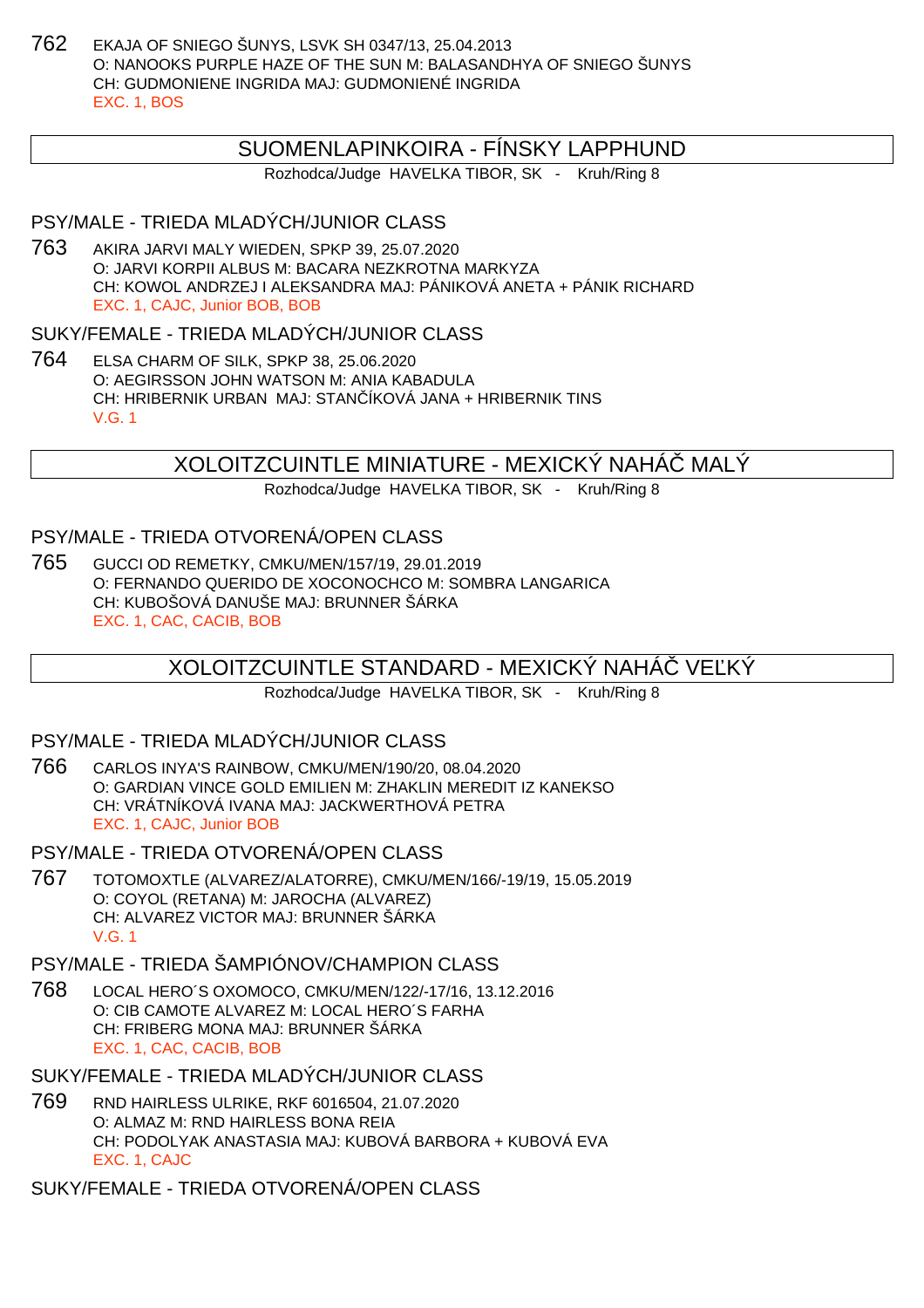- 770 BIARMIA INYA'S RAINBOW, CMKU/MEN/162/19, 07.07.2019 O: DOGGNATIONS A'THOR TALES M: ARABELLA PRINCESS INYA'S RAINBOW CH: VRÁTNÍKOVÁ IVANA MAJ: LANGROVÁ EVA EXC. 1, CAC, CACIB, BOS
- 771 ESTAT DYNAST CERSEI, ÖHZB/XOL 13, 29.02.2020 O: YUCHI YUM-KAAS M: VIENTO SOLAR BERENIKA CH: FOMIN TATJANA MAJ: GOLDMANN JENNIFER EXC. 2

skupina/group FCI - 6

## BASSET BLEU DE GASCOGNE - MODRÝ GASKO SKÝ BASET

Rozhodca/Judge JURSA JOZEF, SK - Kruh/Ring 9

### SUKY/FEMALE - TRIEDA MLADÝCH/JUNIOR CLASS

772 REVEUSE D'AMBRE DE CHASSAGNE, LOF 6 BBG 7860/0, 24.07.2020 O: ORIENT D' AMBRE DE CHASSAGNE M: NAYA CH: LAMARCHE RENE MAJ: BÁRTA JI Í EXC. 1, CAJC, Junior BOB, BOB

## BASSET HOUND

Rozhodca/Judge JURSA JOZEF, SK - Kruh/Ring 9

## SUKY/FEMALE - TRIEDA STREDNÁ/INTERMEDIATE CLASS

773 TIRTAEL QUEEN´S HERMELÍN, CLP/BH/6874, 02.11.2019 O: SHORT-LEGGED HANNIBAL FRIENDSHIP WITH THE M: ORINOKO QUEEN´S HERMELÍN CH: K ÍŽOVÁ V RA MAJ: BENÁ KOVÁ SIMONA EXC. 1, CAC, CACIB, BOB

#### SUKY/FEMALE - TRIEDA OTVORENÁ/OPEN CLASS

774 FRANCESCA BELLE LUARAN, SPKP 892, 19.04.2019 O: WOFERLOW LIBERTY BELL M: DAFFNE MALÁ KAROLÍNA CH: SÝKORA ĽUBOŠ MAJ: FERENCZY ANDREA EXC. 1, CAC, Res.CACIB

### BAYRISCHER GEBIRGSSCHWEISSHUND - BAVORSKÝ FARBIAR

Rozhodca/Judge JURSA JOZEF, SK - Kruh/Ring 9

#### PSY/MALE - TRIEDA STREDNÁ/INTERMEDIATE CLASS

775 KALI BAŠKIN DVOR, SPKP 13115, 02.02.2020 O: BRYX OD UJA LACA M: BESSY SPOD VÁPENNÝCH BOKOV CH: TOMKO VLADIMÍR MAJ: GAVLAS MIROSLAV + GAVLASOVÁ LENKA **ABS** 

## SUKY/FEMALE - TRIEDA PRACOVNÁ/WORKING CLASS

776 CORA KAMENNÝ VRCH, SPKP 11899, 03.04.2016 O: BRUNO Z IVETKINHO DVORA M: AFRA KAMENNÝ VRCH CH: TISO DOMINIK MAJ: DEDÁ KOVÁ MONIKA ABS.

## BEAGLE

Rozhodca/Judge JURSA JOZEF, SK - Kruh/Ring 9

#### PSY/MALE - TRIEDA DORAST/PUPPY CLASS

777 BISCUIT LITTLE CARPATHIANS, SPKP 2045, 14.02.2021 O: MOPSOS OF VULCANO COTOPAXI M: BIGSMITHY CHEESECAKE CH: POTROK MILAN MAJ: SUSKOVÁ MONIKA V.P. 1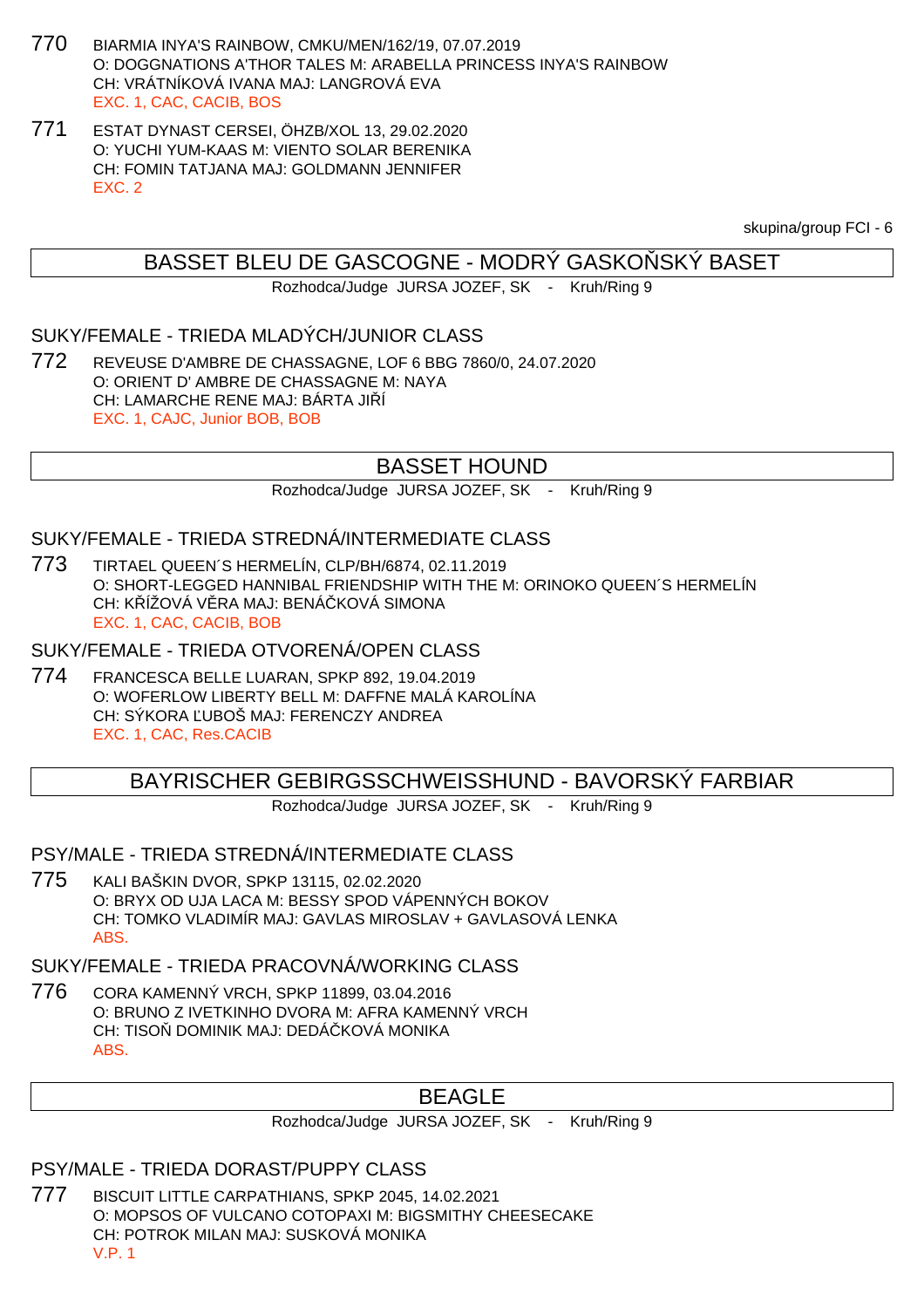### PSY/MALE - TRIEDA MLADÝCH/JUNIOR CLASS

- 778 CUBBY BEABBY, CLP/BEA/9054, 23.06.2020 O: BOB MARLEY BE-GLAMOROUS M: ADELE BEABBY CH: PODIVINSKÁ KATE INA MAJ: KRAVCOVÁ ZUZANA + FILIP UBOŠ EXC. 1, CAJC, Junior BOB
- 779 PRIDE OF GOD´S ARISTOCRAT, RKF 5998732, 22.11.2020 O: SHEMSU SOTIS INSAR PRIDE OF GOD´S M: PRIDE OF GOD´S CHOCO LATTE CH: GOTSERIDZE OLGA MAJ: MAURER MICHAELA ABS.
- 780 PRIDE OF GOD'S BALOUBET DU ROUET, SHSB/LOS 780492, 23.07.2020 O: SHEMSU SOTIS PLUTOS PONT M: PRIDE OF GOD'S NEGA CH: GOTSERIDZE OLGA MAJ: RUPPRECHTER CHRISTINE ABS.
- PSY/MALE TRIEDA STREDNÁ/INTERMEDIATE CLASS
- 781 VIENNA CALLING YOUNG MERLIN, VDH/BCD 21-172, 15.05.2020 O: VIENNA CALLING DOLLARS TO DONUTS M: VIENNA CALLING ORIENTAL PEARL CH: TOMKAHAZY-HAJEK HELENA UND THOMAS MAJ: ECKRICH PETRA UND DOMINIQUE EXC. 1
- PSY/MALE TRIEDA OTVORENÁ/OPEN CLASS
- 782 CORAL CLOWN OF ALMOND PACK, SPKP 1975, 21.04.2019 O: BOB MARLEY BE-GLAMOROUS M: QUIET CHRISTMAS IDEA PERLA VLTAVY CH: MALÁTOVÁ VERONIKA MAJ: PÉLI TOMÁŠ EXC. 2
- 783 HO FAME HANN AMORE SOPRAFFINO, CLP/BEA/8284, 05.05.2017 O: KIND BLACK ANGEL PERLA VLTAVY M: BELLINA BIONDINA AMORE SOPRAFFINO CH: KONE NÁ SOUDKOVÁ DANA MAJ: PAVELKOVÁ BLANKA EXC. 1, CAC, Res.CACIB
- 784 SPIDER MAN DI TORRIMPIETRA, SHSB/LOS 769981, 13.05.2019 O: FONTEPOSCA'S DOWN UNDER M: FONTEPOSCA'S MIDNIGHT STAR CH: BALDI RUDI MAJ: RUPPRECHTER CHRISTINE ABS.
- PSY/MALE TRIEDA PRACOVNÁ/WORKING CLASS
- 785 CAPITAN AMERICA DI TORRIMPIETRA, ROI 19/141546, 13.05.2019 O: FONTEPOSCA´S DOWN UNDER M: FONTEPOSCA´S MIDNIGHT STAR CH: BALDI RUDI MAJ: MAURER MICHAELA ABS.
- PSY/MALE TRIEDA ŠAMPIÓNOV/CHAMPION CLASS
- 786 ASLAN LITTLE CARPATHIANS, SPKP 1970, 14.02.2019 O: FONTEPOSCA´S FACE TO FACE M: AIRYN OF AMBALAND CH: POTROK MILAN MAJ: POTROK MILAN EXC. 1, CAC, CACIB, BOB

## SUKY/FEMALE - TRIEDA OTVORENÁ/OPEN CLASS

- 787 AMIRA LITTLE CARPATHIANS, SPKP 1973, 14.02.2019 O: FONTEPOSCA´S FACE TO FACE M: AIRYN OF AMBALAND CH: POTROK MILAN MAJ: POTROK MILAN EXC. 1
- 788 QUERSI Z HÁJENKY HŮRKA, SPKP 2023, 22.05.2019 O: EVER-LOVING EURYTION OF GREAT OLYMPIA M: MASCHA Z HÁJENKY H RKA CH: KROUTILOVÁ JANA MAJ: DRÚŽKOVÁ DENISA V.G. 2
- SUKY/FEMALE TRIEDA PRACOVNÁ/WORKING CLASS
- 789 VIENNA CALLING QUESTION OF TIME, ÖHZB/BG 5530, 18.04.2018 O: CH ABSOLUTELY SPOTLESS INSERT M: CH BEYONCE SPOTTY FRIEND CH: TOMKAHAZY-HAJEK HELENA&THOMAS MAJ: TOMKAHAZY-HAJEK THOMAS & HELENA EXC. 1, CAC, CACIB, BOS

## SUKY/FEMALE - TRIEDA ŠAMPIÓNOV/CHAMPION CLASS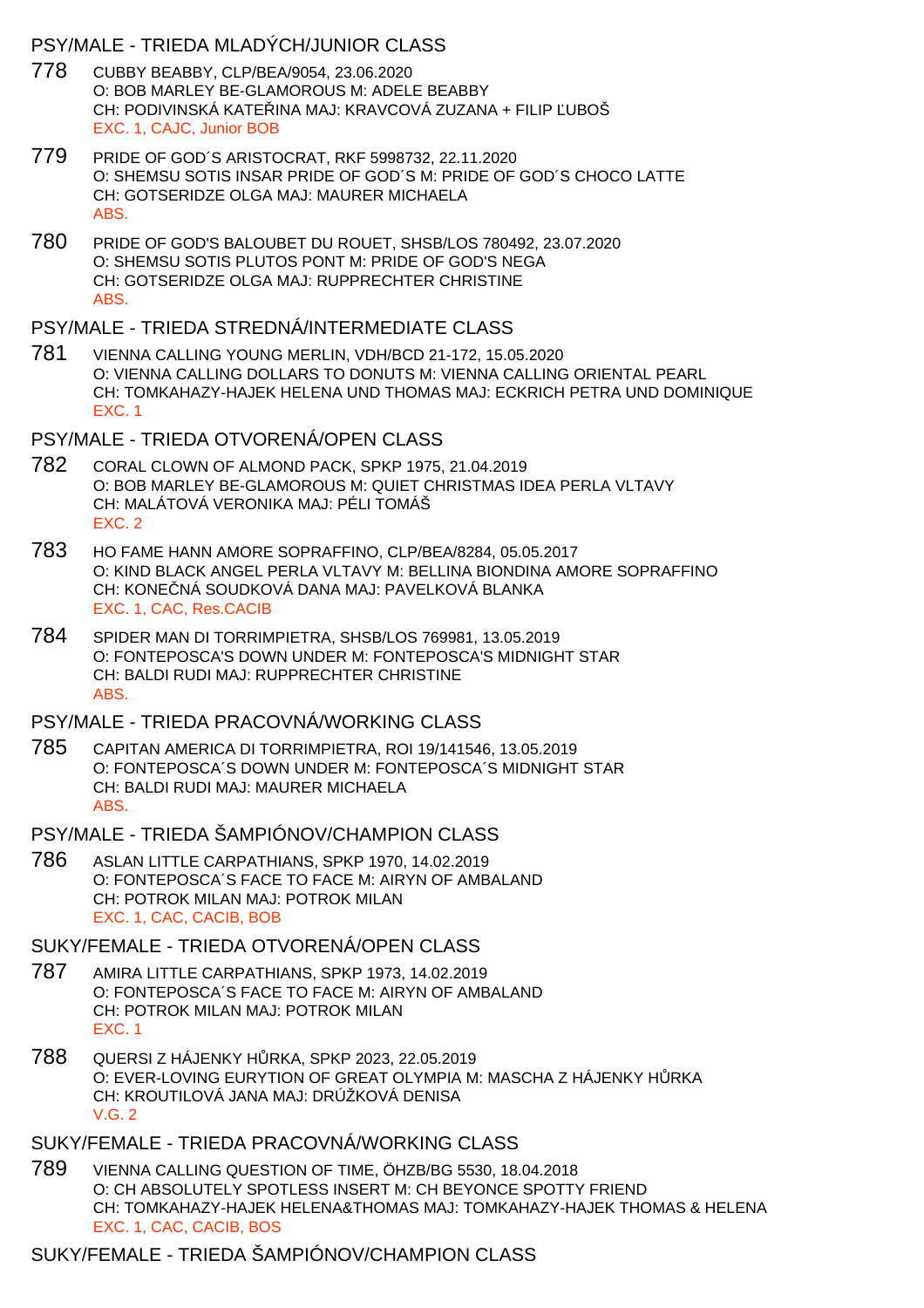790 AIRYN OF AMBALAND, SPKP 1866, 03.05.2016 O: CLEVER CASSIUS OF GREAT OLYMPIA M: AMMY Z OZNICKÝCH LESŮ CH: TOMŠÍKOVÁ JAROSLAVA MAJ: POTROK MILAN EXC. 1, CAC, Res.CACIB

## BLACK AND TAN COONHOUND

Rozhodca/Judge JURSA JOZEF, SK - Kruh/Ring 9

#### PSY/MALE - TRIEDA DORAST/PUPPY CLASS

791 INCREDIBLE ZORRO BLOSSOMING MEADOW, CLP/BTC/203, 20.02.2021 O: DIEGO ERNÉ ESO M: EERIE HARVI ROCKYTOP BLOSSOMING MEADOW CH: K STKOVÁ MARTINA MAJ: KRPELANOVÁ EMA V.P. 1

### SUKY/FEMALE - TRIEDA OTVORENÁ/OPEN CLASS

792 AGATHA FAJN PES, SPKP 17, 14.06.2019 O: AROW ERNÉ ESO M: BRIE ERNÉ ESO CH: ŠKORUPOVÁ LENKA MAJ: ADAMJAK ONDREJ EXC. 1, CAC, CACIB, BOB

## CHIEN DE SAINT-HUBERT - BLOODHOUND

Rozhodca/Judge JURSA JOZEF, SK - Kruh/Ring 9

#### PSY/MALE - TRIEDA OTVORENÁ/OPEN CLASS

- 793 AX KINGS OF ROYALS, SPKP 475, 06.05.2019 O: ARONB RASPBERRY HOUSE M: LARA SPIRIT OF BLOODHOUND CH: ERNEKOVÁ ZUZANA MAJ: BORLOK MATEJ EXC. 1, CAC, Res.CACIB
- 794 RED HOT POCKER, SPKP 492, 12.05.2019 O: HORVARI EDWARD M: NESPOLA CH: ARENA MATTEO MAJ: RICHTER IVAN V.G. 2

PSY/MALE - TRIEDA ŠAMPIÓNOV/CHAMPION CLASS

- 795 ARON RASPBERRY HOUSE, SPKP 385, 09.04.2015 O: HUMMER ERMELLEKI PASZTORTUZ M: GIGI-MEI SPIRIT OF BLOODHOUND CH: KUZMA JAROSLAV MAJ: ERNEKOVÁ MAR I IAKOVÁ ZUZANA EXC. 1, CAC, CACIB, BOB
- SUKY/FEMALE TRIEDA MLADÝCH/JUNIOR CLASS
- 796 UNICA SPIRIT OF BLOODHOUND, SPKP 530, 26.10.2020 O: FLESSNER'S EVERYTHING IS POSSIBLE M: JENIFER DUBOVÝ HRUNOK CH: ZSOLT BOGDAN MAJ: ADAMJAK ONDREJ V.G. 1

#### SUKY/FEMALE - TRIEDA STREDNÁ/INTERMEDIATE CLASS

797 MAYA DUBOVÝ HRUNOK, SPKP 487, 06.09.2019 O: PEDRO SPIRIT OF BLOODHOUND M: IRIS II DUBOVÝ HRUNOK CH: FIRKO MARIÁN MAJ: TUR EK JÁN V.G. 1

SUKY/FEMALE - TRIEDA OTVORENÁ/OPEN CLASS

798 KMETTY-HÁZI KEJSY, SPKP 481, 21.03.2019 O: ARGO RASPBERRY HOUSE M: CHOCOLATA Z KRIVOKLÁTSKYCH HVOZDŮ CH: LOVAS FERENC MAJ: OLBERT MARTIN + OLBERTOVÁ PETRA V.G. 1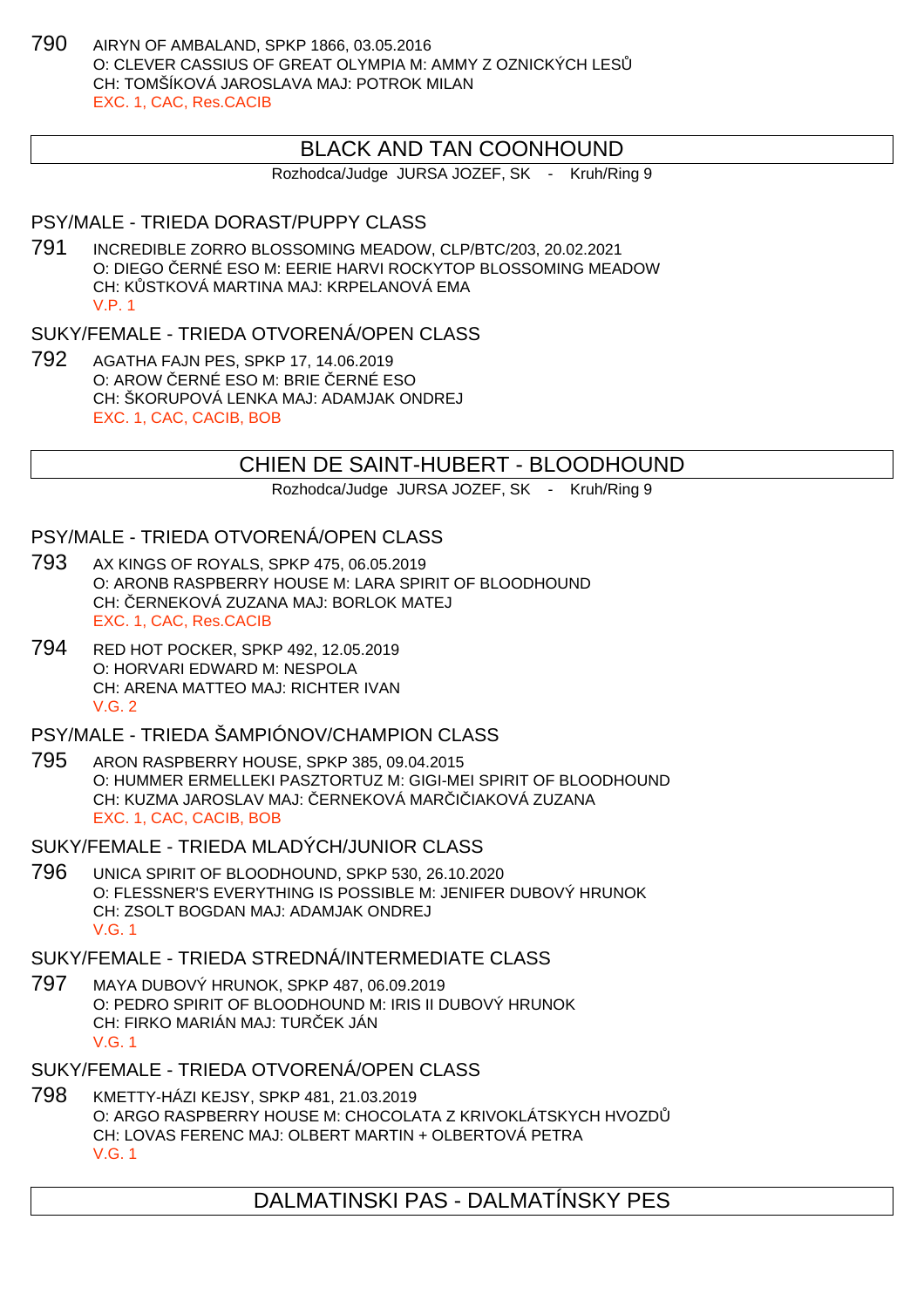### PSY/MALE - TRIEDA MLADŠÍ DORAST/MINOR PUPPY CLASS

- 799 LACRIMA CHRISTI CHAIRMAN, HR 12542 DA, 01.03.2021 O: O'ZONE SANDMAN M: LACRIMA CHRISTI CENTER OF ATTENTION CH: RADI ŽELJKO MAJ: ROZLACH KAROLINA V.P. 1
- PSY/MALE TRIEDA DORAST/PUPPY CLASS
- 800 DE JOUX CALLTESS, SPKP 1556, 28.01.2021 O: PALM SPRING DU MOULIN DE L`AGE M: VIOLINE VOLGA ROYAL HERMELIN CH: VAVROVÁ ZDENKA MAJ: RAPANOVÁ PATRÍCIA V.P. 1

### PSY/MALE - TRIEDA OTVORENÁ/OPEN CLASS

- 801 CINNAMONE DI ASSONANZA, CLP/DA/7473, 27.03.2019 O: KALOKAIRIEˇS CARBON COPY M: BRIXI DI ASSONANZA CH: FULÍNOVÁ LIANA MAJ: ZÁME NÍKOVÁ SIMONA EXC. 1, CAC, Res.CACIB
- 802 CROSLEY CALLTES, SPKP 1494, 21.08.2019 O: ALASTOR MOODY WEREWOLVES CASCADE M: VIOLINE VOLGA ROYAL HERNELIN CH: VAVROVÁ ZDENKA MAJ: PTÁ KOVÁ JANA EXC. 3
- 803 HADES SPOTTY MEMORIES, SPKP 1478, 19.07.2019 O: SPOTDOG´S FREAKY FRIDAY M: STORIES OF DREAMS ALEXANDRA SPOILED MISS CH: PÓDAOVÁ ALEXANDRA MAJ: HAMADOVÁ MARIE EXC. 2, Res.CAC

### PSY/MALE - TRIEDA ŠAMPIÓNOV/CHAMPION CLASS

- 804 BUCCO DI ASSONANZA, CLP/DA/7076, 13.04.2015 O: JAMELSLEY PYRACANTHA AT DAKATA M: ARGIA DI ASSONANZA CH: FULÍNOVÁ LIANA MAJ: STEMMEROVÁ DANA + FULÍNOVÁ LIANA EXC. 2, Res.CAC
- 805 CALLISTO DI ASSONANZA, CLP/DA/7471, 27.03.2019 O: JW KALOKARIE´S CARBON COPY M: CIB BRIXI DI ASSONANZA CH: FULÍNOVÁ LIANA MAJ: FULÍNOVÁ LIANA EXC. 1, CAC, CACIB, BOB

### PSY/MALE - TRIEDA VETERÁNOV/VETERAN CLASS

806 ARIS DI ASSONANZA, CLP/DA/6707, 09.03.2011 O: SOPHTSPOT SUGAR DADDY AT DVOJICA M: DOLCE VITA´S AIDA CH: FULINOVÁ LIANA MAJ: STEMMER VERONIKA EXC. 1

### SUKY/FEMALE - TRIEDA MLADŠÍ DORAST/MINOR PUPPY CLASS

- 807 ATHENA ASSONANZA ROYAL CANIS DYNASTY, SPKP 1572, 12.05.2021 O: CALLISTO DI ASSONANZA M: CRELLA DE NELARI CH: DÁVIDEKOVÁ SO A MAJ: DÁVIDEKOVÁ SO A V.P. 1
- 808 AURA ASSONANZA ROYAL CANIS DYNASTY, SPKP 1576, 12.05.2021 O: CALLISTO DI ASSONANZA M: CRUELLA DE NELARI CH: DÁVIDEKOVÁ SO A MAJ: HOMOLA VLASTIMIL V.P. 2

## SUKY/FEMALE - TRIEDA MLADÝCH/JUNIOR CLASS

809 BELOE ZOLOTO ARIA , SPKP 1569, 02.11.2020 O: HEPPI SEMBO MAKES MY WORLD M: BELOE ZOLOTO HERITAGE OF EPOCH CH: VOLKOVÁ TATJANA MAJ: PÓDAOVÁ ALEXANDRA EXC. 1, CAJC, Junior BOB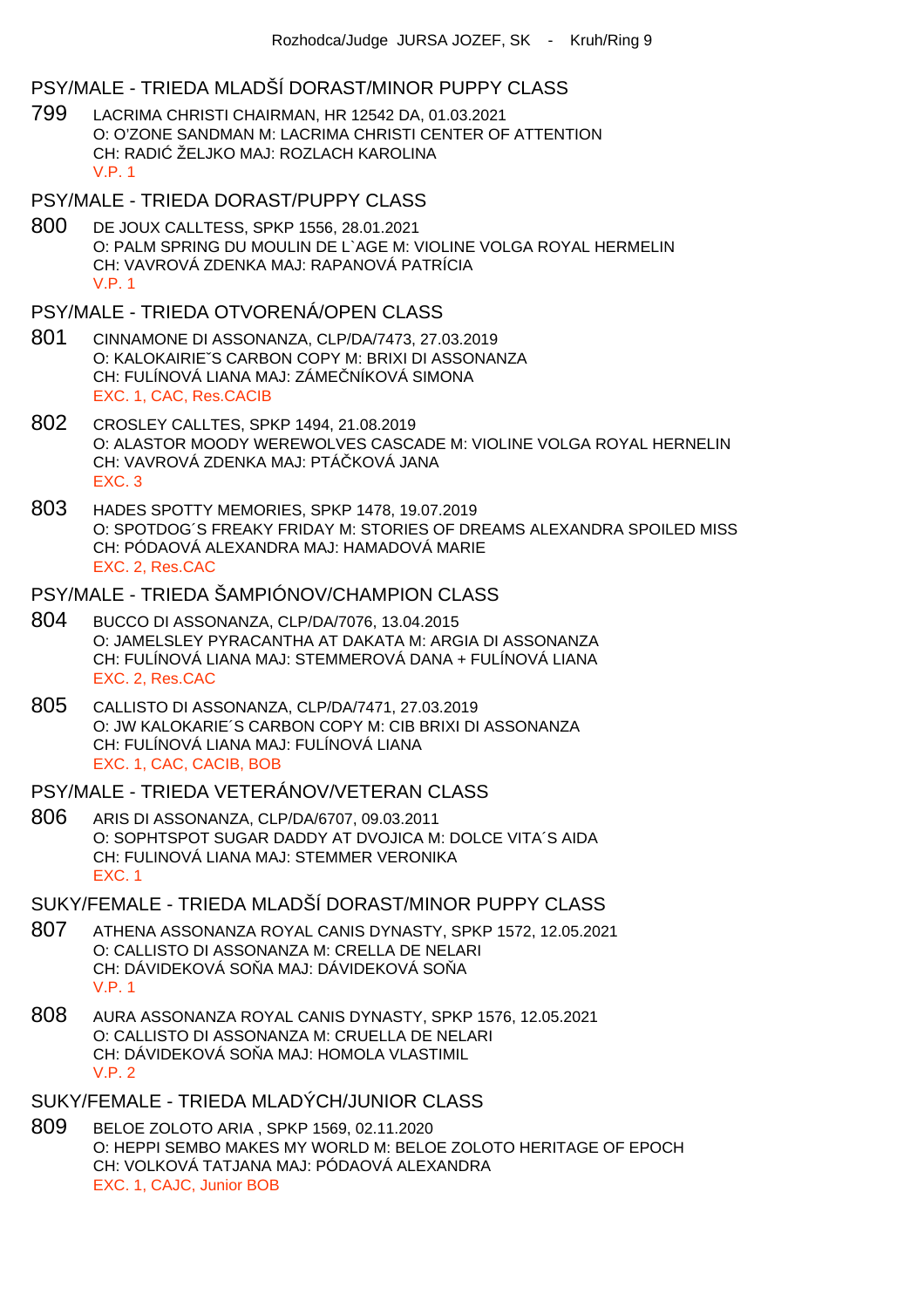810 LACRIMA CHRISTI COCKTA, HR 12527 DA, 21.09.2020 O: O'ZONE SANDMAN M: UNIVERSE IZ TERLETSKOY DUBRAVY CH: RADI ŽELJKO MAJ: ROZLACH KAROLINA EXC. 2

## SUKY/FEMALE - TRIEDA OTVORENÁ/OPEN CLASS

- 811 ANDORRA LA VELLA HERRMANN´S DALMATIAN, CLP/DA/7356, 28.10.2017 O: GWYNMOR GALLAGHER M: ESSENTIAL EDITION SUNSET DALMATIAN CH: ERNÁ LUCIE MAJ: HAVELKOVÁ DOMINIKA EXC. 1, CAC
- 812 BELLA OD LESA HRABÍ, SPKP 1472, 10.10.2018 O: AMON OF SPOTTY MEMORIES M: SIENNA SACAJAWEA ROYAL HERMELIN CH: RÝPAROVÁ HANA MAJ: MARGET ROMAN V.G. 2

## SUKY/FEMALE - TRIEDA ŠAMPIÓNOV/CHAMPION CLASS

- 813 APPLE CALIFORNIA HERRMANN'S DALMATIAN, CLP/DA/7358, 28.10.2017 O: GWYNMOR GALLAGHER M: ESSENTIAL EDITION SUNSET DALMATIAN CH: ERNÁ LUCIE MAJ: ERNÁ LUCIE EXC. 2, Res.CAC, Res.CACIB
- 814 CRUELLA DE NELARI, SPKP 1471, 12.03.2018 O: HERMES DANAMY M: ANGELS WOOD NELARI CH: STÍBRNÁ ROMANA MAJ: DÁVIDEKOVÁ SOŇA EXC. 1, CAC, CACIB, BOS

## SUKY/FEMALE - TRIEDA ESTNÁ/HONOUR CLASS

815 MERCEDES STRACIATELLA, SPKP 1401, 05.09.2017 O: JCH FLIGHT IN TIME DUKLINS DONUT M: CH LUCREZIA STRACIATELLA CH: GÜRTLEROVÁ JANA MAJ: GÜRTLEROVÁ JANA EXC. 1

## SUKY/FEMALE - TRIEDA VETERÁNOV/VETERAN CLASS

- 816 ESSENTIAL EDITION SUNSET DALMATIAN, CLP/DA/6884, 03.01.2013 O: SOLBO'S KAYO M: CREATIVE IMAGES SUNSET DALMATIAN CH: DRAGOVI EVA MAJ: ERNÁ LUCIE ABS.
- 817 LANCIA S. STRACIATELLA, SPKP 1349, 24.06.2013 O: JCH FULFILLED PROMISE OF NAIRE M: C.I.B. KAHIRA STRACIATELLA CH: GÜRTLEROVÁ JANA MAJ: GÜRTLER ANDREJ EXC. 1

## HANNOVER´SCHER SCHWEISSHUND - HANOVERSKÝ FARBIAR

Rozhodca/Judge JURSA JOZEF, SK - Kruh/Ring 9

## SUKY/FEMALE - TRIEDA OTVORENÁ/OPEN CLASS

818 AMA Z POD JELENEJ HORY, SPKP 1386, 17.10.2018 O: AJAX II DEVANA M: DONA Z VE KEJ RAČE CH: ÁRON JOZEF MAJ: MARŠÍK RÓBERT EXC. 1, CAC, CACIB, BOB

## SUKY/FEMALE - TRIEDA PRACOVNÁ/WORKING CLASS

819 SAŠA VLČÍ POTOK, SPKP 1306, 11.04.2018 O: ARON VON ANNIKAS ALPENGARTEN M: CHERA HANZE OV DVOR CH: PILÁT JÁN MAJ: VL EK PETRA EXC. 1, CAC, Res.CACIB

## PETIT BASSET GRIFFON VENDÉEN - MALÝ HRUBOSRSTÝ VENDÉNSKY BASET

Rozhodca/Judge JURSA JOZEF, SK - Kruh/Ring 9

## PSY/MALE - TRIEDA STREDNÁ/INTERMEDIATE CLASS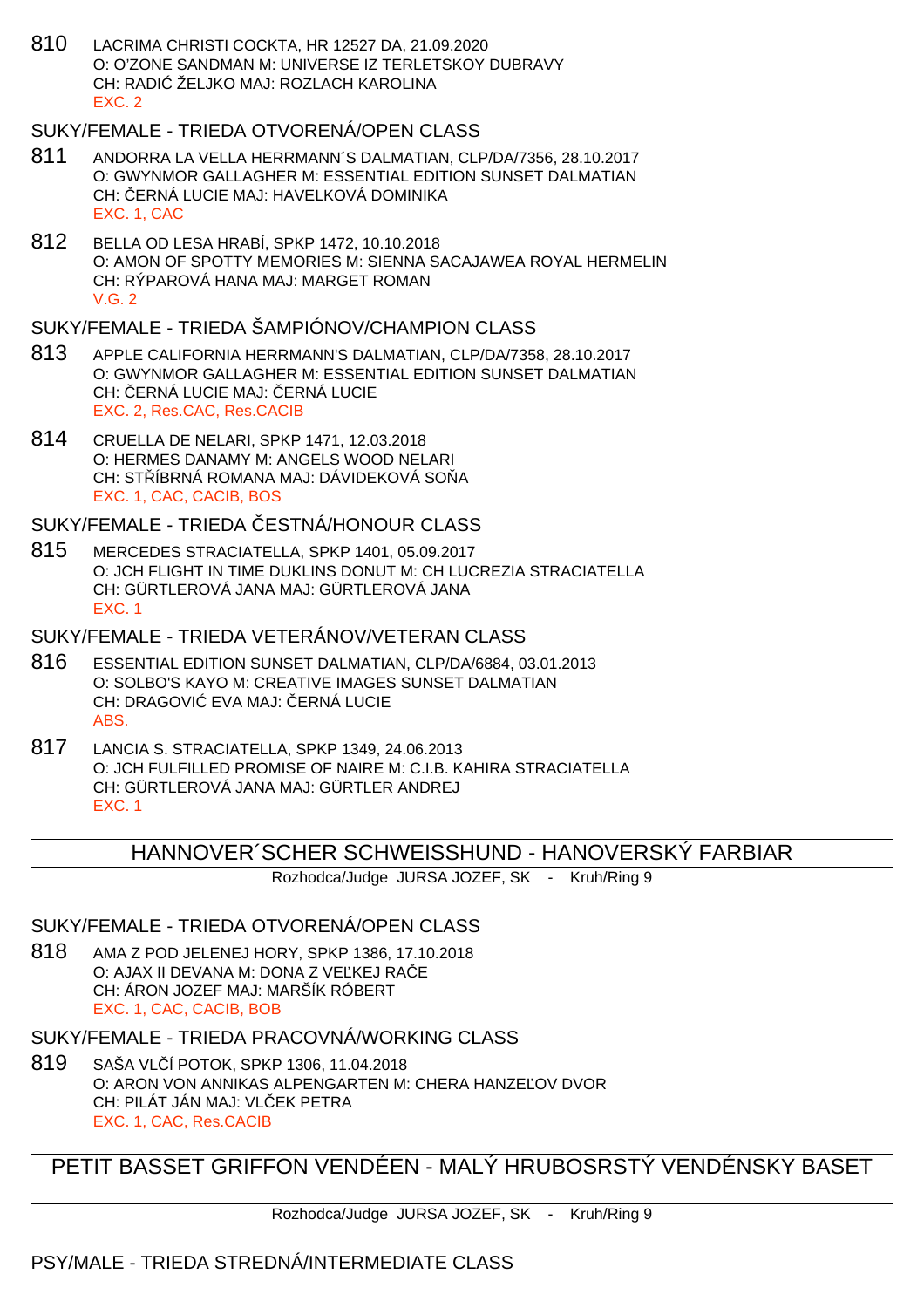820 FOX´S NIGHTMARE LITTLE BIG, RFK 6034169, 31.03.2020 O: MAUDAXI CHRIMBO LIMBO JIMBO M: TWINAN CAUSING A STIR CH: BURCHENKO K.V. MAJ: HOLOD ÁK BLÁHOVÁ BARBORA EXC. 1, CAC, CACIB, BOB

## PETIT BLEU DE GASCOGNE - MALÝ MODRÝ GASKONSKÝ DURIČ

Rozhodca/Judge JURSA JOZEF, SK - Kruh/Ring 9

## SUKY/FEMALE - TRIEDA OTVORENÁ/OPEN CLASS

821 ROXY DES RESTANQUES DE LA CIGALIERE, CLP/MMG/166, 18.03.2020 O: LOBO DES COLLINES DE MANTAILLE M: OPALE CH: FONTANA CHRISTOPHE MAJ: ŠLOSAR JAN EXC. 1, CAC, CACIB, BOB

## RHODESIAN RIDGEBACK - RODÉZSKY RIDŽBEK

Rozhodca/Judge JURSA JOZEF, SK - Kruh/Ring 9

## PSY/MALE - TRIEDA MLADŠÍ DORAST/MINOR PUPPY CLASS

822 CASSIDY JABALY OF NYAKATI NZURI, CMKU/RR/11089/21, 05.03.2021 O: RIDGEBACK´S HIARI JOEY M: ABIGAIL OF NYAKATI NZURI CH: ŠKARKOVÁ ŠÁRKA MAJ: RÄBIGER NINA V.P. 1

## PSY/MALE - TRIEDA MLADÝCH/JUNIOR CLASS

- 823 BIG SANNY KHALASARI, SPKP 2527, 24.05.2020 O: HOT´N WILD BY LUANDA M: PURE ELLEN RIPLEY HELYA RIDGE CH: BOMBAROVÁ NA A MAJ: VARGOVÁ NATÁLIA EXC. 2
- 824 HUNTER'S PRIDE ARTE CASSARI, SPKP 2499, 29.02.2020 O: KANGELANI'S SADIKI BY RED M: COCO CHANEL ARTE CASSARI CH: LIKIEROVCI ZUZANA A MARTIN MAJ: KRAJNÝ DANIEL EXC. 1, CAJC
- 825 TROY LAKOTA LOWENSCHWANZ, SPKP 2542, 25.07.2020 O: LASHAWN LAKOTA LOWENSCHWANZ M: NKOSAZANA LAKOTA LOWENSCHWANZ CH: LAKOTOVÁ LIVIA MAJ: STIERANKA MAREK + PATOPRSTA JANINA EXC. 3

#### PSY/MALE - TRIEDA STREDNÁ/INTERMEDIATE CLASS

- 826 BENTLEY TRU-BLUE KENTANI, SPKP 2475, 19.01.2020 O: ADDY JONAS NYAMBE M: FOLLOW MY HEART BY LUANDA CH: GABRIELOVÁ MARIE MAJ: PASULKÁŠ MARTIN V.G. 1
- 827 HAWK OF THE WIND ARTE CASSARI, SPKP 2504, 29.02.2020 O: KANGELANI'S SADIKI BY RED M: COCO CHANEL ARTE CASSARI CH: LIKIEROVCI ZUZANA A MARTIN MAJ: ANTOŠOVÁ NA Å + ANTOS BRANISLAV ABS.

## PSY/MALE - TRIEDA OTVORENÁ/OPEN CLASS

- 828 MARLEY Z TIKOVICKÉHO VRŠKU, SPKP 2370, 10.02.2018 O: EQUINOÍX IN MY SOUL QWANDOYA M: KIMI Z TIKOVICKÉHO VRŠKU CH: HUMLÍČKOVÁ EVA MAJ: BUKOVSKÁ INGRID EXC. 2, Res.CAC
- 829 ORPHEUS LAKOTA LÖWENSCHWANZ, SPKP 2173, 18.08.2017 O: KANGELANI 'S PERFECT CHOISE M: KABISA PERLA AFRIKY LÖWENSCHWANZ CH: LAKOTOVÁ LÍVIA MAJ: ŠTEMPELOVÁ LUCIA ABS.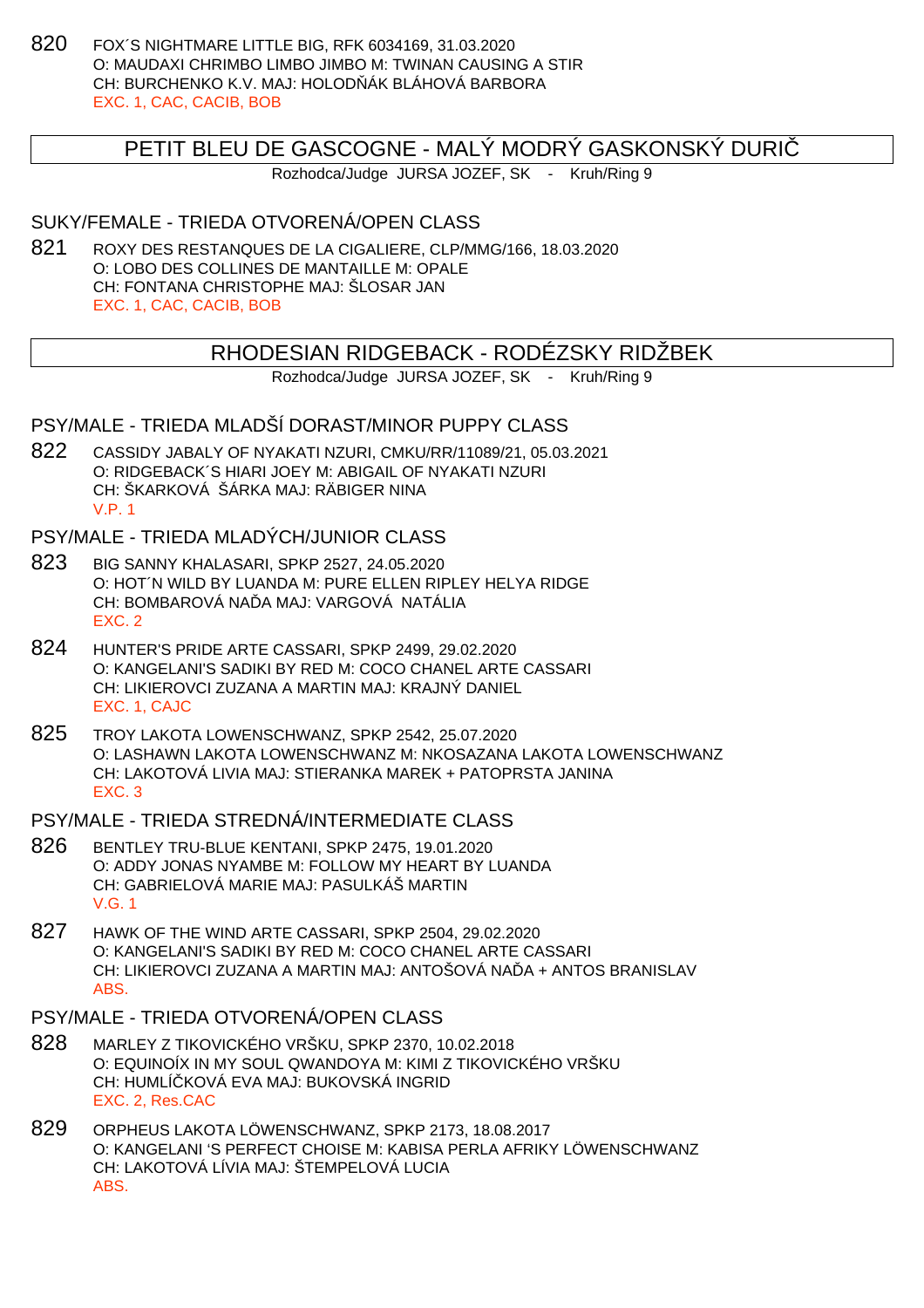830 ZALIWA NDOTO PURPLE RAIN, SPKP 2414, 05.03.2018 O: SHAYELA KIMONI NGWANI RAVIRA M: NDOTO AILA ADHAMA OFF CH: DIRKS H. A. MAJ: PAPÁNKOVÁ VIERA + MODROVSKÝ BRANISLAV EXC. 1, CAC

## PSY/MALE - TRIEDA ŠAMPIÓNOV/CHAMPION CLASS

- 831 CHAKA KAN ARTE CASSARI, SPKP 2188, 17.09.2017 O: KANGELANI'S PERFECT CHOISE M: RED HOT LINE KERRI-BELLA CH: LIKIEROVÁ ZUZANA MAJ: LACO JURAJ + LACOVÁ MILUŠE EXC. 2, Res.CAC, Res.CACIB
- 832 RAMI LAKOTA LÖWENSCHWANZ, SPKP 2311, 13.12.2018 O: CHILOLO IMK MIRROR IMAGE M: KABISA PERLA AFRIKY LÖWENSCHWANZ CH: LAKOTOVÁ LÍVIA MAJ: FESZTY KATARINA EXC. 1, CAC, CACIB, BOB

## SUKY/FEMALE - TRIEDA MLADŠÍ DORAST/MINOR PUPPY CLASS

833 CARMEN OF NYAKATI NZURI, CMKU/RR/11094/21, 05.03.2021 O: RIDGEBACK´S HIARI JOEY M: ABIGAIL OF NYAKATI NZURI CH: ŠKARKOVÁ ŠÁRKA MAJ: ŠKARKOVÁ ŠÁRKA V.P. 1

### SUKY/FEMALE - TRIEDA MLADÝCH/JUNIOR CLASS

- 834 BANSHEE BAILEY HV ZDY NA STRÁŽI, CMKU/RR/10790/20, 02.07.2020 O: AGGY FOGGY OF PRESSBURGERS´PAWS M: ADILLA STAR MUNGU CH: VESELÁ AGNIESZKA MAJ: MILETICHOVÁ IVONA EXC. 1, CAJC, Junior BOB
- 835 HOLLY ROMANCE ANGEL ENERGY OF AFRICA, CLP/RR/10758, 11.06.2020 O: JOHNY DEPP SLUNCE ZAMBEZI M: CATHERINE ANGEL ENERGY OF ARICA CH: MASA ÍK JAROSLAV MAJ: BENCOVÁ VIERA ABS.
- 836 JASSMYN JUNO ARTE CASSARI, SPKP 2570, 13.11.2020 O: MAANHAAR PRIMO-CREATUS FATEFUL BENJAMIN M: BELL´S-JOY ARTE CASSARI CH: LIKIEROVCI ZUZANA A MARTIN MAJ: LUKAČÍN MILAN ABS.

## SUKY/FEMALE - TRIEDA STREDNÁ/INTERMEDIATE CLASS

- 837 AMAZING KIARA RHODESIAN SHINE, PKR.VI-24785, 26.04.2020 O: BUGGI SAMBAZI M: BELLA HOPE LEGEND OF AFRICA CH: MORAVCOVA JANA MAJ: SALAWA AGATA EXC. 3
- 838 APPLE Z MALÉHO RAJA, SPKP 2459, 18.01.2020 O: ESPECIAL NELSON OF PERLA AFRIKY M: AIMY Z DAŠICKÉHO ZÁMOSTÍ CH: ONDROVICOVÁ STANISLAVA MAJ: ONDROVICOVÁ STANISLAVA V.G.
- 839 AVE EVITA MONAMIDOG, SPKP 2470, 07.01.2020 O: MAANHAAR PRIMO-CREATUS FATEFUL BENJAMIN M: O'HARA SCARLETT OD CYKASU CH: KOZICOVÁ IVANA MAJ: KOZICOVÁ IVANA EXC. 2, Res.CAC
- 840 BEATRIS THE BRAVE KENTANI, SPKP 2481, 19.01.2020 O: ADDY JONAS NYAMBE M: FOLLOW MY HEART BY LUANDA CH: GABRIELOVÁ MARIE MAJ: ASTALOŠOVÁ LENKA EXC. 4
- 841 HABIBI HAILEY ARTE CASSARI, SPKP 2506, 29.02.2020 O: KANGELANI´S SADIKI BY RED M: COCO CHANEL ARTE CASSARI CH: LIKIEROVCI ZUZANA A MARTIN MAJ: PROCHÁZKOVÁ IVANA + LIKIER MARTIN EXC. 1, CAC, Res.CACIB

#### SUKY/FEMALE - TRIEDA OTVORENÁ/OPEN CLASS

842 ASTRID THE JOYFULL LEARRINA, SPKP 2412, 05.06.2019 O: AKIN STÍBRNÝ VRCH KLEMEŠNÍK M: A´ONE ALECIA BETH MALAWI WAY CH: KOLLÁROVÁ KATARÍNA MAJ: KOLLÁROVÁ KATARÍNA EXC. 1, CAC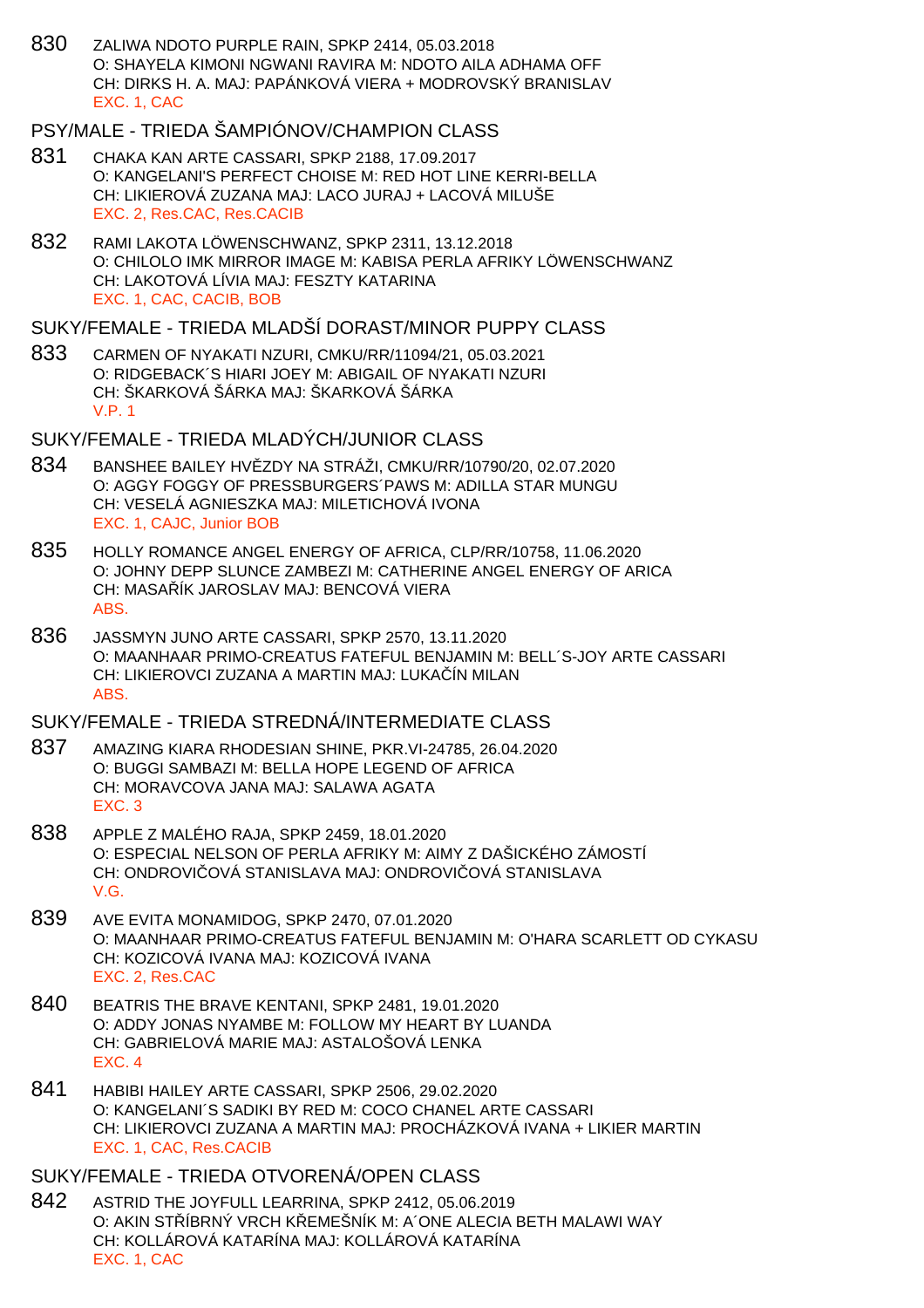- 843 AZIZI ALMOND HONEY ZULULAND, SPKP 2254, 29.03.2018 O: TUSANI X-CALIBUR RR M: TUSANI WINNING WINNIE CH: KRAJČÍROVÁ ZUZANA MAJ: HOCKOVÁ PETRA V.G.
- 844 EKHAYA AISHA KAVANGO RIVER, OHZB RHR 1856, 26.05.2018 O: YE JAPHA ISIPHO GATHII M: AMATONGA SHANI KAVANGO RIVER CH: FIAND ANJA MAJ: WIMMER EVA-MARIA EXC. 4
- 845 HARMAKHIS WISDOM AMBER WILD FOR DARMA, CMKU/RR/10642/-20/19, 26.10.2019 O: HARMAKHIS WISDOM AURORA FLOYD M: HARMAKHIS WISDOM ARIEL BRIKA BEA CH: VENTURELLI SARA MAJ: DLOUHÁ DAGMAR EXC. 2, Res.CAC
- 846 MY TARA Z TIKOVICKÉHO VRŠKU, CLP/RR/9834, 10.02.2018 O: EQUINOX IN MY SOUL QWANDOYA M: KIMI Z TIKOVICKÉHO VRŠKU CH: HUMLÍČKOVÁ EVA MAJ: HUMLÍČKOVÁ EVA EXC. 3

#### SUKY/FEMALE - TRIEDA ŠAMPIÓNOV/CHAMPION CLASS

- 847 HAWANYA HIARI ARTE CASSARI, SPKP 2508, 29.02.2020 O: SADIKI BY RED NO41805/17 M: COCO CHANEL ARTE CASSARI CH: LIKIÉROVÁ ZUZANA MAJ: ZIMÁNYI PAVOL EXC. 3
- 848 INDIANA REEVA GIULIA Z VALDŠTEJNSKÝCH LIP, CLP/RR/9764, 17.11.2017 O: KISANGANI HIGH-FIVE SYDNEY M: GIULIA ELIVIANN Z VALDŠTEJNSKÝCH LIP CH: NOVÁKOVÁ MARKÉTA MAJ: AUBRECHTOVÁ LUCIE EXC. 1, CAC, CACIB, BOS
- 849 SAFRANE LAKOTA LÖWENSCHWANZ, SPKP 2405, 16.05.2019 O: GIACOBBE AKONO Z VALDŠTEJNSKÝCH LIP M: CORCA "HABEEBAH" OF SHINGAMONGA CH: LAKOTOVÁ LÍVIA MAJ: JAŠKOVÁ VERONIKA EXC. 2, Res.CAC

### SUKY/FEMALE - TRIEDA VETERÁNOV/VETERAN CLASS

- 850 NDOKI FIRST IN FLIGHT FEYONA, SPKP 1775, 20.06.2013 O: ARESVUMA ZULU ZUKA M: NDOKI DJANGANA TAROU CH: KÖRNER CLAUDIA MAJ: PÁDIVÁ ALEXANDRA ABS.
- 851 ZURIMAHALI FIONA, ÖHZB/RHR 1313, 03.03.2012 O: AMAZING LITTLE SHANE OF EKONGO KAROSS M: MAKENA CH: FEDERSPIEL WALTER MAJ: LICHTENAUER KARIN EXC. 1

## SLOVENSKÝ KOPOV

Rozhodca/Judge JURSA JOZEF, SK - Kruh/Ring 9

#### PSY/MALE - TRIEDA MLADÝCH/JUNIOR CLASS

- 852 AGAR OF SLOVAKIA VINEYARD, SPKP 19225, 29.05.2020 O: SULTÁN Z PRIEVANY M: BORA BUKOV DIEL CH: BÁLINT LUKÁŠ MAJ: ŠIPULA LADISLAV EXC. 1, CAJC, Junior BOB
- 853 DASTY MAKOVICKÉ SEDLO, SPKP 19329, 31.07.2020 O: EVAR OD SPOLKÁRA M: ADA BUKOV DIEL CH: LE O MIROSLAV MAJ: SZILÁGYI PETER EXC. 2

## PSY/MALE - TRIEDA OTVORENÁ/OPEN CLASS

854 MISTRAL KRŠŠÁKOV DVOR, SPKP 18556, 18.09.2018 O: EDDY KRŠŠÁKOV DVOR M: GRETA Z HAL E CH: KRŠŠÁK ANTON MAJ: ECH ROMAN EXC. 1, CAC, CACIB, BOB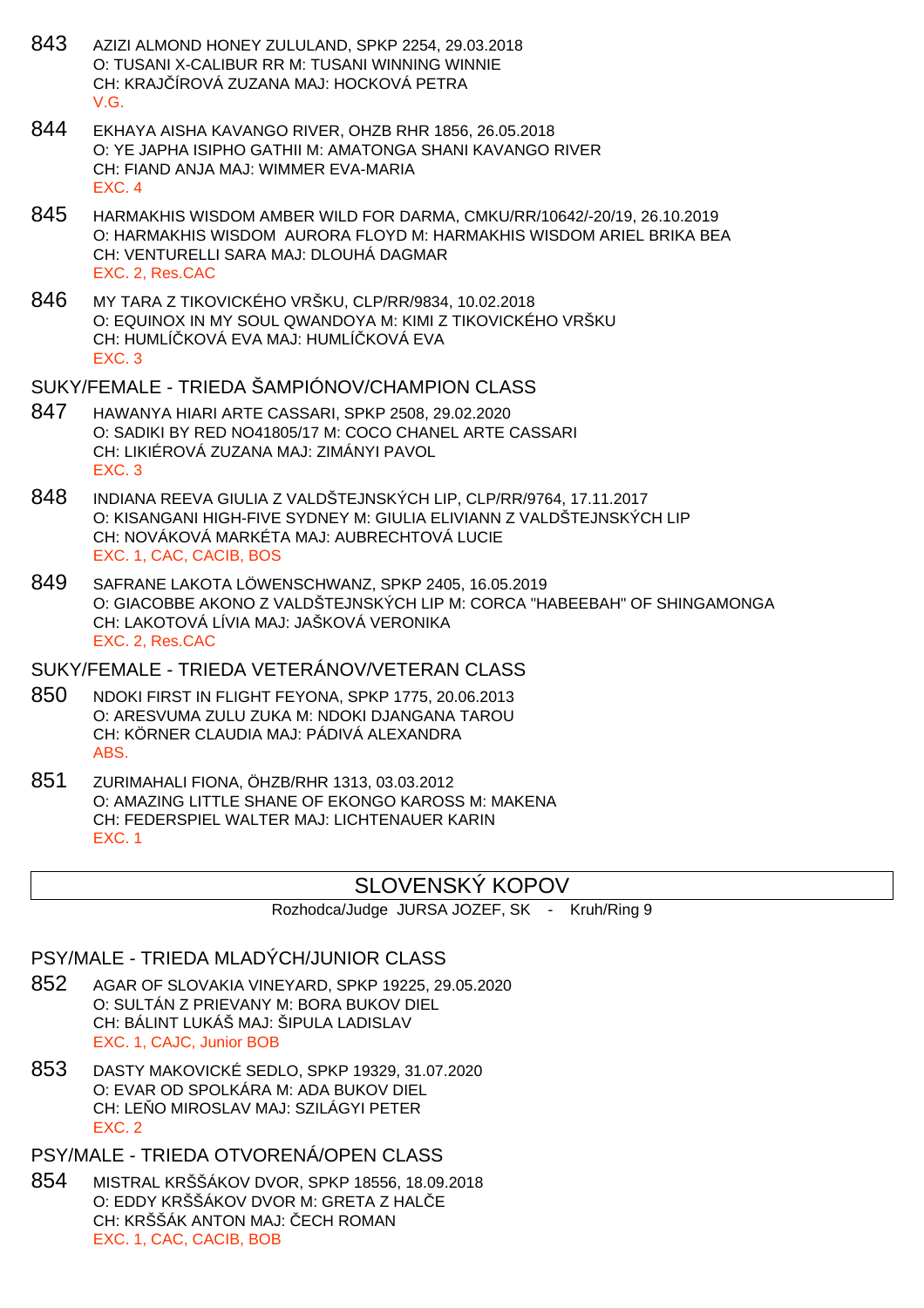## SUKY/FEMALE - TRIEDA MLADÝCH/JUNIOR CLASS

855 ANNY OF SLOVAKIA VINEYARD, SPKP 19228, 29.05.2020 O: SULTÁN Z PRIEVRANY M: BORA BUKOV DIEL CH: BÁLINT LUKÁŠ MAJ: BÁLINT LUKÁŠ + ASTALOŠOVÁ ERIKA V.G. 1

SUKY/FEMALE - TRIEDA STREDNÁ/INTERMEDIATE CLASS

856 FLORA SPOD KUNOVEJ, SPKP 19115, 19.02.2020 O: IRAN Z PADALA M: BONNIE SPOD KUNOVEJ CH: MATTA ŠTEFAN A JOZEF MAJ: ECH ROMAN V.G. 1

skupina/group FCI - 7

## BRAQUE D´AUVERGNE - AUVERNEJSKÝ STAVAČ

Rozhodca/Judge VOLÁRIKOVÁ LINDA, SK - Kruh/Ring 11

PSY/MALE - TRIEDA PRACOVNÁ/WORKING CLASS

857 AARON PIAF ARTEDINAH, CLP/BA/233, 09.04.2019 O: MARQUIS DU RUISSEAU DE MONTBRUN M: DIXI PIAF DAMA HUNTING DOG CH: FIALOVÁ MARKÉTA MAJ: PE INKOVÁ ALICE EXC. 1, CAC, CACIB, BOB

SUKY/FEMALE - TRIEDA MLADÝCH/JUNIOR CLASS

858 GARA DI MARGHERITA DE SÉVREVILLE, CLP/BA/312, 22.10.2020 O: E APAČ DI MARGHERITA DE SÉVREVILLE M: DARA DI MARGHERITA DE SÉVREVILLE CH: JAVAŠOVÁ MARKÉTA MAJ: PETRI AK ROMAN EXC. 1, CAJC, Junior BOB, BOS

## ESKÝ FOUSEK - ČESKÝ FÚZA

Rozhodca/Judge VOLÁRIKOVÁ LINDA, SK - Kruh/Ring 11

### PSY/MALE - TRIEDA OTVORENÁ/OPEN CLASS

859 ARTUŠ Z KLUČOVSKÉ HORY, CLP/CF/64333, 25.03.2019 O: ALAN OD SVATÉ VODY M: ODETTA Z T ŠÍNOVSKÝCH BUK CH: SKOUMALOVÁ BLAŽENA MAJ: SCHILDOVÁ JANA EXC. 1, CAC, CACIB, BOB

SUKY/FEMALE - TRIEDA MLADÝCH/JUNIOR CLASS

860 AJDA OD JEVIŠOVSKÉ Í KY, CLP/CF/64863, 05.05.2020 O: ALAN OD SVATÉ VODY M: CORRY OD VRBICKÉHO RYBNÍKA CH: ŠKRDLA VÁCLAV MAJ: TEKELJAK UBOŠ EXC. 1, CAJC, Junior BOB, BOS

## DEUTSCHER DRAHTHAAR. VORSTEHHUND - NEMECKÝ DRÔTOSRSTÝ STAVAČ

Rozhodca/Judge VOLÁRIKOVÁ LINDA, SK - Kruh/Ring 11

### SUKY/FEMALE - TRIEDA MLADÝCH/JUNIOR CLASS

- 861 ARANYSZEGI EASY TOUCH, MET.DSZNV.693/20, 26.03.2020 O: TRNOV VII BRUNNO M: TRNOV VII FANNY CH: PETROVICS IMRE MAJ: STEIGER JUDIT ABS.
- 862 CSERENCI KARINA, MET.DSZNV.790/20, 27.05.2020 O: FRITZ VOM KÁRPÁTHEGYI VADÁSZ M: CIETA VOM COPRAYERHOF CH: KONYECSNI KÁROLY MAJ: SKLADAN GABRIEL WITHOUT GRADE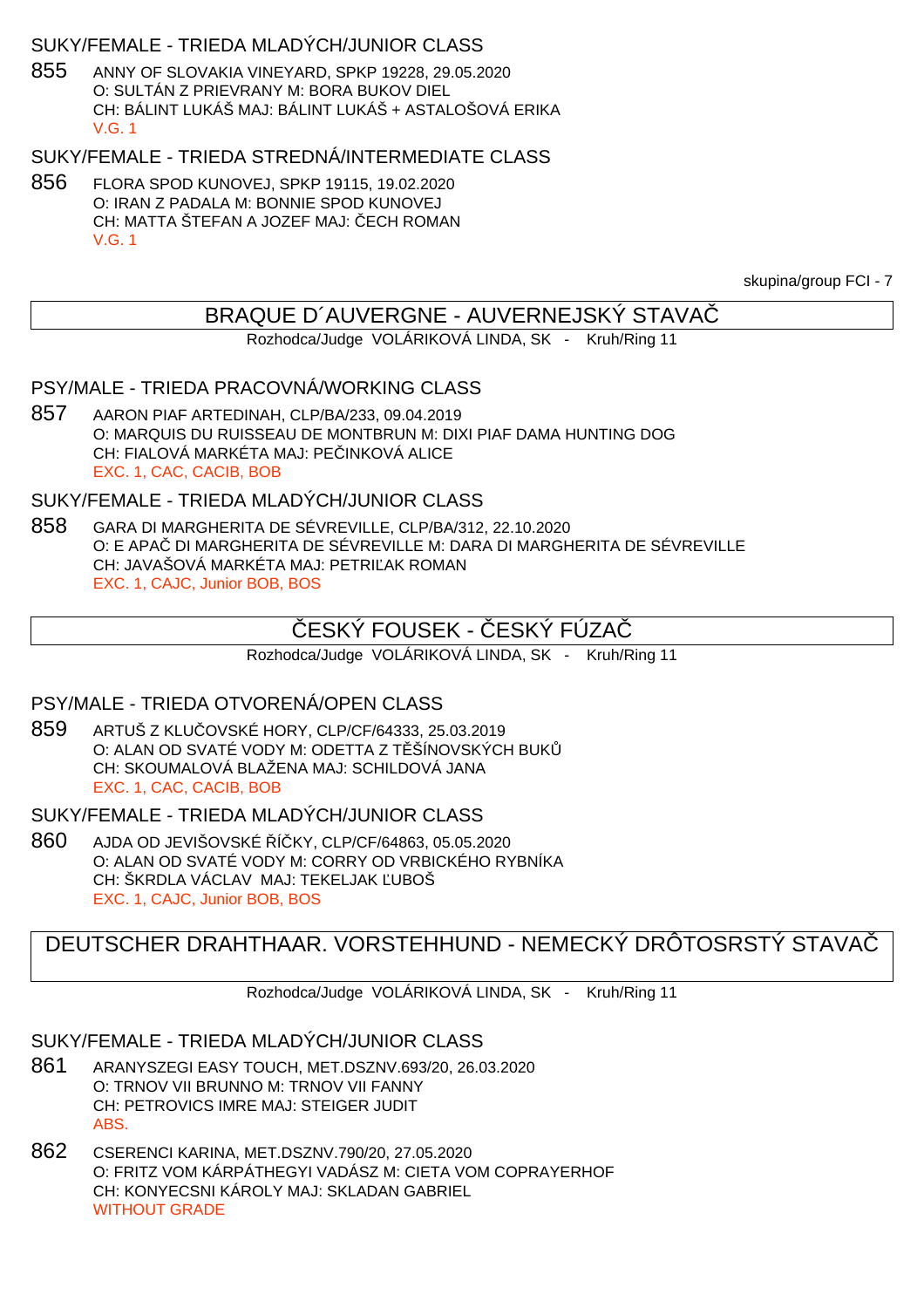## DEUTSCHER KURZHAAR. VORSTEHHUND - NEMECKÝ KRÁTKOSRSTÝ STAVAČ

Rozhodca/Judge CHRPOVÁ VERONIKA, CZ - Kruh/Ring 14

## PSY/MALE - TRIEDA MLADÝCH/JUNIOR CLASS

- 863 DURAN NORD BOHEMIA SHERAN, CLP/KO/84633, 14.05.2020 O: GERO VOM LANGEN BERG M: ASSIRA OD JIZERSKÉHO SPLAVU CH: MAREŠOVÁ ANDREA MAJ: KOVÁCS JOZEF EXC. 1, CAJC, Junior BOB, BOB
- 864 INFERNO VOM LORDHOFF, JR 735914 NKD, 26.08.2020 O: ULTIMO VON ICHENHEIM M: GRACE VOM LORDHOFF CH: KOSANI LENKA A MILOŠ MAJ: KOSANI MILOŠ & LENKA EXC. 2
- 865 IVAR VOM LORDHOFF, JR 735913 NKD, 26.08.2020 O: ULTIMO VON ICHENHEIM M: GRACE VOM LORDHOFF CH: KOSANIC MILOŠ A LENKA MAJ: ROLKO DOMINIK V.G. 3

PSY/MALE - TRIEDA OTVORENÁ/OPEN CLASS

866 ARGO Z ÚDOLÍ DLOUHÉ ŘEKY, CLP/KO/83845, 06.05.2019 O: WAX Z KNOLLOVY ŠKOLY M: CHERRY Z LIŠTÍHO HÁJE CH: PAVLAS VLASTIMIL MAJ: KOVA ČOVSKÁ AGÁTA EXC. 1, CAC, CACIB

SUKY/FEMALE - TRIEDA MLADÝCH/JUNIOR CLASS

- 867 BEIRA Z LAUKOVHO DVORA, SPKP 7862, 15.10.2020 O: MARKO KS VON NEUARENBERG M: LARA Z DUBOVSKÝCH LUHOV CH: LAUKO DOMINIK MAJ: DOUBEK MARTIN EXC. 2
- 868 SAMUHÁZI VADÁSZ F NIX, MET.RSZNV.1108/20, 25.07.2020 O: KS SAMUHÁZI VADÁSZ CELEB M: NINA Z DROPIEHO DVORA CH: TÓTH ISTVÁN MAJ: BARTALOS VIKTOR EXC. 1, CAJC

SUKY/FEMALE - TRIEDA STREDNÁ/INTERMEDIATE CLASS

- 869 HERA ARRUBIA FIELD, PKR.VII-18928, 07.02.2020 O: ARES Z WLODZIMIERZOWA M: JAGA ZE SNU NEMRODA CH: JEDRZEJCZYK PRZEMYSLAW MAJ: JEDRZEJCZYK PRZEMYSLAW EXC. 1, CAC
- SUKY/FEMALE TRIEDA OTVORENÁ/OPEN CLASS
- 870 COCO VOM GRÖSSEN EICHENWALD, SPKP 7763, 13.06.2017 O: XANDO VOM GÖTTLESBRUNNERHOF M: BESSY VOM HAUTZENTAL CH: DAMJANOVI TOMISLAV MAJ: PELIKÁNOVÁ MARTINA EXC. 1, CAC

## SUKY/FEMALE - TRIEDA PRACOVNÁ/WORKING CLASS

- 871 AIDA Z BUKOVANSKÝCH STRÁNÍ, SPKP 7670, 30.04.2019 O: PAX ZE ŠTÍPEK M: ARWEN ZE STRUP IC CH: SLAVÍK JAROSLAV MAJ: SPUSTOVÁ BIBIANA EXC. 2, Res.CAC, Res.CACIB
- 872 POLLY Z POTÔ SKEJ LÚKY, SPKP 7609, 26.02.2019 O: JACK VON NEUARENBERG M: GINA LL Z POTÔ SKEJ LÚKY CH: KOVÁCS JOZEF MAJ: MÉSZÁROS IGOR EXC. 1, CAC, CACIB, BOS

DRÓTSZÖRÜ MAGYAR VIZSLA - MA ÓARSKÝ DRÔTOSRSTÝ STAVA

Rozhodca/Judge VOLÁRIKOVÁ LINDA, SK - Kruh/Ring 11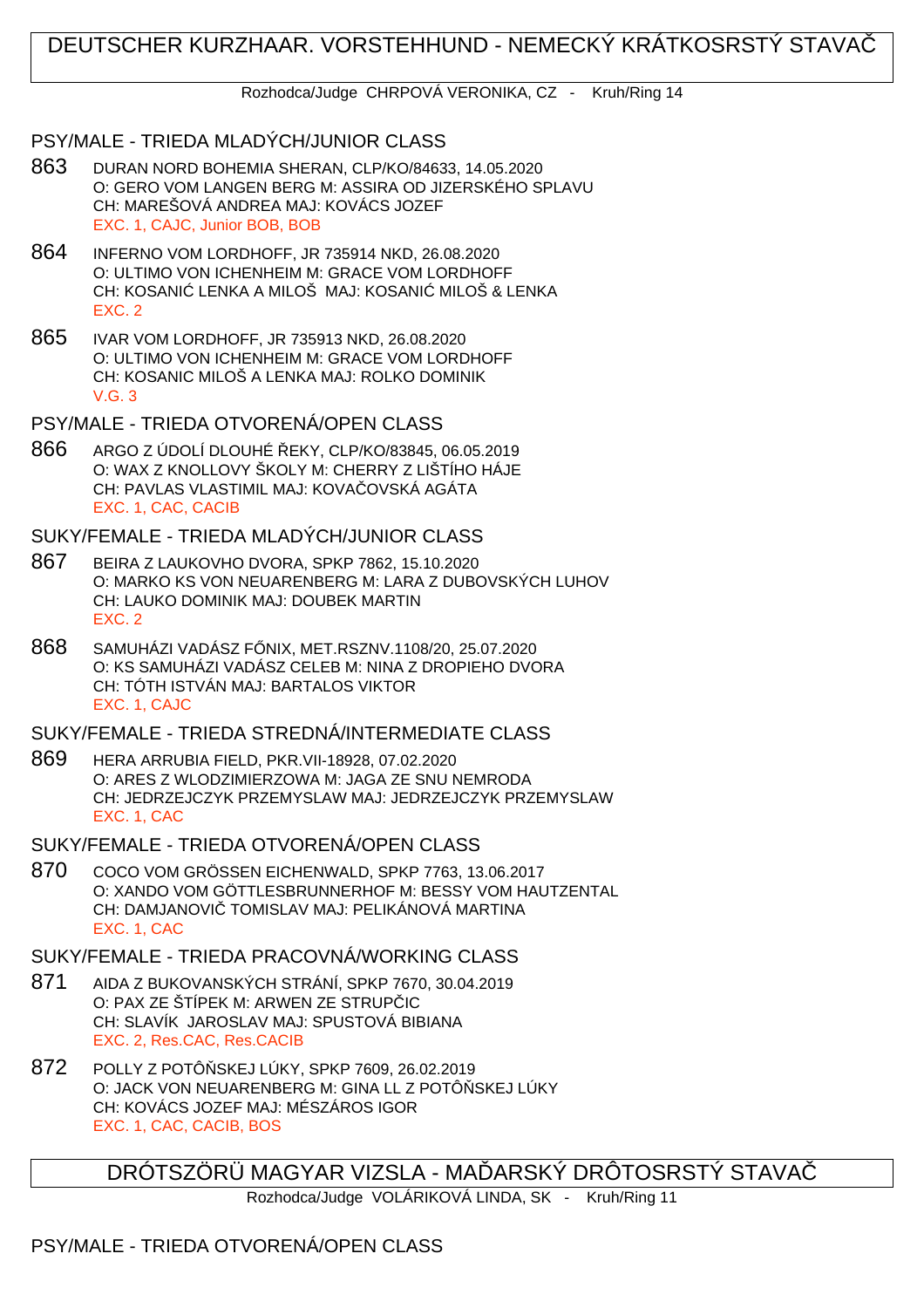873 VARIN GARAMPARTY, SPKP 1299, 12.10.2019 O: CS VÁRBERKI TIPLI M: LENA Z TISMENIC CH: STRIBIK JOZEF MAJ: PAVELKA ADRIÁN EXC. 1, CAC, CACIB, BOB

#### SUKY/FEMALE - TRIEDA OTVORENÁ/OPEN CLASS

874 HEPA Z BILICE, SPKP 1283, 15.10.2018 O: FÜREDI VADÁSZ BÁRÓ M: XARA Z BILICE CH: ZEICHMEISTER ONDREJ MAJ: IVÁN JESSICA + IVÁN DÁVID EXC. 1, CAC, CACIB, BOS

#### ENGLISH POINTER - ANGLICKÝ POINTER

Rozhodca/Judge VOLÁRIKOVÁ LINDA, SK - Kruh/Ring 11

#### PSY/MALE - TRIEDA DORAST/PUPPY CLASS

875 IKAR BIELY KOSTOL, SPKP 1201, 26.11.2020 O: ONLY CHOCO-LITO SCANDIACA M: KARRAMBA Z KARCZEWSKIEJ ZAGRODY CH: ADÁMEK MARTIN MAJ: FÁBRY LUKÁŠ V.P. 1

## PSY/MALE - TRIEDA OTVORENÁ/OPEN CLASS

876 BENY NATYAVE GROVE, CLP/POI/11656, 12.08.2019 O: WHIPSPAN GOLDEN LEGACY M: AGATA FROM WINEPOINT NATYAVE GROVE CH: JAN KOVÁ LENKA MAJ: HUBKA JURAJ EXC. 1, CAC, CACIB, BOS

## SUKY/FEMALE - TRIEDA OTVORENÁ/OPEN CLASS

877 BRUNA NATYAVE GROVE, CLP/POI/11660, 12.08.2019 O: WHIPSPAN GOLDEN LEGACY M: AGATA FROM WINEPOINT NATYAVE GROVE CH: JANE KOVÁ LENKA MAJ: MIŠKOVI MIROSLAV EXC. 1, CAC, CACIB, BOB

## ENGLISH SETTER - ANGLICKÝ SETER

Rozhodca/Judge VOLÁRIKOVÁ LINDA, SK - Kruh/Ring 11

#### PSY/MALE - TRIEDA MLADÝCH/JUNIOR CLASS

878 GORDON HALL VANCOUVER, RKF 6150996, 09.11.2020 O: SHERADIN´S STAR MARTINI BIANCO M: GORDON HALL FAIRY TALE CH: SHALYGINA E.YU. MAJ: Š UDLOVÁ MARTA EXC. 1, CAJC

#### PSY/MALE - TRIEDA ŠAMPIÓNOV/CHAMPION CLASS

879 LUCKSHERAY PURE SOUL, CLP/AS/6461, 18.04.2019 O: SET´R RIDGE´S NATIONAL RECKONING M: FAIRRAY NIGHTMARE CH: CHERNYSHEVA TATIANA MAJ: DA KOVÁ HELENA EXC. 1, CAC, CACIB, BOS

#### SUKY/FEMALE - TRIEDA MLADÝCH/JUNIOR CLASS

880 RAPHIA STARRING IN SIMARILION, CLP/AS/6520, 25.07.2020 O: SHERADIN 'S STAR MANHATTAN M: LIMBA AMAZES ME SIMARILION CH: NAJSAREK EWA A ALEKSANDER & GRABOWSCI MALGORZATA A RICHARD MAJ: LEPA VOVÁ RUŽENA EXC. 1, CAJC, Junior BOB

## SUKY/FEMALE - TRIEDA PRACOVNÁ/WORKING CLASS

881 TENNESSEE MORRISON, CLP/AS/6398, 13.09.2018 O: KHYANNES BUCKSHOT M: JANIS JOPLIN MORRISON CH: FABOVÁ SO A MAJ: LEPA QVÁ RŽENA V.G. 1

SUKY/FEMALE - TRIEDA ŠAMPIÓNOV/CHAMPION CLASS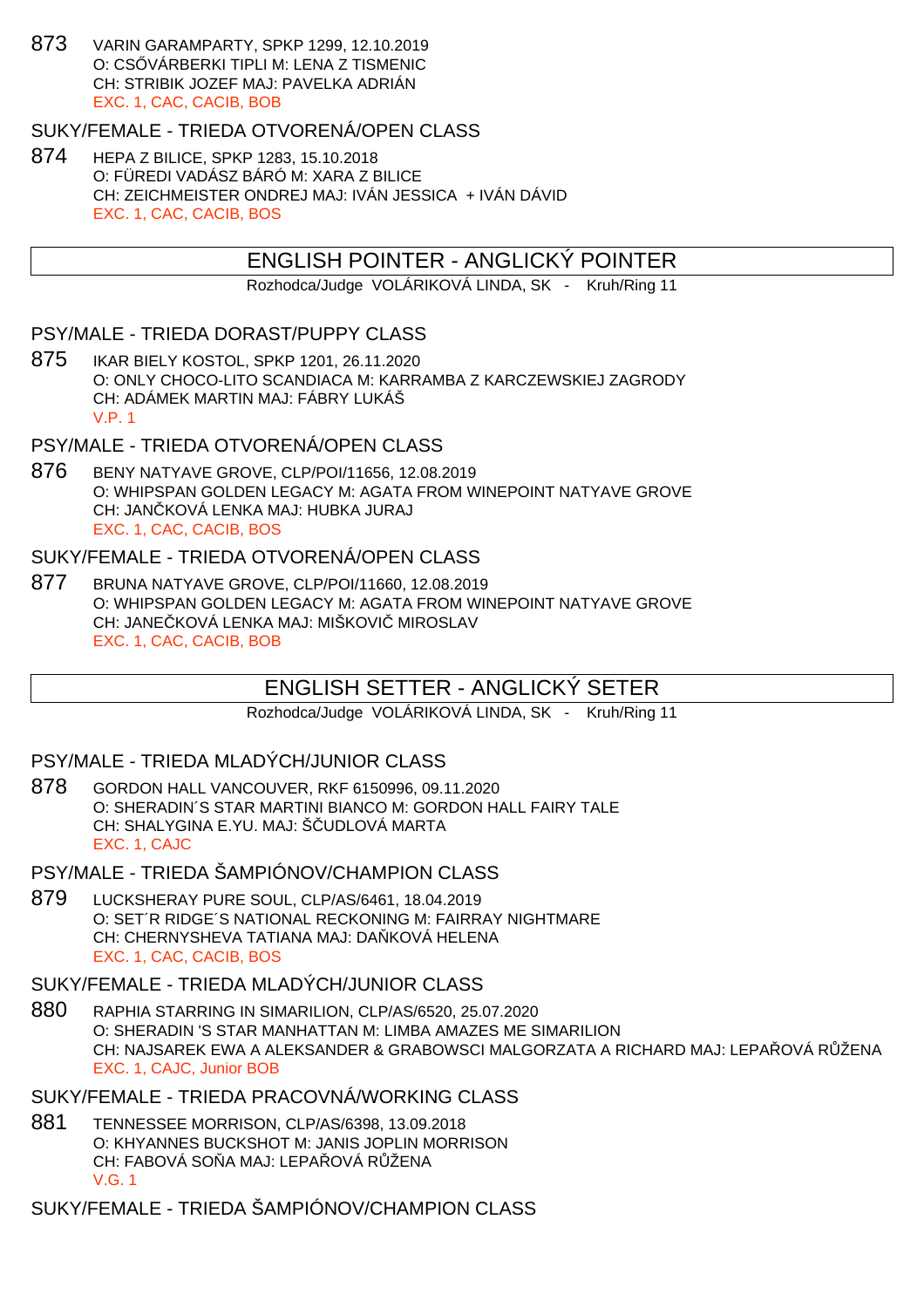882 EXPENSIVE STONE ACHÁT, MET.AS.6526/19, 06.07.2019 O: FAIRRAY GIVE ME FIVE M: FAIRRAY KEEP ON DANCING CH: PÁLOCSKA HENRIETT MAJ: MELICHER JÁN EXC. 1, CAC, CACIB, BOB

## GORDON SETTER

Rozhodca/Judge CHRPOVÁ VERONIKA, CZ - Kruh/Ring 14

### PSY/MALE - TRIEDA MLADÝCH/JUNIOR CLASS

- 883 DEXTROUS GUY DARK HOUSE OF GORDONS, SPKP 474, 06.10.2020 O: EMIL Z WENYTRY M: AMELLIE DARK HOUSE OF GORDONS CH: BENKOVSKÁ NA A MAJ: HERÁKOVÁ KRISTÍNA G.
- PSY/MALE TRIEDA OTVORENÁ/OPEN CLASS
- 884 BRESTWOOD´S ARTHUR THE LEGEND, SPKP 443, 14.07.2018 O: TARANSAY ALEXANDER M: BERENICA BLACKMOOR´S SHADOW CH: MI EKOVÁ ALŽBETA MAJ: KUŠÍK PETER EXC. 1, CAC

PSY/MALE - TRIEDA PRACOVNÁ/WORKING CLASS

885 KING OF BLACK STYLE ÁRES ŠAMARKAN, CLP/GS/6887, 14.04.2019 O: BLACK SCOTTISCH GIN SHADOW DOG M: EBONY PEARL ÁRES ŠAMARKAN CH: Š UDLOVÁ MARTA MAJ: EHULKA PETR EXC. 1, CAC, Res.CACIB

### PSY/MALE - TRIEDA ŠAMPIÓNOV/CHAMPION CLASS

886 FORESTER'S IGNOTUS PEVERELL OF DARKMOOR, VDH/DPSZ GS 19/076, 05.06.2019 O: FORESTER'S DEVILS ANSWER OF DARKMOOR M: VOICE OF FORESTER'S BLACK IVY CH: BARTELS DAGMAR MAJ: ŠEDOVÁ IVETA EXC. 1, CAC, CACIB, BOB

#### SUKY/FEMALE - TRIEDA OTVORENÁ/OPEN CLASS

- 887 CENTURY CHILD DARK HOUSE OF GORDONS, SPKP 464, 02.06.2019 O: BLACK SCOTTISH GIN SHADOW DOG M: AMELLIE DARK HOUSE OF GORDONS CH: BENKOVSKÁ NA LA MAJ: BENKOVSKÁ NA LA V.G. 2
- 888 SHERWIN´S OILILY, SPKP 468, 10.03.2019 O: SHERWIN´S HIGHLIGHT M: SHERWIN´S FELLINI CH: SCHNEIDER MARCUS MAJ: RADI KLÁRA EXC. 1

SUKY/FEMALE - TRIEDA ŠAMPIÓNOV/CHAMPION CLASS

889 GABBANA BLACK IVY, SPKP 442, 25.02.2018 O: LUDSTAR GRISSOM M: LULLABY BLACK IVY CH: WITKOWSKA AGATA MAJ: BARAK ANIKÓ EXC. 1, CAC, CACIB, BOS

## IRISH RED AND WHITE SETTER - ÍRSKY SETER ČERVENO-BIELY

Rozhodca/Judge VOLÁRIKOVÁ LINDA, SK - Kruh/Ring 11

PSY/MALE - TRIEDA OTVORENÁ/OPEN CLASS

890 BOJAR Z DRVÁLOVSKÉHO REVÍRU, CLP/RWS/366, 18.12.2019 O: CELTIC RED AND WHITE ORSON M: MC GILLICUDDYS LUCY CH: SEDLÁKOVÁ JANA MAJ: SEDLÁKOVÁ JANA EXC. 1, CAC, Res.CACIB

PSY/MALE - TRIEDA PRACOVNÁ/WORKING CLASS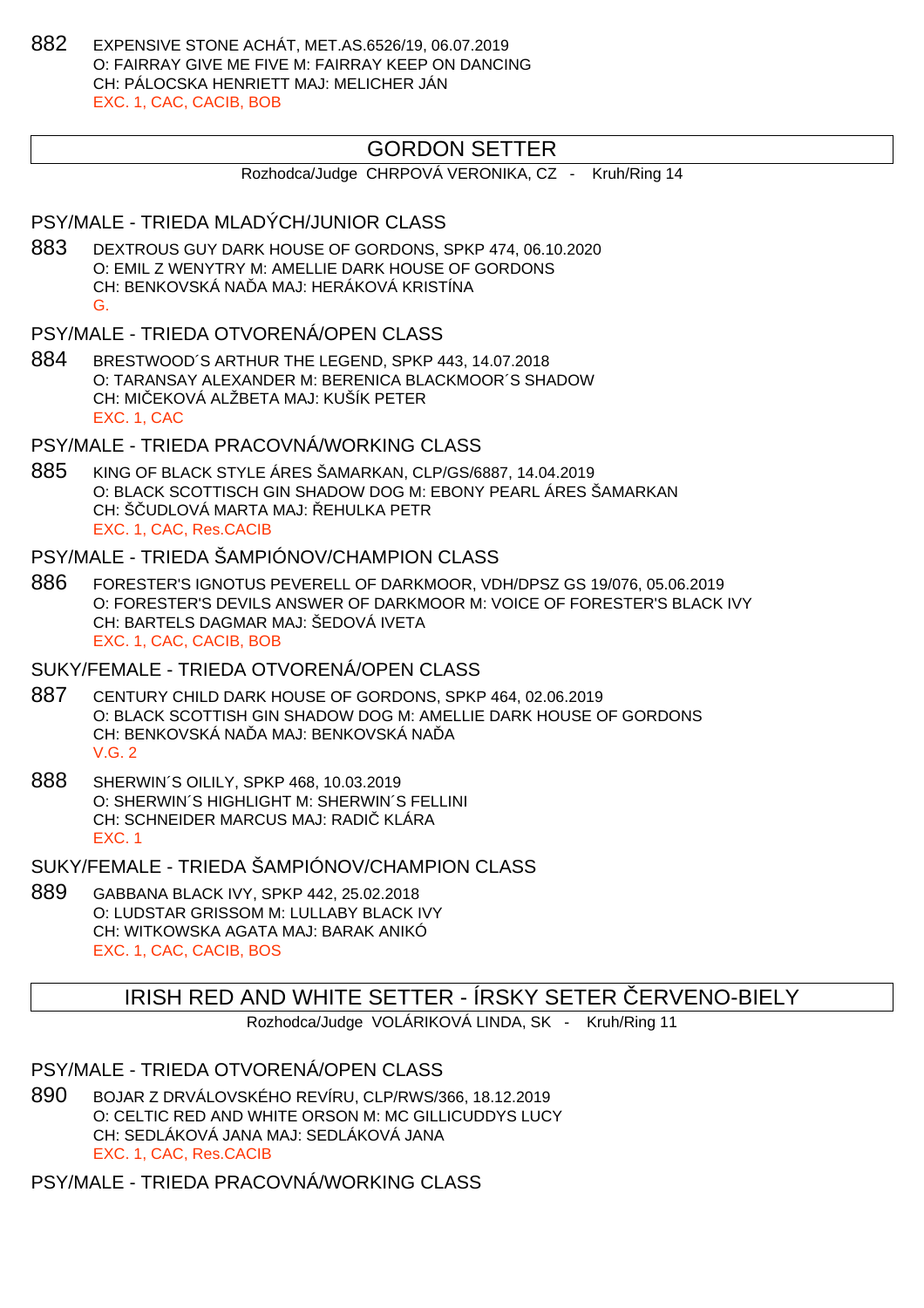891 ARON Z DRVÁLOVSKÉHO REVÍRU, CLP/RWS/353, 19.03.2018 O: ROLF Z LUKOVSKÝCH LÁN M: MC GILLICUDDYS LUCY CH: SEDLÁKOVÁ JANA MAJ: SEDLÁKOVÁ JANA EXC. 1, CAC, CACIB, BOB

## PSY/MALE - TRIEDA ŠAMPIÓNOV/CHAMPION CLASS

892 ATHOS Z DRVÁLOVSKÉHO REVÍRU, CLP/RWS/351, 19.03.2018 O: ROLF Z LUKOVSKÝCH LÁN M: MC GILLICUDDY´S LUCY CH: SEDLÁKOVÁ JANA MAJ: HV ZDOVÁ KATE INA EXC. 1, CAC

## IRISH RED SETTER - ÍRSKY SETER ERVENÝ

Rozhodca/Judge CHRPOVÁ VERONIKA, CZ - Kruh/Ring 14

- PSY/MALE TRIEDA ŠAMPIÓNOV/CHAMPION CLASS
- 893 TREASURE ISLAND FROM CRAWFORD LAND, MET.IS.8584/18, 18.03.2018 O: PRIVILEGE FROM CRAWFORD LAND M: MON CHERIE FROM CRAWFORD LAND CH: STÁJER ÉVA MAJ: BOGLÁRKA TAMÁS EXC. 1, CAC, CACIB, BOB
- 894 UNIVERSE OF DOUBTLESS JUSTICE ALL IRISH GOLD, PKR.VII-17904, 05.01.2019 O: OAKDENE QUE DU BONHEUR M: OAKDENE PUZZLES`N CRISPS CH: CICHO HANNA MAJ: CICHO HANNA V.G. 2

#### SUKY/FEMALE - TRIEDA DORAST/PUPPY CLASS

895 EISHA ZO ZLATEJ DOLINY, SPKP 2014, 20.02.2021 O: CLIFFORD Z BEVNOVSKÉHO VRCHU M: DORRIE ZO ZLATEJ DOLINY CH: Š ACHTOVÁ DAGMAR MAJ: SVIATKO MICHAL V.P. 1

#### SUKY/FEMALE - TRIEDA STREDNÁ/INTERMEDIATE CLASS

896 IZIE IZABELL SCHERPY, SPKP 1996, 10.02.2020 O: APOLLO APOLLY MORAVIA M: ALBA LORDDOG CH: ADAM ÍK ŠTEFAN MAJ: ADAM ÍK ŠTEFAN EXC. 1, CAC

#### SUKY/FEMALE - TRIEDA OTVORENÁ/OPEN CLASS

- 897 ERRILL WILD SHAMROCK, SPKP 1982, 23.05.2019 O: CLIFFORD Z B EVNOVSKÉHO VRCHU M: ABBEY WILD SHAMROCK CH: CEROVSKÍ BEÁTA A LADISLAV MAJ: ŠIPOŠOVÁ JANA V.G. 3
- 898 FAIRHAVEN IVORY, MET.IS.8640/H/19, 26.01.2019 O: APPLEGROVE I AM THE DRAGON'S AID M: FAIRHAVEN TWILIGHT SAGA CH: HOLM LOUISE MAJ: BOGLÁRKA TAMÁS EXC. 1, CAC, Res.CACIB
- 899 WAIKIKI JAY SLOVAK BASE, SPKP 1969, 16.04.2019 O: RIVERWOOD PLEASED AS PUNCH M: SAPHIRE JAY SLOVAK BASE CH: SOJKOVÁ DAGMAR MAJ: SZORÁDOVÁ KLAUDIA EXC. 2, Res.CAC

#### SUKY/FEMALE - TRIEDA PRACOVNÁ/WORKING CLASS

- 900 ELLIE ELIMAR DOUBRAVA, CLP/IS/16532, 06.02.2018 O: ABANDINUS ELIMAR DOUBRAVA M: EMILY FROM AVON FARM CH: BUREŠOVÁ LENKA MAJ: BOREK ALEŠ EXC. 1, CAC, CACIB, BOS
- 901 ERKINA WILD SHAMROCK, SPKP 1980, 23.05.2019 O: CLIFFORD Z BEVNOVSKÉHO VRCHU M: ABBEY WILD SHAMROCK CH: CEROVSKÍ BEATA A LADISLAV MAJ: CEROVSKÁ BEATA EXC. 2, Res.CAC

SUKY/FEMALE - TRIEDA ŠAMPIÓNOV/CHAMPION CLASS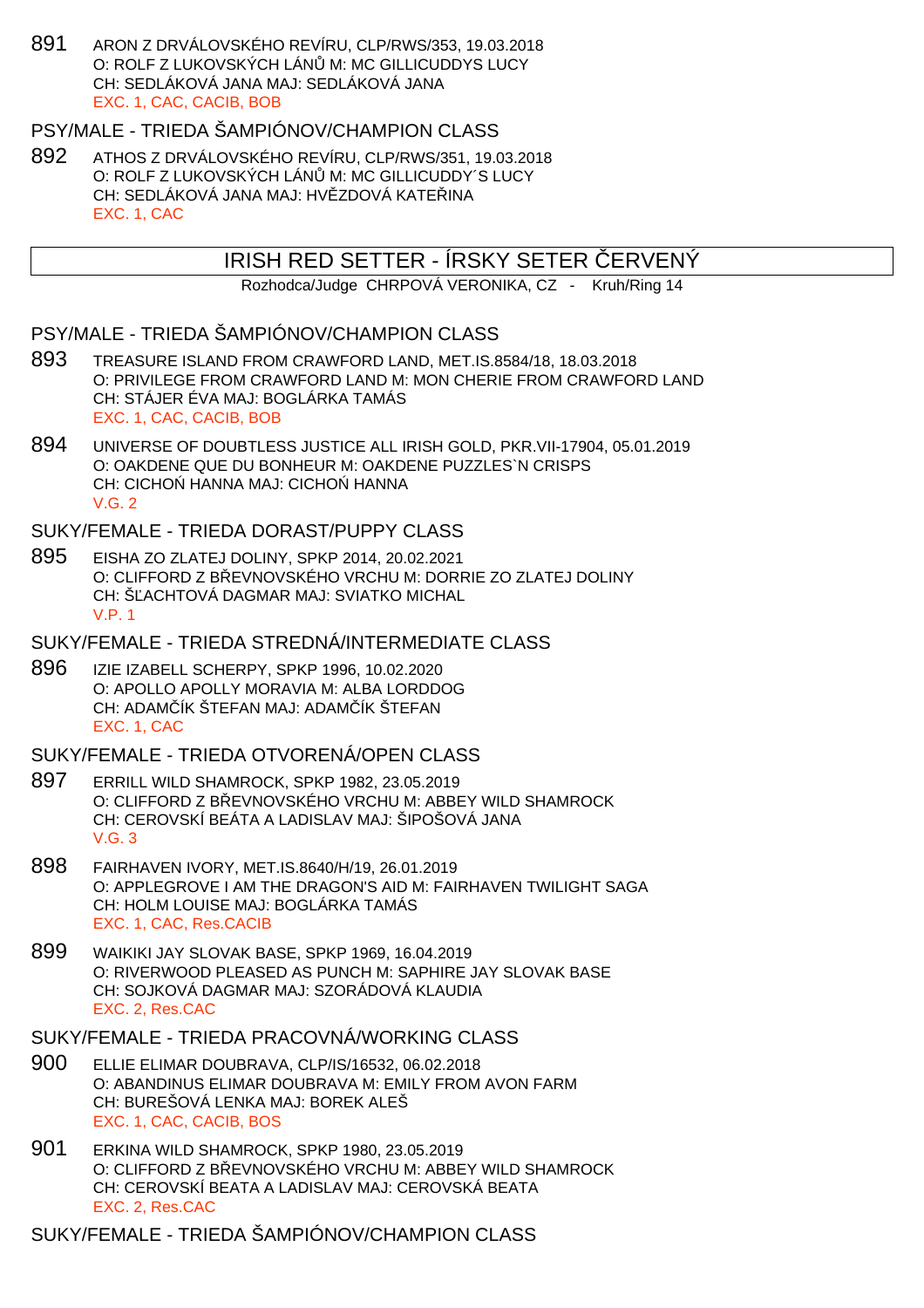902 ESSENTIA RUDE ZIÓŁKO, PKR.VII-18447, 22.08.2019 O: UK PASSION DEGLI ANGELI ROSSI M: SETERDAY JONA CH: BARTOSZEWICZ HELENA MAJ: KLIMKIEWICZ KAMILA EXC. 1, CAC

## SUKY/FEMALE - TRIEDA ESTNÁ/HONOUR CLASS

903 BELINE WILD SHAMROCK, SPKP 1854, 27.02.2014 O: GARDEN STAR´S ROYAL LEGEND M: LADY JAY SLOVAK BASE CH: CEROVSKÁ BEATA & LADISLAV MAJ: CEROVSKÁ BEATA + CEROVSKÝ LADISLAV EXC. 1

## SUKY/FEMALE - TRIEDA VETERÁNOV/VETERAN CLASS

904 AOIFE WILD SHAMROCK, SPKP 1837, 24.06.2013 O: GARDEN STAR´S ROYAL LEGEND M: LADY JAY SLOVAK BASE CH: CEROVSKÁ BEÁTA&LADISLAV MAJ: ŠIPOŠOVÁ JANA ABS.

## KLEINER MÜNSTERLÄNDER VORSTEHHUND - MALÝ MÜNSTERLANDSKÝ STAVAČ

Rozhodca/Judge VOLÁRIKOVÁ LINDA, SK - Kruh/Ring 11

#### SUKY/FEMALE - TRIEDA DORAST/PUPPY CLASS

905 ASARI IDARZA JESPE, CLP/MMO/12516, 18.02.2021 O: ADAR OD NEZDIEVSKÉHO RYBNÍKA M: ITIS OD PSTRUŽÍ Í KY CH: IHÁ KOVÁ EVA MAJ: HA KO BRANISLAV V.P. 1

## SUKY/FEMALE - TRIEDA ŠAMPIÓNOV/CHAMPION CLASS

906 EMA Z ROMANOVA CHOVU, SPKP 407, 18.01.2018 O: ART ZIMNÍ VRCH M: DARA ERNÁ H RKA CH: TROJKA ROMAN MAJ: MELKNEROVÁ BARBORA EXC. 1, CAC, CACIB, BOB

## RÖVIDSZÖRÜ MAGYAR VIZSLA - MA ÞARSKÝ KRÁTKOSRSTÝ STAVA

Rozhodca/Judge VOLÁRIKOVÁ LINDA, SK - Kruh/Ring 11

## PSY/MALE - TRIEDA MLADÝCH/JUNIOR CLASS

- 907 JACK BERTONI PRAGUE, CLP/MOK/7621, 16.08.2020 O: CESAR DELONGA BOHEMIA M: FLEURETTE BERTONI PRAGUE CH: MUNŽILOVÁ DAGMAR MAJ: MUNŽILOVÁ DAGMAR EXC. 1, CAJC
- 908 MAGASPARTI RUTINOS BAJNOK, MET.MV.4190/20, 19.08.2020 O: MAGASPARTI RUTINOS ELNÖK M: BABÉR CH: MÁRMAROSI ANNA MAJ: MÁRMAROSI ANNA EXC. 3
- 909 MURPHY TAJEMSTVÍ KARPAT, SPKP 4056, 14.08.2020 O: EKI TAJEMSTVÍ KARPAT M: JASMÍNA TAJEMSTVÍ KARPAT CH: LATINOVÁ MIČULKOVÁ PAVLA MAJ: ONDREÁŠOVÁ NADEŽDA EXC. 2
- PSY/MALE TRIEDA OTVORENÁ/OPEN CLASS
- 910 FRENCH TANGO VIVA LA VIZSLA, SPKP 3831, 09.06.2019 O: ANTARESI-LÁNG MERÉSZ M: LINA JANTAR DEVIL CH: ERNÁK DOMINIK MAJ: STRA ÁROVÁ ZUZANA EXC. 1, CAC

### PSY/MALE - TRIEDA PRACOVNÁ/WORKING CLASS

911 MOHOSK I URÁN, MET.MV.2426/18, 26.03.2018 O: MAGASPARTI RUTINOS IVÁN M: MAGASPARTI RUTINOS MACA CH: MARÓTI BÉLA MAJ: MÁRMAROSI ANNA EXC. 1, CAC, Res.CACIB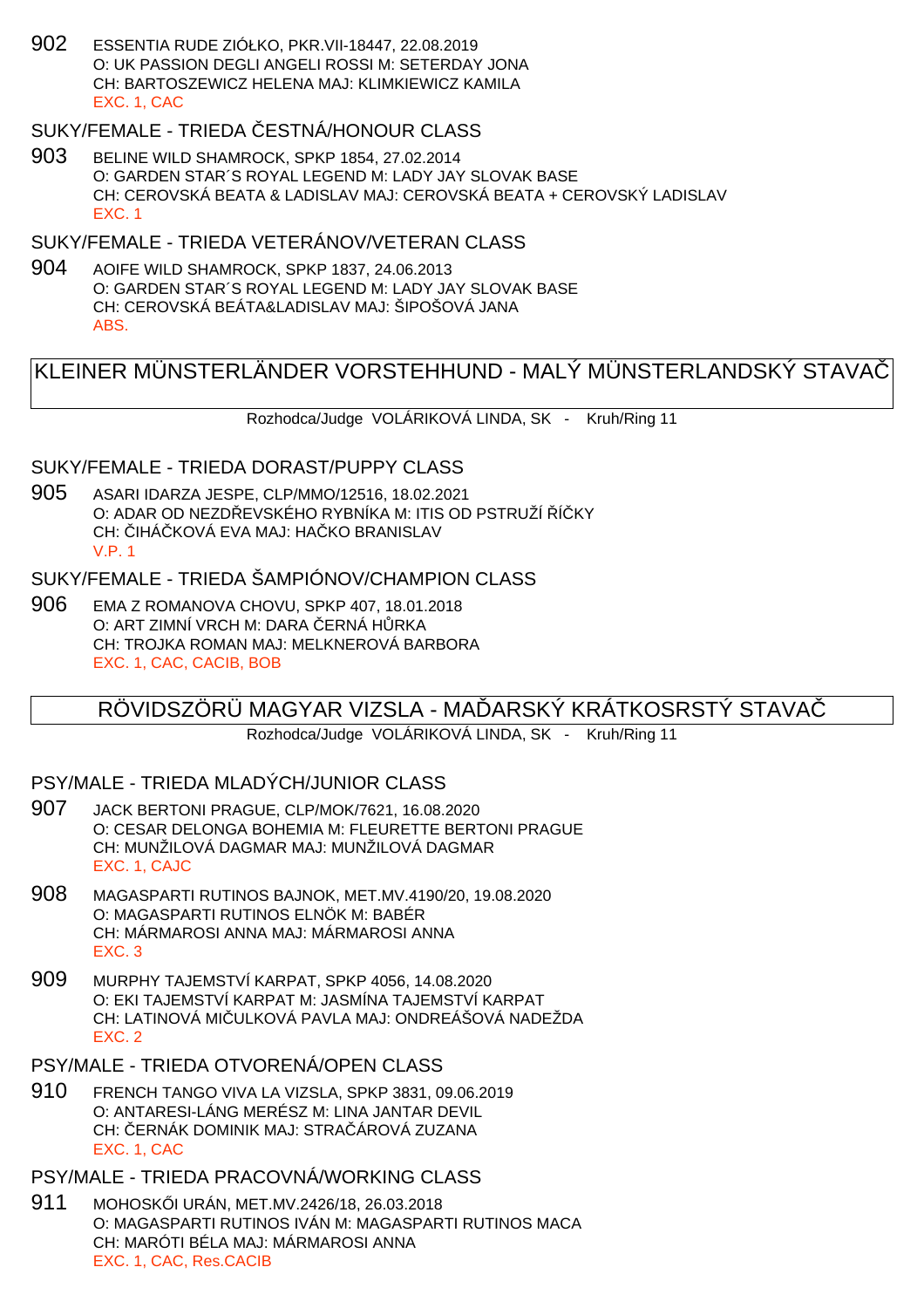## PSY/MALE - TRIEDA ŠAMPIÓNOV/CHAMPION CLASS

912 RUFUS DANITTY, CLP/MOK/6363, 18.02.2018 O: AKIO BEAUTY OF FIRE M: ELOISE DANITTY CH: SVOBODOVÁ LUCIE MAJ: SVOBODOVÁ LUCIE EXC. 1, CAC, CACIB, BOB

#### SUKY/FEMALE - TRIEDA DORAST/PUPPY CLASS

913 STELA ROYAL DE HUNTER, SPKP 4111, 15.02.2021 O: HARRY Z HORNÝCH SALÍB M: JUKA ROYAL DE HUNTER CH: MACKYOVÁ LUJZA MAJ: DOBIAŠOVÁ MARTINA V.P. 1

### SUKY/FEMALE - TRIEDA MLADÝCH/JUNIOR CLASS

- 914 AJKA RAKOVICKÝ HÁJ, SPKP 3954, 21.06.2020 O: VADÁSZFAI VIDRA M: BAIBY Z KAROLOVEJ ZÁHRADY CH: SUROVÍK UBOŠ MAJ: MARŠÍK RÓBERT WITHOUT GRADE
- 915 BONNIE RUSTY ARK, PKR.VII-19014, 10.05.2020 O: SHILLA LINE EURO M: ARKA GONIEC MAŁOPOLSKI CH: SZYLDEROWICZ RENATA MAJ: PEREK ANASTAZJA EXC. 1, CAJC, Junior BOB, BOS
- 916 ENNY ANGELA Z HANAČOVA, CLP/MOK/7405, 20.04.2020 O: CSÖVÁRBERKI VADÁSZ M: VILMA JANTAR DEVIL CH: GRATCLOVÁ RUTH MAJ: KOVÁ OVÁ KATE INA V.G.
- 917 HERMÍNKA MAJESTY THUG, CLP/MOK/7619, 28.08.2020 O: DOLLAR VIVES BOHEMIA M: EVORY MAJESTY THUG CH: ŠEDOVÁ JANA MAJ: OMELKOVÁ SILVIA G.
- 918 JASMINE BERTONI PRAGUE, CLP/MOK/7625, 16.08.2020 O: CESAR DELONGA BOHEMIA M: FLEURETTE BERTONI PRAGUE CH: MUNŽILOVÁ DAGMAR MAJ: SLOBODOVÁ JANA EXC. 4
- 919 JOLLY BELLA BERTONI PRAGUE, CLP/MOK/7624, 16.08.2020 O: CESAR DELONGA BOHEMIA M: FLEURETTE BERTONI PRAGUE CH: MUNŽILOVÁ DAGMAR MAJ: SEDLÁKOVÁ MIROSLAVA EXC. 3
- 920 MAGASPARTI RUTINOS ZINGER, MET.MV.3861/20, 21.05.2020 O: MAGASPARTI RUTINOS OKOS M: MAGASPARTI RUTINOS ABBA CH: MÁRMAROSI ANNA MAJ: MÁRMAROSI ANNA EXC. 2

### SUKY/FEMALE - TRIEDA STREDNÁ/INTERMEDIATE CLASS

921 NIKA ROYAL DE HUNTER, SPKP 3924, 18.03.2020 O: VIDRA VADÁSZFAI M: HENESI ROYAL DE HUNTER CH: MACKYOVÁ LUJZA MAJ: TÓTHOVÁ VIKTÓRIA EXC. 1

### SUKY/FEMALE - TRIEDA OTVORENÁ/OPEN CLASS

- 922 MAGASPARTI RUTINOS OSTYA, MET.MV.3136/19, 15.03.2019 O: ARANYVADÁSZ ORKÁN M: MAGASPARTI RUTINOS JACKPOT PANKA CH: MÁRMAROSI ANNA MAJ: MÁRMAROSI ANNA EXC. 3
- 923 SOMLÓHEGYI EMÍLIA, MET.MV.3383/19, 04.06.2019 O: DUHAJ Z MEŠINSKÉ HÁJOVNY M: ACCRA ASHANTIS VIVA LA VIZSLA CH: GAÁL GYÖNGYI KRISZTINA MAJ: KOVÁ OVÁ KATE INA EXC.
- 924 UZSGYI GARAMPARTY, SPKP 3814, 05.06.2019 O: LUPPA - VADÁSZ FICKÓ M: KRÉTA GARAMPARTY CH: STRIBIK JOZEF MAJ: STRIBIK JOZEF EXC. 4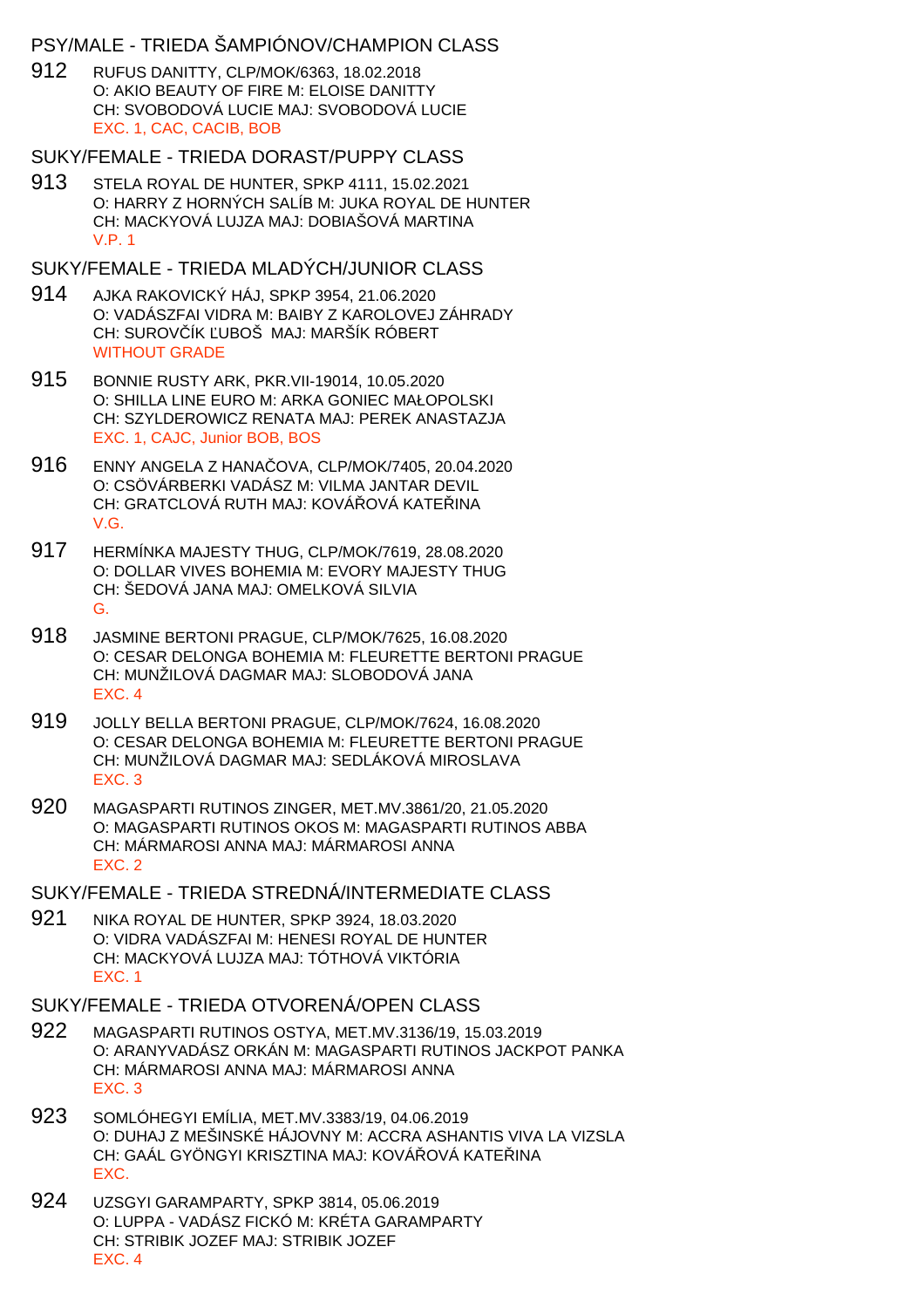- 925 VERONA DANITTY, CLP/MOK/7083, 24.07.2019 O: CHARLESTON FREE JAZZ M: ELOISE DANITTY CH: SVOBODOVÁ LUCIE MAJ: TICHÁ EVA EXC. 1, CAC, CACIB
- 926 WERONA JANTAR DEVIL, CLP/MKS/6859, 22.03.2018 O: ELVIS Z KOZLOVHO DVORA M: CLARA Z PRATECKÉHO ÚDOLÍ CH: ELIÁŠOVÁ HENRIETA MAJ: KOVÁ DVÁ KATE INA EXC. 2, Res.CAC, Res.CACIB
- SUKY/FEMALE TRIEDA PRACOVNÁ/WORKING CLASS
- 927 EVORY MAJESTY THUG, CLP/MOK/5985, 22.03.2017 O: UTAZÓ SZIVES M: CRANBERRY MAJESTY THUG CH: ŠEDOVÁ JANA MAJ: URKECH UBOŠ + ŠEDOVÁ JANA EXC. 2
- 928 MAGASPARTI RUTINOS OKTÁVIA, MET.MV. 3135/19, 15.03.2019 O: ARANYVADÁSZ ORKÁN M: MAGASPARTI RUTINOS JACKPOT PANKA CH: MÁRMAROSI ANNA MAJ: NAGY UDOVÍT EXC. 1
- SUKY/FEMALE TRIEDA ŠAMPIÓNOV/CHAMPION CLASS
- 929 FLEURETTE BERTONI PRAGUE, CLP/MOK/5801/20, 02.08.2016 O: MAGASPARTI RUTINOS ADU M: CLAUDIE BERTONI PRAGUE CH: MUNŽILOVÁ DAGMAR MAJ: MUNŽILOVÁ DAGMAR EXC. 2, Res.CAC
- 930 PORTA Z PANSKÝCH LES, SPKP 3733, 07.11.2018 O: SAJAN Z TALCHEJÓW M: FIZZI Z BOLATIC CH: LEPIČOVÁ SYLVA MAJ: TOMÁŠOVÁ MARTA EXC. 1, CAC

## SLOVENSKÝ HRUBOSRSTY STAVA

Rozhodca/Judge MATYÁŠ JAROSLAV, SK - Kruh/Ring 10

### PSY/MALE - TRIEDA STREDNÁ/INTERMEDIATE CLASS

- 931 DJANGO DANIBULL, SPKP 1930, 08.05.2020 O: ZINO KAMENNÝ MOST M: BROWNIE DANIBULL CH: HREŽÍK DANIEL MAJ: HREŽÍK DANIEL + TISOCZKY ĽUDOVÍT EXC. 1, CAC, CACIB, BOB
- PSY/MALE TRIEDA ŠAMPIÓNOV/CHAMPION CLASS
- 932 CASH DANIBULL, SPKP RG 1814, 07.05.2019 O: ALAN Z PRANDORFA M: DANIBULL ASILLYA SILVERTINA CH: HREŽÍK DANIEL MAJ: URDINA DUŠAN EXC. 1, CAC, Res.CACIB
- SUKY/FEMALE TRIEDA STREDNÁ/INTERMEDIATE CLASS
- 933 VANILA ACTA NON VERBA, SPKP RG 1870, 03.02.2020 O: GANDALF ACTA NON VERBA M: IKEA ACTA NON VERBA CH: BÍLY PETER MAJ: URDINA DUŠAN EXC. 1, CAC, Res.CACIB
- SUKY/FEMALE TRIEDA ŠAMPIÓNOV/CHAMPION CLASS
- 934 CONEY DANIBULL, SPKP RG 1816, 07.05.2019 O: ALAN Z PRANDORFA M: DANIBULL ASILLYA SILVERTINA CH: HREŽÍK DANIEL MAJ: ZAJÍČEK MAREK EXC. 1, CAC, CACIB, BOS

## SPINONE ITALIANO

Rozhodca/Judge VOLÁRIKOVÁ LINDA, SK - Kruh/Ring 11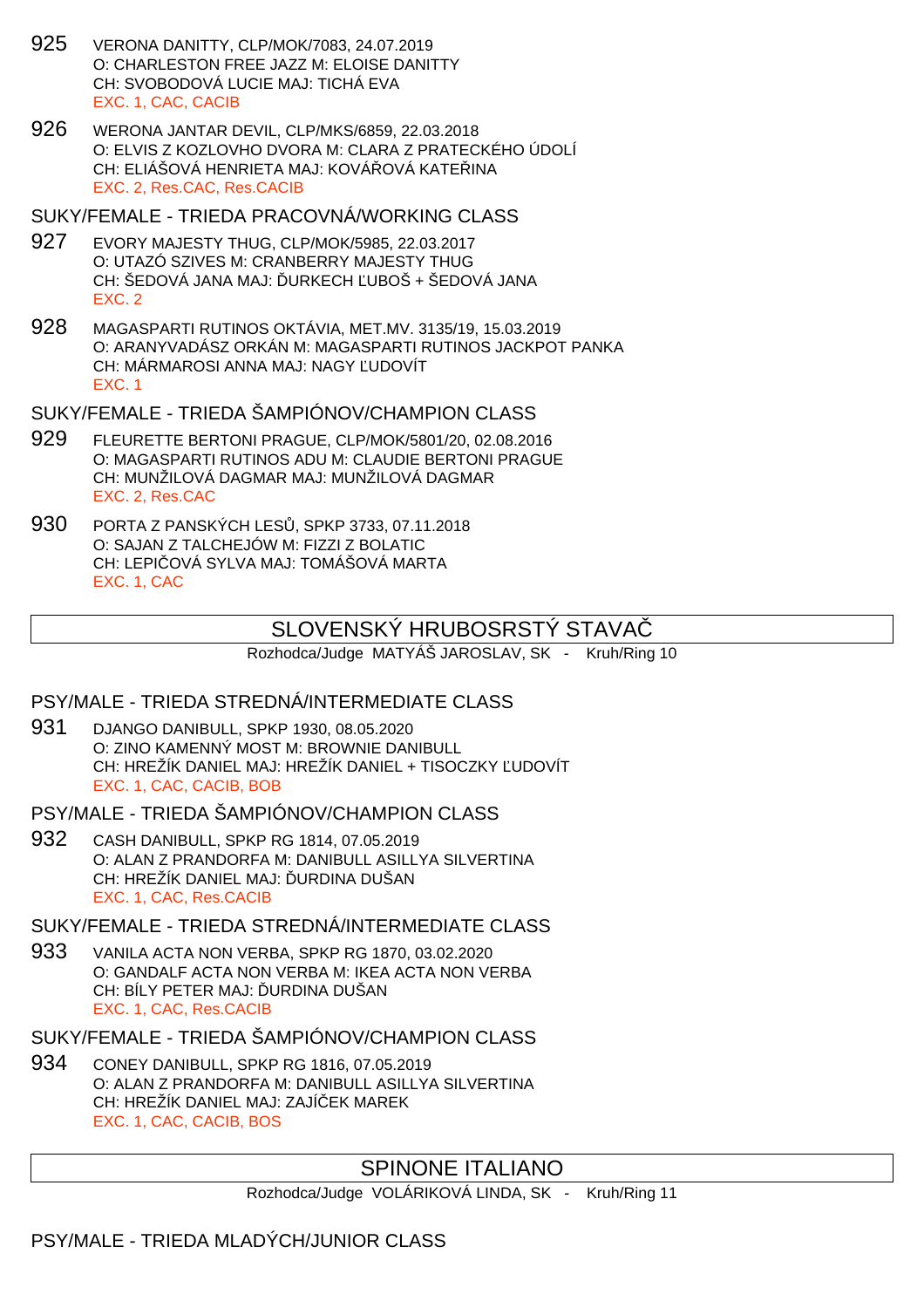935 CIMRMAN CANINI CORDE, SPKP 82, 16.05.2020 O: ALEXANDER DAI RIFERIMENTI M: AURA CANINI CORDE CH: KVAPILOVÁ IRENA MAJ: APÁKOVÁ ZUZANA EXC. 1, CAJC, Junior BOB, BOB

#### PSY/MALE - TRIEDA OTVORENÁ/OPEN CLASS

936 DARIO DEL CUORE DI DIANA, CLP/SPI/185, 10.06.2019 O: DARIO DEL BUON SANTO M: ABENDSTERN DEL CUORE DI DIANA CH: EIFFLER BRIGITTE MAJ: MAŠEK MARTIN EXC. 1

### WEIMARANER KURZHAAR - WEIMARSKÝ KRÁTKOSRSTÝ STAVAČ

Rozhodca/Judge VOLÁRIKOVÁ LINDA, SK - Kruh/Ring 11

### PSY/MALE - TRIEDA MLADÝCH/JUNIOR CLASS

937 VIS A VIS ALIVE SILVER, PKR.VII-19465, 07.06.2020 O: LISTEN TO YOUR HEART ALIVE SILVER M: FOREST LADY ALIVE SILVER CH: SEKULAR-ŁUCZAK MAGDALENA MAJ: SEKULAR-ŁUCZAK MAGDALENA + PO DZIOCH MAGDALENA EXC. 1, CAJC, Junior BOB

#### PSY/MALE - TRIEDA OTVORENÁ/OPEN CLASS

938 FREDDIE HUMAN TOUCH, SPKP 2023, 03.05.2019 O: WEISUP ROYAL FLUSH AT BROMHUND M: ALLEMANDE HUMAN TOUCH CH: TEDLOVÁ IVANA MAJ: ŠUGÁR MICHAL EXC. 1, CAC, Res.CACIB

### PSY/MALE - TRIEDA ŠAMPIÓNOV/CHAMPION CLASS

- 939 EVERLASTING ORCAN OF GREYNIE, SPKP 2058, 13.02.2019 O: ALL-STAR ALONSO ATAGORA M: A WILD BLOSSOM ARRYA GREYNIE CH: PÍCHOVÁ JANA MAJ: VARGA SAMUEL + KOSTKOVÁ NATÁLIA EXC. 1, CAC, CACIB, BOS
- 940 KING SHEFIS, CLP/VOK/9780, 15.03.2015 O: HOWZAT HARRY ASHLAREN M: CYNTHIA SHEFIS CH: PIFKOVÁ VERONIKA MAJ: SUDOLSKÝ VÍT EXC. 2, Res.CAC

#### SUKY/FEMALE - TRIEDA MLADŠÍ DORAST/MINOR PUPPY CLASS

- 941 DELTA FROM SCHWARZENBERK PARK, CLP/VOK/11956, 28.05.2021 O: FATEFUL PHOENIX OD POTOKA KAČÁKU M: HUNSWEIMARANER KICK UP A DUST FOR S:N CH: ZEGERMACHER ZDEN K MAJ: ZEGERMACHER ZDEN K ABS.
- SUKY/FEMALE TRIEDA DORAST/PUPPY CLASS
- 942 GAVOTTA HUMAN TOUCH, SPKP 2180, 11.02.2021 O: LIFE IS AN ILLUSION JUST WEIMARANER M: ALLEMANDE HUMAN TOUCH CH: TEDLOVÁ IVANA MAJ: JAN ÍKOVÁ UBOMÍRA V.P. 1

#### SUKY/FEMALE - TRIEDA OTVORENÁ/OPEN CLASS

- 943 AMY Z MARGÓČOVEJ OSADY, SPKP 2052, 25.08.2019 O: DAVIK STEEL-CRAZY DOG M: GABIE Z MARIANSKEJ ZÁHRADY CH: ALÁ PETER MAJ: ALÁ PETER ABS.
- 944 HANKA GREYSI OD PTÁ KOVÝCH RYBNÍKA, SPKP 1986, 09.02.2019 O: GRMADSKI WEIMARANER GREY RAIDER M: DANKA BUDAFA CH: PTÁ KOVÁ JULIANA MAJ: PTÁ KOVÁ JULIANA V.G. 2
- 945 NIRVANA ALIVE SILVER, PKR.VII-18416, 26.06.2019 O: GREYGHOST ESPERACCHIUS M: INCREDIBLE INDYA ALIVE SILVER CH: LUCZAK-SEKULAR MAGDALENA MAJ: LUCZAK-SEKULAR MAGDALENA EXC. 1, CAC, CACIB, BOB

#### SUKY/FEMALE - TRIEDA PRACOVNÁ/WORKING CLASS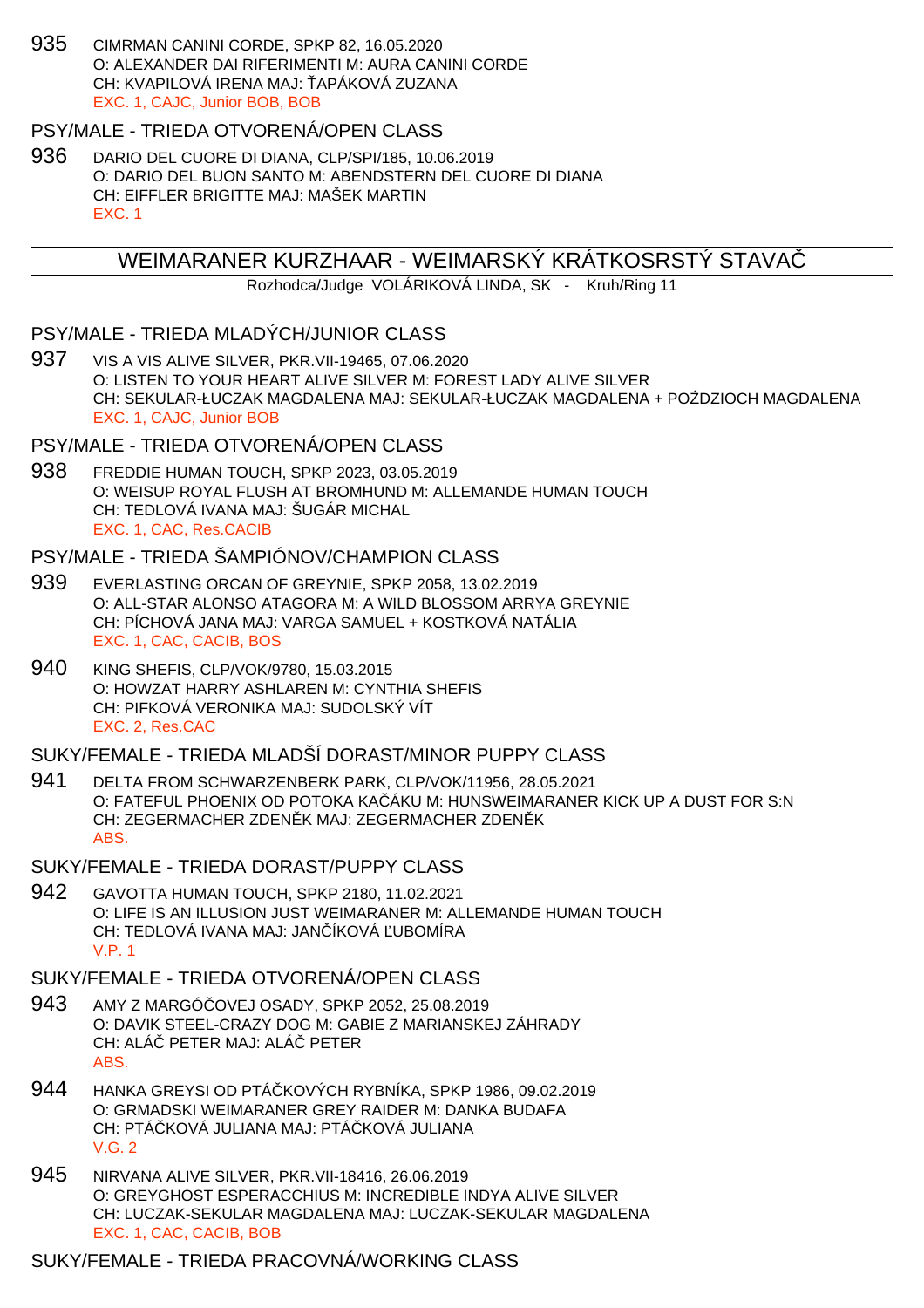946 EVERLASTING HOPE FOR GREYNIE, CLP/VOK/11232, 13.02.2019 O: ALL-STAR ALONSO ATAGORA M: A WILD BLOSSOM ARRYA GREYNIE CH: PÍCHOVÁ JANA MAJ: MARKOVÁ ROMANA EXC. 1, CAC

## SUKY/FEMALE - TRIEDA ŠAMPIÓNOV/CHAMPION CLASS

947 ANGELA MONTENEGRO TATRA ROCKET, SPKP 1771, 26.04.2016 O: DEEP FOREST JUST WEIMARANER M: DREW ROCKET FAUST´S BLUE SYMPHONY CH: JAN ÍKOVÁ UBOMÍRA MAJ: GODŽÁKOVÁ NANCY EXC. 1, CAC, Res.CACIB

skupina/group FCI - 8

## AMERICAN COCKER SPANIEL COLOURS - AMERICKÝ KOKERŠPANIEL VIACFAREBNÝ

Rozhodca/Judge MATYÁŠ JAROSLAV, SK - Kruh/Ring 10

### PSY/MALE - TRIEDA ŠAMPIÓNOV/CHAMPION CLASS

948 LE R'Y DE CAMPAGNE SOPRANO, CLP/AK/9477, 26.05.2019 O: LE R'Y DE CAMPAGNE LEADER M: KOUN'S SHOU URSULA CH: DECROLIER MARYLINE MAJ: TOMEŠEK PETR EXC. 1

SUKY/FEMALE - TRIEDA DORAST/PUPPY CLASS

949 SUBLIME BEAUTY SILVER MOON, CLP/AK/9701, 11.02.2021 O: VERY VIGIE NOBODY ASK WHY M: VERY SWEET O´ISEULT CH: SIMO FIONA MAJ: TOMEŠEK PETR V.P. 1

## SUKY/FEMALE - TRIEDA OTVORENÁ/OPEN CLASS

950 APHRODITE YUDZIN NOBLE DOG, CLP/AK/9418, 28.01.2018 O: TSVETNAJA MECHTA HIT-SHOW M: TSVETNAJA MECHTA KLIO GIVER OF GLORY CH: KILAT OKSANA MAJ: TOMEŠEK PETR EXC. 1, CAC, Res.CACIB

## AMERICAN COCKER SPANIEL UNICOLOUR - AMERICKÝ KOKERŠPANIEL JEDNOFAREBNÝ

Rozhodca/Judge MATYÁŠ JAROSLAV, SK - Kruh/Ring 10

### PSY/MALE - TRIEDA MLADÝCH/JUNIOR CLASS

951 LAYTON GIN TONIC PARA DOS, SPKP 2116, 31.07.2020 O: LAYTON ZERO HOUR MOSER DOG M: LAYTON EMOTION IN MOTION CH: VOLÁRIKOVÁ LINDA MAJ: VOLÁRIK RICHARD EXC. 1, CAJC, Junior BOB, BOB

SUKY/FEMALE - TRIEDA OTVORENÁ/OPEN CLASS

952 EMILLI EZRA DIAMANTOVÁ ZÁ E, CLP/AK/9422, 23.04.2019 O: APOLLO DIAMANTOVÁ ZÁ E M: EVITA DE MI ALMA CH: MASOPUSTOVÁ ALENA MAJ: PROCHÁZKA PAVEL + KLÍPOVÁ BARBORA EXC. 1, CAC, CACIB, BOS

## CAO DE AQUA PORTUGUÉS - PORTUGALSKÝ VODNÝ PES

Rozhodca/Judge MATYÁŠ JAROSLAV, SK - Kruh/Ring 10

PSY/MALE - TRIEDA ŠAMPIÓNOV/CHAMPION CLASS

953 CLAIRCREEK SPECIAL VERO, PKR.VIII-34277, 07.04.2016 O: CLAIRCREEK REFLETS DE PISSARRO M: CLAIRCREEK WILLOW NOIR CH: GOTTDENKER DONNA MAJ: GWARDY SKA IZABELA EXC. 1, CAC, CACIB, BOB

SUKY/FEMALE - TRIEDA MLADŠÍ DORAST/MINOR PUPPY CLASS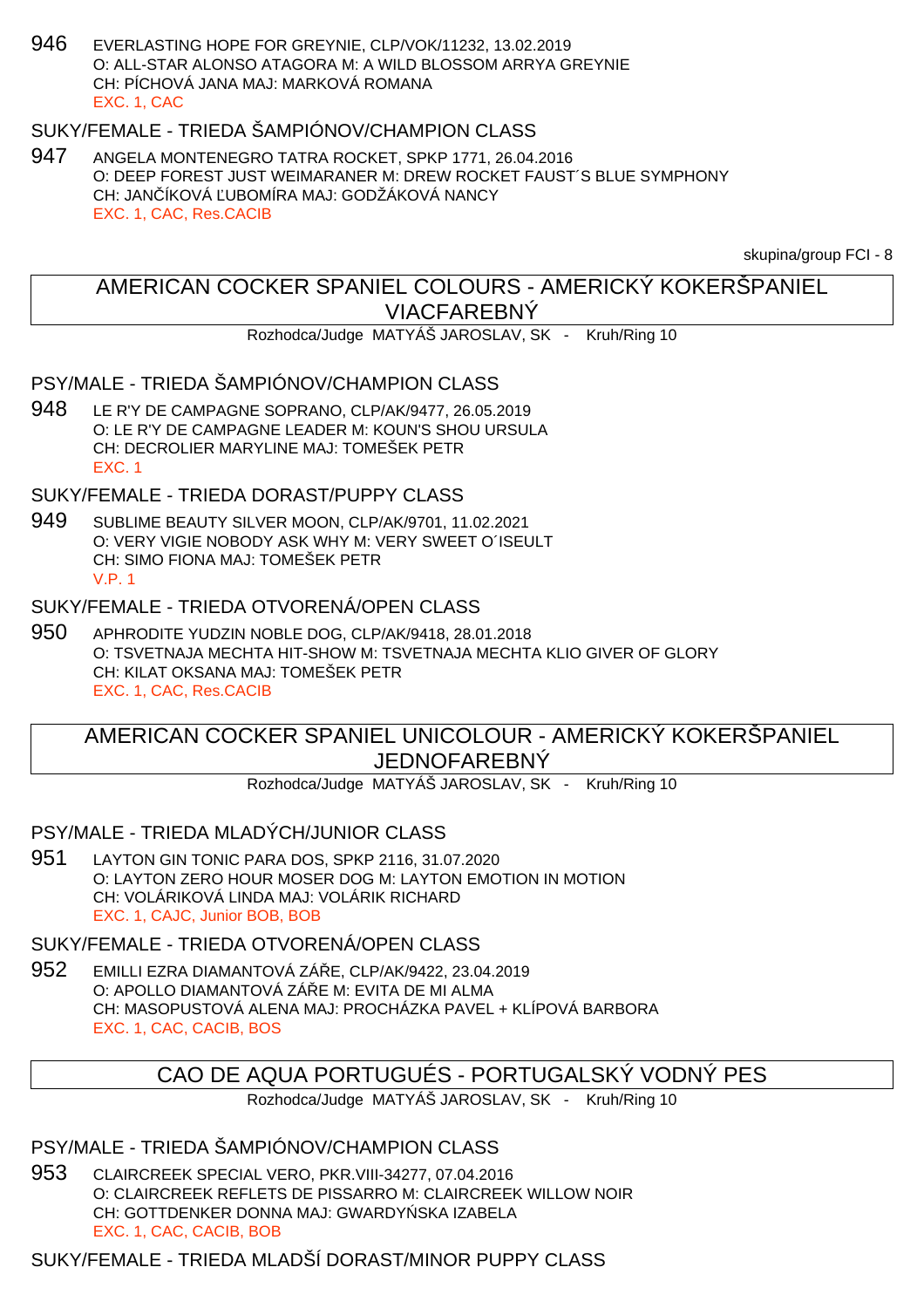954 AMBEREYES`MAGIC JUST FOR YOU, MET.PORT.VIZI.114/21, 27.03.2021 O: CLAIRCREEK SPECIAL VERO M: AMBEREYES`MAGIC ARANDA FOR DAD CH: STEINER BEÁTA MAJ: GWARDY SKA IZABELA V.P. 1

## SUKY/FEMALE - TRIEDA MLADÝCH/JUNIOR CLASS

- 955 AARARA AGUA E SOL, ÖHZB/CAP 3094, 02.11.2020 O: AURELIUS MAXIMUS CHEIA DE VIDA M: LUZIA DA CASA DA BUBA CH: HERMANN NINA ELISABETH MAJ: HERMANN NINA ELISABETH EXC. 2
- 956 CLAIRCREEK CATALEYA, CKC HG4012429, 26.04.2020 O: CLAIRCREEK FSRO DO ATLANTICO M: CLAIRCREEK LIMITESS DREAMS CH: GOTTDENKER DONNA MAJ: GWARDY SKA IZABELA EXC. 1, CAJC, Junior BOB

#### SUKY/FEMALE - TRIEDA OTVORENÁ/OPEN CLASS

- 957 FLEUR DE SEOUL ROYAL RIVES, SPKP 36, 10.06.2018 O: EXTOL ACE VENTURA AT CORDA M: A'EBBY ROSSE ROYAL RIVES CH: URIANKOVÁ IVA MAJ: SLOBODOVÁ REBEKA EXC. 2, Res.CAC, Res.CACIB
- 958 LUZIA DA CASA DA BUBA, OHZB/CAP 332, 07.01.2018 O: HATVAOS ROLEX MITO M: EVA DA CASA DA BUBA CH: PINTO JOAO RODRIGO OSORIO CASTANHEIRA MAJ: HERMANN NINA ELISABETH EXC. 1, CAC, CACIB, BOS

## CHESAPEAKE BAY RETRIEVER

Rozhodca/Judge MATYÁŠ JAROSLAV, SK - Kruh/Ring 10

### PSY/MALE - TRIEDA VETERÁNOV/VETERAN CLASS

959 HIPPY JACK LIBAMI, CLP/CBR/916, 09.05.2011 O: ADEY MAY´S HEY JUDE M: XANADU TARA FOR LIBAMI CH: KYNCLOVÁ DAGMAR MAJ: VRZALOVÁ KATEŘINA EXC. 1, BOS

## SUKY/FEMALE - TRIEDA MLADÝCH/JUNIOR CLASS

960 DREAM DAISY OD HOŠÁLKY, CLP/CBR/1636, 27.10.2020 O: CHES-SHORES GERONIMO M: ANGIEE OD HOŠ ÁLKY CH: KUCHA QVÁ JANA MAJ: KUCHA QVÁ JANA EXC. 1, CAJC, Junior BOB, BOB

### ENGLISH COCKER SPANIEL BLACK - ANGLICKÝ KOKERŠPANIEL ČIERNY

Rozhodca/Judge MATYÁŠ JAROSLAV, SK - Kruh/Ring 10

#### PSY/MALE - TRIEDA MLADÝCH/JUNIOR CLASS

961 JOEL ANDRASTE, CLP/AC/39940, 21.09.2020 O: X-CLUSIVE SANT TULIP M: FRANCESKA ANDRASTE CH: NAJMANOVÁ IVANA MAJ: KOLÍNKOVÁ ALENA EXC. 1, CAJC, Junior BOB

## PSY/MALE - TRIEDA ŠAMPIÓNOV/CHAMPION CLASS

962 LA SCALE QUIET DIGNITY, MET.CSP.716/20, 07.01.2020 O: AMORE AMERICA BIG CITY LIFE M: CH CIKLON VEIL OF MYSTERY CH: SZLÁVY-KOVÁCS LAURA MAJ: SZLÁVY-KOVÁCS LAURA EXC. 1, CAC, CACIB, BOS

#### PSY/MALE - TRIEDA ESTNÁ/HONOUR CLASS

963 FISKAL Z BOJNICKÝCH ÚDOLOV, SPKP 2375, 08.04.2015 O: FILON RICCI CLUB M: OCTAVIA BLACK PETRS CH: LEVICKÝ PAVOL MAJ: ŠKRABÁK VLADIMÍR EXC. 1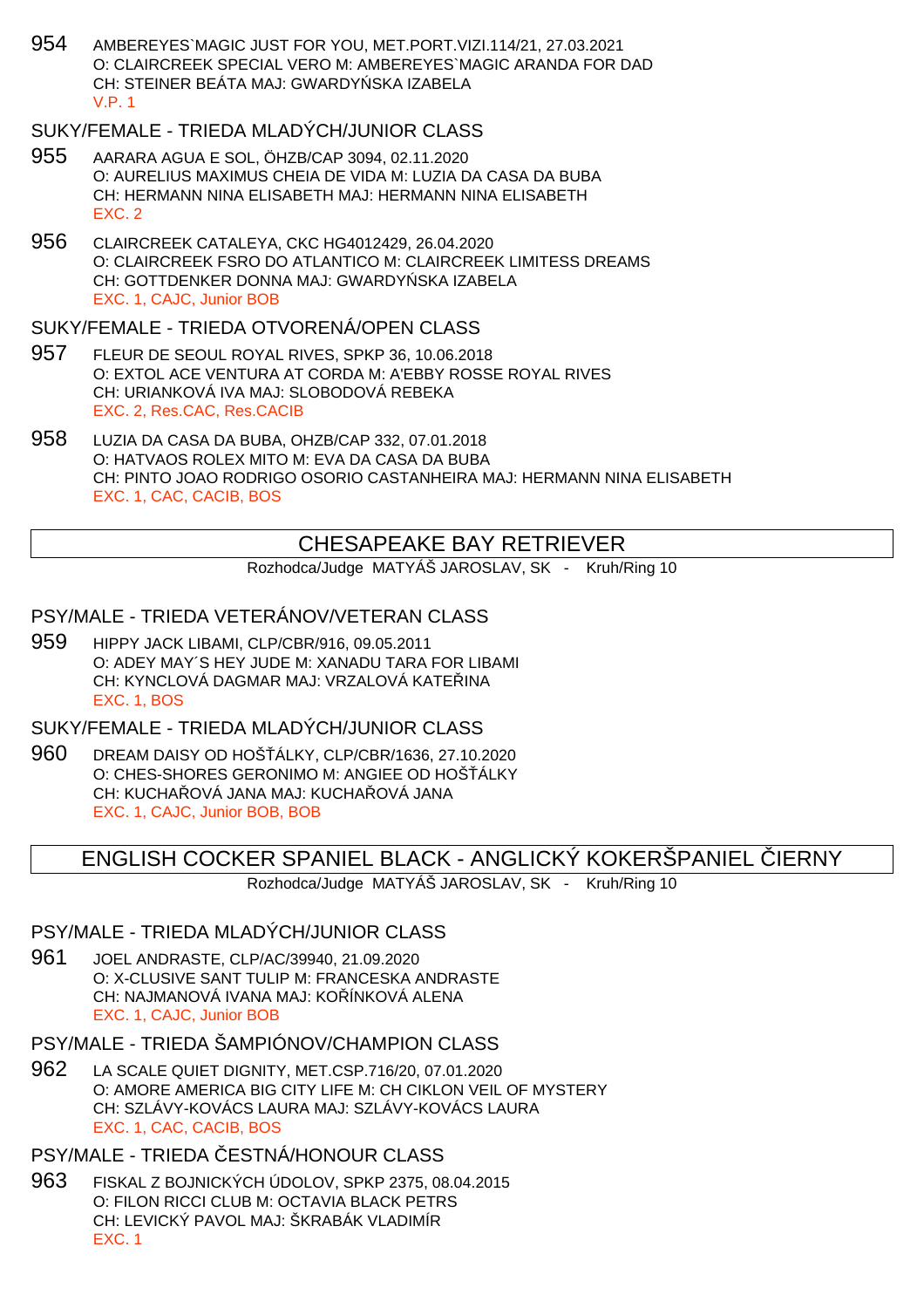### SUKY/FEMALE - TRIEDA MLADÝCH/JUNIOR CLASS

- 964 JACQUELINE ANDRASTE, CLP/AC/39941, 21.09.2020 O: X-CLUSIVE SANT TULIP M: FEANCESKA ANDRASTE CH: NAJMANOVÁ IVANA MAJ: NAJMANOVÁ IVANA EXC. 1, CAJC
- 965 KAROLA´S QUANTA, OHZB/CS 15223, 16.10.2020 O: EXCALIBULAR ENRICCO AURUM FANTASY M: KAROLA`S GALINEA CH: KRAINZ KAROLINE MAJ: KRAINZ KAROLINE EXC. 2

### SUKY/FEMALE - TRIEDA STREDNÁ/INTERMEDIATE CLASS

- 966 DOUBLE GLOW FALEDO, CLP/AC/39488, 22.10.2019 O: BEAUTY SPOT FALEDO M: ZAZA Z VEJMINKU CH: DVO ÁKOVÁ MARTINA MAJ: DVO ÁKOVÁ MARTINA EXC. 1, CAC, CACIB, BOB
- 967 HOSHI BLUE VALLEY OF DOGS, PKR.VIII-40617, 21.02.2020 O: CLARAMAND ONCE AGAIN M: FANTAZJA BLUE VALLEY OF DOGS CH: BRZEZI SCY RENATA WALDEMAR MAJ: BRZEZI SCY RENATA WALDEMAR EXC. 2, Res.CAC

## SUKY/FEMALE - TRIEDA OTVORENÁ/OPEN CLASS

968 VICTORY MORAVIA MYSTERY, CLP/AC/38809, 15.02.2018 O: APRIL STORM BLACK PETRS M: ZARA M. MYSTERY BLACK PETRS CH: BABKOVÁ JANA MAJ: KORMAN TOMÁŠ V.G. 1

## SUKY/FEMALE - TRIEDA ŠAMPIÓNOV/CHAMPION CLASS

969 DOROTHEA Z VEJMINKU, SPKP 2412, 05.05.2016 O: ORLANDO Z VEJMINKU M: VICTORIA Z VEJMINKU CH: ŠULCEK PAVEL MAJ: ŠKRABÁK VLADIMÍR EXC. 1, CAC, Res.CACIB

## ENGLISH COCKER SPANIEL COLOURS - ANGLICKÝ KOKERŠPANIEL VIACFAREBNÝ

Rozhodca/Judge MATYÁŠ JAROSLAV, SK - Kruh/Ring 10

### PSY/MALE - TRIEDA DORAST/PUPPY CLASS

970 POKER FACE OF PEARL LAGOON, MET.CSP.951/21, 06.01.2021 O: RIZI- BIZI A-LIVER CHOSTER M: ONLY YOU OF PEARL LAGOON CH: KÁLDINÉ SZAKÁCS ANNAMÁRIA MAJ: KÁLDINÉ SZAKÁCS ANNAMÁRIA V.P. 1

## PSY/MALE - TRIEDA MLADÝCH/JUNIOR CLASS

971 CHEEF DASTY SKAR-LINE COLOUR RANGE, CLP/AC/39707, 27.03.2020 O: CH MEFISTO ORANGE SKAR-LINE COLOUR RANGE M: VICTORIA SKAR-LINE COLOUR RANGE CH: ŠKAREK LADISLAV MAJ: ŠKAREK LADISLAV EXC. 1, CAJC

## PSY/MALE - TRIEDA OTVORENÁ/OPEN CLASS

972 EVERY DAY WIN SKAR-LINE COLOUR RANGE, CLP/AC/39227, 06.02.2019 O: CIB JIMMY SKAR-LINE COLOUR RANGE M: CHANEL NO. 5 SKAR-LINE COLOUR RANGE CH: ŠKAREK LADISLAV MAJ: ŠKAREK LADISLAV EXC. 1, CAC

## PSY/MALE - TRIEDA PRACOVNÁ/WORKING CLASS

973 ZEUS SKAR-LINE COLOUR RANGE, CLP/AC/38794, 11.01.2018 O: CIB QUENTIN SKAR-LINE COLOUR RANGE M: CIB NIRVANA SKAR-LINE COLOUR RANGE CH: ŠKAREK LADISLAV MAJ: ŠKAREK LADISLAV EXC. 1, CAC

## PSY/MALE - TRIEDA ŠAMPIÓNOV/CHAMPION CLASS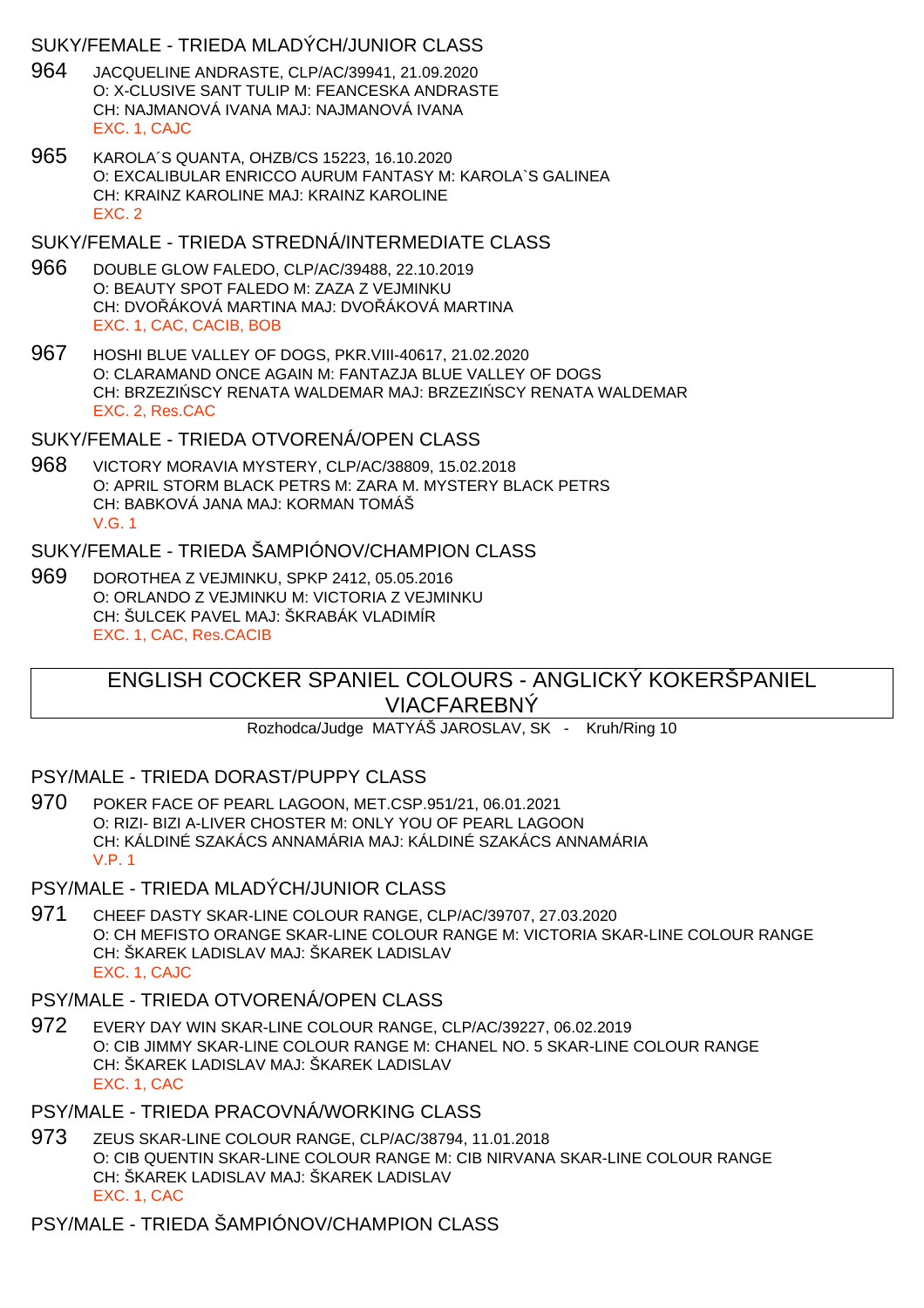974 AARON SKAR-LINE COLOUR RANGE, CLP/AC/38927, 23.05.2018 O: CIB ELDORADO SKAR-LINE COLOUR RANGE M: CH ZITA SKAR-LINE COLOUR RANGE CH: ŠKAREK LADISLAV MAJ: ŠKAREK LADISLAV EXC. 1, CAC, Res.CACIB

## SUKY/FEMALE - TRIEDA MLADÝCH/JUNIOR CLASS

975 SMART COCKER IMOLLY, MET.CSP.849/20, 22.05.2020 O: MACAMBO PASCHAL M: MARIA DE PORTUGAL OF BLACK MILK CH: SÁNDORFI EDINA MAJ: SÁNDORFI EDINA EXC. 1, CAJC

SUKY/FEMALE - TRIEDA STREDNÁ/INTERMEDIATE CLASS

976 KAROLA´S OMAGE, ÖHZB/CS 15153, 20.12.2019 O: KAROLA`S HEART TOUCHING BOY M: KAROLA`S FREYJA CH: KRAINZ KAROLINE MAJ: KRAINZ KAROLINE V.G. 1

### SUKY/FEMALE - TRIEDA OTVORENÁ/OPEN CLASS

977 ASTRID ISKRA TILLIEN, SPKP 2371, 27.11.2014 O: PHIL MARIS DANDY DEVON M: CONNIE Z CHLUMECKÉHO ZÁTIŠÍ CH: KRATOCHVÍLOVÁ MARIANA MAJ: KRATOCHVÍLOVÁ MARIANA V.G. 1

### SUKY/FEMALE - TRIEDA ŠAMPIÓNOV/CHAMPION CLASS

978 KASSANDRA SKAR-LINE COLOUR RANGE, CLP/AC/37251, 01.05.2014 O: ICH LYNWAER STICKY MOMENT M: CH YSSY SKAR-LINE OLOUR RANGE CH: ŠKAREK LADISLAV MAJ: ŠKAREK LADISLAV EXC. 1, CAC

## ENGLISH COCKER SPANIEL UNICOLOR - ANGLICKÝ KOKERŠPANIEL JEDNOFAREBNÝ

Rozhodca/Judge MATYÁŠ JAROSLAV, SK - Kruh/Ring 10

### PSY/MALE - TRIEDA ŠAMPIÓNOV/CHAMPION CLASS

979 LUDWIG Z VEJMINKU, SPKP 2440, 10.09.2017 O: ROBIN HOOD Z VEJMINKU M: JAKARTA Z VEJMINKU CH: ŠULCEK PAVEL MAJ: ŠKRABÁK VLADIMÍR EXC. 1, CAC

SUKY/FEMALE - TRIEDA MLADŠÍ DORAST/MINOR PUPPY CLASS

980 ICONA OFELIE ZE ZEMĚ PIPIKEL, CLP/AC/40228, 20.04.2021 O: ROB OF ROSMERY RICCI CLUB M: DEBI Z D ÍNOVÉHO KOPCE CH: LUKUVKOVÁ DANIELA MAJ: LUKUVKOVÁ DANIELA V.P. 1

## SUKY/FEMALE - TRIEDA MLADÝCH/JUNIOR CLASS

981 KEY'LA BLUE VALLEY OF DOGS, PKR.VIII-41169, 29.09.2020 O: AMBER RICCI CLUB M: XENIA BLUE VALLEY OF DOGS CH: BRZEZI SCY RENATA WALDEMAR MAJ: BRZEZI SCY RENATA WALDEMAR EXC. 1, CAJC

#### SUKY/FEMALE - TRIEDA STREDNÁ/INTERMEDIATE CLASS

982 KAROLA´S PASSION, ÖHZB/CS 15158, 04.01.2020 O: ATHINA`S PRODUCT QUALIFIELD FOR SUCCESS M: KAROLA`S CHANTICO CH: KRAINZ KAROLINE MAJ: KRAINZ KAROLINE EXC. 1, CAC

## SUKY/FEMALE - TRIEDA OTVORENÁ/OPEN CLASS

983 LAURA Z BOJNICKÝCH ÚDOLOV, SPKP 2479, 01.05.2019 O: ORLANDO Z VEJMINKU M: GABRIELA Z BOJNICKÝCH ÚDOLOV CH: LEVICKÝ PAVOL MAJ: KUKU KOVÁ LUCIA EXC. 1, CAC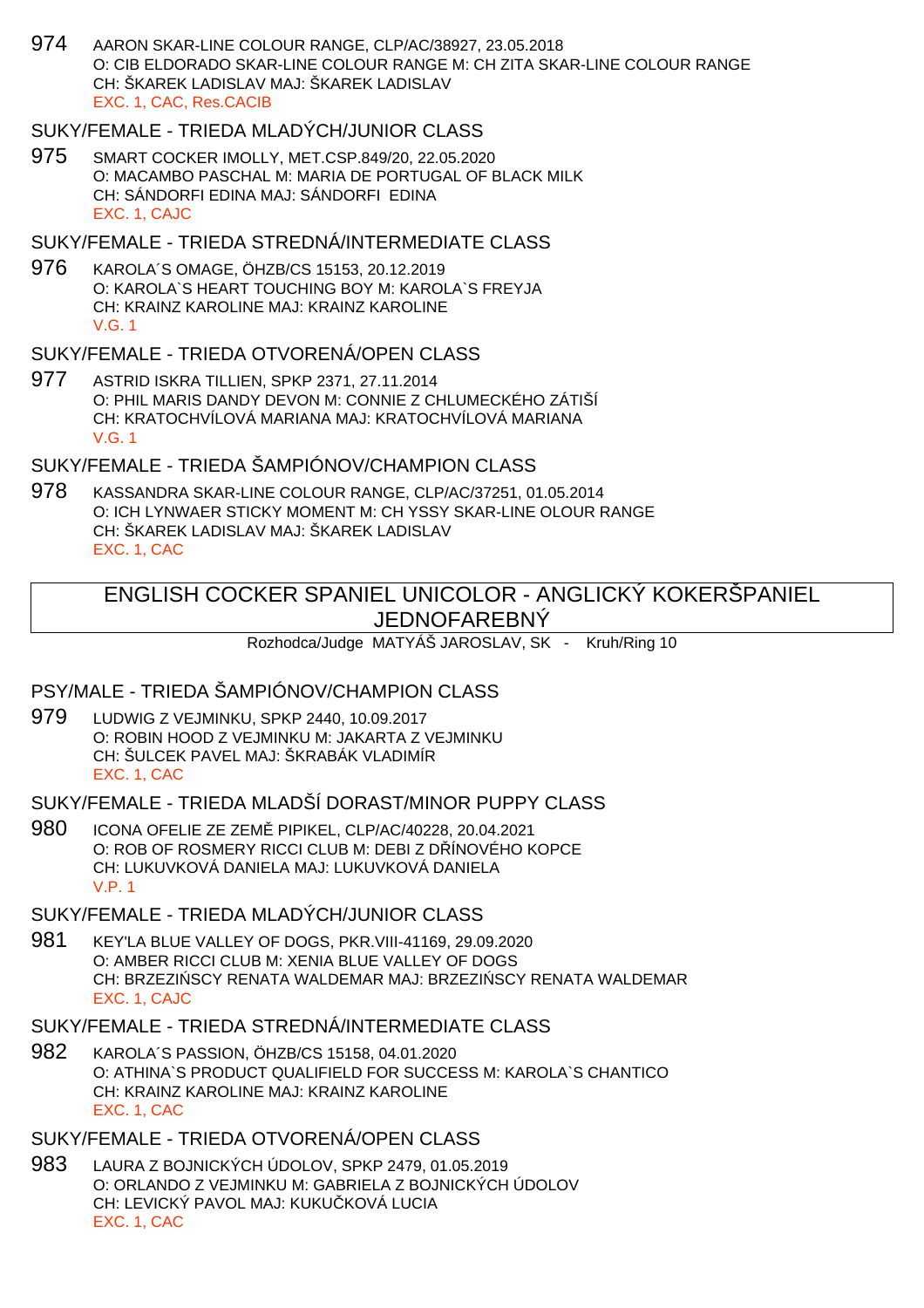## ENGLISH SPRINGER SPANIEL - ANGLICKÝ ŠPRINGERŠPANIEL

Rozhodca/Judge MATYÁŠ JAROSLAV, SK - Kruh/Ring 10

### PSY/MALE - TRIEDA MLADŠÍ DORAST/MINOR PUPPY CLASS

984 ALADIN SRDCOVÉ ESO, CLP/ASS/7323, 05.03.2021 O: LEAFY ART JP CELTIC THUNDER JACK M: SILVER FOG HARLEY QUINN CH: HODOVÁ ZUZANA MAJ: HODOVÁ LINDA + HODOVÁ ZUZANA V.P. 1

## PSY/MALE - TRIEDA MLADÝCH/JUNIOR CLASS

985 PASSWORD TO YOUR HEART THREE PONDS WALLEY, CLP/ASS/7299, 07.08.2020 O: CHARLESCROFT COVER UP M: SWEET HARMONY THREE PONDS WALLEY CH: STANISZEWSKA-NOGA IWONA MAJ: BALOGOVÁ STANISLAVA EXC. 1, CAJC, Junior BOB

## PSY/MALE - TRIEDA ŠAMPIÓNOV/CHAMPION CLASS

986 LEAFY ART JP CELTIC THUNDER JACK, CLP/ASS/6918, 09.06.2017 O: CERISE CELTIC THUNDER M: CERISE LEAFY ART MIRABLE CH: NOBECHI YUKA MAJ: HODOVÁ LINDA EXC. 1, CAC, CACIB, BOB

SUKY/FEMALE - TRIEDA STREDNÁ/INTERMEDIATE CLASS

987 FERGIE RUTHLESS, CMKU/ASS/7274/20, 10.05.2020 O: ROQFOLLY FOR YOUR EYES ONLY M: YOHANNAH RUTHLESS CH: MADZIOVÁ EVA MAJ: CHVOJKOVÁ MARYNA EXC. 1, CAC, CACIB, BOS

## FLAT COATED RETRIEVER

Rozhodca/Judge MATYÁŠ JAROSLAV, SK - Kruh/Ring 10

## PSY/MALE - TRIEDA OTVORENÁ/OPEN CLASS

988 BETTER OFF DOUBLE DARK CHOCOLATE, ÖHZB/FCR 2320, 24.10.2017 O: GAD VOM WILDFÖRSTERSEE M: BETTER OFF CRAZY CUPCAKE CH: DUNKHASE ULRIKE MAJ: SCHIEFER BIRGITT EXC. 1, CAC, Res.CACIB

PSY/MALE - TRIEDA ŠAMPIÓNOV/CHAMPION CLASS

989 LIVE LAUGH LOVE OASIS OF PEACE, SPKP 241, 29.03.2017 O: MISS MALLORYS SOONER OR LATER M: I WAS BORN ON EASTER OASIS OF PEACE CH: VRUBEL PAVEL MAJ: ŠIŠKA IVAN EXC. 1, CAC, CACIB, BOS

SUKY/FEMALE - TRIEDA MLADÝCH/JUNIOR CLASS

990 BROADEN LIMITS EREŠ A LIPOV, CLP/FCR/6439, 04.04.2020 O: DIAMANTE BLU OCCAMY M: ARWEN TIA VRBOVECKÉ STRÁN CH: ŠVARCOVÁ KATELINA MAJ: ŠVARCOVÁ KATELINA EXC. 1, CAJC, Junior BOB, BOB

## SUKY/FEMALE - TRIEDA STREDNÁ/INTERMEDIATE CLASS

- 991 EMPIRE OF THE SUN BADAINE, CLR/FCR/6314, 11.01.2020 O: ALMANZA PIRATE OF THE CARIBBEAN M: ALL THE WONDERWALL BADAINE CH: KOLÍNKOVÁ KATE INA MAJ: HANKOVÁ ZUZANA EXC. 1, CAC, CACIB
- 992 IGGY SLNKO UNÍNA, SPKP 308, 09.02.2020 O: LIVE LAUGH LOVE OASIS OF PEACE M: DONNA SUMMER BLACK AVATAR CH: ŠIŠKA IVAN MAJ: TOMAŠOVI OVÁ LUCIA EXC. 2, Res.CAC

SUKY/FEMALE - TRIEDA ŠAMPIÓNOV/CHAMPION CLASS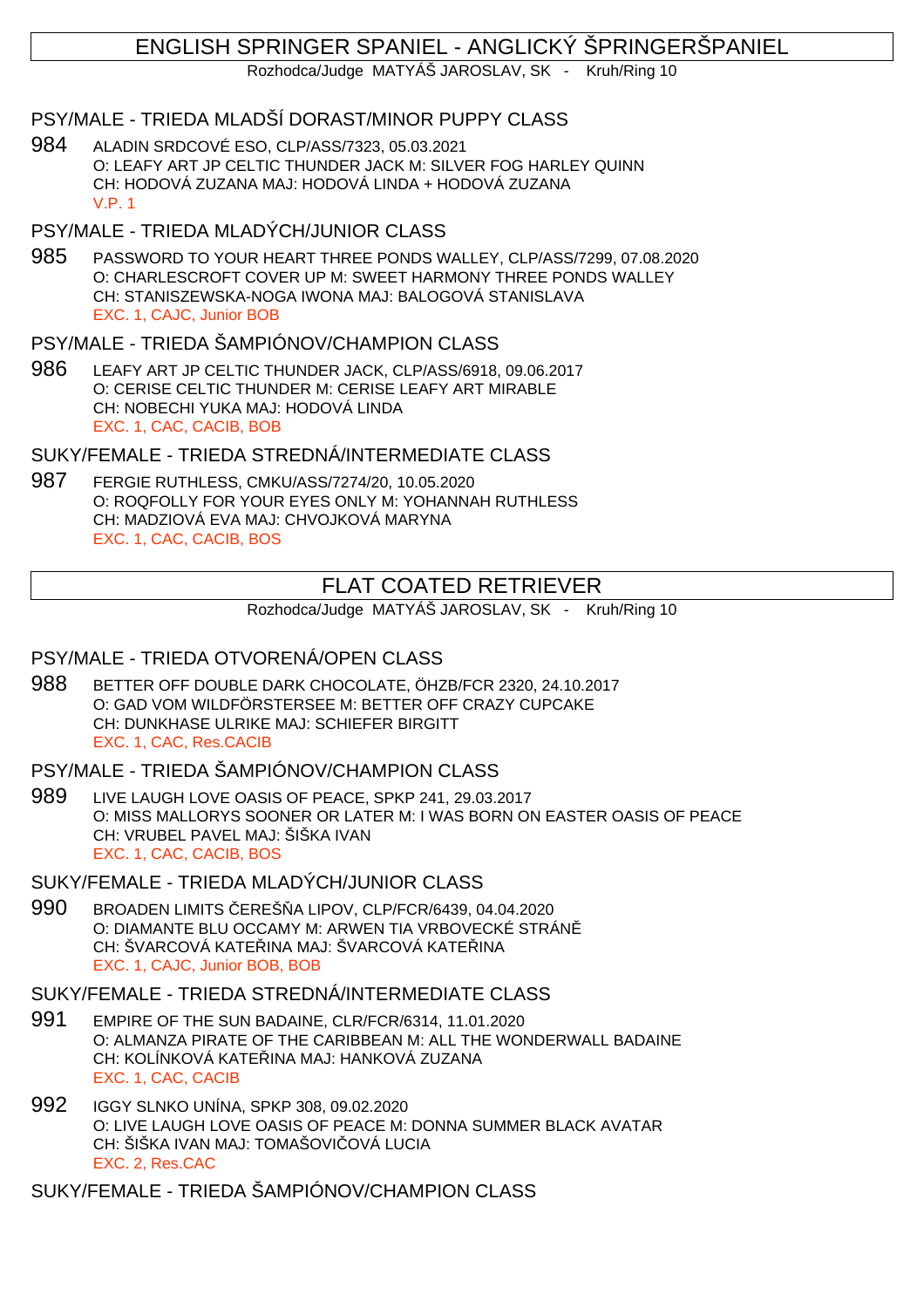993 ANGELUSPARKS V MON AMOUR, CLP/FCR/5798, 23.05.2018 O: ALL TRUE MAN VOM PARADIESGARTL M: ANGELUSPARKS IV BEL´S JEWEL CH: NEVES ANA FILIPA CUNHA COSTEIRA MAJ: KALINOVÁ HANA EXC. 1, CAC, Res.CACIB

#### GOLDEN RETRIEVER - ZLATÝ RETRIEVER

Rozhodca/Judge PETRAKOVA IRINA, RUS - Kruh/Ring 7

### PSY/MALE - TRIEDA MLADŠÍ DORAST/MINOR PUPPY CLASS

994 ARTUŠ JUNIOR HAPPY DREAM ARTUŠ, SPKP 4074, 07.03.2021 O: ARON ZLATÝ DOMOV M: DANCING QUEEN CANIS REGNUM CH: LÚČAN PETER MAJ: SLOBODOVÁ JAROSLAVA V.P. 1

#### PSY/MALE - TRIEDA MLADÝCH/JUNIOR CLASS

- 995 ASK ME SIMBA MILLION REASONS, CLP/GR/21577, 13.03.2020 O: HARRY POTTER AUREA ROSA M: CAROLINE MORAVIA GOLD HEART CH: SUCHOPÁROVÁ KRISTÝNA MAJ: LEDENOVÁ NAD ŽDA EXC. 1, CAJC, Junior BOB
- 996 FOUR SEASONS CANIS REGNUM, SPKP 3944, 17.09.2020 O: BOURBON VANILLE CHARMEUR JEAN-LOUIS M: CROWN ROYAL CANIS REGNUM CH: HANULIAKOVÁ IVANA MAJ: BRIŠKA MICHAL V.G.
- 997 GLITTERS TO THE TOP, NHSB 3219096, 06.10.2020 O: BENTON BACK TO BASE CAMP M: GLITTERS REGAL ROSE CH: BRAECKMAN KATHY MAJ: BLAAUWENDRAAT GLORIA EXC. 2
- 998 UNIKÁT HENRY GOLD HEART, SPKP 3921, 24.07.2020 O: CHRISTOPH GOLD HEART CANIS REGNUM M: NOBLE ADIDAS GOLD HEART CH: KOCÁNOVÁ OLGA MAJ: NÁSADA MILAN + NÁSADOVÍ KATARÍNA EXC. 3
- 999 WONDER DIAMOND IN THE HEART, SPKP 3915, 23.07.2020 O: IRON DIAMOND IN THE HEART M: O'PARIS DES JARDINS D'EPONA CH: NÁSADOVÁ KATARÍNA MAJ: ŠIŠKA IVAN EXC. 4

#### PSY/MALE - TRIEDA STREDNÁ/INTERMEDIATE CLASS

- 1000 CHURCHILL MY JOY, SPKP 3825, 09.03.2020 O: NEVERLAND SMILE FULL OF MAGIC M: DRUPPI MY JOY CH: KÚDELOVÁ ANDREA MAJ: BUDA MAGDALÉNA EXC. 2, Res.CAC
- 1001 SKY PRIDE BAIKAL, SPKP 3874, 06.11.2019 O: FANTASY FLY MALLARD THUNDER M: SKY PRIDE MOONLIGHT SHINE CH: PETROVSKAYA ALEXANDRA MAJ: BADINKOVÁ PETRA EXC. 1, CAC
- PSY/MALE TRIEDA OTVORENÁ/OPEN CLASS
- 1002 AMON VICTORIA AUREA IN CORDE, SPKP 3690, 11.08.2019 O: GOLDEN EDITION ANGEL OF THE DREAMS M: ELIZABETH SLNKO UNINA CH: BARÁNEK MARTIN MAJ: KO IŠ JAROSLAV EXC. 2, Res.CAC
- 1003 FERNFLOWER ISAK GENIAL BOY, SPKP 3513, 04.09.2018 O: CANTRYGOLD MISTER BRUS M: FERNFLOWER GIVENCHY FROM COUTURE CH: POLUNICHEVA ELENA MAJ: DEPTOVÁ DANIELA EXC. 3
- 1004 GOLDEN GLENN VOM KRÄMERWALD, VDH-GRC 18-0276, 15.04.2018 O: ELYSIAN BLONDS DENZEL M: GOLDEN COOKIE VOM KRÄMERWALD CH: BRÜSSEL SABINE MAJ: FRIEDBERG SVEN + FRIEDBERG DOROTA EXC. 1, CAC, Res.CACIB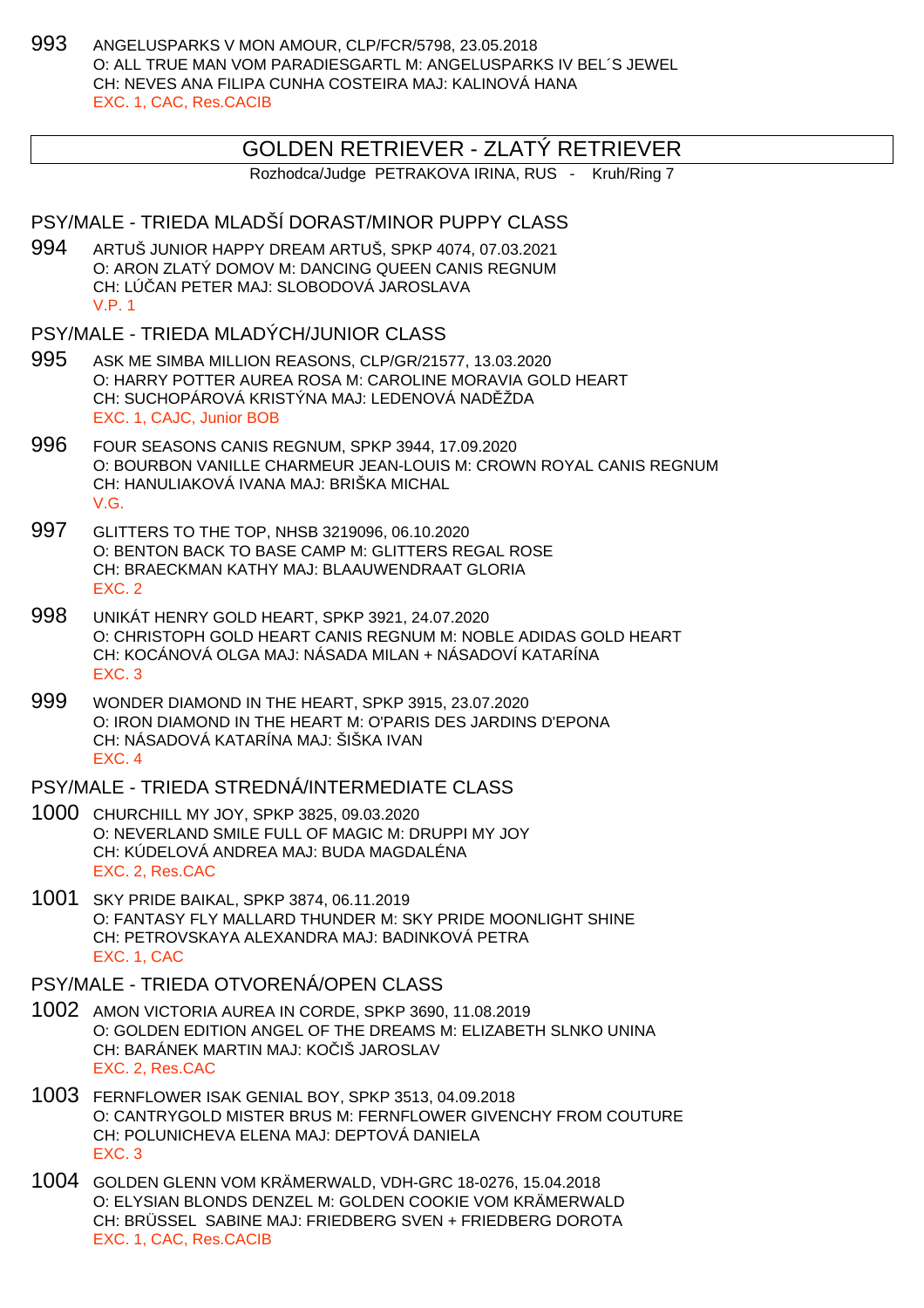### PSY/MALE - TRIEDA PRACOVNÁ/WORKING CLASS

- 1005 ACORNION PER OROLES, COR A 5416-18/111, 10.12.2017 O: TRAMIN ARNI JOY M: JUST LIKE HEAVEN OF CLEAR PASSION CH: CAIA CORINA MAJ: CAIA CIPRIAN + CIPRIAN CAIA EXC. 1, CAC
- 1006 ALABASTER EBELLINI, SPKP 3026, 22.01.2016 O: BUDDY GODD AUGURY M: BEAU ROSE PRÉMA SHANTI NAVARO CH: NOHAVICOVÁ EVA MAJ: CEBOVÁ MONIKA EXC. 2, Res.CAC
- 1007 IRISPRIDE OSKAR WILD, SPKP 3358, 31.12.2016 O: ZAMPANZAR HEMINGWAY DAIQUIRI M: JUNMAR AIRIS CH: IORDANOVA IRINA MAJ: NÁSADA FILIP EXC. 3
- 1008 KALIF IZ DOLINY SOLNCA, CLP/GR/19988, 01.12.2017 O: BONETT BRIDE JOIN HAPINES M: RIERA AMORE DOLINA SOLNCE CH: YVANYUKOV SERGEJ MAJ: KU EROVÁ IVANA  $V$  G  $A$
- PSY/MALE TRIEDA ŠAMPIÓNOV/CHAMPION CLASS
- 1009 GOLDEN EISBÄR BALOU VOM KRÄMERWALD, VDH-GRC 16-0651, 19.09.2016 O: ELYSIAN BLONDS DENZEL M: GOLDEN COOKIE VOM KRÄMERWALD CH: BRÜSSEL GOLDEN VOM KRÄMERWALD MAJ: FRIEDBERG SVEN + FRIEDBERG DOROTA EXC. 1, CAC, CACIB, BOB
- 1010 IRON DIAMOND IN THE HEART , SPKP 2890, 17.01.2014 O: EVIDOG KASINO M: EVIDOG JENNIFER CH: NÁSADOVÁ KATARÍNA MAJ: NÁSADA MILAN EXC. 2, Res.CAC
- 1011 NADIR DES JARDINS D´EPONA, SPKP 3362, 14.06.2017 O: ZAMPANZAR TAM TAM GO M: GOGO DANCEUSE DES JARDINS D´EPONA CH: M. MULLER BOYER SEBASTIEN MAJ: BADINKOVÁ PETRA + BADINKA PAVEL EXC. 3
- 1012 TANISHTAGH IN TOO DEEP, VDH-GRC 18-0160, 25.05.2017 O: CIE SNOWJAR`S TRENDMAKER M: CIE TANISHTAGH CALM AFTER THE STORM CH: BLAAUWENDRAAT GLORIA MAJ: LÜCK SUSANNE EXC. 4

## SUKY/FEMALE - TRIEDA MLADŠÍ DORAST/MINOR PUPPY CI ASS

- 1013 FOXY ROXIE CANIS KARPATY, SPKP 4147, 24.04.2021 O: IRON DIAMOND IN THE HEART M: NANCY LINEA AUREA CH: SLÁDE KOVÁ MONIKA MAJ: SLÁDE EKOVÁ MONIKA ABS.
- 1014 VELVET ZARA GOLD HEART, SPKP 4094, 01.03.2021 O: CHRISTOPH GOLD HEART CANIS REGNUM M: NOBLE ADIDAS GOLD HEART CH: KOCÁNOVÁ O GA MAJ: CEBOVÁ MONIKA V.P. 2
- 1015 Y´ZARA DIAMOND IN THE HEART, SPKP 4055, 23.02.2021 O: SKY PRIDE BAIKAL M: ODYSEY DIAMOND IN THE HEART CH: NÁSADOVÁ KATARÍNA MAJ: BA OVÁ ZUZANA PROM.
- 1016 ZARA DIAMOND IN THE HEART, SPKP 4057, 28.02.2021 O: IRON DIAMOND IN THE HEART M: LAILA DES JARDINS D´EPONA CH: NÁSADOVÁ KATARÍNA MAJ: NÁSADOVÁ KATARÍNA V.P. 1
- SUKY/FEMALE TRIEDA DORAST/PUPPY CLASS
- 1017 COR EX SILVIS ALEGRIA, SPKP 4016, 18.01.2021 O: ANGELONATO DEEP PURPLE M: CORA SILVIS SANCTI HUBERTI CH: MAR ÁKOVÁ RENÁTA MAJ: MAR ÁKOVÁ RENÁTA V.P. 1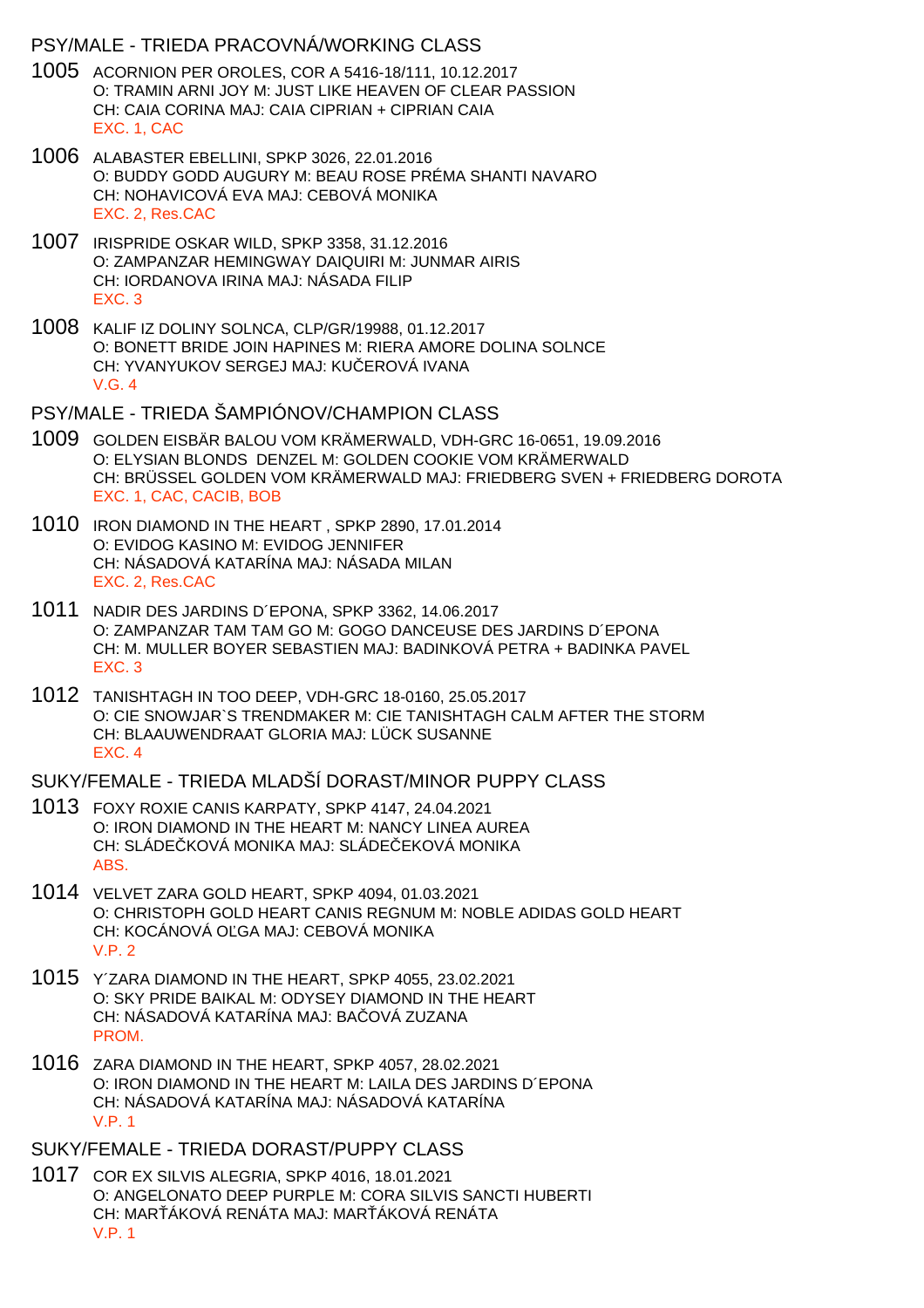- 1018 COR EX SILVIS ANABELA, SPKP 4017, 18.01.2021 O: ANGELONATO DEEP PURPLE M: CORA SILVIS SANCTI HUBERTI CH: MAR ÁKOVÁ RENÁTA MAJ: MAR ÁKOVÁ RENÁTA **PROM**
- 1019 SKY PRIDE PELAGEYA NATASHA, SPKP 4104, 23.11.2020 O: FANTASY FLY MALLARD THUNDER M: SKY PRIDE MIDNIGHT MAGIC CH: PETROVSKAYA ALEXANDRA MAJ: BADINKOVÁ PETRA V.P. 2
- SUKY/FEMALE TRIEDA MLADÝCH/JUNIOR CLASS
- 1020 BONETT BRIDE QUEEN OF MAGIC, SPKP 4011, 13.09.2020 O: MAGIC MADNESS LOVE TO LOVE M: BONETT BRIDE JINGLE VOICE CH: SÜLI KRISZTINA MAJ: ŠIŠKA IVAN EXC. 3
- 1021 FOUR ROSES CANIS REGNUM, SPKP 3945, 17.09.2020 O: BOURBON VANILLE CHARMEUR JEAN-LOUIS M: CROWN ROYAL CANIS REGNUM CH: HANULIAKOVÁ IVANA MAJ: HANULIAKOVÁ IVANA EXC. 2
- 1022 TANISHTAGH MAKES PEOPLE TALK, NHSB 3213879, 09.10.2020 O: BRIGHT SKY ROZMACHANY OGON M: TANISHTAGH MOMENT TO SHINE CH: BLAAUWENDRAAT GLORIA MAJ: BLAAUWENDRAAT GLORIA EXC. 1, CAJC
- 1023 UNIQUE NINA DIAMOND IN THE HEART, SPKP 3899, 11.07.2020 O: CHRISTOPH GOLD HEART CANIS REGNUM M: LAILA DES JARDINS D´EPONA CH: NÁSADOVÁ KATARÍNA MAJ: NÁSADOVÁ KATARÍNA ABS.
- 1024 WENDY SACRED TALISMAN, CLP/GR/22466, 22.08.2020 O: NECTAR OF DIVINITY SACRED TALISMAN M: TOMIRIEL EMPHATIC ELANA CH: PETUKHOVA IRYNA MAJ: ZUKALOVÁ IVANA EXC. 4

#### SUKY/FEMALE - TRIEDA STREDNÁ/INTERMEDIATE CLASS

- 1025 NORITTA SNEH TATIER, SPKP 3753, 06.11.2019 O: CHRISTOPH GOLD HEART CANIS REGNUM M: FLORISA GOLD HEART CH: DEPTOVÁ DANIELA MAJ: DEPTOVÁ DANIELA EXC. 2, Res.CAC
- 1026 TANISHTAGH MUPPETS MOST WANTED, NHSB 3180084, 10.11.2019 O: GIDDYGOLD SILVER AND GOLD SWEET NOTE M: SECRET STAR OF THE MORNING VALLEY CH: BLAAUWENDRAAT GLORIA MAJ: VAN HESE LILIAN EXC. 3
- 1027 TANISHTAGS MUPPETS TONIGHT, NHSB 3180083, 10.11.2019 O: CH GIDDYGOLD SILVER & GOLD SWEET NOTE M: SECRET STAR OF THE MORNINGVALLEY CH: BLAAUWENDRAAT GLORIA MAJ: LÜCK SUSANNE EXC. 1, CAC

#### SUKY/FEMALE - TRIEDA OTVORENÁ/OPEN CLASS

- 1028 BUBBLE INDEFATIGABLE, SPKP 3687, 11.07.2019 O: MAGIC MADNESS LIGHT OF LOVE M: EVIDOG ROXETTE CH: ANDRISOVÁ PETRA MAJ: ANDRISOVÁ PETRA V.G.
- 1029 FOREIGN AFFAIR ANARCHIA BOX, VDH-GRC 20-0826, 31.05.2019 O: WINNIE THE POOH ANARCHIA BOX M: UNDER THE PRESSURE ANARCHIA BOX CH: NILSSON LUZIA MAJ: PIELSTICKER TUBBESING SABINE EXC.
- 1030 HAPPY MY JOY, SKPP 3555, 04.02.2019 O: ARTUŠ MY JOY M: GOLDEN LYRA MY JOY CH: KÚDELOVÁ ANDREA MAJ: WEISSOVÁ BARBORA EXC.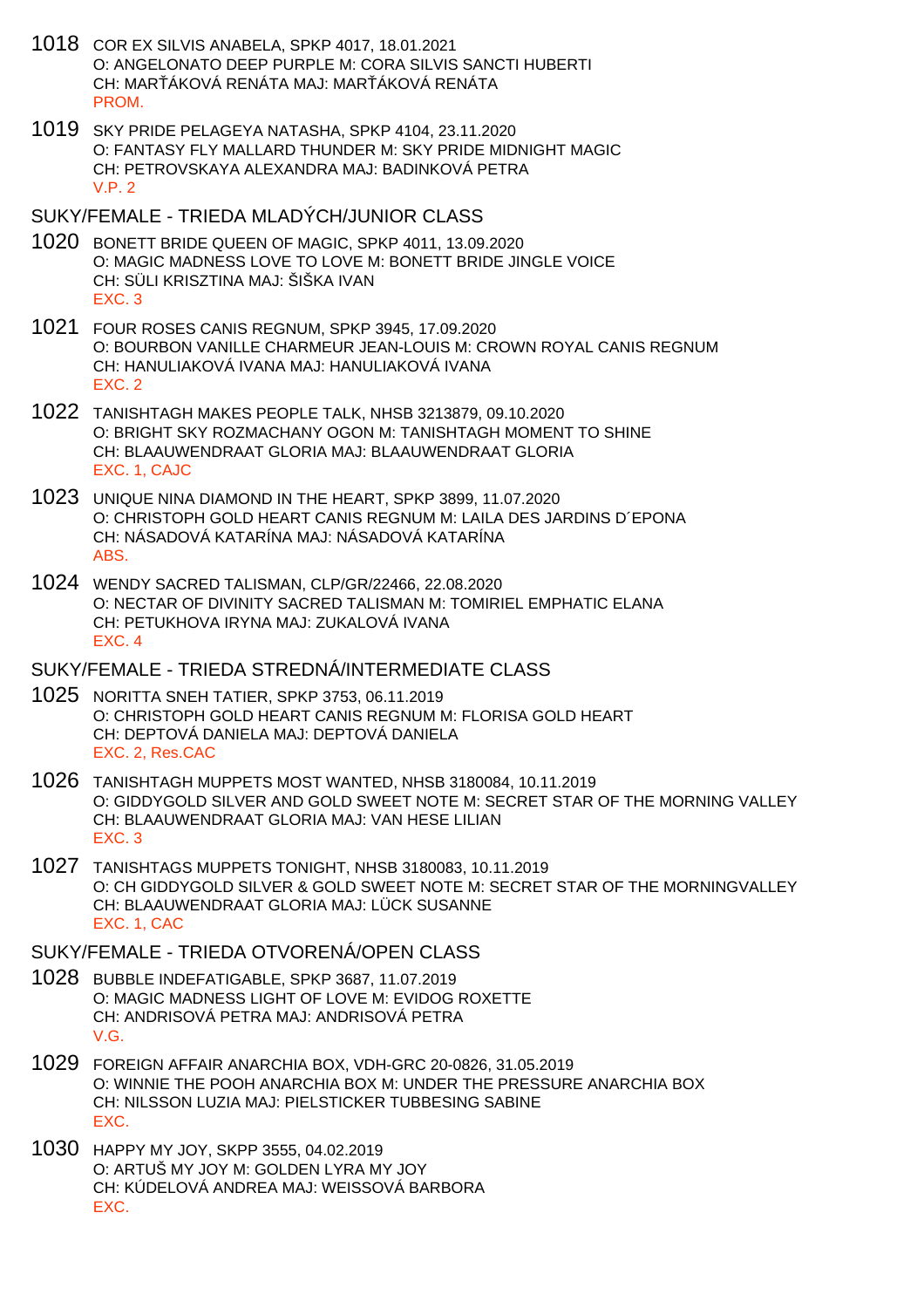- 1031 LITTLE VIOLET`S UNSTOPPABLE, ÖHZB/GR 8697, 24.05.2019 O: I'M TERRA ANTYDA GOLD FASHION M: LITTLE VIOLET`S ALL I WANT CH: ARMINGER VERENA & JOHN KATHARINE MAJ: HESOUN NABILA EXC. 1, CAC, CACIB, BOS
- 1032 MAXIMMA SNEH TATIER, SPKP 3617, 23.05.2019 O: DUTCH CONSOLIDATION SPY VS SPY M: KASSANDRA SNEH TATIER CH: DEPTOVÁ DANIELA MAJ: SLÁDE EKOVÁ MONIKA V.G.
- 1033 NANCY Z KARPENTNÉ, CLP/GR/20404, 07.01.2019 O: DIRECT HIT IZ DOLINY SOLNCA M: ELLIE Z KARPENTNÉ CH: KU EROVÁ IVANA MAJ: ZUKALOVÁ IVANA EXC. 3
- 1034 QUEEN DIAMOND IN THE HEART, SPKP 3652, 25.05.2019 O: IRON DIAMOND IN THE HEART M: LAILA DES JARDINS D´EPONA CH: NÁSADOVÁ KATARÍNA MAJ: NÁSADOVÁ KATARÍNA EXC. 2, Res.CAC, Res.CACIB
- 1035 TANISHTAGH MOMENT TO SHINE, NHSB 3123110, 21.05.2018 O: SILK AND SATIN VAN DE GOLDEN ANGELS M: CIE TANISHTAGH KEEP ON WALKING CH: VELDHUIZEN M. A. MAJ: BLAAUWENDRAAT GLORIA EXC. 4

SUKY/FEMALE - TRIEDA PRACOVNÁ/WORKING CLASS

- 1036 BELLINDA MAGIC DANDELION, SPKP 3581, 14.03.2019 O: CHEEK TO CHEEK JACK THE BEAR M: MAGGIE LINEA AUREA CH: SONDOROVÁ ANTÓNIA MAJ: BLŠTÁKOVÁ STANISLAVA EXC. 2, Res.CAC
- 1037 CRAZY SWEET ALBIPOLIS, CLP/GR/18467, 30.07.2016 O: ARMÓNS GOLDEN HEVANAR M: AGATHA SWEET ALBIPOLIS CH: MATOUŠKOVÁ PETRA MAJ: MATOUŠKOVÁ PETRA EXC. 1, CAC
- 1038 SARAH Z KARPENTNÉ, CLP/GR/21492, 22.01.2020 O: KALIF IZ DOLINY SOLNICA M: HANNAH Z KARPENTNÉ CH: KU EROVÁ IVANA MAJ: KU EROVÁ IVANA V.G. 3

SUKY/FEMALE - TRIEDA ŠAMPIÓNOV/CHAMPION CLASS

- 1039 AZANE DE LA MANET GOLDEN CLAUDIE LOVE, CLP/GR/18997, 23.05.2017 O: IKER DU BOIS DE LA RAYERE M: CLAUDIE LOVE GOLDEN MARTHA CH: KRÁLOVÁ DANA MAJ: KRÁLOVÁ DANA V.G. 3
- 1040 JENIFER Z KARPENTNÉ, CLP/GR/19306, 19.06.2017 O: DIRECT HIT IZ DOLINY SOLNCA M: ELLIE Z KARPENTNÉ CH: KU EROVÁ IVANA MAJ: KU EROVÁ IVANA EXC. 2
- 1041 TRUBLISS LOVIN' YOU, PKR.VIII-39462, 07.05.2019 O: MAYBE FOREVER THE ONE AND ONLY M: FENPINQUE PRADA PERFECT CH: WOJTALA AGNIESZKA MAJ: WOJTALA AGNIESZKA EXC. 1, CAC

SUKY/FEMALE - TRIEDA VETERÁNOV/VETERAN CLASS

1042 CLAUDIE LOVE GOLDEN MARTHA, CLP/GR/16054, 27.05.2013 O: EGOISTE DU BOIS DE LA RAYERE M: VELVET CHARM SUPREME STAR CH: JANÁKOVÁ ALENA MAJ: KRÁLOVÁ DANA EXC. 1

## KOOIKERHONDJE

Rozhodca/Judge MATYÁŠ JAROSLAV, SK - Kruh/Ring 10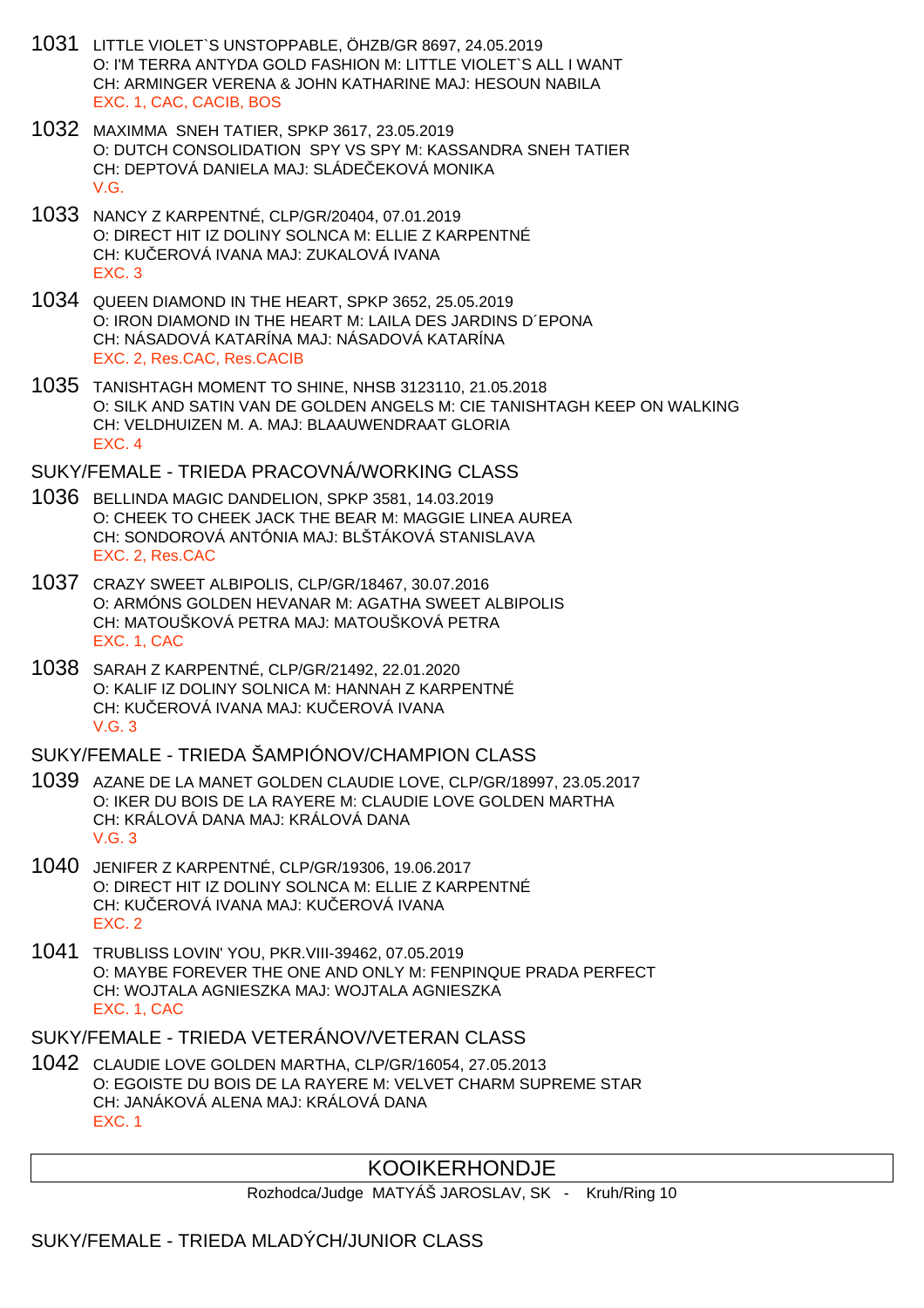1043 BIBI BESSIE KAMALI DE BELLASOL, OHZB/KH 346, 18.09.2020 O: FALCO Z PLOUŽNICKÉ STÁJE M: DAISSY DUCKIE BELLAMOON CH: ŠR TOVÁ KAMILA MAJ: KARABA ANDREA EXC. 1, CAJC, Junior BOB, BOB

## LABRADOR RETRIEVER

Rozhodca/Judge PETRAKOVA IRINA, RUS - Kruh/Ring 7

## PSY/MALE - TRIEDA MLADÝCH/JUNIOR CLASS

1044 SWISSKING CHICAGO, NHSB 3212612, 12.10.2020 O: ROBERT SUPER START M: KONSUL LAB NUMMER ONE POOPOOPIDOO CH: MEIER PHILIPPE MAJ: BARTOŠOVÁ DANIELA EXC. 1, CAJC

#### PSY/MALE - TRIEDA STREDNÁ/INTERMEDIATE CLASS

- 1045 TIP-TOP HUGO MODRÝ SKARABEUS, SPKP 7422, 25.01.2020 O: JAGUAR JACKPOT V. D. WEEWARD M: RUBY MODRÝ SKARABEUS CH: MARUŠINOVÁ MARGITA MAJ: HINKO MARTIN + HINKOVÁ ALENA EXC. 2, Res.CAC
- 1046 WAHNAHNISH SECRET PASSION, ROI 20/150675, 31.10.2019 O: WAHNAHNISH SILVER SECRET M: WAHNAHNISH LUCKY YOU CH: CANDEL P.M.J.M. MAJ: ZABRSOVÁ ANETA EXC. 1, CAC, Res.CACIB

## PSY/MALE - TRIEDA OTVORENÁ/OPEN CLASS

- 1047 BY NATURE CRIMSON CREEK, PKR.VIII-38775, 21.11.2018 O: ROCHEBY TOWN CRYER M: ADVENTURE AHEAD CRIMSON CREEK CH: KOSOWSKA-MIZERA KATARZYNA MAJ: KOSOWSKA-MIZERA KATARZYNA EXC. 1, CAC
- 1048 JOY OF TOMORROW AMAZING LOVE, SPKP 7065, 04.04.2019 O: QUINTANA QUEEN'S JOY M: ICE QUEEN AMAZING LOVE CH: KITKOVÁ ZUZANA MAJ: ILAVSKÁ MÁRIA MAGDALÉNA V.G. 4
- 1049 JUPITERS FIRST LOVE SWAN IO ALEF, MET.LABR.1970/20, 03.12.2019 O: BRILLIAND BIRD´S SUPER TROUPER M: LIGHT OF EYES BONJOUR CH: STEIGER JUDIT MAJ: STEIGER JUDIT + MERK KATALIN V.G. 3
- 1050 LORETTA KING OF HEARTS, ÖHZB/LR 14306A, 17.07.2018 O: LORETTA LOBUFF ONE KNIGHT STAND M: LORETTA'S BETTER THAN POCKET ACES CH: CARBONELL JUAN MAJ: PERKMANN THOMAS ABS.
- 1051 RIVERLAB´S FOLLOW ME, SPKP 7133, 24.03.2019 O: CHABLAIS RENDEZ VOUS M: RIVERLAB´S AURORA CH: BELÁNOVÁ IVANA MAJ: ZAHRADOVÁ ZUZANA + ZBORANOVÁ INGRID EXC. 2, Res.CAC
- PSY/MALE TRIEDA PRACOVNÁ/WORKING CLASS
- 1052 KONSUL LAB ROLLING STONES, CLP/LR/35050, 10.04.2018 O: CHILLOUT SARRACENIA M: KONSUL LAB LADY FIDDLE CH: KONOREV EDUARD MAJ: KUHOVÁ PETRA EXC. 1
- PSY/MALE TRIEDA ŠAMPIÓNOV/CHAMPION CLASS
- 1053 LAMBORGINI SOMETHING BEAUTIFUL, SPKP 6826, 15.06.2018 O: GREENSTONE´S JOURNEY TO MY HEART M: I´M DIAMOND SOMETHING BEAUTIFUL CH: KOVALAN ÍKOVÁ MIROSLAVA MAJ: KOVALAN ÍKOVÁ MIROSLAVA EXC. 1, CAC, CACIB, BOS

SUKY/FEMALE - TRIEDA MLADŠÍ DORAST/MINOR PUPPY CLASS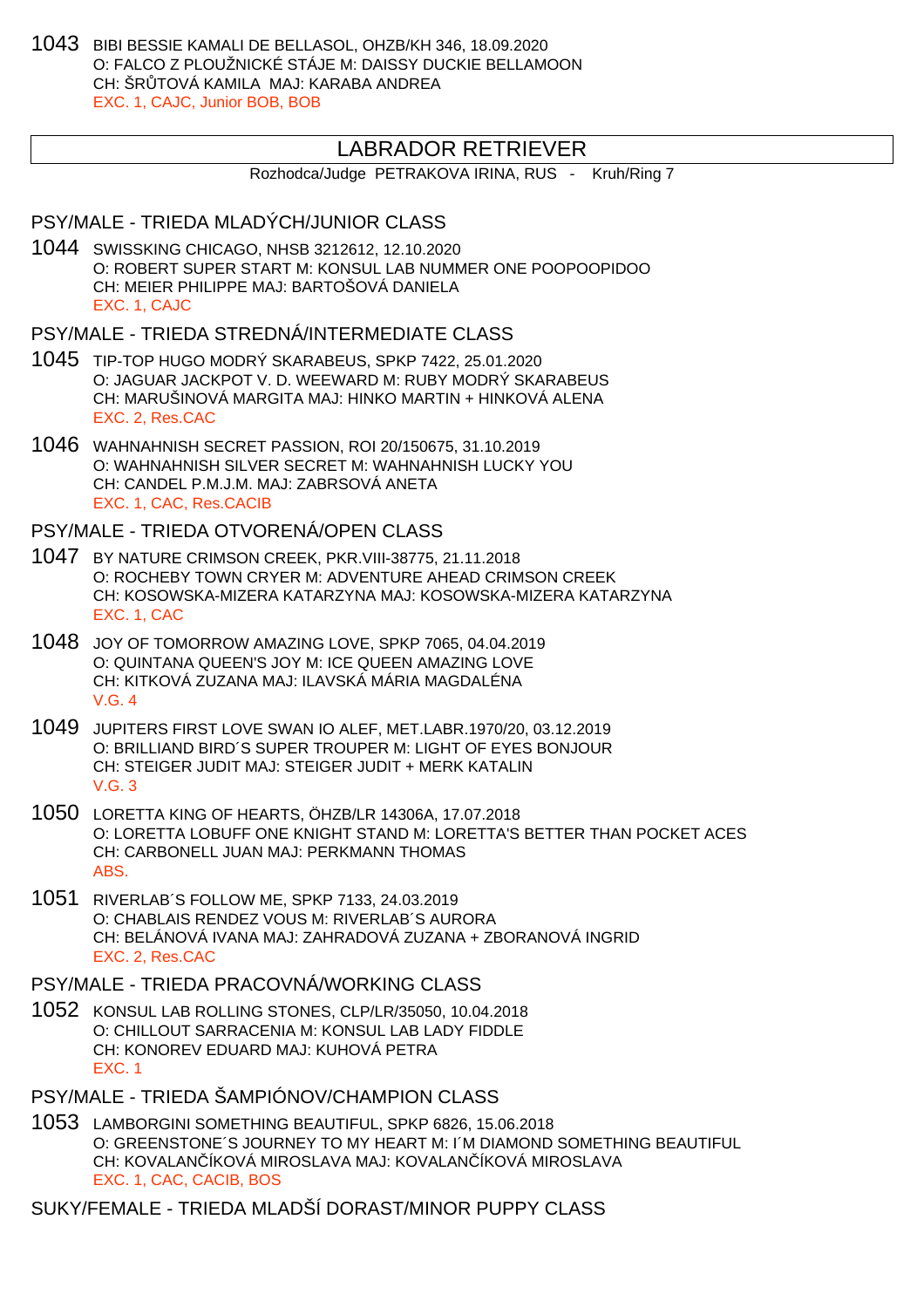- 1054 BIANCA HUNTER'S SONG , SPKP 7764, 10.03.2021 O: VILLOV KATIE'S LABRADOR YARD M: AUDREY WIND STARS KELE SKÝ POKLAD CH: HARŠÁNIOVÁ ŠTEFÁNIA MAJ: HARŠÁNIOVÁ ŠTEFÁNIA V.P. 1
- 1055 PEGGY DEIZIGOLD, SPKP 7842, 04.05.2021 O: JAGUAR JACKPOT V.D. WEEWARD M: ROSE QUEEN´S JOY CH: SIVECKÝ MILAN MAJ: SIVECKÝ MILAN  $V.P. 2$
- SUKY/FEMALE TRIEDA MLADÝCH/JUNIOR CLASS
- 1056 BRIA OF FETCHGANG, SPKP 7536, 30.06.2020 O: CLAUSWEB FELLOW FOR QUEEN'S JOY M: ROSSY POD CHOS OM CH: BU EKOVÁ ANDREA MAJ: BU EKOVÁ ANDREA EXC. 2
- 1057 DOLCE AMORE BY EMY´S BUTTERFLIES, ROI 20/133559, 05.07.2020 O: MALLORN´S BAD LEROY BROWN M: ELETTA DELLA SCIARANERA CH: ZABRSOVÁ ANETA MAJ: ZABRSOVÁ ANETA EXC. 1, CAJC, Junior BOB
- 1058 KISS MY MISSY CHOCO QUEEN'S JOY, SPKP 7493, 07.05.2020 O: CLAUSWEB FELLOW FOR QUEEN'S JOY M: MAGIC CHOCCO QUEEN'S JOY CH: ORLOVSKÁ ZUZANA MAJ: ALŠTOCK LADISLAV EXC.
- 1059 VENERA STAR FANTASE BLACKFLOWERS, MET.LABR.2584/H/21, 11.09.2020 O: SOLDALENS CIRQUE FERNANDO M: FELIZ ESTRELLA FANTASE BLACKFLOWERS CH: IZILJANOVA O.M. MAJ: KISS AGNES EXC. 4
- 1060 X´GRACE OF GLORY Z CHOČE, SPKP 7697, 17.11.2020 O: CLAUSWEB FELLOW´S FOR QUEEN´S JOY M: LAB LODUR´S GRACE OF GLORY CH: PALUŠKOVÁ KATARÍNA MAJ: KITKOVÁ ZUZANA EXC. 3
- SUKY/FEMALE TRIEDA STREDNÁ/INTERMEDIATE CLASS
- 1061 ALDAMITY I'AM IN LOVE, SPKP 7255, 30.10.2019 O: SINDIA'S FLASH MOB M: ALDAMITY X-ACTLY LIKE ME CH: BARTOŠOVÁ DANIELA MAJ: IZSAK LADISLAV V.G. 4
- 1062 EGOLINK DAIMOND RED HEART, SPKP 7402, 21.03.2020 O: ALDAMITY WHY NO AT QUEENS JOY M: VANILLA SUGAR QUEEN´S JOY CH: BOTKOVÁ JAROSLAVA MAJ: BOHÁTOVÁ ALENA EXC. 2, Res.CAC
- 1063 EVERYDAY´S MIRACLE ATTIKA FOR ALDAMITY, RFK 5805774, 10.10.2019 O: BRAVO MESSI M: GREIS MERILEN ROKSOLANA PF THE PRINCE CH: KUTEPOVA ELENA MAJ: BARTOŠOVÁ DANIELA EXC. 1, CAC
- 1064 NELLY DEIZIGOLD, SPKP 7347, 17.03.2020 O: ALDAMITY WHY NO AT QUEENS JOY M: ROSE QUEEN´S JOY CH: SIVECKÝ MILAN MAJ: SIVECKÝ MILAN EXC. 3
- SUKY/FEMALE TRIEDA OTVORENÁ/OPEN CLASS
- 1065 DIZZY Z BRTNICKÝCH LESŮ, CLP/LR/35535, 28.04.2019 O: MALLORN´S CHOCOLATE BALOO M: INDIANE Z TROJÁNKU CH: VRZALOVÁ KATEŘINA MAJ: VRZALOVÁ KATEŘINA V.G. 3
- 1066 FAIR LADY QUEEN'S JOY, SPKP 6945, 29.09.2018 O: JAGUAR JACKPOT V. D. WEEWARD M: TRACI MY HEART QUEEN'S JOY CH: ORLOVSKÁ ZUZANA MAJ: ALŠTOCK LADISLAV + KARKUSZ LUCIA V.G. 4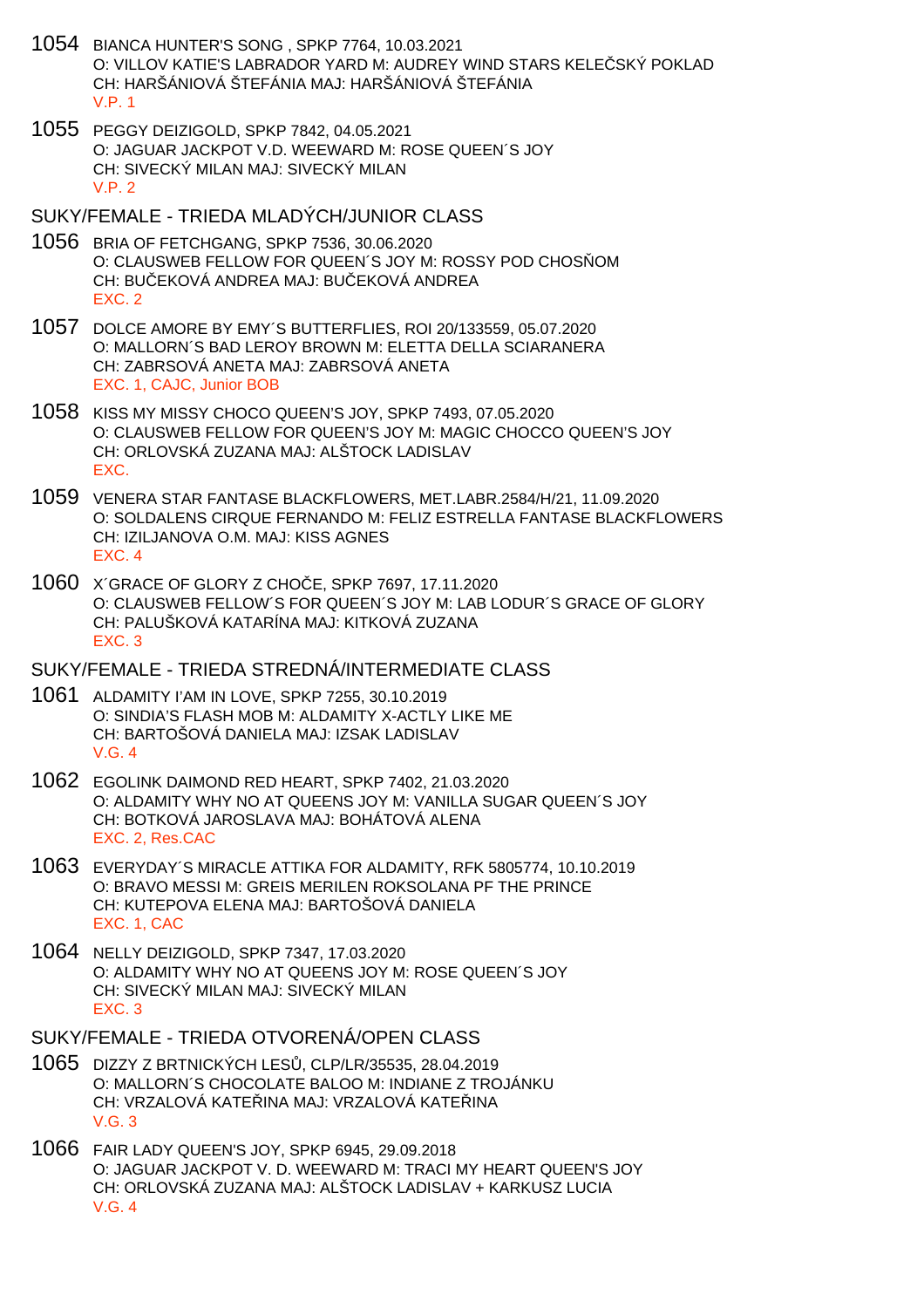- 1067 GREEN RIVER LAB MATILDE, ÖHZB/LR 13948, 10.11.2019 O: LOCH MOR ETTORE M: RUSMAIRAS LEGENDA CH: BURATTINI MARCO MAJ: PERKMANN THOMAS EXC. 1, CAC, CACIB, BOB
- 1068 NEVER ENDING LOVE SOMETHING BEAUTIFUL, SPKP 6959, 03.11.2018 O: KONSUL LAB DREAM WEAVER M: HELLEN SOMETHING BEAUTIFUL CH: KOVALAN, ÍKOVÁ MIROSLAVA MAJ: KOVALAN, ÍKOVÁ MIROSLAVA EXC. 2, Res.CAC

SUKY/FEMALE - TRIEDA PRACOVNÁ/WORKING CLASS

1069 TRENDY LABS A STAR IS BORN, SPKP 6585, 02.06.2017 O: LA CASA DE MARIA JASON KRIS M: NIGHT SINGLE JUST A LITTLE SMILE CH: KUZNYETSOVA YULIA MAJ: SVITNI MARTINA SOFIA EXC. 1, CAC

SUKY/FEMALE - TRIEDA ŠAMPIÓNOV/CHAMPION CLASS

- 1070 FACE OF ANGEL VON DER KAISERLEITEN, ÖHZB/LR 10657A, 19.12.2015 O: A SENSE OF PLEASURE'S SNOWSTORM M: BAILEYS CASTLE BONITA CH: MÜHRINGER MANUEL MAJ: PERKMANN THOMAS EXC. 2, Res.CAC
- 1071 I´M DIAMOND SOMETHING BEAUTIFUL, SPKP 6054, 05.08.2015 O: SHOW ME THE WAY ETHAN FOR ALDAMITY M: FIRST CHOCIE SOMETHING BEAUTIFUL CH: KOVALAN ÍKOVÁ MIROSLAVA MAJ: KOVALAN ÍKOVÁ MIROSLAVA + BARTOŠOVÁ DANIELA EXC. 1, CAC, Res.CACIB

## LAGOTTO ROMAGNOLO

Rozhodca/Judge MATYÁŠ JAROSLAV, SK - Kruh/Ring 10

## PSY/MALE - TRIEDA OTVORENÁ/OPEN CLASS

- 1072 CHARLIE LAGOTT ANGEL NAVAJO, CLP/LGR/274, 02.09.2018 O: LORD NELSON'S ANGELO M: BIELLA LAGOTT ANGEL NAVAJO CH: HRAB TOVÁ PETRA MAJ: BARVÍ OVÁ OLGA EXC. 2
- 1073 PONGO DEL CARPINO NERO, PKR.VIII-40778, 05.02.2019 O: GRINGO DEL CARPINO NERO M: ALTEA DEL CARPINO NERO CH: LANGIANNI ANDREA MAJ: MUCHA DOROTA EXC. 1, CAC, CACIB, BOS

SUKY/FEMALE - TRIEDA MLADÝCH/JUNIOR CLASS

- 1074 CALINECZKA LAS KSIEZNICZEK, PKR.VIII-41036, 10.07.2020 O: CIB PICOBELLO GÓRSKA FANTAZJA M: JCH OUPS DU MAS DE ROGNARD CH: MUCHA DOROTA MAJ: MUCHA DOROTA EXC. 2
- 1075 THESTRUP´S SPECIAL WHITE ROSE, SPKP 556, 09.06.2020 O: LAPINLUMON IMMANUEL M: SOLIPSE SANTA FIORE CH: THESTRUP JETTE MAJ: KADNÁROVÁ JANA EXC. 1, CAJC, Junior BOB, BOB

SUKY/FEMALE - TRIEDA STREDNÁ/INTERMEDIATE CLASS

1076 SOLIPSE ECCOLA MODICA, SPKP 468, 01.04.2020 O: LAKI KING OF THE TRUFFLES M: SOLIPSE TI AMO LAURA CH: KADNÁROVÁ JANA MAJ: KADNÁROVÁ JANA EXC. 1, CAC, CACIB

## NOVA SCOTIA DUCK TOLLING RETRIEVER

Rozhodca/Judge MATYÁŠ JAROSLAV, SK - Kruh/Ring 10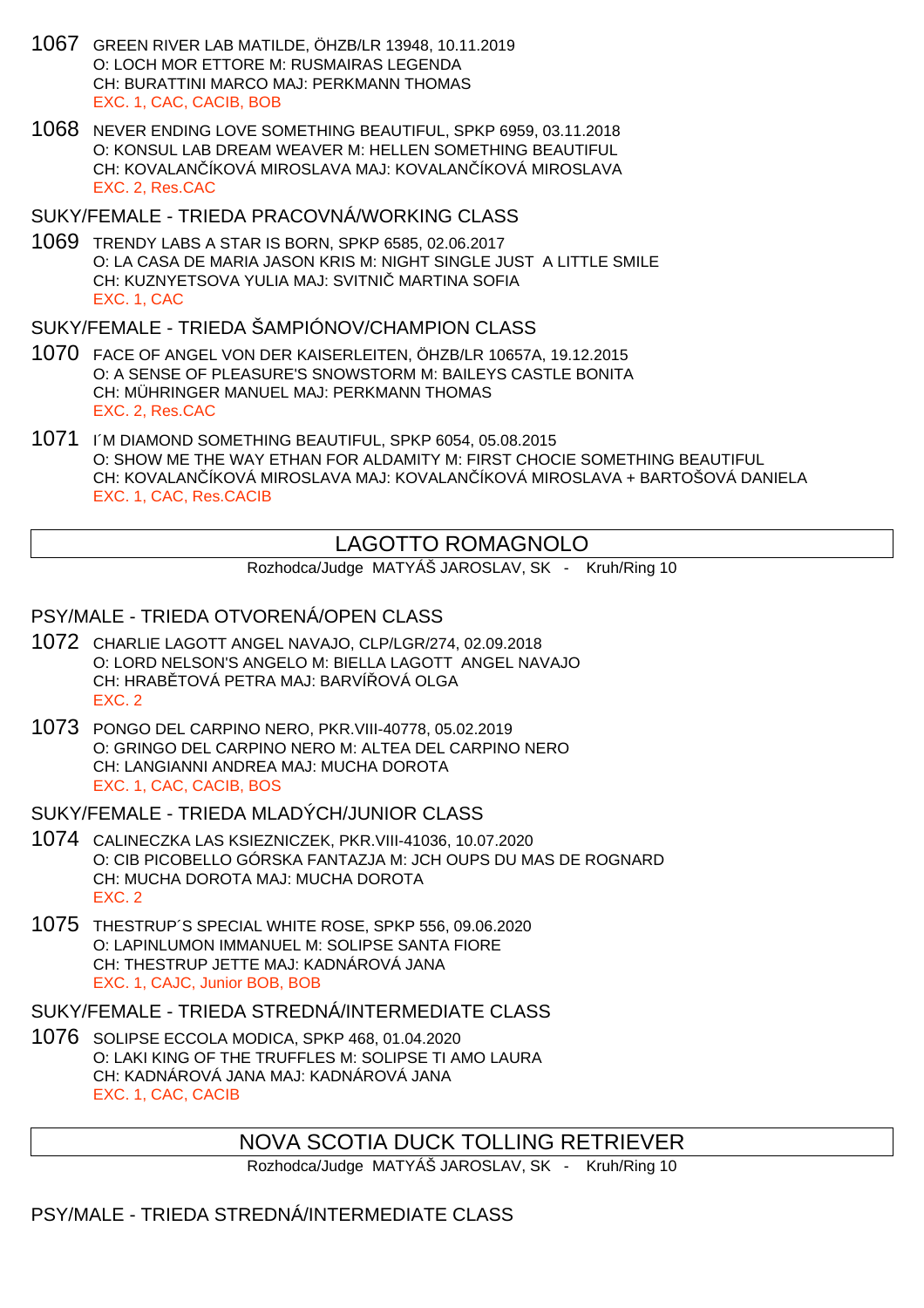1077 BE LOVE ABLE RUSTYFOX, CLP/NSR/1400, 12.05.2020 O: GOLD STAR´S MARSHALL DUCKER M: CAROL FREN RED TREASURE CH: ŠVACHULOVÁ SIMONA MAJ: LANGROVÁ HANA EXC. 1, CAC, Res.CACIB

## PSY/MALE - TRIEDA ŠAMPIÓNOV/CHAMPION CLASS

1078 ARCUS TRIUMPHALIS RUSTYFOX, CLP/NSR/1233, 04.09.2018 O: LITTLERIVER´S PRINCE DUCKINSON M: CAROL FREN RED TREASURE CH: ŠVACHULOVÁ SIMONA MAJ: ŠVACHULOVÁ SIMONA EXC. 1, CAC, CACIB, BOB

## PERRO DE AGUA ESPANOL - ŠPANIELSKY VODNÝ PES

Rozhodca/Judge MATYÁŠ JAROSLAV, SK - Kruh/Ring 10

### SUKY/FEMALE - TRIEDA STREDNÁ/INTERMEDIATE CLASS

1079 TODDINI SENORITA ESTRELLA, PKR.VIII-40552 D, 03.03.2020 O: RAYARAGUA BILLABONG M: DEMA CANIS MARINUS CH: SOJKA KATARZYNA MAJ: SOJKA-FLAGA KATARZYNA EXC. 1, CAC, CACIB, BOB

## SUSSEX SPANIEL - SUSSEX ŠPANIEL

Rozhodca/Judge MATYÁŠ JAROSLAV, SK - Kruh/Ring 10

SUKY/FEMALE - TRIEDA ŠAMPIÓNOV/CHAMPION CLASS

1080 LADDIE ALESSI ANGELS, PKR.VIII-38555, 27.07.2018 O: EALD VILLAGE KEEPER M: LABRY BERRY DYNASTY QUEEN MARGO CH: MOLCHANOVA ANNA MAJ: GWARDY SKA IZABELA EXC. 1, CAC, CACIB, BOB

skupina/group FCI - 9

## BICHON Á POIL FRISÉ - FRANCÚZSKY BIŠON

Rozhodca/Judge POLGAR ANDRAŠ, SRB - Kruh/Ring 12

#### PSY/MALE - TRIEDA MLADÝCH/JUNIOR CLASS

- 1081 BIRD SETFREE SILEAH Z PODCHOTUCÍ, CMKU/BF/8569/20, 31.10.2020 O: MANOIR´S READ ALL ABOUT IT M: E ALAHAN ALIPAMP Z PODCHOTUCÍ CH: SENOHRÁBKOVÁ KAMILA MAJ: CHLÁDOVÍ ZDEN K A ZDENKA EXC. 2
- 1082 FLYNN CHARMANT SOURIRE, SPKP 769, 07.03.2020 O: PRETTY WALKER WOMANIZER M: BRILLIANCE CHARMANT SOURIRE CH: KOZÁ IKOVÁ R ŽENA MAJ: MOTÚZOVÁ DANIELA EXC. 1, CAJC, Junior BOB

PSY/MALE - TRIEDA STREDNÁ/INTERMEDIATE CLASS

1083 TEMONI SILVIRA Z PODCHOTUCÍ, CMKU/BF/8219/19, 22.11.2019 O: MANOIR´S READ ALL ABOUT IT M: VIRACLE ALIPAMP Z PODCHOTUCÍ CH: SENOHRÁBKOVÁ KAMILA MAJ: CHLÁD ZDEN K EXC. 1, CAC

PSY/MALE - TRIEDA OTVORENÁ/OPEN CLASS

1084 ARTIST ALIPAMP Z PODCHOTUCÍ, CMKU/BF/7085/16, 21.02.2016 O: PRINC MAGIC PAMPLONE Z PODCHOTUCÍ M: ALILIANA YAWIL Z PODCHOTUCÍ CH: SENOHRÁBKOVÁ KAMILA MAJ: PILLAR STEFAN EXC. 1, CAC, CACIB, BOB

PSY/MALE - TRIEDA ŠAMPIÓNOV/CHAMPION CLASS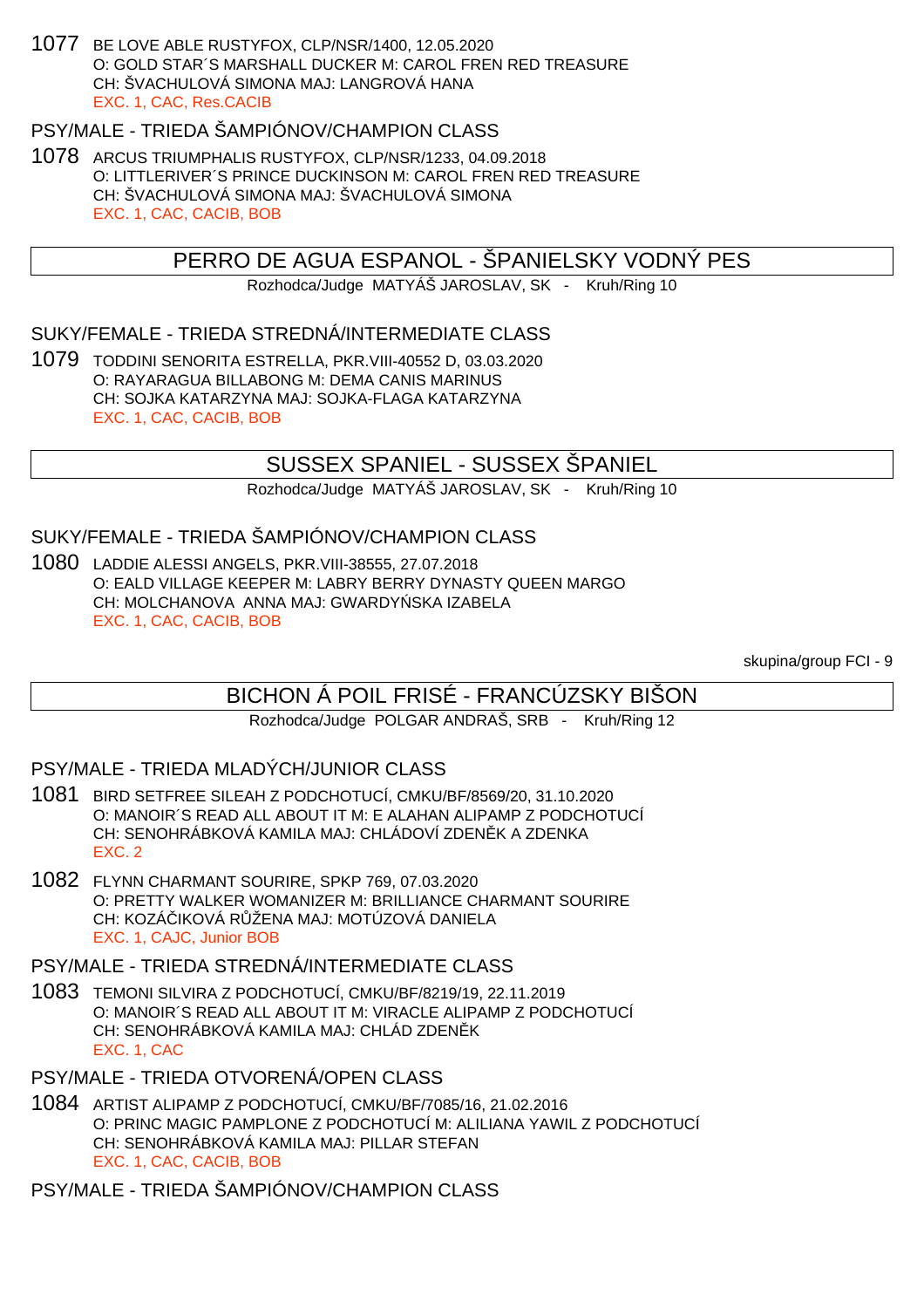1085 JAMESON MY LOVE DANCO OF AMBER, SPKP 650, 21.11.2017 O: DIAMELLA YOUTHFUL SUPERSTAR M: VIA VICTORIA DANCO OF AMBER CH: DANKOVÁ PATRÍCIA MAJ: PISO OVÁ MARTINA + PISO OVÁ NIKOL EXC. 1, CAC, Res.CACIB

#### BICHON HAVANAIS - HAVANSKÝ PSÍK

Rozhodca/Judge VÍTKOVÁ VIERA, SK - Kruh/Ring 13

#### PSY/MALE - TRIEDA DORAST/PUPPY CLASS

1086 BIEN CARADOS TERREMOTO, MET.B.HAV.P.2667/21, 25.12.2020 O: NEWTONWOOD FASCINATION M: JABIR'S DANES JUANITA CH: TOLMACS MARTA MAJ: TOLMACS MARTA V.P. 1

#### PSY/MALE - TRIEDA MLADÝCH/JUNIOR CLASS

1087 FLAVIO HEAVENLY KID, SPKP 542, 05.09.2020 O: NIKO FANTASY CETYA M: KIRÁLYERDEI-BÁRSONY SZAMBA CH: RESZUTYÍK ANGELIKA MAJ: EBRINGEROVÁ SILVIA EXC. 1, CAJC

PSY/MALE - TRIEDA ŠAMPIÓNOV/CHAMPION CLASS

1088 EUGENIO DEL TACITO, CLP/HAV/4088, 13.11.2017 O: ALECHANDRO LOPE DE VEGA M: A MAIDEN EFFORT´S REMEMBER ME CH: KRAL KOVÁ MARCELA MAJ: LUKÁ LOVÁ ZITA EXC. 1, CAC, CACIB, BOB

## SUKY/FEMALE - TRIEDA MLADŠÍ DORAST/MINOR PUPPY CI ASS

1089 GINA HEAVENLY KID, SPKP 586, 21.03.2021 O: BERNARDO HEAVENLY KID M: IVY ZIPETIK CH: RESZUTYÍK ANGELIKA MAJ: RESZUTYÍK ANGELIKA V.P. 1

#### SUKY/FEMALE - TRIEDA MLADÝCH/JUNIOR CLASS

1090 BIEN CARADOS SONRISA MARAVILLOSA, MET.B.HAV.P2339/20, 12.06.2020 O: NEWTONWOOD FASCINATION M: JABIR'S DANES JUANITA CH: TOLMACS MARTA MAJ: TOLMACS MARTA EXC. 1, CAJC, Junior BOB

#### SUKY/FEMALE - TRIEDA STREDNÁ/INTERMEDIATE CLASS

- 1091 ALMENDARES TANITA, MET.B.HAV.P2317/H/20, 05.04.2020 O: JOYASEDA'S JOKER AT ALMENDARES M: LOS PERRITOS GIDGET GOES TO ALMENDARES CH: SZCZEPANIAK ANNA MAJ: TOLMACS MARTA EXC. 1, CAC, CACIB, BOS
- 1092 HERMIONA TEMPERANCE STAR ST.MARTIN, SPKP 539, 12.05.2020 O: DEPP JOHNY MOJITO CLUB M: CHARLOTTE TEMPERANCE STAR ST.MARTIN CH: KAPRÁLIKOVÁ LENKA MAJ: ŠIMO BRA ABS.

### BOLOGNESE - BOLO SKÝ PSÍK

Rozhodca/Judge POLGAR ANDRAŠ, SRB - Kruh/Ring 12

PSY/MALE - TRIEDA DORAST/PUPPY CLASS

1093 ARNIE BZENECKÁ SNĚHURKA, CMKU/BP/5124/21, 27.01.2021 O: PRINC HARMONIE TLAPEK M: BAYLLY OBLÁ EK Z ORLICKÉHO PODHÓ CH: HOSTÝNKOVÁ JANA MAJ: AKLOŠOVÁ PETRA V.P. 1

PSY/MALE - TRIEDA MLADÝCH/JUNIOR CLASS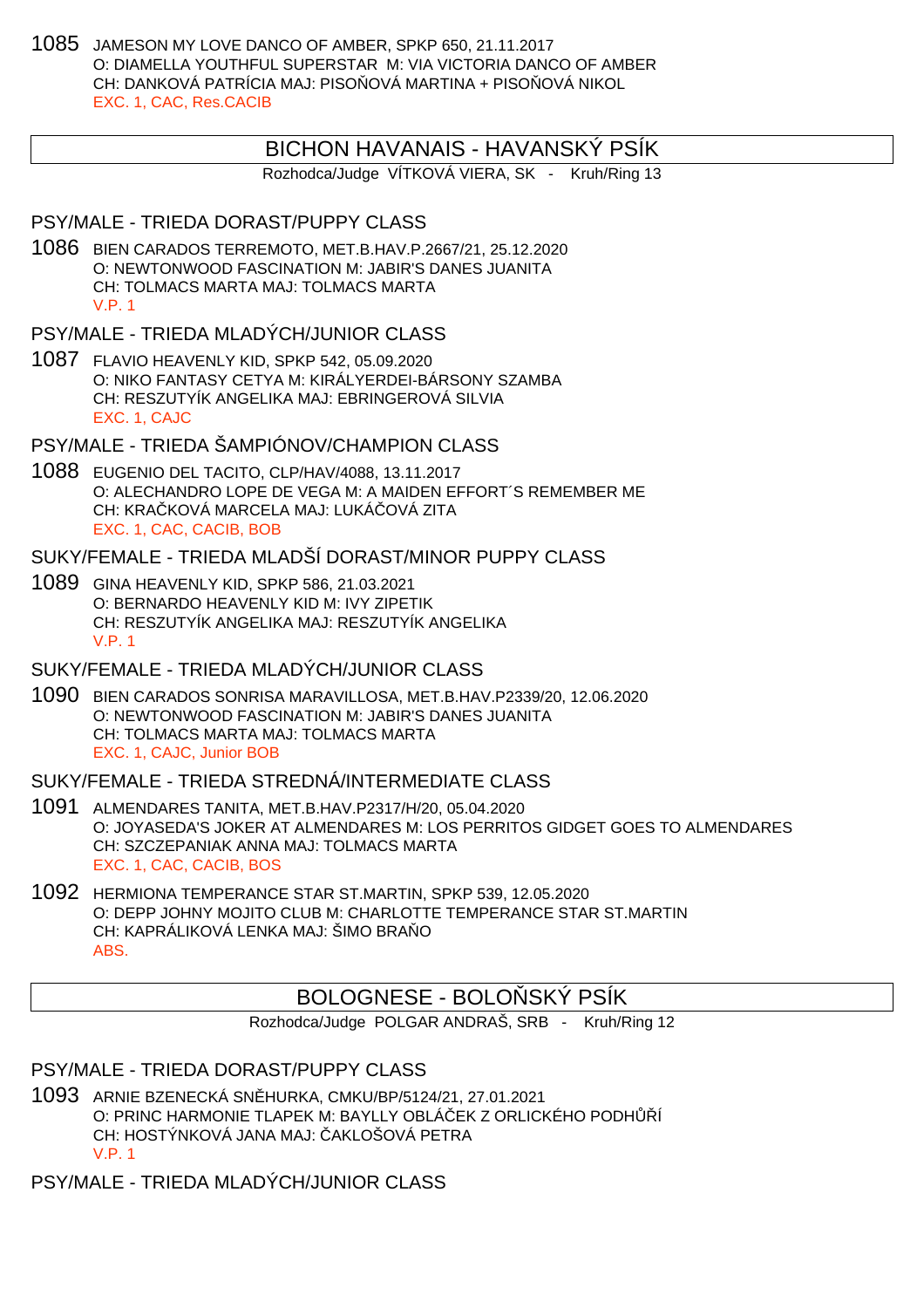1094 K BÁNYAI PELYHES JANNE, SPKP 500, 06.11.2020 O: KÖBÁNYAI PELYHES ASGARD M: KÖBÁNYAI PELYHES GINERVA CH: ANDREJCSIK TIBOR & TIBORNÉ MAJ: PRÁZNOVSKÁ KLAUDIA EXC. 1, CAJC, Junior BOB

#### PSY/MALE - TRIEDA STREDNÁ/INTERMEDIATE CLASS

1095 HAPPY PICCOLO AMORE, SPKP 485, 31.12.2019 O: BASTIEN BEL DIAMOND M: EDRIEN PICCOLO AMORE CH: GALANSKÁ DAGMAR MAJ: BARÁNKOVÁ ANDREA ABS.

#### PSY/MALE - TRIEDA OTVORENÁ/OPEN CLASS

1096 HOMÉR WIOLETT ZLÍNSKÁ VLOČKA, SPKP 488, 01.05.2020 O: FLUFFY ANGEL OLIVER M: WIOLETT ZLÍNSKÁ VLOČKA CH: TÝMOVÁ SVATAVA MAJ: ALFOLDY TOMÁŠ EXC. 1, CAC, CACIB, BOS

#### SUKY/FEMALE - TRIEDA DORAST/PUPPY CLASS

1097 K BÁNYAI PELYHES KIRA, SPKP 501, 11.12.2020 O: KÕBÁNYAI PELYHES ALEX M: JOLIE DI CHIESANVA CH: ANDREJCSIK TIBORNÉ MAJ: PRÁZNOVSKÁ KLAUDIA V.P. 1

#### SUKY/FEMALE - TRIEDA MLADÝCH/JUNIOR CLASS

1098 ULYSSIA LUMA TOMIO, SPKP 489, 13.07.2020 O: PHILLIPPO DELLA FIORAVANTA VECCHIA M: MAYA PRINCESS LUMA TOMIO CH: LUPA OVÁ MARIE MAJ: CIGÁNIKOVÁ ALENA ABS.

#### SUKY/FEMALE - TRIEDA STREDNÁ/INTERMEDIATE CLASS

1099 VECELLIO ALBACHIARA, CMKU/BP/5053/-20/20, 31.03.2020 O: ELIA DEL VIALE DEI PLATANI M: RADAMANTINO AIKO CH: FARINA ALESSANDRO MAJ: KOR ÍKOVÁ MARTA ABS.

### SUKY/FEMALE - TRIEDA OTVORENÁ/OPEN CLASS

1100 TERRY PRINCESS LUMA TOMIO, SPKP 484, 05.08.2019 O: PHILIPPO DELLA FIORAVANTA VECCHIA M: MAYA PRINCESS LUMA TOMIO CH: LUPA OVÁ MARIE MAJ: CIGÁNIKOVÁ ALENA EXC. 1, CAC, Res.CACIB

#### SUKY/FEMALE - TRIEDA ŠAMPIÓNOV/CHAMPION CLASS

1101 BAYLLY OBLÁČEK Z ORLICKÉHO PODHŮŘÍ, CMKU/BP/4848/18, 02.12.2018 O: KIMI DEAN Z DRAŽILOVA DVORA M: CATTYA BOHEMIA KIM-WEN CH: FERENBAUEROVÁ EVA MAJ: HOSTÝNKOVÁ JANA + HOSTÝNEK VLADIMÍR EXC. 1, CAC, CACIB, BOB

# BOSTON TERRIER

Rozhodca/Judge POLGAR ANDRAŠ, SRB - Kruh/Ring 12

### PSY/MALE - TRIEDA MLADÝCH/JUNIOR CLASS

- 1102 ABSOLUTELY CHARMING KAMIL, CMKU/BOS/5163/-21/20, 25.08.2020 O: IOWANA EQ COWBOY'S LAST STAND AT MT M: ABSOLUTELY CHARMING ALL I NEED CH: VESKOVI SAŠA MAJ: TRÝZUBSKÁ GABRIELA EXC. 2
- 1103 BOSTON STYLE T´BURST OF APPLAUSE, CMKU/BOS/1564/-21/20, 08.08.2020 O: CAMPBELL CLAN´S SMOOTH CRIMONAL M: BOSTON STYLE DARLING UNIQUE BEAUTY CH: SAFRONOVA SVETLANA V. MAJ: DOLEŽALOVÁ RENATA EXC. 1, CAJC, Junior BOB, BOB
- 1104 DRAGAN HEY DOG, PKR.IX-90335, 19.08.2020 O: IOWANA EQ COWBOY'S LAST STAND AT MTNVIEW M: BONTELABO'S LUCKYSTAR SHINE ON ME CH: HAJA DOMINIKA MAJ: HAJA DOMINIKA + BORKOWSKI DANIEL EXC. 3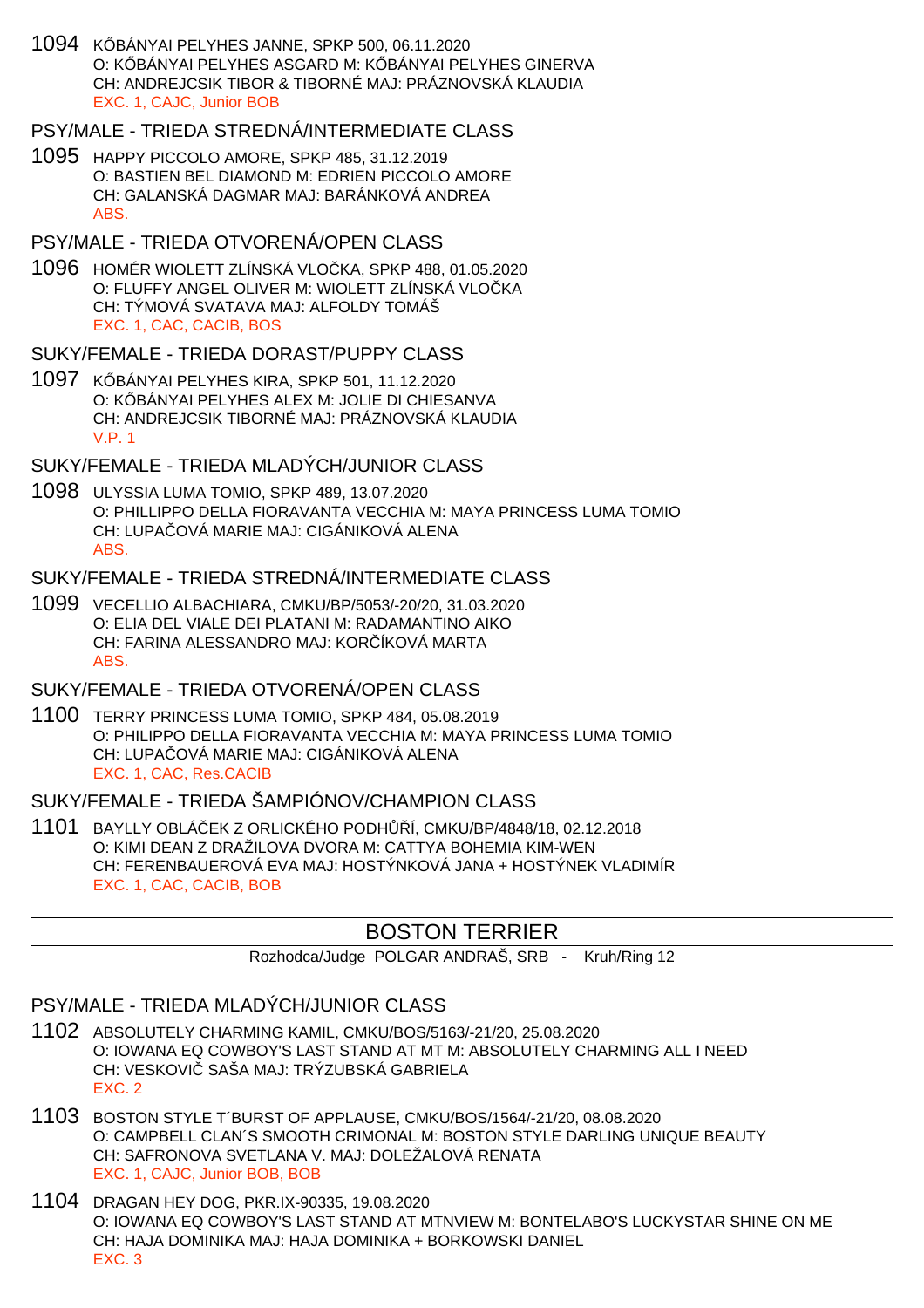### PSY/MALE - TRIEDA ŠAMPIÓNOV/CHAMPION CLASS

1105 EXTREMLY RUDE KID BALOONEK, CMKU/BOS/3199/17, 10.02.2017 O: GUNTHER'S OH HENRY! M: INFERIOR SILESIA CANIS CHLOE CH: KOŠINA PETR MAJ: KOŠINA PETR EXC. 1, CAC, CACIB

#### SUKY/FEMALE - TRIEDA MLADÝCH/JUNIOR CLASS

1106 AURORIA MINEO, CMKU/BOS/4925/20, 20.11.2020 O: HEAVENLY BANDIT BOSTBOX OF VUK´S M: DORKIS MINEO MANOR BOHEMIA CH: KOZÁKOVÁ NIKOLA MAJ: KOZÁKOVÁ NIKOLA EXC. 1

#### SUKY/FEMALE - TRIEDA STREDNÁ/INTERMEDIATE CI ASS

1107 YAKUBA OD KOPCE ZEBÍNA, SPKP 1124, 26.10.2019 O: BOSTON STYLE AGAIN THE FIRST M: HARRA OD KOPCE ZEBÍNA CH: TRÝZUBSKÁ GABRIELA MAJ: KYSELOVÁ BUŠOVÁ MARCELA EXC. 1, CAC

#### SUKY/FEMALE - TRIEDA OTVORENÁ/OPEN CLASS

- 1108 CONTESSA BOSTON SHUTTERFLY, PKR.IX-84492, 15.04.2019 O: BELLO CANEBOSTO M: BADUSHA MALY SMOK CH: WIERKOT JAROSLAW MAJ: ZGODA MARTIN + ZGODOVÁ JANA EXC. 2, Res.CAC
- 1109 CRYSTAL BEAUTY GREMLINS, SPKP 1002, 26.02.2019 O: ECCENTRIC KING OF THE SEA TORQUES M: ORIENTAL POPPY BEAUTY GREMLINS CH: OLŠOVSKÁ KLAUDIA MAJ: FIŠMAN MIROSLAV ABS.
- 1110 INVICTUS BOSTON SUPER STAR, JR 71503 BST, 04.05.2019 O: CANMOY´S BOSTON POLESTAR M: TOUCH STAR DE MANDRAKA CH: GRUJI MILICA MAJ: LOZI VIKTÓRIA EXC. 1, CAC, CACIB, BOS

#### SUKY/FEMALE - TRIEDA ŠAMPIÓNOV/CHAMPION CLASS

- 1111 BONTELABO'S LUCKYSTAR SHINE ON ME, PKR.IX-82626, 05.06.2018 O: BONTELABO`S JUST PERFECTION M: BONTELABO`S EMERALD SPARKLING STAR CH: VIBEKE JERSIN & NESE EIRIN & TUMYR NINA EIDE MAJ: HAJA DOMINIKA + TRAM GABRIELA ABS.
- 1112 DORKIS MINEO MANOR BOHEMIA, CMKU/BOS/3975/18, 07.10.2018 O: WILD LEGEND BEAUTY GREMLINS M: CHICHIRIPA ANABELLE "THE SCALPER" INGALLS CH: CARVOVÁ ZUZANA MAJ: KOZÁKOVÁ NIKOLA EXC. 1, CAC, Res.CACIB

### BOULEDOGUE FRANCAIS - FRANCÚZSKY BULDOČEK

Rozhodca/Judge POLGAR ANDRAŠ, SRB - Kruh/Ring 12

#### PSY/MALE - TRIEDA MLADÝCH/JUNIOR CLASS

- 1113 GREY CLASSIC´S SPARKLING DIAMOND, SPKP 7688, 15.05.2020 O: SPARKLING PRIDE JE´TAIME TELLEMENT M: SPARKLING PRIDE ÉTOILLE BRILLANTE CH: LENAERTS EDWIN MAJ: JANUŠKOVÁ IVANA EXC. 1, CAJC
- 1114 KAROL ANJELSKÝ DAR BELINIEC, SPKP 7511, 01.11.2020 O: MAJOR TOM OF ENERGY HOUSE M: ZAFIRA ANJELSKÝ DAR BELINIEC CH: MOŠA PETER MAJ: POLAKOVI LUKAŠ V.G. 3
- 1115 NELSON BEAUTY BULLY, SPKP 7235, 10.04.2020 O: ROOSEVELT IZ PALEVYH BULDOGOV M: FLORENCE BEAUTY ANJELSKÝ DAR BELINIEC CH: ŠUTOVSKÁ TATIANA MAJ: ŠUTOVSKÝ RUDOLF EXC. 2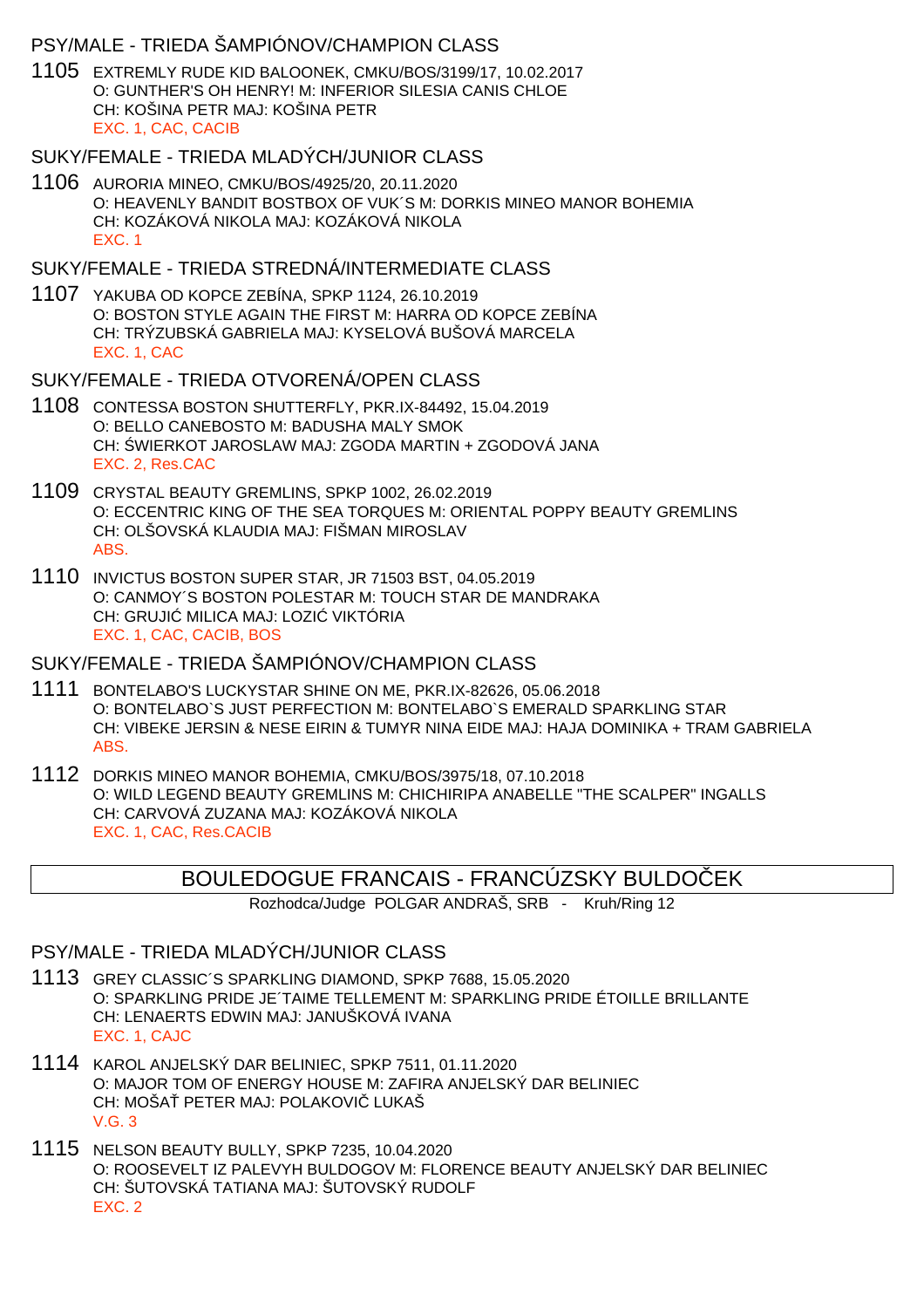1116 REVOK BOX MR NOEL MUCIO, PKR.IX-88102, 24.06.2020 O: SPARKLING PRIDE JE T´ AIME TELLEMENT M: MAYA MARKOLANDIA CH: JAKUB TRYBUCH MAJ: KOLENÍK DUŠAN ABS.

### PSY/MALE - TRIEDA STREDNÁ/INTERMEDIATE CLASS

1117 DARCLEE EXTREME SATISFACTION, COR A 3860-20/101, 16.03.2020 O: BULL RANCH MX PREDADOR M: CRUELA DE ARONUI CH: LUCAN CRISTIAN AND EUGENIA MAJ: TIBAY NORBERT + CONSTANTINESCU CIPRIAN GAVRIL

CONSTARNUM 2, Res. CAC

1118 DREAMLEGACY QUO VADIS, LOP574396, 08.10.2019 O: A´VIGDORS AQUILIUS M: A´VIGDORS SELVAGGIA CH: NEVES CELESTINA MARQUES MAJ: ŠUTOVSKÝ RUDOLF EXC. 1, CAC, Res.CACIB

#### PSY/MALE - TRIEDA OTVORENÁ/OPEN CLASS

- 1119 AARON MOUDOVO SRDCE, CMKU/FB/10367/18, 11.11.2018 O: JACOB DE LA VILLARENSE M: XANTIPA MOUDOVO SRDCE CH: WEISSOVÁ STANISLAVA MAJ: WEISS MILOSLAV ABS.
- 1120 DANTE LARGE-GARDEN BULLS, SPKP 6635, 29.04.2018 O: I NEED YOU BULLY ROYAL CLUB M: NISTALGIA LARGE-GARDEN BULLS CH: BENKOVSKÝ MILAN MAJ: NAGY TÜNDE EXC. 1, CAC

## PSY/MALE - TRIEDA ŠAMPIÓNOV/CHAMPION CLASS

- 1121 CHIEF BOMBALA BULL, SPKP 6983, 21.06.2019 O: BUFFALO V.D ELCHTRANKE M: FANNY BOMBALA BULL CH: BOMBOŠOVÁ ALENA MAJ: BOMBOŠOVÁ ALENA EXC. 2, Res.CAC
- 1122 SANTO I DE GARRAS BULL, SPKP 7531, 20.04.2017 O: MILAN DE AROUNI M: CAROLA I DE GARRAS BULL CH: BOCANEGRA NATALIA MAJ: VAŠÍČEK MAREK EXC. 1, CAC, CACIB, BOB

#### SUKY/FEMALE - TRIEDA MLADŠÍ DORAST/MINOR PUPPY CLASS

1123 ELLA COCO BULL-CUP-JANNY, SPKP 7711, 08.05.2021 O: CAPPO WHITE BULL-CUP-JANNY M: ALEXANDRA ALEXIESS AOKI EKA CH: CUPÁKOVÁ JANA MAJ: CUPÁKOVÁ JANA V.P. 1

#### SUKY/FEMALE - TRIEDA MLADÝCH/JUNIOR CLASS

- 1124 BAGETTE SLAVIC STORM, SPKP 7405, 30.08.2020 O: GOLD IN SIERRA D´ATREP ROUGE M: MADEMOISELLE PARIS SLAVIC STORM CH: VAŠÍ EK MAREK MAJ: VAŠÍ EK MAREK EXC. 1, CAJC, Junior BOB
- 1125 ISABELLE FAWENIA, SPKP 7221, 29.02.2020 O: DASHIN DOM ORKESTR M: DOROTHY FAWENIA CH: DOMANSKÁ FRANTIŠKA A VERON MAJ: BELANOVÁ JANA EXC. 2
- 1126 PAVLÍNA LARGE-GARDEN BULLS, SPKP 7249, 21.04.2020 O: NARUTO MADBULL FARM M: EVELIN LARGE-GARDEN BULLS CH: BENKOVSKÝ MILAN MAJ: NAGY LUDOVIT ABS.
- 1127 WANDA SOLI DEO GRATIA, SPKP 7456, 13.11.2020 O: Z´ERIDANU DOG LOVE THOMAS M: OLIVIA SOLI DEO GRATIA CH: GALLOVÁ MÁRIA MAJ: POLAKOVI OVÁ SLÁVKA V.G. 3

SUKY/FEMALE - TRIEDA STREDNÁ/INTERMEDIATE CLASS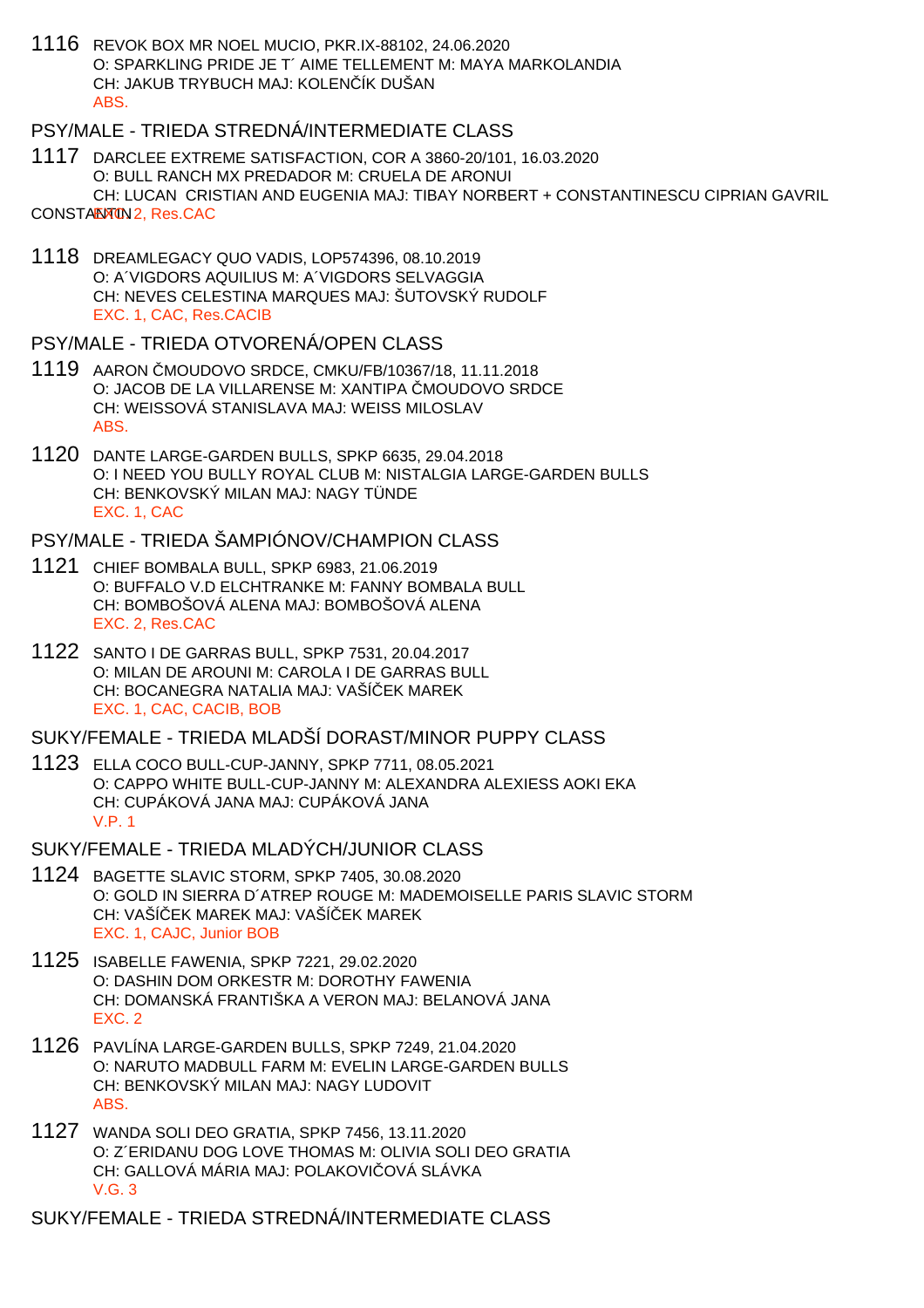- 1128 DE LADY BULL-CUP-JANNY, SPKP 7008, 08.09.2019 O: I NEED YOU BULLY ROYAL CLUB M: ELLINKA BULLY ROYAL CLUB CH: CUPÁKOVÁ JANA MAJ: CUPÁKOVÁ JANA EXC. 1, CAC, CACIB, BOS
- 1129 ZOE SLAVIC STORM, SPKP 7079, 30.09.2019 O: FRUSTYLE WIN A GAME M: MADEMOISELLE PARIS SLAVIC STORM CH: VAŠÍ–EK MAREK MAJ: HAJTMÁNKOVÁ DENISA  $V$  G  $2$
- SUKY/FEMALE TRIEDA OTVORENÁ/OPEN CLASS
- 1130 BONNY GRANT EXELENT, SPKP 7130, 18.06.2019 O: DON VITO DU DIEUDONNÉ M: SOFIA ALSAMAR CH: ERNÝ ZDEN K MAJ: BÓLOVÁ ANNA EXC. 3
- 1131 DONA LEE VAN-BULL, SPKP 6997, 01.07.2019 O: ORWELL VAN-BULL M: WINATTI LARGE-GARDEN BULLS CH: VANKOVÁ IVANA MAJ: NAGY TÜNDE EXC. 2, Res.CAC
- 1132 ERIN ENTIMO, CMKU/FB/10868/19, 10.07.2019 O: MOSCOW FAVORITE BAGRATION M: EBINA FROM BOHEMICA LAND CH: POŠTOVÁ OLGA MAJ: SMEJKALOVI JANA A DAVID EXC. 1, CAC, Res.CACIB
- 1133 FIONA ANJELSKÝ DAR BELINIEC , SPKP 6546, 30.03.2018 O: GOLD-SIERRA VALENTINO M: ZAFIRA ANJELSKÝ DAR BELINIEC CH: MOŠA PETER MAJ: MOŠA PETER ABS.

#### SUKY/FEMALE - TRIEDA ŠAMPIÓNOV/CHAMPION CLASS

1134 JUSTINA AGLAOS, PKR.IX-82352, 19.06.2018 O: YORO DEL GORMO ACTION ALET M: LA SCALA BELLA AGLAOS CH: KREPLOVÁ JANA MAJ: SOBCZYK MICHAŁ + KOSMALA ŁUKASZ EXC. 1, CAC

# CANICHE GRAND BLANC - PUDEL VE KÝ BIELY

Rozhodca/Judge VÍTKOVÁ VIERA, SK - Kruh/Ring 13

#### PSY/MALE - TRIEDA STREDNÁ/INTERMEDIATE CLASS

1135 ANAKINN DONNAUTESS, SPKP 345, 23.01.2020 O: VOLGARUS HEARTBEAT M: IVETTA DONNA NONTISCORDARDIME CH: MIŠKANIN MARIÁN MAJ: MIŠKANIN MARIÁN EXC. 1, CAC, Res.CACIB

#### SUKY/FEMALE - TRIEDA DORAST/PUPPY CLASS

1136 CHERRY LADY FROM WONDERLAND FRENCHIES, MET.Ó.U.165/21, 14.01.2021 O: SMART CONNECTION RANAWAY M: ATAMI CIAO BELLA CH: ISZLAY ANITA MAJ: LEŠKOVÁ BARBORA V.P. 1

#### SUKY/FEMALE - TRIEDA STREDNÁ/INTERMEDIATE CLASS

1137 DIVINE DELA VICTOIRE DU CRISTAUX GLACE´S, SPKP 344, 09.09.2019 O: LEGEND´S ARIA CANDIDA J M: CATHERINE PRINCESS DU CRISTAUX GLACE´S CH: PROCHOTSKÁ KATARINA MAJ: PROCHOTSKÁ KATARÍNA + GROSSMANNOVÁ ANDREA EXC. 1, CAC, CACIB, BOB

### SUKY/FEMALE - TRIEDA ŠAMPIÓNOV/CHAMPION CLASS

1138 VELVET ARTEMON HANKY PANKY PINKY, SPKP 331, 10.05.2018 O: BRIGHTON BREAKING RULES M: SAMARCANDA CAN´T TAKE MY EYES OFF YOY CH: SLÁDEKOVÁ LUCIA MAJ: SLÁDEKOVÁ LUCIA EXC. 1, CAC

SUKY/FEMALE - TRIEDA ESTNÁ/HONOUR CLASS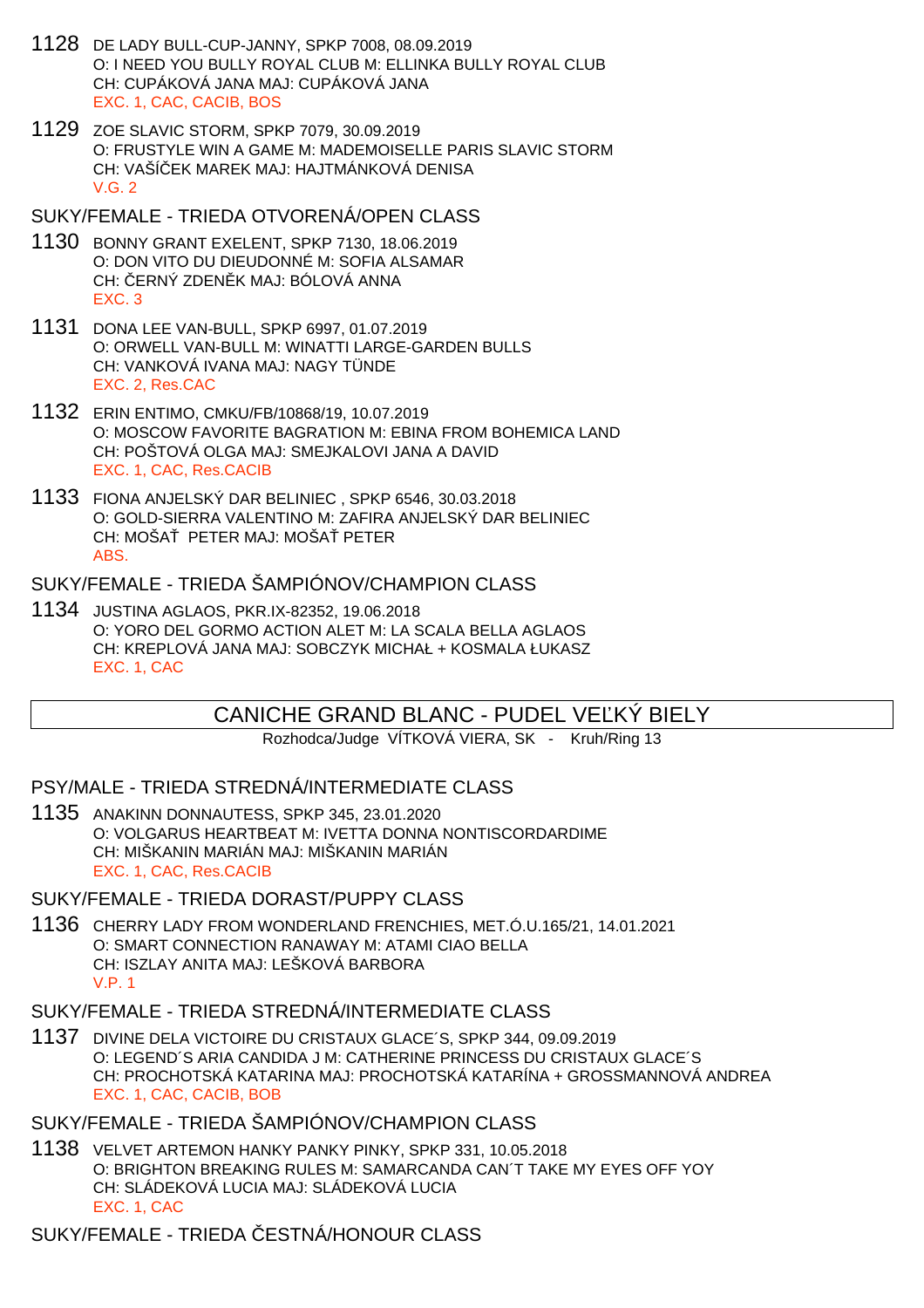1139 KAYLEN´S CRYSTAL QUEEN OF THE DRAGON, SPKP 252, 05.06.2012 O: NANHALLS CASENOVA DA MAYA M: KAYLEN´S A NIGHT ON THE TOWN CH: PEISER & RIVENBURGH MAJ: PROCHOTSKÁ KATARÍNA EXC. 1

## CANICHE GRAND GRIS - PUDEL VEĽKÝ STRIEBORNÝ

Rozhodca/Judge VÍTKOVÁ VIERA, SK - Kruh/Ring 13

## PSY/MALE - TRIEDA ŠAMPIÓNOV/CHAMPION CLASS

1140 FERRARI CLAMOR CORONA REGNI, ROI 19/9284, 04.07.2018 O: SAMARCANDA STERLING COW BOY-G M: COLETTA Z HALMOVA DVORA CH: MAJKA ALEKSANDRA MAJ: DE LUCA VINCENZO ABS.

SUKY/FEMALE - TRIEDA MLADÝCH/JUNIOR CLASS

1141 EPONINE MY WAIMEA, SPKP 789, 05.09.2020 O: CRISTOBAL ULMINESCO M: AUDREY MY WAIMEA CH: TRAGNEROVÁ JANA MAJ: FURDÍKOVÁ LUCIA EXC. 1, CAJC, Junior BOB

SUKY/FEMALE - TRIEDA STREDNÁ/INTERMEDIATE CLASS

1142 KARMA CORONA REGNI, SPKP 777, 04.03.2020 O: SAMARCANDA FLASHING STEEL TALISMAN-G M: COLETTA Z HALMOVA DVORA CH: MAJKA ALEKSANDRA MAJ: PAVLÍK BEZÁKOVÁ ZUZANA EXC. 1, CAC, CACIB, BOB

# CANICHE GRAND NOIR - PUDEL VE KÝ LERNY

Rozhodca/Judge VÍTKOVÁ VIERA, SK - Kruh/Ring 13

### PSY/MALE - TRIEDA OTVORENÁ/OPEN CLASS

1143 ARTHEMONN DONNAUTESS, SPKP 349, 23.01.2020 O: VOLGARUS HEARTBEAT M: IVETTA DONNA NONTISCORDARDIME CH: MIŠKANIN MARIÁN MAJ: MIŠKANIN MARIÁN EXC. 1, CAC, CACIB, BOS

SUKY/FEMALE - TRIEDA OTVORENÁ/OPEN CLASS

1144 STAR PANGEA END LESS LOVE, Z REG/P21339/-20/19, 10.04.2019 O: STAR PANGEA THE LOST KISS M: SIR-CAN CHANEL NUMERO CINCO CH: MIRO GRAU SANDRA MAJ: MÁLKOVÁ KATELINA EXC. 1, CAC

SUKY/FEMALE - TRIEDA ŠAMPIÓNOV/CHAMPION CLASS

1145 ABIGAIL MORAVIAN FELICITY , CMKU/P/20494/18, 23.07.2018 O: HIGH HOPES CATWALK M: ASHLEY BOHEMIA BLACK ANGEL CH: FRICOVÁ ALENA MAJ: KOLÁ LOVÁ ILONA EXC. 1, CAC, Res.CACIB

CANICHE MINIATURE (TOY) BLANC - PUDEL MINIATÚRNY (TOY) BIELY

Rozhodca/Judge VÍTKOVÁ VIERA, SK - Kruh/Ring 13

SUKY/FEMALE - TRIEDA MLADÝCH/JUNIOR CLASS

1146 WANNA KISS YOU DANCO OF AMBER, SPKP 781, 26.10.2020 O: MISSION IMPOSSIBLE EARL S LEGEND M: OCTAVIA EARL´S LEGEND CH: DANKOVÁ PATRICIA MAJ: CUPÁKOVÁ JANA EXC. 1, CAJC, Junior BOB

CANICHE MINIATURE (TOY) FAWN - PUDEL MINIATÚRNY (TOY) PLAVÝ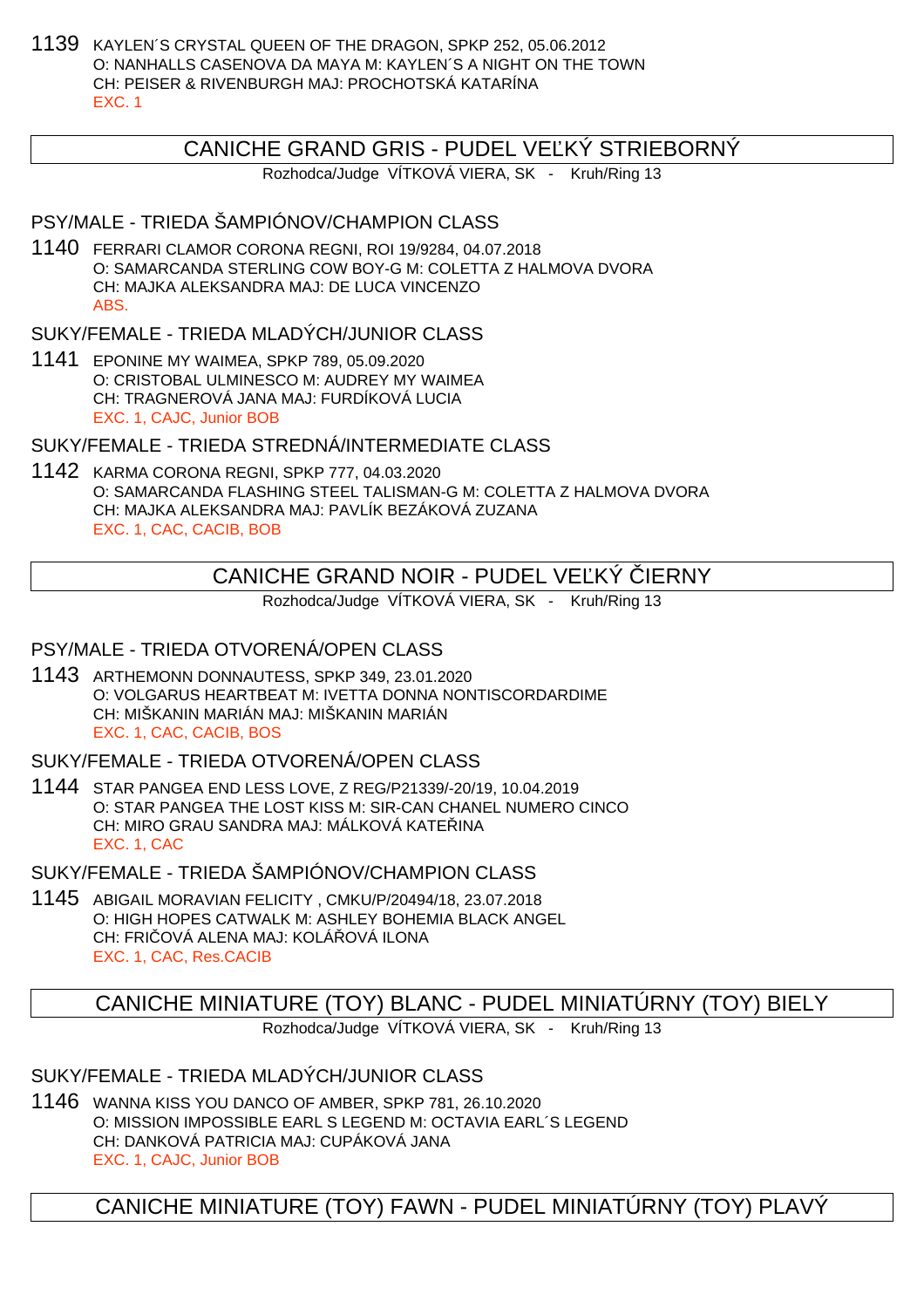#### SUKY/FEMALE - TRIEDA MLADÝCH/JUNIOR CLASS

1147 UNION STARLET PŮLNOČNÍ SVIT, CMKU/P/21813/20, 21.09.2020 O: ARGENTINO DI CAPRI M: KATHERINE SWEETIE P LNO NÍ SVIT CH: KLAMERTOVÁ MIROSLAVA MAJ: REIPRICHOVÁ NIKOLETA EXC. 1, CAJC

SUKY/FEMALE - TRIEDA OTVORENÁ/OPEN CLASS

1148 ROSEMARY RED PŮLNOČNÍ SVIT, CMKU/P/20745/19, 22.01.2019 O: ANDRÉS ELLENSIS GOLD M: KATHERINE SWEETIE P LNO NÍ SVIT CH: KLAMERTOVÁ MIROSLAVA MAJ: KLAMERTOVÁ MIROSLAVA EXC. 1, CAC

# CANICHE MINIATURE (TOY) NOIR - PUDEL MINIATÚRNY (TOY) LERNY

Rozhodca/Judge VÍTKOVÁ VIERA, SK - Kruh/Ring 13

## PSY/MALE - TRIEDA ŠAMPIÓNOV/CHAMPION CLASS

1149 DAZZI BOHEMIA TIMOTHY, CMKU/P/19678/17, 25.04.2017 O: PUSHISTIY SOBLAZN ZIGZAG UDACHI M: YVONNE BOHEMIA TIMOTHY CH: SVOBODOVÁ JANA MAJ: DOLEŽALOVÁ ŠÁRKA EXC. 1, CAC, CACIB, BOB

SUKY/FEMALE - TRIEDA OTVORENÁ/OPEN CLASS

1150 UNIKA P ELOU SKÁ PE E, CMKU/P/20672/18, 01.11.2018 O: BEBELLA´S O´BAMA M: LEONTINA P ELOU SKÁ PE E CH: PAROUBKOVÁ JIND IŠKA MAJ: KOLÁ NÁ ANNA EXC. 1, CAC, CACIB, BOS

# CANICHE MOYEN BLANC - PUDEL STREDNÝ BIELY

Rozhodca/Judge VÍTKOVÁ VIERA, SK - Kruh/Ring 13

#### PSY/MALE - TRIEDA ŠAMPIÓNOV/CHAMPION CLASS

1151 UNIQUE KISS ARCANUS ILIRIA, CMKU/P/20799/19, 26.03.2019 O: OVIDIUS ARCANUS ILIRIA M: SALOME ARCANUS ILIRIA CH: KLÍROVÁ NA A MAJ: KLÍROVÁ NA A EXC. 1, CAC, CACIB, BOS

SUKY/FEMALE - TRIEDA STREDNÁ/INTERMEDIATE CLASS

1152 VICTORIA QUEEN OF ARCANUS ILIRIA, CMKU/P/21336/20, 06.01.2020 O: OVIDIUS ARCANUS ILIRIA M: CHIC QUEEN GUINEVERE CH: KLÍROVÁ NA A MAJ: KLÍROVÁ NA A EXC. 1, CAC, CACIB, BOB

### CANICHE MOYEN FAWN - PUDEL STREDNÝ PLAVÝ

Rozhodca/Judge VÍTKOVÁ VIERA, SK - Kruh/Ring 13

PSY/MALE - TRIEDA ŠAMPIÓNOV/CHAMPION CLASS

1153 GEB PAGANINIHO SYMFONIE, CMKU/P/20768/19, 12.02.2019 O: CHANSON D'ETE COMPLIMENT M: ISIS DREAMY LADY TESCHIRO CH: KASTLOVÁ PETRA MAJ: KASTLOVÁ PETRA EXC. 1, CAC, CACIB, BOB

SUKY/FEMALE - TRIEDA OTVORENÁ/OPEN CLASS

1154 XANTYPA AUREA YTANER, CMKU/P/19260/16, 15.05.2016 O: UNDERCOVER LOVER OF REGENFIELD M: VIOLETA VALÉRY AUREA YTANER CH: SMY KOVÁ RENATA MAJ: KASTLOVÁ PETRA EXC. 1, CAC, Res.CACIB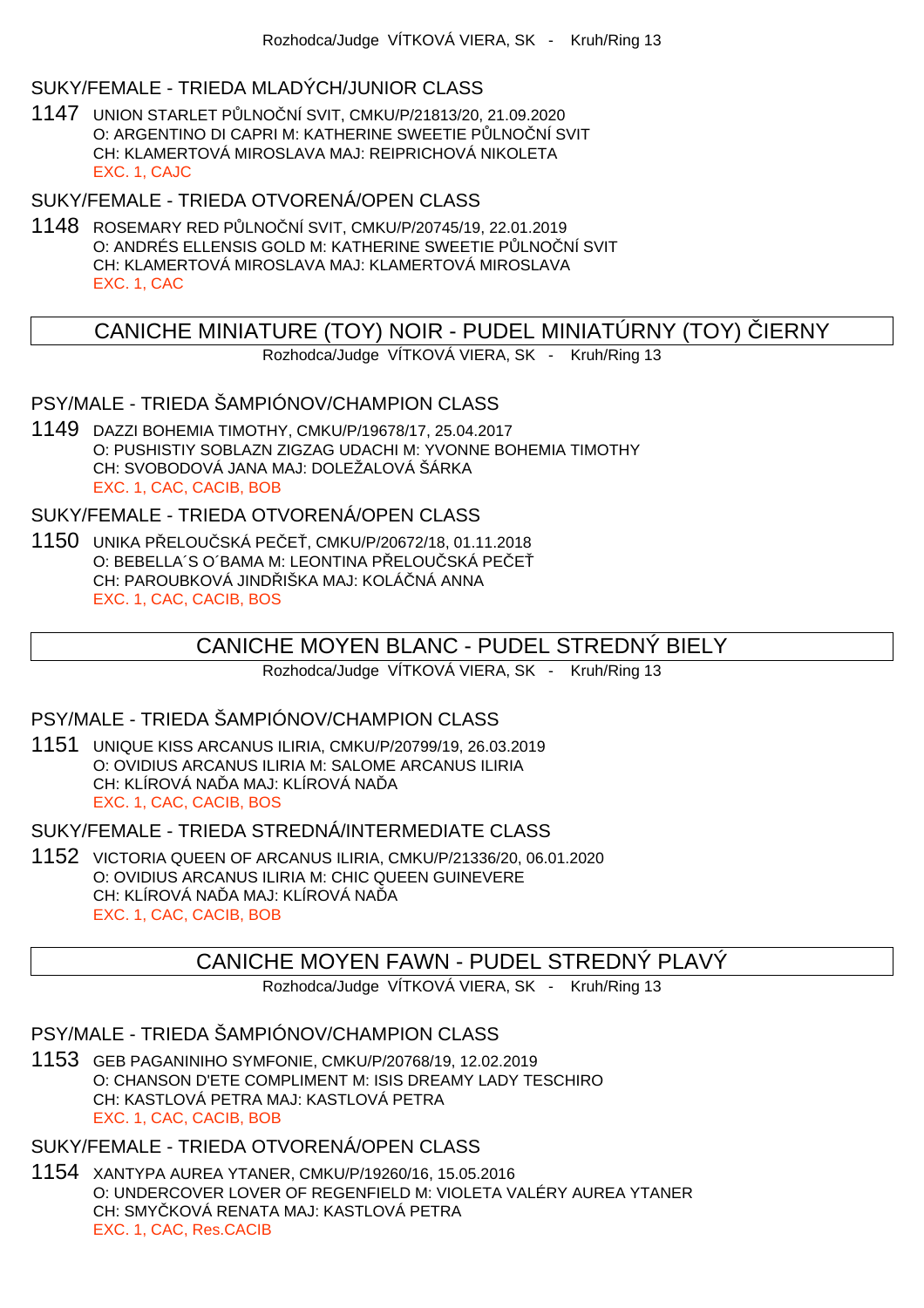# CANICHE MOYEN GRIS - PUDEL STREDNÝ STRIEBORNÝ

Rozhodca/Judge VÍTKOVÁ VIERA, SK - Kruh/Ring 13

### PSY/MALE - TRIEDA ŠAMPIÓNOV/CHAMPION CLASS

1155 BASTIEN SILVER AURA MORAVIA, CMKU/P/19097/16, 09.03.2016 O: KENTUCKY VON KARAT M: AGNES SILVER AURA MORAVIA CH: SEDLÁČKOVÁ EVA MAJ: BOMBOŠOVÁ VIERA EXC. 1, CAC, Res.CACIB

SUKY/FEMALE - TRIEDA STREDNÁ/INTERMEDIATE CLASS

1156 DARLING EVE AURA MORAVIA, CMKU/P/21366/20, 20.02.2020 O: IRTEN II SILVER ZE ŽLUTÉ MIMOZY M: BELISHA SILVER AURA MORAVIA CH: SEDLÁ KOVÁ EVA MAJ: SEDLÁ KOVÁ EVA EXC. 1, CAC, CACIB, BOS

# CANICHE NAIN FAWN - PUDEL TRPASLIČÍ PLAVÝ

Rozhodca/Judge VÍTKOVÁ VIERA, SK - Kruh/Ring 13

#### PSY/MALE - TRIEDA OTVORENÁ/OPEN CLASS

1157 GERRY PAGANINIHO SYMFONIE, CMKU/P/20769/19, 12.02.2019 O: CHANSON D ETE COMPLIMENT M: ISIS DREAMY LADY TESCHIRO CH: KASTLOVA PETRA MAJ: JELÍNKOVÁ IRENA V.G. 1

# CANICHE NAIN GRIS - PUDEL TRPASLI Í STRIEBORNÝ

Rozhodca/Judge VÍTKOVÁ VIERA, SK - Kruh/Ring 13

### PSY/MALE - TRIEDA STREDNÁ/INTERMEDIATE CLASS

1158 OLIVER AVEVA MAMOMIMI, CMKU/P/21217/19, 12.10.2019 O: KEEPER TOP NARCIA M: BESS AVEVA MAMOMIMI CH: FUXOVÁ EVA MAJ: MACHÁLEKOVÁ VLADIMÍRA + JURKOVI OVÁ MARTINA V.G. 1

SUKY/FEMALE - TRIEDA MLADŠÍ DORAST/MINOR PUPPY CLASS

1159 SPARKLE GLITTER SILVER PARADISE, CMKU/P/22338/21, 20.05.2021 O: MAT J ADIA AVI M: NEFELÉ SILVER PARADISE CH: OHNHÄUSEROVÁ ALENA MAJ: ŠKRKOVÁ ADRIÁNA V.P. 1

### CANICHE NAIN NOIR - PUDEL TRPASLI Í JERNY

Rozhodca/Judge VÍTKOVÁ VIERA, SK - Kruh/Ring 13

### PSY/MALE - TRIEDA OTVORENÁ/OPEN CLASS

1160 CHARMEURHUSETS BOND NO. 9 OF ENVY, CMKU/P/21042/-19/19, 02.03.2019 O: STEP BY STEP SURI OF CHANEL COCO M: CHARMEURHUSETS ENVY ME OF CHANEL CH: LINNEBERG CHARLOTTE & KRISTENSEN JORN MAJ: KYNCLOVÁ EVA V.G. 1

- PSY/MALE TRIEDA VETERÁNOV/VETERAN CLASS
- 1161 CHRISTIAN Z TRIANONU, CMKU/P/15733/08, 26.09.2008 O: PANDORANS FOREVER SPECIAL M: JACQUELINE BOHEMIA TIMOTHY CH: KYNCLOVÁ EVA MAJ: KYNCLOVÁ EVA EXC. 1, BOS

SUKY/FEMALE - TRIEDA STREDNÁ/INTERMEDIATE CLASS

1162 AMBER MAGICAL OBSESSION, PKR.IX-86041, 11.09.2019 O: MR EMINENT OD LALANKI M: NICE & OUTGOING BLACK CHERRY CH: SIEJAK ARTUR MAJ: REIPRICHOVÁ NIKOLETA EXC. 1, CAC, CACIB, BOB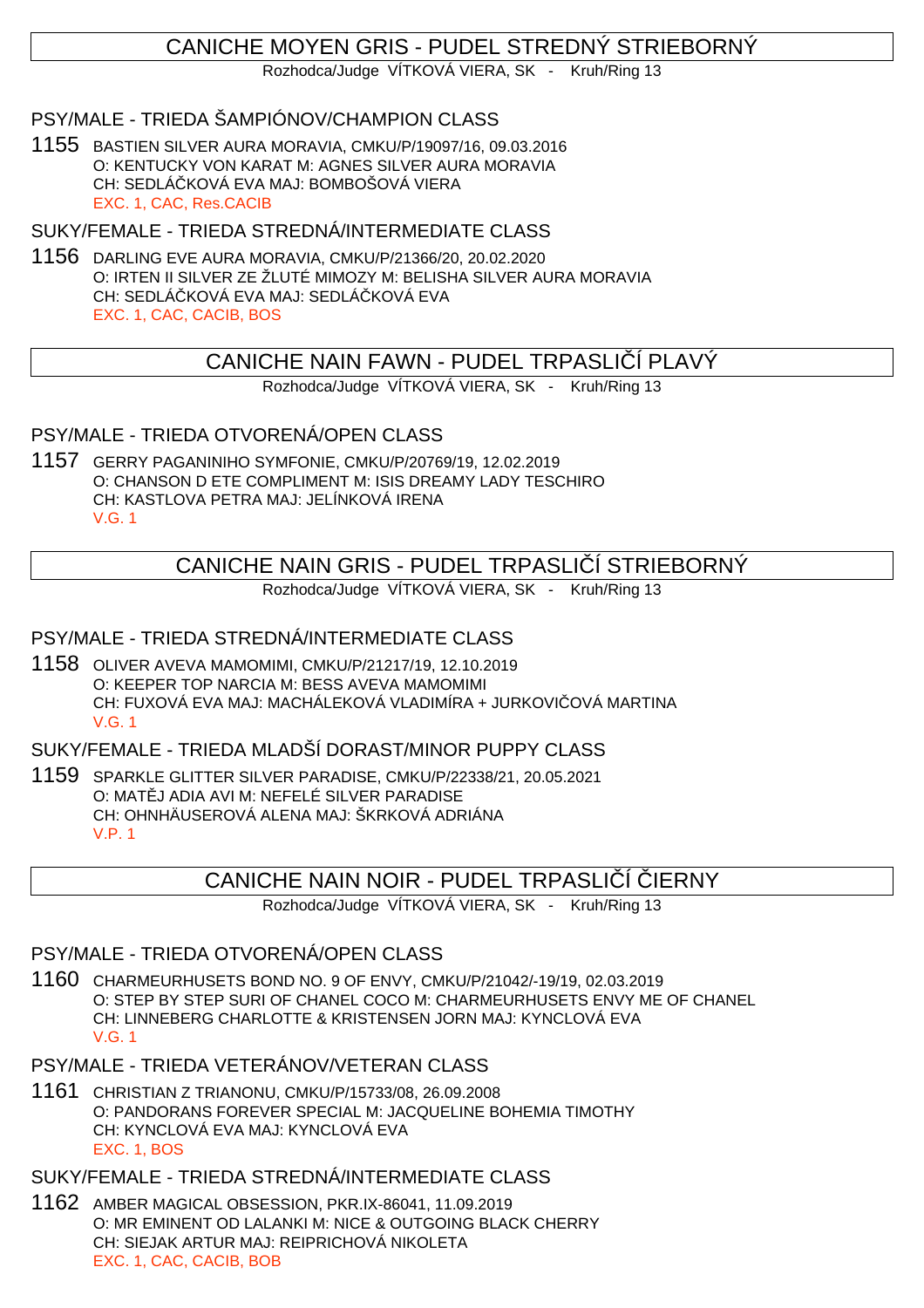# CAVALIER KING CHARLES SPANIEL (BLACK AND TAN)

Rozhodca/Judge POLGAR ANDRAŠ, SRB - Kruh/Ring 12

#### PSY/MALE - TRIEDA MLADÝCH/JUNIOR CLASS

1163 ORRY MAGIC MAGPIE, SPKP 4116, 22.07.2020 O: TORRY-TALII MINOWARA M: GARIA MAGIC MAGPIE CH: VYBIHALOVÁ HANA MAJ: KVETAKOVÁ LUCIA EXC. 1, CAJC

PSY/MALE - TRIEDA OTVORENÁ/OPEN CLASS

1164 LUMPÍK TEO LEMNA MINOR, SPKP 3340, 07.01.2017 O: ECLIPSE OKTI BIELY DÉMON M: ANERIDEE SAVANNAH CH: STLOUKALOVÁ VIERA MAJ: PARASKOVÁ SIMONA EXC. 1

PSY/MALE - TRIEDA ŠAMPIÓNOV/CHAMPION CLASS

1165 BODIE CORI SWEETHEART FROM LENTI, CMKU/CKC/16104/18, 29.05.2018 O: ELLECK ELI BIELY DÉMON M: CÁCORKA KOPIDLENSKÝ KAVALÍR CH: KAŠNÝ FRANTIŠEK MAJ: KAŠNÝ FRANTIŠEK EXC. 1, CAC

SUKY/FEMALE - TRIEDA MLADÝCH/JUNIOR CLASS

1166 ŠARLOTA FOON CHARMANDER, ÖHZB/CA 2760 A, 11.06.2020 O: MELROSE SMARTY M: ULMA FOON CHARMANDER CH: VYKOUKALOVÁ DANA MAJ: HAUSHAMMER PETRA EXC. 1, CAJC

#### SUKY/FEMALE - TRIEDA OTVORENÁ/OPEN CLASS

1167 BUBBLE CARESSEMA, SPKP 3975, 22.05.2019 O: BONITOS COMPANEROS BELLINI M: RENESMEE CARESSEMA CH: MACHA OVÁ EVA MAJ: GUNDÁŠOVÁ VERONIKA EXC. 1, CAC

# CAVALIER KING CHARLES SPANIEL (BLENHEIM)

Rozhodca/Judge POLGAR ANDRAŠ, SRB - Kruh/Ring 12

#### PSY/MALE - TRIEDA MLADÝCH/JUNIOR CLASS

1168 FRENCH KISS SCARLETT TEAM, SPKP 3925, 10.05.2020 O: L'AMOUR NIGHT SCARLETT TEAM M: STAR IS BORN SCARLETT TEAM CH: PREDNÁ MÁRIA MAJ: HIRSCH TATIANA EXC. 1, CAJC, Junior BOB

#### PSY/MALE - TRIEDA STREDNÁ/INTERMEDIATE CLASS

- 1169 ASSANTI BARYON CAVALIER, CLP/CKC/17204, 16.03.2020 O: AXISS ELI BIELY DÉMON M: PRISELIA TWE BIELY DÉMON CH: HAVLENOVÁ TEREZA MAJ: HAVLENA DAVID EXC. 1, CAC
- 1170 AUTUMN LEAVES SOLE DI MEZZANOTTE, SPKP 3825, 07.11.2019 O: NORBERT LOVE ME M: LUNA MAGNOLIA PASSCO CH: SCHIFFEROVÁ KLAUDIA MAJ: SCHIFFEROVÁ KLAUDIA EXC. 2, Res.CAC
- 1171 GUCCI ZLATÁ KOMÉTA, SPKP 3838, 27.12.2019 O: NATHAN MARADECO KING M: AUDREY ZLATA KOMÉTA CH: ŠIHLÁR JAROSLAV MAJ: SOBOTOVÁ ŠARLOTA EXC. 3

PSY/MALE - TRIEDA OTVORENÁ/OPEN CLASS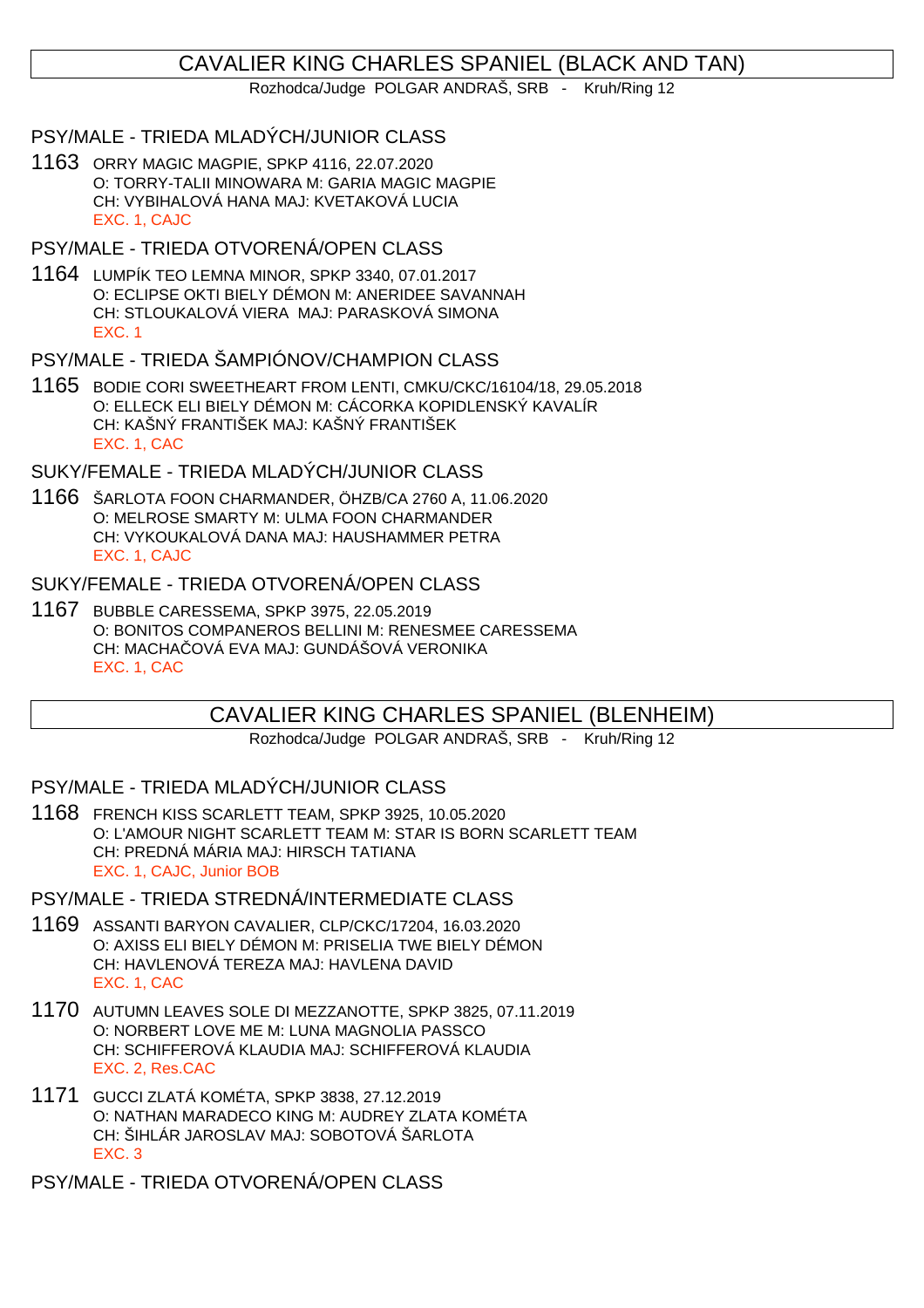1172 EZOP Z MALÉHO MAJERA, SPKP 3622, 31.08.2018 O: CRAZY ANGEL MARADECO KING M: CLOE Z MALÉHO MAJERA CH: LACÍKOVÁ BEATA MAJ: KRISTOFCAKOVA ZUZANA EXC. 1, CAC

# PSY/MALE - TRIEDA ŠAMPIÓNOV/CHAMPION CLASS

- 1173 PERFECT SMILE SCARLETT TEAM, CMKU/CKC/16300/-18/18, 27.06.2018 O: MASTERPIECE ELENSIS-THE ROYAL CHOICE M: DIAMOND IN THE SKY SCARLETT TEAM CH: PREDNÁ MARIA MAJ: HRONCOVÁ M.+M. EXC. 1, CAC, CACIB, BOB
- 1174 RUSSMIC READY TEDDY, SPKP 3908, 21.09.2019 O: CASTLEWYTCH RAVE ON WITH RUSSMIC M: HARANA MICA PARIS WITH RUSSMIC CH: SEDGBEER ANDREA MAJ: MIKULÁŠOVÁ INGRID EXC. 2, Res.CAC

#### SUKY/FEMALE - TRIEDA MLADÝCH/JUNIOR CLASS

- 1175 CASTLEVILLE KIMBERLY, OHZB/CA 2797 REG, 04.07.2020 O: CASTLEVILLE JUST LIKE A KING M: CASTLEVILLE A LITTLE SECRET CH: BLESSMANN MARLEN MAJ: HAUSHAMMER PETRA EXC. 1, CAJC
- 1176 ENNABLE SIXI BIELY DÉMON, SPKP 3972, 27.06.2020 O: SWEETBRIAR SHAKESPEARE M: SAXANNA NINI BIELY DÉMON CH: MIKULÁŠOVÁ INGRID MAJ: MIKULÁŠOVÁ INGRID EXC. 2

#### SUKY/FEMALE - TRIEDA STREDNÁ/INTERMEDIATE CLASS

- 1177 ATHERA BARYON CAVALIER, CLP/CKC/17207, 16.03.2020 O: AXISS ELI BIELY DÉMON M: PRISELIA TWE BIELY DÉMON CH: HAVLENOVÁ TEREZA MAJ: HAVLENA DAVID EXC. 1, CAC, CACIB, BOS
- 1178 BERRY WHITE MAGIC SHAYEN, CLP/CKC/17311, 03.05.2020 O: MAGIC CHARM´S TEQULIA SUNRISE M: SHAYEN OD PTA Í SKÁLY CH: ŠAŠKOVÁ HANA MAJ: ŠAŠKOVÁ HANA EXC. 2, Res.CAC
- 1179 MISIA K HONEY, SPKP 3868, 21.02.2020 O: ETAR PROKOPSKÁ HVEZDA M: MISIA K ALIEN CH: KLÁTIKOVÁ SIMONA MAJ: SUCHÁNKOVÁ OĽGA EXC. 3

### SUKY/FEMALE - TRIEDA OTVORENÁ/OPEN CLASS

- 1180 ANNABELLA CAROLINA SWEETS, SPKP 3765, 09.08.2019 O: LIANE´S CLEVELAND M: MISIA K CAROLINA CH: JUR OVÁ PETRA MAJ: JUR OVÁ PETRA EXC. 1, CAC
- 1181 BRITZI ITZI SILK MAGIC SHAYEN, CLP/CKC/17312, 03.05.2020 O: MAGIC CHARM´S TEQULIA SUNRISE M: SHAYEN OD PTA Í SKÁLY CH: ŠAŠKOVÁ HANA MAJ: ŠAŠKOVÁ HANA EXC. 2, Res.CAC
- 1182 MERCI VANMAR MAJESTY, SPKP 3764, 23.07.2019 O: CHIQUITO MAGNOLIA PASSCO M: ISABEL LADY VANMAR MAJESTY CH: LACKOVI OVÁ PETRA MAJ: BENKO UBOMÍR EXC. 3
- SUKY/FEMALE TRIEDA VETERÁNOV/VETERAN CLASS
- 1183 MEGGIE SALVIA ROSE, CMKU/CKC/13296/13, 08.04.2013 O: KENDY GOLD FRAKING M: GWENDY QUEEN SALVIA ROSE CH: IHÁKOVÁ DOBROMILA MAJ: JUGASOVÁ DANIELA BARBORA EXC. 1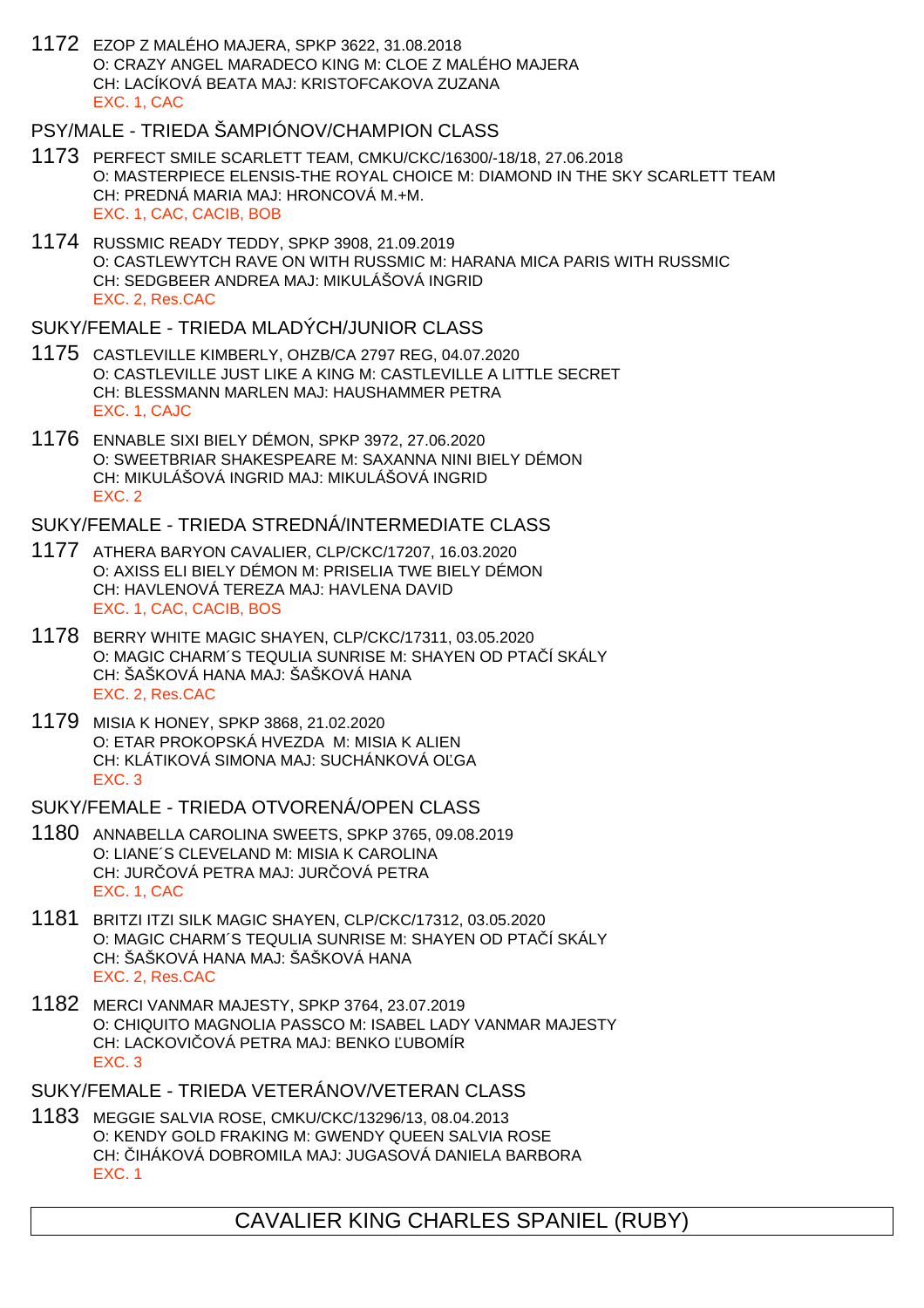### PSY/MALE - TRIEDA OTVORENÁ/OPEN CLASS

1184 ELCRIS FIRI BIELY DÉMON, SPKP 3761, 08.07.2019 O: ECLIPSE OKTI BIELY DÉMON M: ZIWA ELI BIELY DÉMON CH: MIKULÁŠOVÁ INGRID MAJ: MIKULÁŠOVÁ INGRID EXC. 1, CAC

#### SUKY/FEMALE - TRIEDA MLADÝCH/JUNIOR CLASS

1185 BELLATRIX ULI ZE SOUHVĚZDÍ LYRY, CMKU/CKC/17413/20, 03.06.2020 O: CINDERAIC KING OF THE ROAD M: ARIENNE ULI SWEETHEART FROM LENTI CH: CHYTILOVÁ ANETA MAJ: KAŠNÝ FRANTIŠEK EXC. 1, CAJC

#### SUKY/FEMALE - TRIEDA STREDNÁ/INTERMEDIATE CLASS

- 1186 ANNIE QUCK-QUCK YAS, CMKU/CKC/17058/20, 17.01.2020 O: MAVERICK ROYAUME DES CAVALIERS VALAISANS M: CELESTÝNA AURI Z PANSTVÍ LOMNICE CH: Š ASTNÁ MARIANA MAJ: KUPKOVÁ PETRA EXC. 1, CAC
- 1187 PRIXIE FIRI BIELY DÉMON, SPKP 3855, 21.01.2020 O: UNIKAT TWE BIELY DÉMON M: BEYRIS ELI BIELY DÉMON CH: MIKULÁŠOVÁ INGRID MAJ: MIKULÁŠOVÁ INGRID EXC. 2, Res.CAC

#### SUKY/FEMALE - TRIEDA OTVORENÁ/OPEN CLASS

1188 TANGERINE PROKOPSKÁ HVĚZDA, CMKU/CKC/16857/19, 19.09.2019 O: KABARET DOUBLE RED M: GOYA PROKOPSKÁ HVÍZDA CH: NOVÁKOVÁ HANA MAJ: JUGASOVÁ DANIELA BARBORA EXC. 1, CAC, Res.CACIB

# CAVALIER KING CHARLES SPANIEL (TRICOLOUR)

Rozhodca/Judge POLGAR ANDRAŠ, SRB - Kruh/Ring 12

#### PSY/MALE - TRIEDA DORAST/PUPPY CLASS

- 1189 CHRISBELL SIXI BIELY DÉMON, SPKP 4027, 02.12.2020 O: TOMIS TRI BIELY DÉMON M: VIXXIE TWE BIELY DÉMON CH: MIKULÁŠOVÁ INGRID MAJ: HAVLENA DAVID V.P. 1
- PSY/MALE TRIEDA MLADÝCH/JUNIOR CLASS
- 1190 XCELLENTE RIO MAGNOLIA PASSCO, SPKP 3901, 12.04.2020 O: PASCAVALE DOUGLAS M: LEONTINKA MAGNOLIA PASSCO CH: DOMANÍKOVÁ KATARÍNA MAJ: DOMANÍKOVÁ KATARÍNA EXC. 1, CAJC

#### PSY/MALE - TRIEDA STREDNÁ/INTERMEDIATE CLASS

- 1191 MISIA K GOOFY, SPKP 3798, 01.10.2019 O: NAZZ JAZZ MORAVIA EDEN M: MISIA K ANI KA CH: KLÁTIKOVÁ SIMONA MAJ: KLÁTIKOVÁ SIMONA EXC. 1, CAC
- 1192 WEMBLEY FIRI BIELY DÉMON, SPKP 3914, 09.04.2020 O: SWEETBIRAR SHAKESPEARE M: QISMEEN NINI BIELY DÉMON CH: ORBANOVÁ MONIKA MAJ: ORBANOVÁ MONIKA + ORBAN ANDREJ EXC. 2, Res.CAC

### PSY/MALE - TRIEDA OTVORENÁ/OPEN CLASS

1193 ODIN GERI SANTANA GWELLIAN, SPKP 3758, 29.03.2019 O: EASY PEASY DU CHATEAU NOBLESSE M: MISSOURI SANTANA GWELLIAN CH: ŠVÉDÍKOVÁ JITKA MAJ: ŠTEFÁNKOVÁ KAROLÍNA EXC. 1, CAC

PSY/MALE - TRIEDA ŠAMPIÓNOV/CHAMPION CLASS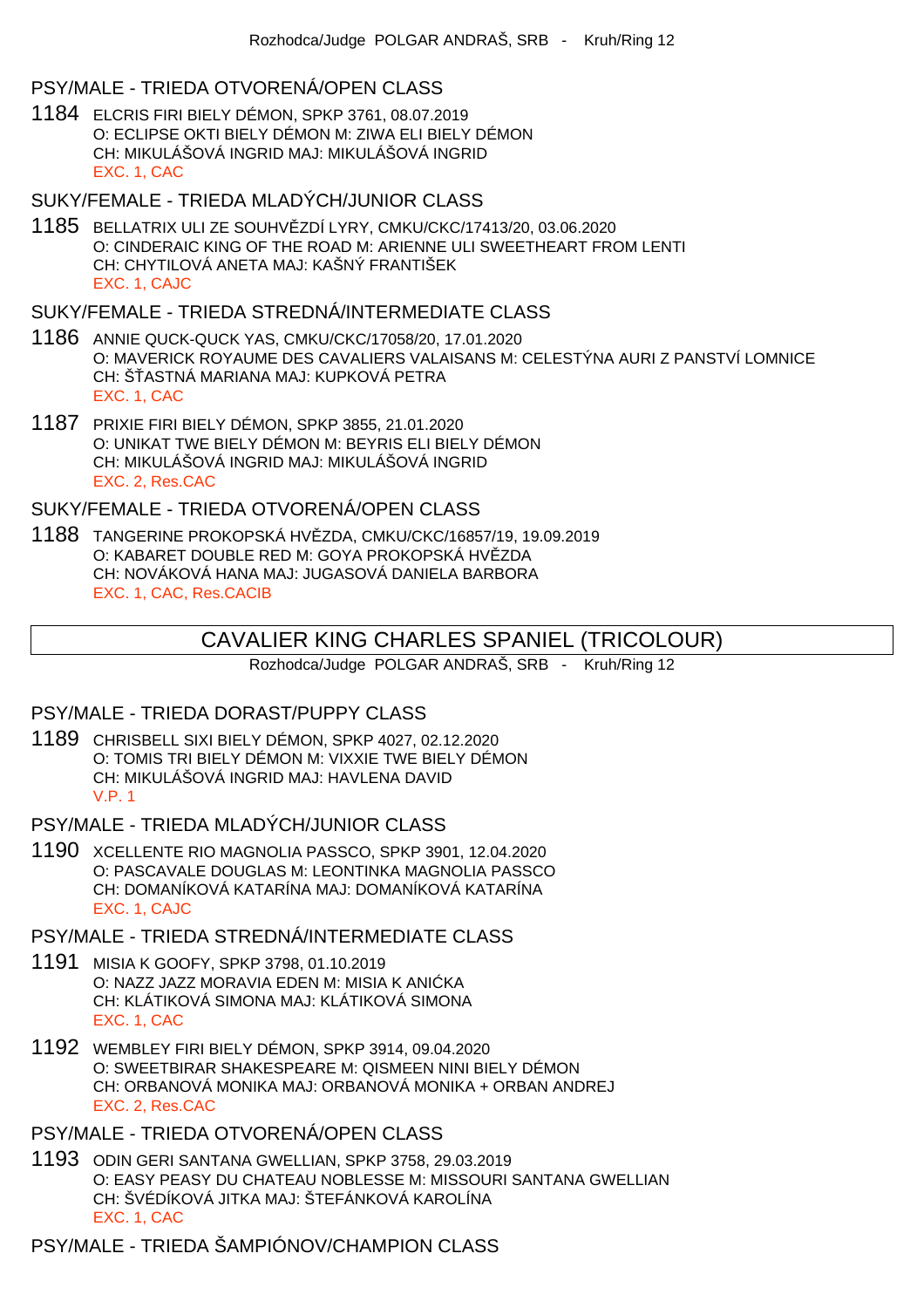1194 BONITOS COMPANEROS ZEAL WOMANIZER, CMKU/CKC/6830/-19/19, 24.02.2019 O: WOMANIZER OF AN EXCELLENT CHOICE M: BONITOS COMPANEROS RAVENNA CH: KIRSCHBAUM MARKUS MAJ: TO ÍKOVÁ JANKA EXC. 1, CAC, Res.CACIB

### SUKY/FEMALE - TRIEDA MLADÝCH/JUNIOR CLASS

- 1195 BELIEVE IN DESTINY SOLE DI MEZZANOTTE, SPKP 3960, 23.06.2020 O: WOMANIZER OF AN EXCELLENT CHOICE M: LUNA MAGNOLIA PASSCO CH: SCHIFFEROVÁ KLAUDIA MAJ: SCHIFFEROVÁ KLAUDIA EXC. 1, CAJC
- 1196 SAEBYE FIRI BIELY DÉMON, SPKP 3879, 28.02.2020 O: AXISS ELI BIELY DÉMON M: AIBIKKE TINI BIELY DÉMON CH: MIKULÁŠOVÁ INGRID MAJ: MIKULÁŠOVÁ INGRID V.G. 2

#### SUKY/FEMALE - TRIEDA STREDNÁ/INTERMEDIATE CLASS

1197 A´STAR IS BORN SOLE DI MEZZANOTTE, SPKP 3828, 07.11.2019 O: NORBERT LOVE ME M: LUNA MAGNOLIA PASSCO CH: SCHIFFEROVÁ KLAUDIA MAJ: SCHIFFEROVÁ KLAUDIA EXC. 1, CAC

#### SUKY/FEMALE - TRIEDA OTVORENÁ/OPEN CLASS

1198 QUEEN OF FORTUNE DE LOS URSIDOS KODIAK, LOE2474836, 21.07.2019 O: KAMELOT KNIGHT DE LOS URSIDOS KODIAK M: JO MARCH DE LOS URSIDOS KODIAK CH: GALOFRE CAMBRELENG ARTURO MARIA MAJ: SCHIFFEROVÁ KLAUDIA + OPREA NICOLETA EXC. 1, CAC

### SUKY/FEMALE - TRIEDA ŠAMPIÓNOV/CHAMPION CLASS

1199 CHLOE MAGNOLIA PASSCO, CMKU/CKC/14644/-15/15, 01.06.2015 O: LAMBERT LOVE ME M: MÉDEA OD PTA Í SKÁLY CH: DOMANÍKOVÁ KATARÍNA MAJ: JUGASOVÁ DANIELA BARBORA EXC. 1, CAC

# CHIHUAHUA LONG-HAIRED - VAAVA DLHOSRSTÁ

Rozhodca/Judge POLGAR ANDRAŠ, SRB - Kruh/Ring 12

#### PSY/MALE - TRIEDA MLADŠÍ DORAST/MINOR PUPPY CLASS

- 1200 JUPITER OF FAIDRA CIA POD VRÁŽÍ, CMKU/CHI/26674/21, 12.05.2021 O: SPECIAL GUEST LUKE DANES M: FAIDRA OF RIA CIA POD VRÁŽÍ CH: PLOUHAROVÁ REGINA MAJ: PLOUHAROVÁ REGINA V.P. 1
- PSY/MALE TRIEDA MLADÝCH/JUNIOR CLASS
- 1201 DIOR CHRISTIAN ROYAL CORIVIA, CMKU/CHI/25219/20, 10.04.2020 O: DRESSED BY MICHAEL KORS-PC DI SAN GIMIGNANO M: SPECIAL GUEST MELISSA CH: ŠKULTÉTYOVÁ NIKOL MAJ: ŠKULTÉTYOVÁ NIKOL EXC. 1, CAJC, Junior BOB

#### PSY/MALE - TRIEDA STREDNÁ/INTERMEDIATE CLASS

1202 DIEGO THE BEST OF, SPKP 9193, 16.12.2019 O: ECLIPSE VIDA PERRA M: ULTIMA THE BEST OF CH: SCHVARZBACHEROVI B+M MAJ: SCHVARZBACHER MILAN EXC. 1, CAC

#### PSY/MALE - TRIEDA OTVORENÁ/OPEN CLASS

- 1203 CYRIL OD SUCHLICE, SPKP 8965, 02.07.2019 O: COUDY ZE STRMÉ M: OXANA OD SUCHLICE CH: CÍBÍKOVÁ KATARÍNA MAJ: CÍBIKOVÁ KATARÍNA EXC. 4
- 1204 KEEP ON RUNNING LEO VALENTINA, SPKP 8974, 12.06.2019 O: ZAMATOVÉ O KO CAVALLI M: DELICIOUS CANDY LEO VALENTINA CH: KAPECOVÁ OLENA MAJ: HORÁ IKOVÁ KATARÍNA EXC. 3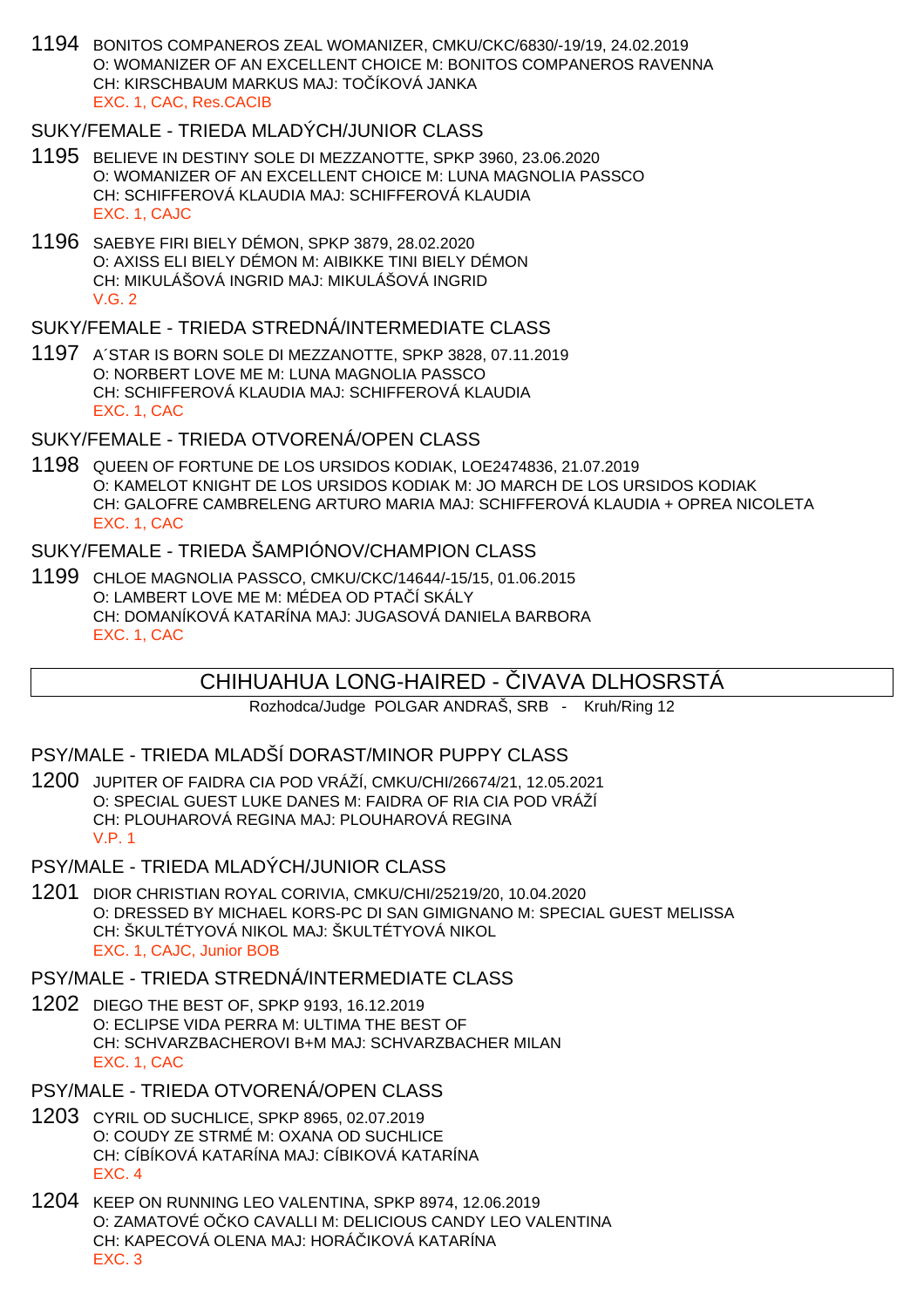- 1205 PLATINUM KID MASTER LOVE, CMKU/CHI/25266/-20/20, 09.01.2020 O: LAYMINGAS-SHORI SHOWMAN M: PLATINUM KID EMILIYA FORTUNA CH: HODUNOVA ELENA MAJ: BARANOVA JEKATERINA EXC. 2, Res.CAC
- 1206 SHAH ARPILIN SAMARITH, RKF 5407130, 12.07.2018 O: SHAH ARPILIN AH-HO KUBANITE M: SHAH ARPILIN JAZIRA PONYO CH: ANDROSENKO LINA MAJ: ANTAL ALEXANDRA EXC. 1, CAC, CACIB, BOB
- PSY/MALE TRIEDA ŠAMPIÓNOV/CHAMPION CLASS
- 1207 MY PRECIOUS MAKE LOVE, SE18575/2017, 13.03.2017 O: MY PRECIOUS MAXIMUZ M: MY PRECIOUS I LOVE YOU CH: PEEKER IRENE MAJ: FLOBERGSETER LINE ABS.
- 1208 PLATINUM KID IMPERATOR, CMKU/CHI/23816/-19/18, 23.11.2018 O: NOBBI NEIL SHUMAHER M: GYUREN CH: HODUNOVA ELENA MAJ: BARANOVA JEKAT RINA EXC. 1, CAC, Res.CACIB
- SUKY/FEMALE TRIEDA MLADŠÍ DORAST/MINOR PUPPY CLASS
- 1209 AIRA ANGELS SOLUBIST DOG, SPKP 9814, 07.03.2021 O: KARLOS MINI BIG DOG M: HANNAH II. HENRIET´S GARDEN CH: BISTÁKOVÁ SO A MAJ: BEB ÁKOVÁ ZUZANA V.P. 1

SUKY/FEMALE - TRIEDA DORAST/PUPPY CLASS

1210 DOVANES PATRISHA, CMKU/CHI/26635/21, 16.01.2021 O: DUMAS MALKANORAH M: DOVANES OXFORD STAR CH: DOVÄNE OLGA MAJ: SOU KOVÁ ŠÁRKA V.P. 1

SUKY/FEMALE - TRIEDA MLADÝCH/JUNIOR CLASS

1211 RENESMEE PORTA CASSOVIA, SPKP 9498, 12.08.2020 O: KNIGHT RIDER CHILARIOUS M: AMMERON SANTA BARBARA CH: TKA IKOVÁ MIRIAM MAJ: TKA IKOVÁ MIRIAM EXC. 1, CAJC

SUKY/FEMALE - TRIEDA STREDNÁ/INTERMEDIATE CLASS

1212 HARMONIA OF JULY CIA POD VRÁŽÍ, CMKU/CHI/24401/19, 07.09.2019 O: NARATOR DA MINHA QUINTA M: SPECIAL GUEST JULIET CAPULET CH: PLOUHAROVÁ REGINA MAJ: PLOUHAROVÁ REGINA EXC. 1, CAC

SUKY/FEMALE - TRIEDA OTVORENÁ/OPEN CLASS

- 1213 JOLLY BERRY LEO VALENTINA, SPKP 8971, 26.05.2019 O: VAH HELSING MAKOKO ORYS M: GEM LEO VALENTINA CH: KAPECOVÁ OLENA MAJ: KAPECOVÁ OLENA EXC. 3
- 1214 LOLITTA PORTA CASSOVIA, SPKP 8736, 01.12.2018 O: LUCKY WINNERS NOBLE BLOOD M: HETTIE PORTA CASSOVIA CH: TKA IKOVÁ MIRIAM MAJ: TKA IKOVÁ MIRIAM EXC. 1, CAC, Res.CACIB
- 1215 VALERY SOMEONE FOR ALL, SPKP 9021, 16.08.2019 O: DZHANELITI STAR CHESTER CALISTO M: BLESSED MARVEL LAURA CHOCO DANCE CH: BOGÁROVÁ ADELAIDA MAJ: MÁSLOVÁ HANA EXC. 2, Res.CAC

SUKY/FEMALE - TRIEDA ŠAMPIÓNOV/CHAMPION CLASS

1216 WONDERFUL PRINCESS THE BEST OF, SPKP 8691, 22.10.2018 O: FIRE OPAL LEO VALENTINA M: OLIVIA THE BEST OF CH: SCHVARZBACHEROVI B+M MAJ: SCHVARZBACHER MILAN EXC. 1, CAC, CACIB, BOS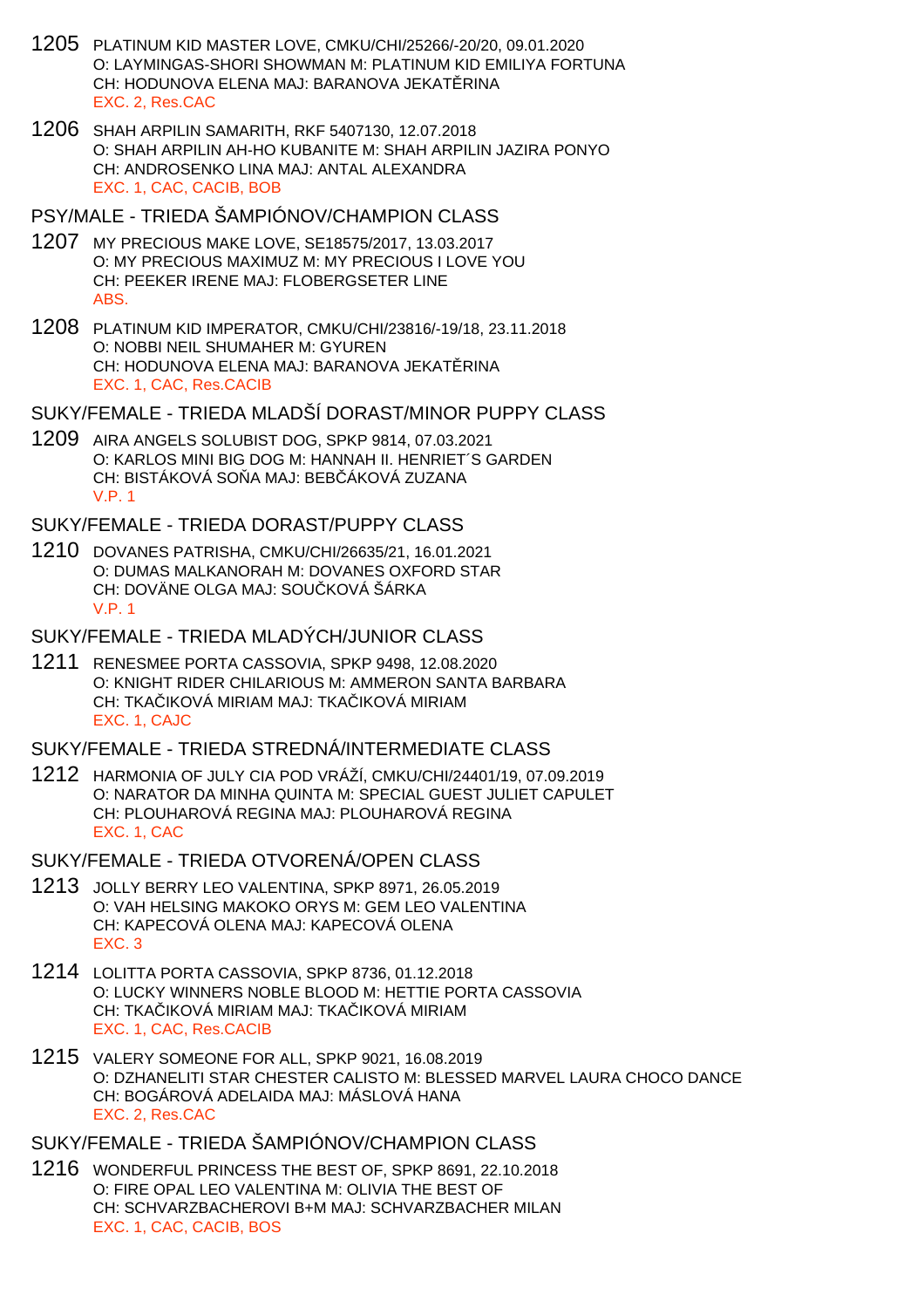# CHIHUAHUA SMOOTH-HAIRED - VAVA KRÁTKOSRSTÁ

Rozhodca/Judge POLGAR ANDRAŠ, SRB - Kruh/Ring 12

### PSY/MALE - TRIEDA STREDNÁ/INTERMEDIATE CLASS

1217 SPECIAL GUEST TWEETY, CMKU/CHI/25399/-20/19, 06.11.2019 O: BRAMERITA BOYDISIN DAPPER M: SPECIAL GUEST KNITTED HOLLY CH: ŠVECOVÁ VIERA MAJ: NEDOROSTOVÁ BARBORA EXC. 1, CAC, CACIB, BOS

#### PSY/MALE - TRIEDA OTVORENÁ/OPEN CLASS

1218 EAGLE IN A STORM Z D DINSKÉHO VALU, CMKU/CHI/24345/19, 28.08.2019 O: OVER THE STORM HAPPY GANG M: GAIA SONG QUEEN'S DIAMOND CH: WOLLEROVÁ RENATA MAJ: KRÁLÍKOVÁ JANA EXC. 1, CAC, Res.CACIB

### SUKY/FEMALE - TRIEDA MLADÝCH/JUNIOR CLASS

1219 MISTY MEADOW´S CATWOMAN-PC, CMKU/CHI/25886/-20/20, 06.04.2020 O: MISTY MEADOW´S ORLANDO FURIOSO-PC M: MM´S ALICE ROI-PC DI SAN GIMIGNANO CH: LEHTINEN-COCHETTI TUULA RIITTA MAJ: ŠKULTÉTYOVÁ NIKOL EXC. 1, CAJC, Junior BOB

### SUKY/FEMALE - TRIEDA STREDNÁ/INTERMEDIATE CLASS

1220 LA CORONA LUXARDO STAR, CMKU/CHI/25215/20, 29.03.2020 O: NERO OD JITKOVSKÉHO POTOKA M: QUINCHITTA Z D DINSKÉHO VALU CH: KRÁLÍKOVÁ JANA MAJ: KRÁLÍKOVÁ JANA EXC. 1, CAC, Res.CACIB

# SUKY/FEMALE - TRIEDA OTVORENÁ/OPEN CLASS

1221 FAIDRA OF RIA CIA POD VRÁŽÍ, CMKU/CHI/23237/18, 20.08.2018 O: SPECIAL GUEST FINNISH WINTER M: ISTORIA SVAJONIU ANGELAS CH: PLOUHAROVÁ REGINA MAJ: PLOUHAROVÁ REGINA EXC. 1, CAC

# SUKY/FEMALE - TRIEDA ŠAMPIÓNOV/CHAMPION CLASS

1222 BUBBLE BORN TO BE STAR, CMKU/CHI/24506/19, 06.10.2019 O: FUJISTAR FOR ANGELS S LIPETSKIH OZER M: WHITE MAGIC MINEO CH: SOU KOVÁ ŠÁRKA MAJ: SOU KOVÁ ŠÁRKA EXC. 1, CAC, CACIB, BOB

# CHIN - JAPONSKÝ ŠPANIEL

Rozhodca/Judge VÍTKOVÁ VIERA, SK - Kruh/Ring 13

### PSY/MALE - TRIEDA OTVORENÁ/OPEN CLASS

1223 CHICO Z ROSENTHALU, CMKU/JCH/4006/19, 27.04.2019 O: HIN SATORI PREKRASNIY PAVEL M: ZANA OD DVOU OLECH CH: ROSENTHALOVÁ SVÍTLANA MAJ: ROSENTHALOVÁ SVÍTLANA EXC. 1, CAC, CACIB, BOB

# CHINESE CRESTED DOG HAIRLESS - ÍNSKY CHOCHOLATÝ PES BEZ SRSTI

Rozhodca/Judge POLGAR ANDRAŠ, SRB - Kruh/Ring 12

### PSY/MALE - TRIEDA STREDNÁ/INTERMEDIATE CLASS

1224 XANTHIM Z JASNÉ HVĚZDY, CMKU/CIN/7019/20, 13.05.2020 O: NEXUS JEMALLE M: JULIETT Z JASNÉ HV ZDY CH: SZURMANOVÁ MICHAELA MAJ: NAVRÁTILOVÁ MARKÉTA EXC. 1, CAC, Res.CACIB

PSY/MALE - TRIEDA OTVORENÁ/OPEN CLASS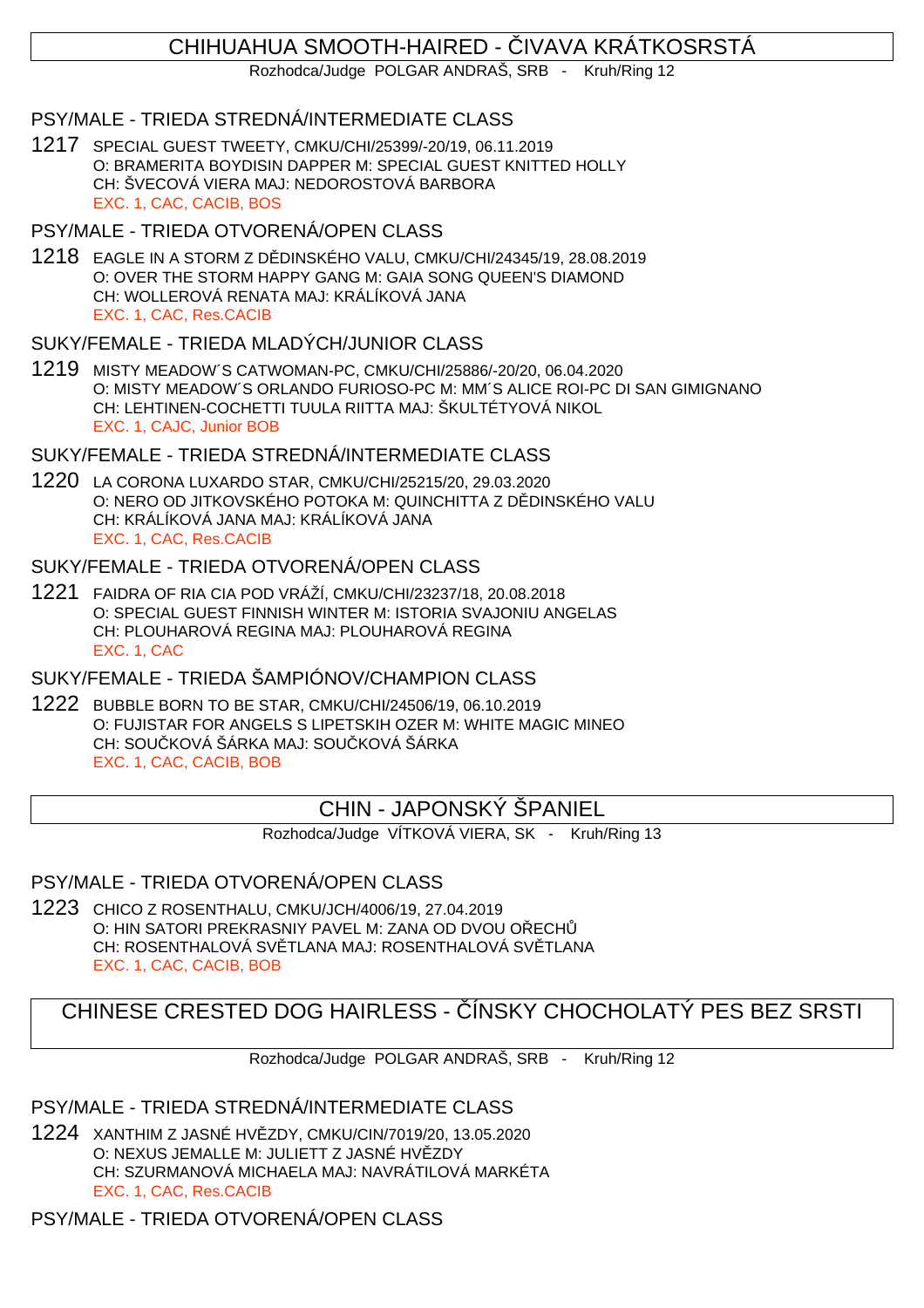1225 KENZO ANGEL CARAMELLA´S FAMILY, ÖHZB/CC 900 A, 25.07.2019 O: CASMAI STANDING OVATION M: GINGER CARAMELLA´S FAMILY CH: KOŠ, OVÁ GABRIELA MAJ: KOŠ, OVÁ GABRIELA EXC. 1, CAC

# PSY/MALE - TRIEDA ŠAMPIÓNOV/CHAMPION CLASS

- 1226 EVER CLEVER WINNING SMILE, SPKP 2131, 04.06.2019 O: LA LALAND WINNING SMILE M: ZENDY WINNING SMILE CH: PAPKOUSKAJA ANASTASIA MAJ: OLBERTOVÁ ZUZANA + LIEGL CHRISTINE EXC. 1, CAC, CACIB, BOB
- 1227 JAMES BOND CARAMELLA´S FAMILY, ÖHZB/CC 872 A, 04.12.2018 O: CAVHILL CONFUCIUS SAY M: DIVA FOREVER CARAMELLA´S FAMILY CH: KOŠ OVÁ GABRIELA MAJ: KOŠ OVÁ GABRIELA EXC. 2, Res.CAC

## SUKY/FEMALE - TRIEDA MLADÝCH/JUNIOR CLASS

1228 NEXT TOP MODEL CARAMELLA´S FAMILY, ÖHZB/CC 969 A, 19.08.2020 O: CAPTURE GAMBITAS M: GINGER CARAMELLA´S FAMILY CH: KOSCOVA GABRIELA MAJ: KOŠ OVÁ GABRIELA EXC. 1, CAJC, Junior BOB

#### SUKY/FEMALE - TRIEDA STREDNÁ/INTERMEDIATE CLASS

1229 XANNA Z JASNÉ HVĚZDY, CMKU/CIN/7022/20, 13.05.2020 O: NEXUS JEMALLE M: JULIETT Z JASNÉ HV ZDY CH: SZURMANOVÁ MICHAELA MAJ: SZURMANOVÁ MICHAELA EXC. 1, CAC, CACIB, BOS

#### SUKY/FEMALE - TRIEDA OTVORENÁ/OPEN CLASS

- 1230 ISABELLA PUNKED BENJAMIN, SPKP 2141, 28.11.2019 O: KLARK BOS BOHEMIA M: DAPHNE PUNKED BENJAMIN CH: KUBOVÁ BARBORA MAJ: DOPJEROVÁ ZUZANA EXC. 2, Res.CAC
- 1231 XANTI Z JASNÉ HVĚZDY, CMKU/CIN/7023/20, 13.05.2020 O: NEXUS JEMALLE M: JULIETT Z JASNÉ HV ZDY CH: SZURMANOVÁ MICHAELA MAJ: SZURMANOVÁ MICHAELA EXC. 1, CAC, Res.CACIB

# CHINESE CRESTED DOG POWDERPUFF - ÍNSKY CHOCHOLATÝ PES **DLHOSRSTÝ**

Rozhodca/Judge POLGAR ANDRAŠ, SRB - Kruh/Ring 12

### SUKY/FEMALE - TRIEDA MLADÝCH/JUNIOR CLASS

1232 ENERGY DI HOLLY-MOLLY, SPKP 2171, 08.06.2020 O: YAM MEY´S CUSTOM BOY M: ENERGY BOOGY-WOOGY CH: SYCHOVA YULIYA MAJ: UPTÁKOVÁ NIKOLA + SYCHOVA YULIYA EXC. 1, CAJC

# SUKY/FEMALE - TRIEDA STREDNÁ/INTERMEDIATE CLASS

1233 GALADRIEL FREUHARTANG, CMKU/CIN/7002/20, 02.03.2020 O: KARAKUSH NOTHING UP MY SLEEVE M: DAKOTA DEI FREUHARTANG CH: KUBINOVÁ HANA MAJ: KUBINOVÁ HANA EXC. 1, CAC

# COTON DE TULÉAR

Rozhodca/Judge POLGAR ANDRAŠ, SRB - Kruh/Ring 12

# PSY/MALE - TRIEDA OTVORENÁ/OPEN CLASS

1234 ELIÁŠ Z POŘÍČSKÉHO STATKU, CMKU/CTU/2639/18, 30.12.2018 O: LITTLE MIKY FROM COTTON HOME M: DAMION ANGELA Z PO Í SKÉHO STATKU CH: TRKOLOVÁ NA LA MAJ: LÁNÍ KOVÁ EVA EXC. 2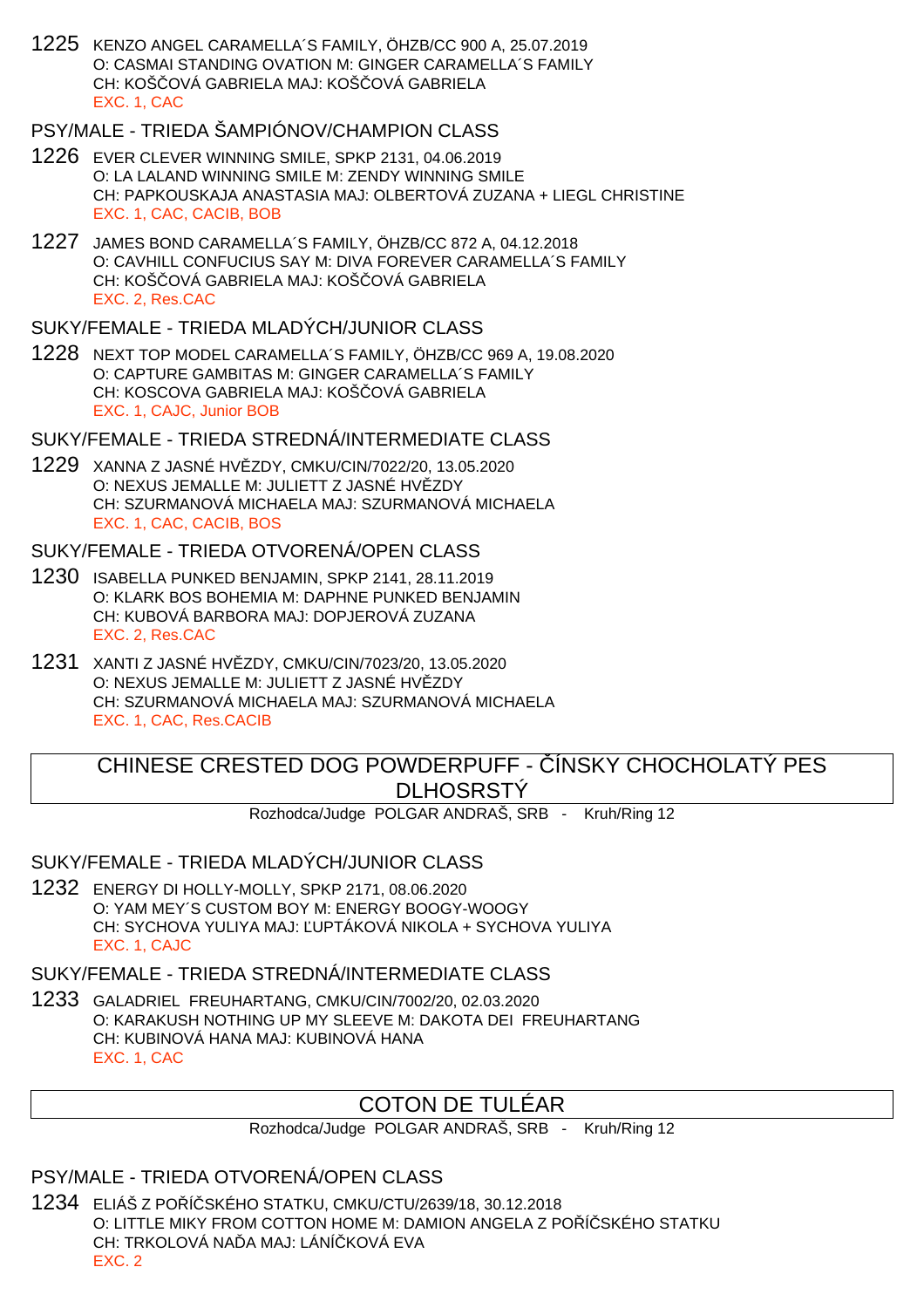1235 ONE LOVE DU HAUT MARAIS, CMKU/CTU/2605/-18/18, 07.03.2018 O: LARGO WINCH DU HAUT MARAIS M: LIBERTE CHERIE DU HAUT MARAIS CH: POLET PLACES VERONIQUE MAJ: SALVÉTOVÁ RADANA EXC. 1, CAC, Res.CACIB

# PSY/MALE - TRIEDA ŠAMPIÓNOV/CHAMPION CLASS

1236 ORPHEUS JO-LUC BEST OF COTTON, CMKU/CTU/2333/16, 16.06.2016 O: LUCKY HEL-DJE BEST OF COTTON M: JOYS-VAN-ROY BEST OF COTTON CH: REMSOVÁ BLANKA MAJ: LÁNÍ KOVÁ EVA EXC. 1, CAC, CACIB, BOB

#### SUKY/FEMALE - TRIEDA DORAST/PUPPY CLASS

1237 SI-DOUCE-STELLA DU CASTEL DE LA ROCHE AUX FEES, CMKU/CTU/2895/-21/21, 29.01.2021 O: POLAIRE DU CLOS D´EMMA M: MY-WAY-TO-HAPPINESS DU CASTEL DE LA ROCHE AUX FEES CH: FAUREZ SYLVIO & FLORANCE MAJ: SCHAFFEROVÁ PAVLÍNA V.P. 1

#### SUKY/FEMALE - TRIEDA STREDNÁ/INTERMEDIATE CLASS

1238 RIVER DIAMOND DU CASTEL DE LA ROCHE AUX FEES, CMKU/CTU/2811/-20/20, 20.05.2020 O: IPSO-FACTO DU CASTEL DE LA ROCHE AUX FEES M: IVANA DU CASTEL DE LA ROCHE AUX FEES CH: FAUREZ SYLVIO&FLORENCE MAJ: SCHAFEROVÁ LUDMILA EXC. 1, CAC, Res.CACIB

#### SUKY/FEMALE - TRIEDA OTVORENÁ/OPEN CLASS

1239 ELYSEE RÁJ KARPAT, CMKU/CTU/2001/14, 03.02.2014 O: JABORANO PÁTELÉ JETYNKY M: MADAME AVELAINE RÁJ KARPAT CH: KR ŽELOVÁ ŠÁRKA MAJ: SALVÉTOVÁ RADANA EXC. 1, CAC

#### SUKY/FEMALE - TRIEDA ŠAMPIÓNOV/CHAMPION CLASS

- 1240 CHARLOTTE RÁJ KARPAT, CMKU/CTU/2226/15, 09.07.2015 O: ZOUAVE RÁJ KARPAT M: BRILLIANT DIAMONT RÁJ KARPAT CH: KR ŽELOVÁ ŠÁRKA MAJ: SALVÉTOVÁ RADANA EXC. 2, Res.CAC
- 1241 GRAND COCONUT OF CUTEBERRY, SPKP 275, 25.01.2020 O: JESPERSEN'S CHIEF M: COOL TO BE CUTEBERRY CH: HARSÁNYIOVÁ ANNA MAJ: HARSÁNYIOVÁ ANNA EXC. 1, CAC, CACIB, BOS

# GRIFFON BELGE - BELGICKÝ GRIFON

Rozhodca/Judge POLGAR ANDRAŠ, SRB - Kruh/Ring 12

### SUKY/FEMALE - TRIEDA MLADŠÍ DORAST/MINOR PUPPY CLASS

1242 CHRISTINA OD HUNKOVSKÉHO RYBNÍKA, CMKU/BEG/5192/21, 14.03.2021 O: VITA GRIFF GLENN HUGHES M: TIFFANY Z LOVECKÉHO ZÁMEČKU CH: MACÍKOVÁ MARCELA MAJ: MACÍKOVÁ MARCELA V.P. 1

SUKY/FEMALE - TRIEDA OTVORENÁ/OPEN CLASS

1243 YULIETTE FRANCOUZSKÁ LILIE, SPKP 375, 02.08.2019 O: KENZO PETR V PES M: JULIETT BLACK BEAUTY FRANCOUZSKÁ LILIE CH: NEVŠÍMALOVÁ KAMILA MAJ: PRUŽINOVÁ CARMEN EXC. 1, CAC, CACIB, BOB

### GRIFFON BRUXELLOIS - BRUSELSKÝ GRIFON

Rozhodca/Judge POLGAR ANDRAŠ, SRB - Kruh/Ring 12

### PSY/MALE - TRIEDA ŠAMPIÓNOV/CHAMPION CLASS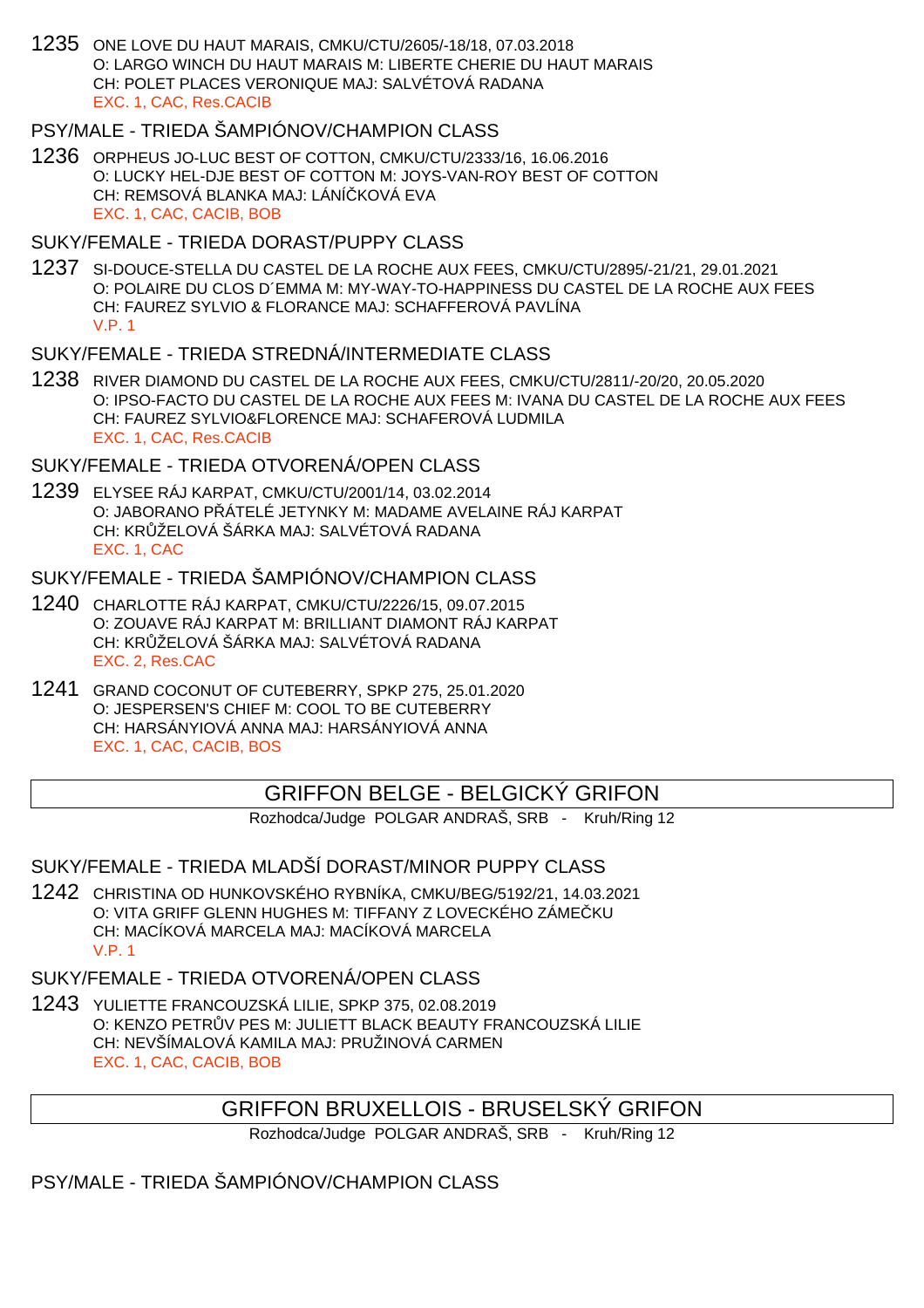1244 DESPERADO TOO MUCH LOVE, SPKP 359, 08.05.2019 O: SAVENKOFF CAPONE GOLDENE HORDE M: UNIQUE GIRL DE LA TORMENTA DEL MAR CH: BALOGHOVÁ LUCIA MAJ: BALOGHOVÁ LUCIA EXC. 1, CAC, CACIB, BOB

### SUKY/FEMALE - TRIEDA MLADÝCH/JUNIOR CLASS

1245 ICI PICI TOO MUCH LOVE, SPKP 393, 12.08.2020 O: ROTERR GRIFF UO-TO-DATE M: ROTERR GRIFF KLAVDIYA CH: BALOGHOVÁ LUCIA MAJ: BALOGHOVÁ LUCIA EXC. 1, CAJC, Junior BOB

SUKY/FEMALE - TRIEDA VETERÁNOV/VETERAN CLASS

1246 FANTASY BOHEMIA HAPET, CMKU/BRG/2798/13, 05.08.2013 O: SHEVILAN O"HENRY BOHEMIA HAPET M: BESINKA MAWPET CH: PETROVÁ HANA MAJ: MACÍKOVÁ MARCELA EXC. 1, BOS

# KING CHARLES SPANIEL

Rozhodca/Judge VÍTKOVÁ VIERA, SK - Kruh/Ring 13

### PSY/MALE - TRIEDA ŠAMPIÓNOV/CHAMPION CLASS

1247 FARAWAY KINGDOM IZUZ, CLP/KCS/1519, 11.09.2017 O: GALAXY LOVE REAL MIRACLE M: FIEBE Z ROZENTHALU CH: HILDEBRANDOVÁ IVANA MAJ: HILDEBRANDOVÁ IVANA EXC. 1, CAC, CACIB, BOB

SUKY/FEMALE - TRIEDA ŠAMPIÓNOV/CHAMPION CLASS

1248 PRINCES POLLY Z ROSENTHALU, CLP/KCS/1512, 21.08.2017 O: TAYO OD DVOU OŘECHŮ M: ISABELLA Z ROSENTHALU CH: ROSENTHALOVÁ SV TLANA MAJ: ROSENTHALOVÁ SV TLANA EXC. 1, CAC, CACIB, BOS

# LHASA APSO

Rozhodca/Judge VÍTKOVÁ VIERA, SK - Kruh/Ring 13

PSY/MALE - TRIEDA STREDNÁ/INTERMEDIATE CLASS

1249 SAYONARA APSO KING OF THE RINGS, MET.LH.AP.30/20, 14.02.2020 O: CH KUMI KIAN BEAUTIFUL STRANGER M: CH SUNSHINE SAYONARA STARA BASTA CH: CSIZMADIA ISTVÁNNÉ MAJ: CSIZMADIA ISTVÁNNÉ EXC. 1, CAC, CACIB, BOS

PSY/MALE - TRIEDA ŠAMPIÓNOV/CHAMPION CLASS

1250 ARMANI IVEPET LATGATE, SPKP 755, 18.03.2018 O: SIIMLINE´S LOVE LEGACY TRUTH M: TI LA SHU ZKY FULL OF STARS CH: JELEVICA K. MAJ: PETRÁKOVÁ IVETA EXC. 1, CAC, Res.CACIB

SUKY/FEMALE - TRIEDA MLADŠÍ DORAST/MINOR PUPPY CLASS

1251 PARIS IVEPET, SPKP 820, 20.05.2021 O: RADICALLY´S DANIEL M: HÉRA IVEPET CH: PETRÁKOVÁ IVETA MAJ: PETRÁKOVÁ IVETA V.P. 1

SUKY/FEMALE - TRIEDA STREDNÁ/INTERMEDIATE CLASS

1252 SAYONARA APSO PARTI PRINCESS, MET.LH.AP.31/20, 14.02.2020 O: CH KUMI KIAN BEAUTIFUL STRANGER M: CH SUNSHINE SAYONARA STARA BASTA CH: CSIZMADIA ISTVÁNNÉ MAJ: CSIZMADIA ISTVÁNNÉ EXC. 1, CAC, CACIB, BOB

# MALTESE - MALTÉZSKY PSÍK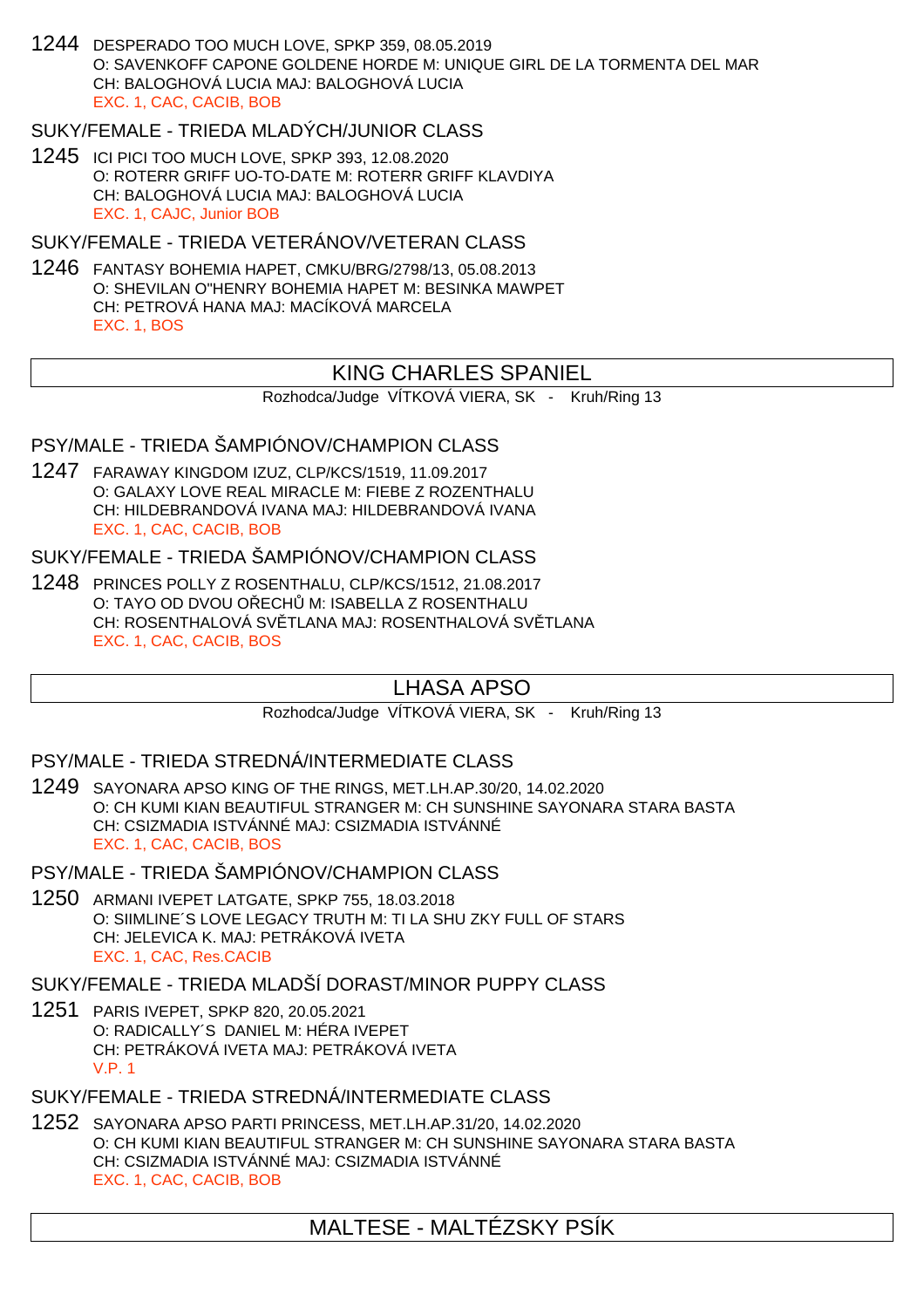### PSY/MALE - TRIEDA STREDNÁ/INTERMEDIATE CLASS

- 1253 MISSIS WHITE MAVERICK MITCHELL, SPKP 562, 28.11.2019 O: CINECITTA´ SETH ROGEN M: A SORPRESA VINCO IO DELL´ANTICA STORIA CH: VEZZANI BARBARA MAJ: DARNADYOVÁ ANNA ABS.
- PSY/MALE TRIEDA OTVORENÁ/OPEN CLASS
- 1254 CARWYN Z NOVÉHO M STA, SPKP 555, 21.10.2019 O: NICE VIEW MALTEZZI M: CHARLEEN Z NOVÉHO M STA CH: KYNZLOVÁ MONIKA MAJ: ŠPÁNIKOVÁ DANIELA EXC. 1, CAC, CACIB, BOB

#### PSY/MALE - TRIEDA ŠAMPIÓNOV/CHAMPION CLASS

1255 LOLI SHOP TIP TOP, CMKU/MA/10972/-19/19, 23.03.2019 O: ACE OF WHITE DRAMA KR M: SUNN DE LION S´S LUBAVA SWALLOW CH: PETROVA MARINA MAJ: PELOUŠKOVÁ HANA EXC. 1, CAC, Res.CACIB

SUKY/FEMALE - TRIEDA MLADÝCH/JUNIOR CLASS

- 1256 KISSY TIP TOP HANAPEL WHITE STAR, CMKU/MA/11136/20, 09.08.2020 O: LOLI SHOP TIP TOP M: PALOMA WEDDING DAY CH: PELOUŠKOVÁ HANA MAJ: PELOUŠKOVÁ HANA EXC. 1, CAJC, Junior BOB
- 1257 ZAFIRA ZBENVAK, CMKU/MA/11160/20, 27.08.2020 O: WILD EXPECTATIONS OF MARQUESS M: UTARA ZBENVAK CH: BENEŠOVÁ ZDE KA MAJ: DUCHO OVÁ KAMILA + BENEŠOVÁ ZDE KA EXC. 2

### SUKY/FEMALE - TRIEDA OTVORENÁ/OPEN CLASS

1258 MARLENE SWEET STAR MAGIC MALTESE, CMKU/MA/10984/19, 18.10.2019 O: CHRISTOFER STAR MAGIC MALTESE M: ROSMARIA MONDAK STAR MAGIC MALTESE CH: MLEZIVOVÁ SO A MAJ: MLEZIVOVÁ SO A EXC. 1, CAC, CACIB, BOS

# MOPS (PUG)

Rozhodca/Judge VÍTKOVÁ VIERA, SK - Kruh/Ring 13

SUKY/FEMALE - TRIEDA MLADÝCH/JUNIOR CLASS

1259 TALISMAN MAD-MOPS, SPKP 3851, 20.03.2020 O: CH SUPREME TRIUMPH VANGUISHER M: CH FANTASY MAD-MOPS CH: NAGY KORNÉL MAJ: NAGY KORNÉL EXC. 1, CAJC, Junior BOB, BOB

SUKY/FEMALE - TRIEDA STREDNÁ/INTERMEDIATE CLASS

1260 ORNELLA MUTI MAD-MOPS, SPKP 3803, 25.08.2019 O: CH GROF LEGEND PATON GOLD SHOT M: JCH DORYAN MAD-MOPS CH: NAGY KORNÉL MAJ: NAGY KORNÉL EXC. 1, CAC, CACIB

SUKY/FEMALE - TRIEDA OTVORENÁ/OPEN CLASS

1261 QUINCY STAR JO-ME-LICH, SPKP 3824, 15.01.2020 O: GLORIOUS FUTURE DEKLAREISHEN MEN M: LEA BLACK JO-ME-LICH CH: MELICH JOZEF MAJ: SABOVÁ LUCIA V.G. 1

# PAPILLON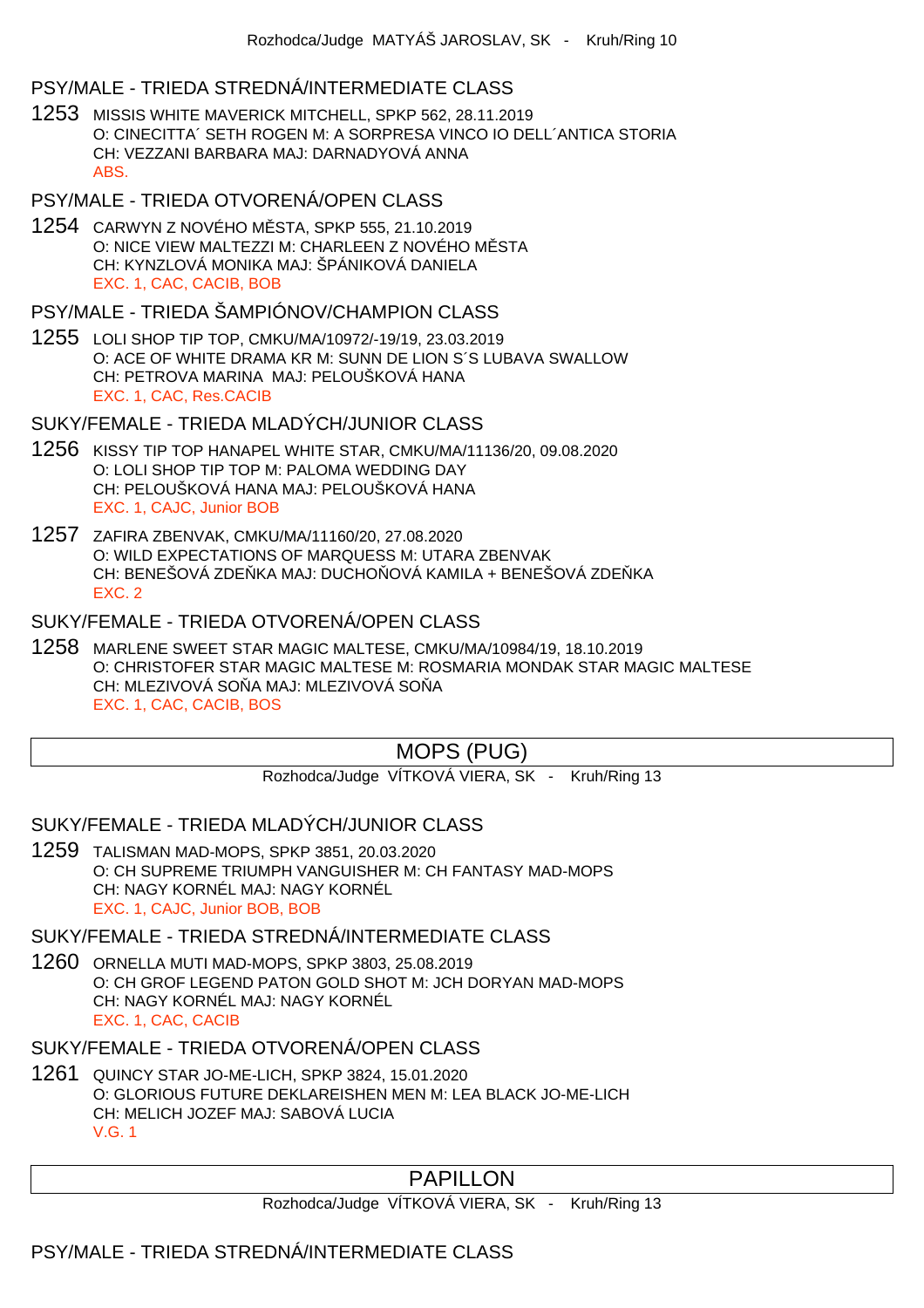1262 EMILY'S JOY AFTER PARTY, SPKP 1912, 04.02.2020 O: ALPEN FLOWER NOEL LE GRAND M: POUPÉE NUEVA SORPRESA CH: CHYNORADSKÁ ANNAMÁRIA MAJ: CHYNORADSKÁ ANNAMÁRIA V.G. 1

### PSY/MALE - TRIEDA OTVORENÁ/OPEN CLASS

- 1263 LUCKY LUKE LAUGARITIO-GOLD HEART, SPKP 1729, 13.01.2019 O: AGAINST ALL ODDS WENLIN´S M: ADELE MÁRIA SIRRAH CH: BALAJOVÁ ALŽBETA MAJ: MAJDOVÁ GABRIELA EXC. 1, CAC, CACIB, BOS
- 1264 RUGBY BOY NUEVA SORPRESA, SPKP 1394, 22.09.2016 O: CH CASPIANS X-FILES M: CH LIMITED EDITION FOR NUEVA SORPRESA CH: HANESOVÁ MARCELA MAJ: HANESOVÁ MARCELA EXC. 2, Res.CAC, Res.CACIB

### SUKY/FEMALE - TRIEDA DORAST/PUPPY CLASS

1265 EMILY´S JOY DOUBLE TROUBLE, SPKP 2006, 03.02.2021 O: TOP SECRET NUEVA SORPRESA M: NIGHT VISION NUEVA SORPRESA CH: CHYNORADSKÁ ANNAMÁRIA MAJ: SVOZÍLKOVÁ SABINA V.P. 1

# SUKY/FEMALE - TRIEDA MLADÝCH/JUNIOR CLASS

1266 QUERIDA MÁRIA SIRRAH, SPKP 1953, 12.10.2020 O: LINDATORPS QUICKLY QUINTON M: GRACE KELLY MÁRIA SIRRAH CH: KROŠLÁKOVÁ MÁRIA MAJ: KROŠLÁKOVÁ MÁRIA EXC. 1, CAJC, Junior BOB

# SUKY/FEMALE - TRIEDA STREDNÁ/INTERMEDIATE CLASS

- 1267 BEAUTY JABLONECKÉ VRCHY, CMKU/PAP/4680/20, 05.04.2020 O: WHISPERING VALLEY MIDNIGHT MAN M: IKIKI BELL FILA CASTELO CH: DONHOFOVÁ ROMANA MAJ: EZNÍ KOVÁ LJUBA EXC. 1, CAC, Res.CACIB
- 1268 ELITE LOOK NUEVA SORPRESA, SPKP 1848, 27.11.2019 O: WOW EFFECT NUEVA SORPRESA M: NIGHT VISION NUEVA SORPRESA CH: HANESOVÁ MARCELA MAJ: PUŠKÁROVÁ KLAUDIA EXC. 3
- 1269 WONDERLAND'S BUTTERFLY QT AT WENLIN'S, VDH/PPCD 19/PA 00340, 26.09.2019 O: WENLIN'S AGAINST ALL ODDS M: OPTIMIZMO BE HAPPY CH: FÜTTERER SANDRA MAJ: WLUDYKOVÁ PETRA EXC. 2, Res.CAC

# SUKY/FEMALE - TRIEDA OTVORENÁ/OPEN CLASS

- 1270 CLOUDINE CAMILLE BELLE PAW, CMKU/PAP/4268/-18/18, 18.02.2018 O: IDOL LOVELY TINA M: ANTOINETTE ALICE BELLE PAW CH: KANDROVÁ NATÁLIA MAJ: BEDNA ÍKOVÁ RADANA EXC. 2, Res.CAC
- 1271 XTRA DRIVE NUEVA SORPRESA, SPKP 1622, 14.03.2018 O: RINGLANDS SOCIETY PAGE M: NIGHT VISION NUEVA SORPRESA CH: HANESOVÁ MARCELA MAJ: CHYNORADSKÁ ANNAMÁRIA EXC. 1, CAC

# SUKY/FEMALE - TRIEDA ŠAMPIÓNOV/CHAMPION CLASS

1272 ROZINKA KRÁSNÝ MOTÝL, CMKU/PAP/4410/19, 03.01.2019 O: HOUM TET A TET VICTORY VIVA M: ODRA KRÁSNÝ MOTÝL CH: PODRACKÁ VERONIKA MAJ: PODRACKÁ VERONIKA EXC. 1, CAC, CACIB, BOB

# PEKINGESE - PEKINSKÝ PALÁCOVÝ PSÍK

Rozhodca/Judge VÍTKOVÁ VIERA, SK - Kruh/Ring 13

# PSY/MALE - TRIEDA STREDNÁ/INTERMEDIATE CLASS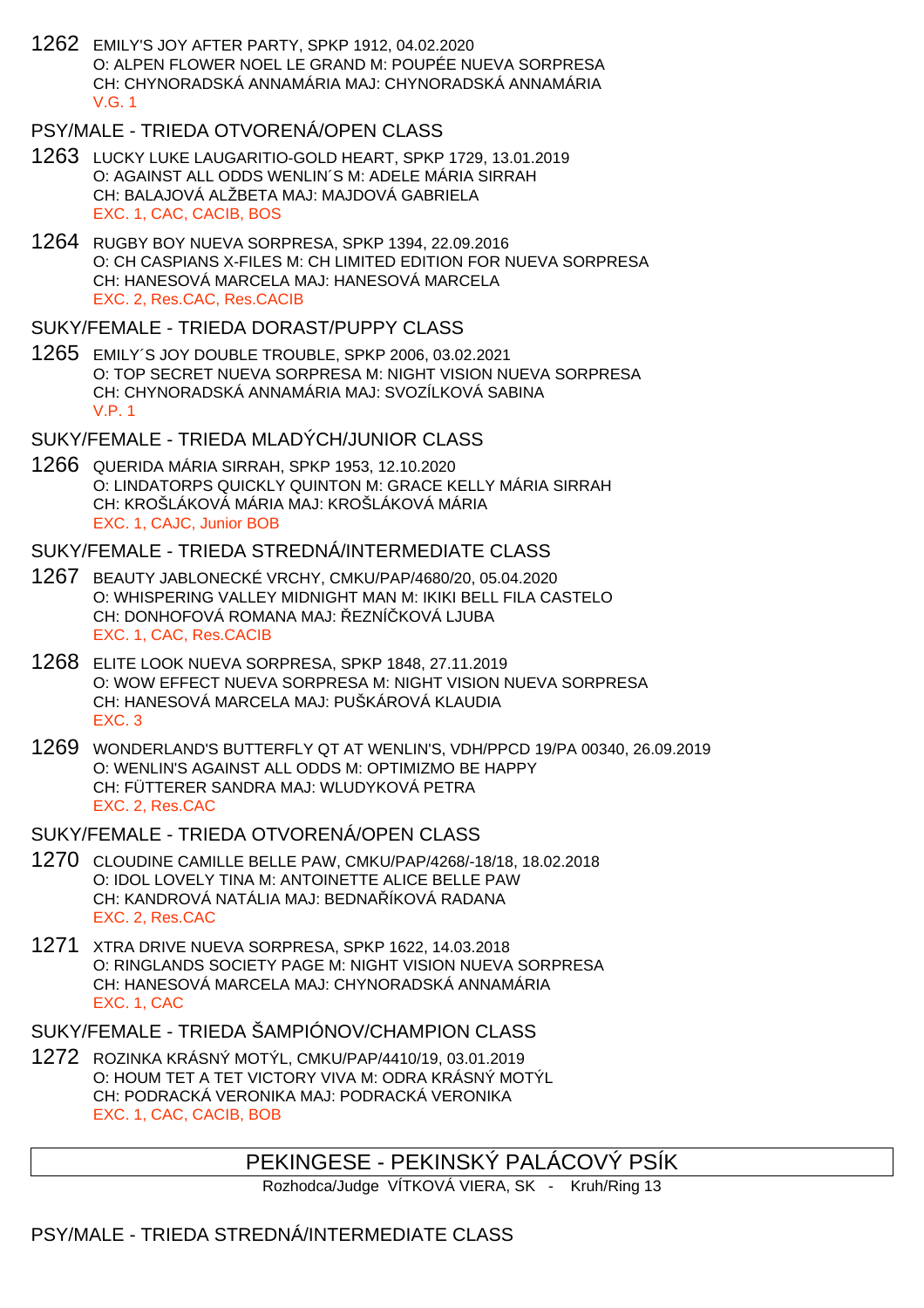1273 CHERISHED CHARLEA JOLIOT, CMKU/PPP/4991/20, 22.01.2020 O: LIN-PEARL´S NOBLESSE OBLIGE M: FRDERICA FRIDA JOLIOT CH: SCHREIBOVÁ KATE<sub>LINA</sub> MAJ: SCHREIBOVÁ KATELINA EXC. 1, CAC, Res.CACIB

# PSY/MALE - TRIEDA ŠAMPIÓNOV/CHAMPION CLASS

1274 HUGO HOWEN JOLIOT, CMKU/PPP/4947/18, 17.11.2018 O: VITTORIO BLACK ČÍNSKÝ DÉMANT M: ELLA ELLE L´A JOLIOT CH: SCHREIBOVÁ KATE INA MAJ: SCHREIBOVÁ KATE INA EXC. 1, CAC, CACIB, BOB

SUKY/FEMALE - TRIEDA ŠAMPIÓNOV/CHAMPION CLASS

1275 DUCHESS G MING MIRA, CMKU/PPP/4847/16, 03.10.2016 O: LIVANDA MOLINARI M: SIBIRSKAYA KORONA KALIFORNIA CH: HEJL RADEK MAJ: HEJL RADEK EXC. 1, CAC, CACIB, BOS

### PETIT BRABANCON - BRABANTSKY GRIFON

Rozhodca/Judge POLGAR ANDRAŠ, SRB - Kruh/Ring 12

#### PSY/MALE - TRIEDA STREDNÁ/INTERMEDIATE CLASS

1276 HE'S PUSS IN BOOTS TOO MUCH LOVE, SPKP 379, 27.03.2020 O: OLIVER TWIST DE LA PASSION DE P'TITS LU M: KATCHENKA DE LA TORMENTA DEL MAR CH: BALOGHOVÁ LUCIA MAJ: BALOGHOVÁ LUCIA EXC. 1, CAC, CACIB, BOB

#### PSY/MALE - TRIEDA ŠAMPIÓNOV/CHAMPION CLASS

1277 ATHOS ZVEZDNYJ ALIANS, UKU.0372726, 15.04.2018 O: MELODY MAKER CORSAIREY CASCH M: GLORY SHINE ZVEZDNYJ ALIANS CH: NESTERENKO TETIANA MAJ: BALOGHOVÁ LUCIA EXC. 1, CAC, Res.CACIB

#### SUKY/FEMALE - TRIEDA STREDNÁ/INTERMEDIATE CLASS

1278 FLEA FLY FLO TOO MUCH LOVE, SPKP 374, 10.02.2020 O: ROTTER GRIFF UP-TO-DATE M: XTRA BOMB DE LA TORMENTA DEL MAR CH: BALOGHOVÁ LUCIA MAJ: PRUŽINOVÁ CARMEN EXC. 1, CAC, Res.CACIB

### SUKY/FEMALE - TRIEDA ŠAMPIÓNOV/CHAMPION CLASS

1279 GAVERLINE SASHA, CMKU/BAG/4483/-18/18, 13.05.2018 O: GOLDENE HORDE X'SHOW MAN M: GAVERLINE TASHA CH: VERNIK GALINA MAJ: MACÍKOVÁ MARCELA EXC. 1, CAC, CACIB, BOS

# PETIT CHIEN LION - LEVÍ EK

Rozhodca/Judge VÍTKOVÁ VIERA, SK - Kruh/Ring 13

# PSY/MALE - TRIEDA ŠAMPIÓNOV/CHAMPION CLASS

1280 FIGARO TEMPERANCE STAR ST. MARTIN, SPKP 135, 27.03.2018 O: COSSU´S ORLANDO BLOOM M: LIONS OF DENMARK PASSION OF LOVE CH: KAPRÁLIKOVÁ LENKA MAJ: JELÍNKOVÁ MONIKA EXC. 1, CAC, CACIB, BOB

# PRAŽSKÝ KRYSA ÍK BLACK & TAN - PRAŽSKÝ KRYSA ÍK LERNY S PÁLENÍM

Rozhodca/Judge VÍTKOVÁ VIERA, SK - Kruh/Ring 13

# PSY/MALE - TRIEDA STREDNÁ/INTERMEDIATE CLASS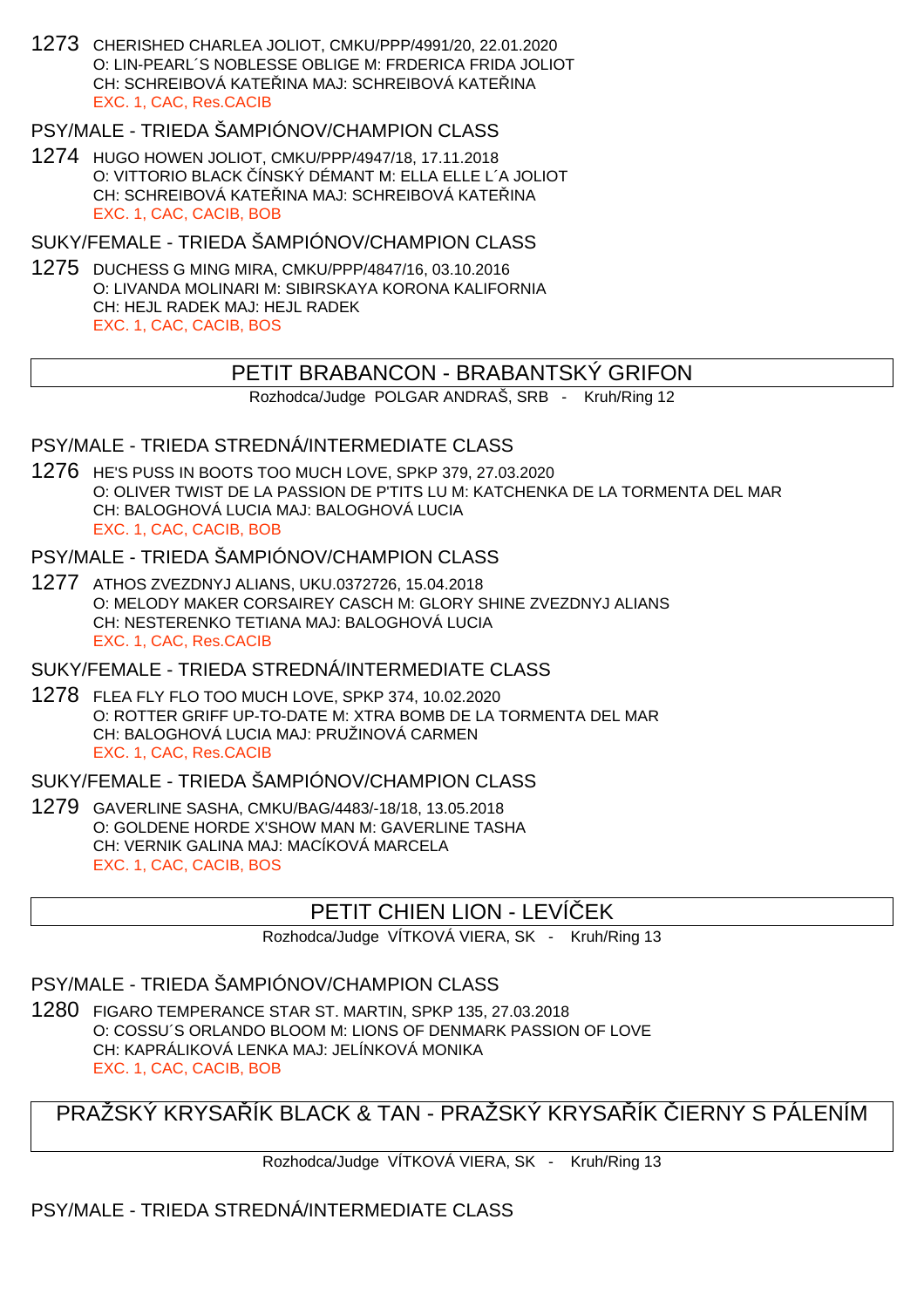1281 ARTUSCH ČEKANKA, CMKU/PK/6377/20, 15.04.2020 O: BAMBI FRELIN M: VICKY EKANKA CH: HRUŠKOVÁ EVA MAJ: JELÍNKOVÁ MONIKA EXC. 1

### PSY/MALE - TRIEDA OTVORENÁ/OPEN CLASS

1282 CESLAV MASKOT BOHEMIA, N REG/PK/6065/19, 25.01.2019 O: PICCOLO NERMIN M: CALAMITY GI JANE FEDAR CH: CVR KOVÁ V RA MAJ: SVOBODOVÁ KARIN V.G. 1

### RUSSKIY TOY LONG-HAIRED - RUSKÝ TOY DLHOSRSTÝ

Rozhodca/Judge VÍTKOVÁ VIERA, SK - Kruh/Ring 13

### SUKY/FEMALE - TRIEDA MLADÝCH/JUNIOR CLASS

1283 CLAIRE ZE CVRČOVIC, CMKU/MDT/862/20, 24.05.2020 O: KOLOMBO OLPEMI M: JILL SHULAMITH CH: STA KOVÁ HANA MAJ: STA KOVÁ HANA EXC. 1, CAJC, Junior BOB

SUKY/FEMALE - TRIEDA ŠAMPIÓNOV/CHAMPION CLASS

1284 MATYLDA MOOMOON, CMKU/MDT/789/18, 20.04.2018 O: VELIKIY KOMBINATOR OT VALLENCII M: CÉCILE BRAVO STAR CH: DOLEŽALOVÁ RENATA MAJ: DOLEŽALOVÁ RENATA EXC. 1, CAC, CACIB, BOB

# SHIH TZU

Rozhodca/Judge VÍTKOVÁ VIERA, SK - Kruh/Ring 13

#### PSY/MALE - TRIEDA MLADÝCH/JUNIOR CLASS

1285 SAYONARA APSO STORM IN MY HEART, MET.SHIH.397/20, 04.04.2020 O: CH GOLDEN FISH KARDINAL M: MAGNOLIA GARDENS SHINY PAWS SCULLY CH: CSIZMADIA ISTVÁNNÉ MAJ: CSIZMADIA ISTVÁNNÉ EXC. 1, CAJC

### PSY/MALE - TRIEDA ŠAMPIÓNOV/CHAMPION CLASS

1286 SAYONARA APSO PABLO PICASSO OF HAPPY HOME, MET.SHIH.304/19, 01.01.2019 O: CH REMUS LUPIN FROM SILVER GHOST M: WHISPERING LOVE'S BLACK MAGNOLIA CH: CSIZMADIA ISTVÁNNÉ MAJ: CSIZMADIA ISTVÁNNÉ EXC. 1, CAC, CACIB, BOS

SUKY/FEMALE - TRIEDA MLADÝCH/JUNIOR CLASS

1287 GOLDEN FISH BUTTERFLY, RKF 6059837, 18.07.2020 O: UNIX DOGS WIND OF SUN M: GOLDEN FISH LA PRIMA VERA DELL' AMORE CH: GORBACHEVA OLGA MAJ: CSIZMADIA ISTVÁNNÉ EXC. 1, CAJC, Junior BOB

### SUKY/FEMALE - TRIEDA OTVORENÁ/OPEN CLASS

1288 CAIRITHY-KIM MAGIC ANALAND, SPKP 964, 01.12.2018 O: PRIDE LEON DERRIK M: FLORENTINA ATREI KIRABZER CH: URIŠOVÁ ZUZANA MAJ: URIŠOVÁ ZUZANA EXC. 1, CAC, CACIB, BOB

#### SUKY/FEMALE - TRIEDA ŠAMPIÓNOV/CHAMPION CLASS

1289 SUNSHINE OF BUCOVINA GOLDEN SAMYE, MET.SHIH.296/19, 04.02.2019 O: UNIX DOGS DEEP PURPLE M: REGA VOISE JOSEPHINE CH: FEKETE ATTILA MAJ: CSIZMADIA ISTVÁNNÉ EXC. 1, CAC, Res.CACIB

# TIBETAN TERRIER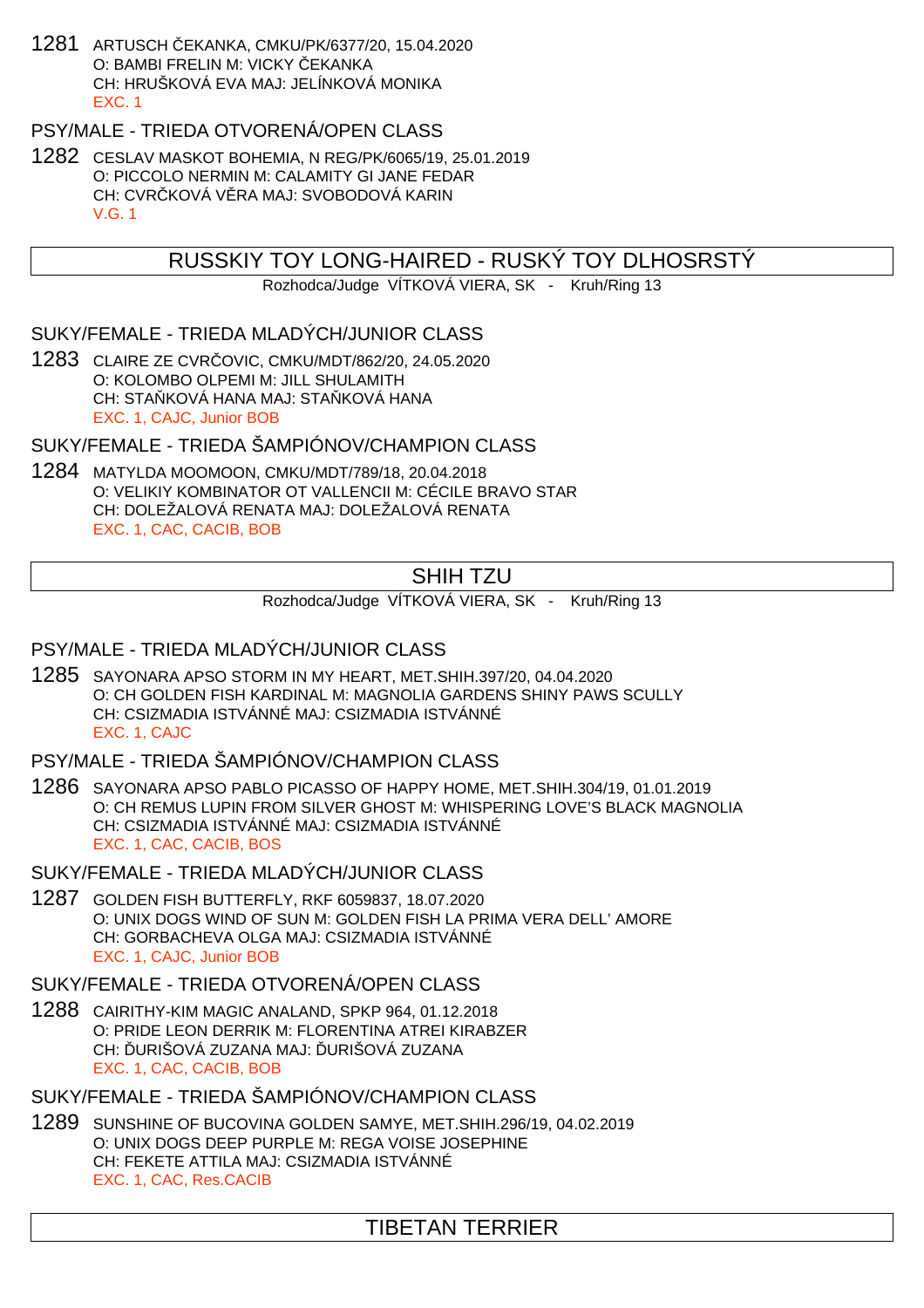# PSY/MALE - TRIEDA MLADÝCH/JUNIOR CLASS

1290 E'DGA-BAR OD VILZONKY, CMKU/TT/1839/20, 25.04.2020 O: NYAMS DOD-PA OD VILZONKY M: FABULOUS TEDDY'S LUCIANA MY LOVE CH: MACHA QVÁ MARTINA MAJ: SYCHROVÁ ANITA V.G. 1

PSY/MALE - TRIEDA ŠAMPIÓNOV/CHAMPION CLASS

- 1291 CHUGO KOLEKCJONERZY SZCZ CIA, PKR.IX-82561, 08.09.2018 O: RIN-CHEN DAM-PA OD VILZONKY M: ARABICA COFFE DALAJLAMAHERBS CH: WESOŁOWSKA PAULINA MAJ: WESOŁOWSKA PAULINA EXC. 1, CAC, CACIB, BOS
- 1292 DRAKZING'S DESIGNER, MET.TIB.T.194/H/19, 11.05.2018 O: CH ATISHA'S MOET ET CHANDON M: CH ATISHA'S BLAZING FIRE OF BALLYNAGH CH: DAHLBACK ULRIKA MAJ: KOTLAR ROBERT ABS.

# SUKY/FEMALE - TRIEDA ŠAMPIÓNOV/CHAMPION CLASS

1293 BIRU MOCHA KOLEKCJONERZY SZCZĘŚCIA, PKR.IX-75445, 24.10.2016 O: KHYI-MI CO DO LAMLEH M: ARABICA COFFE DALAJLAMAHERBS CH: WESOŁOWSKA PAULINA MAJ: WESOŁOWSKA PAULINA EXC. 1, CAC, CACIB, BOB

skupina/group FCI - 10

# AFGHAN HOUND - AFGÁNSKY CHRT

Rozhodca/Judge CHRPOVÁ VERONIKA, CZ - Kruh/Ring 14

#### PSY/MALE - TRIEDA OTVORENÁ/OPEN CLASS

- 1294 APOLLO MISTERA BELECO, SPKP 379, 27.02.2017 O: CALAMUS PHOENIX M: ANIFE SARAH FAREH CH: MESZOVÁ PETRA MAJ: KIRCHNEROVÁ ADRIANA + KOTIAN MIROSLAV & PUKÁ OVÁ SYLVIA EXC. 1, CAC, Res.CACIB
- 1295 CORAZÓN BIEN ELCIELO Z AFGÁNSKÝCH STEPÍ, SPKP 403, 09.04.2019 O: COPPER CRISTON ČÍNSKÉ HEDVÁBÍ M: GABRIELA SABATINI SARAH FAREH CH: HOLUBOVÁ V RA MAJ: SOLOMONOVA ANDREA EXC. 2, Res.CAC

PSY/MALE - TRIEDA ŠAMPIÓNOV/CHAMPION CLASS

1296 CHUCK BERRY GANDAMAK SLOVAKIA, CMKU/AF/5296/-18/18, 13.04.2018 O: MANDINAH KISMET M: VICTORIA GANDAMAK SLOVAKIA CH: VOJTEK VLASTISLAV MAJ: VEJM LKOVÁ GABRIELA EXC. 1, CAC, CACIB, BOB

#### SUKY/FEMALE - TRIEDA DORAST/PUPPY CLASS

1297 MAALUM UZURI PRINCESSES DON'T CRY, MET.AF.AG 319/21, 11.12.2020 O: ISHARA THE WORLD IS MINE M: SERBET'S BASMAH CH: SZABO ZSOLT MAJ: MAYER DENISA V.P. 1

SUKY/FEMALE - TRIEDA ŠAMPIÓNOV/CHAMPION CLASS

- 1298 AUDREY HEPBURN GANDAMAK SLOVAKIA, SPKP 386, 11.06.2017 O: SHOU GERAT GIPNOZ M: WINNIE HARLOW GANDAMAK SLOVAKIA CH: VOJTEK VLASTISLAV A PETRA MAJ: MAYER DENISA EXC. 1, CAC, CACIB, BOS
- 1299 VIOLET RIVAS GANDAMAK SLOVAKIA, SPKP 351, 04.06.2014 O: MIJKELH SIKANNI OF PROCYON M: TRACY CHAPMAN GANDAMAK SLOVAKIA CH: VOJTEK VLASTISLAV A PETRA MAJ: GÁBOROVÁ IVANA EXC. 2, Res.CAC, Res.CACIB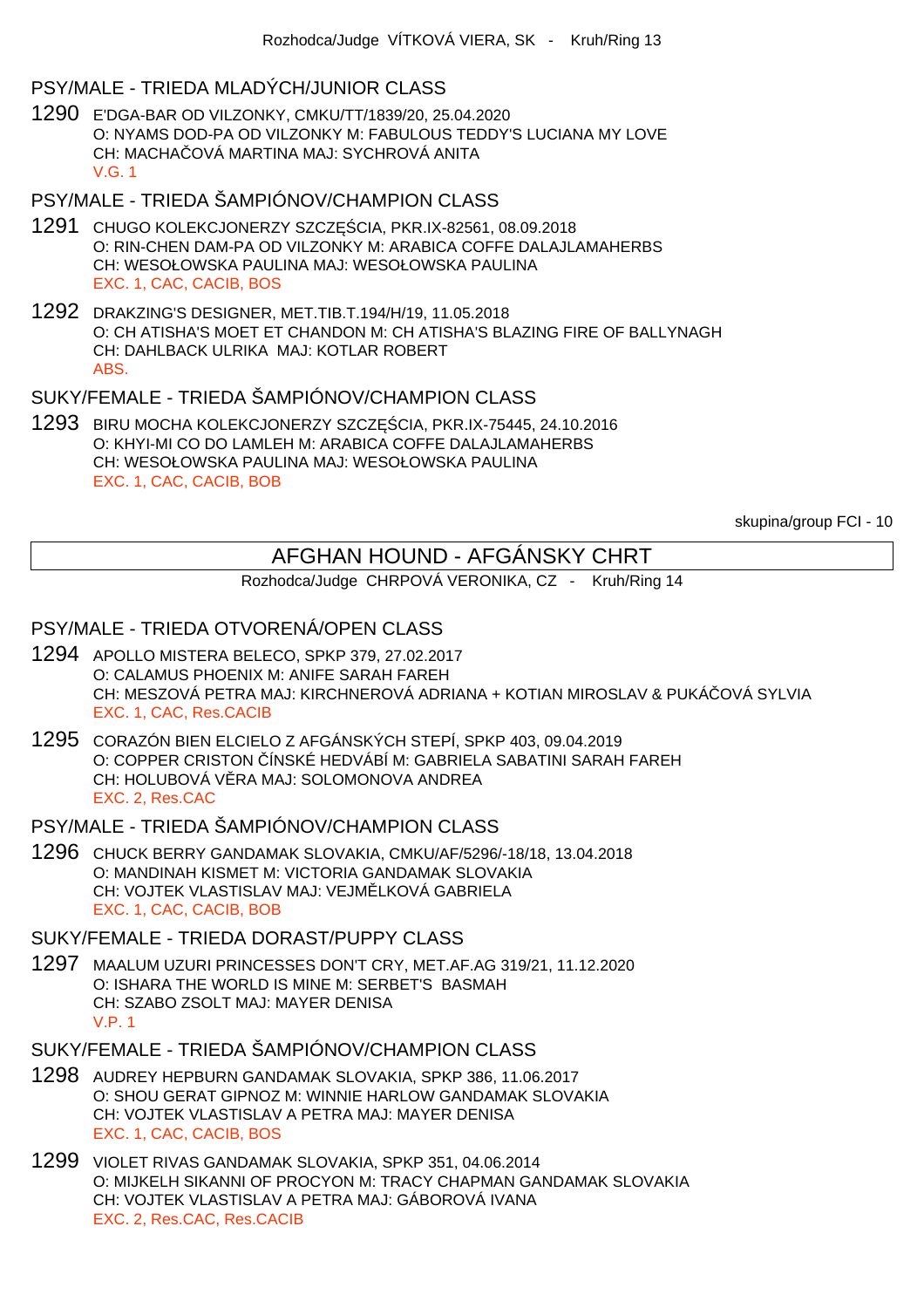# BORZOI - RUSKÝ CHRT

Rozhodca/Judge CHRPOVÁ VERONIKA, CZ - Kruh/Ring 14

PSY/MALE - TRIEDA MLADÝCH/JUNIOR CLASS

1300 ESTET CLASSIC FILIPOK, CMKU/B/4305/-21/20, 19.04.2020 O: DONSKOI ASPOR M: JUBILEE CHRYSTALIS MISTRA AT ESTET CLASSIC CH: KASEMETS NATALIE & GORBATŠJOVA OLGA MAJ: BRUNNER ŠÁRKA EXC. 1, CAJC, Junior BOB, BOB

PSY/MALE - TRIEDA STREDNÁ/INTERMEDIATE CLASS

1301 OLIVER´S CARAMAN CELKOVIY JANMAR, SPKP 554, 25.04.2020 O: DOM AS GOSCHA REI RASMUS M: STARDUST ZIGGY BIELIE NO I CH: KOVAČEVIČ DEJAN MAJ: DOJČAN MARTIN ABS.

SUKY/FEMALE - TRIEDA MLADÝCH/JUNIOR CLASS

1302 SKAZKA SILENT ENIGMA, CMKU/B/4202/20, 15.09.2020 O: DION'S ZAMILOVANIY M: OSLAVA SILENT ENIGMA CH: KAPOVÁ MARTA MAJ: AHARON NATALYA V.G. 1

SUKY/FEMALE - TRIEDA STREDNÁ/INTERMEDIATE CLASS

- 1303 QUENA BISTKUPSTWO, CMKU/B/4090/19, 17.11.2019 O: ESTET CLASSIC VALENTIN STEPOWY GONIEC M: LOVKA BISTKUPSTWO CH: ZAPLETAL VOJT CH MAJ: ECHVALOVÁ ANDREA EXC. 1, CAC, CACIB, BOS
- 1304 RHAPSODY IN RED SILENT ENIGMA, CMKU/B/4155/20, 06.05.2020 O: DION'S ZAMILOVANIY M: NADYESHDA SILENT ENIGMA CH: KAPOVÁ MARTA MAJ: AHARON NATALYA EXC. 2, Res.CAC, Res.CACIB

# DEERHOUND - ŠKÓTSKY JELENÍ PES

Rozhodca/Judge CHRPOVÁ VERONIKA, CZ - Kruh/Ring 14

PSY/MALE - TRIEDA STREDNÁ/INTERMEDIATE CLASS

1305 H ANTONIUS VERTRAGUS IRATER, SPKP 32, 29.04.2020 O: ANTONIUS VERTRAGUS NARCISSE-ET-CUPIDON M: FUNNY DAISY IRATER CH: VOBORNÍKOVÁ EVA MAJ: SCHMUCKOVÁ MARIANNA EXC. 1, CAC, CACIB, BOS

PSY/MALE - TRIEDA ŠAMPIÓNOV/CHAMPION CLASS

1306 VAIKONNIEMEN ELAGANT SCRAPPY JR, CMKU/D/292/-17/17, 05.08.2017 O: BHEALAICH GOTTA LUV ME M: VAIKONNIEMEN WILD ROSE CH: TUONONEN PIRJO MAJ: JAHELKOVÁ ŠVAMBERKOVÁ ANDREA EXC. 1, CAC, Res.CACIB

SUKY/FEMALE - TRIEDA ŠAMPIÓNOV/CHAMPION CLASS

1307 ISLAY'S NINJA, CMKU/D/309/-19/18, 04.01.2018 O: FRITZENS JETHRO M: ISLAY'S LUCK PENNY CH: JOHANNSEN IRA & JOACHIM MAJ: JAHELKOVÁ ŠVAMBERKOVÁ ANDREA EXC. 1, CAC, CACIB, BOB

# IRISH WOLFHOUND - ÍRSKY VLKODAV

Rozhodca/Judge CHRPOVÁ VERONIKA, CZ - Kruh/Ring 14

PSY/MALE - TRIEDA MLADÝCH/JUNIOR CLASS

1308 CASPER SIDERIT, SPKP 773, 24.06.2020 O: GRETZKY VLÍ PÍSE M: BLAIR WITCH SIDERIT CH: ŠOTKOVSKÁ PETRA MAJ: PONGRÁCZ ANITA EXC. 1, CAJC, Junior BOB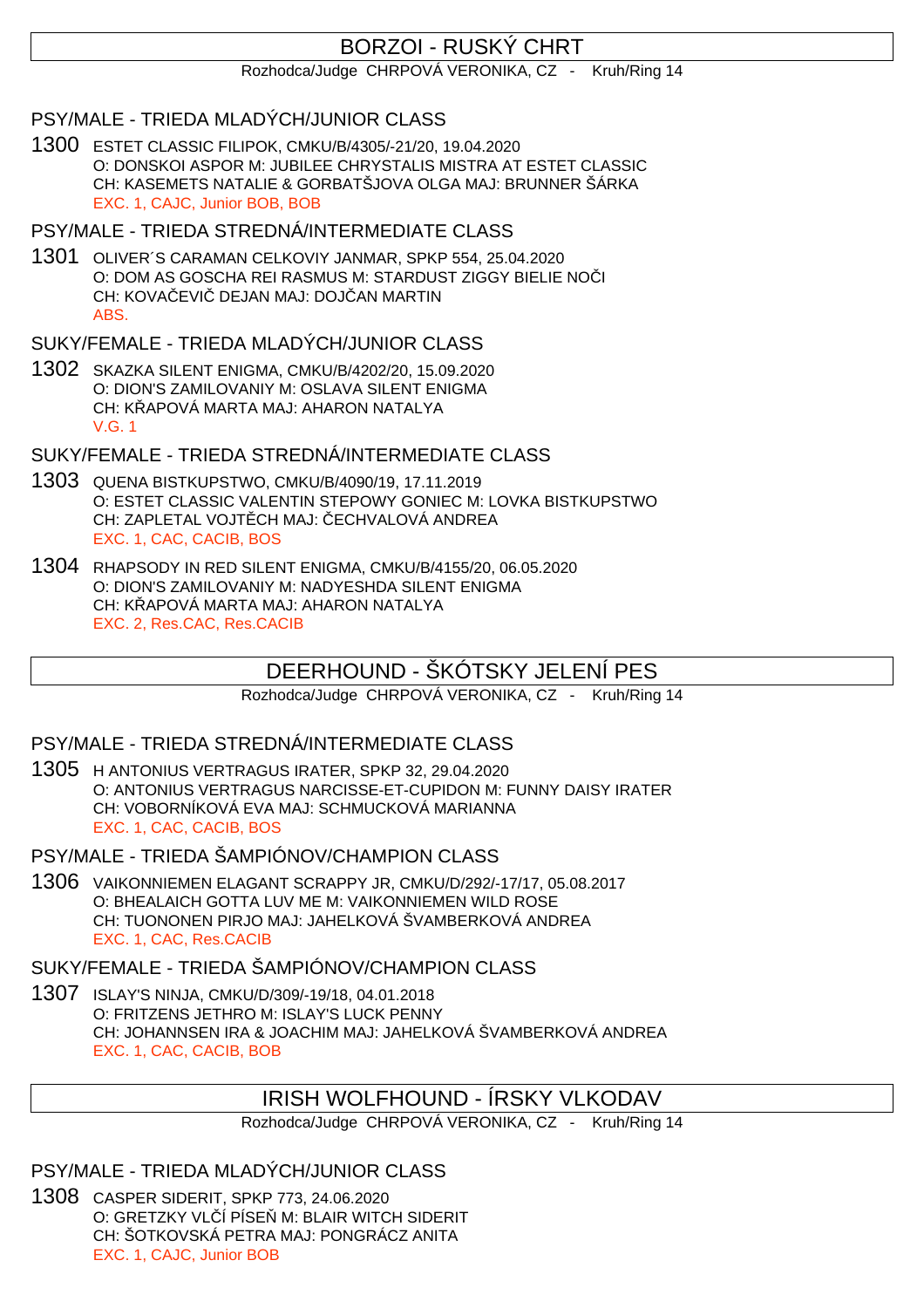### PSY/MALE - TRIEDA OTVORENÁ/OPEN CLASS

1309 BADON MES AMIS DE MAFINNS, CMKU/IW/5283/18, 05.11.2018 O: OCOOLIO OF FIRST AVENUE M: ANNIE MES AMIS DE MAFINNS CH: TR ALOVÁ ESTER MAJ: TR ALOVÁ ESTER EXC. 1, CAC, CACIB, BOB

#### PSY/MALE - TRIEDA ŠAMPIÓNOV/CHAMPION CLASS

- 1310 PHEONIX´S HOPE ARION, SPKP 742, 21.10.2018 O: LANCER IONMHAIN NORMAN M: COSA NOSTRA MAVIS CASTLE CH: SZIMA MAGDOLNA MÁRIA MAJ: ŠTRBÍKOVÁ HELENA EXC. 1, CAC, Res.CACIB
- SUKY/FEMALE TRIEDA STREDNÁ/INTERMEDIATE CLASS
- 1311 WALKIRA VON WILAR, VDH/DWZB IW 17331, 05.05.2020 O: HARRY POTTER MATUSALEM M: RAJA-ICECAT VON WILAR CH: KLEINDIENST SUNE MAJ: LANDLOVÁ JANA EXC., CAC, Res.CACIB
- SUKY/FEMALE TRIEDA OTVORENÁ/OPEN CLASS
- 1312 CHAMPAGNE VL Í PÍSE, CMKU/IW/5399/19, 14.07.2019 O: ARTORIUS MES AMIS DE MAFINNS M: GEORGIA VL Í PÍSE CH: VL KOVÁ R ŽENA MAJ: UZLOVÁ PAVLÍNA EXC. 1, CAC
- 1313 QUADRILLE ROAN INISH, SPKP 748, 27.03.2019 O: LATINO ROAN INISH M: PITLOCHRYS WILD WISPER CH: TOMAŠOVI OVÁ PETRA MAJ: JOKLOVÁ IVANA EXC. 2, Res.CAC

SUKY/FEMALE - TRIEDA ŠAMPIÓNOV/CHAMPION CLASS

- 1314 AZRA MAISON PLEINE D´AMOUR, SPKP 739, 28.09.2018 O: RAINSTER RORY M: AIMÉE MES AMIS DE MAFINNS CH: IL ÍKOVÁ ADRIANA MAJ: ŠINKOVÁ ADELA ABS.
- 1315 REALLY IRISH HAUTE COUTURE, CMKU/IW/5095/-17/17, 02.07.2017 O: ASCENDING´S QUITE A MAN M: WOLFHOUSE YAXEKA CH: BÉRESOVÁ EDITA MAJ: TR ALOVÁ ESTER EXC. 1, CAC, CACIB, BOS

### PICCOLO LEVRIERO ITALIANO - TALIANSKY CHRTÍK

Rozhodca/Judge CHRPOVÁ VERONIKA, CZ - Kruh/Ring 14

### PSY/MALE - TRIEDA OTVORENÁ/OPEN CLASS

1316 WIND FLOWER FERITTE BUGSY, SPKP 405, 10.10.2019 O: ALDO PUSTYNNY WIATR M: URŠULA FERITTE BUGSY CH: BAXOVÁ EVA MAJ: URIŠOVÁ JANA EXC. 1, CAC, Res.CACIB

### PSY/MALE - TRIEDA ŠAMPIÓNOV/CHAMPION CLASS

1317 ULTIMATE FERITTE BUGSY, CMKU/IT/2973/17, 06.09.2017 O: BERTRANDO ASTRA BRAVISSIMO M: TÁ A FERITTE BUGSY CH: BAXOVÁ EVA MAJ: MICOVÁ LUCIA EXC. 1, CAC, CACIB, BOS

SUKY/FEMALE - TRIEDA MLADÝCH/JUNIOR CLASS

- 1318 MIO TUTTI VIRGOLEO, PKR.X-12067, 11.07.2020 O: NOVATICA DRAGON DUST M: AMANDA NIBY NIC CH: SOBOLEWSKI MIROSLAV MAJ: REIPRICHOVÁ NIKOLETA EXC. 1, CAJC, Junior BOB
- 1319 YASIN BOHEMIA SKARA, CLP/IT/3645, 08.11.2020 O: QUENTIN BOHEMIA SKARA M: GYNNA BOHEMIA BACCARA CH: MARESOVA RADANA MAJ: REIPRICHOVÁ NIKOLETA V.G. 2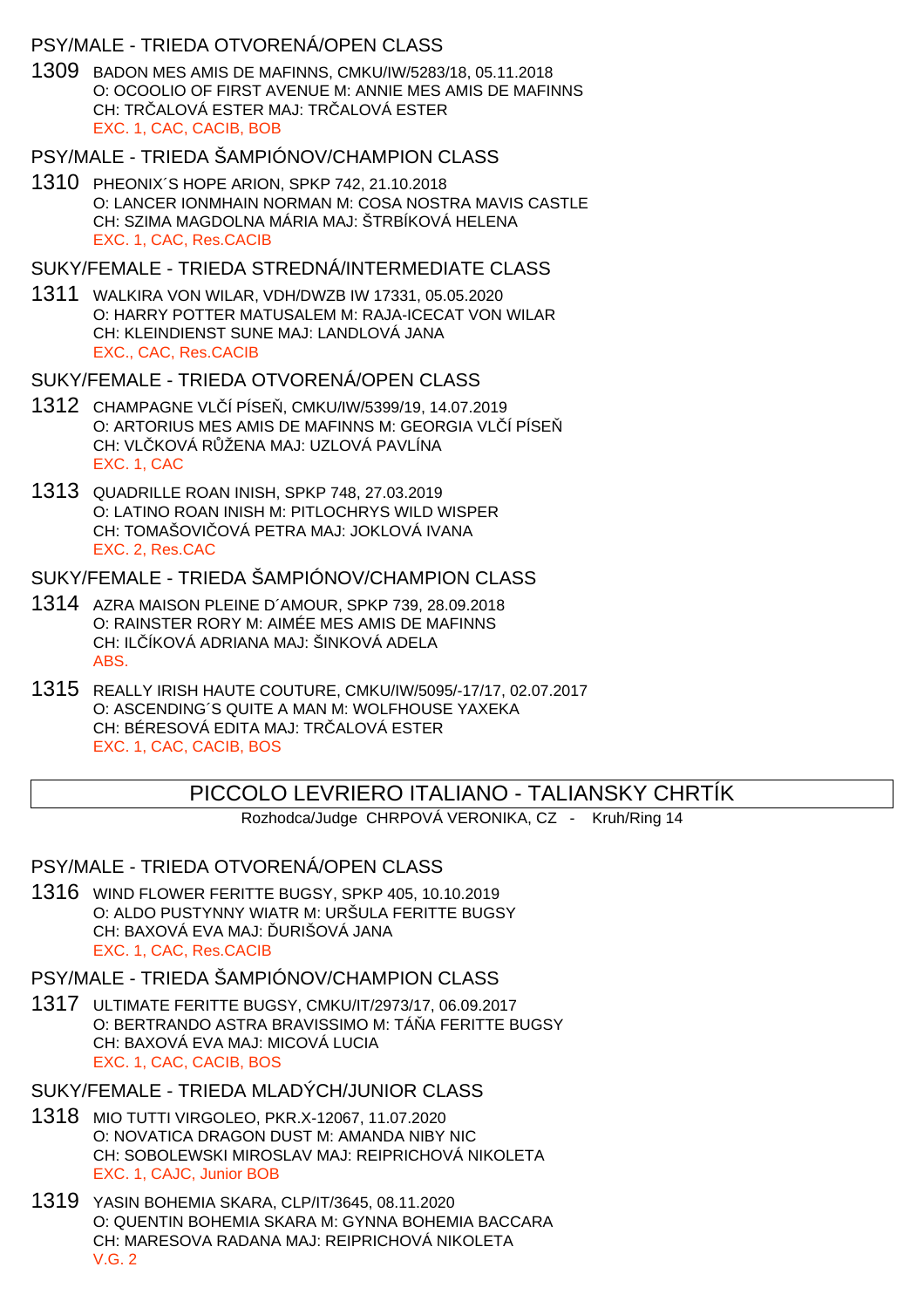### SUKY/FEMALE - TRIEDA STREDNÁ/INTERMEDIATE CLASS

1320 IT GREY BUTTERFLY DEA DRAGONHEART, SPKP 391, 04.09.2019 O: LANTANA DU DOMAINE DE CHANTELOUP M: IT GREY BUTTERFLY BELLA BANDITA CH: TOMOVÁ INGRID MAJ: TOMOVÁ INGRID EXC. 1, CAC

### SUKY/FEMALE - TRIEDA OTVORENÁ/OPEN CLASS

- 1321 ULTRA GINETTA ANNAPERLA, CLP/IT/3268, 12.03.2019 O: QUIRINUS PUSTYNNY WIATR M: KERSEE ANNAPERLA CH: ŠEBESTOVÁ HELENA MAJ: VACHOVÁ ANDREA EXC. 1, CAC, Res.CACIB
- 1322 ZULU WARRIOR LUNED, PK 42838/18, 27.08.2018 O: JOHNNYANGEL´S DELIGHTFUL AROMA OF KRINOS M: ZULU WARRIOR DARIA CH: PODHORSKÁ PAVLINA MAJ: HOLÁSEK ANDREJ ABS.

### SUKY/FEMALE - TRIEDA ŠAMPIÓNOV/CHAMPION CLASS

1323 ADINA VON SLIWOWITZ, CMKU/IT/3376/19, 26.08.2019 O: TALATA SHANEN M: BUGGY CAMINO BIANCA CH: ŠVESTKA JILÍ MAJ: ŠVESTKA JILÍ EXC. 1, CAC, CACIB, BOB

### SALUKI

Rozhodca/Judge CHRPOVÁ VERONIKA, CZ - Kruh/Ring 14

### PSY/MALE - TRIEDA OTVORENÁ/OPEN CLASS

1324 FARIS DHANGARHI, SPKP 253, 27.01.2020 O: ORHAN MONIET EL NEFOUS DJAAL LHILAL M: ARSHAN BEL BLANC CH: FAJEROVÁ ALENA MAJ: VOJTI KOVÁ JANA EXC. 1, CAC, CACIB, BOS

#### SUKY/FEMALE - TRIEDA MLADÝCH/JUNIOR CLASS

- 1325 BLUEBELL VOM AMEISRIEGEL, SPKP 258, 22.11.2020 O: HELMUTLANG DEL BORGHINO M: ESHARA TALL AFAR CH: MINISTROVÁ IVETA MAJ: GÁBOROVÁ IVANA EXC. 2
- 1326 DIVA D'AVATAR Z TRIPU, CLP/SA/1202, 15.09.2020 O: KHYRISMA ANISTANA AVATAR AT YARAN M: BENISSAH Z TRIPU CH: MATELOVÁ JITKA MAJ: MATELOVÁ JITKA EXC. 1, CAJC, Junior BOB, BOB
- SUKY/FEMALE TRIEDA OTVORENÁ/OPEN CLASS
- 1327 CESSIAH Z TRIPU, CMKU/SA/1103/18, 28.09.2018 O: SAEED OF SHIKARAH'S M: BASHRAH AL ZAHRA CH: MATELOVÁ JITKA MAJ: BALUCHOVÁ ANDREA + STANKOVÁ GABRIELA V.G. 1

#### SUKY/FEMALE - TRIEDA ŠAMPIÓNOV/CHAMPION CLASS

1328 CAMOMILLA Z TRIPU, CMKU/SA/1100/18, 28.09.2018 O: SAEED OF SHIRAKAH'S M: BASHRAH AL ZAHRA CH: MATELOVÁ JITKA MAJ: MATELOVÁ JITKA EXC. 1, CAC, CACIB

# WHIPPET

Rozhodca/Judge MATYÁŠ JAROSLAV, SK - Kruh/Ring 10

PSY/MALE - TRIEDA DORAST/PUPPY CLASS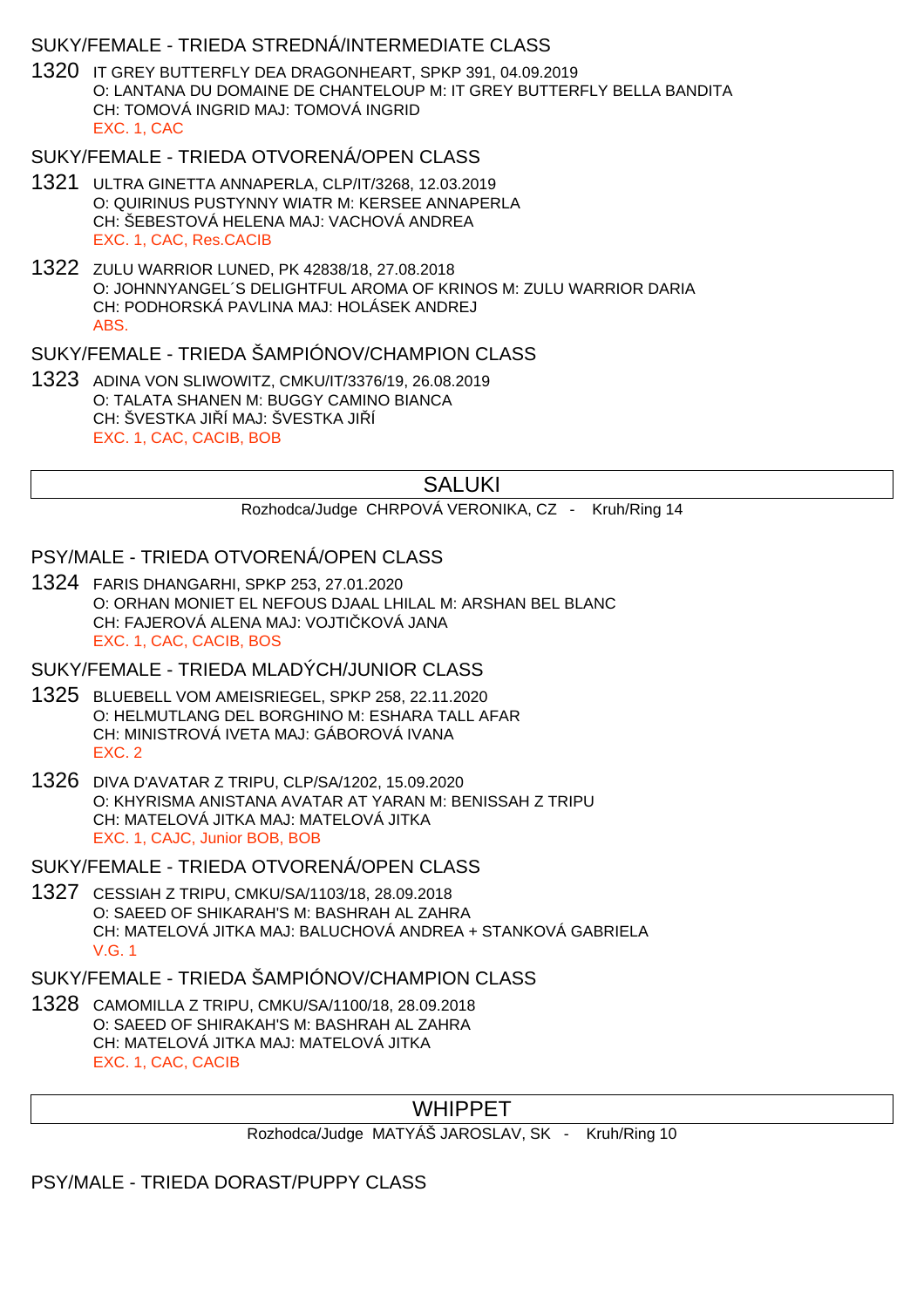- 1329 GOLDI KRAUND SHANNON DEL, RKF 6173351, 12.02.2021 O: SKRÄDDAREG?RDENS QANTAREL USAIN B M: MIRVA DE L'EDEN D'ISAWAN CH: GRIGORYEVA VALENTINA NIKOLAEVNA MAJ: SCHMÖGNER VLADIMÍRA V.P. 1
- 1330 STANGERS LAND VALDAY, RKF 6087869, 09.01.2021 O: GUY M: STANGERS LAND BRATISLAVA CH: ANDREEVA GALINA MAJ: KOZÁNKOVÁ MONIKA  $V.P. 2$
- PSY/MALE TRIEDA MLADÝCH/JUNIOR CLASS
- 1331 ALIJAMO´S HILL OF CAT, SPKP 844, 12.09.2020 O: ALIJAMO´S DEVIL´S PIE M: ALIJAMO´S BEETLE CH: SKLENÁR KOZÁNKOVÁ MONIKA MAJ: KOZÁNKOVÁ MONIKA + ŠEBO PETER EXC. 1, CAJC
- 1332 FREEDOM FIELD ALPHA FLIGHT, SPKP 837, 06.09.2020 O: BOHEM DOUGLAS TODD M: LILY OF THE VALLEY TOOMIE TRISHEL CH: VOLOSHINA EKATERINA MAJ: BA INSKÝ TIBOR EXC. 2
- PSY/MALE TRIEDA STREDNÁ/INTERMEDIATE CLASS
- 1333 ELVIS GANDAMAK SLOVAKIA, SPKP 771, 02.09.2019 O: CAPPUCCINO ALMIR´S FAMILY M: SOBRESALTO OBLADI´OBLADA´ CH: VOJTEK VLASTISLAV A PETRA MAJ: ADAMCOVÁ JAROSLAVA EXC. 1, CAC

PSY/MALE - TRIEDA OTVORENÁ/OPEN CLASS

- 1334 ALIJAMO´S GAGARIN, SPKP 788, 02.05.2020 O: DANDY II OF GENTLE MIND M: ALIJAMO´S CALATHEA CH: KOZÁNKOVÁ MONIKA MAJ: KOZÁNKOVÁ MONIKA EXC. 1, CAC
- 1335 GOODY GUMDROPS VALENTINE DOGS, CMKU/WH/4714/18, 20.07.2018 O: GWENDARIFF BOOM BANG A BANG M: DADDY'S GIRL VALENTINE DOGS CH: DA KOVÁ KRISTÝNA MAJ: MOUDRÁ LENKA EXC. 2, Res.CAC

PSY/MALE - TRIEDA ŠAMPIÓNOV/CHAMPION CLASS

- 1336 EMILLIO GANDAMAK SLOVAKIA, SPKP 772, 02.09.2019 O: CAPPUCCINO ALMIR´S FAMILY M: SOBRESALTO OBLADI´OBLADA´ CH: VOJTEK VLASTISLAV MAJ: CSOGLEIOVÁ ANDREA EXC. 1, CAC, CACIB, BOS
- 1337 MAJESTRIAN CASINO ROYALE, PKR.X-11727, 16.04.2019 O: PINNACLE TENNESSEE WHISKEY M: RIVARCO IMPALA CH: PERNA & MAJESTRIAN MAURO MAJ: KURKOWSKI WOJCIECH - ALBERT EXC. 2, Res.CAC, Res.CACIB

SUKY/FEMALE - TRIEDA MLADÝCH/JUNIOR CLASS

- 1338 DEW PEGASUS-FEATHER, PKR.X-12150, 22.08.2020 O: BOHEM DOUGLAS TODD M: PLAY A WHILE REMAINS OF THE DAY CH: KURKOWSKI WOJCIECH&ALBERT MAJ: KURKOWSKI WOJCIECH - ALBERT EXC. 1, CAJC, Junior BOB
- 1339 FEE PANONIA ALMIR`S FAMILY, SPKP 815, 11.08.2020 O: ARCHIE INVISIBLE WINGS M: BLOODY MARY ALMIR`S FAMILY CH: AUGUSTINIOVÁ ZUZANA MAJ: VERES ZUZANA EXC. 2

SUKY/FEMALE - TRIEDA STREDNÁ/INTERMEDIATE CLASS

1340 ALIJAMO´S GACRUX, SPKP 790, 02.05.2020 O: DANDY II OF GENTLE MIND M: ALIJAMO'S CALATHEA CH: KOZÁNKOVÁ MONIKA MAJ: MÁ UŠOVÁ PETRA EXC. 2, Res.CAC, Res.CACIB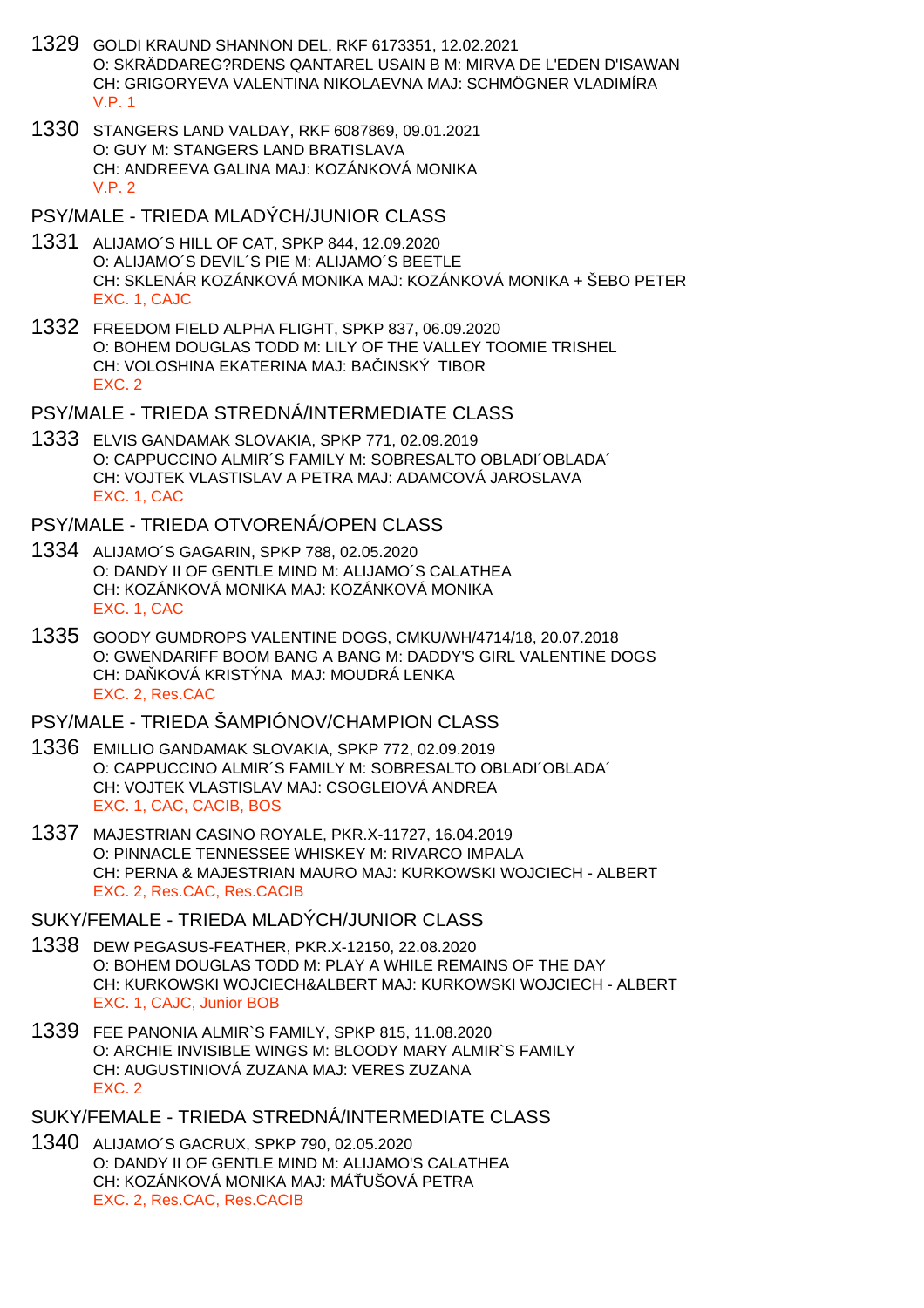1341 ALIJAMO´S GALAXY CORONA, SPKP 791, 02.05.2020 O: DANDY II OF GENTLE MIND M: ALIJAMO´S CALATHEA CH: KOZÁNKOVÁ MONIKA MAJ: KOZÁNKOVÁ MONIKA EXC. 1, CAC, CACIB, BOB

# SUKY/FEMALE - TRIEDA OTVORENÁ/OPEN CLASS

- 1342 ALIJAMO´S DANGEROUS LOVE BREXI, SPKP 680, 15.03.2018 O: OPAL O FGENTLE MIND M: ALICA ALMIR´S FAMILY CH: KOZÁNKOVÁ MONIKA MAJ: JURAN RÓBERT EXC. 1, CAC
- 1343 DEW CAVALLI SHELLMA, PKR.X-10510, 07.09.2017 O: SKYBORNE TOUCHED BY AN ANGEL M: RIVARCO CARNIVAL SAMBA CH: KURKOWSKI ALBERT WOJCIECH MAJ: FULARA MICHALINA EXC. 2, Res.CAC

# SUKY/FEMALE - TRIEDA ŠAMPIÓNOV/CHAMPION CLASS

- 1344 ALIJAMO´S DANGEROUS WOMAN, SPKP 681, 15.03.2018 O: OPAL OF GENTLE MIND M: ALICA ALMIR´S FAMLY CH: KOZÁNKOVÁ MONIKA MAJ: KOZÁNKOVÁ MONIKA + HOLLÁ STANISLAVA EXC. 1, CAC
- 1345 PLAY A WHILE REMAINS OF THE DAY, PKR.X-11130, 20.09.2018 O: SNOW HILL DAKOTA BAD SNEAKERS M: PLAY A WHILE LADY CLORINDA CH: HARLING HENRIK MAJ: KURKOWSKI WOJCIECH - ALBERT EXC. 2, Res.CAC

skupina/group FCI

# AMERICAN BULLDOG - AMERICKÝ BULLDOG

Rozhodca/Judge VONDROUŠ OTAKAR, CZ - Kruh/Ring 4

# PSY/MALE - TRIEDA OTVORENÁ/OPEN CLASS

1346 PUTIN TAJOMNÝ DVOR KOVÁLOV, SPKP RG355, 12.08.2019 O: GOMEZ TAJOMNÝ DVOR KOVÁLOV M: LARRA TAJOMNÝ DVOR KOVÁLOV CH: CABO MIROSLAV MAJ: HRBÁ EK MICHAL EXC. 1, CAC, BOB

# AMERICAN HAIRLESS TERRIER - AMERICKÝ BEZSRSTÝ TERIÉR

Rozhodca/Judge VONDROUŠ OTAKAR, CZ - Kruh/Ring 4

PSY/MALE - TRIEDA DORAST/PUPPY CLASS

1347 JASIUS VON SANTNER, SPKP RG 268, 14.01.2021 O: ORLANDO BLOOM VON SANTNER M: SUNDIAL BETTY DAVIS EYES CH: SANTNER MIKULÁŠ MAJ: DVORSKÁ NINA ABS.

# PSY/MALE - TRIEDA MLADÝCH/JUNIOR CLASS

- 1348 FARRUS VON SANTNER, SPKP RG 226, 20.05.2020 O: ORLANDO BLOOM VON SANTNER M: SUNDIAL BETTY DAVIS EYES CH: SANTNER MIKULÁŠ MAJ: DVORSKÁ NINA ABS.
- 1349 GULIVER PLEYER JOHANNA"S DOGS, N REG/ABT/1008/20, 16.10.2020 O: VOLODARSKKIY VERNISAZH DAG M: VOLODARSKKIY VERNISAZH TILDA CH: STEININGER JANA MAJ: PLEYEROVÁ IVETA EXC. 1, CAJC

# PSY/MALE - TRIEDA STREDNÁ/INTERMEDIATE CLASS

1350 CÉZAR VON SANTNER, SPKP RG 210, 26.12.2019 O: BLEU DIABLE JOGEŠÁMA M: OLIVE OYL VON SANTNER CH: SANTNER MIKULÁŠ MAJ: MINÁRIKOVÁ SIMONA EXC. 1, CAC, BOB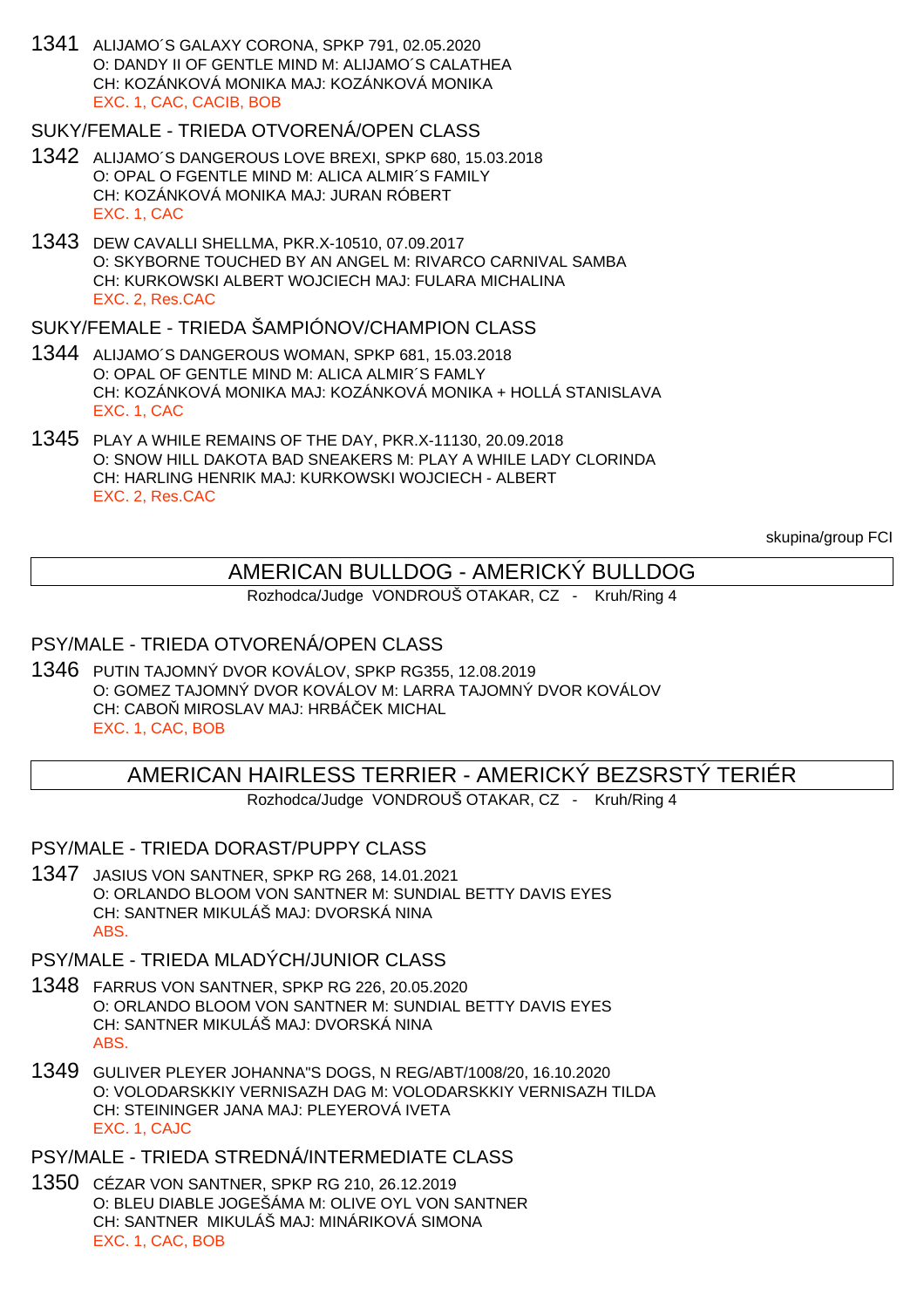#### PSY/MALE - TRIEDA OTVORENÁ/OPEN CLASS

- 1351 VOLODARSKKIY VERNISAZH DAG, N.REG/ABT/783/-19/19, 22.02.2019 O: KIDSOLARUS ZINEDIN YAZID ZIDAN M: WUDNWAY NAOMI CH: FALMONOVA OLGA MAJ: STEININGER JANA EXC. 1, CAC
- PSY/MALE TRIEDA ŠAMPIÓNOV/CHAMPION CLASS
- 1352 UMAR PUNTO VALENTINO, N REG/ABT/626/18, 01.10.2018 O: WUDNSHU ICEMAN M: WUDNWAY MIRABELLA CH: DYNTROVÁ ROMANA MAJ: PLEYEROVÁ IVETA EXC. 1, CAC
- SUKY/FEMALE TRIEDA MLADÝCH/JUNIOR CLASS
- 1353 BAILEY MAY ANELLET, N REG/860/20, 22.03.2020 O: AMERICAN ANTRAX ROZTOCKÁ HV ZDA M: ANGELL MIA DE BEATRIX BOHEMICA CH: KNIRSCHOVÁ EVA MAJ: NOVOTNÁ ZUZANA V.G. 4
- 1354 EJMY BEHEMA ADOM, SPKP RG 237, 16.06.2020 O: AYRON M: IRVINA VITA CHARISMA CH: ŠEBESTA MICHAL MAJ: KUBÍKOVÁ MARIANA EXC. 3
- 1355 FRYDA VON SANTNER, SPKP RG 229, 20.05.2020 O: ORLANDO BLOOM VON SANTNER M: SUNDIAL BETTY DAVIS EYES CH: SANTNER MIKULÁŠ MAJ: SAALOVÁ KRISTÍNA EXC. 2
- 1356 GIPSIE JOHANNA"S DOGS, N REG/ABT/1012/20, 16.10.2020 O: VOLODARSKKIY VERNISAZH DAG M: VOLODARSKKIY VERNISAZH TILDA CH: STEININGER JANA MAJ: PLEYEROVÁ IVETA EXC. 1, CAJC, Junior BOB, BOS

# BOERBOEL

Rozhodca/Judge VONDROUŠ OTAKAR, CZ - Kruh/Ring 4

SUKY/FEMALE - TRIEDA MLADÝCH/JUNIOR CLASS

1357 BESTIA SALAMIS MORAVIA, SPKP RG 65, 05.09.2020 O: GUMP IMMORTAL HOND M: DIARA IMMORTAL HOND CH: ŠIMEK JOSEF MAJ: POLYÁKOVÁ EMÍLIA V.G. 1

SUKY/FEMALE - TRIEDA ŠAMPIÓNOV/CHAMPION CLASS

1358 BRAVO DOXY ELMAS KARA DENIS ASGARD, SPKP RG 61, 30.09.2018 O: AFRIKA PAULI OF ALWYNE M: ADEL BRAVEHEART BELARUS CH: SHEIKO OLENA MAJ: MED ANSKÝ KAROL EXC. 1, CAC, BOB

### LOUISIANA CATAHOULA - LOUISIANSKÝ LEOPARDÍ PES

Rozhodca/Judge VONDROUŠ OTAKAR, CZ - Kruh/Ring 4

#### PSY/MALE - TRIEDA MLADÝCH/JUNIOR CLASS

- 1359 AVENELL NAVARRE D'ANJOU, SPKP RG 754, 29.09.2020 O: COAHOMA XAVANTE M: ELZA OD BOJTÁROV CH: DÍT TOVÁ IDA MAJ: FOGADOVÁ LUCIA EXC. 2
- 1360 BAUYRZHAN ARARIHUA, SPKP RG 772, 20.10.2020 O: COAHOMA FRANCISCO M: COAHOMA OLYMPIA CH: KLENOVI UDOVÍT MAJ: KLENOVI OVÁ JANA EXC. 1, CAJC, Junior BOB

PSY/MALE - TRIEDA OTVORENÁ/OPEN CLASS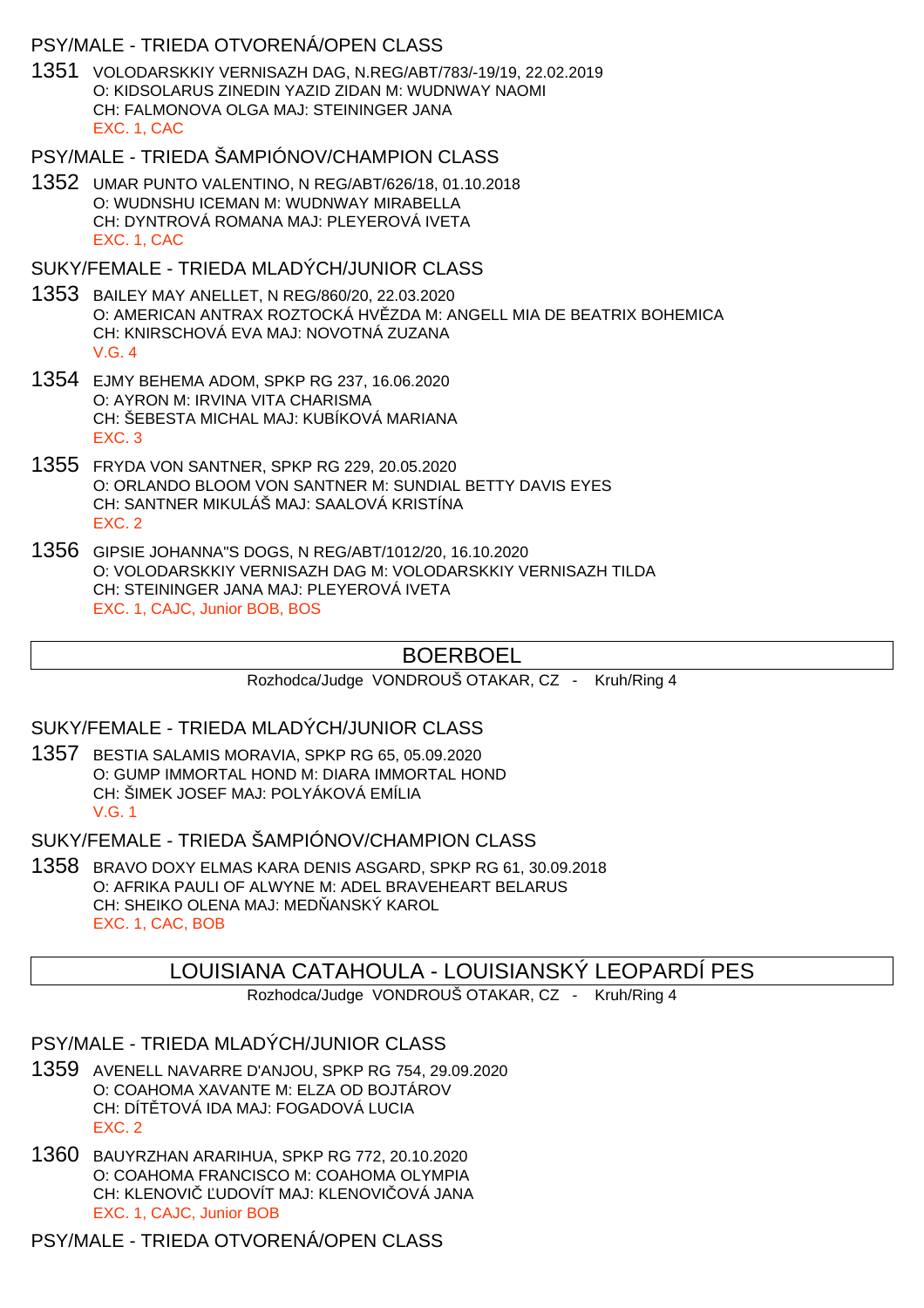- 1361 ALASTOR MOODY VERENA'S NUFFS, SPKP RG 668, 16.05.2019 O: COAHOMA XAVANTE M: CALYA AYRA ARANEL CH: KOLEDOVÁ IVANA MAJ: KOLEDOVÁ IVANA EXC. 2, Res.CAC
- 1362 AMREN QALETAQA, SPKP RG 662, 01.06.2019 O: COAHOMA XAVANTE M: ALAWA FARMALA CH: UROVSKÁ MONIKA MAJ: MIHÁLIKOVÁ MÁRIA EXC. 1, CAC, BOB
- SUKY/FEMALE TRIEDA OTVORENÁ/OPEN CLASS
- 1363 BONITA VERDADERO INFERNO, SPKP RG 708, 27.05.2019 O: WYANET´S BADAL M: CASCADA Z EVKINEJ ZÁHRADY CH: STOPYRA MALWINA MAJ: KARDIANOVÁ PETRA EXC. 1, CAC

SUKY/FEMALE - TRIEDA ŠAMPIÓNOV/CHAMPION CLASS

1364 APPYE ELZÍ D DICTVÍ, N REG/LC/842/15, 08.09.2015 O: KEANN ŠUMÍCÍ K ÍDLA M: ANGIE OD ROUBENÉ STUDNY CH: KRESTOVÁ ALENA MAJ: ŠVEC RICHARD EXC. 1, CAC, BOS

MOSKOVSKAJA STOROŽEVAJA SOBAKA - MOSKOVSKÝ STRÁŽNY PES

Rozhodca/Judge VONDROUŠ OTAKAR, CZ - Kruh/Ring 4

### PSY/MALE - TRIEDA ŠAMPIÓNOV/CHAMPION CLASS

1365 DALAKHANI VANELISS DREAM, N REG/MSP/521/-19/19, 19.01.2019 O: AIVENGO RYTSAR ANGLII M: EREMEYA POSADSKAYA STRAZHA CH: KUBÍKOVÁ MARCELA MAJ: HOR Á EK MAREK EXC. 1, CAC, BOB

# PUDLÍ PES VE KÝ VIACFAREBNÝ

Rozhodca/Judge VONDROUŠ OTAKAR, CZ - Kruh/Ring 4

### PSY/MALE - TRIEDA OTVORENÁ/OPEN CLASS

1366 KARAMEL BOMBÓN LADY BLACK QUEEN, SPKP RG 29, 29.05.2018 O: GAUSHOFS STARLIGHT DOMINO M: BARBET BAY NORD VALLEY CH: SZOTÁKOVÁ DAGMAR MAJ: SZOTÁKOVÁ DAGMAR EXC. 1, CAC, BOB

# TATRANSKÝ DURIČ

Rozhodca/Judge VONDROUŠ OTAKAR, CZ - Kruh/Ring 4

#### SUKY/FEMALE - TRIEDA MLADÝCH/JUNIOR CLASS

1367 ALEA ZEMPLÍNSKE SRDCE, SPKP RG 1827, 03.10.2020 O: ALOJZ SPOD SE OVHO VRCHU M: AJKA KALINOV DVOR CH: VARGOVÁ NELA MAJ: VARGOVÁ VIVIEN EXC. 1, CAJC, Junior BOB, BOB

# VOSTOTCHNO EUROPEISKA OVTCHARKA - VÝCHODOEURÓPSKY OVČIAK

Rozhodca/Judge VONDROUŠ OTAKAR, CZ - Kruh/Ring 4

SUKY/FEMALE - TRIEDA DORAST/PUPPY CLASS

1368 SEREBRYANY VOLK NUR NUAR TALIANA, RKF 5779572 RB, 31.12.2020 O: MONSHER VIRSAL CHINGISKHAN M: BETELGEIZE LAERS ZHANNA D'ARK CH: DUCHOVA SVETA MAJ: BRANCA FRANCESCO + BRANCA GLORIA V.P. 1